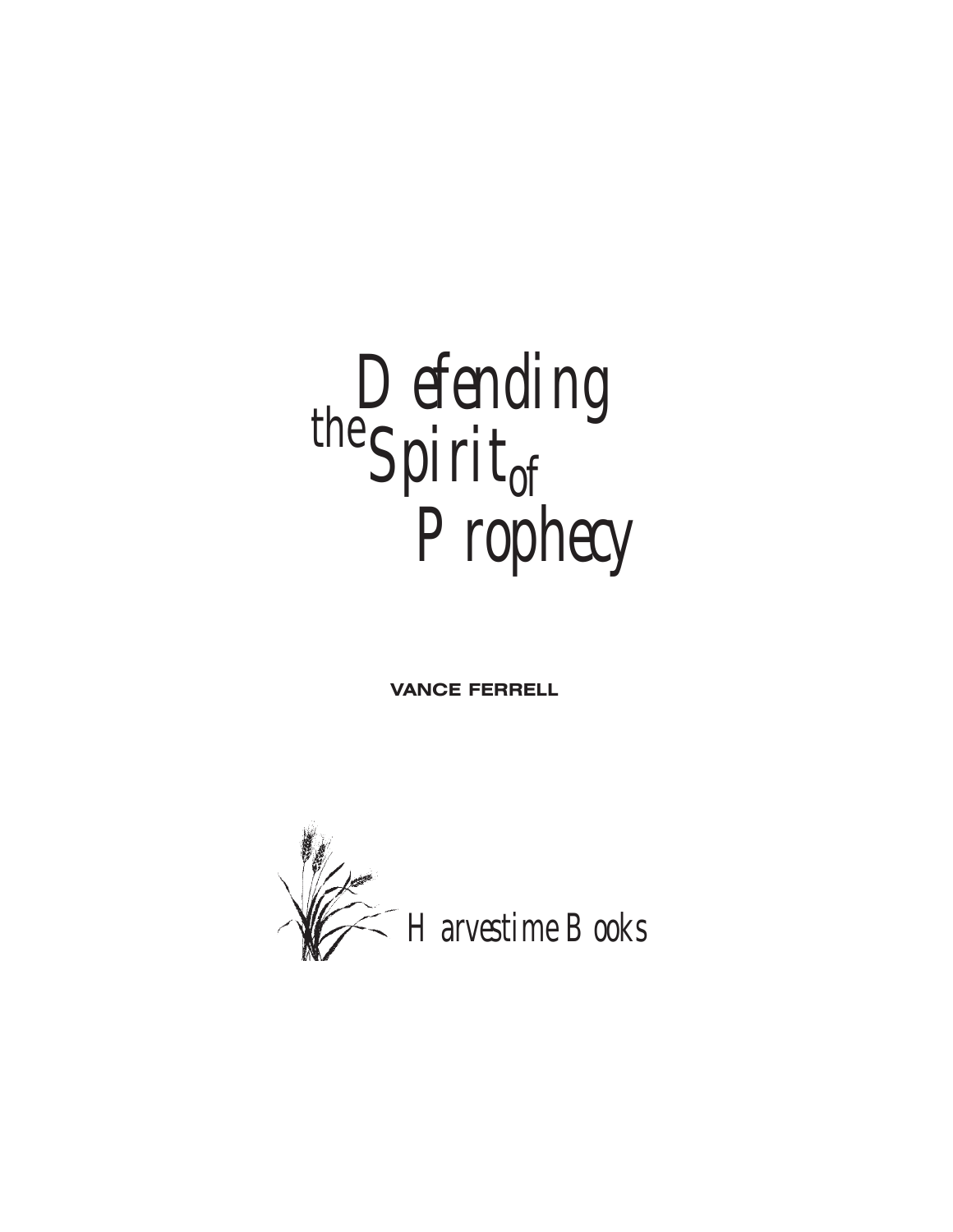*HB–372*

*Defending the Spirit of Prophecy by Vance Ferrell Published by Harvestime Books Altamont, TN 37301 USA Printed in the United States of America Cover and Text Copyright © 2004*

> "If you will seek the Lord and be converted every day: if you will of your own spiritual choice be free and joyous in God: if with gladsome consent of heart to His gracious call you come wearing the yoke of Christ,—the yoke of obedience and service,—all your murmurings will be stilled, all your difficulties will be removed, all the perplexing problems that now confront you will be solved."

> > — Mount of Blessing, 101

*Additional copies: For additional copies of this book at remarkably low prices in boxful quantities, write to Harvestime Books, Altamont, TN 37301. When you write, ask for a copy of our "Missionary Book Order Sheet," containing lowest-cost boxful prices of this and other books, such as Great Controversy, Ministry of Healing, Christ's Object Lessons, Steps to Christ, Patriarchs and Prophets, Prophets and Kings, Desire of Ages, Acts of the Apostles, Bible Readings, Evolution Cruncher, Family Bible Studies, and more. See the last two pages of this book for more information.*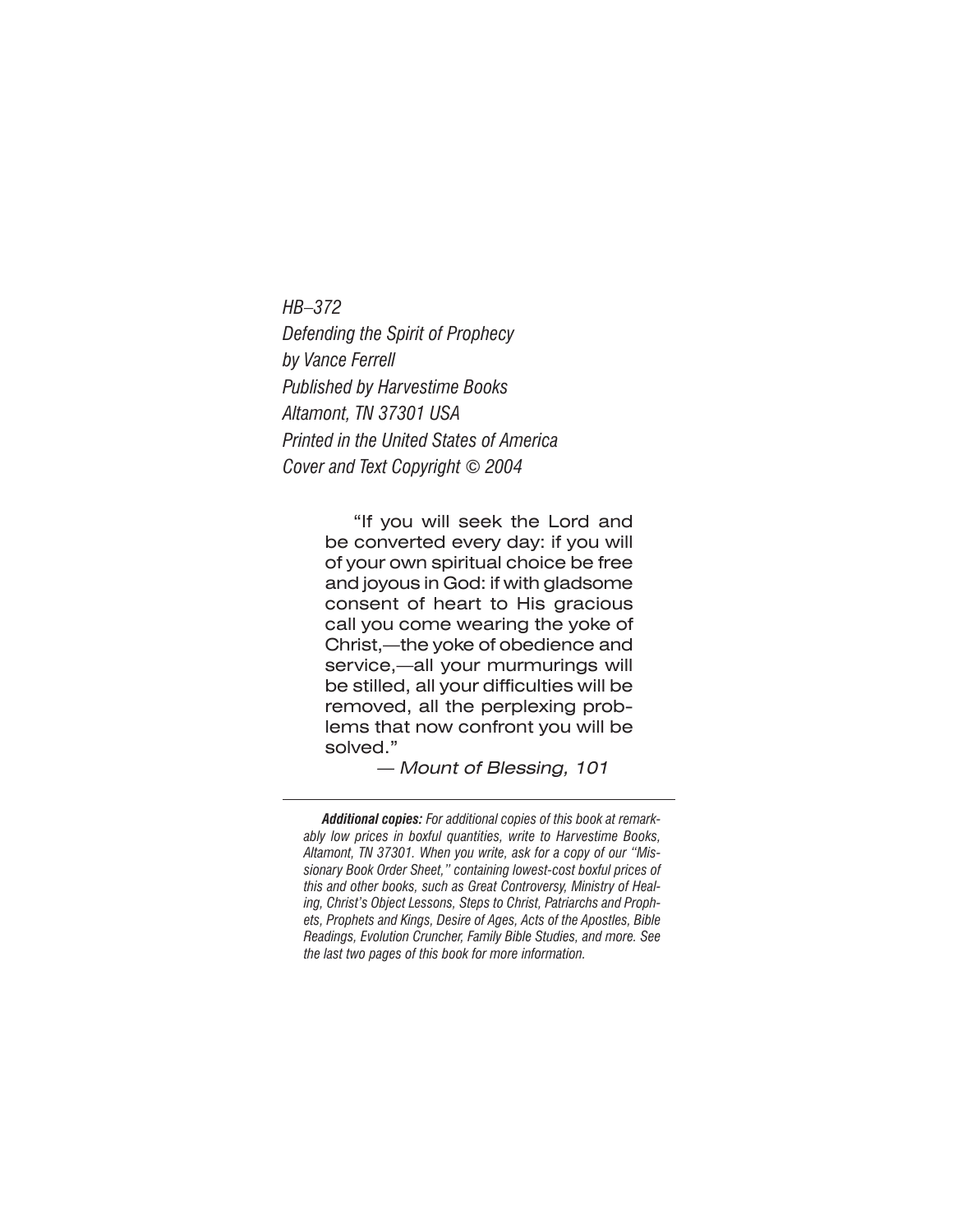### Table of Contents

#### *READ THIS FIRST 5 PART ONE - ELLEN WHITE DID NOT PLAGIARIZE Did plagiarism actually occur? — THE RAMIK REPORT—1 10 It was too original to have been copied — THE RAMIK REPORT—2 16 How can we be sure she did not copy most of it? — VOLUME NULLIFIES COPYING 21 The dismal start of an in-depth research project — THE DESIRE OF AGES PROJECT—1 33 This six-year analysis found no copying — THE DESIRE OF AGES PROJECT—2 41 The work of a prophet — HOW A PROPHET WRITES 61 What about the Bible writers? — HOW THE BIBLE WRITERS WROTE 81 The men who attack — CANRIGHT AND REA 97*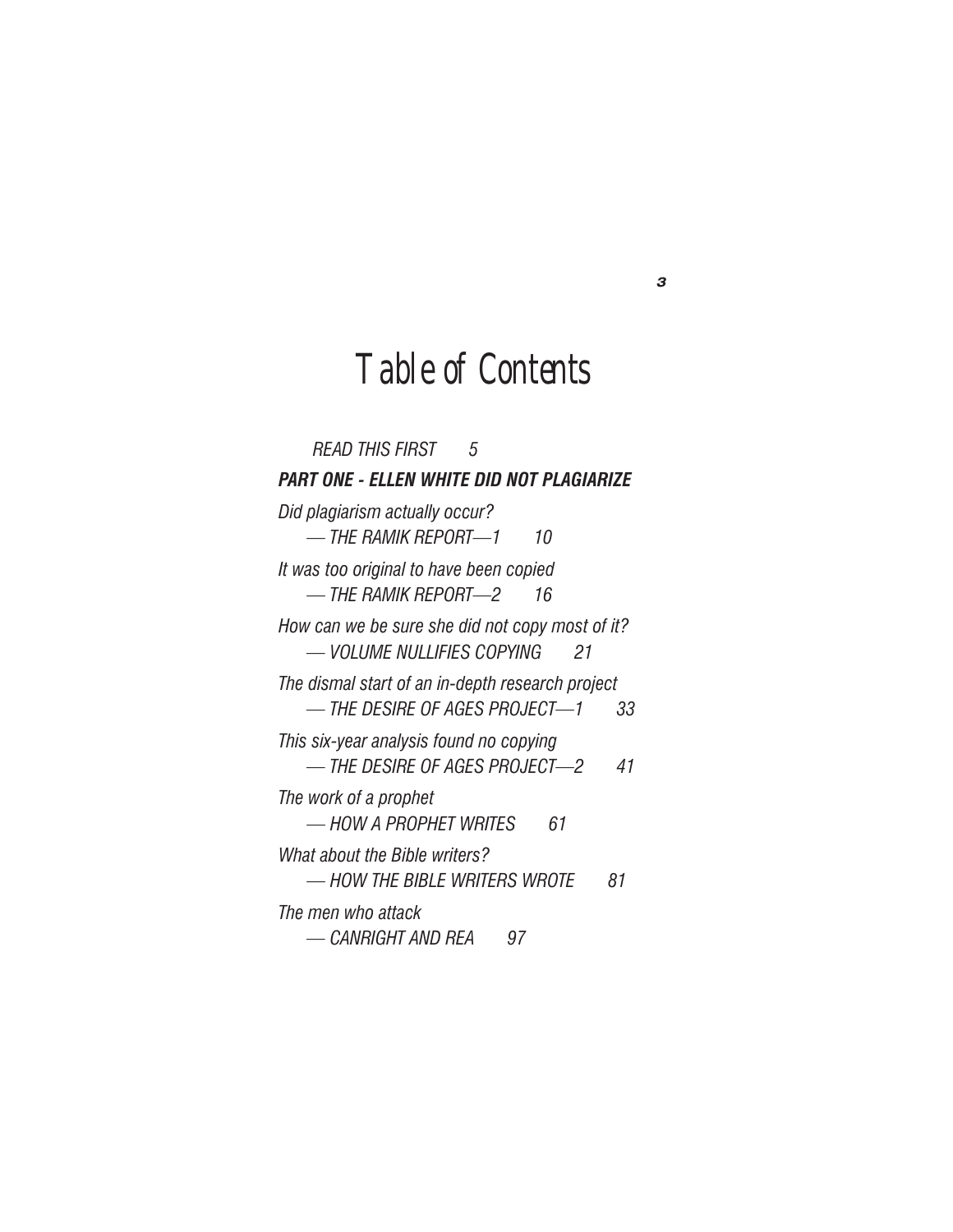#### *PART TWO - HOW GOD PROTECTED THE WRITINGS*

*Why we know that no one else wrote these books — PROTECTED FROM TAMPERING 119 How a doubter discovered*

 *that Ellen White wrote her own books*

 *— M.L. ANDREASEN SPEAKS 192*

*The most important book of all*

 *— THE STORY BEHIND GREAT CONTROVERSY 211*

*PART THREE - THE IMPORTANCE OF THE WRITINGS*

*What is the Spirit of Prophecy for?*

 *— WHY IT WAS GIVEN 235 How were we given our doctrinal positions?*

 *— TRUTHS FROM HEAVEN 238*

*An invaluable gift!*

 *— MESSAGES FROM THE LORD 245*

**AS WE GO TO PRESS—**"I was talking recently with a former pastor of mine. He is Aaron Wagner and he was pastor of the Turlock SDA Church. Walter Rea attends that church now and Elder Wagner knows him. He was telling me that Walter Rea now regrets having written The White Lie. He said that he wrote it because he was angry at the time. Elder Wagner told me that today, Rea's favorite book is Christ's Object Lessons, and that he calls The White Lie a 'dumb' book. I believe this is true because I know Elder Wagner very well."—Bruce G. Chittenden, email dated April 21, 2004, bgchip@adelphia.net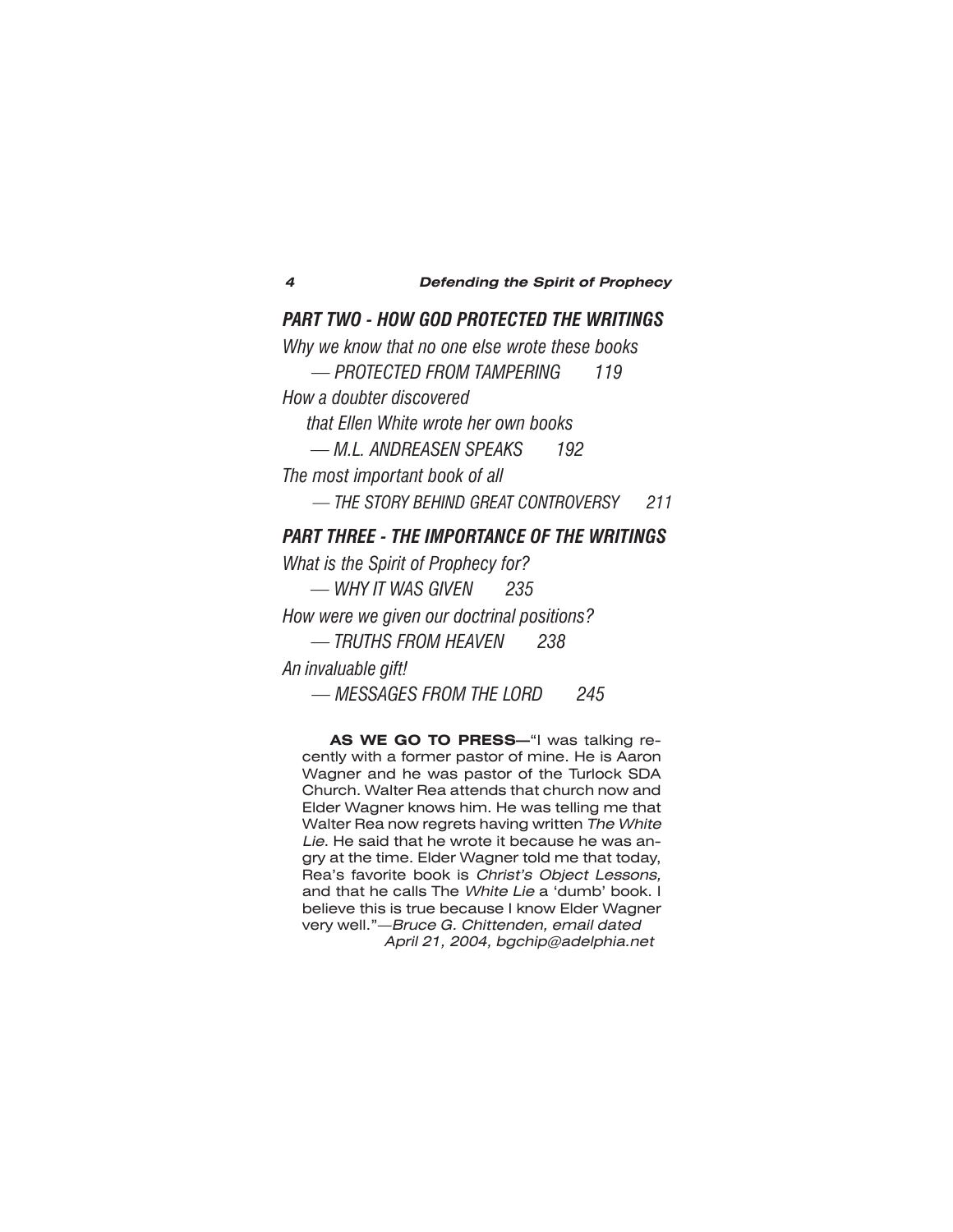## Read This First

#### *Did Ellen White plagiarize?*

No, she did not. We will prove it in the following pages. We will show that an exhaustive six-year study of *Desire of Ages,* headed by a man who did not like her writings, found that she did not copy anything at all from other books!

#### *Why then did Walter Rea say she did?*

First, he became disgruntled with church leaders; and he wanted to get back at them. So he used an attack on the Spirit of Prophecy to do it. Friends of his, who have personally known him over the years (both in Florida and California), told me this.

Second, Walter Rea wanted to make money. And he did. He really pulled it in for a time. He was reported to have been paid between \$7,000 and \$10,000 each weekend, for lectures which he gave at community halls near major Adventist centers throughout North America, on a major tour of the continent in the winter of 1981-1982. Afterward, he continued giving lectures throughout the early and mid-1980s.

#### *But he said she plagiarized most of what she wrote*.

Look at the facts: When pinned down, he said the book she plagiarized more than any other was *Great Controversy.* But when you push for data,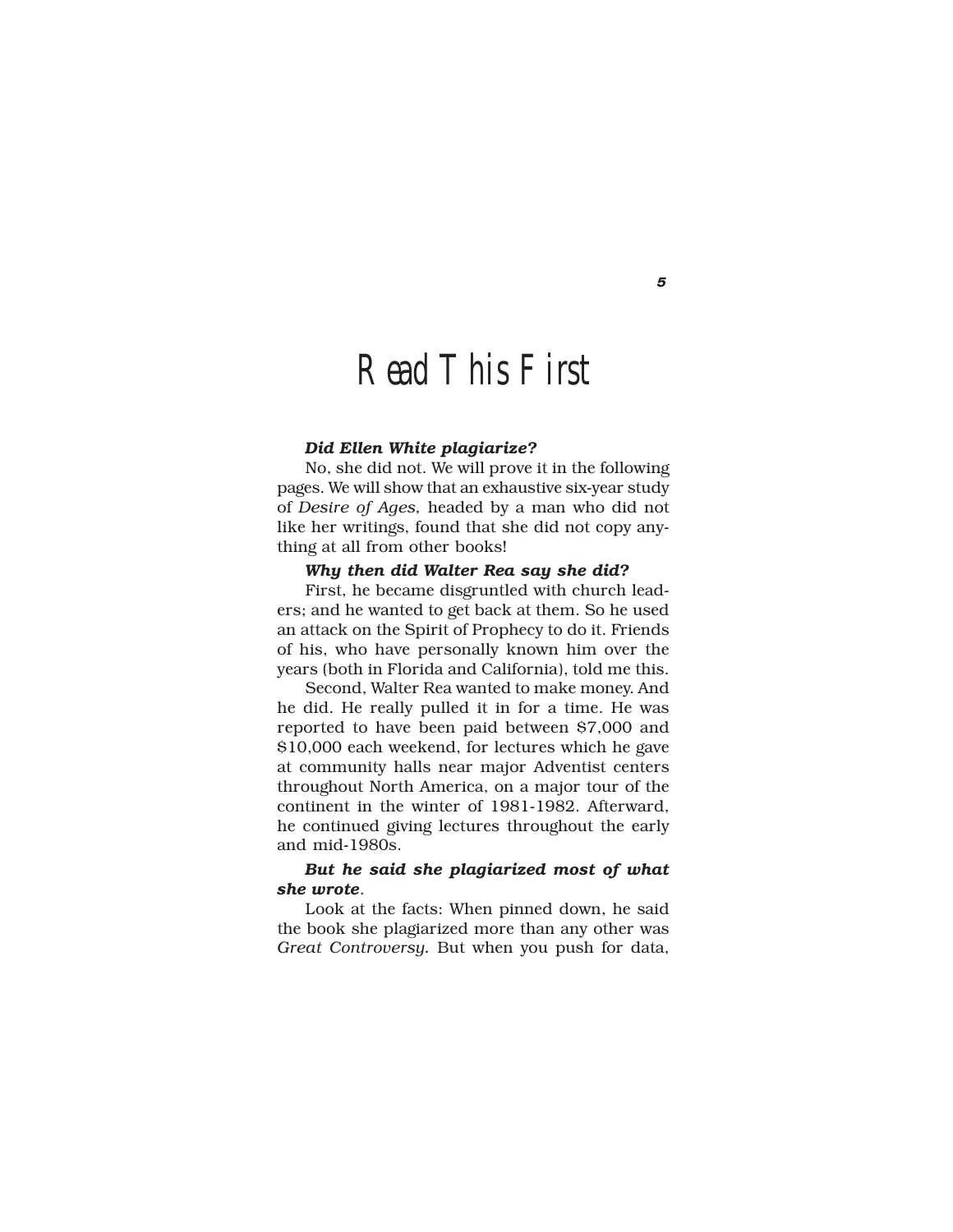he admits he only means the historical quotations she included in the book! Yet, in her introduction to that book, she freely said she had included such historical statements (*GC xi-xii)*.

#### *But what about Desire of Ages?*

That is the book that Walter Rea specializes in. Others go to it to find God, for it has helped millions; Walter goes to it in an effort to destroy the influence of the book. He maintains that it is brimful of passages pulled directly out of other books.

Because Rea had excited so much interest in this, a special group was set up to check out the facts. Called the Desire of Ages Project*,* they spent six years comparing that book with other contemporary books of her time, dealing with the life of Christ. It is the only real analysis of her writings that has ever been made.

#### *But were there not many made before that? And what about Walter Rea's findings?*

Everything before the Desire of Ages Project was only talk, inference, and supposition, little more. Only the Desire of Ages Project did the careful research which was needed.

#### *Yes, but whatever conclusion the project might come to would be tainted, since it was a church-appointed group.*

Not so. We were all surprised when one of the most liberal Bible teachers in our ranks—Fred Veltman, head of the Religion Department at Pacific Union College—was appointed by the General Conference to be the sole manager of the entire project. Keep in mind that, to this day, Desmond Ford remains an honored member of the Pacific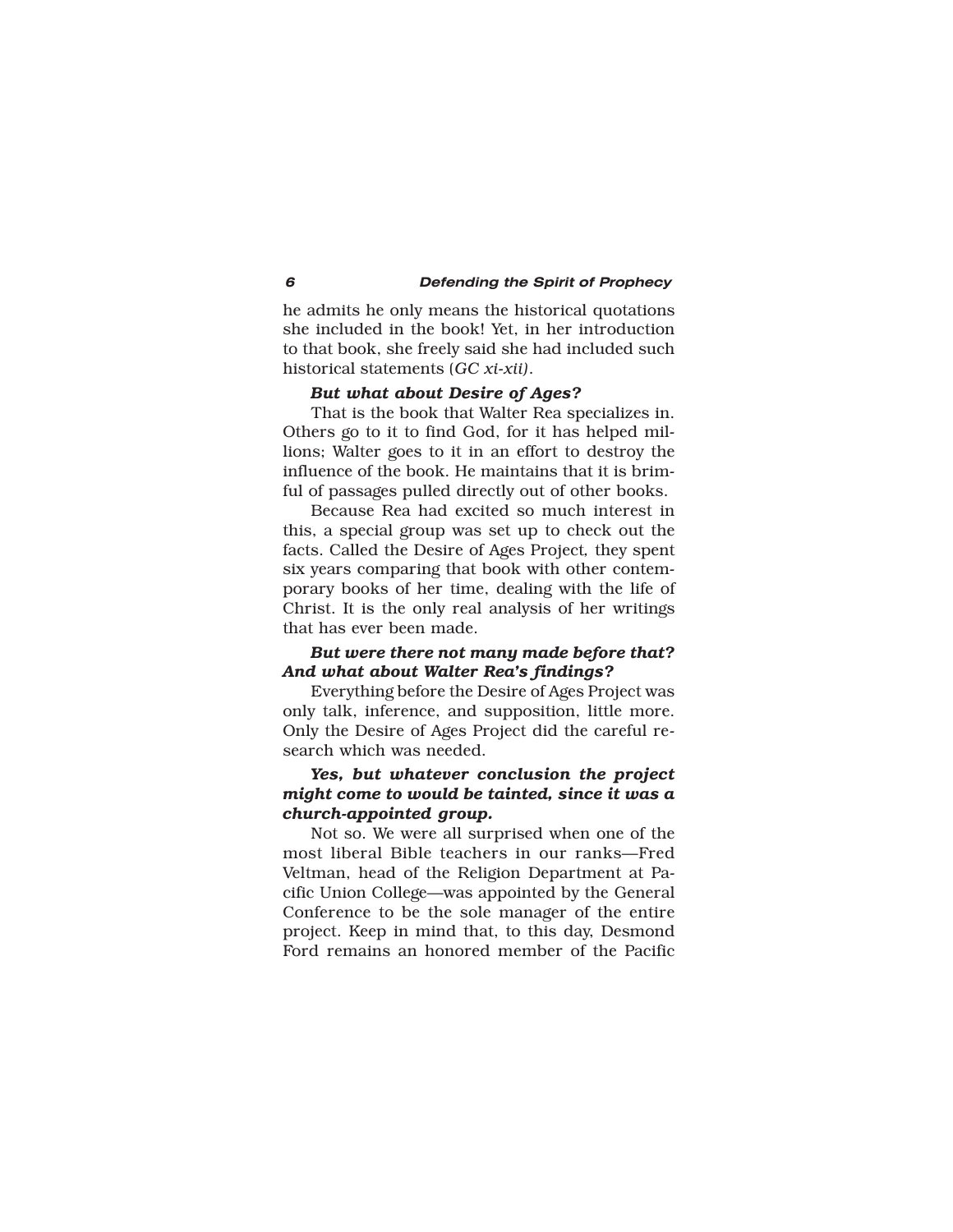Union College Church. In regard to the New Theology, PUC has, since the 1970s, been one of our most liberal colleges. Veltman was head of its religion department, when appointed to this new assignment. If the data could be slanted in favor of Walter Rea, Veltman would be in a position to do it. He had full control of the project.

#### *Maybe he secretly was a conservative and believed in the Spirit of Prophecy.*

Frankly, we were shocked when he was appointed to direct the whole project, micro-manage its discoveries, and write up all its conclusions. About the year 1982, Veltman, by that time head of the Desire of Ages Project*,* spoke at a ministerial retreat at PUC and at an Adventist Forum in San Francisco. His sentiments were very liberal, indicating his disbelief in the Spirit of Prophecy. More on this later.

#### *What were his conclusions?*

Six full years later, Veltman issued his report. We will provide you with an overview of his findings later in this book. But, in brief, he discovered that there was almost nothing in *Desire of Ages* that he could find which could be attributed to even partial literary borrowing!

#### *What was Walter Rea's charge?*

In October 1980, Walter Rea, pastor of the Long Beach Church in California, went public with his charges that Ellen White was a book thief. He declared that she had copied large quantities out of other books. Indeed, he said she had copied so much that most of her writings were taken from other books! In addition, he said this plagiarism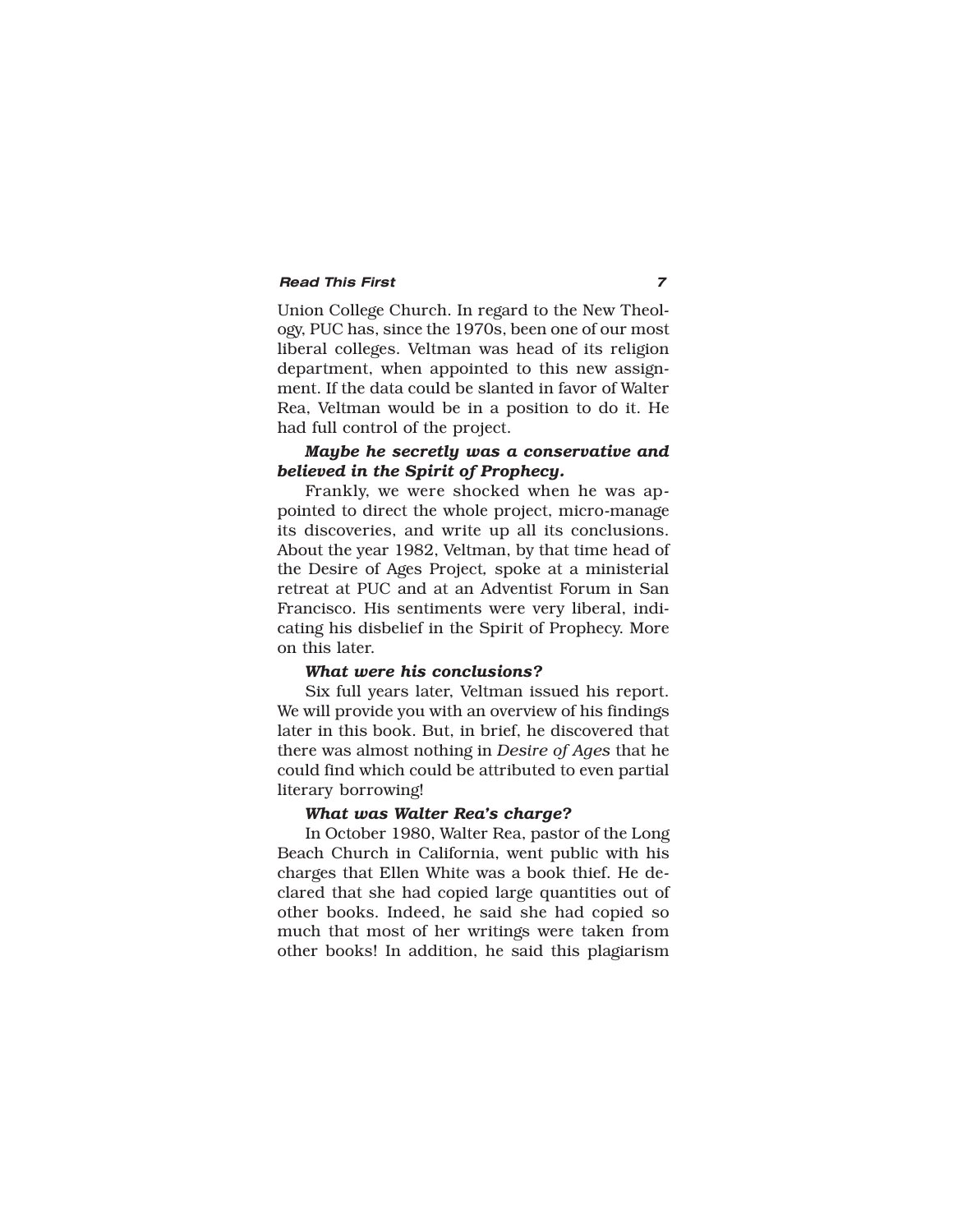ran through all her books.

The story, initially released through the *Los Angeles Times,* on October 23-24, 1980, was carried by wire service and news syndicate and appeared in dozens of newspapers across the United States.

#### *Did Rea prove his point?*

No, he did not prove his point at the time; and the Desire of Ages Project later totally devastated his claims. Yet anyone can prove the matter for himself: Just pick up any other book printed in the 19th century—and see if it reads like a Spirit of Prophecy book on your shelf!

It is of special interest that the two books which Rea really talked much about were *Great Controversy* and *Desire of Ages.* He said *Great Controversy* was "borrowed" because she referred to historical sources and quoted historians. Later in this book, we will examine that charge—and find it is not significant.

He said *Desire of Ages* was heavily borrowed; but, on that score, Veltman's research proves quite the opposite.

#### *Well, I'm ready now. Tell me the truth about the plagiarism charge against Ellen White.*

"Those who turn to God with heart and soul and mind will find in Him peaceful security . . He knows just what we need, just what we can bear, and He will give us grace to endure every trial."

—Sons and Daughters of God, 19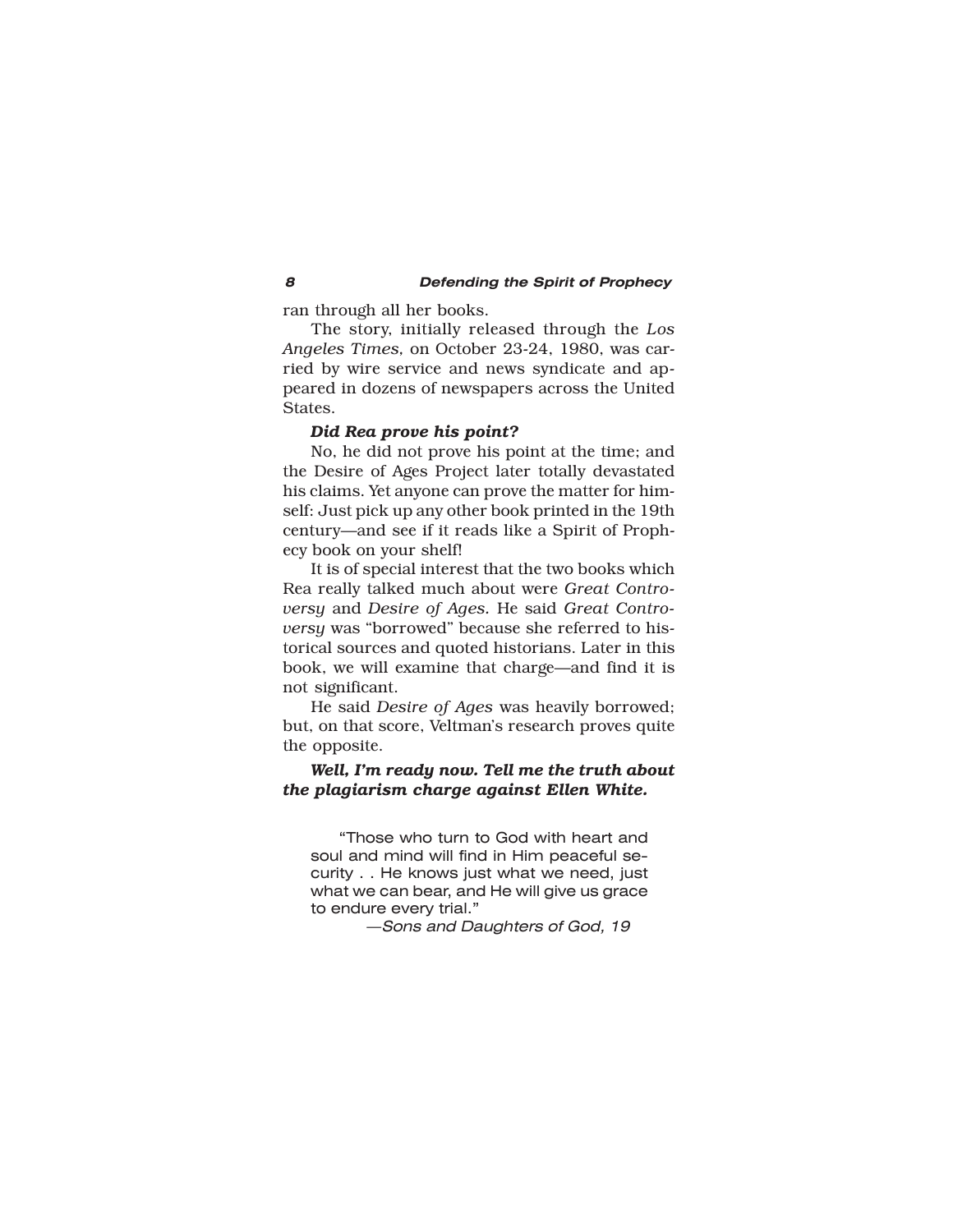#### **— PART ONE —**

## Ellen White Plagarize Did Not

"When God gave His Son to our world, He endowed human beings with imperishable riches—riches compared with which the treasured wealth of men since the world began is nothingness. Christ came to the earth and stood before the children of men with the hoarded love of eternity, and this is the treasure that, through our connection with Him, we are to receive, to reveal, and to impart."

— Ministry of Healing, 37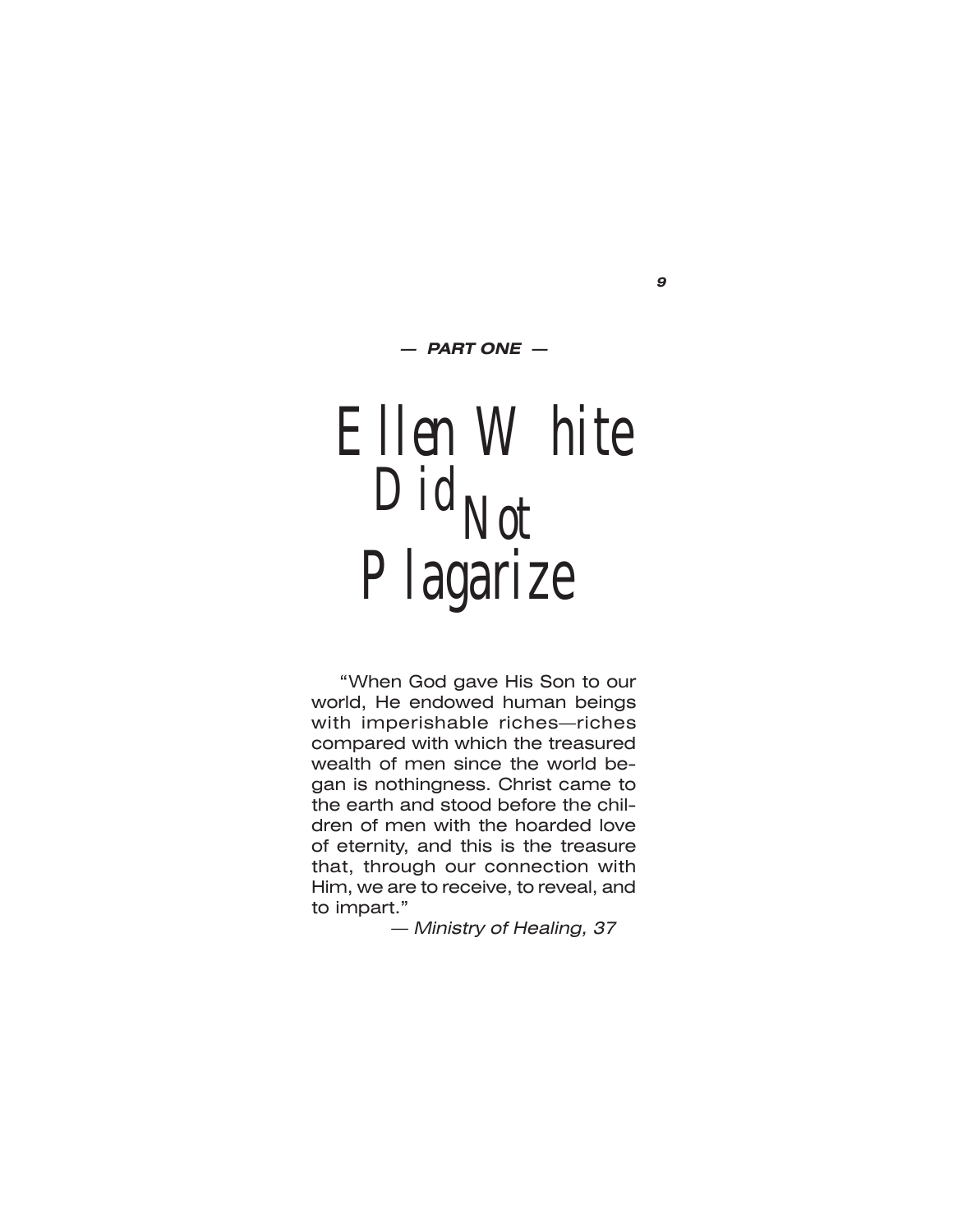#### **Did plagiarism actually occur?**

## The Ramik Report – 1

There are two kinds of plagiarism. The first is copyright infringement. This is courtroom plagiarism. The second is excessive literary borrowing. This is regular plagiarism. Both were analyzed in the *Ramik Report.*

#### *Did Ellen White illegally plagiarize in any way?*

No, she did not.

As part of his initial charge in 1980, Walter Rea said that Ellen White had plagiarized so badly, she could have been sued for copyright infringement by other authors in her day.

#### *But a research study found that this claim was also untrue.*

Yes, but hardly anything was copyrighted back then. If it had been, she could have been sued.

That is not true. The Ramik study revealed that only a third of the books Ellen White could possibly have referred to were copyrighted. Yet, even if they all had been, no valid copyright infringement lawsuit could have been brought against her. She was not guilty of copyright infringement.

#### *What was this Ramik study about? Give me the details.*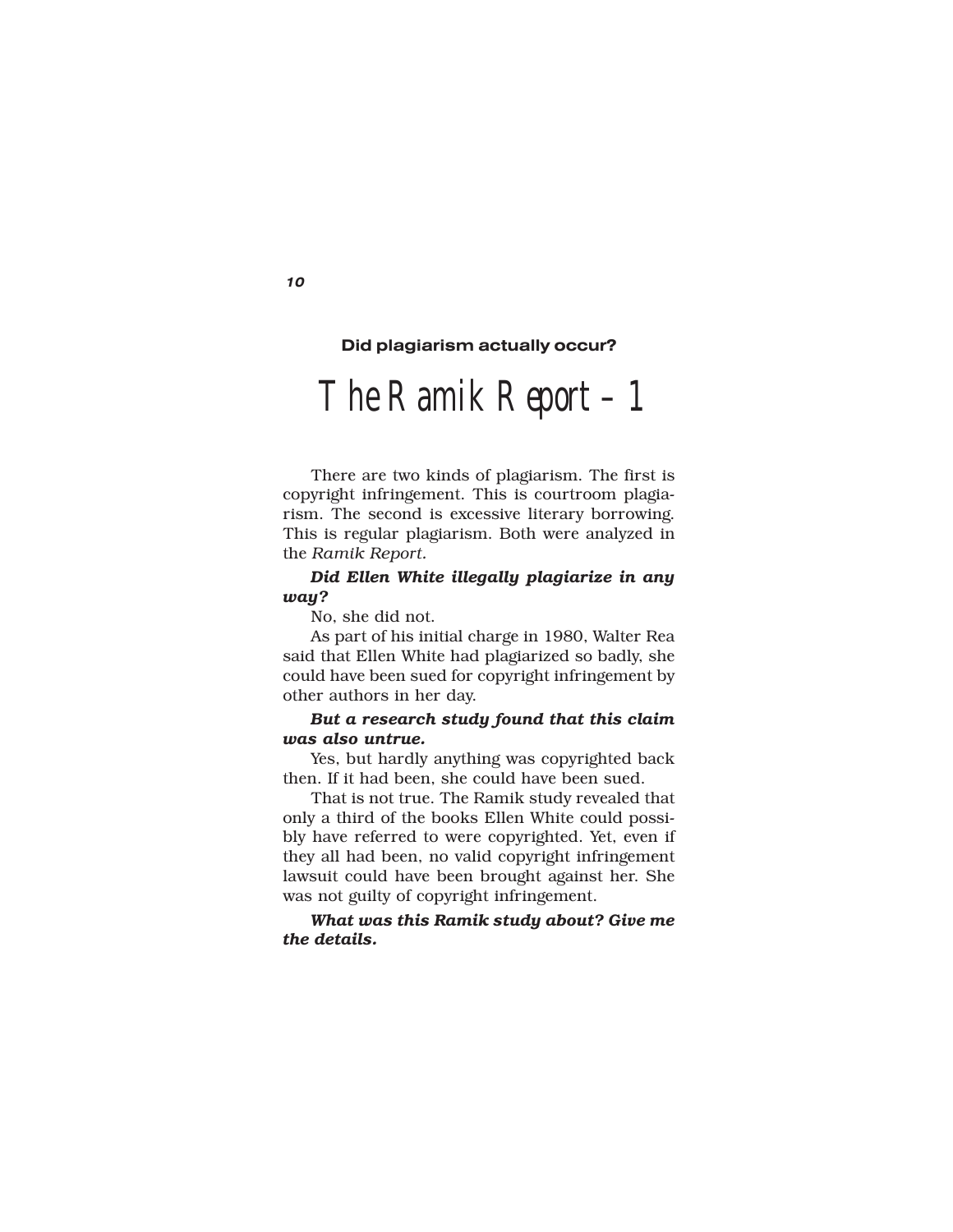The office of the chief counsel of the General Conference, under the direction of Warren L. Johns, decided to get to the bottom of the legal aspects of this matter. So on April 21, 1981, six months after Rea issued his plagiarism charges, that office retained the services of a highly reputable firm specializing in patent, trademark, and copyright law. As you might imagine, the best of those legal firms are in Washington, D.C.; since that is where U.S. government applications are made and defended.

Since it was felt that a specialist in copyright law was needed, Vincent L. Ramik, senior partner in the law firm of Diller, Ramik & Wight, Ltd., was retained to personally carry out the work.

#### *Was Ramik an Adventist or otherwise favorable to our message?*

Our leaders had never done any previous work with Diller, Ramik & Wight. Ramik, himself, was a Roman Catholic. This is stated three times in the final report of the research study, which was printed in the September 17, 1981, issue of the *Adventist Review* (Ramik said so twice; the editor said it once). Later, Victor Cooper, a General Conference officer, also said so in the October 15, 1981, issue of the *Mid-America Adventist Outlook.* It should be noted that, as part of his task, Ramik read *Great Controversy.* He said that, in the course of his research, he read the entire book.

Over a period of four months (April 21 to late August 1981), Ramik spent more than 300 hours researching about 1,000 relevant cases in American legal history.

Then he presented his report.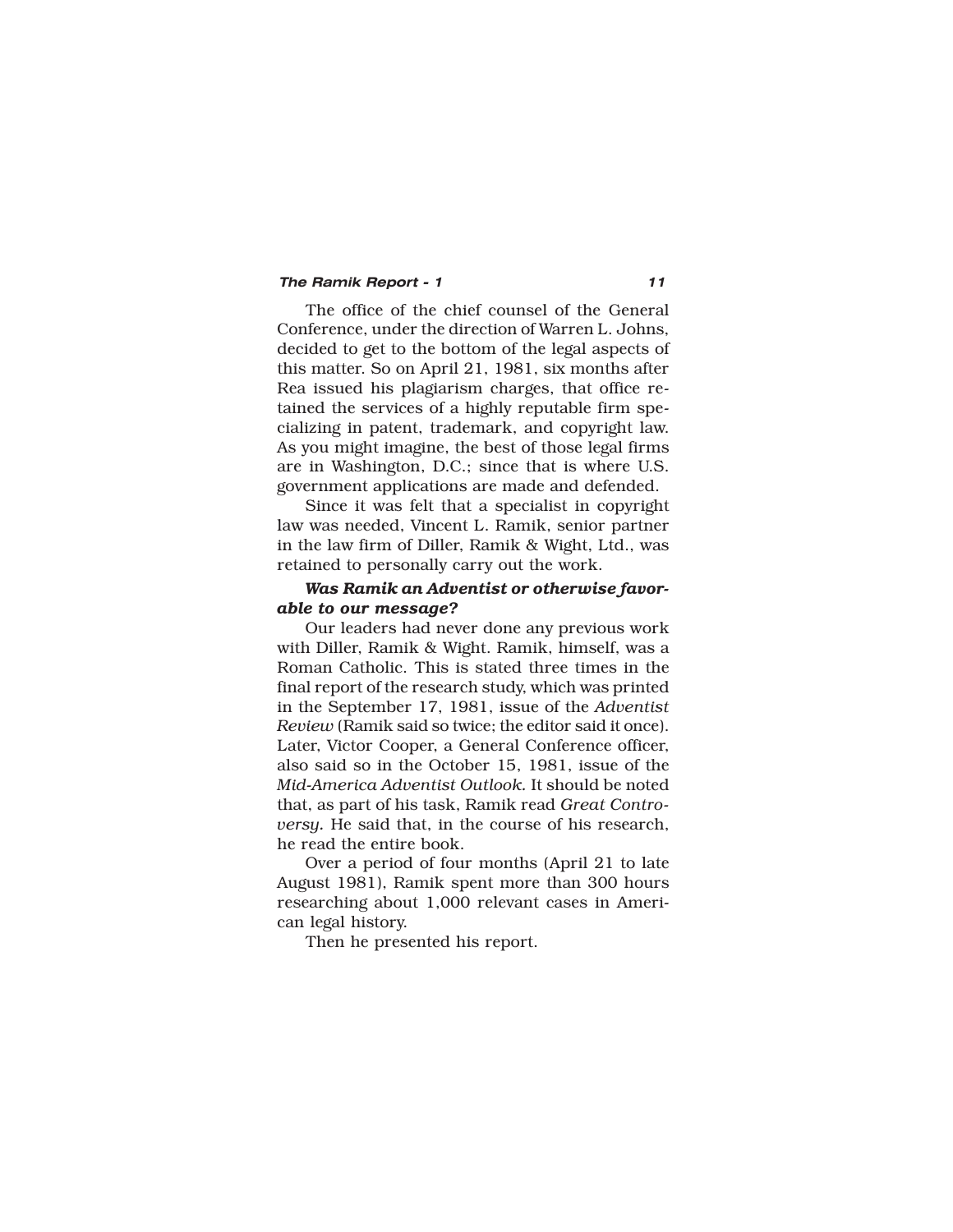#### *What were his findings?*

Here are some facts about what was discovered:

"Based upon our review of the facts and legal precedents . . Ellen White was not a plagiarist, and her works did not constitute copyright infringement/ piracy."—*Vincent Ramik, 27-page Report, quoted in Adventist Review, September 17, 1981, p. 3.*

"The charges about plagiarism, literary piracy, copyright infringement, and so on, are shown to be entirely without foundation in law."—*Warren Johns, quoted in ibid., p. 7.*

"The charges made against her simply do not hold water. She did not operate in an underhanded, devious, unethical manner as charged. She was an honest, honorable Christian woman and author."— *Editor, quoted in ibid., p. 7.*

"Ellen G. White emphatically would not have been convicted of copyright infringement."—*Vincent Ramik, quoted in ibid., p. 3.*

"In other words, the words themselves have been there for years and years. The crucial issue is how you put them together, and the effect you wish to produce from those words."—*Ramik, ibid., p. 6.*

"Nowhere have we found the books of Ellen G. White to be virtually the 'same plan and character throughout' as those of her predecessors. Nor have we found, or have the critics made reference to, any intention of Ellen White to supersede . . [other authors] in the market with the same class of readers and purchasers."—*Ramik, ibid., p. 3.*

"Now let's take Walter Rea. He reads Ellen White and says: 'I found a certain phrase here, a certain paragraph there, and it came from this predecessor.' Well, that's not proof; that's assumption."— *Ramik, ibid., p. 5.*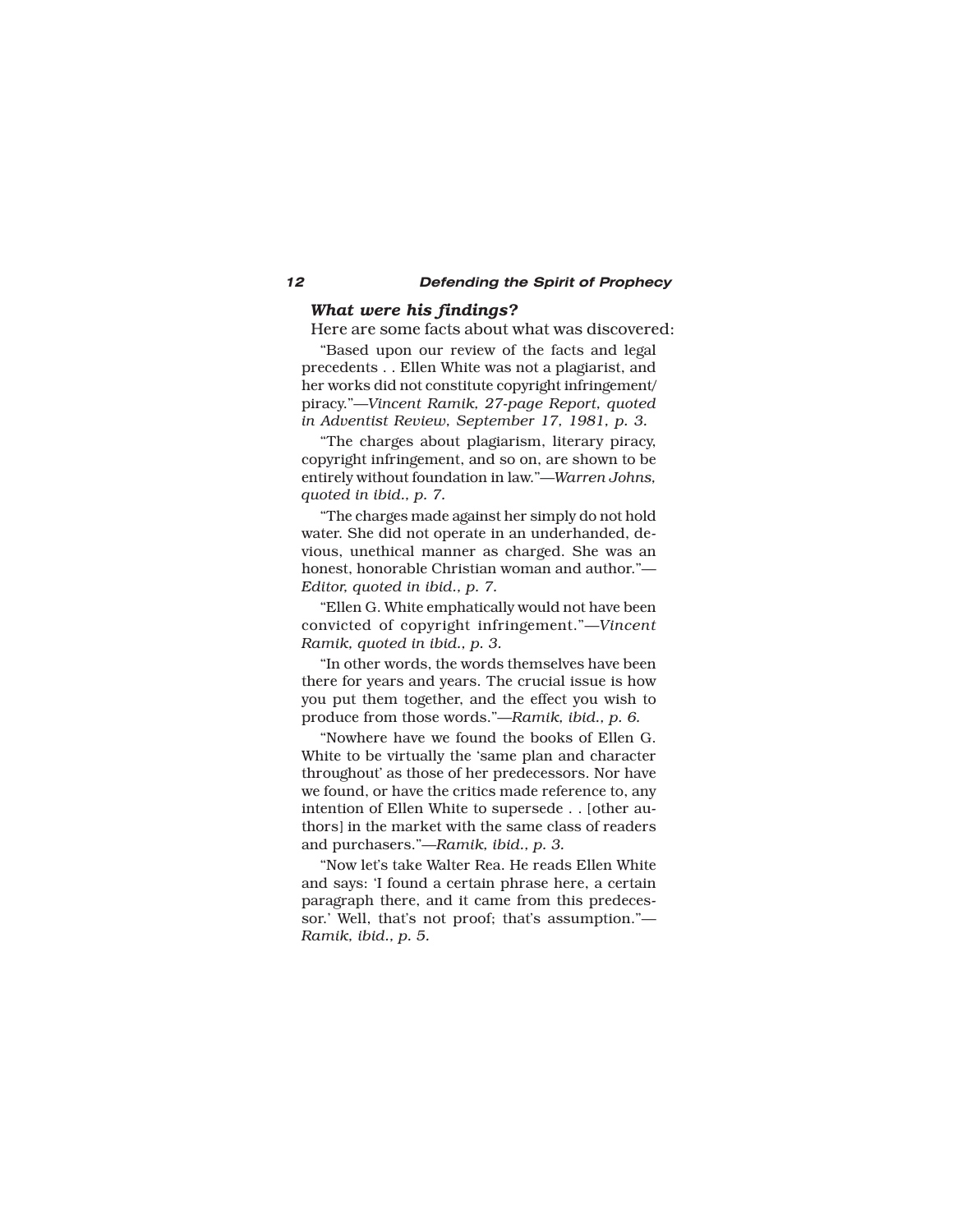After reading a number of her books, and comparing them with the purported books she is supposed to have copied, Vincent Ramik said this:

"Considering all factors necessary in reaching a just conclusion on this issue, it is submitted that the writings of Ellen G. White were conclusively unplagiaristic."—*Ramik, ibid., p. 3.*

"If I had to be involved in such a legal case, I would much rather appear as defense counsel than for the prosecution. There simply is no case!"*—Ramik, ibid., p. 6.*

#### *Did he come to the study favorable to Ellen White?*

Having already read about Walter Rea's charges in the *Washington Post,* Vincent Ramik came to this case somewhat prejudiced against Ellen White. He explained what happened when he first read statements by her critics and defenders—and then opened and read her books and compared them with other books:

"Somehow, as I read one particular Adventistauthorized defense of Mrs. White, it left me with the feeling that she was not, in fact, very well defended.

"I came back thinking that Mrs. White was, if I may use the expression that has been used by others, a literary borrower: And that she had borrowed a lot and that she had borrowed with something less than candor and honesty! In other words—and this was before I had delved into her works themselves— I became actually biased against her in the sense that I thought she was what some people, such as her latest critic, Walter Rea, had alleged—guilty of plagiarism . .

"[After beginning to read her books] I gradually turned 180 degrees in the other direction. I found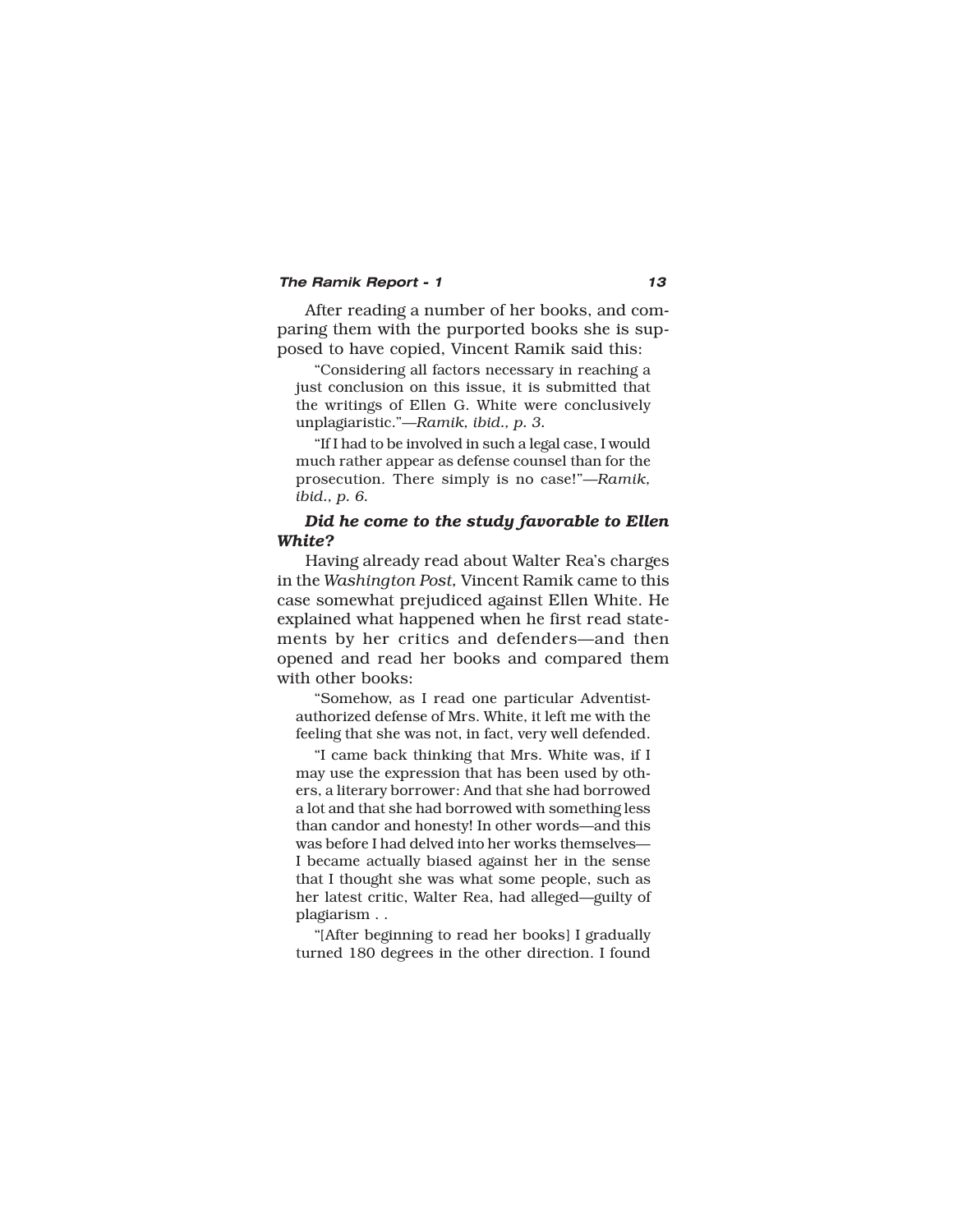that the charges simply were not true. But I had to get that from her writings; I did not get that from either the people who said she was a plagiarist or the people who said she was not. I simply had to read her writings and then rid my mind of the bias I had already built into it—prejudice. And, in the end, she came out quite favorably. But it took more than 300 hours of reading—including case law histories, of course."*—Ramik, ibid., p. 4.*

Ramik, a Roman Catholic, was astounded by the content of her writings; he could not see how anyone would want to criticize a person who wrote such breathtaking, heavenly portrayals of Christ and the plan of salvation. As part of his assignment, Ramik compared her writings with other contemporary religious books of her time—including those Rea spoke of.

"I believe that the critics have missed the boat badly by focusing upon Mrs. White's writings, instead of focusing upon the messages in Mrs. White's writings.

"Mrs. White moved me! In all candor, she moved me. I am a Roman Catholic; but, Catholic, Protestant, whatever—she moved me. And I think her writings should move anyone, unless he is permanently biased and is unswayable."—*Ramik, ibid., p. 4.*

#### *What did he find?*

He was amazed at the spiritual depth in those writings, which were lacking in the other books of her time.

"I have been asked whether I thought Ellen White was 'inspired.' Well, inspiration is a theological word, not a legal word; and I am more at home with legal words than I am with theological words.

"I don't know whether she was inspired, in the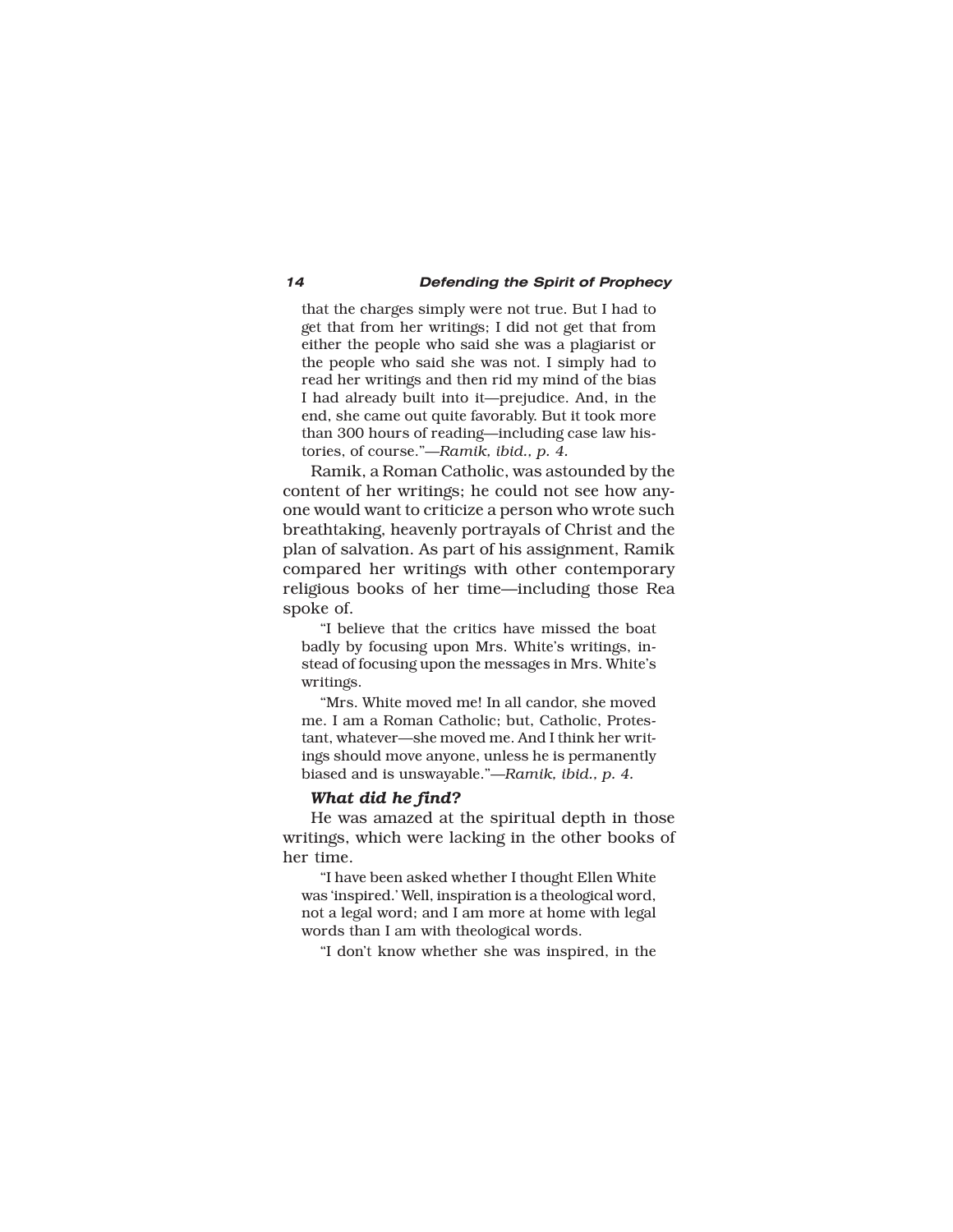theological sense.

"I do believe that she was highly motivated. And if it wasn't God who motivated her, then I don't know who it could have been . .

"The bottom line is: What really counts is the message of Mrs. White, not merely the mechanical writings—words, clauses, sentences—of Mrs. White."—*Ramik, ibid., p. 6.*

"Most certainly, the nature and content of her writings had but one hope and intent, namely, the furthering of mankind's understanding of the word of God."—*Ramik, ibid., p. 3.*

Ramik contended that not only Ellen White's message but also her obvious sincerity of purpose were significant.

"One certainly perceives from Mrs. White's writings that she was motivated by 'the influence of the Holy Ghost' which itself belies wrongful intent . .

"It is impossible to imagine that the intention of Ellen G. White, as reflected in her writings and the unquestionably prodigious efforts involved therein, was anything other than a sincerely motivated and unselfish effort to place the understanding of Biblical truths in a coherent form for all to see and comprehend. Most certainly, the nature and content of her writings had but one hope and intent, namely, the furthering of mankind's understanding of the word of God."—*Ramik, 27-page Report.*

Ramik concluded that, in a legal sense, Ellen White was not guilty of plagiarism. But let us pursue this matter further.

Let us now turn our attention more closely to this matter of "borrowings."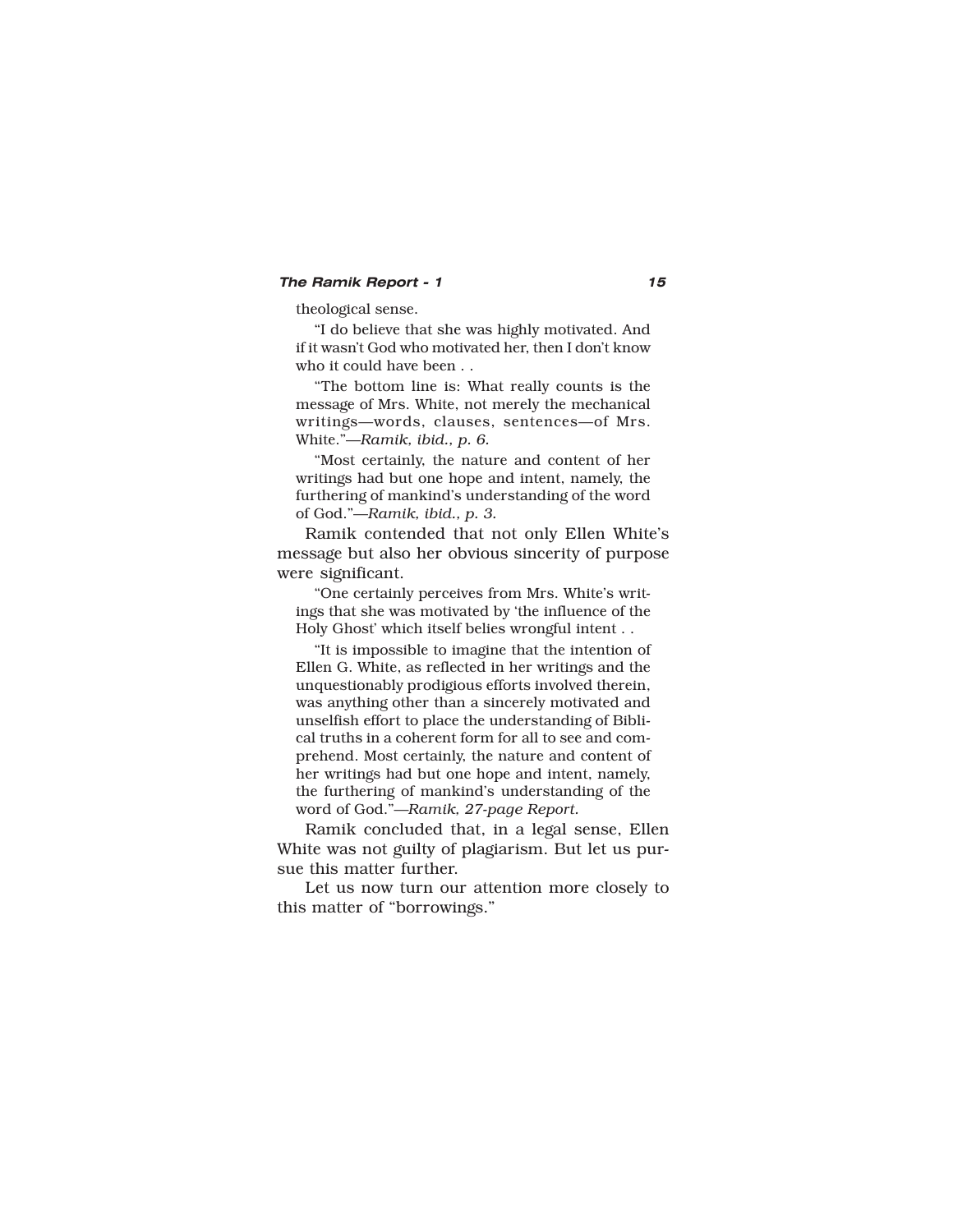#### **It was too original to have been copied**

## The Ramik Report – 2

Preliminary examination, such as done by Walter Rea, indicated that there could possibly be some "borrowings," by Ellen White, of words and phrases from other authors.

#### *If there were such borrowings, how extensive were they?*

Walter Rea assumed that there must be lots of them; but, as we will find later in this book, there is actually very little of that nature to be found.

In any borrowings that Ellen White might have made, was there actual copying or just rearrangements into a better form?

First, the so-called "borrowings" were done so effectively that they result in a totally different book, which is a vast improvement on anything in contemporary literature. Second, as we shall learn later,—aside from a specifically stated use of historians' statements in *Great Controversy*, we can hardly find any real borrowings! But more on that later.

By the way, other people have read through many 19th century books and have not been able to find hardly anything worth calling a similarity between her writings and those of others. Try it yourself; you will probably come up with zeros also.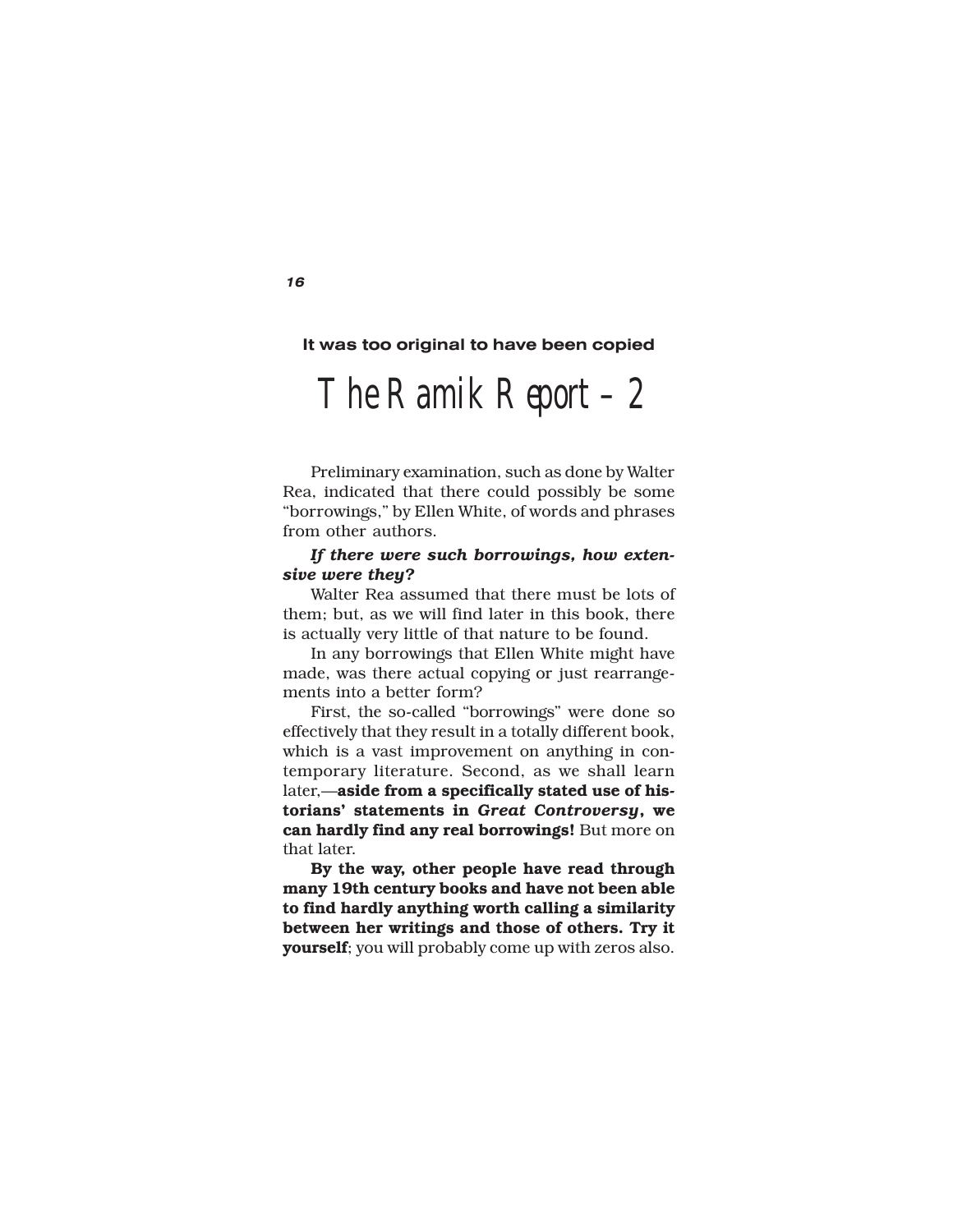#### **The Ramik Report - 2**

There is more hocus-pocus in Walter's accusations than may at first appear.

#### *What are the legal aspects of plagiarism?*

It should be kept in mind that to take an idea of someone else and vastly improve on it is not plagiarism. But, of course, that presupposes that Ellen White borrowed ideas from others.

An important copyright judge said that, when dealing with any given topic, many of the words a person uses will be like those which others would use in describing the same topic. That is perfectly normal. And it is an important principle! It does not indicate collusion or copying. Ramik speaking again:

"In the middle of the nineteenth century—just when Ellen White was beginning to write for print, 1845—in the legal case of *Emerson v. Davies,* Massachusetts Circuit Justice Story in effect exonerates a writer who has used other men's words and ideas and woven them into his own composition.

"In effect, Judge Story says, Only fools attempt to do that which has been done better in the past; no one really ever builds a language exclusively his own.

"In other words, the words themselves have been there for years and years. The crucial issue is how you put them together, and the effect you wish to produce from those words."—*Ramik, Adventist Review, September 17, 1981, p. 6.*

An editorial in the same issue of the *Review* made this comment:

"Mr. Ramik's 27-page opinion quotes heavily from court cases dealing with copyright infringement and plagiarism. We have spent considerable time reading and studying these cases. In the case of *Emerson*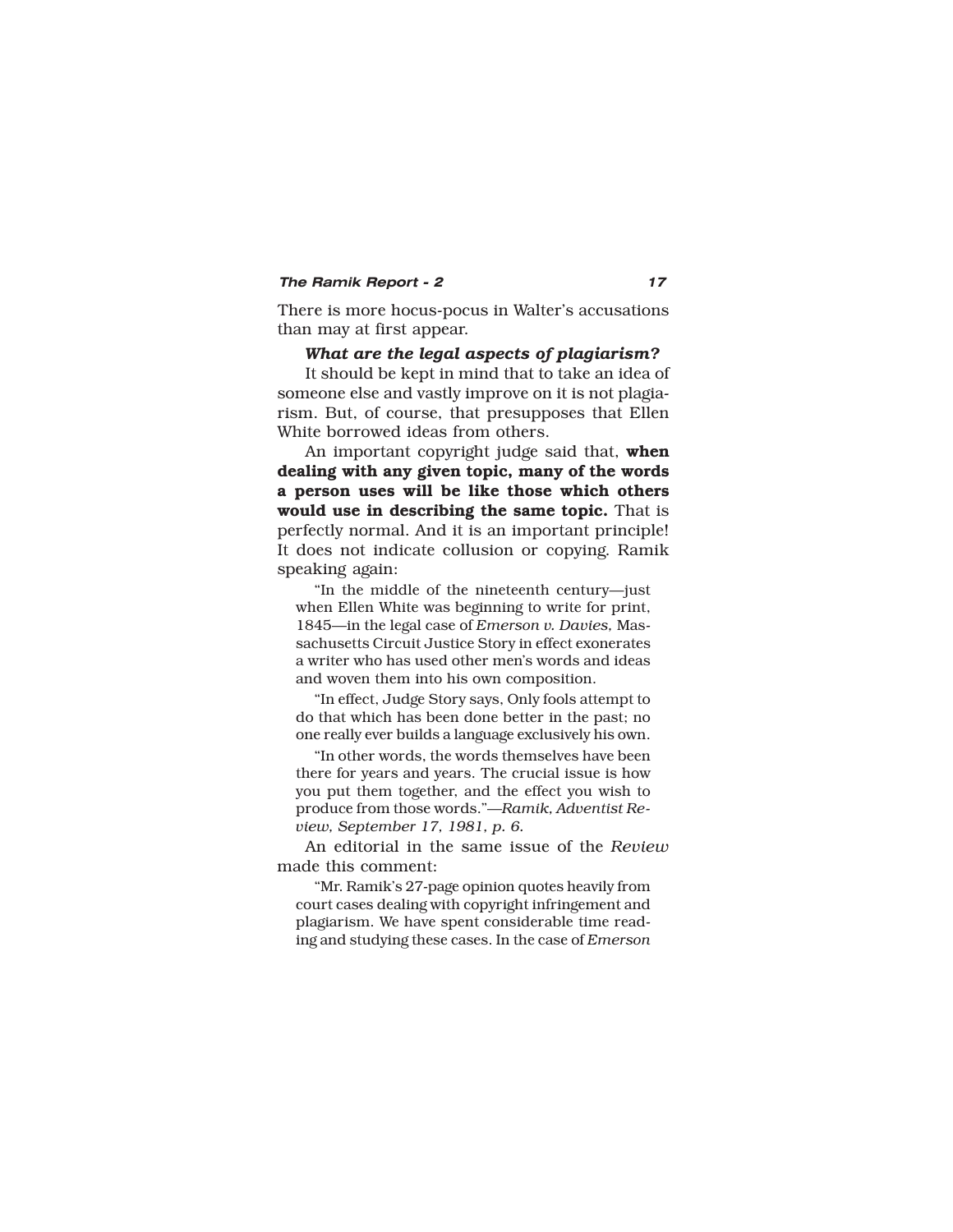*v. Davies et al.,* Justice Story, who, according to Mr. Ramik, 'is recognized as the most influential judge in the area of copyright law in the era in question' concluded that 'the question is not, whether the materials which are used are entirely new, and have never been used before, or even that they have never been used before for the same purpose.

"The true question is, whether the same plan, arrangement and combination of material have been used before for the same purpose or for any other purpose . . [The author] may have gathered hints for his plan and arrangement, or parts of his plan and arrangement, from existing and known sources. He may have borrowed much of his material from others, but if they are combined in a different manner from what was in use before; and afortiori [more conclusively], if his plan and arrangement are real improvements upon the existing modes, he is entitled to a copyright in the book embodying such improvement." —*Editorial, Adventist Review, September 17, 1981, p. 13.*

#### *From what I read, Ellen White's writings do not seem to be like other books.*

It was clear to Vincent Ramik, and it is clear to any objective reader—that Ellen White produced original works. If there were borrowings, they ought to be easy to find. But the truth is that her works are different than others—yet borrowing would have rendered them similar to other books! Second, such "borrowings" hardly exist, although a few possibilities have been found.

It takes considerable imagination to read through any book written at her time—and come up with much that appears to be the same as what she wrote! The present author has tried to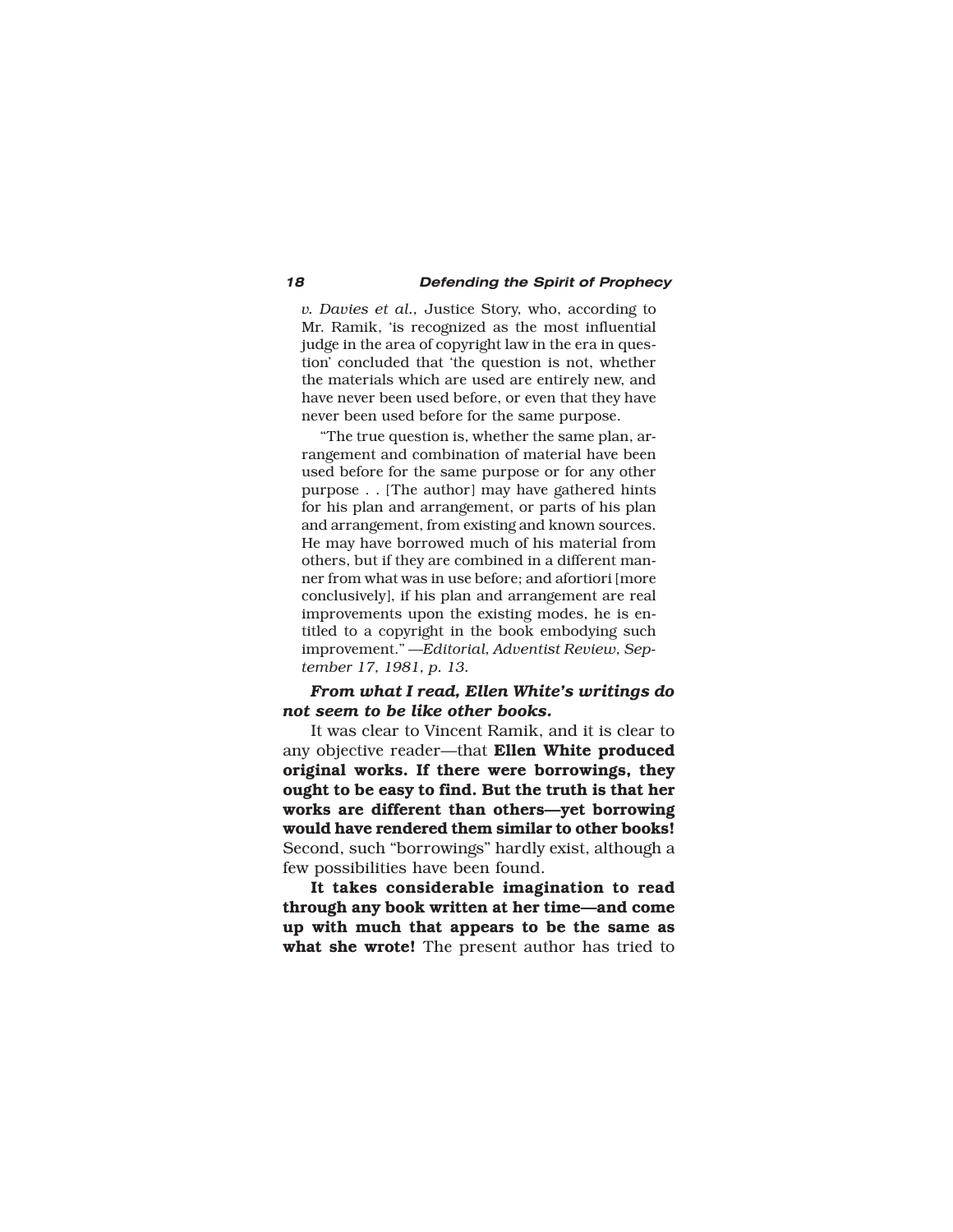do it, without success.

Ellen White's writings have a magnificence above all others. They are in a class by themselves. That is all there is to it. The complainers can quibble all they want; but the Spirit of Prophecy stands apart from other books, before her time or since. Only the Bible writings compare with her statements.

For this reason, in order to understand how she wrote her books, we must turn back to the Bible. More on this later.

#### *What is an original book?*

Judge Story defines what an original production is like. He says that, in an "original production," "the resemblances are either accidental or arising from the nature of the subject." That definition fits the Spirit of Prophecy writings very well.

"He [Ramik] quotes from Justice Story in the decision of *Emerson vs. Davies et al*.:

"I think it may be laid down as the clear result of the authorities in cases of this nature, that the true test of piracy (infringement of copyright), or not, is to ascertain whether the defendant has, in fact, used the plan, arrangements and illustrations of the plaintiff, as the model of his own book, with colorable alterations and variations only to disguise the use thereof; or whether his work is the result of his own labor, skill, and use of common materials and common sources of knowledge, open to all men, and the resemblances are either accidental or arising from the nature of the subject. In other words, whether the defendant's book is, quoad hoc [in this respect], a servile or evasive imitation of the plaintiff's work or a bona fide original compilation from other common or independent sources."—*Editorial, Adventist Review, September 17, 1981, p. 13.*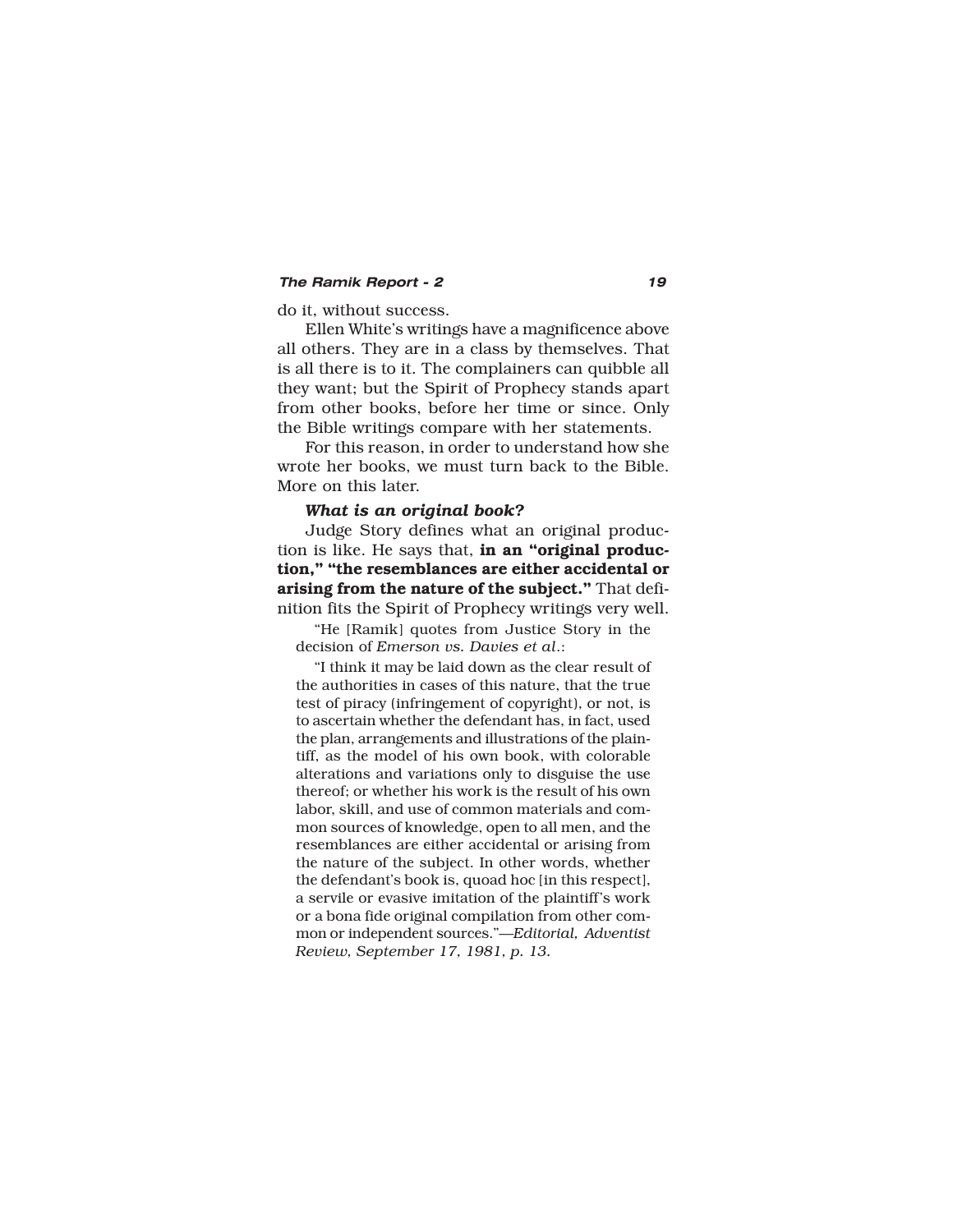#### *But what about the volume of Ellen White's writing? Since there is so much of it, surely she must have copied much of it from others?*

Actually, there are very simple reasons why the large quantity of Ellen White's literary output—all by itself—proves that she did not copy from others!

"The powers of darkness gather about the soul and shut Jesus from our sight, and at times we can only wait in sorrow and amazement until the cloud passes over. These seasons are sometimes terrible. Hope seems to fail, and despair seizes upon us. In these dreadful hours we must learn to trust, to depend solely upon the merits of the atonement, and in all our helpless unworthiness cast ourselves upon the merits of the crucified and risen Saviour. We shall never perish while we do this—never!"

— 1 Testimonies, 309-310

"Those who surrender their lives to His guidance and to His service will never be placed in a position for which He has not made provision. Whatever our situation, if we are doers of His word, we have a Guide to direct our way; whatever our perplexity, we have a sure Counselor; whatever our sorrow, bereavement, or loneliness, we have a sympathizing Friend."

— Ministry of Healing, 248-249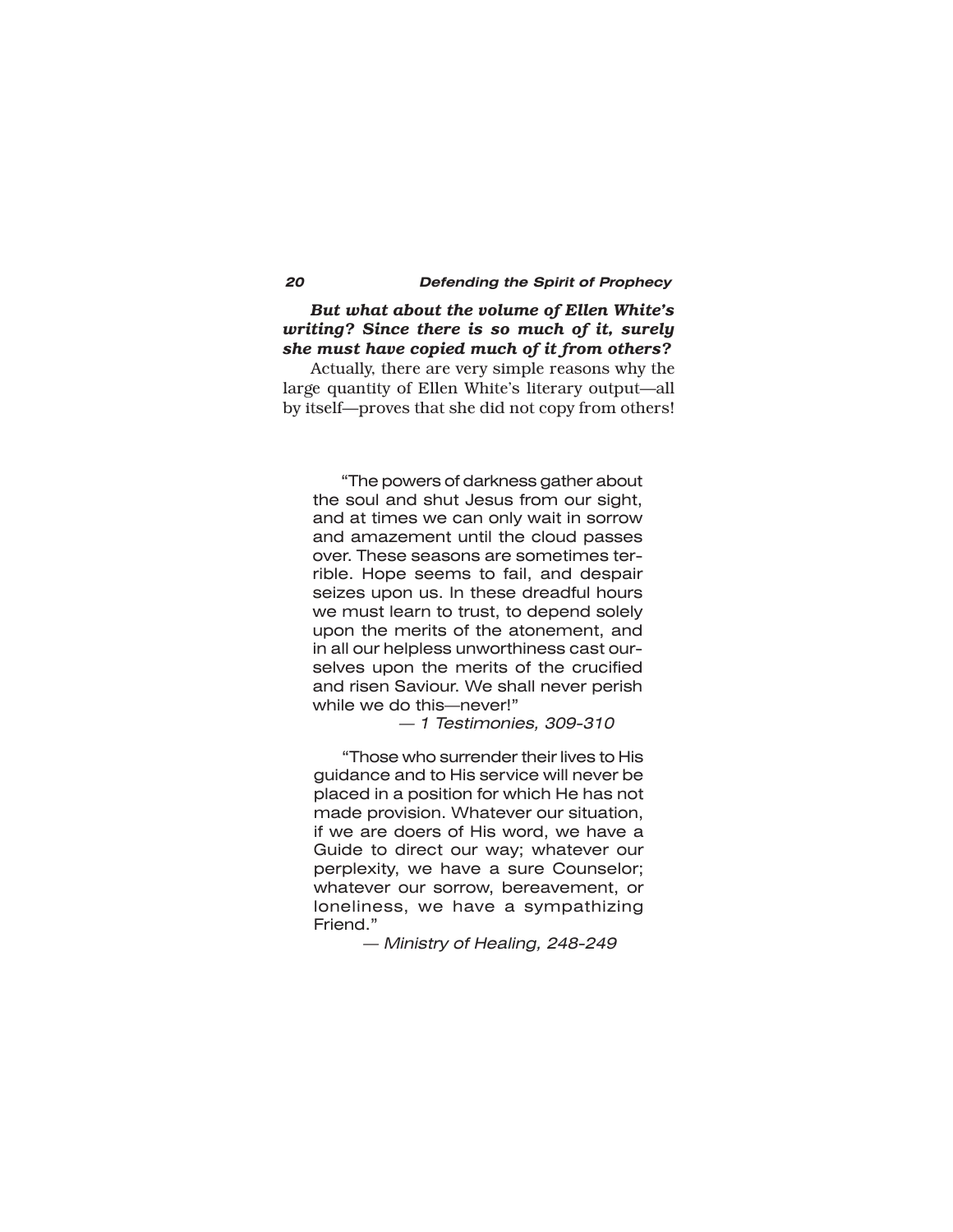#### **How can we be sure she did not copy most of it?**

## Volume Nullifies Copying

"During her lifetime, Ellen White wrote an estimated 25,000,000 words in her letters, manuscripts, articles, and books. Often, in her most productive years, she would average about 4,500 words (18 pages) a day."*—Robert Olson.*

So here is a fact about professional writing: Ellen White wrote such a vast amount of material—that she either had to copy large amounts of it or she had to be a very original writer. There is no alternative.

"Mother writes very rapidly. She writes early in the morning, endeavoring to place upon paper a word-picture of the things that are flashed into her mind as a panoramic view of the movements of nations, of communities, of churches, and of individuals."—*W.C. White, Letter; May 13, 1904.*

If she copied that much, we would have evidence of it today—for the other books from her time are still in existence, and they could easily be compared with her writings. But we do not have such evidence. There is hardly anything that can possibly be considered as evidence of copying. A word, a phrase here and there, does not constitute such evidence.

But there is another fact: If she had even resorted to copying a word from this book and a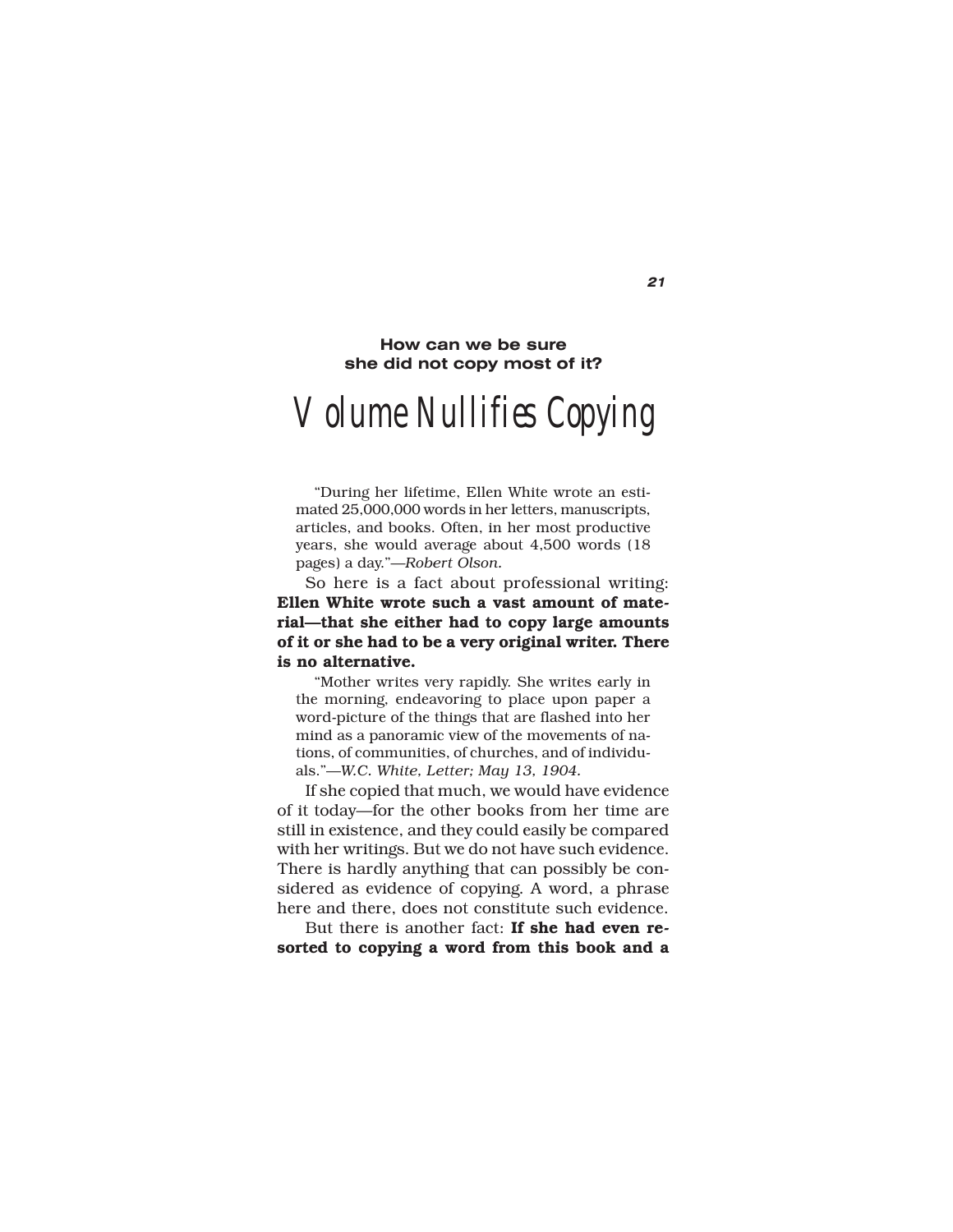phrase from that book—she could not have produced the vast amount of material that issued from her pen! She would be too slowed down by copying bits and pieces from many books!

#### *It would seem to be a lot harder to copy a little here and a little there—then to just sit there and write as it came to mind!*

A professional writer finds it far easier to write than to have to constantly look up this item and quote that point.

If she copied a little from this book and a little from that book, she would have been forced to write so slowly that she could not have produced such a massive quantity of written material. In that case, she would only have written a few books and articles, not the immense amount she turned out.

But, if she wrote originally—that is, just sat down and wrote as it came to mind—then, and only then, could she have poured out the large amount of material which flowed from her pen! —Unless she used one other method:

*Instead of doing original work, what other way could she have written so many books?*

She could still have produced the terrific output—if she had straight copied whole chapters and books. But she did not do that. We know that she did not do that. All we have to do is read in the other books from her time to see that this was not the way she wrote.

Ellen White's literary output approximated 25 million words during a writing career spanning nearly 70 years. A number of the 90-plus books,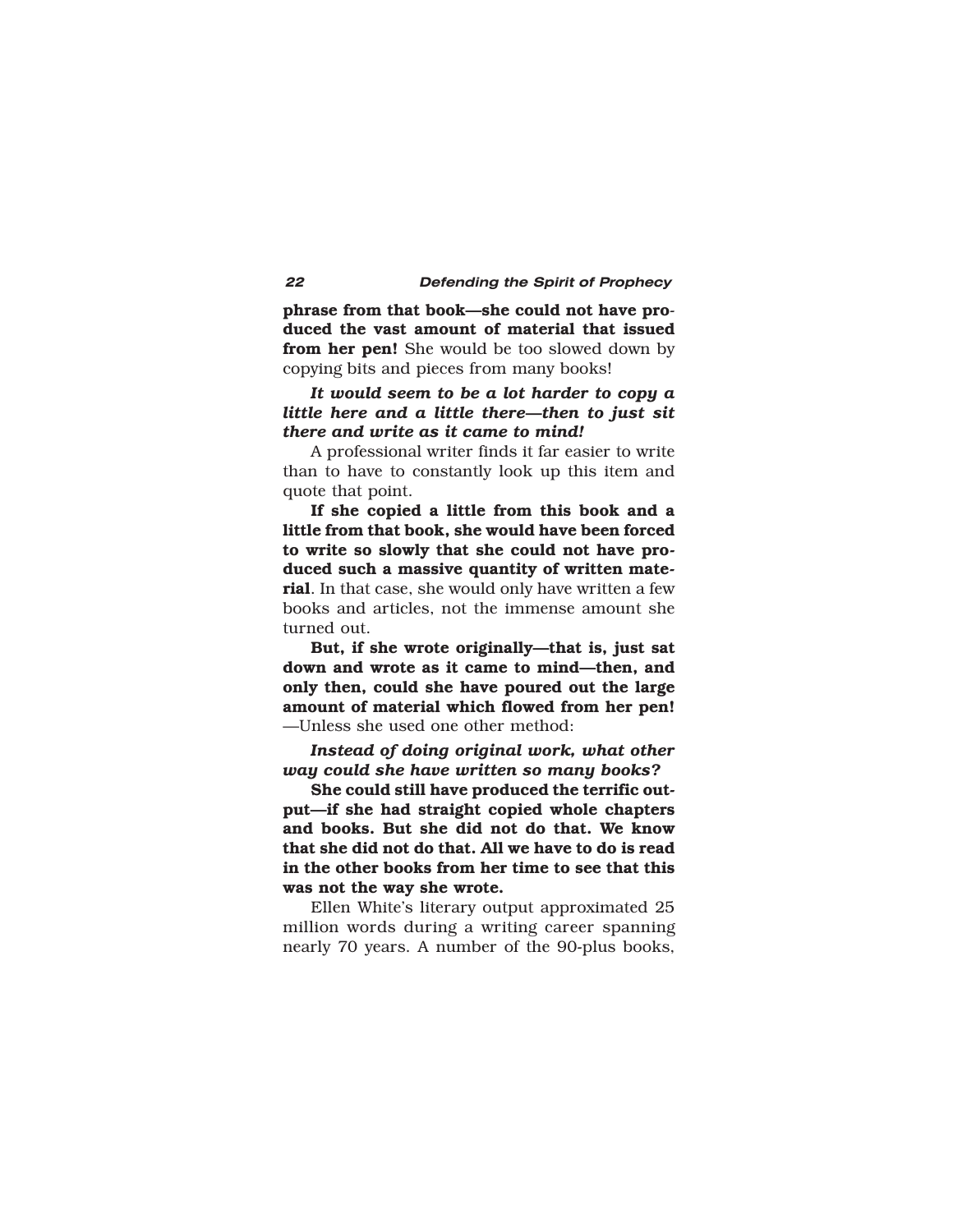including compilations, from her pen in print today have been translated into as many as 100 languages. (According to research done at the Library of Congress by Roger Coon, she is the fourth most—translated writer in history, after Vladimir Lenin, Georges Simenon, and Leo Tolstoy.)

All in all, we see in these writings not only a depth of spirituality, but also an astounding productivity. She wrote so much!

Did you know that Ellen White wrote more than any other woman in history? Did you know that she is the most published woman author of all time? Did you know she is the second most published author (man or woman) in American history? She wrote a huge amount of material!

#### *That is why people suspect she copied much of it from other authors.*

It is easy to suspect such a thing, especially if you do not do much writing yourself. For many of us, the only way we could produce a lot of books would be to copy them from other books! But, because this is such an important point, it is here stated again:

Ellen White wrote such an immense volume of books, articles, and letters that if she had copied, she would have had to do it on a massive scale—of entire chapters and books. If that had happened we would know it today; for all the contemporary 19th century books are still available.

It would be something like a bank robber: If one robbery succeeded, it would lead to still more, until he would be caught. If she had plagiarized so much material, it would all be directly traceable.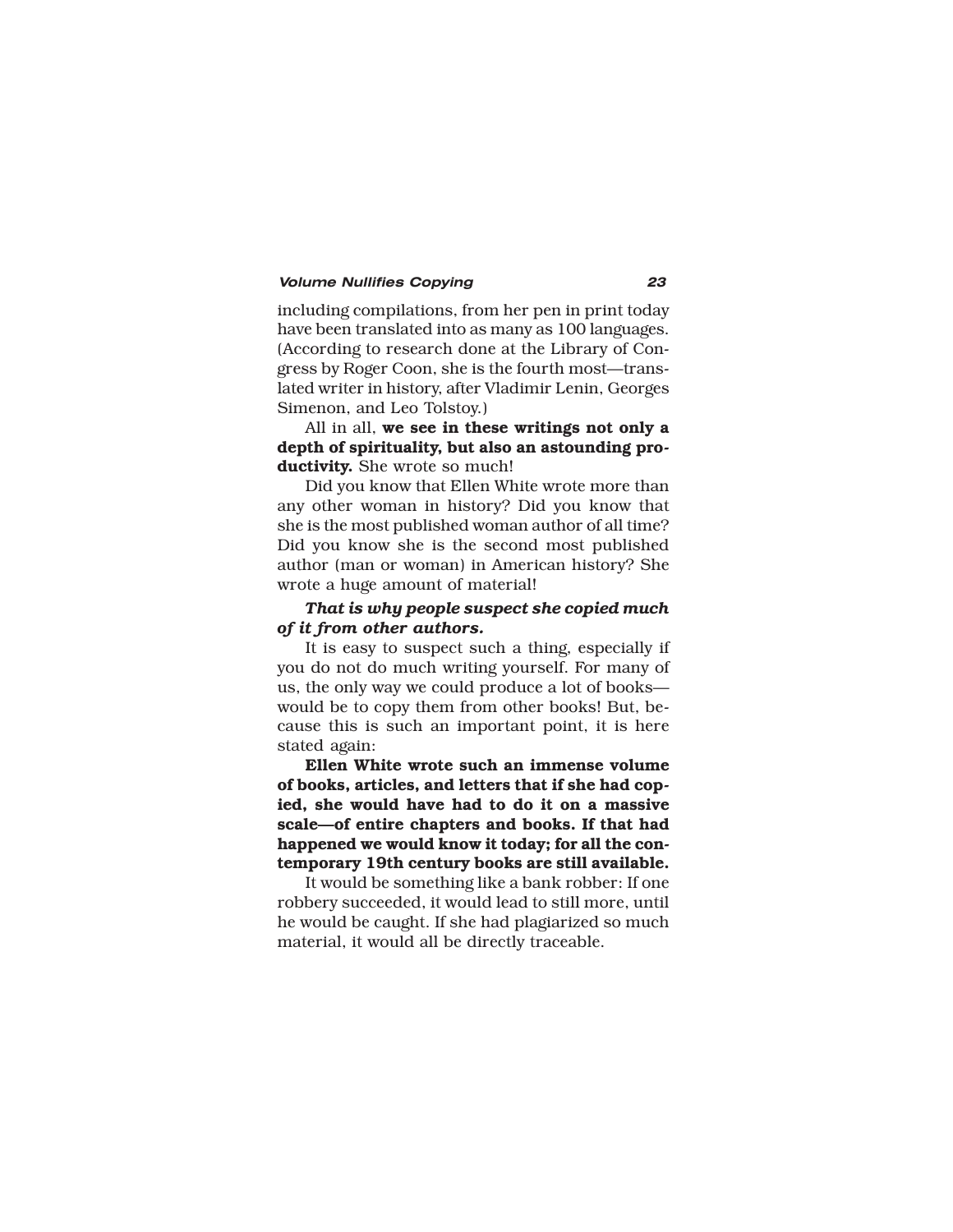**24 Defending the Spirit of Prophecy**

Joseph Smith (founder of the Mormon Church) plagiarized an entire book and published it as his own. We know because the other book still exists.

D.L. Canright (oddly enough, the first one to charge Ellen White with being a plagiarist) copied an entire book by Moses Hull, an earlier Adventist minister, and published it under his own name! So others have attempted this. But we can always track down what they did; because, as always occurs, copies of the other books still exist.

Yet, in the writings of Ellen White, we do not find evidence of massive copyings. We hardly find any hint of borrowings either. Ellen White was, by definition, a professional writer. A "professional writer" is one who spends large amounts of time writing. She wrote such a mass of material, it would have had to be either original or heavily copied! There simply is no other alternative.

The one writing the book you now have in hand is also a professional writer. He sits down and churns out publication after publication, week after week, year after year. Since 1980, he has probably produced more printed material than any other person in our denomination.

Yet he can tell you that no one can keep writing, hour after hour, day after day, unless he has a writing ability. A large literary output either has to be copied in massive quantities or it has to pour out of the head.

Every day, from Ellen White's pen, there came diaries, magazine articles, letters—and still more pages (averaging 18 a day) of her latest book.

She could not have produced such an output if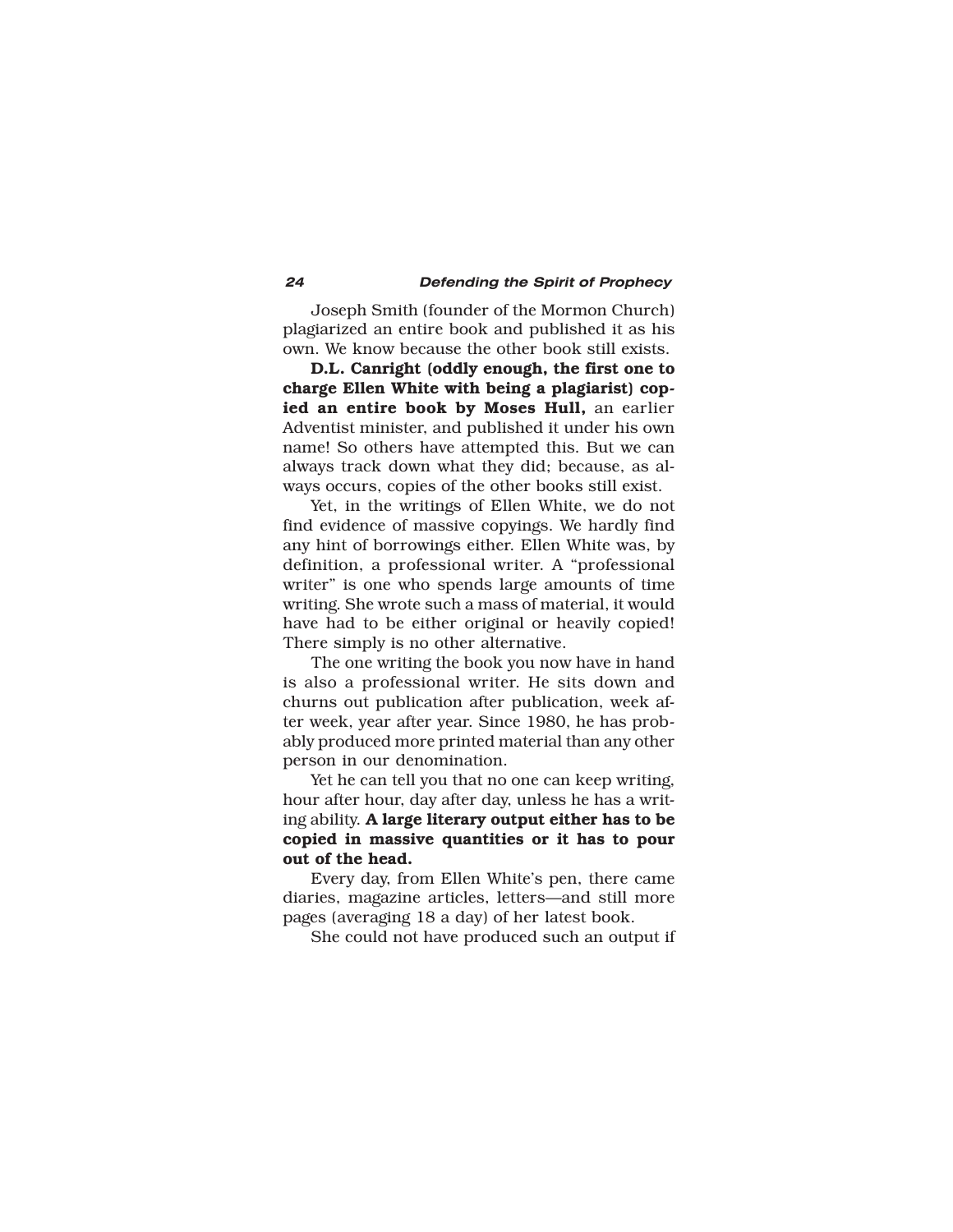she had used sources in the manner charged by Walter Rea! It just could not have been done! She could not possibly have the time to look up all those little bits and pieces in other books, here a little and there a little!

A non-wrlter does not realize this; he imagines that it would be easy for her to turn to this book and that book, and just copy down material. But no, that would only greatly increase the difficulty of the task! The use of sources would slow down the writing task.

The present writer has noticed that when he has to refer to source material (as finding the data and quotations for this book), the work goes much more slowly. It is always that way.

To say it a third time: The only way Ellen White could have poured out such a volume of material was either by being an original writer or by massive copying from other books. And if she had done the latter, it would have been discovered as such; yet no evidence of massive copying has ever been produced, in spite of Walter Rea's misleading claims.

#### *But didn't she have lots of books in front of her as she wrote? That is what Walter Rea says.*

Ellen White wrote wherever she could find a place to sit down—on the train, at camp meeting, on the ship, or wherever she was staying overnight. When at home, she wrote in her bedroom or sitting room. Visitors noted that there were few or no other books lying around, other than the Bible. The books were hardly to be found, because she was not referring to them.

Much of her writing was done in a comfort-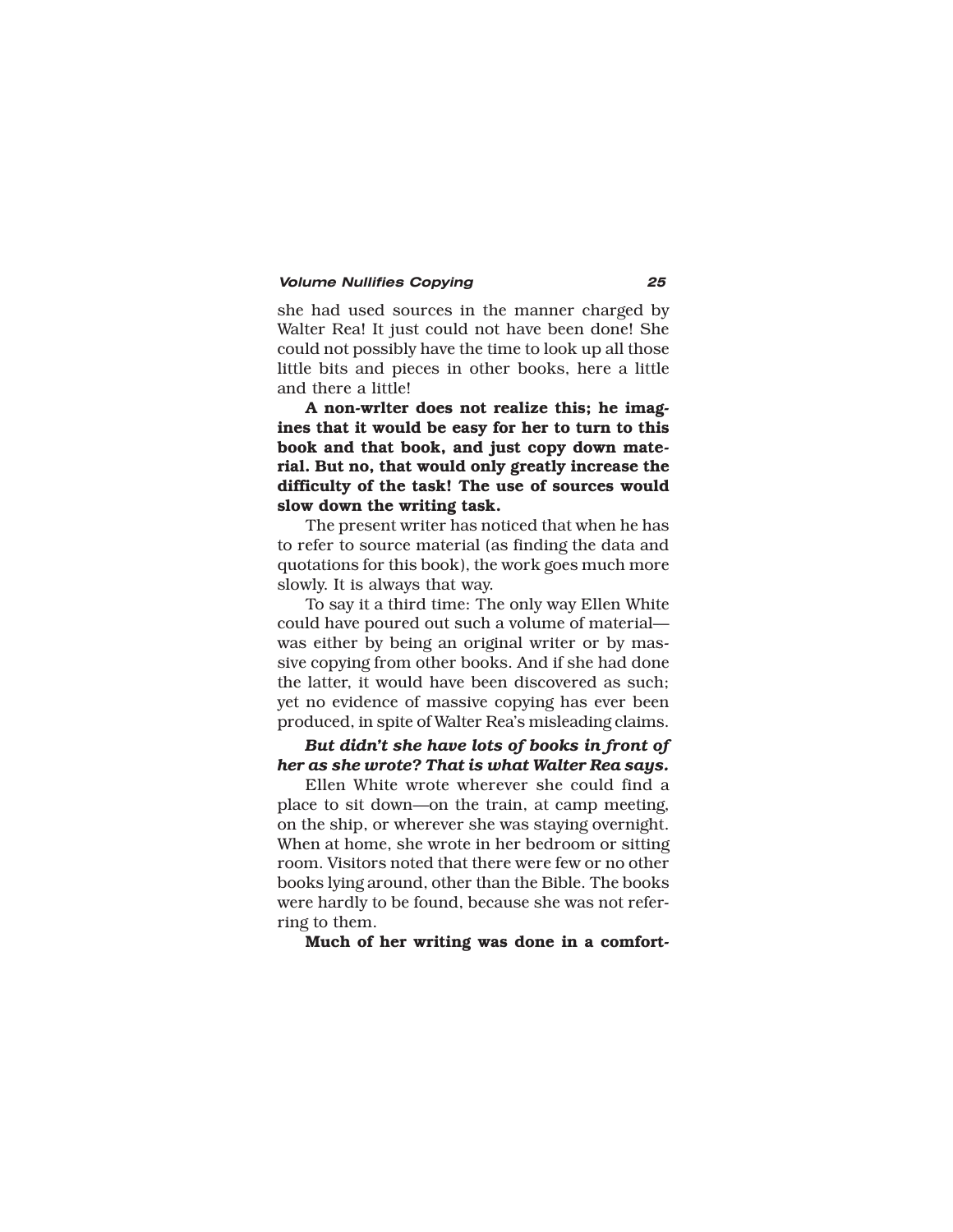able chair with a lapboard in front of her, with no desk or table nearby loaded with books. How much research can you do sitting in an armchair, with a lapboard in front of you? Very little. But you surely can write a lot out of your head in an armchair with a lapboard in front of you. And that is what she did.

#### *It has been charged that it was not Ellen White, but her assistants who wrote her books!*

There are all kinds of charges against Ellen White. The devil hates those books; he suggests every possible excuse to ignore and oppose them.

As part of his exhaustive research Fred Veltman, the director of the Desire of Ages Project*,* analyzed not only that book, but also her earlier life-of-Christ writings. He discovered that the style, vocabulary, and concepts were identical in them all. It was clear that the same mind, the same hand had written both that book and her earlier writings on the same topics! Yet, when she wrote those earlier books, Ellen White did not have the helpers she had when she wrote most of her later books (from 1885 onward). Veltman's conclusion from this was that Ellen White wrote *Desire of Ages*—and not her assistants! That is a major substantiation.

The little lady sat in an armchair, with a study board in front of her—and almost no room to put anything on it but a Bible and a sheet of paper and wrote *Desire of Ages!*

#### *Is that how she wrote her other books?*

To our knowledge, that is how she wrote all her books, except when she was traveling from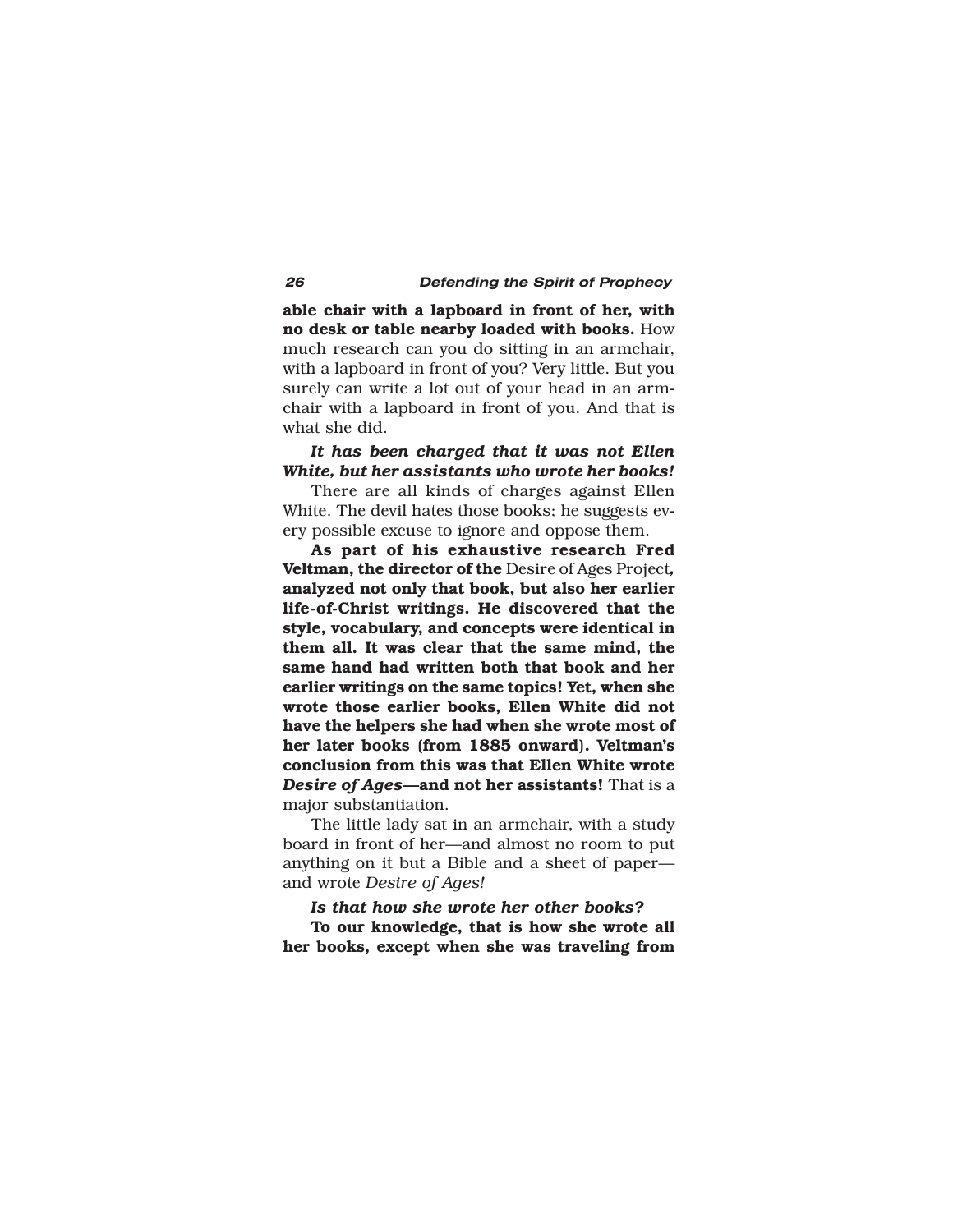place to place, stopping overnight in someone else's home, or attending a camp meeting or other gatherings. —And does anyone expect that she packed a pile of library books and took them around the countryside with her as she traveled?

Handwriting samples of her manuscripts, later published in books, shows that she wrote steadily. She did not write and rewrite, trying to figure out what she wanted to say or try to piece together what others said. She did not have a stack of books and jotted notes around her as she wrote.

*Would her age have any factor in all this?*

Ellen White was born on November 26, 1827. By the year, 1884, she had written only Volumes 1 to 4 of the *Testimonies* (primarily composed of collected letters), a few small books, and one major book (the 1884 edition of *Great Controversy)*.

The truth was that she could not get much writing done until her husband died and she could get away from the seemingly endless squabbles at Battle Creek. So it was not until 1885 that she began her intense writing work, churning out one major book after another: the expanded 1888 edition of *Great Controversy* and, after that, *Patriarchs and Prophets, Steps to Christ, Gospel Workers, Desire of Ages, Mount of Blessing, Christ's Object Lessons, Education, Ministry of Healing, Acts of the Apostles, Prophets and Kings,* and *Counsels to Parents and Teachers,* plus volumes 5 to 9 of the *Testimonies*.

So all of this talk about "copying" and "plagiarism" concerns books written during these last 30 years of her life, from 1885 to 1915. —But Ellen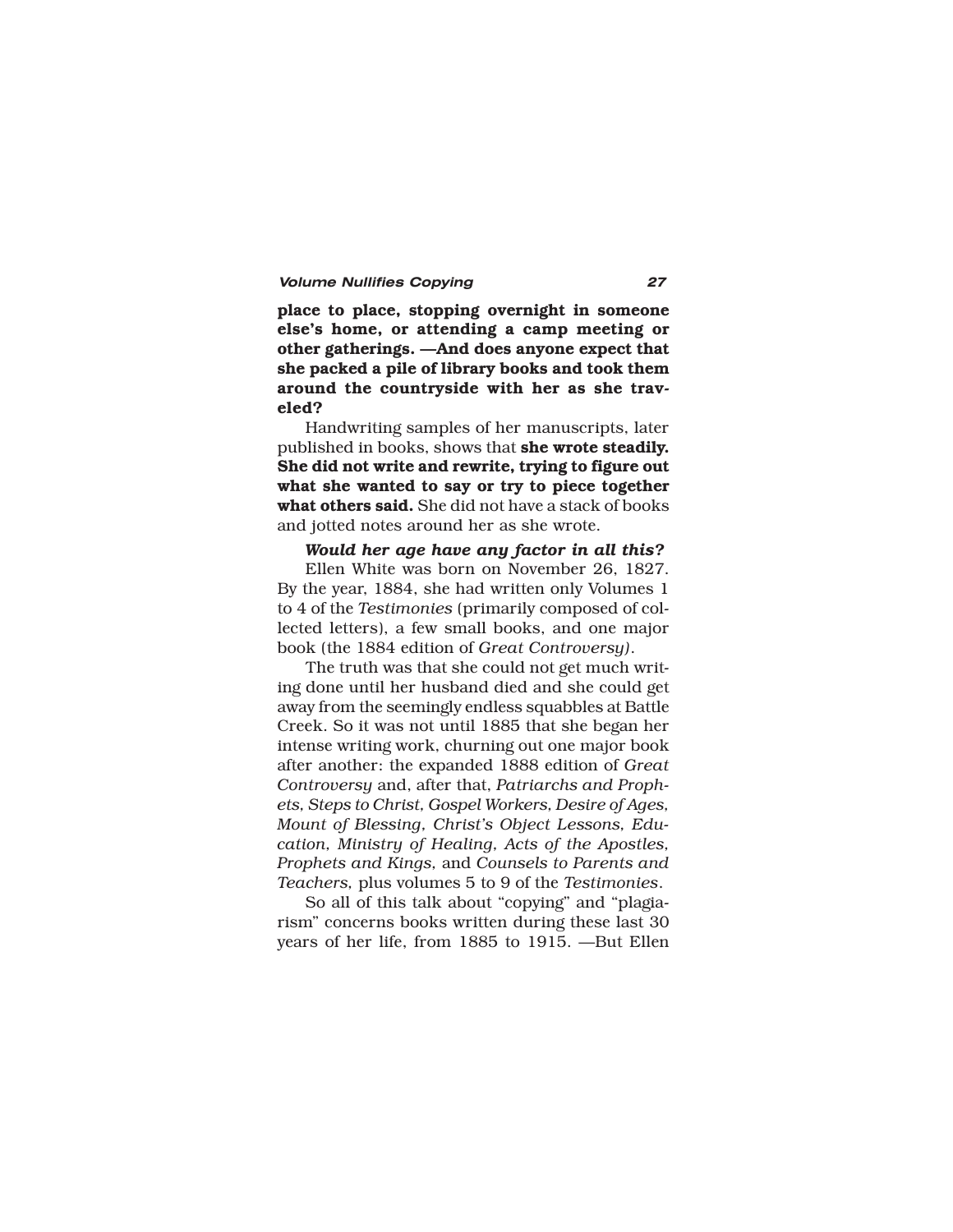White was already 58 years old when she started all this writing in 1885!

Read the following list and see how old she was when each of those books was published. Think to yourself whether, at those ages, she would have the energy to plagiarize all those books as she sat in that soft chair with a lapboard: *Great Controversy* (1888, 60 years old), *Patriarchs and Prophets* (1890, 62), *Steps to Christ* (1892, 64), *Gospel Workers* (1892, 64), *Desire of Age*s (1892 to 1898, 64-70), *Mount of Blessing* (1896, 68), *Christ's Object Lessons* (1900, 72), *Education* (1903, 75), *Ministry of Healing* (1905, 77), *Acts of the Apostles* (1910, 82), *Prophets and Kings* (1915, 87), and *Counsels to Parents and Teachers* (1915, 87).

It is amazing to think that she wrote those books at such advanced ages. Yet Veltman's research shows that she did her own writing! (The preparation of the last two books primarily consisted in gathering together her earlier writings on a given subject; and she would write bridgework material connecting it.)

Once again, I say: Can anyone really imagine that such an aged lady spent her time ransacking through books for items to copy into her own? And can anyone think that she did it while sitting in a chair with a lapboard in front of her? Try sitting in a chair with a lapboard across the arms of your chair and see how much research in various books you can get done.

Surely, the God of heaven helped her turn out all those books and produce writings which were mutually harmonious and perfectly accurate!

But did she not read in other books?

Yes, there are times when she read in other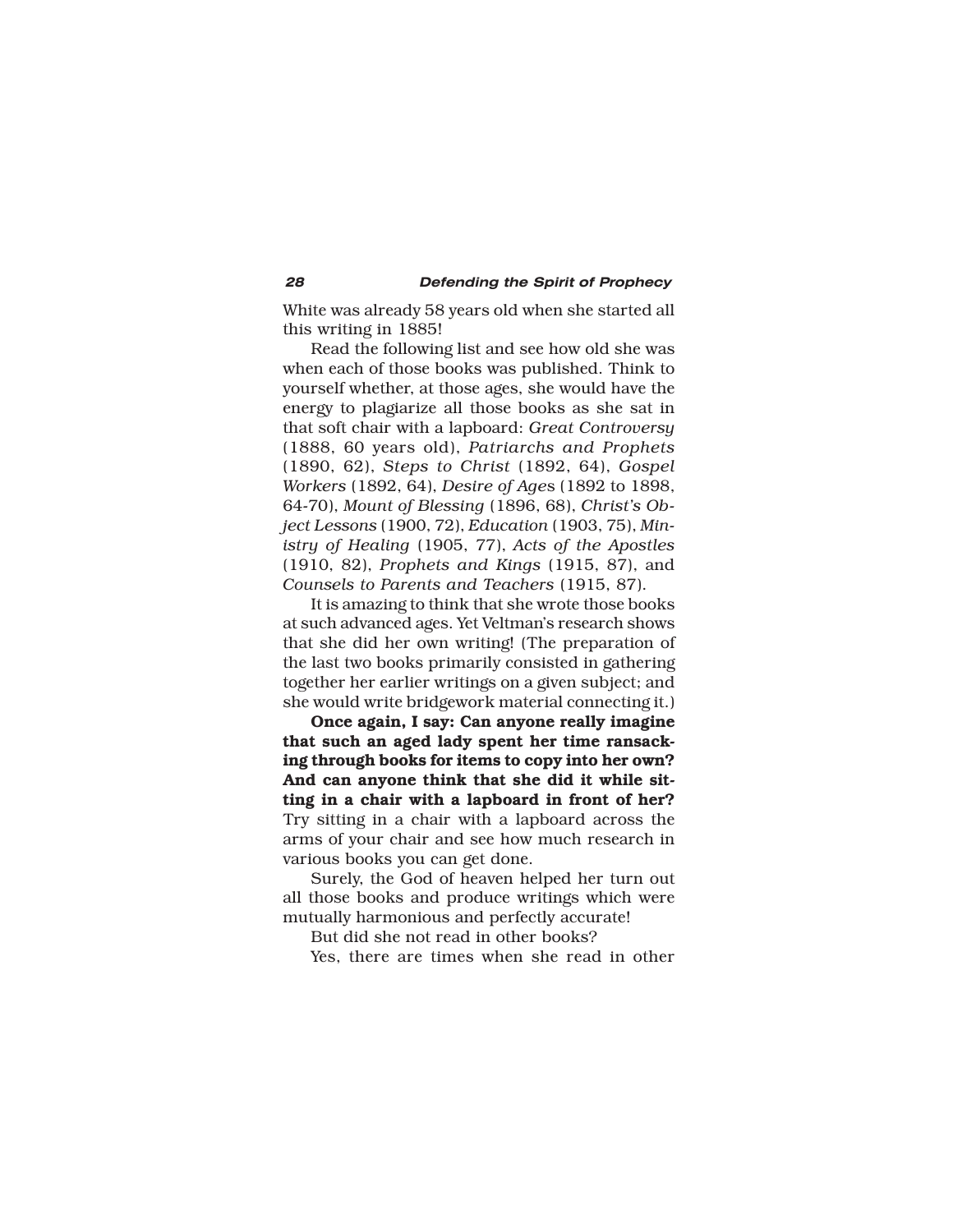books. We will understand this better in the following chapters on the Desire of Ages Project.

Are there any exceptions to this pattern? Are there any times when she did sit down with a number of other books and refer to them?

In real life there are always exceptions, when situations arise out of the ordinary, and a person has to do things differently than normal.

In the case of Ellen White, that happened when she wrote the book, *Great Controversy.* In preparing the 1888 edition of *Great Controversy,* she did use statements of historians. But, on pages xi and xii of her *Introduction*—in that book,—she said she had done just that! She told the reader what she had done in that particular book, before they began reading chapter one.

"I have been bidden to make known to others that which has thus been revealed—to trace the history of the controversy in past ages, and especially so to present it as to shed a light on the fast approaching struggle of the future. In pursuance of this purpose, I have endeavored to select and group together events in the history of the church in such a manner as to trace the unfolding of the great testing truths that at different periods have been given to the world . .

"This history I have presented briefly, in accordance with the scope of the book, and the brevity which must necessarily be observed, the facts having been condensed into as little space as seemed consistent with a proper understanding of their application. In some cases where a historian has so grouped together events as to afford in brief, a comprehensive view of the subject, or has summarized details in a convenient manner, his words have been quoted; but in some instances no specific credit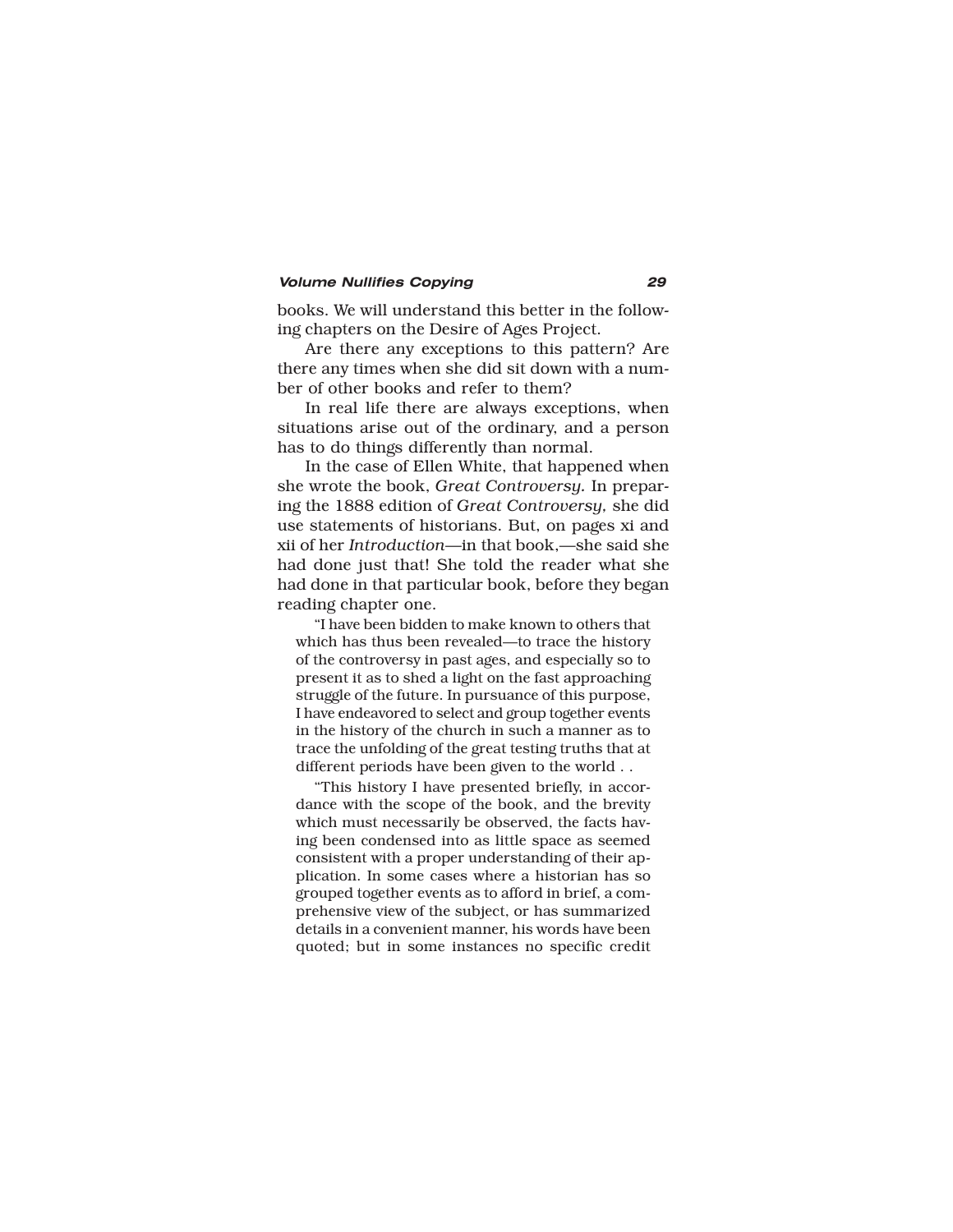has been given, since the quotations are not given for the purpose of citing that writer as authority, but because his statement affords a ready and forcible presentation of the subject. In narrating the experience and views of those carrying forward the work of reform in our own time, similar use has been made of their published books."—*Great Controversy, pp. xi-xii.*

A careful reading of the above quotation reveals why she incorporated statements by historians.

Also the space problem needed to be considered. In one of his books, Arthur L. White, her grandson, explains that Ellen White was hard-pressed by the Battle Creek publishing house to keep *Great Controversy* as short as possible.

When one stops to think about it, *Great Controversy* was a very difficult book to write. It is always difficult to place a lot of information in a small space. Yet this was the challenge she was confronted with, during the writing that book. There were so many truths to present; yet, if the book was too large, people would not want to buy and read it. But that book contained vital truths to be shared with everyone. —And we surely are thankful she wrote them down!

As the above statement says, she searched for short statements by historians which would briefly, succinctly, summarize various events. It was a means of keeping the book short so she could have more space, from chapter 23 onward, to say more about our time and final events!

Did she write other books that way also?

Never again did Ellen White find herself in that situation.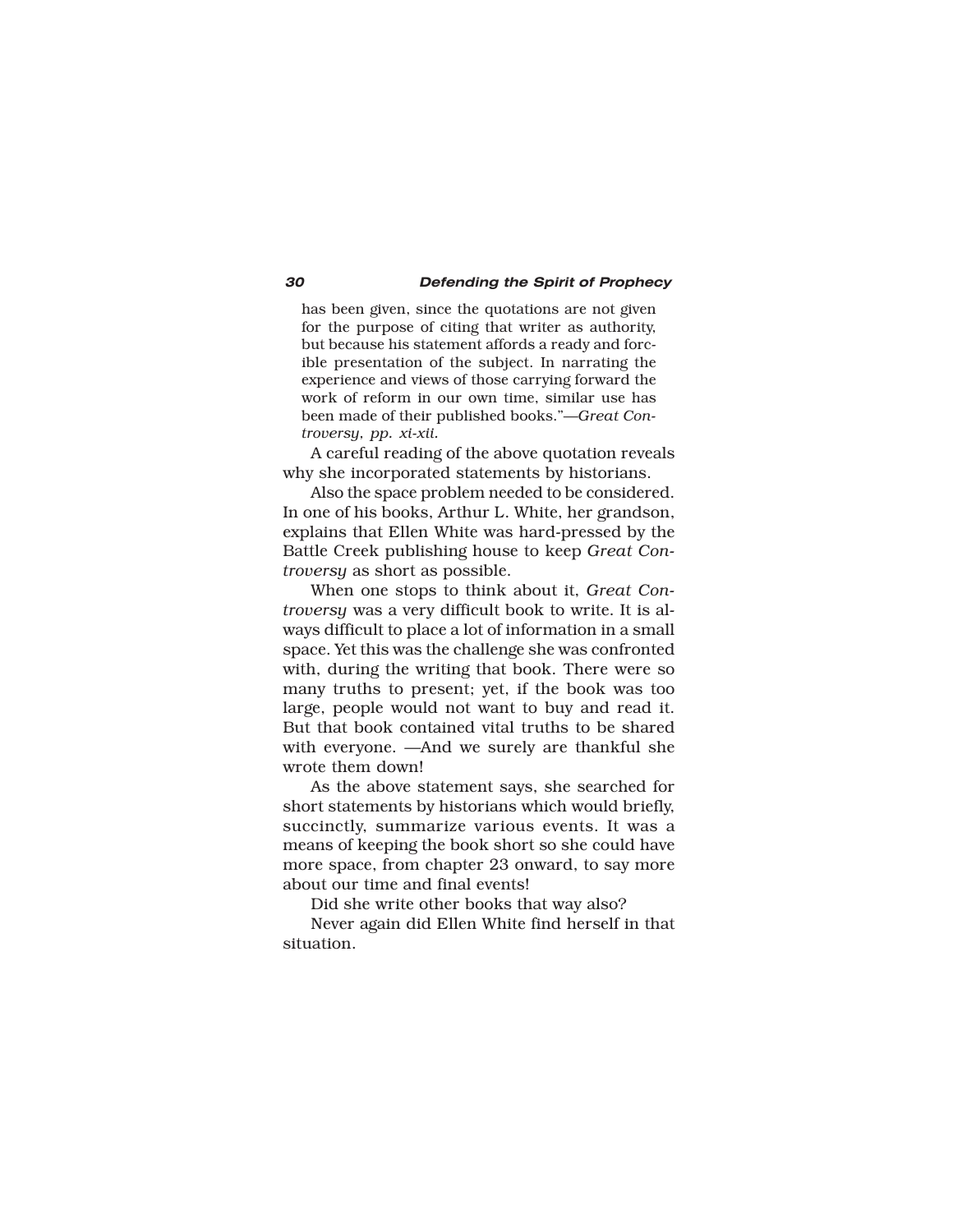In all her other books, we generally find only the slightest indications of parallels to other books. (However, as we shall notice later, there were a few instances in which she copied a few paragraphs from another writer, the way you would copy a pretty poem out of a book.)

Yet, in the one instance when she had to do it while writing *Great Controversy*—she stated, at the very front of the book what she had done.

Were there any historians' books that she especially made use of?

She especially used historical studies by J.H. Merle d'Aubigné *(History of the Reformation)* and J.A. Wiley *(History of Protestantism)*.

#### *But wasn't it illegal for her to use statements by historians, without naming the sources?*

At that time, writers regularly included other materials in their writings, without mentioning sources. It was commonly done. Various studies have been prepared by others, showing how frequently such men as John Wesley, Adam Clarke, Conybeare, Howson, and others regularly did it. It was commonplace; the sharing of truth was thought to be more important than quoting names.

Here is a sample comment, written over a hundred years ago, by a writer of that time:

"All the Commentators have drawn largely from the [church] fathers, especially from St. Augustine; and most of them have made general property of Patrick, Lowth, and Whitby. Poole has exhausted the old continental writers; Henry has made very free with Bishop Hall and others; Scott and Benson have enriched their pages abundantly from Henry; Gill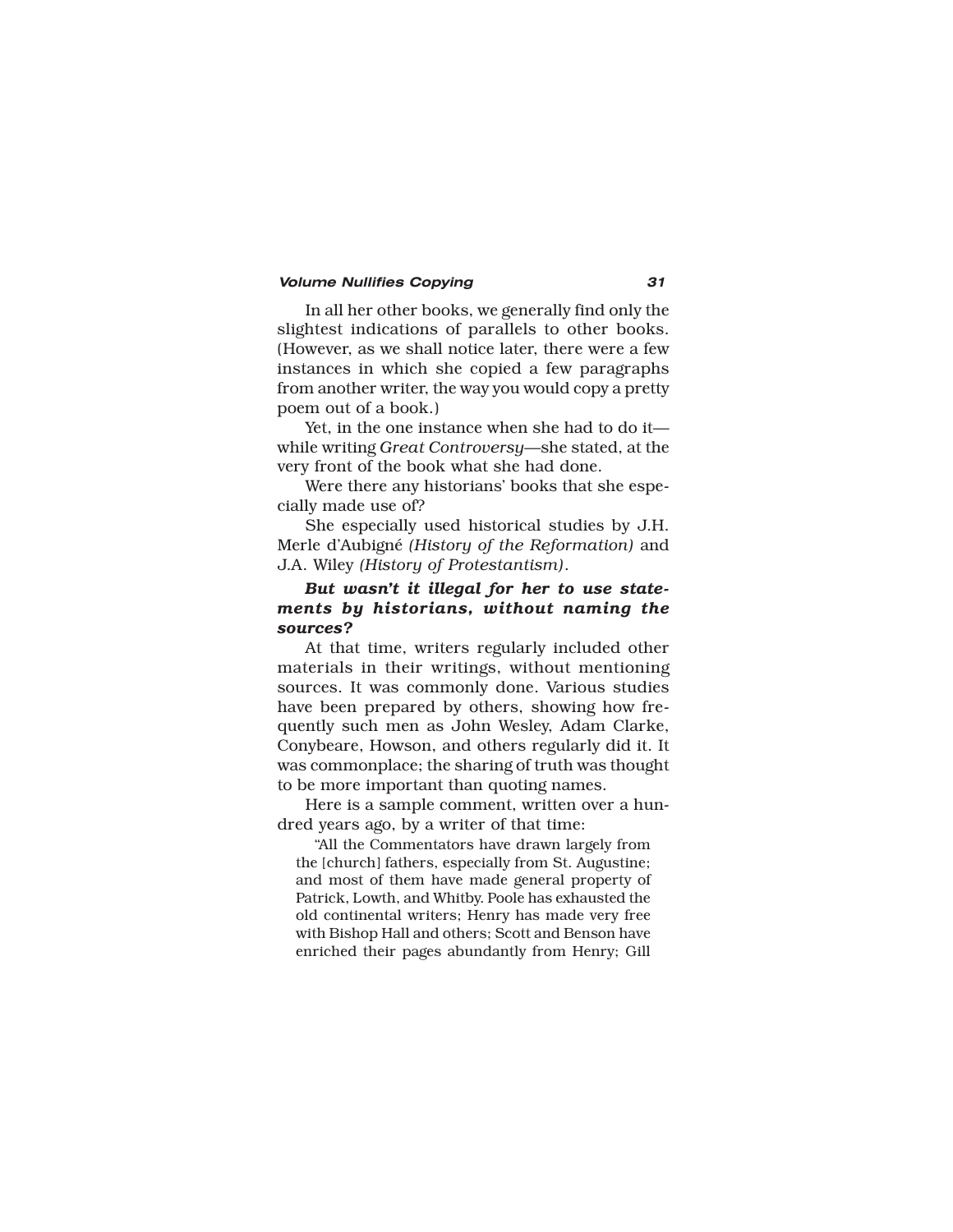has translated the spirit of Poole's 'Synopsis,' but he most generally gives his authorities; Adam Clarke and Davidson have been much indebted to all the best critics, though the former does not always mention his obligations, and the latter never; but his preface to his admirable 'Pocket Commentary' is a confession that he intends to be no more than a compiler."—*Ingram Cobbim, The Condensed Commentary and Family Exposition of the Holy Bible, Preface, p. 9 (1863).*

In her *Preface* to *Great Controversy*, as quoted earlier, Ellen White also clearly stated her indebtedness to earlier writers, in this case, historians; she was in no way trying to hide the fact. It is of interest that, in the pages of the *Review*, she recommended d'Aubigné's *History of the Reformation* as an excellent set of books for everyone to read and share with others *(Review, December 26, 1882).* She wanted others to read the complete work, which she had, to some extent, used.

What was her normal pattern in reading and using other books?

We will understand this better in the following chapters on the Desire of Ages Project. Let us go directly to them.

"The heart of him who receives the grace of God overflows with love for God and for those for whom Christ died."

— Christ's Object Lessons, 101-102

"If we commit the keeping of our souls to God in the exercise of living faith, His promises will not fail us; for they have no limit but our faith." - My Life Today, 14 (Signs, November 14, 1905).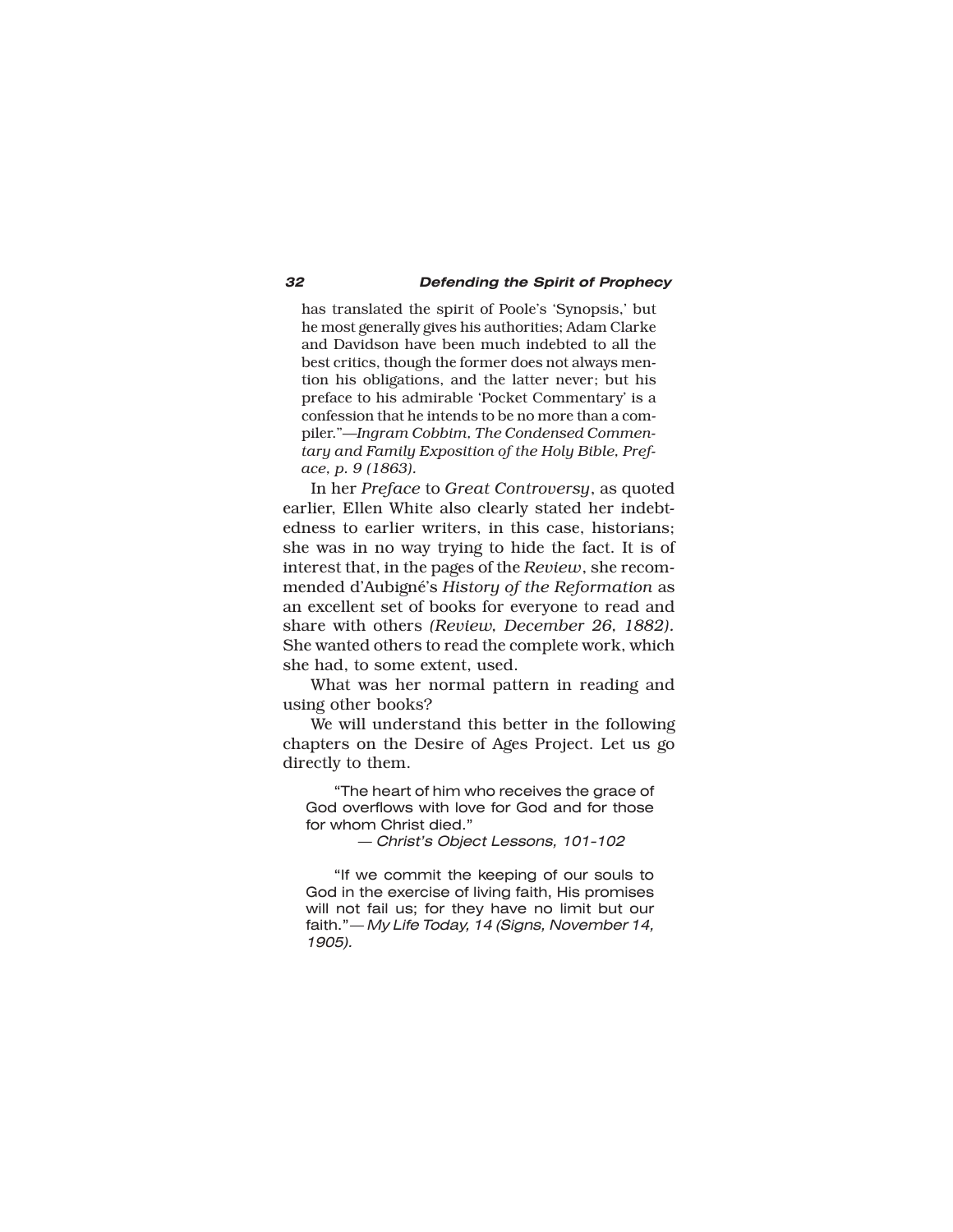#### **The dismal start of an in-depth research project**

## The Desire of Ages Project – 1

On October 23, 1980, Walter Rea, a pastor in the Southern California Conference, announced that large quantities of Ellen White's writings had been copied from outside sources, most of which had been written by non-Adventists.

The news, wired by Associated Press from the *Los Angeles Times* to newspapers across our nation, stunned our people. Many pastors and church members left, and the faith and courage of many others was greatly weakened.

But gradually, with the passing of time, the untruths in Rea's charges began to surface. The faith of those who refused to abandon confidence in the Spirit of Prophecy was confirmed.

Walter Rea may have a few strong parallels to show off, but that is all he has. In relation to the vast amount of material she wrote, he had found only a very small number of similarities.

The findings of the Desire of Ages Project have greatly helped clarify the truth of the situation.

#### *What was the Desire of Ages Project?*

PREXED (the GC President's Executive Advisory Committee) decided to ask a Bible teacher in one of our colleges to take on the assignment of analyz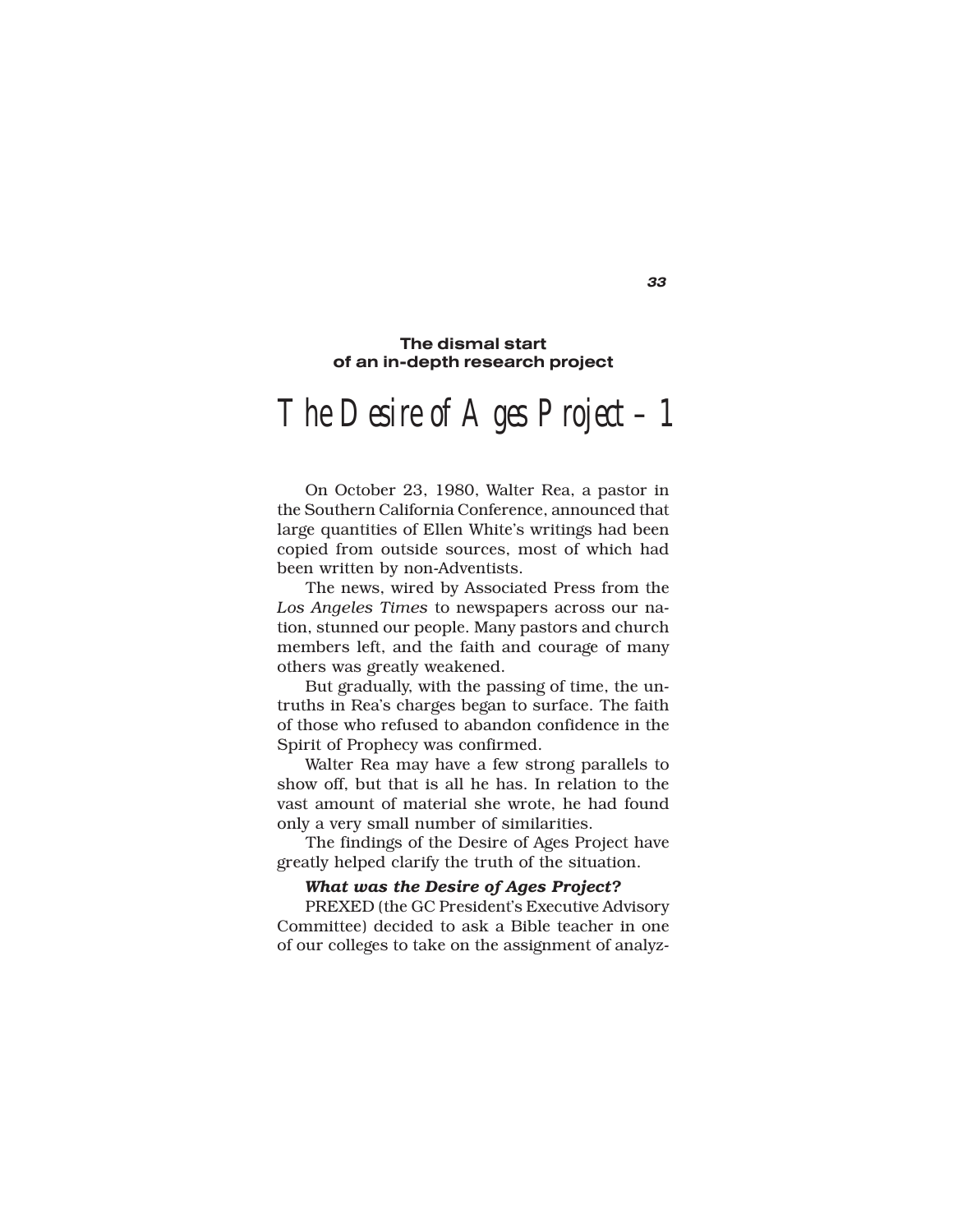**34 Defending the Spirit of Prophecy**

ing a significant portion of the book, *Desire of Ages,*—and find out, once and for all, what the real situation is. Let the chips fall where they may.

And to help the chips not fall toward favoring Ellen White—PREXED selected Fred Veltman to have total charge of the research!

That decision was made by a special committee on January 28-29,1981, at a meeting held in Glendale, California.

#### *Where did Fred Veltman stand, in regard to Ellen White?*

At the time, Fred Veltman was head of the Religion Department at Pacific Union College. If you have read our earlier papers, you may recall that it was a sizeable portion of the faculty and administration of that school which sent a signed telegram to N.C. Wilson at Glacier View, on Sabbath, the day after the Glacier View meetings had ended, demanding that he not fire Ford! Over the years since then, that faculty and administration has remained so New Theology in outlook, that they have consistently refused to disfellowship Desmond Ford, who continues as an honored member of the Pacific Union College Church.

When James C. Cox (also a New Theology advocate) turned down the Desire of Ages Project assignment, so he could accept an appointment to become president of Avondale College in Australia, Veltman was approached. To the surprise of everyone, Fred Veltman, a thoroughgoing New Theology liberal who cared little about Ellen White, accepted the position *(see Adventist Review, December 25, 1980, p. 21).*

The task was expected to require two full years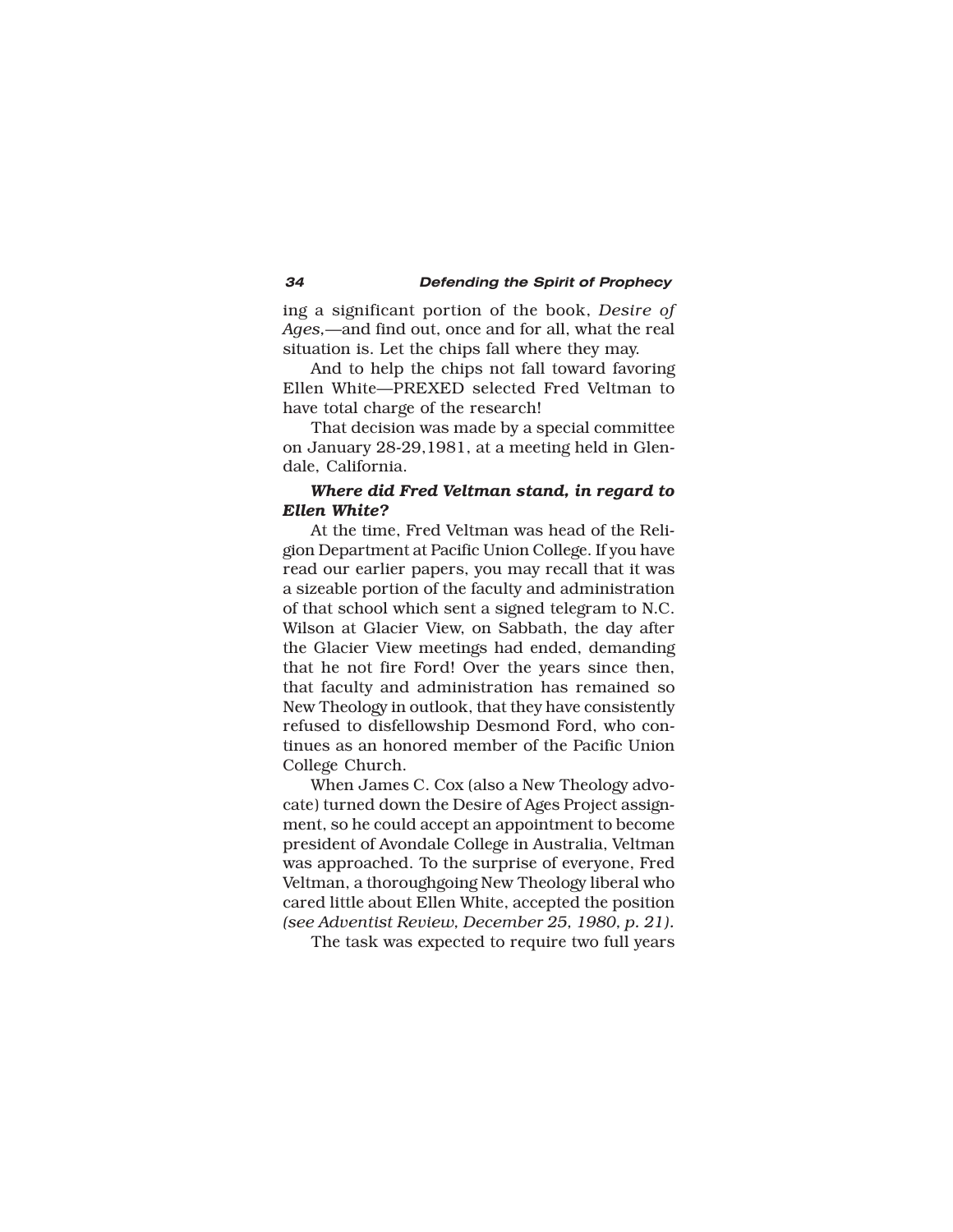of work; and Veltman set to work. No one had ever before done such exhaustive research into this matter. Walter Rea had only touched it with his fingertips.

At first, we hoped that Veltman might exonerate Ellen White; but then we began despairing that this would happen.

#### *Why were you so sure Veltman would not deal with the subject fairly?*

First, several months after his appointment, we learned that, three months prior to accepting it, Veltman wrote a letter to Neal C. Wilson. He requested that a study committee sit down with Desmond Ford, attempt to see his side of the situation, and try (by all means) to get him back into the Adventist teaching work! (*See the six-page Veltman letter to Wilson, Bradford, Warnick, and Eva, dated September 15, 1980; also see his two-page letter of April 18, 1980 to the same parties.* Both letters, which are appeals to accept Desmond Ford back into the ministry, are reprinted in full in *WM–37- 38*; now included in our 146-page *White Tractbook*.)

The next year two more events occurred, which convinced the faithful that the project had been put in the wrong hands:

First, Veltman gave an address at an Adventist Forum lecture in San Francisco on a Sabbath (April 18, 1981, at the University of San Francisco, a Jesuit school). Second, he spoke at a ministerial retreat held at Pacific Union College on a Sabbath afternoon; during this time his sentiments were just as liberal and indicated his disbelief in the Spirit of Prophecy.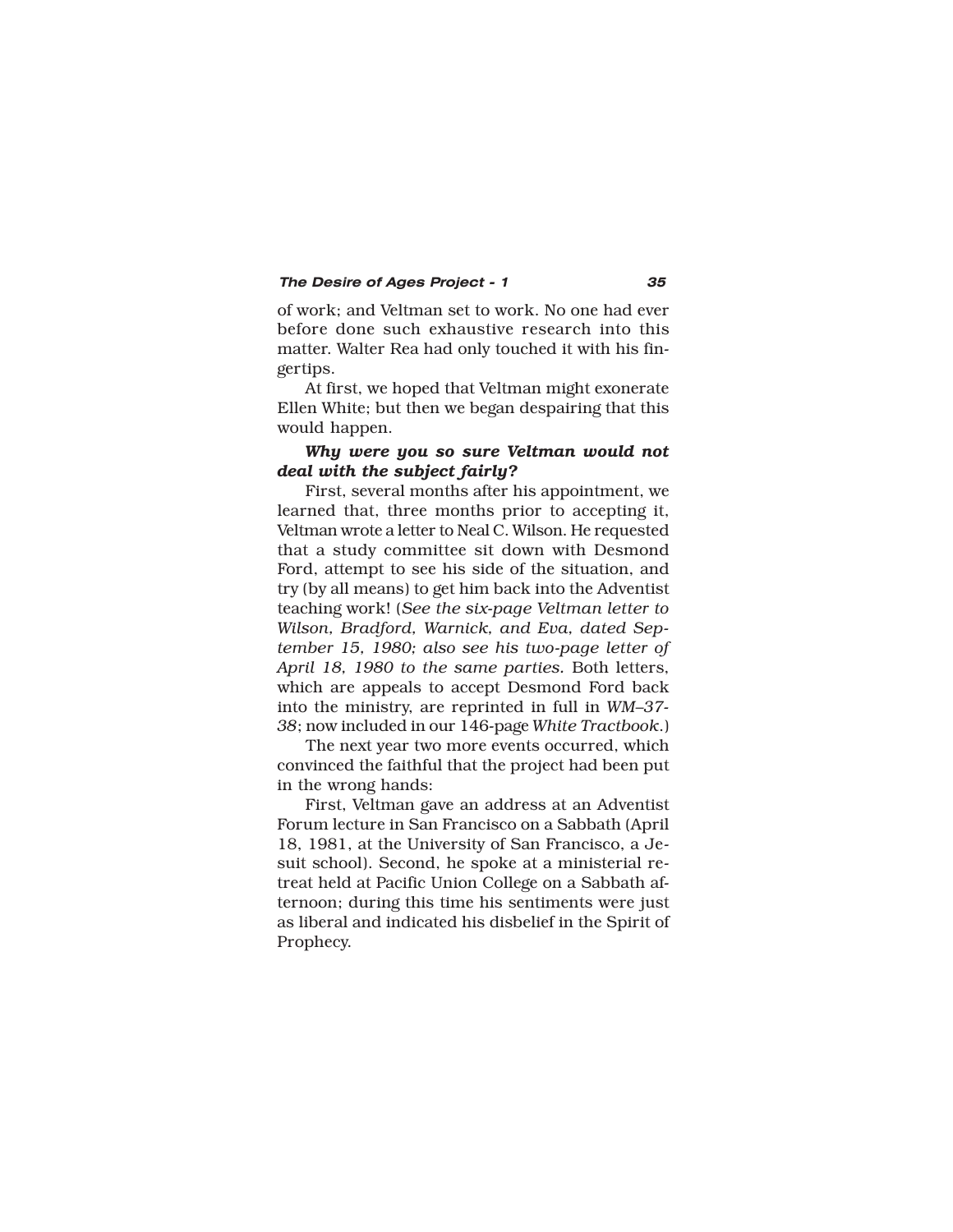The present writer was sent tapes of both speeches. Veltman spoke of the need for new prophets to interpret the Bible for our modern times, since we no longer had a prophet. He said Ellen White was dead; and, since her death in 1915, our church has had no prophet—except our college and university Bible teachers! In his view, they are our new inspired prophets!

"In brief, he made four points: (1) Prophets are only of value to us while they are alive; after death their counsels are of far less importance. (2) Ellen White died in 1915 and therefore is a dead prophet. (3) We today need living prophets, and they are in the church. They are our 'Bible scholars,' meaning our Ph.D. college and university Bible teachers. (4) Past prophetic guidance is not adequate for today's needs and modern culture. We need to listen to our current prophets; the dead ones are far less important."—*The Desire of Ages Project, Part 1, WM– 351-354.*

When news of that lecture traveled around (we helped it on its way), N.C. Wilson wrote Veltman a letter and told him to hush up, stop accepting speaking appointments, and focus his attention on the Desire of Ages Project. This he did, and we heard no more lectures from him. But silence did not eliminate the problem. The fox was in the hen house.

By January 1981, Veltman was requesting additional funds from the General Conference, so an additional two years could be spent on the project, making it even more exhaustive. He was determined to find those "borrowings"! This would extend the project to four years.

Never before had such a thorough analysis been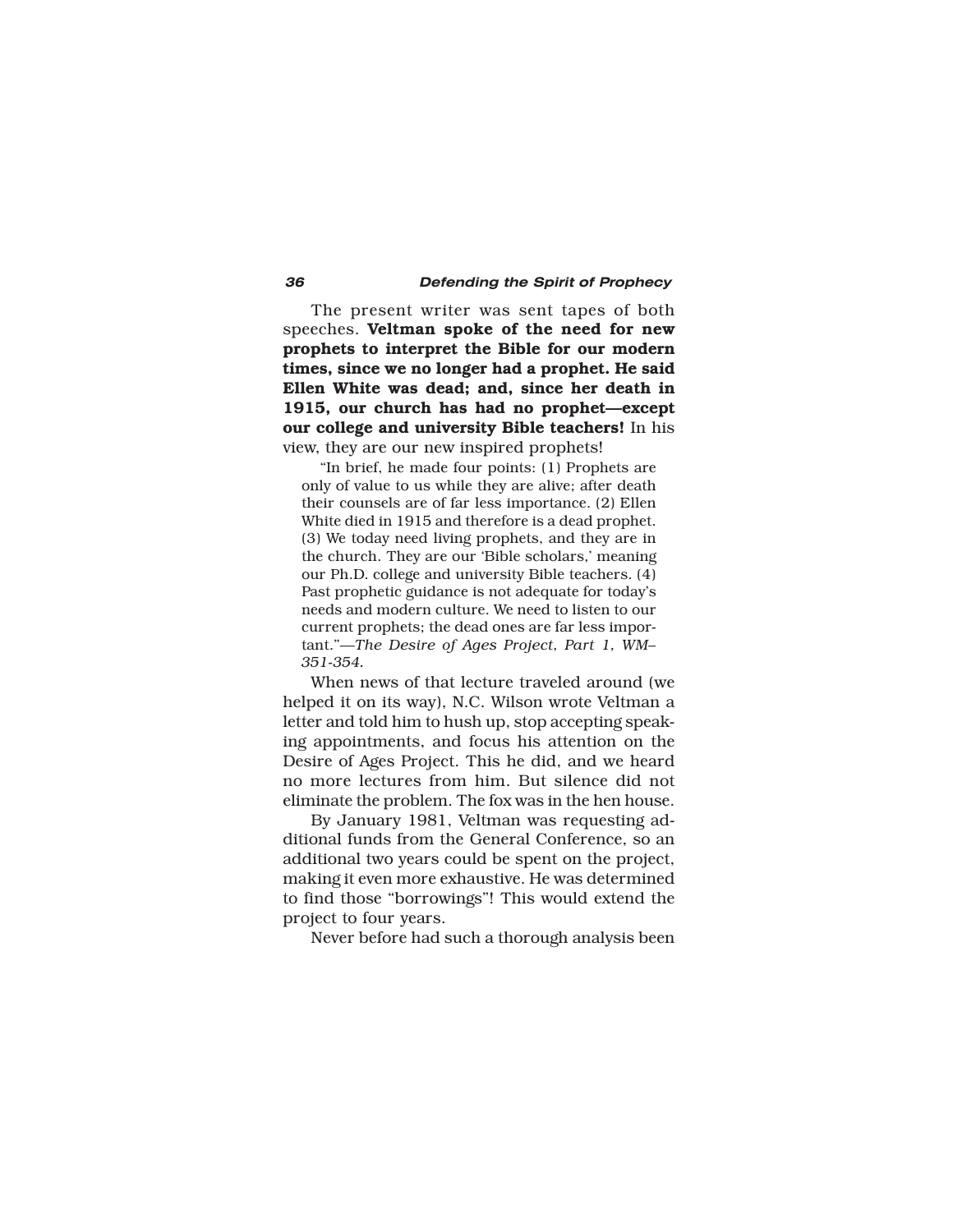undertaken. Rea had not done it; neither had earlier critics, such as Canright. They were armchair complainers; but now Veltman would be able to really dig in and find the ammunition to show that Ellen White was a copycat.

As for the General Conference, they just wanted the matter settled, once and for all, regardless of how it turned out.

### *How did the project turn out?*

Frankly, we found that Fred Veltman was made of better stuff than we had imagined. What he found, he reported exactly as it was. He did not try to sway the data in accordance with his beliefs.

He exonerated Ellen White fully, completely! More on this in the next chapter.

What chapters in *Desire of Ages* did Veltman research? First, since the work would be so microscopic in nature, Veltman decided to limit the study to fifteen chapters in *Desire of Ages*. It was assumed that, if Ellen White had copied material it surely would show itself in those chapters; since many of them were quite large.

Five chapters were selected from the shortest chapters, five from the medium-sized ones, and five from the longest chapters in the book. Here are the fifteen chapters which Veltman researched: chapters 3, 10, 13, 14, 24, 37, 39, 46, 53, 56, 72, 75, 76, 83, and 84.

The text of those 15 chapters was then divided into short sections (he called them "sentence units"), most of which were sentences and a few were splitup compound sentences. The 15 chapters contained 2,624 "sentence units." As you can see, this was done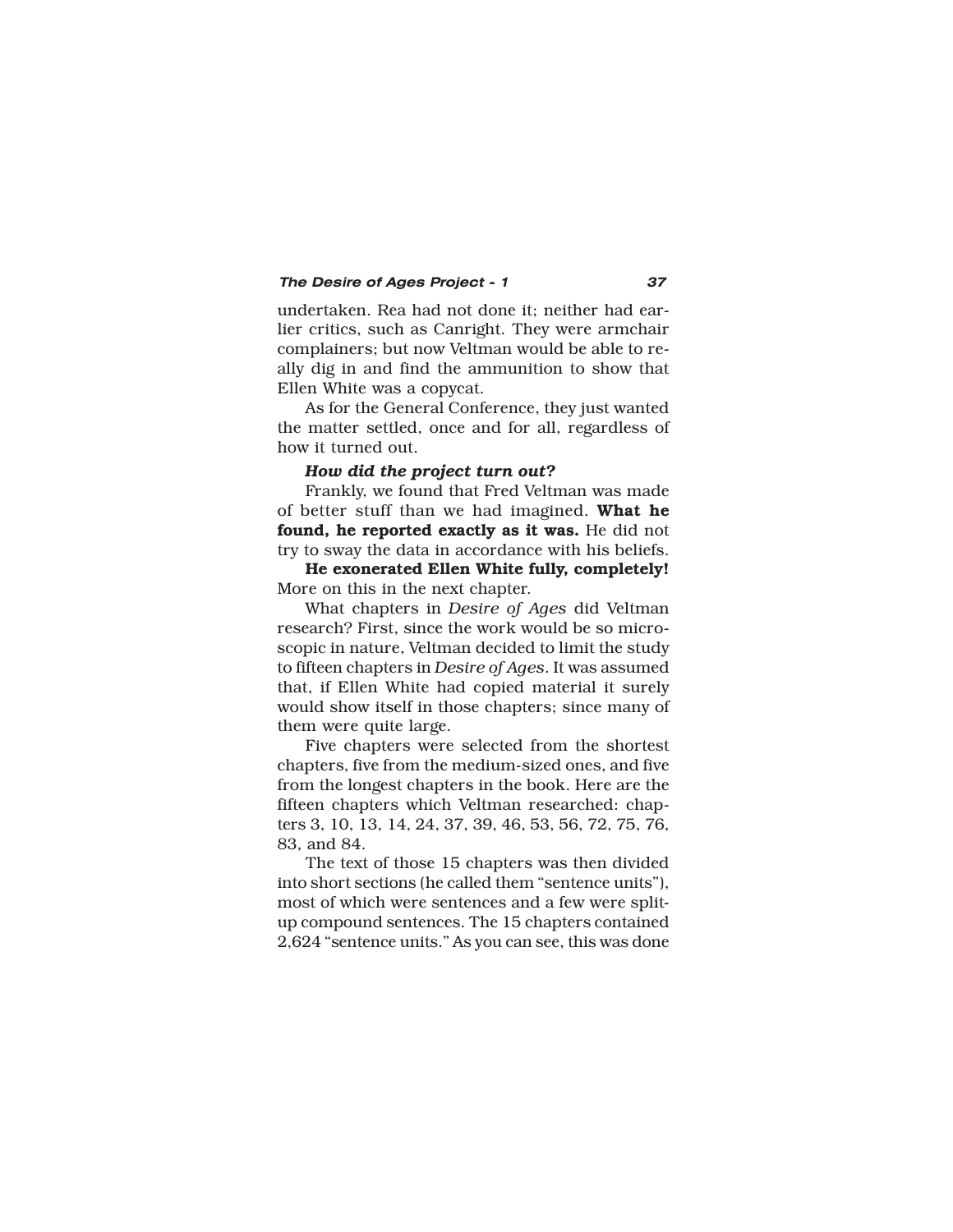as professionally as possible.

(However, it should be noted that her most unique chapters were not included in the above listing; instead only the ones she would be more likely to copy. The following, more unique, chapters were not included: chapters 1, 2, 5, 7, 9, 12, 26, 34, 38, 41, 42, 43, 44, 47, 48, 51, 52, 54, 55, 59, 60, 64, 65, 66, 67, 68, 69, 70, 71, 73, 74, 79, 81, 82, 85, 86, and 87. But Veltman did include chapters 3, 13, 46, 72, and 84, all of which would be somewhat more unique. Look through *Desire of Ages* and prepare your own list of unique chapters.)

#### *What do you mean by "unique" chapters?*

These are chapters which contain extended comment on special themes, which do not always directly describe a single incident in Christ's life. For example, chapter 26, *At Capernaum,* deals with three extended topics; each of which is not focused on a single specific incident: Jesus' manner of preaching, the nature of demon possession, and a sample 24-hour period in Christ's life. Nowhere else in the book do we find each of these subjects dealt with as fully as in this chapter which, at first, one assumes will be about incidents during His stay in Capernaum.

By the way, page 258 mentions the cause and cure of Walter's problem. When you criticize Scripture, you are inviting the control of demons; for the defenses of the soul are broken down. Yet it is only through the help of God, working through your faith in His Word—which can bring you deliverance. By thinking he can place himself above the holy writings, as one able to cavil at them, Walter Rea has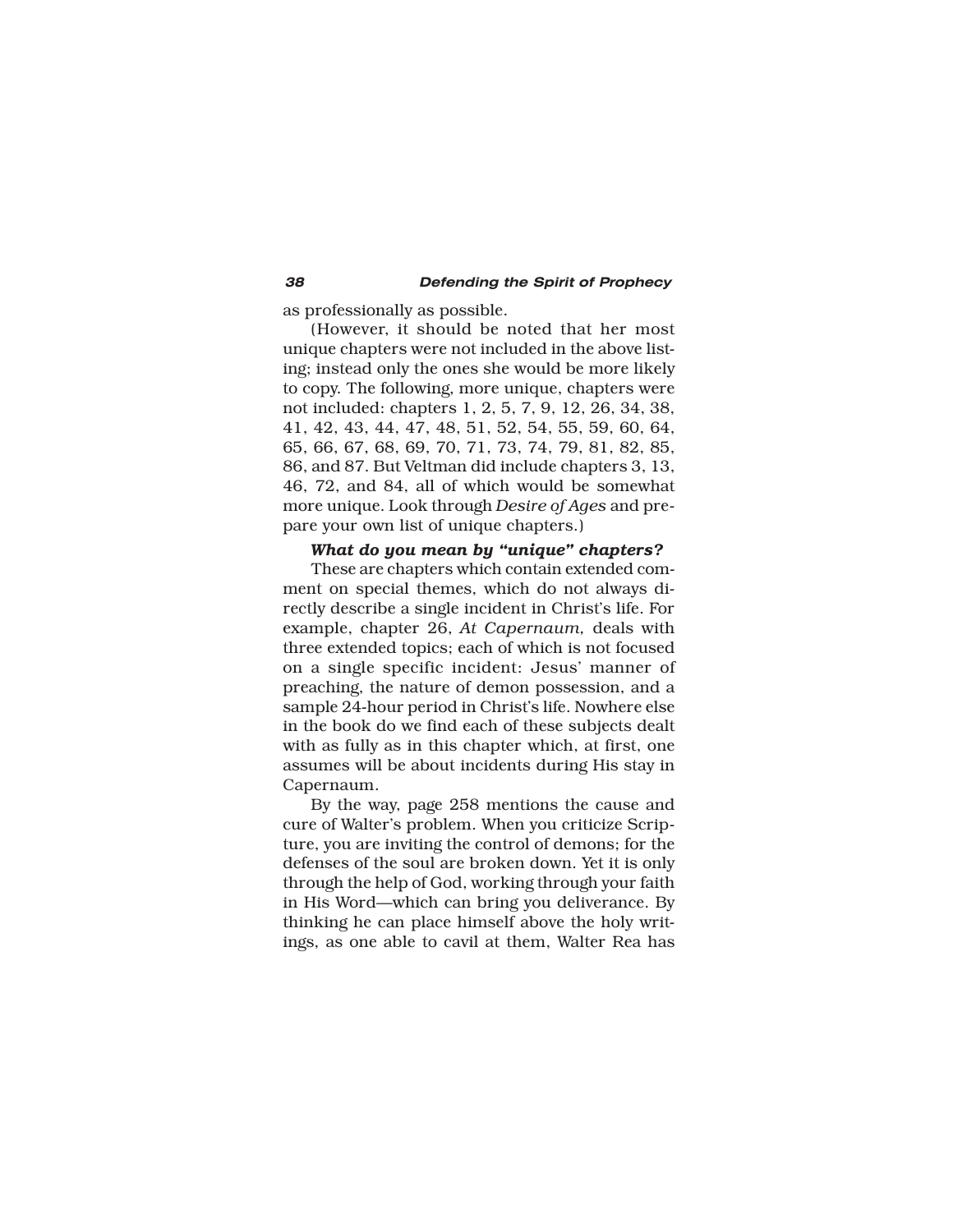cut himself off from salvation. Unless he openly repents and tries to undo what he has done, his future is not bright.

My friend, while you still have probationary time, do not sit in judgment on either the Bible or the Spirit of Prophecy!

#### *Did Veltman only compare Desire of Ages with other authors?*

That was his basic assignment; but he did much more. One area of Veltman's research was to examine all earlier Ellen White statements about the life of Christ, which dealt with any part of those 15 chapters.

In doing so, he consistently found that, except for grammatical improvements, *Desire of Ages* was essentially identical to those earlier life-of-Christ Spirit of Prophecy passages. This was a very important discovery. It meant that she had not copied non-Adventist books which had been published after those earlier Ellen White passages.

Commenting on this in his final report; Veltman said this evidence clearly pointed to Ellen White as the researcher and author of the materials.

### *How many other non-Spirit of Prophecy books did he and his staff go over, four or five?*

At the outset of the project, fully expecting to find that large quantities of literary parallels were going to be found, Veltman and his staff read "more than 500" books on the life of Christ, searching for parallels indicating copying by *Desire of Ages!* The majority of them had been published in the 19th century, but some earlier. This is a fantastic num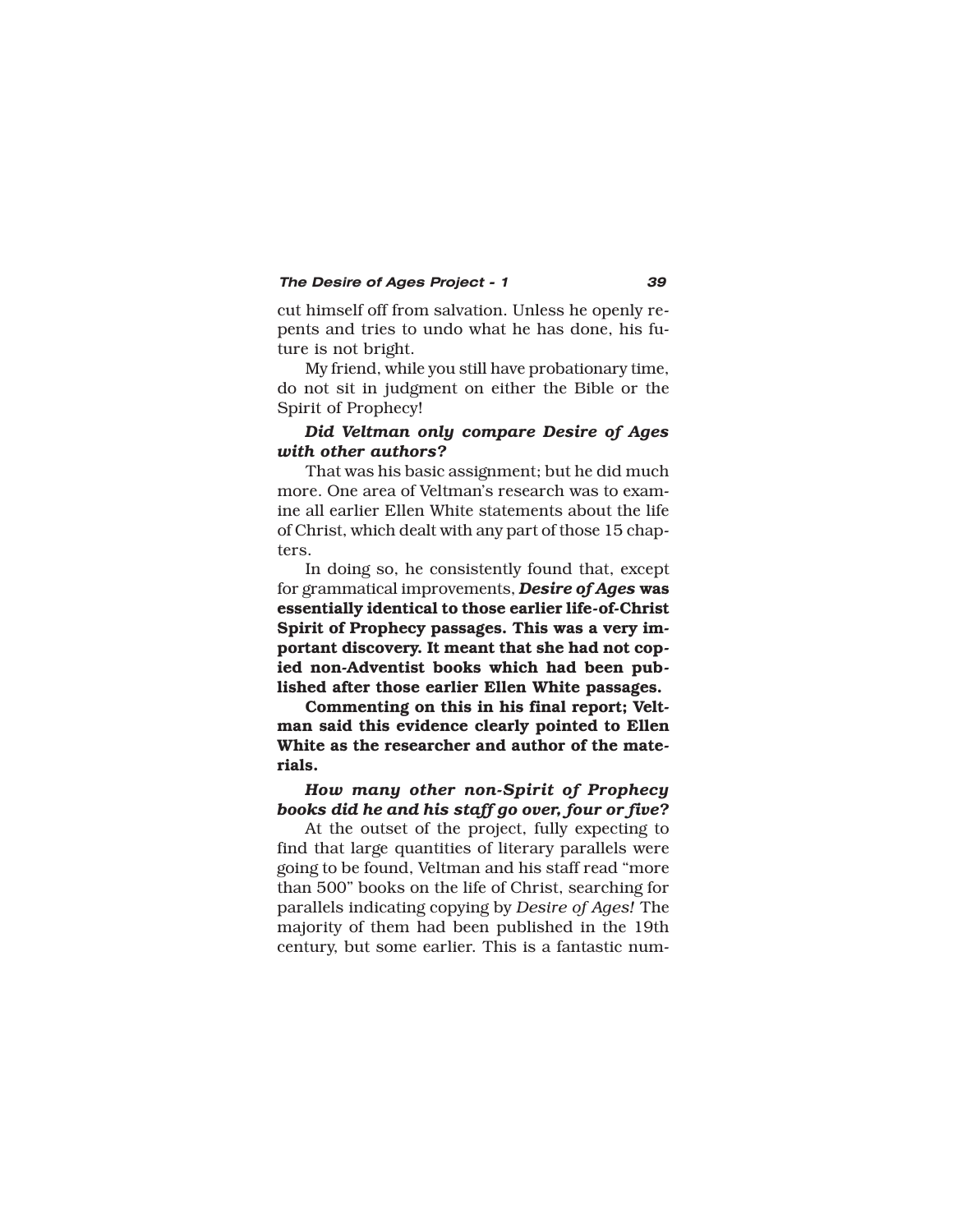ber of books!

There can be no doubt that his team covered the subject thoroughly.

Did Veltman's research team also look at outside books, other than life-of-Christ biographies, for literary parallels or copying?

Yes, they did. They covered every base as fully as they could. They even tried to locate *Desire of Ages* parallels in books other than life-of-Christ biographies. Sermonic and inspirational books by such men as Andrew Murray were carefully examined.

What did he discover? Did Ellen White refer to any of them? If so, how did she use them?

In her books not on the life of Christ, they drew a total blank. They found nothing, no parallels at all.

In the life-of-Christ books, Veltman and his helpers only found a few, scattered similarities.

Here is what they discovered:

"Come in humility with a heart full of tenderness and with a sense of the temptations and dangers before yourselves and your children; by faith bind them upon the altar, entreating for them the care of the Lord. Ministering angels will guard children who are thus dedicated to God."—1 Testimonies, 397-398.

"He knows just what we need, just what we can bear, and He will give us grace to endure every trial and test that He brings upon us . . Every provision has been made to meet the needs of our spiritual and our moral nature." — Sons and Daughters of God, 19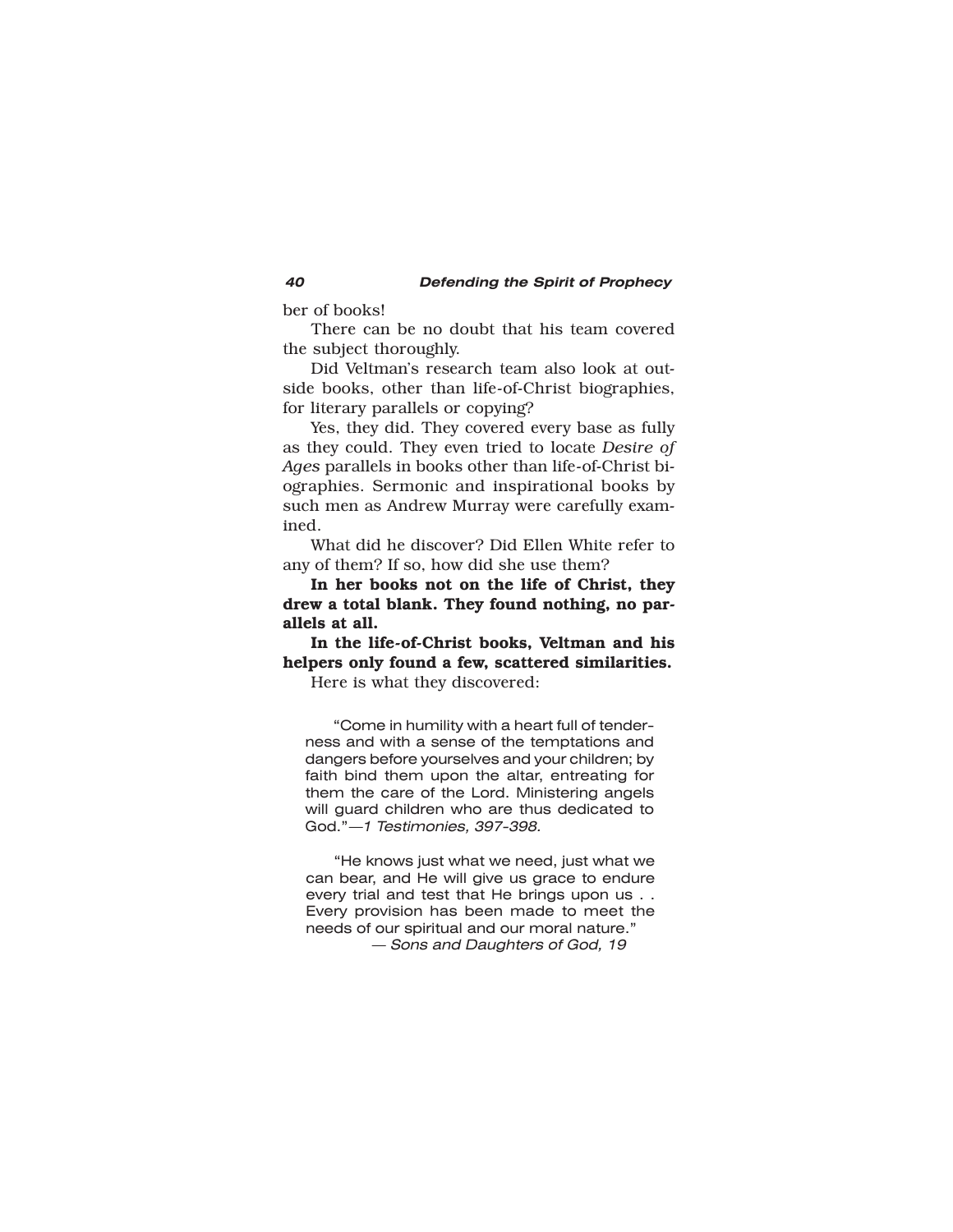#### **The only real analysis could not find anything significant!**

# The Desire of Ages Project – 2

Ellen White's first books on the life of Christ were *Spirit of Prophecy, Volume 2* (1877), and the first 19 chapters of *Volume 3* (1878). But, as the years passed, she continued to write still more on Jesus' earthly life.

After *Great Controversy* was completed in 1884 and enlarged in 1888, and then *Patriarchs and Prophets* in 1890, she determined that, at last, she would write a full-size book on the life of Christ. Six years were dedicated to the task; for she was often interrupted by problems throughout the world field, especially in Battle Creek.

"When she went to Australia in the autumn of 1891, it was her expectation that the long-hoped-for life of Christ could soon be prepared. During the years 1892 to 1898, she spent much time in writing chapters for this book."—*A.L. White, Ellen G. White: Messenger to the Remnant, pp. 58-59.*

In the course of going through all this material for his Desire of Ages Project*,* Veltman gradually recognized how Ellen White prepared each chapter in *Desire of Ages*.

#### *How would she write a chapter?*

Ellen White would sit down and either begin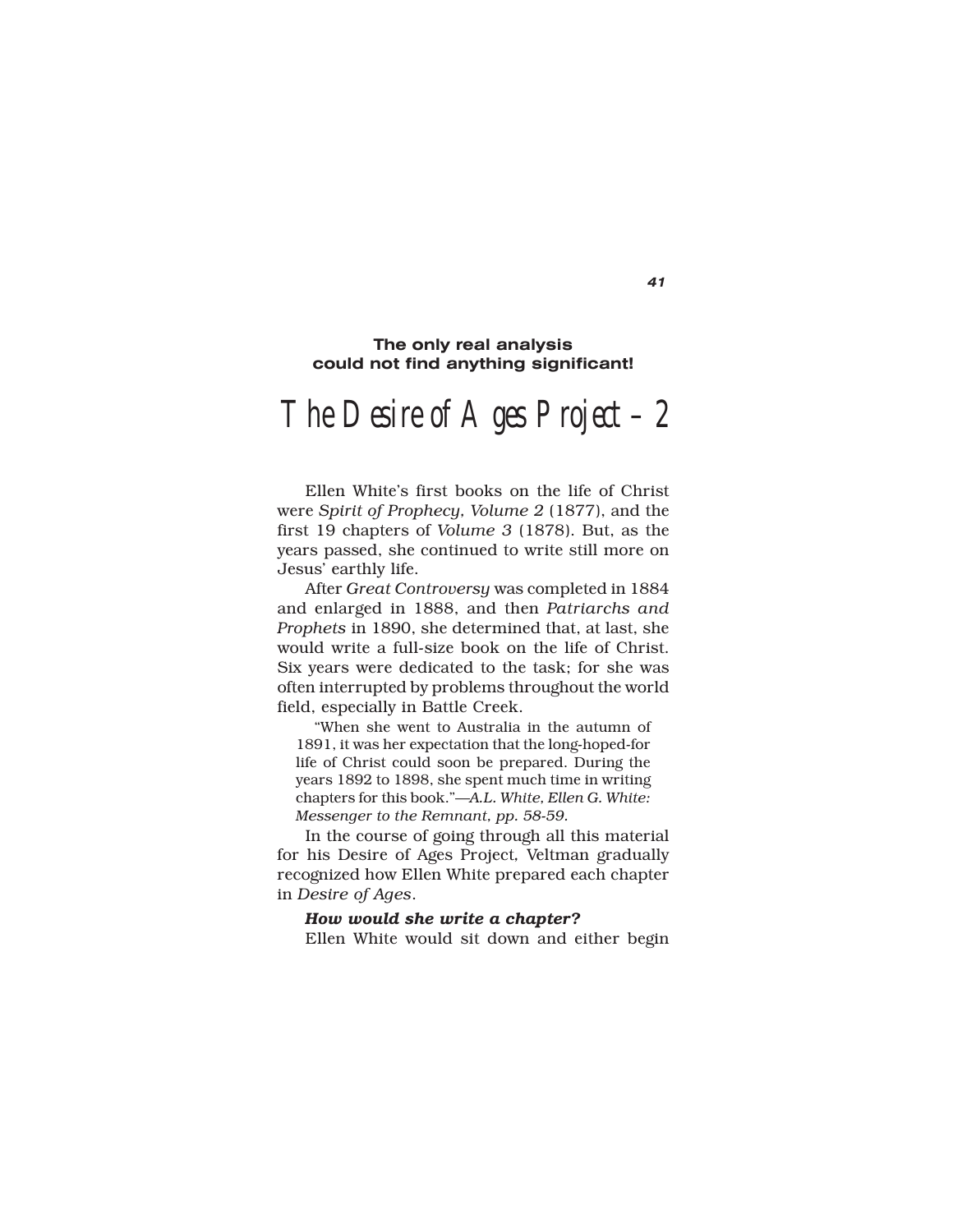writing or she would select one (sometimes two, but never more than two) other book on the life of Christ and see what they did.

Then she would set the book aside; and, referring to her earlier writings on the topic at hand, she would rewrite it, adding bridgework and new material.

Occasionally as she wrote, a word or phrase she had earlier noticed in a life-of-Christ book, would come to mind and she would use it. Thus, nearly all the time, that which she wrote was her own production (aside from Bible quotations, of course).

Was that copying? No it was not. Was it borrowing? No. Was it plagiaristic? Not in the least. More on all this in the next chapter.

Though Ellen White never looked in more than one or two books at a time before beginning to write, what were the names of the books she might have looked at?

There were nine possibilities: Lyman Abott, *A Life of Christ;* Alfred Edersheim, *The Life and Times of Jesus the Messiah;* F.W. Farrar, *Life of Christ;* John Fleetwood, *The Life of Our Lord and Saviour Jesus Christ;* Cunningham Geikie, *The Life and Works of Christ;* William Hanna, *The Life of Christ;* George Jones, *Life Scenes from the Four Gospels;* Daniel March, *Walks and Homes of Jesus;* Hugh Macmillan, *Our Lord's Three Raisings from the Dead.*

Please understand that she may not have referred to all of those books. It only appeared that, at times, there may have been, in *Desire of Ages,* words or phrases similar to what was found in one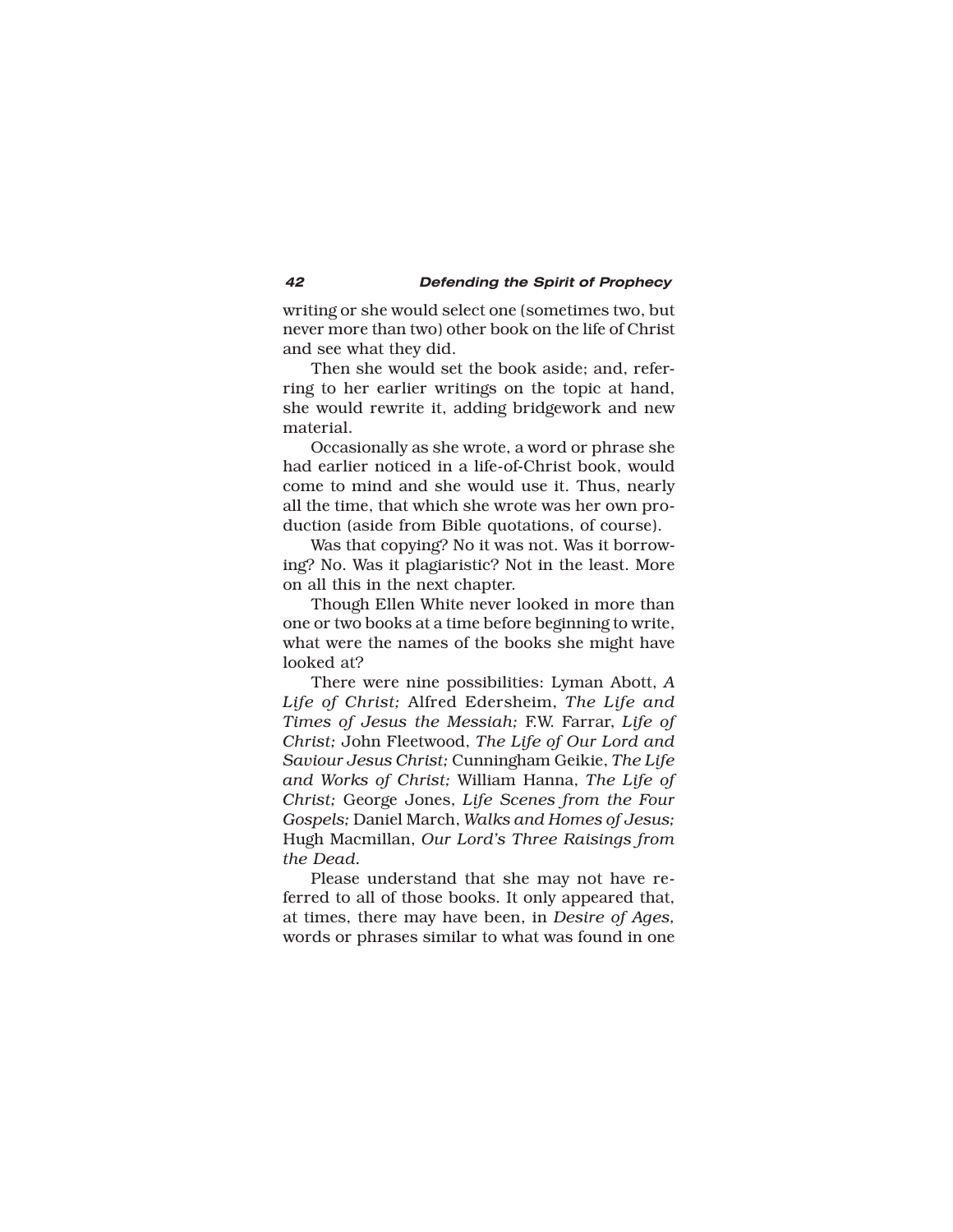or another of those books.

*Can you give me samples of what these similarities were like?*

Here are all the similarities found in chapter 58 of *Desire of Ages (pages 524-536)*. You will note that they do not amount to much. We will place the Spirit of Prophecy phrase in bold type:

"The greatest of Christ's miracles" *(DA 524).*

"The greatest of His miracles" *(Hanna 452).*

"This crowning miracle" *(DA 529).*

"The great closing crowning miracle" *(Hanna 450).*

"Lazarus was stricken with sudden illness" *(DA 525).*

"Lazarus was stricken down with one of those sharp malignant fevers of Palestine which break out suddenly" *(MacMillan 146-147).*

"I have entered upon the last remnant of My day, but while any of this remains, I am safe" *(DA 527).*

"So long as I do what He desires, my life is safe" *(Hanna 449).*

"Absorbed in her grief, Mary did not hear the words" *(DA 529).*

"Mary had not heard at first of the Lord's coming, or, if she had, was too absorbed in her sorrow to heed it" *(Hanna 458).*

"Jesus encouraged her faith" *(DA 530).*

"Jesus, who was willing to encourage this imperfect faith" *(Fleetwood 281).*

After looking at the above typical examples of so-called "borrowing," one might well say, what is all the fuss about? There is just nothing of signifi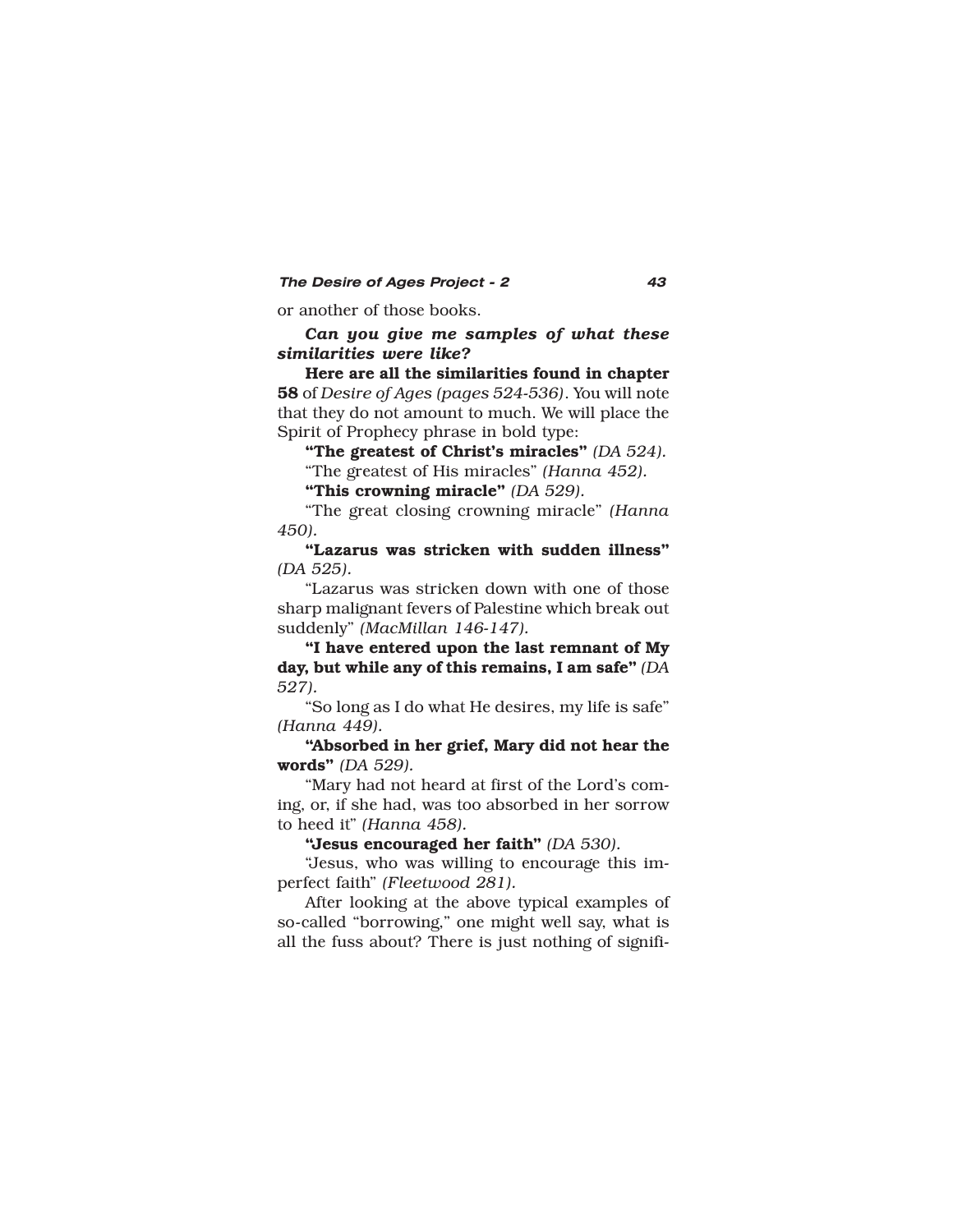cance here!

Frankly, the complaining and the charges are pathetic, when compared with the supposed "parallels" which are actually found.

*"The greatest of the miracles."* Well, the raising of Lazarus was, wasn't it? Why would she not use that adjective? She did not have to read someone else's book to figure that out. Lazarus had been dead three days. Prior to His resurrection, no physical miracle Christ did was greater.

*"The crowning miracle."* We agree that this was a unique phrase. Yet is this isolated similarity a decent reason to condemn Ellen White as a low-down thief and criminal?

*"Stricken with illness."* How else would she say it? Was she supposed to say "He got sick," "He came down sick," "He had got ailing"? No reading of someone else's book was needed to hit on the commonplace phrase, "stricken with illness."

*" . . I am safe."* This is an obvious explanation of the meaning of John 11:9. How would you describe the verse?

*"Mary did not hear . ."* This is a simple and much needed explanation of John 11:20. Note that Hanna was not sure which of two possibilities was the real reason; while Ellen White, with certainty, selected one. She always spoke with certainty while all other writers spoke with hesitancy.

*"Jesus encouraged her faith."* Well, didn't He? Jesus spoke the words in John 11:23, in response to her grieving statement of 11:22. Read the progression in 11:22 to 26. It is obvious that He was encouraging her to exercise faith in Him as a divine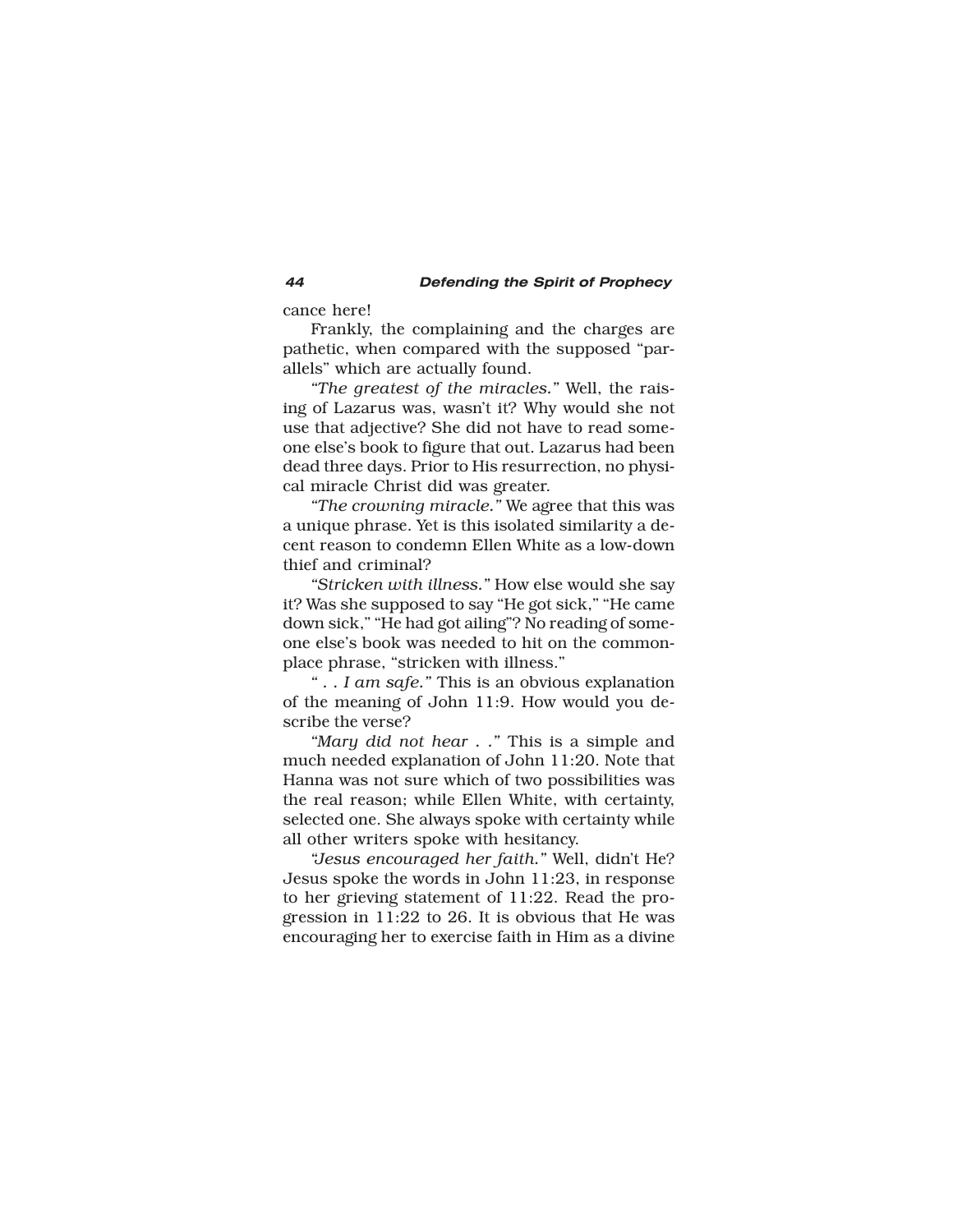Person and as the Great Healer. It takes no searching of books to figure that out.

In conclusion, with the possible exception of "crowning miracle," nothing in that chapter appears to have been taken from any other authors.

Those amount to all the similarities found in one chapter of *Desire of Ages.*

#### *But should not every book in the world be totally different than every other book?*

In all this, we should keep in mind that it is natural for two different writers, when speaking of the same subject, to use similar words and phrases.

The next time you have a study circle with friends, hand everyone a sheet of paper and ask them to write, in one brief paragraph, what happened when Jesus walked on the water by the boat—from the moment the disciples first saw Him until they suddenly recognized Him.

Then compare sheets—and you will find many similarities. But, basically: (1) They saw a mysterious figure walking. (2) They were afraid. (3) He spoke. (4) They recognized Him and were glad. (5) Some may have added another point, which came immediately afterward: They pled with Him to come to them and stop the storm. Unless somebody wrote in a foreign language, all the sheets will be similar. Next, compare the sheets, count the supposed "parallels,"—and then decide "who borrowed from whom." You will find, theoretically, that everybody in the room "borrowed" from someone else.

I would think that a key issue would be, not whether she used a similar word occasionally,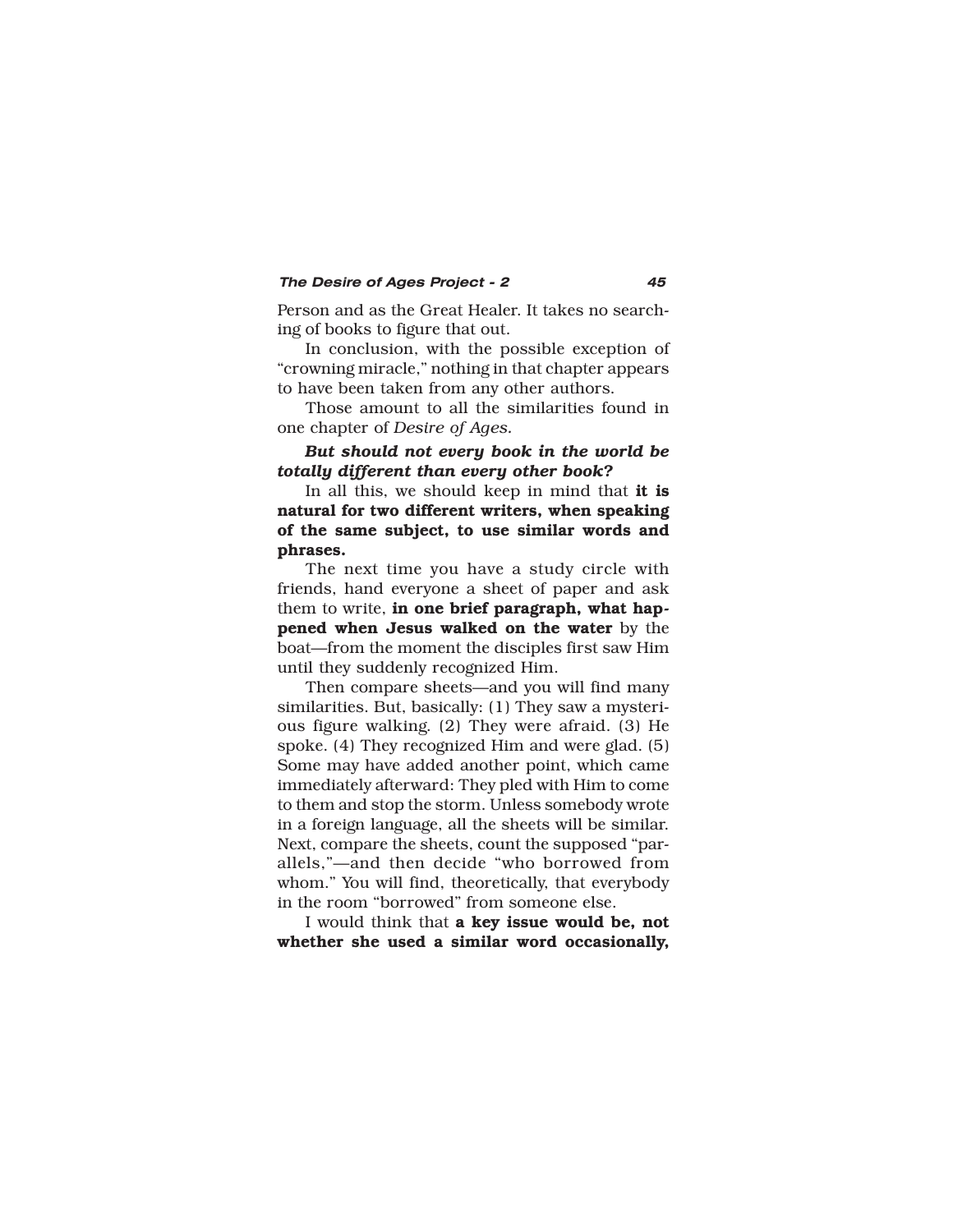but whether Ellen White slavishly adhered to the concepts and theology of other writers.

There is a dramatic difference between Ellen White's choice of concepts and those of others. In the four Gospels, many (many!) details are left unexplained. Yet, in writing an expanded commentary on the life of Christ, it would be needful to fill in some of those gaps. The other life-of-Christ authors would hesitantly suggest this or that possibility. But Ellen White always spoke with fullest certainty and selected only one possibility. —And everything she wrote sounded just right! Here are some samples of this contrast. The ideas in *Desire of Ages* are compared with those in other books:

"Ellen White is clearly unique in what she chooses to include and what she does not choose to include in her description of this subject:

"1 - Lazarus died 'after' the messenger returned to Bethany (not 'before' the messenger returned). Here E.G.W. differed with Abbott, Edersheim, Farrar, Hanna, March, and MacMillan.

"2 - Christ's promise, 'Thy brother shall rise again,' pointed to the future resurrection of the just (not to the immediate raising of Lazarus). Here E.G.W. disagreed with Edersheim, Farrar, and MacMillan.

"3 - Lazarus' death was an unconscious sleep (not a conscious existence somewhere). Here E.G.W. disagreed with Abbott, Farrar, Geikie, Hanna, March, and MacMillan.

"4 - One reason why Jesus wept was that the people were mourning while the Life-giver stood by to help them. Abbott, March, and MacMillan gave other reasons, but not this one."—*The Use of Ear-*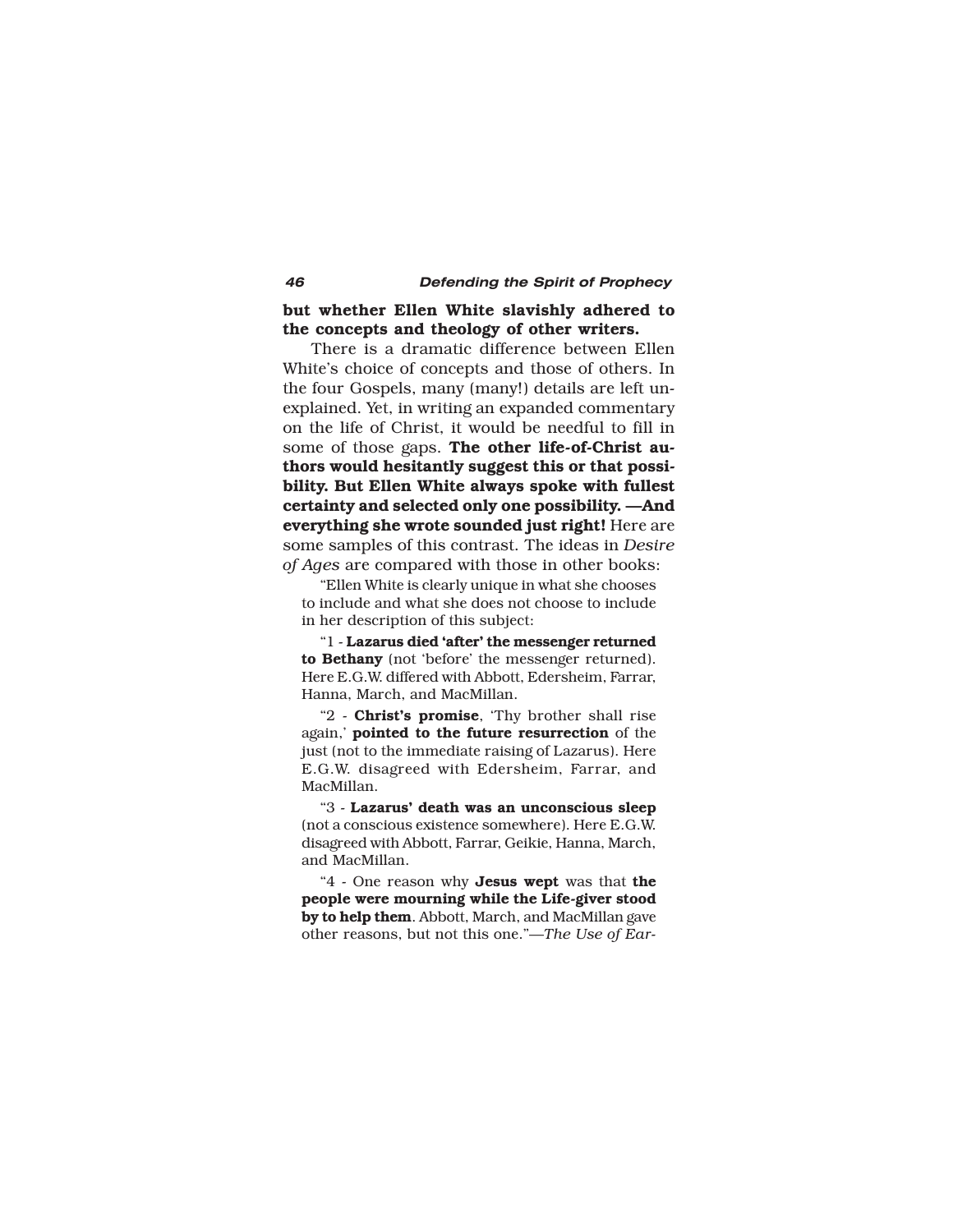*lier Writings by Scriptural Writers [PG-6], a collection drawn from selected studies given at the New Orleans (1985) General Conference Session, by R.W. Olson, R.W. Coon, and P.A. Gordon, pp. 2-3.*

## *How did Fred Veltman carry on his research work?*

He set up his office in Angwin, California, home of Pacific Union College and his many liberal friends. Then, having recruited unpaid volunteers to help him, he set down 14 questions which each staff member was required to rigorously apply to each of the 2,624 "sentence units," into which the 15 *Desire of Ages* chapters had been broken down. One would think this was a CIA operation! It surely was as complicated. Although it would take six tedious years to complete the task, the group was determined to find every source for those 15 chapters!

#### *Specifically, what were his conclusions?*

There were thirteen of them. Let us briefly consider each one:

The following information is based on pages 871-903 of Veltman's 958-page Desire of Ages Project Report*.* If you wish to read a far more detailed discussion of that project, we refer you to the present author's 16-page tract set, *The Desire of Ages Project [WM–351-354].*

 $#1$  - Veltman and his assistants found that there were pre-DA sources ("pre-DA sources" is Veltman's term for earlier writings *by Ellen White* on life of Christ topics) for the entire book. Analyzing them and comparing their style, vocabulary, and concepts with *Desire of Ages*,—he concluded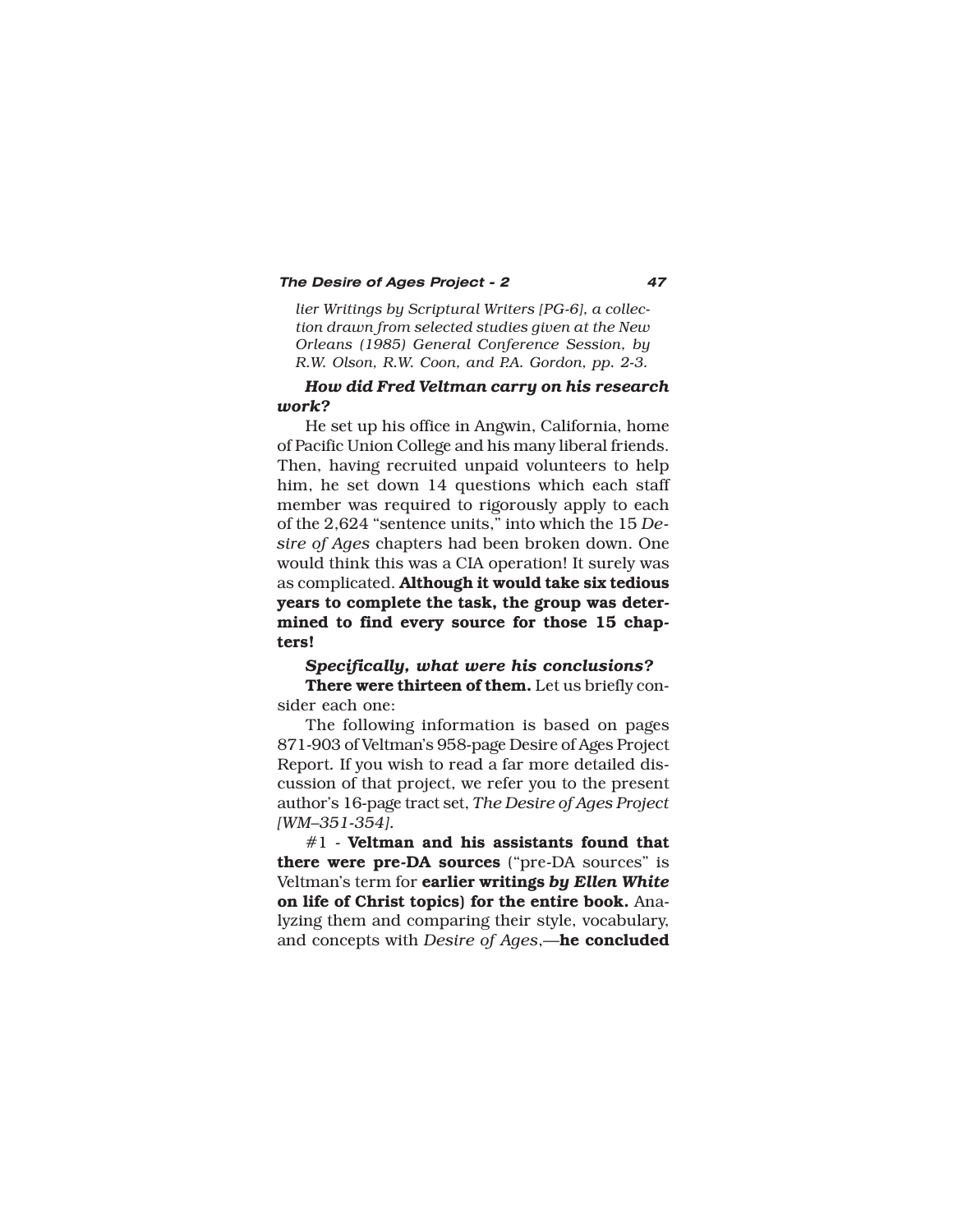that Ellen White wrote *Desire of Ages*, not her assistants! That is a major discovery; but there are more *(Veltman Report, p. 871).*

#2 - Veltman found that *Desire of Ages* fully agreed with the theological positions in Ellen White's earlier writings. None of the religious views or teachings had changed *(Report, p. 874).*

#3 - Veltman disclosed his findings after he and his assistants spent six years comparing the spiritual level of *Desire of Ages* with 500 non-Spirit of Prophecy books. They found that, consistently, *Desire of Ages* was much more spiritual in content than any or all of the 500 other books on the life of Christ! None of those other books had the spiritual emphasis found in *Desire of Ages! (Report, p. 875)*.

#4 - His questions 5 to 7 bring us to the heart of the research: Did Ellen White copy other sources?

"What is the nature of the dependency of the *DA* text on other literary sources?" "What proportion of the chapter contains sentences in their composition that reflect the influence of other sources?"

"What is the nature of the independence of the *DA* text influenced by other literary sources? What proportion of the chapter contains sentences which do not reflect the influence of literary sources in their composition?"

"What is the degree of dependence for the dependent sentences, when evaluated according to the rating scale? How do the dependent sentences rate when figured against all sentences in the chapter other than Bible quotations?" *(Report, pp. 20-21)*.

These three questions distill down to this: To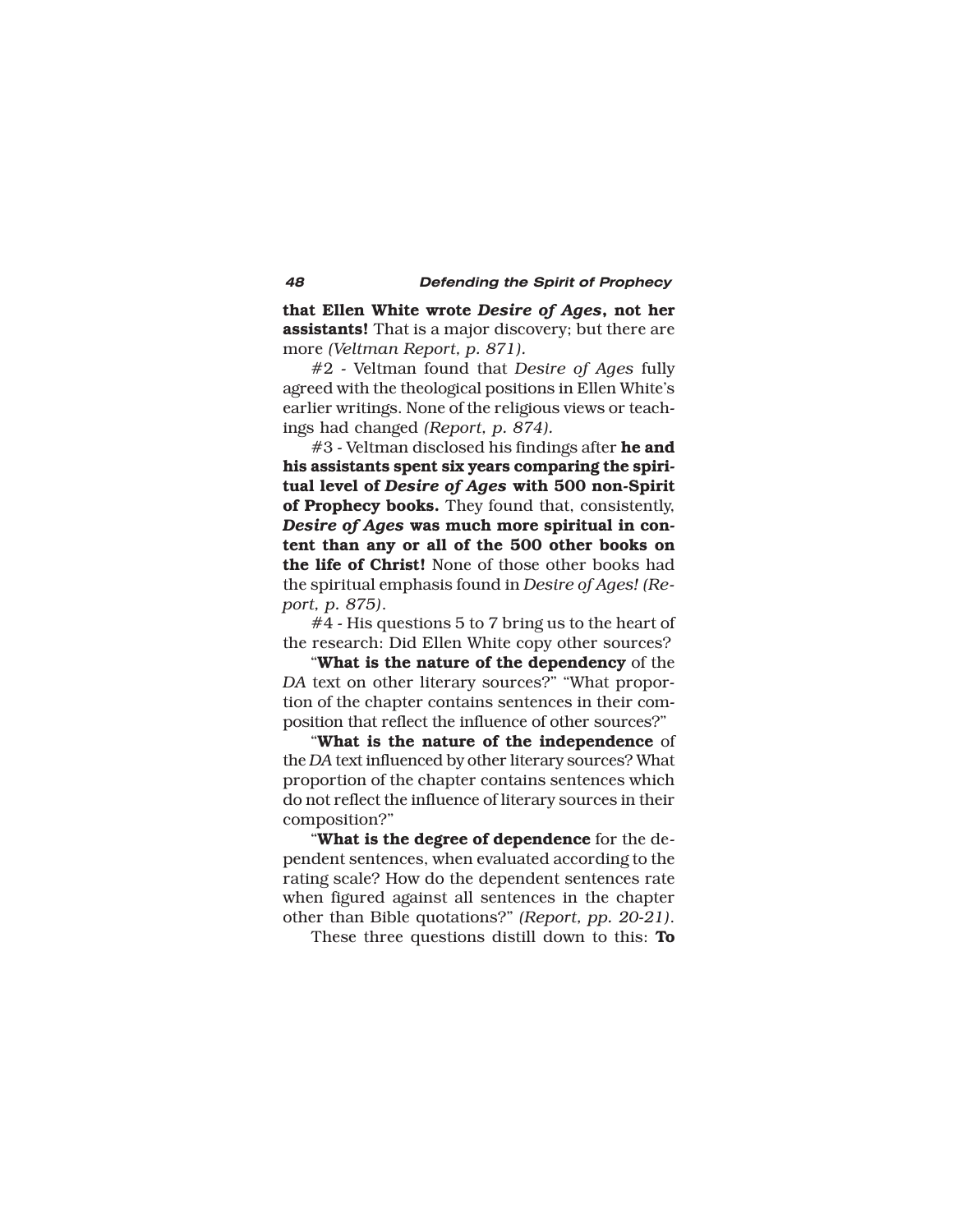what extent did Ellen White use sources? Veltman's chart *(shown on p. 879 of his Report),* summarizing the data for these three questions, is titled *"Statistics on Source Parallel Evaluation for the Desire of Ages* text*.*"

Here is a summary of the conclusions shown on that chart: Look at the bottom (horizontal) line of the chart in his *Report*. This is the "totals" line. It is this that was essentially discovered in the six years of exhaustive work. It reveals seven basic facts:

(1) There are 2,624 sentence units in the entire 15 chapters *(chart: column 2, bottom)*. (We will refer to them as "sentences"; since nearly all are full sentences, except for nine which are split compound sentences he split in two.)

(2) Of the 2,624 sentences, *none are "strict verbatim*" *(col. 11, bottom)*. That means NOT ONE of the 2,624 sentences was DIRECTLY COPIED FROM ANY SOURCE, other than earlier Spirit of Prophecy writings or the Bible! That is the conclusion of six years of intensive research!

(3) Of the 2,624 sentences, only 29 were "verbatim" or partially similar! That is a ratio of one sentence out of every ninety, which showed a slight similarity!

(4) Columns 7-9 indicate various degrees of paraphrase; and the total for them is 532. That means, of the 2,624 sentences, 532 appear to show some indication of possible paraphrase. But keep in mind that, because of the nature of the material, it is easily possible for many of those 532 sentences to only appear as paraphrases,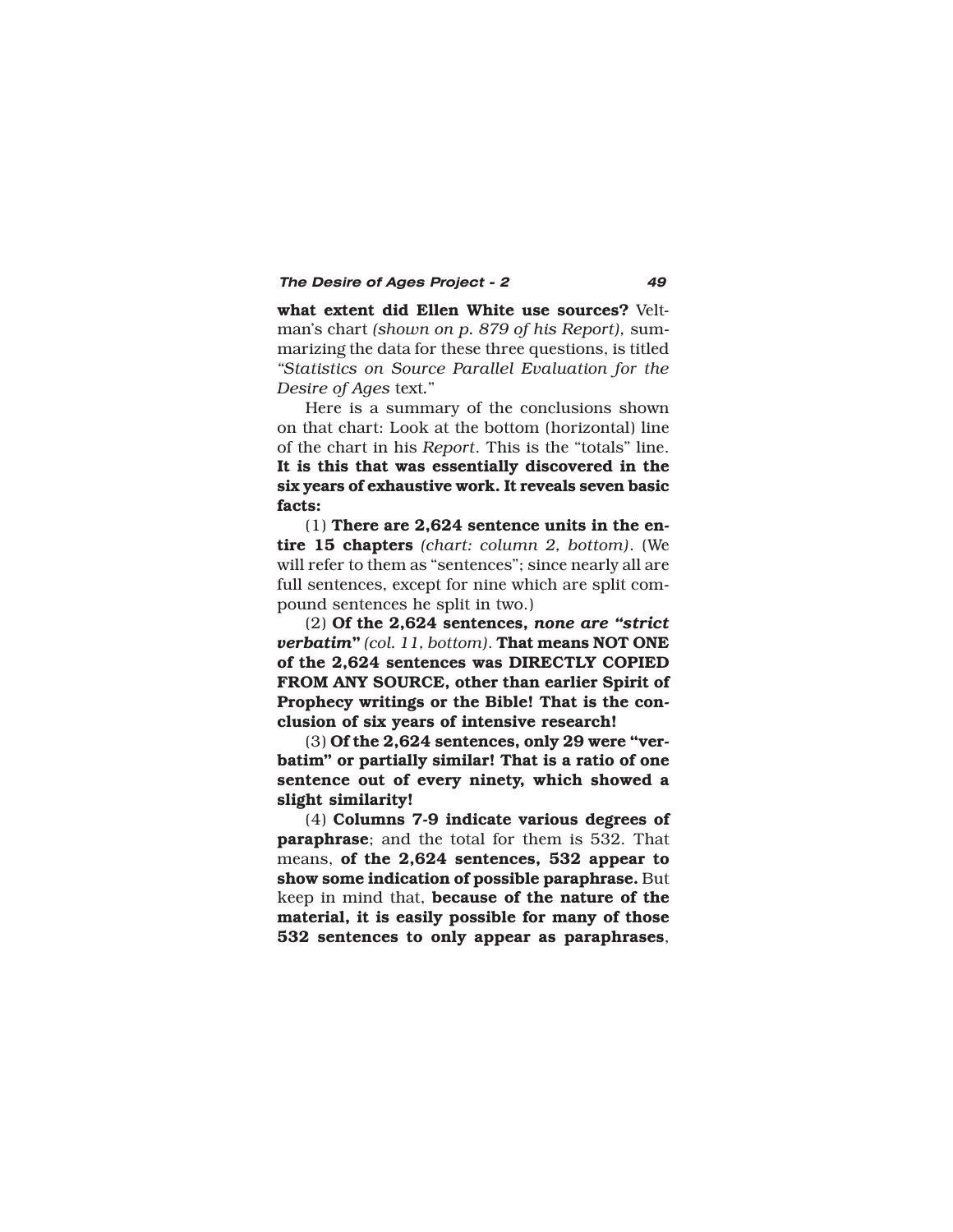when in fact they are not. (You will recall our earlier analysis of when Jesus spoke with Mary and Martha at the death of Lazarus. Nearly all the supposed parallels amounted to nothing.) "Paraphrase" means saying all or part of the idea of a sentence in different words. It would be difficult for anyone to write a paragraph describing an event in Christ's life without using words similar to those others would use.

(5) Column 6 indicates that a Bible quotation, which a source is quoted from, differed from the King James Version. Veltman incorrectly termed each such instance "an outside source." A Bible quotation is not an "outside source"! Yet Veltman used column 6 in preparing his column 12 total.

(6) Column 5 represents "partial independence." which refers to those sentences in which the slightest hint of possible use of a source might be present. This category sounds so loose that it probably means little. Veltman also used this column in arriving at his Column 12 total.

#### (7) *Summary: Of the 2,624 sentences in the 15 chapters, none were actually verbatim (exact copies); only 29 were partially verbatim; and only 532 might be paraphrases.*

(8) The final total for Column 12 is the totals of columns 5 through 10 added together, which is really unfair—yet that total is only 823. (If Columns 7-11 had been used, the Column 12 total would only have been 561.)

There you have it: This exhaustive six-year research has produced zero "strict verbatims"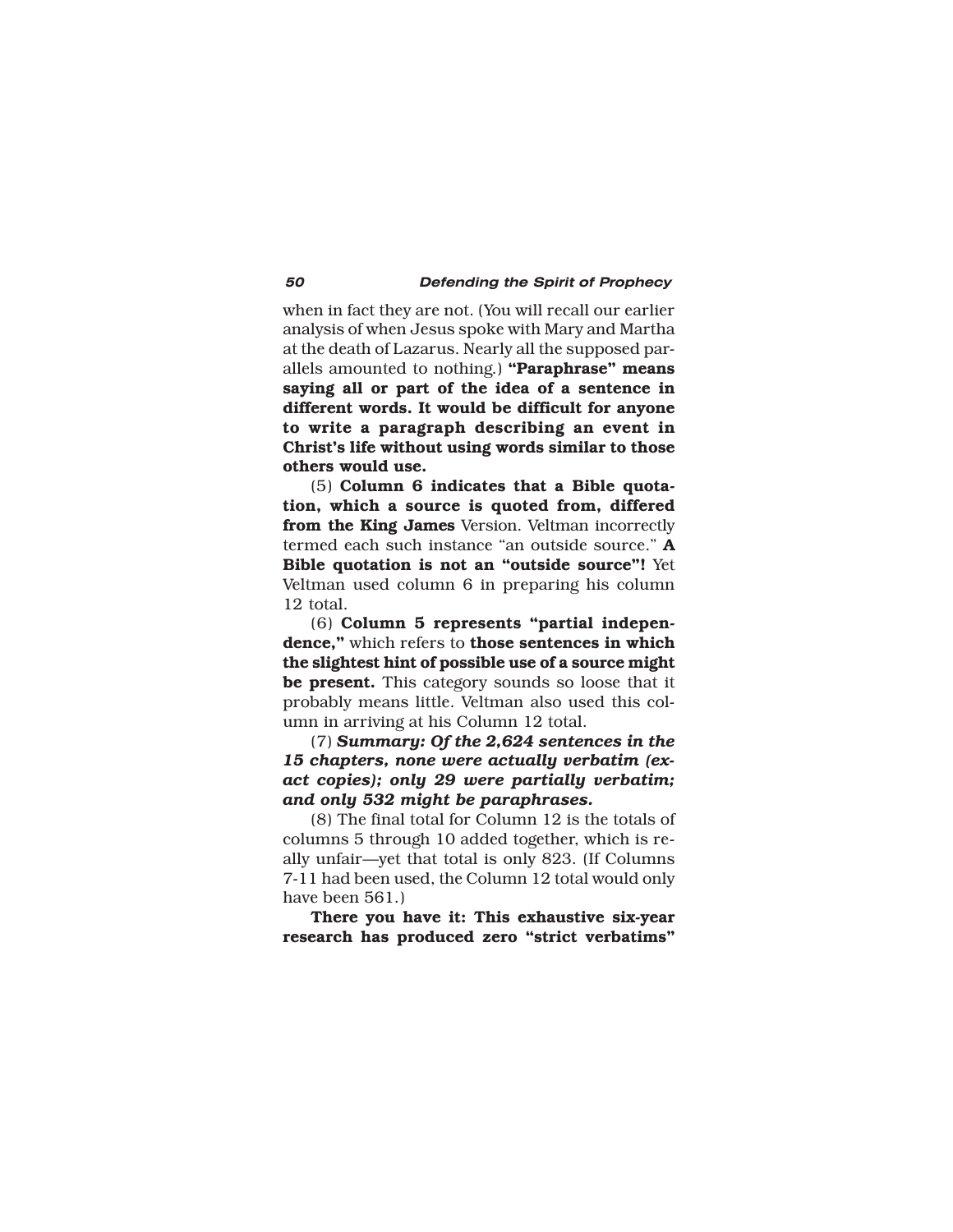and only 28 partial "verbatims" out of more than twenty-six hundred sentences!

Ramik said there simply was no case; and the data from Veltman's research essentially says the same thing.

#5 - Veltman tried to ascertain the books Ellen White most likely looked at, before she would begin to write a chapter. Veltman's three charts indicate possible major and minor sources (other than her earlier writings and the Bible) she might have used. William Hanna's book, *Life of Christ,* was definitely referred to most frequently. None of the other books were used very often.

#### *Since Veltman found that none of the life-of-Christ books had the deep spirituality that Desire of Ages had, why would Ellen White bother with looking at them at all?*

The answer is simple enough. She primarily referred to them for factual material, such as geographical, historical, and cultural data, etc., which had not been revealed in vision. She knew she would be guided to clearly discern truth when she read it. She had been told she could do so. She was encouraged to do so; therefore she did so.

"In her early experience when she was sorely distressed over the difficulty of putting into human language the revelations of truths that had been imparted to her, she was reminded of the fact that all wisdom and knowledge comes from God, and she was assured that God would bestow grace and guidance. She was told that in the reading of religious books and journals she would find precious gems of truth expressed in acceptable language and that she would be given help from heaven to recognize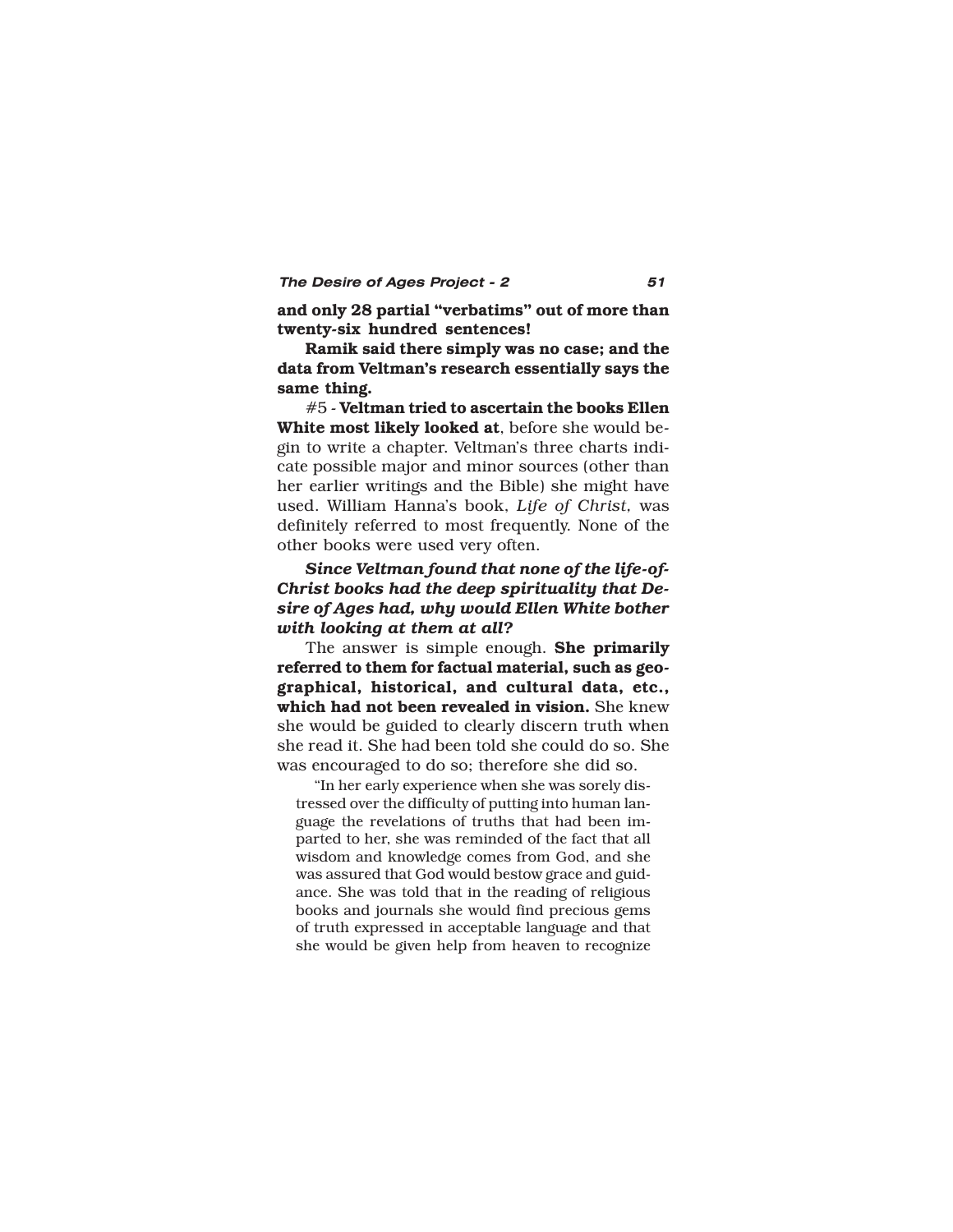these and to separate them from the rubbish of error with which they were sometimes associated."—*W.C. White, Letter dated 1933, written from Elmshaven, California.*

"She was acquainted with Daniel March's *Walks and Homes of Jesus,* and his *Night Scenes in the Bible.* Geikie's *Hours with the Bible* and Edersheim's works on the Temple and its services and Jewish social life were known to her as well as some others. While, as noted, these books did not constitute what might be said to be her sources, they proved an aid to her in her descriptions of places, customs, and historical events."—*A.L. White, The Australian Years, pp. 385-386.*

Looking at the three source charts which Veltman's staff prepared, one is struck by the fact that there is hardly anything there which could possibly be called "sources"! Only little bits and hints was all that his staff could find in 500 books!

#6 - Veltman found that **Ellen White used** "source data" (information she gleaned from other books) more often for "background and descriptive material than devotional and evangelical comment" *(p. 900)*. This fact reveals that Ellen White primarily used other books only for factual background data. This may be one of the most important findings in this study. When writing a book, what is wrong with finding additional background material on geography, secular Roman history, and similar things from other books? Absolutely nothing!

#7 - Veltman noted that Ellen White may possibly have patterned a small part of the order and titles of chapters after those of other authors. This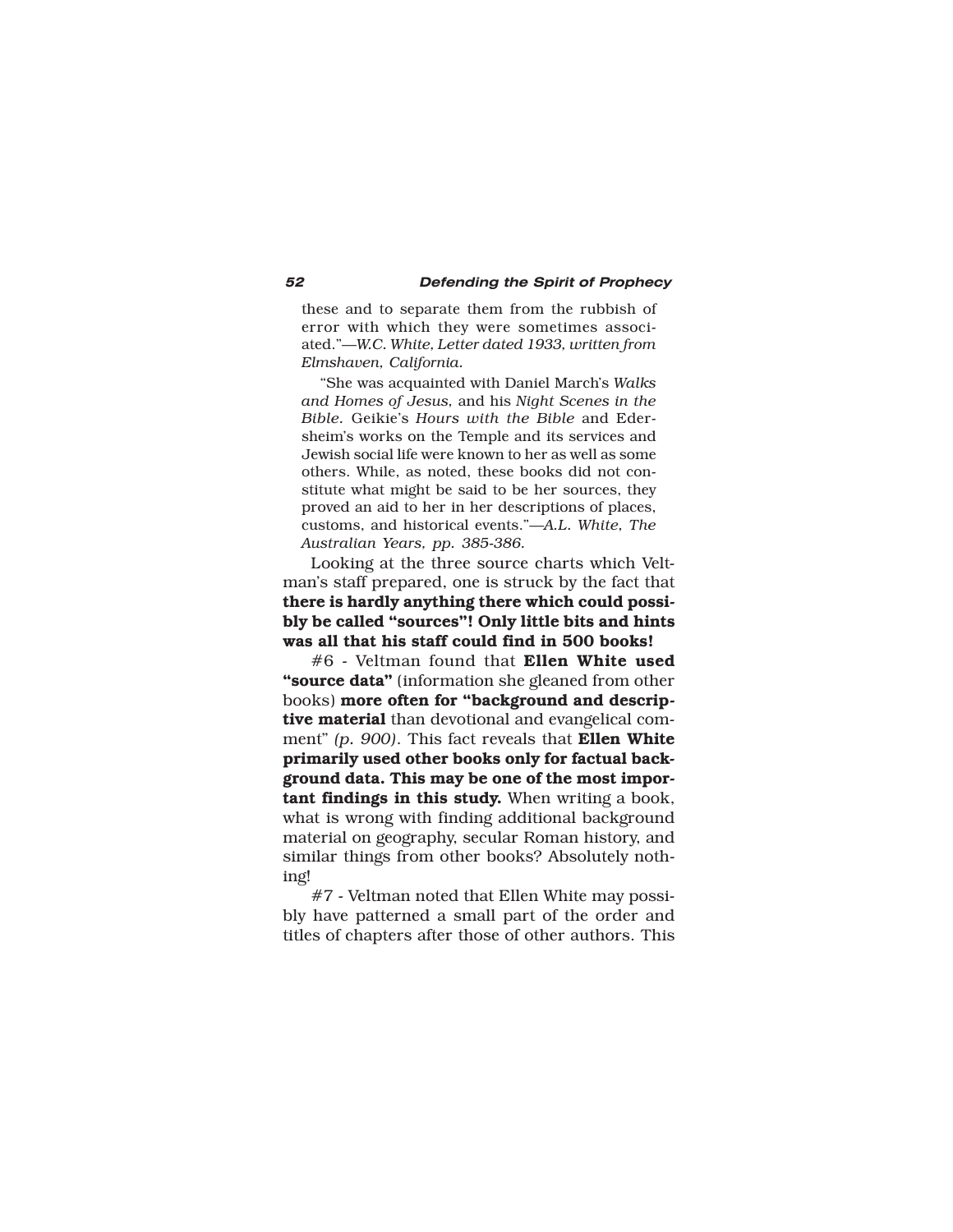point has never been contested. Ellen White was frequently not shown in vision which event came before or after another event. It was left to her to decide on sequence, chapter contents and splits, and chapter titles.

"As the materials were assembled and arranged into chapters, careful attention had to be given to the sequence of the events in the Saviour's life. To what extent and in what detail visions provided the sequence in ministry and miracles in Christ's life and work is not known. It is known that a decade earlier she made a significant request: 'Tell Mary to find me some histories of the Bible that would give me the order of events' *(EGW, Letter 38, 1885)*. The Gospel writers in their accounts did not help much in the point of sequence. In the absence of direct instruction from Ellen White, or clues in the materials themselves, Miss Davis consulted carefully prepared harmonies of the Gospels, and as the work progressed made considerable use of S.J. Andrews' *Life of Our Lord upon the Earth,* which as noted on the title page took into account 'historical, chronological, and geographical relations.' "—*A.L. White, The Australian Years, pp. 384-385.*

"Chapter titles came rather naturally as the material was prepared, being representative of the subject matter. The Bible narrative suggested some, but there was some paralleling with chapter titles used by others who wrote on Christ's life. Selection was based on appropriateness and reader appeal."— *Ibid., p. 385.*

#8 - Veltman discovered that, using his exhaustive research methods, all the "sources" seemed frequently to be copying one another! At this point, this foolish study of chasing after rabbits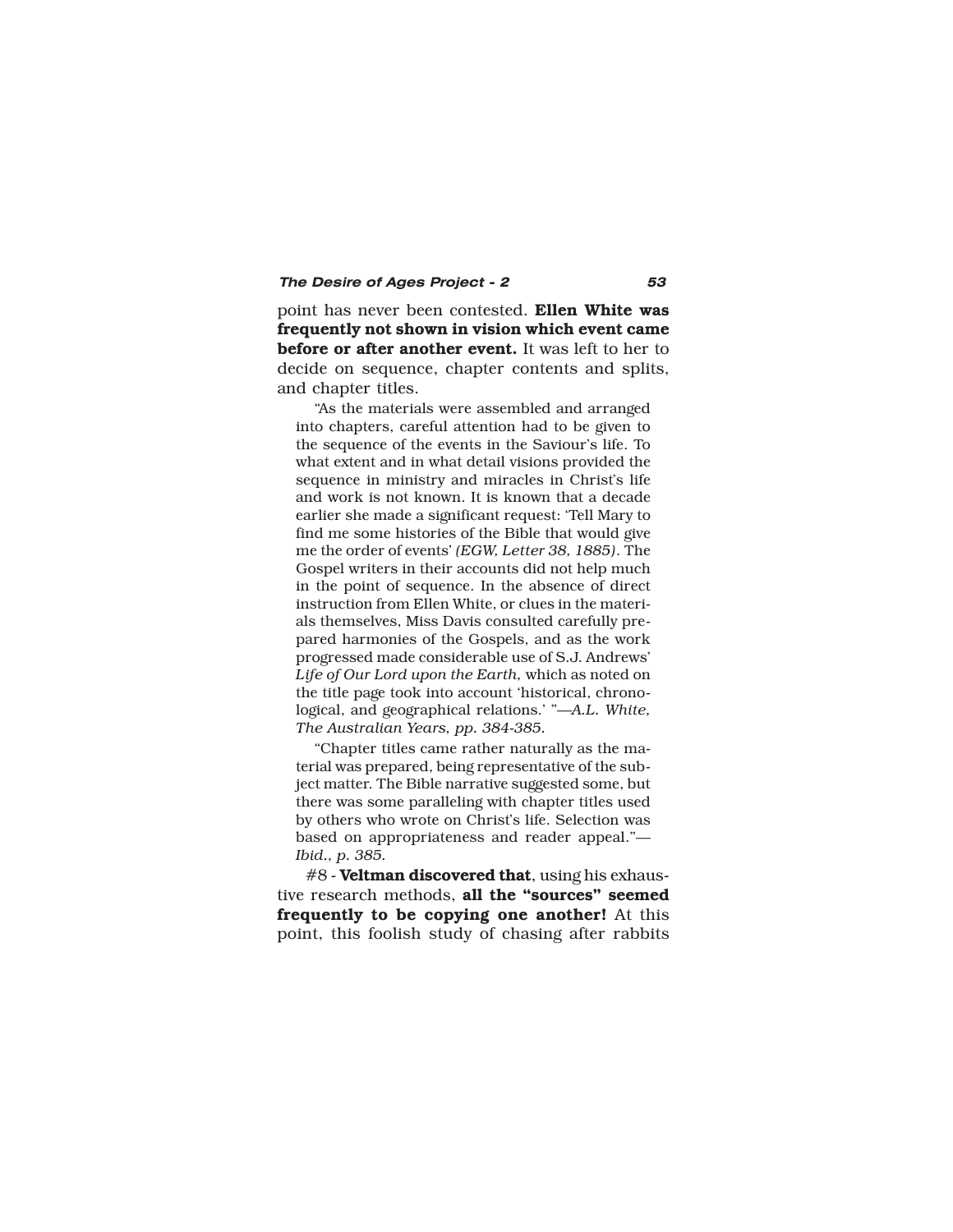which cannot be found—turns into a comedy.

"We often found similarities and even verbatim expressions among the sources used by Ellen White."—*Veltman Report, p. 952.*

"The writers used by Ellen White often exhibited literary parallels between themselves."—*Ibid.*

Using the methods that Veltman used to trace "literary dependency" and "use of sources" *(pp. 920, 952),* it appears that all the sources were copying one another! It would have been interesting if Veltman had made charts interconnecting all the "borrowings" by the various "sources" from one another. He could have tabulated how much everybody "borrowed" from each other! Quite obviously Veltman's assumptions, of what constitutes "borrowed materials," is so stringent—that it would apply to everything anybody writes! The next time you write a letter to someone, know that you must have "copied it" from someone else you have never met or heard about! Perhaps someone who wrote a letter a hundred years ago.

These charges of "plagiarism" against Ellen White have injured thousands; yet they are based on extreme assumptions of similarity of content —which would condemn anyone's writings as plagiaristic!

Who is willing to throw over his faith in the Spirit of Prophecy, so he can wander down the wilderness trails blazed by critics, such as Walter Rea?

#9 - Elsewhere, Veltman mentions another discovery about *Desire of Ages.* We find it on *p. 901* of his Report: Unlike all the other 500 authors of her time, Ellen White spoke, with authority, as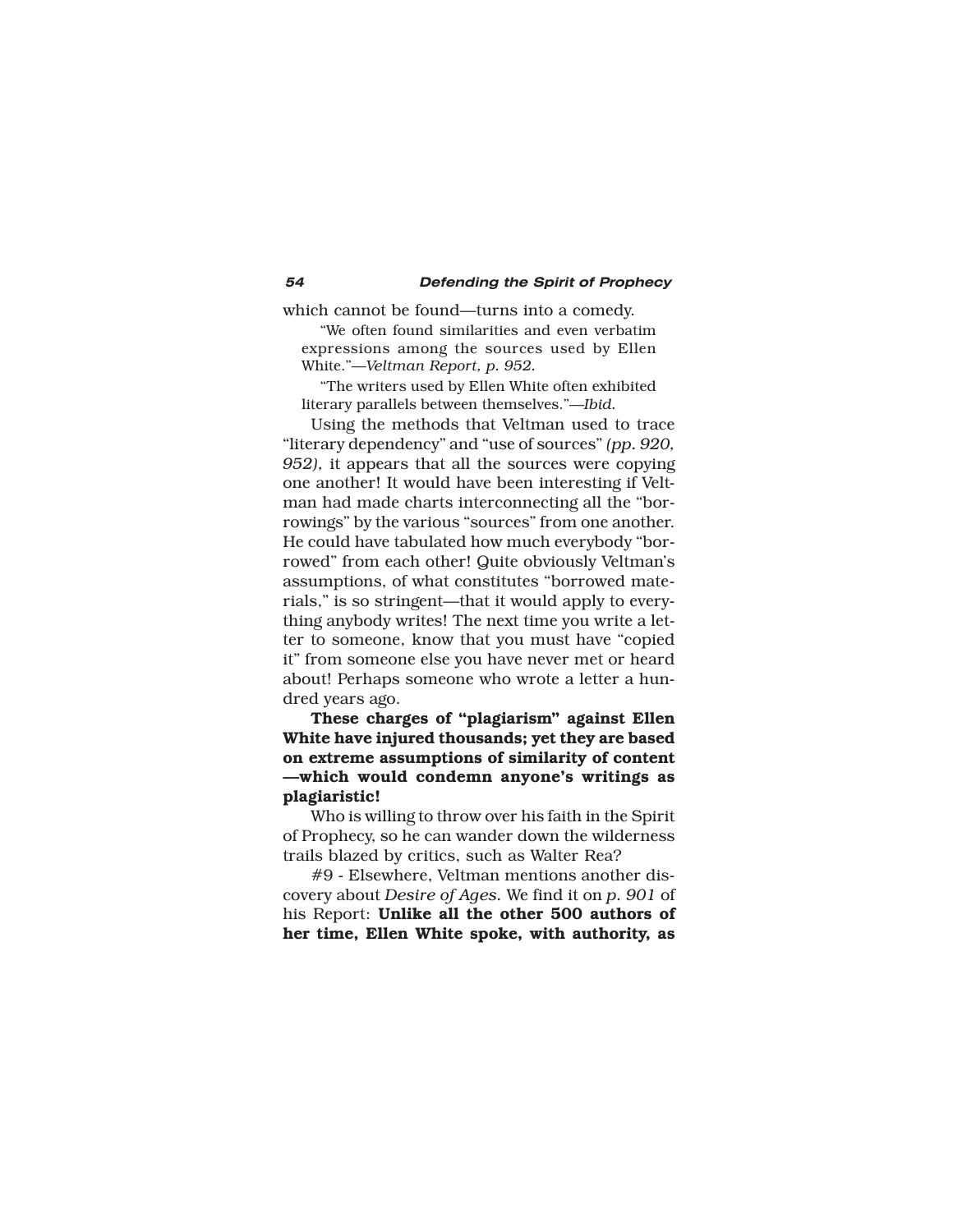though she absolutely knew that each detail was correct! There would be no way humanly possible for a life-of-Christ author to know which possibilities were correct. For this reason, the other authors very frequently expressed uncertainty; but Ellen White, never.

"Where the source might invoke the use of imagination and supposition or in other words make clear that it was not necessarily dealing with the real facts of the case, Ellen White's descriptive commentary reads like a work of history."—*Ibid., p. 901.*

#10 - Veltman also did some checking into sources of the pre-DA Spirit of Prophecy writings. His conclusion *(pp. 903-904)* was that there was not enough evidence that her pre-DA writings had been borrowed from any outside sources.

#11 - After very careful analysis, Veltman concluded that Ellen White's helpers did not write her book, *Desire of Ages,* nor any part of it. They did not arrange its structure; and they did not write its content. But, as earlier reported, they did make grammatical corrections *(ibid., p. 913).*

#12 - After much close investigation, Veltman also concluded that there had been no progressive change in her writing style, content, objectives, beliefs, etc., between her pre-DA writings and *Desire of Ages* itself *(ibid., p. 925).*

#13 - It has been charged that Marian Davis, Ellen White's primary assistant, may have been the author of *Desire of Ages, Christ's Object Lessons, Education,* and *Ministry of Healing.*

But Veltman concluded that this could not be so. He said that Marian Davis could not write Ellen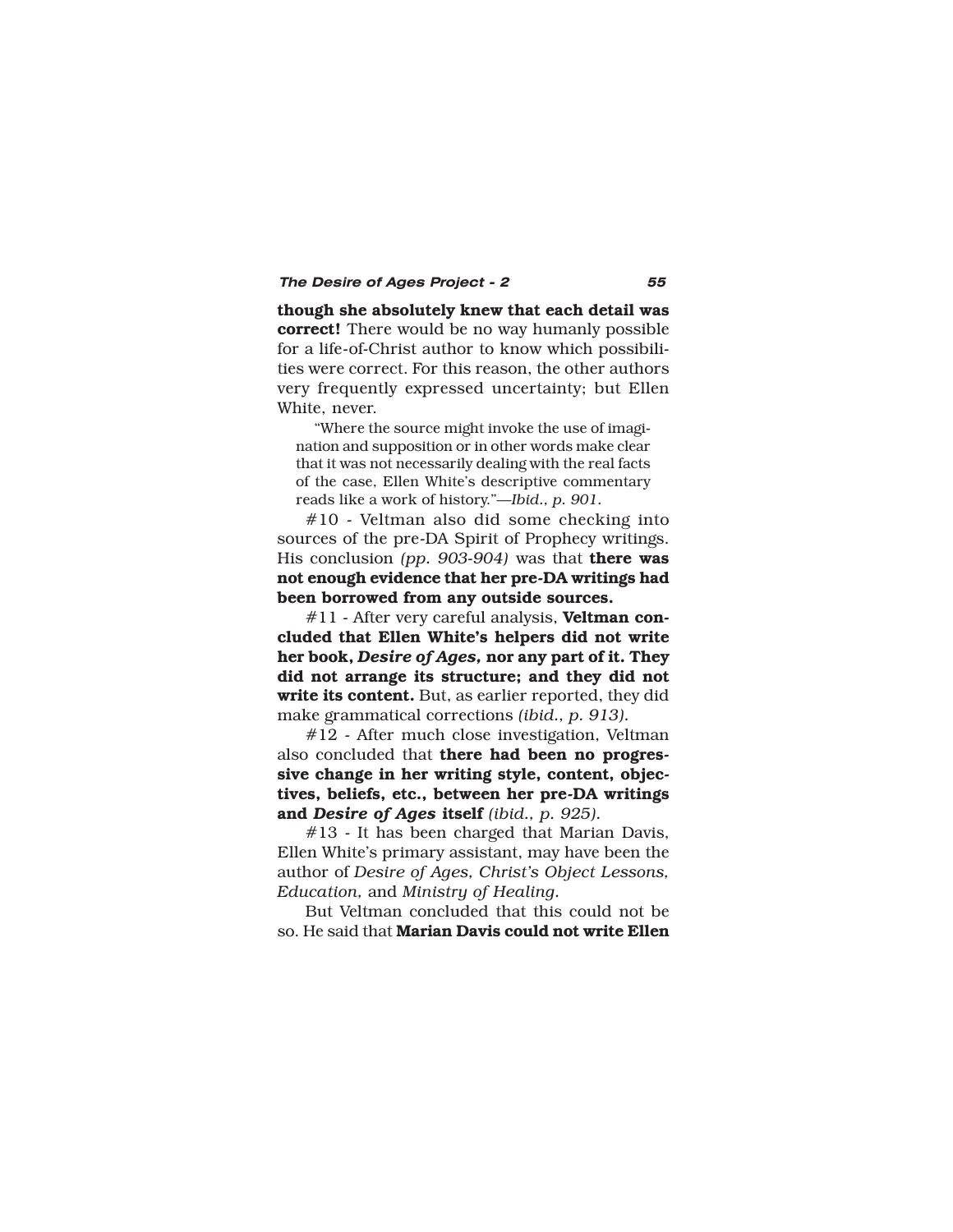White's books, since Davis' work on *Desire of Ages* stopped abruptly in 1899, due to overwork. Yet that which was done beforehand and afterward on the book was all alike. So Marian could not have done any actual writing *(ibid., pp. 945- 946).*

So those were the thirteen discoveries, which Fred Veltman nailed down. Are there any other factors we should take into consideration?

We should also keep this in mind:

1 - Ellen White received frequent visions during the time she was writing *Desire of Ages*. Not only were her earlier writings used, and possibly some consultation with other life-of-Christ books, but she also received direct counsel from the angel. It is known that she wrote many fresh, new sections—in addition to rewriting her earlier materials.

"As the reader has observed the frequency of the visions given to Ellen White in Australia dealing with the various features of the work and the experience of individuals, it is reasonable to assume that as she wrote, views on the life and work of Jesus were frequently given to her also. In 1889 she told of how 'the betrayal, trial, and crucifixion of Jesus' had passed before her, point by point' *(Letter 14, 1889).* In 1900 she wrote:

" 'Heavenly scenes were presented to me in the life of Christ, pleasant to contemplate, and again painful scenes which were not always pleasant for Him to bear which pained my heart' *(MS 93, 1900)."*—*A.L. White, The Australian Years, pp. 382-383.*

2 - *Desire of Ages* contains a very special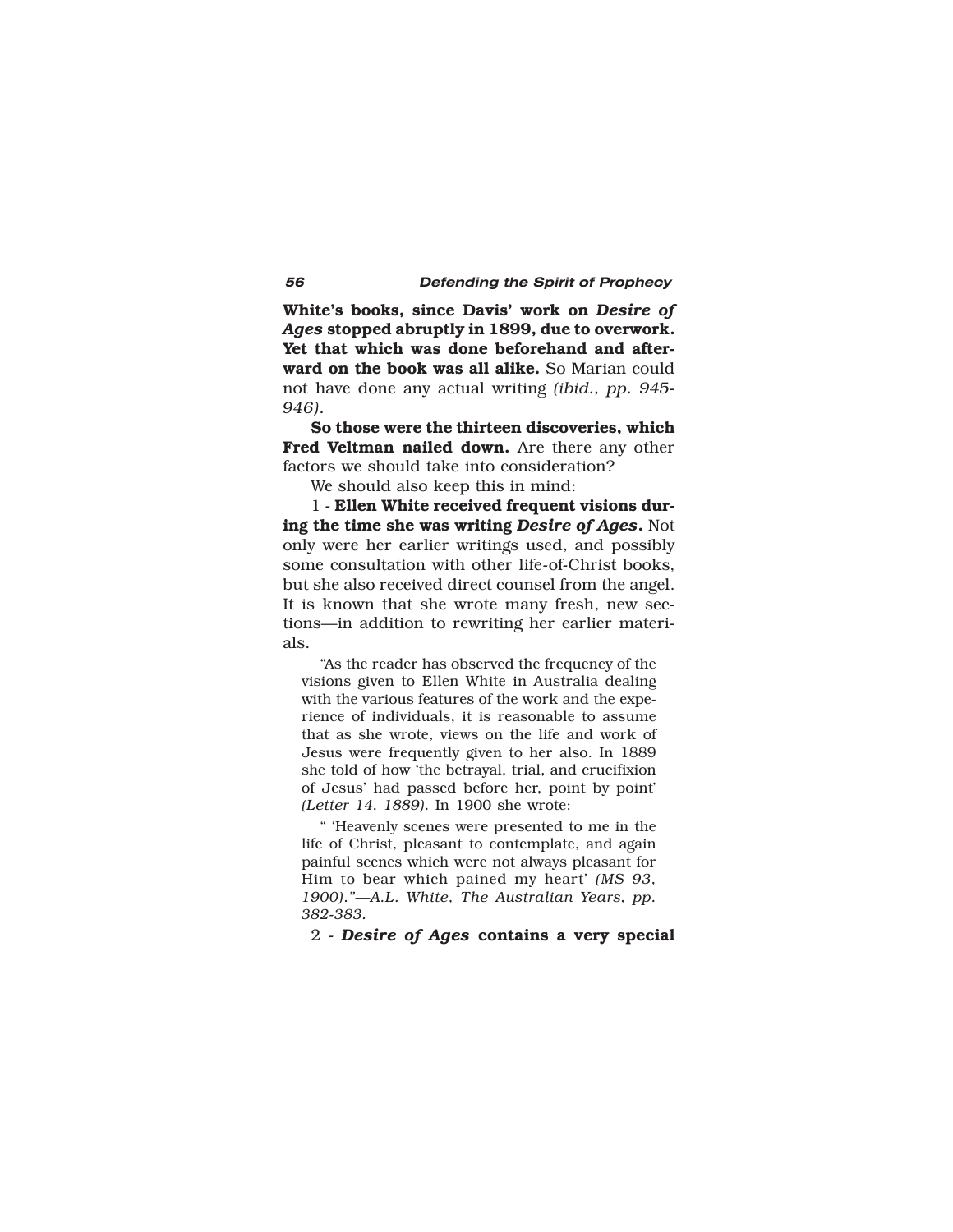class of material, which would be far easier to interpret as "dependent on sources" than most other Spirit of Prophecy books. This is because it is so heavily narrative; that is, it contains descriptions of stories and events. Why was not *Testimonies to Ministers, Messages to Young People,* and other Spirit of Prophecy books selected by Rea, for his attacks, and Veltman for his research? The answer is that *Desire of Age*s especially requires a knowledge of geographical, historical, and cultural data which Ellen White would normally need to turn to outside writers for.

3 - The very nature of the content of *Desire of Ages* lends itself to imagining literary dependency when little or none actually exists. This is because she was describing stories which many other authors had described. It would therefore be easy for someone to later come along and find many imagined parallels in description.

Take the story of Jesus healing the sick man by the pool of Bethesda. There are only a few ways of describing that narrowly circumscribed scene. Out of 500 books, it should be easy to find some author which had described that scene in a similar manner!

How would you describe the event? There are only a limited number of ways a partially described Bible story can be told; for it is a specific, shortterm incident. The facts, as given in the Bible, place within very narrow limits what can be said about it.

If you wrote a book on the life of Christ, everything you wrote would be "similar to" and "parallel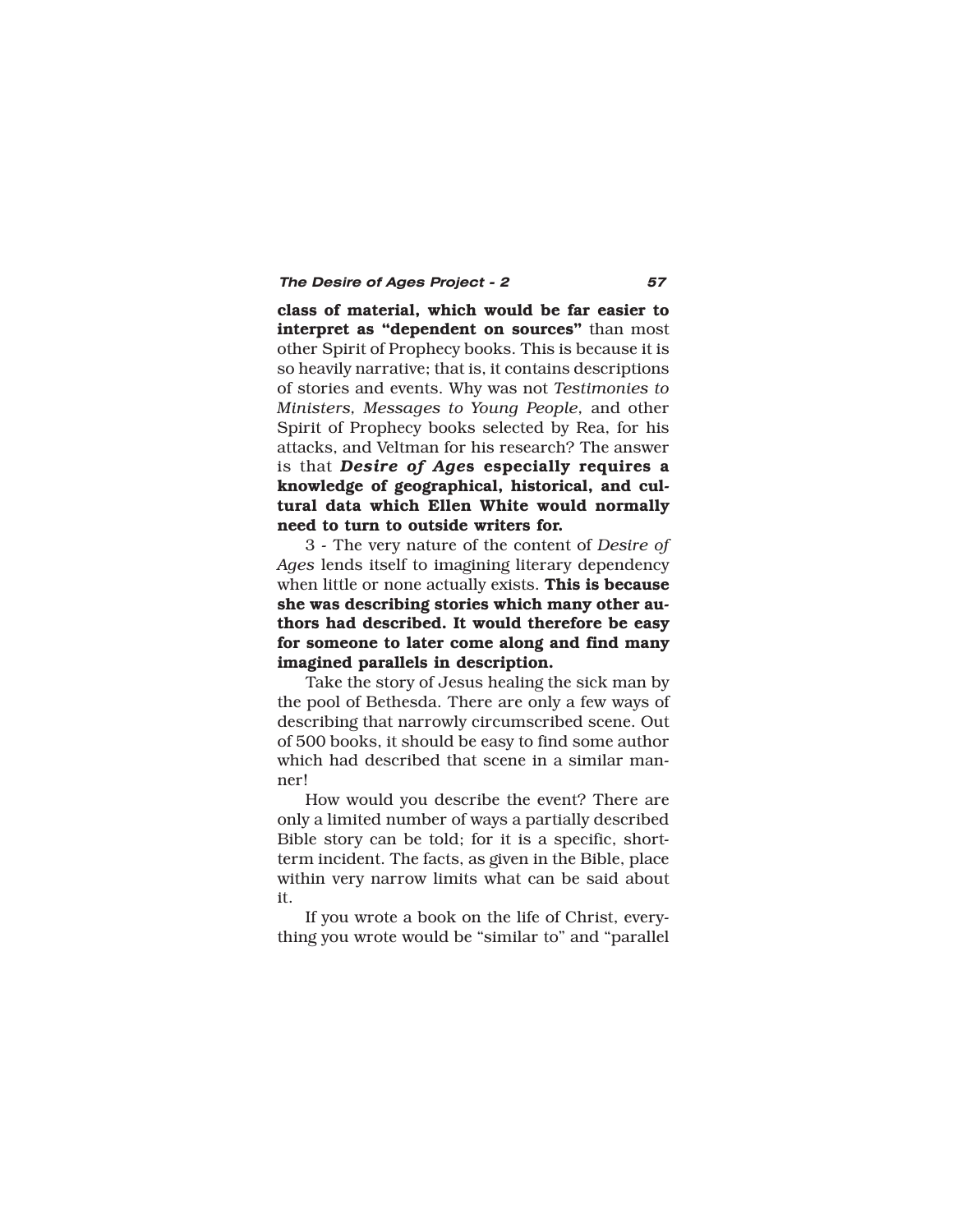to" all the other books on the life of Christ! But if you wrote a book on something more unique—a set of stories not found anywhere else in print, then your book would appear different from other books. Is that why *Desire of Ages* was selected for the rough treatment, in an attempt to prove "borrowing" and "plagiarism"? Walter Rea knew he could play games with that book.

It is significant that, in spite of these factors, the best that Veltman could arrive at was this: No directly quoted sentences and only 29 "verbatim" (partially similar) sentences out of a total of 2,624! That is only one sentence out of every ninety, which showed a slight similarity! That is all that six years of research produced!

Let's face it: The entire case against Ellen White is weak and shallow. Additional reasons why the case is shallow will be presented in the next chapter.

#### *Did Veltman see things differently by the time he completed this project?*

It has been said that the Word of God is like a block of solid granite, which is the same measurement in all directions. You can push it, shove it, turn it every which way; but it will always be right side up.

That is the way the Spirit of Prophecy is also. The skeptics can claw at the cliff of Scripture; but they will never wear it down. It stands firm against all the attacks of the critics.

Surely, such findings as these must have had an effect on Veltman! It is obvious that the Desire of Ages Project (supposed to take two years from its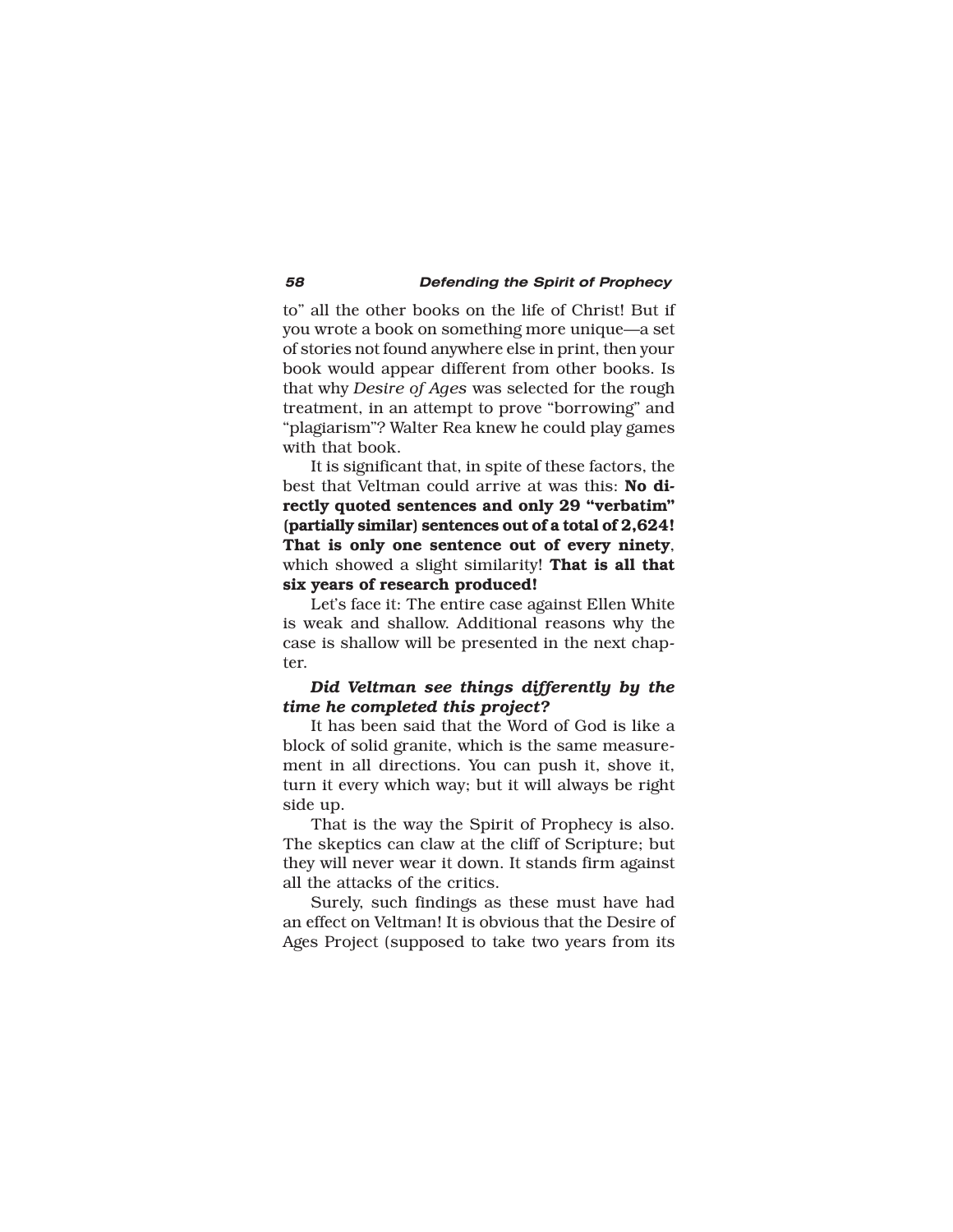beginning, then extending to four and finally to six years) changed Fred Veltman! He had been in close contact with God's Word for six years; and it shook him up. He entered upon the project an open doubter in the Spirit of Prophecy and very willing to express his questions openly. He concluded it with this statement:

"I am under the strong conviction, now more than before I began this research project, that the issue is not one of deciding if Ellen White was a prophet or merely a religious leader. It is not a case of 'either/or.' Rather, it is an issue of 'both/and.' "— *Veltman Report. p. 956.*

That trick phrasing verified that Veltman had concluded that she was a prophet, as well as a religious leader.

Here are several additional concluding comments from Veltman's official report:

"The special character of Ellen White's commentary is to be found in its practical use of Scripture and in its stress on spiritual realities and personal devotion."*—Ibid., p. 925.*

"Anyone aware of Ellen White's limited formal education would be surprised at the high level of readability, the clarity, and the literary force her original writings exhibit."*—Ibid., p. 927.*

"Another quite distinct character of Ellen White's work on the life of Christ is in the stress given to what, for lack of a better term, I have labeled 'spiritual realities.' "*—Ibid., p. 928.*

"Ellen White seems to have had a great interest in the 'other world,' in the invisible and real world of spiritual beings of the universe."*—Ibid.*

"Ellen White writes as if she is dealing with reali-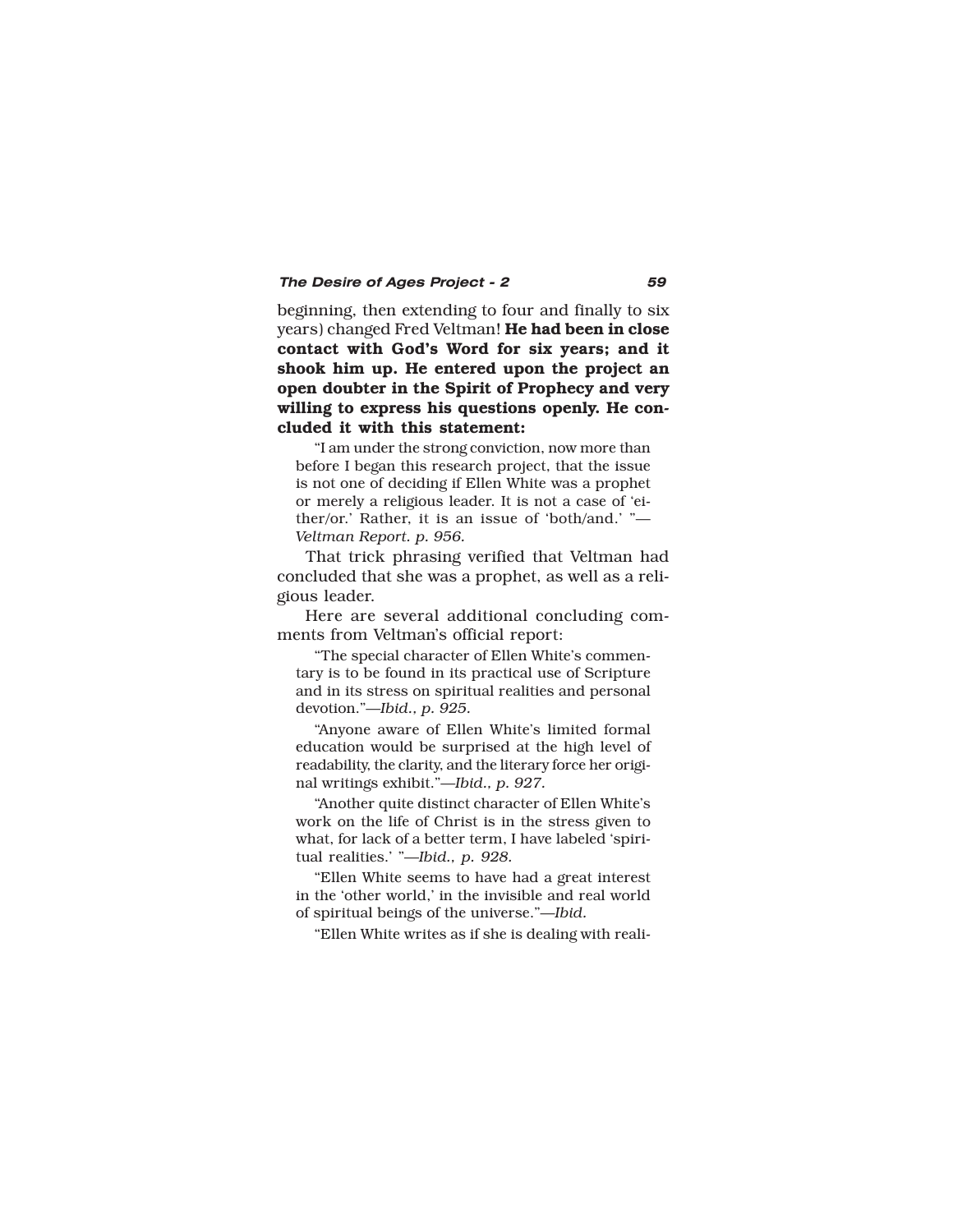ties, whether on earth or beyond the world we see. The reader is not left to imagine anything except what it would have been like to have been in Palestine in the time of Jesus and to have faced the realities she is describing."*—Ibid., p. 929.*

"[She] stayed with the main storyline and with the essential elements of the background and characterizations. The reader of the DA is hardly ever conscious of the text itself or impressed with the literary skill of the author. One is caught up with the narrative and its meaning and appeal."*—Ibid., p*. *930.*

"The fingerprint of Ellen White may be found in the devotional, moral, or Christian appeals or lessons which may be expected anywhere in the chapter, but are often placed at the end."*—Ibid., pp. 930- 931.*

"What needs to be recognized in addition to her independent commentary is the selectivity represented in the many decisions she must have made NOT to use material from her sources."*— Ibid., p. 937.*

"If there is one general conclusion generated from my countless hours spent in reading and studying her writings over the past six years, it is this: Ellen White was above all a practical believing Christian. Her writings were written to inform and to build personal faith in and personal obedience to God's will as it comes to expression in His Word, the Bible."*—Ibid., p. 957.*

"In redemption God has revealed His love in sacrifice, a sacrifice so broad and deep and high that it is immeasurable."

— Sons and Daughters of God, 11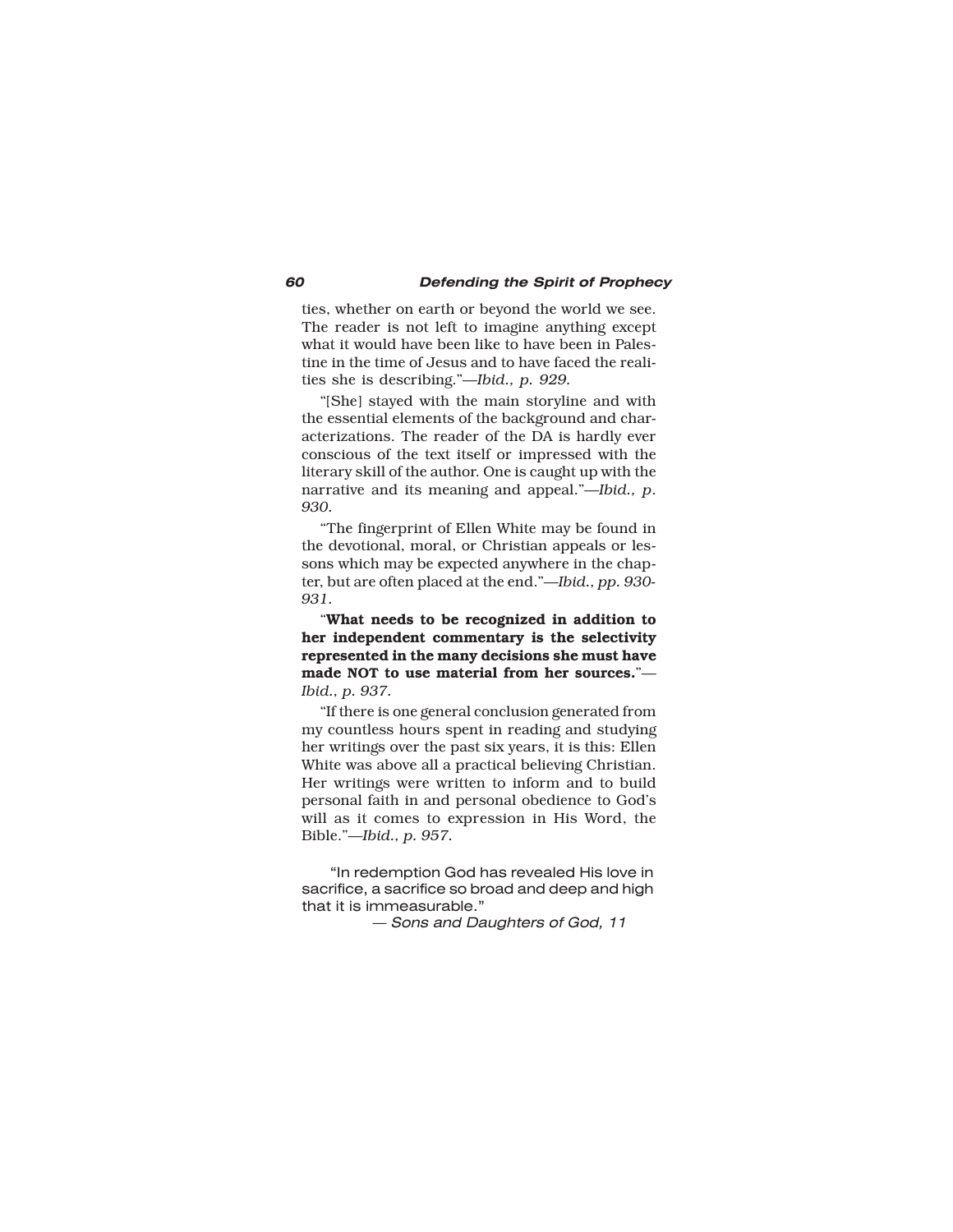# How a Prophet Writes

In the previous chapter we mentioned that, while writing *Desire of Ages,* Ellen White would sometimes look at another book on the subject, to see the pattern which that author had followed. Then she would set the book down and begin her writing.

Why did she bother with other books? Surely, the Lord could have told her!

It is our misconception of the work of a prophet, and the means by which a prophet is to receive information, that causes our misunderstanding of the work of Ellen White. Keep in mind that, prior to December 1844, we had not had writings of a true prophet for about 1,750 years. In the life of Ellen White we are given an unusual opportunity to understand how God works with, and through, one of His inspired messengers.

Yes, she received visions; but only a limited amount of information was received through them. Early on, she was instructed that she would be able to read in other books—and be able to recognize truth when she found it. In addition, the Lord guided her as she sorted out information in her mind and wrote it on paper.

"She was told that in the reading of religious books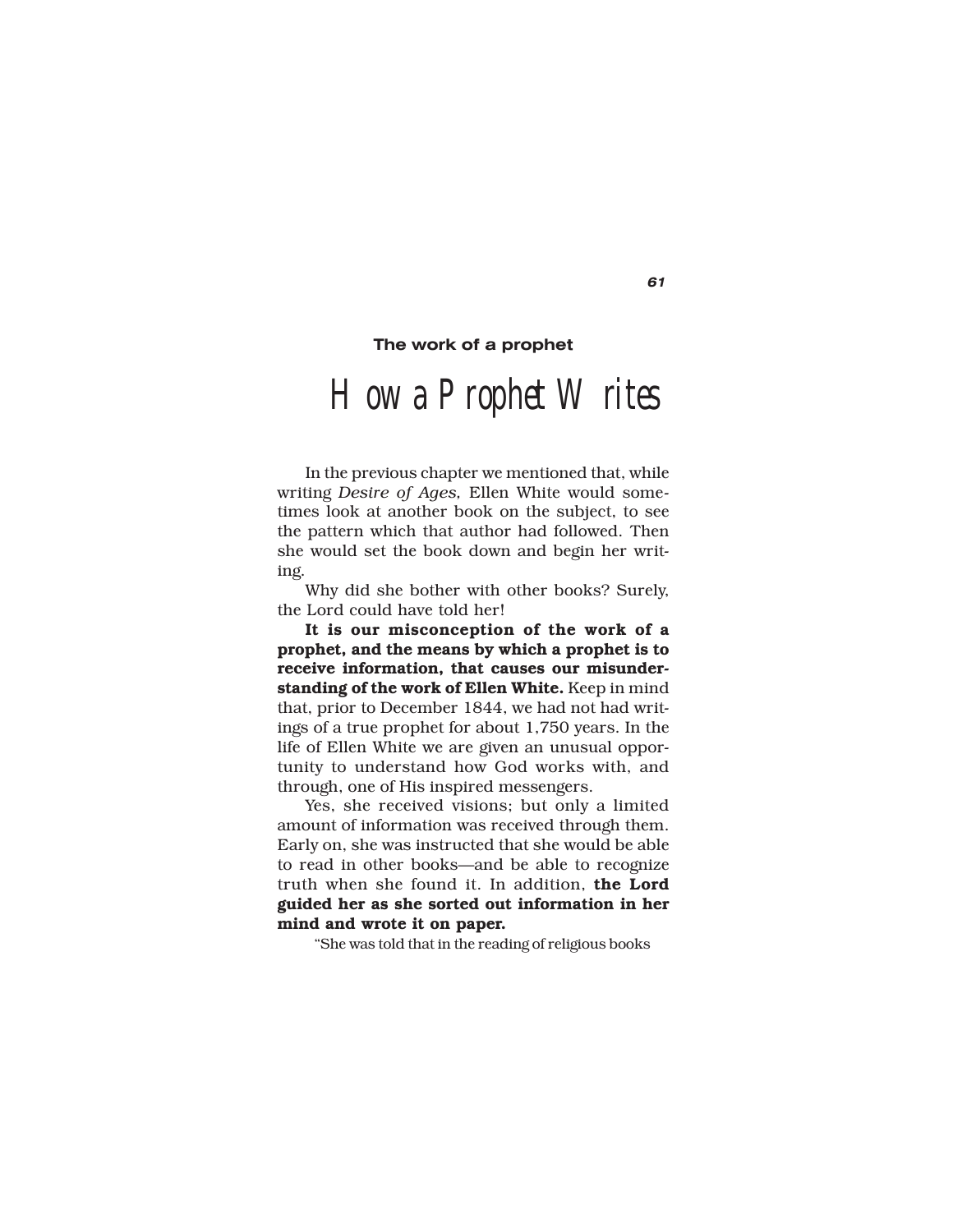and journals, she would find precious gems of truth expressed in acceptable language, and that she would be given help from heaven to recognize these and to separate them from the rubbish of error with which she would sometimes find them associated."—*W.C. White, quoted in Robert Olson, 101 Questions, p. 72.*

The result was perfectly accurate, fully inspired writings. One of her working principles was that truth itself comes ultimately from God rather than from men,—and that, in presenting it, we should seek to lead people to God, not praise men.

"Christ was the originator of all the ancient gems of truth. Through the work of the enemy these truths had been displaced. They had been disconnected from their true position, and placed in the framework of error. Christ's work was to readjust and establish the precious gems in the framework of truth. The principles of truth which had been given by Himself to bless the world had, through Satan's agency, been buried and had apparently become extinct. Christ rescued them from the rubbish of error, gave them a new, vital force, and commanded them to shine as precious jewels, and stand fast forever.

"Christ Himself could use any of these old truths without borrowing the smallest particle, for He had originated them all. He had cast them into the minds and thoughts of each generation, and when He came to our world, He rearranged and vitalized the truths, which had become dead, making them more forcible for the benefit of future generations."—*13 Manuscript Releases, 241-242 (Manuscript 25, 1890; compare Desire of Ages, pp. 464-465).*

She correctly saw that the writer of truth is an agent, or instrumentality, which God is using. But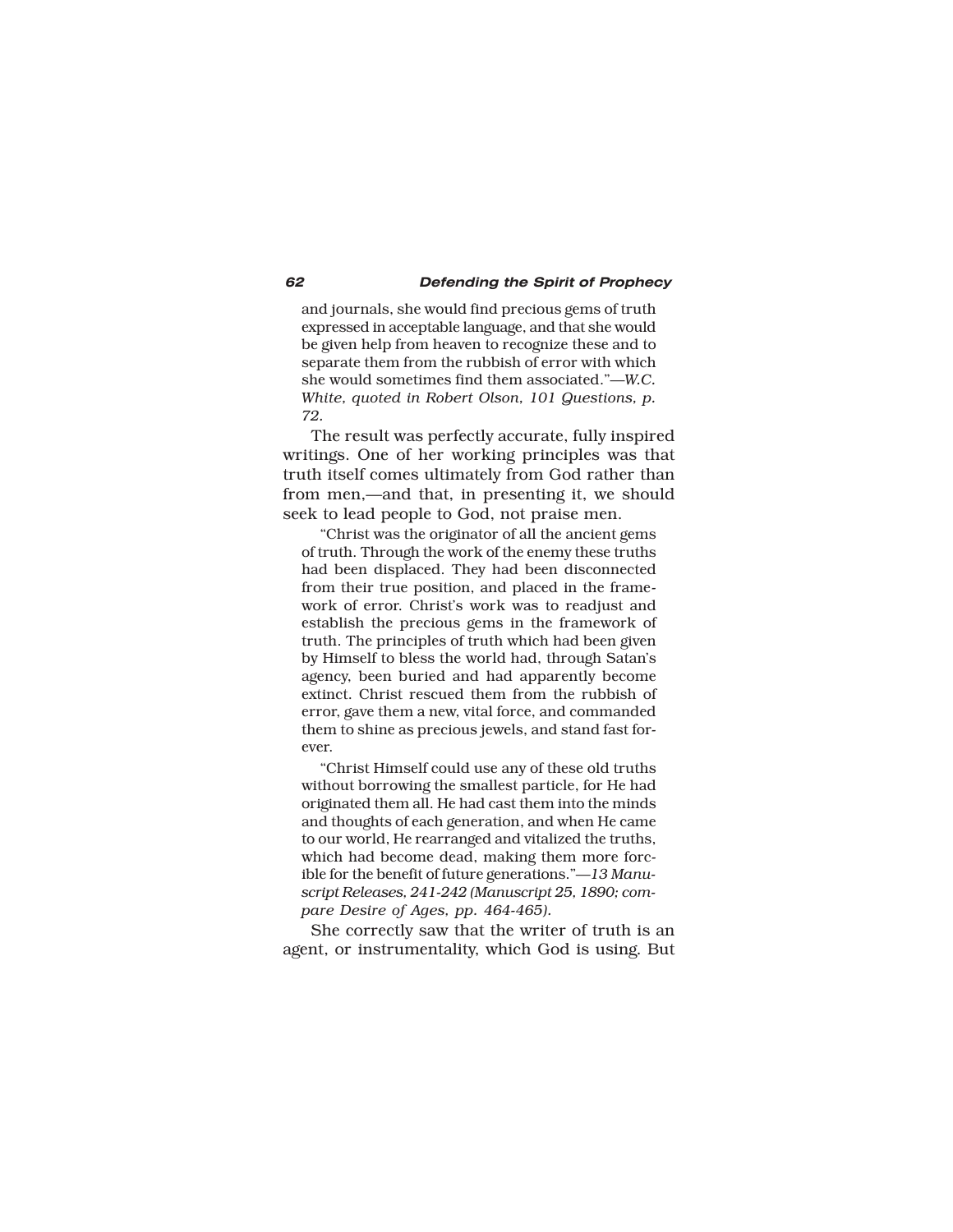the truth itself, which came from God, is of paramount importance.

"Let all be under the controlling influence of the Holy Spirit of God. Under the direction of the Holy Spirit, one may use the same expressions used by a fellow worker under the same guidance. He should not make an effort to do this or not to do it, but leave the mind to be acted upon by the Holy Spirit."— *Publishing Ministry, 102 (Letter 53, 1900).*

We can all receive guidance from Heaven as we live and carry on our work. Yet a genuine prophet is different. In our writings, we make mistakes (very frequently); but a prophet is different. He always receives the guidance needed for unerring accuracy. However, he is not thereby released from work.

When in vision, Ellen White generally was not given dates, places, or names. But she was shown scenes and faces which she would afterward recognize. This especially held true for her great controversy visions. She would read the works of D'Abigné, Wiley, and other historians in order to obtain many place names, dates, and connecting links in the order of events.

"The great events occurring in the life of our Lord were presented to her in panoramic scenes as also were the other portions of the *Great Controversy*. In a few of these scenes, chronology and geography were clearly presented. But in the greater part of the revelation, the flashlight scenes were exceedingly vivid. The conversations and the controversies which she heard and was able to narrate were not marked geographically or chronologically; and she was left to study the Bible and history and the writings of men who had presented the life of our Lord to get the chronological and geographical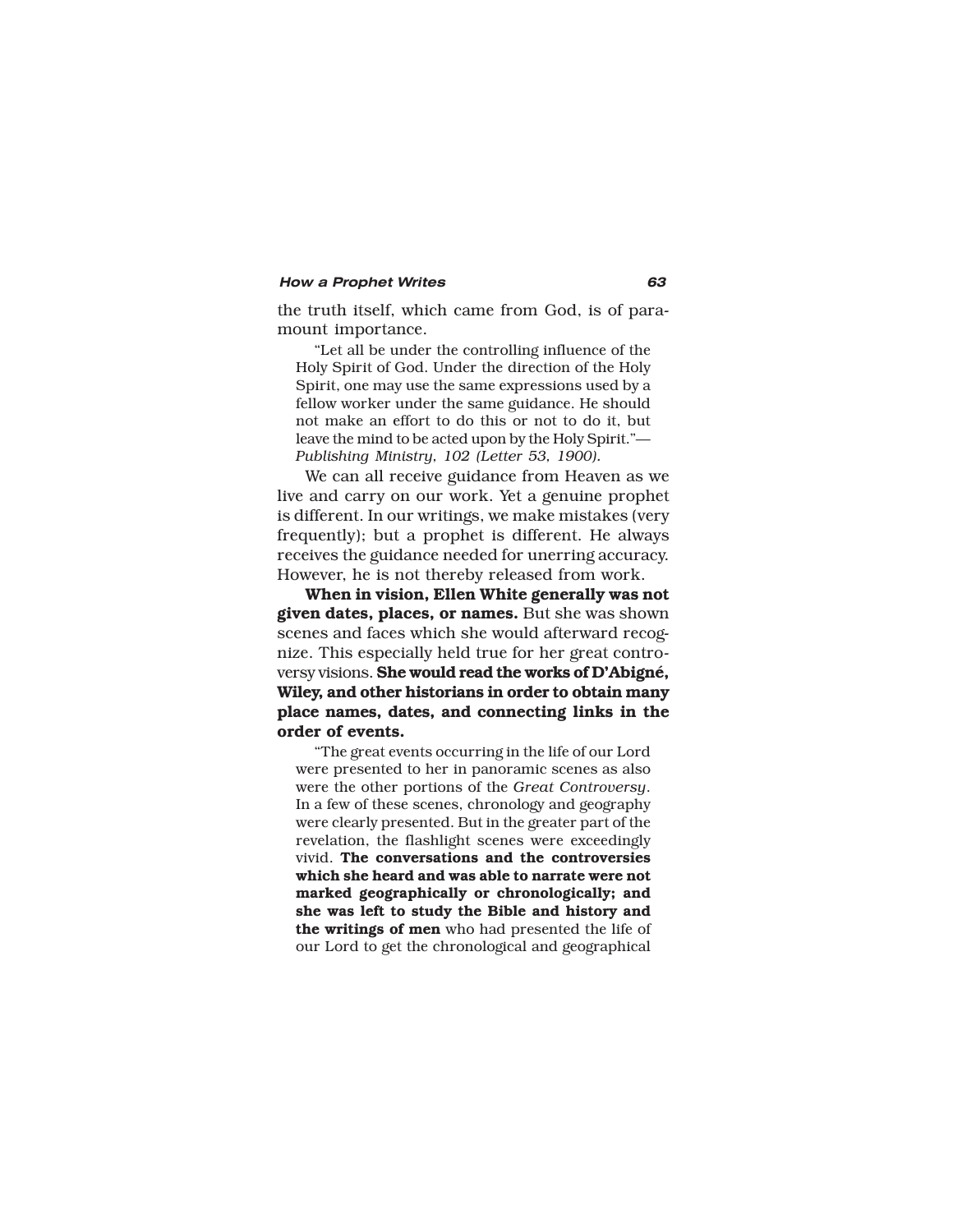connection."—*3 Selected Messages, 459-460 (The Australian Years, 378-379; W.C. White, Letter to L.E. Froom, January 8, 1928).*

It is the Lord's plan that all His creatures work, including His prophets. They have to work at accomplishing their tasks just as the rest of us do. It would not be good for their characters if all they need do is sit around and wait for heaven to spoonfeed them what they should write. Heaven does not put the food into the bird's bill; it must go out and search for it. Just as God does not want lazy birds, He does not want lazy Christians or prophets.

Ellen White could have said, "I won't read any letters which come or talk with anyone; but I will wait for visions to instruct me." No, she did talk, read, listen, and think. Then God would guide her as to what she should do next. This is how the Lord works with all of us.

What if Ellen White were assigned the task of writing a geography book (which she never did). She would set to work to gather information and write the book. The result would be totally accurate; but, in the process, she would have looked at outside sources.

"A second reason why Ellen White at times used the works of other writers is that **she relied on these** authorities for historical and geographical information not revealed to her in vision. In her introduction to the book, the *Great Controversy*, she speaks about the 'facts' of history, which she presented. She does not claim that these facts were all revealed to her in vision. For example, she states, 'In 1816 the American Bible Society was founded' *(GC 287)*. There is no reason to believe that this fact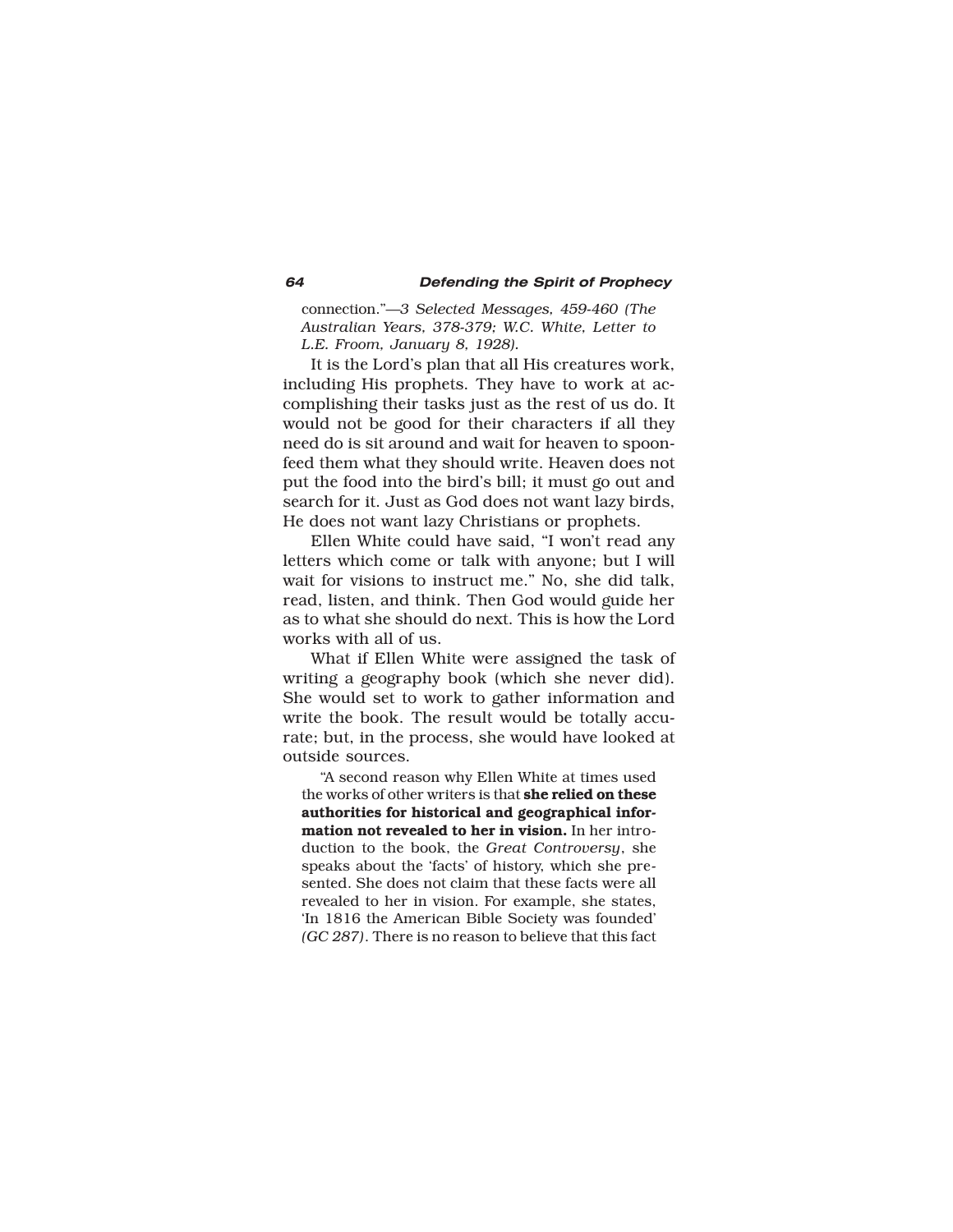was revealed to her in vision."—*R.W. Olson, Ellen G. White's Use of Uninspired Sources.*

It is also known that **Ellen White would look** at other books, to refresh her memory as to visions she had earlier received on the subject on which she was writing.

"Another purpose served by the reading of history and *Life of Our Lord* [Hanna, 1863) . . was that in so doing there was brought vividly to her mind scenes presented clearly in vision, but which were, through the lapse of years and her strenuous ministry, dimmed in her memory."—*W.C. White, Letter to L.E. Froom, January 8, 1928.*

The complete W.C. White letter, partially quoted above, has been reprinted in *3 Selected Messages, pp. 453-461,* as a portion of *Appendix C* of that book.

#### *I can understand that; but why did the E.G. White Estate keep this information from us?*

It hid nothing, as the statements above and below indicate. Repeatedly over the years, the workers at the E.G. White Estate mentioned this. In his book, *E.G. White and Her Critics,* F.D. Nichol filled over 60 pages discussing the matter *(pp. 403-467)*. That book was released in 1951.

The fact that she sometimes looked at other books was really no secret. Here is a statement made by her son, William C. White, nearly 70 years ago:

"Many times in the reading of Hanna, Farrar, or Fleetwood [authors of books on the life of Christ], she would run onto a description of a scene which had been vividly presented to her [in vision], but forgotten, and which she was able to describe more in detail than that which she had read."—*W.C. White,*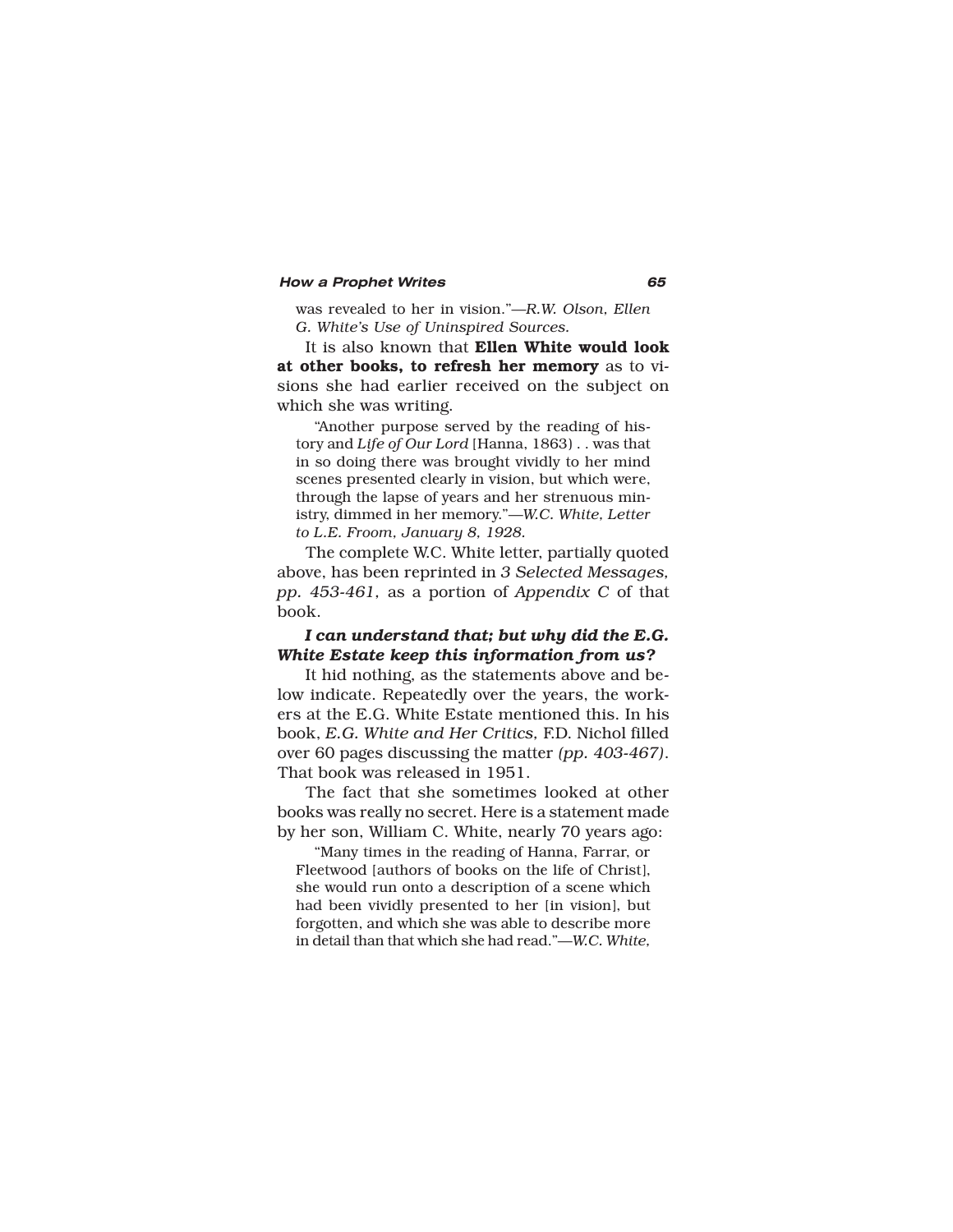*Letter to L.E. Froom, January 8, 1928.*

The truth is that Bible writers did the same thing.

"The question may be asked, 'Can the descriptions of scenes and events copied from other writers find a proper place in the inspired writings of a messenger of God?' We find that writers of the Bible not only copied from historical chronicles, but they sometimes used the exact language of other Bible writers, without giving credit. And, likewise, if in the writings of one today, who gives abundant evidence of being a chosen messenger of God, we find phrases or statements from other writers, why should this be an occasion for questions more than the same circumstances when found in Scripture?"*— W.C. White, Advanced Bible School address, Angwin, California, June 18, 1935.*

More on Bible writers in the next chapter.

Ellen White, herself, mentioned it in the *Introduction* to her book, *Great Controversy*.

"In some cases, where a historian has so grouped together events as to afford, in brief, a comprehensive view of the subject, or has summarized details in a convenient manner, his words have been quoted; but in some instances no specific credit has been given, since the quotations are not given for the purpose of citing that writer as authority, but because his statement affords a ready and forcible presentation of the subject. In narrating the experience and views of those carrying forward the work of reform in our own time, similar use has been made of their published works."*—Great Controversy, p. xii.*

That frank statement by Ellen White, written in May 1888, has been printed in millions of books over the decades since then. It continues to be currently published. There is nothing to hide, no at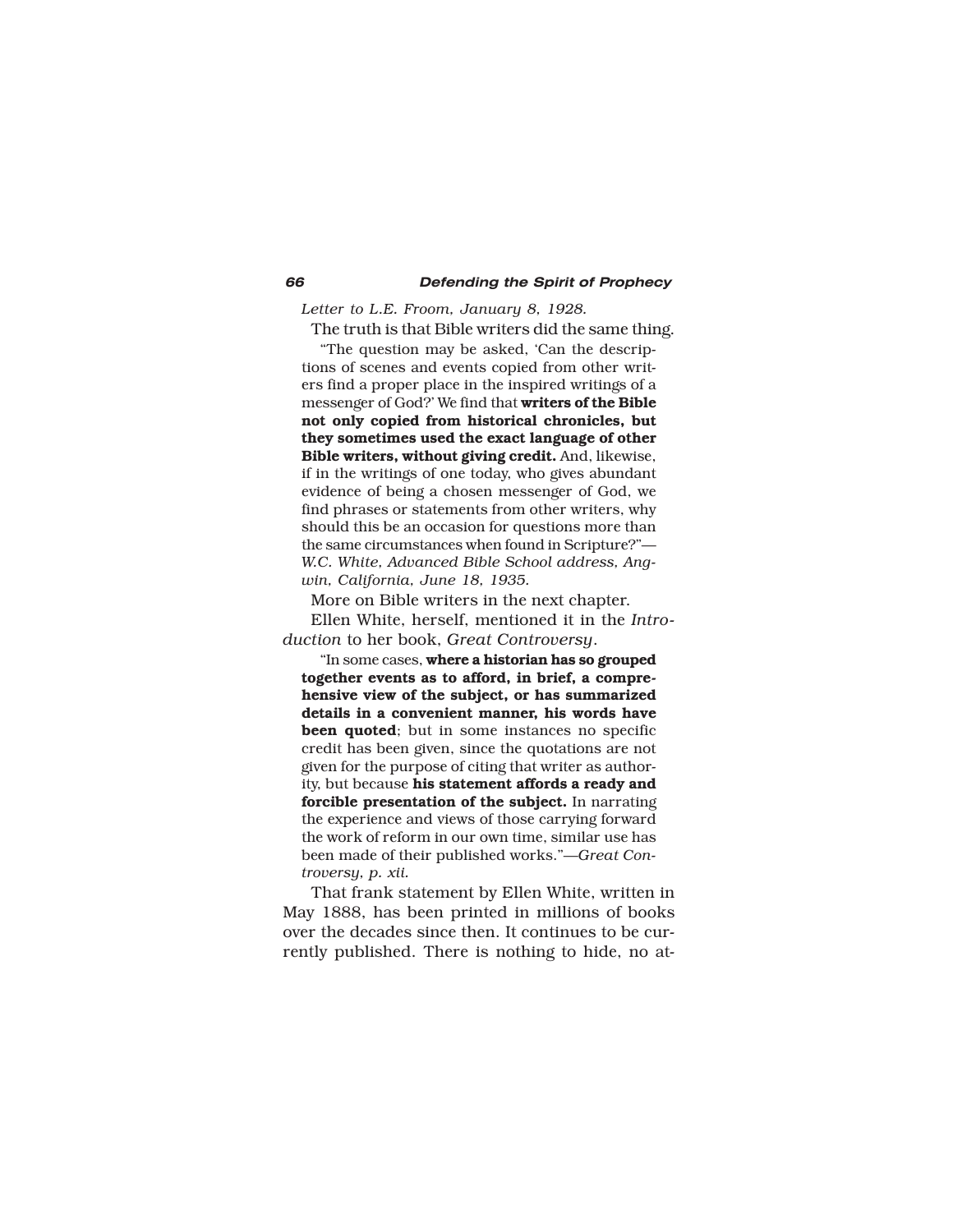tempt to conceal the fact that she gleaned information from other writers.

She did not give credit to earlier sources because footnotes and "credit lines" were not commonly used then as they are today. But, even more important, she believed that it was the presentation of principles that mattered, not the citing of this or that authority of the principle.

For reasons stated above, Ellen White did not camouflage the fact that she had sometimes quoted historians, without using quotation marks. But when, in the 1890s, she learned that times were changing and writers wanted to be quoted, she also changed.

"When critics pointed out this feature of her work as a reason for questioning the gift which had enabled her to write, she paid little attention to it. Later when complaint was made that this was an injustice to other publishers and writers, she made a decided change."—*W.C. White, Letter to L.E. Froom, January 8, 1928.*

John Wesley had a similar attitude toward the matter. He believed that pointing men to truth and God was more important than quoting men.

"It was a doubt with me for some time, whether I should not subjoin to every note I received from them the name of the author from whom it was taken; especially considering I had transcribed some, and abridged many more, almost in the words of the author. But upon further consideration, I resolved to name none, that nothing might divert the mind of the reader from keeping close to the point of view, and receiving what was spoken only according to its own intrinsic value."*—John Wesley, Preface, Explanatory Notes Upon the New Testament.*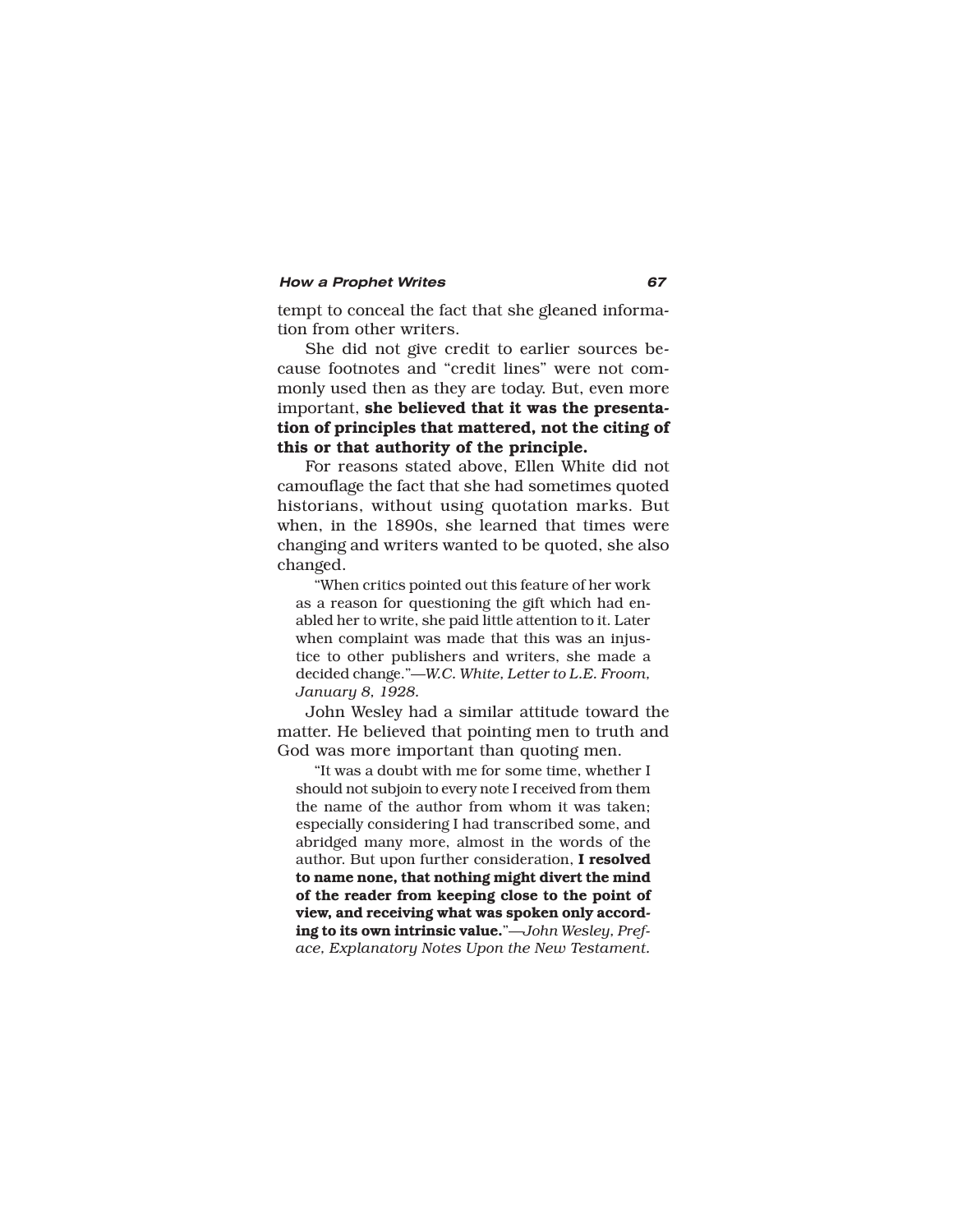### *Can you give an example of an instance in which Ellen White appeared to use some phraseology she found in another book?*

It is not easy to find them, but here is one:

"He [Satan] cast his hellish shadow right between us and our hope, and our strength, and our comfort, that we should not see him, that he might eclipse Jesus, that we should not discern Him and what He was to us, and what He would do for us, and what He would be to us—that he should cast this dark and gloomy shadow between us and our Saviour." —*1888 Materials, p. 552.*

"Planting himself between God and man, he sought to intercept every beam from heaven, and to throw his awful shadow across the earth; the gloom of his presence fell, like a pall over human hope, involving us in darkness that might be felt."—*John Harris, The Great Teacher, 1836 edition, p. 134.*

But it is very difficult to find such passages. They are few and far between. This is the finding of others as well as the present writer. Arthur White said it clearly and correctly:

"One reads in vain for more than a few phrases or parts of sentences, and, very rarely, a full sentence or two here and there, showing that Ellen White found in these authors materials that helped her describe what she had seen in vision.

"But beyond this, she gives details found in neither the Bible nor other authors, indicating she primarily has seen in vision that which she was describing. Innumerable exhibits could be cited."—*A.L. White, article in Adventist Review of November 1980, p. 8.*

Further down, he adds this:

"It is difficult even to find that she used the same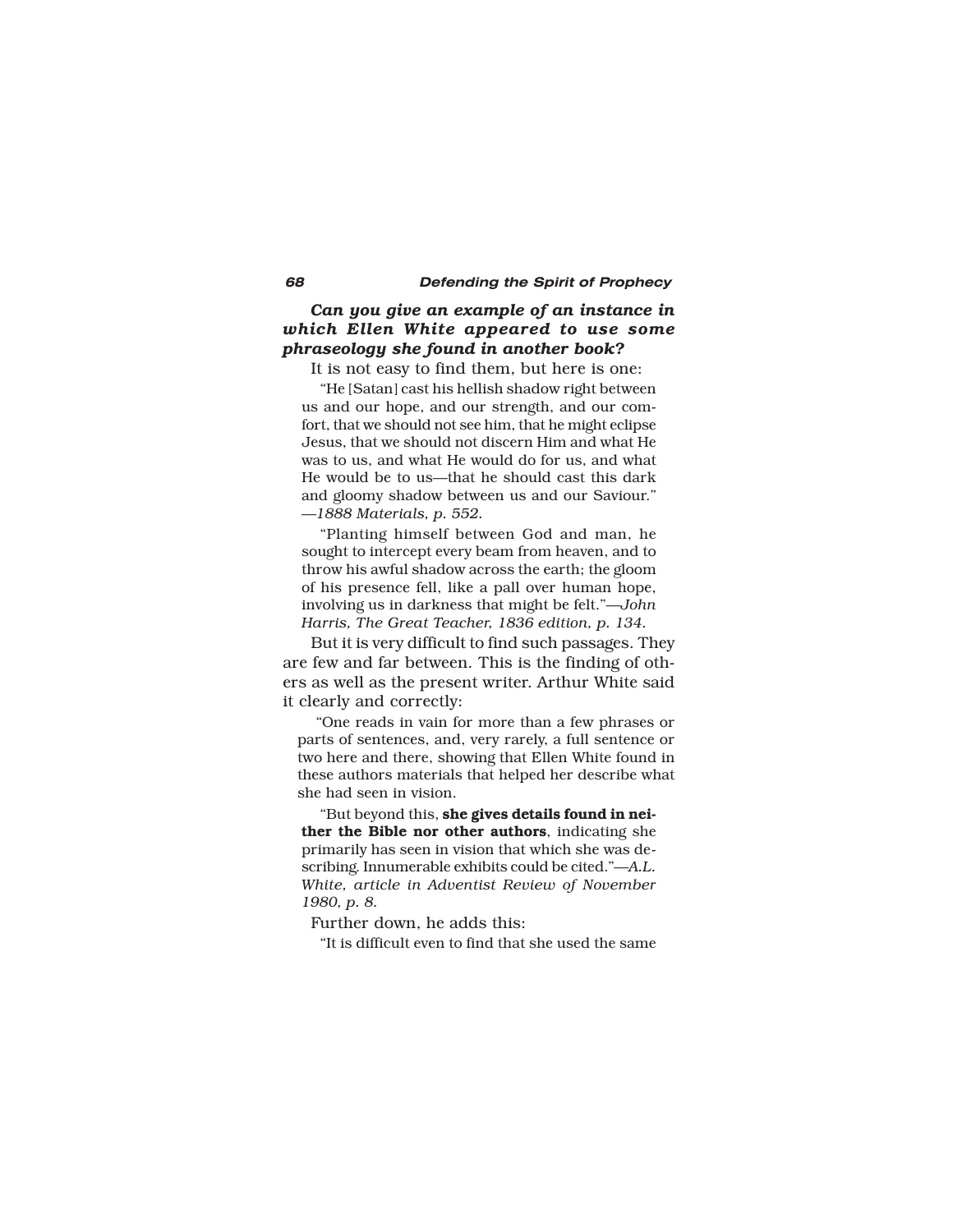words, except in a relatively few instances. The illustrations used [by Rea] in the *[Los Angeles] Times* are unusual."*—Ibid.*

In addition, **Ellen White's comments frequently** ran counter to those of every writer on a given subject. She was an independent thinker, guided directly by God in what she put on paper.

"Take, for instance, the *Desire of Ages* chapter on the ordinance of foot washing, which Christ established with His disciples as a commemorative service and in which they and His followers were to participate. None of the six commentators I have examined hold the command as one indicating that it should be literally fulfilled. Two go out of their way to show that it is not binding. Ellen White in the *Desire of Ages* gives three pages to the subject, showing the binding claim and the lessons the ordinance teaches.

"Take the chapter on the resurrection. None of the several commentators I have read knows exactly when Christ was raised to life. One conjectures this and another conjectures that. Ellen White goes right down the line in this thrilling account, even quoting the command of the angel. 'Son of God, come forth; Thy Father calls Thee': It is very clear that she was not dependent on others for what she wrote."*—Ibid.*

#### *But does not the concept of "verbal inspiration" teach that God must give every literal word that the prophet writes down?*

Our people do not believe in "verbal inspiration." The Spirit of Prophecy teaches that the correct position is—

". . thought inspiration . . The Lord guides the prophet in what to select, where to find it, and how to phrase it. But the prophet is not a ma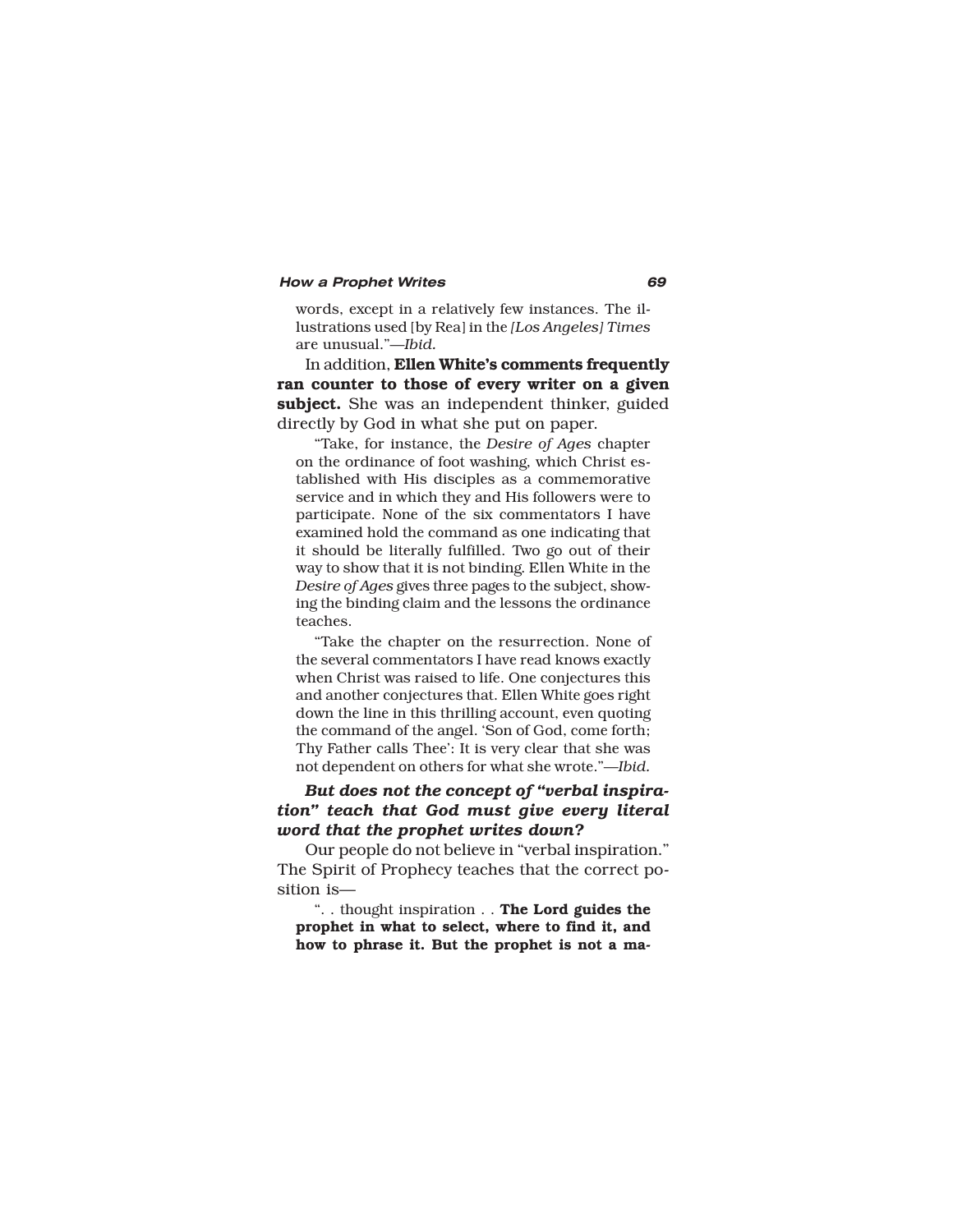chine; he uses his own words.

"Although I am as dependent upon the Spirit of the Lord in writing my views as I am in receiving them, yet the words I employ in describing what I have seen are my own."—*Review, October 8, 1867.*

Ellen White explained this at length. You will find it in *1 Selected Messages, 19-39*. However, many of us have unconsciously been "verbal inspirationists"; therefore we are confused when we find that Ellen White functioned (not as an automated machine) like all God's creatures, as a thinking person.

"Unlike many conservative Christians, Adventists do not hold that inspiration works to dictate the words of God's prophets *(see Selected Messages, Book 1, pp. 19-39).*

"While this has been our position from the days of the pioneers, many of us have never thought through the doctrine. In practical terms we have been verbal inspirationists, subconsciously holding that, because inspiration brings God's message to people, it somehow must overpower the human medium . . We have devalued humanity by our idea that divinity must supersede it.

"But the Word of God does not short-circuit the usual human channels for acquiring knowledge, even as it does not confer upon the inspired prophet a unique 'Holy Ghost' literary style. The prophet as a total person is inspired. From the human perspective, the prophet, utilizing the common fund of human knowledge, displaying both strengths and weaknesses of expression, is like any other writer. But, because God is using the person as an instrument to convey His revelation, there is divine superintendence in selection of material and in literary activ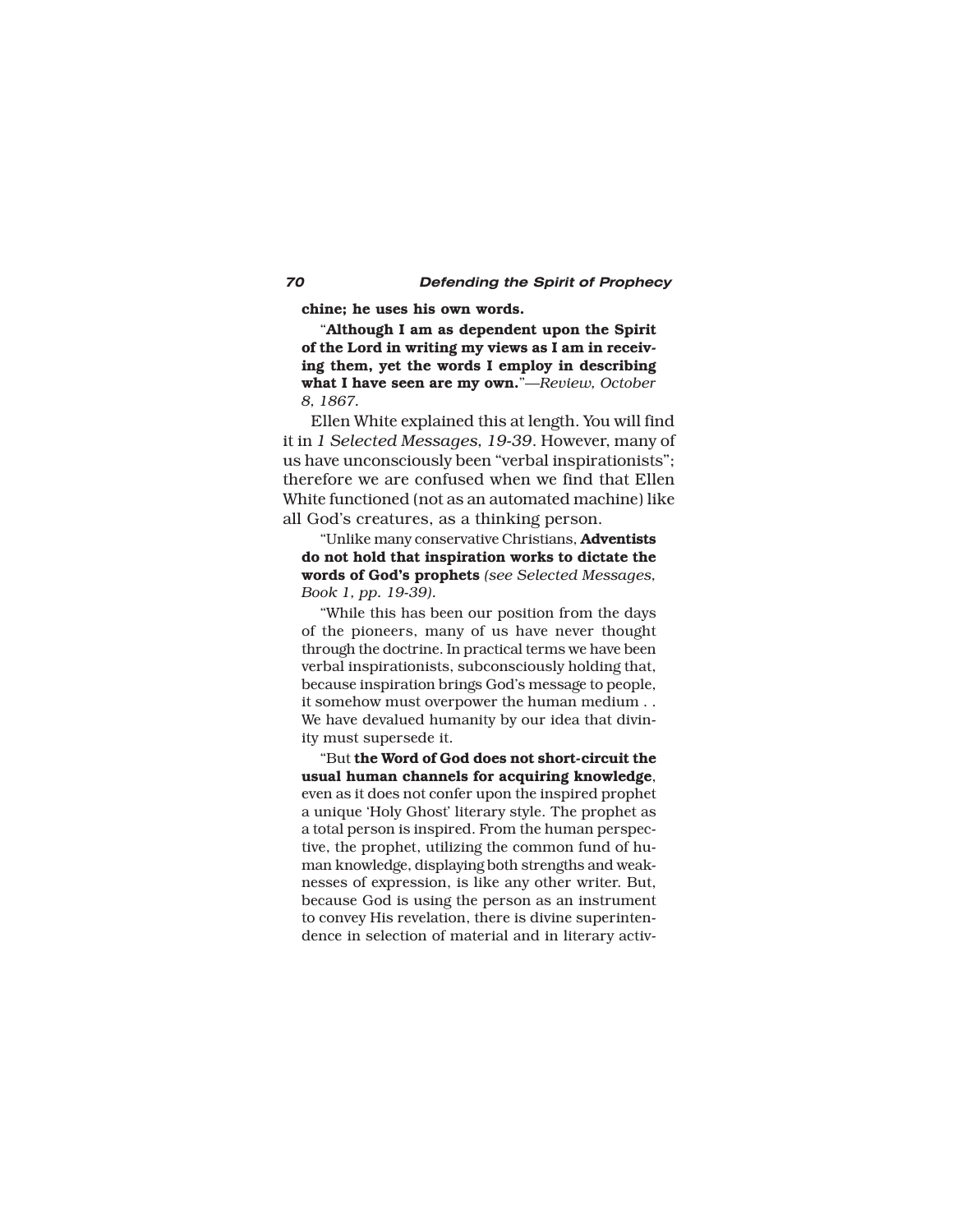ity. The end result is always 'Word made flesh' fully human but more than human."—*Editorial, Adventist Review, November 27, 1980, p. 13.*

#### *Are there any definite places, which we know of, where Ellen White copied someone else?*

There are very few. Here are most of them, listed in the order of amount which was copied, in ratio to the total size of the Ellen White production:

1 - *Manuscript 24, 1886:* This is a short passage. She read something (which she liked so much) that she wrote a summary of it. You will find it in *1 Selected Messages, 19-21.* The source was a chapter *(pp. 13-20)* in the book, *Origin and History of the Books of the Bible* (1867), by Calvin E. Stowe. After summarizing it, she apparently laid the sheet aside. It was later given a manuscript number, but was never published in her time. It was first printed in 1958, when *1 Selected Messages* was released. We have no other instance quite like this one. Forty-two percent of the Stowe chapter is in her summary statement. David Neff did a research study on this manuscript. Here are his conclusions:

"We have evidence of her writing most of the ideas which are common to her and Dr. Stowe at a time prior to the writing of this manuscript *[MS 24, 1886]*. Indeed, some of these references antedated any possible awareness on her part of Dr. Stowe's book. In addition to the common theological material, there are several points at which the two authors diverge or have distinctively different emphases. These are of sufficient importance for us to conclude that in writing *Manuscript 24, 1886,* Mrs. White was not 'appropriating the ideas of an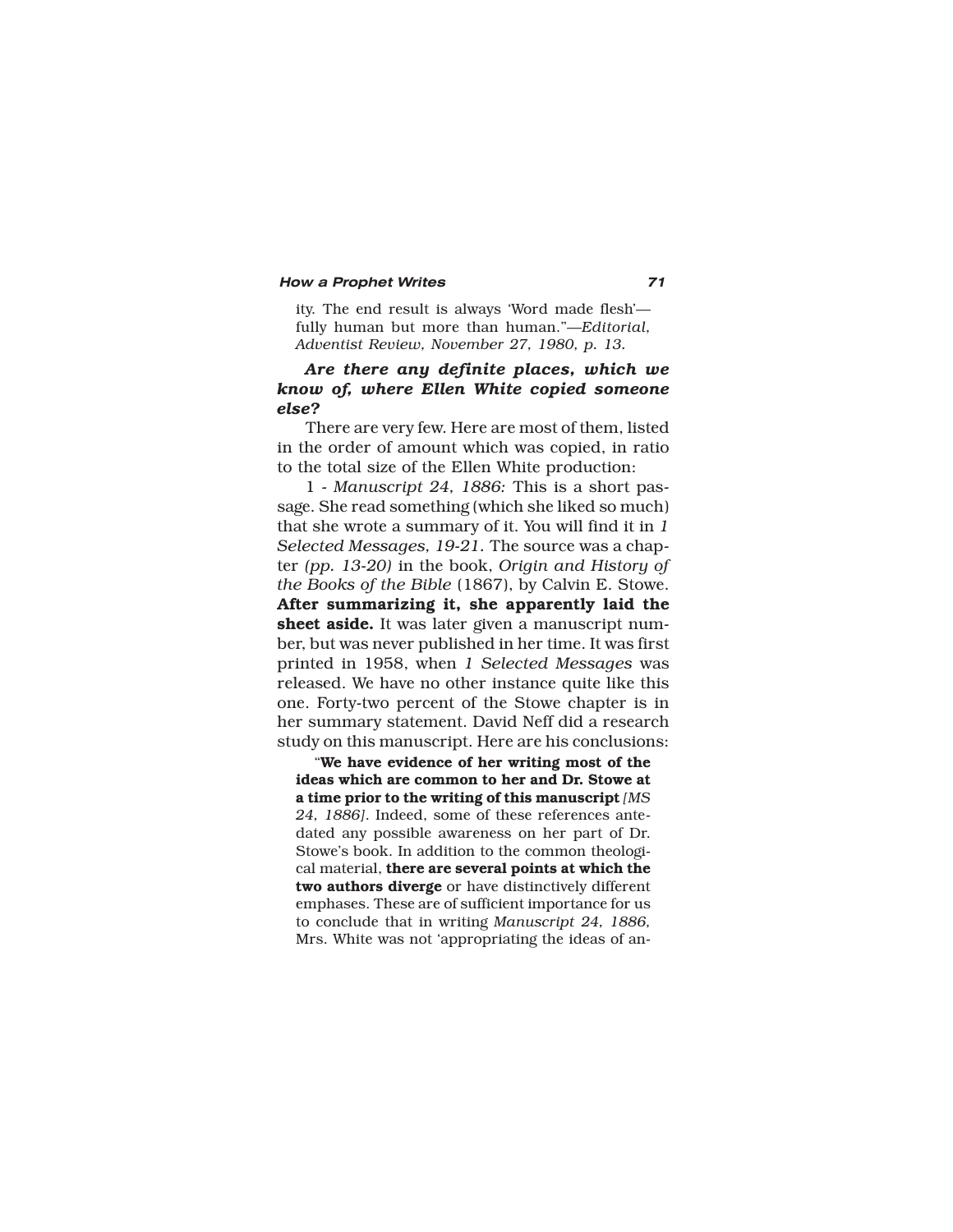other man.' "—*David Neff, Ellen White's Alleged Literary and Theological Indebtedness to Calvin Stowe, SDA Seminary, p. 25 (1973).*

2 - *Letter 19e, 1892:* More than half of this letter, which was never published, was adapted from a chapter in J.C. Geikie's, *The Precious Promises (pp. 47-52).*

3 - *The chapter, Science and the Bible, in Education:* Roughly 20 percent of this chapter can be traced to prior sources. She gleaned through other writings and selected some correct scientific data for this chapter.

4 - *Historians' statements in Great Controversy:* She quoted historians and did not often place the quotations within quote marks. But she said in her Introduction to the book that she had done this.

"She also recommended d'Aubigné's *History of the Reformation,* from which she borrowed, as an ideal holiday gift."—*Robert Olson, Ellen G. White's Use of Uninspired Sources.* [The ad appeared in the December 26, 1882, issue of the *Review*.]

5 - *Sketches from the Life of Paul:* This small 1883 book had some material included, which was from Conybeare and Howson's *Life and Epistles of St. Paul.* Both books were advertised in Adventist publications that year; and our people were encouraged to purchase both books. *Sketches* was actually a Sabbath School lesson helps book.

"Ellen White made no attempt to hide her borrowing. She even called special attention to Conybeare and Howson's work in the same year that she was drawing extracts from it [for her book, *Sketches from the Life of Paul*]. In support of an advertisement for the book in the *Signs of the Times* of Feb-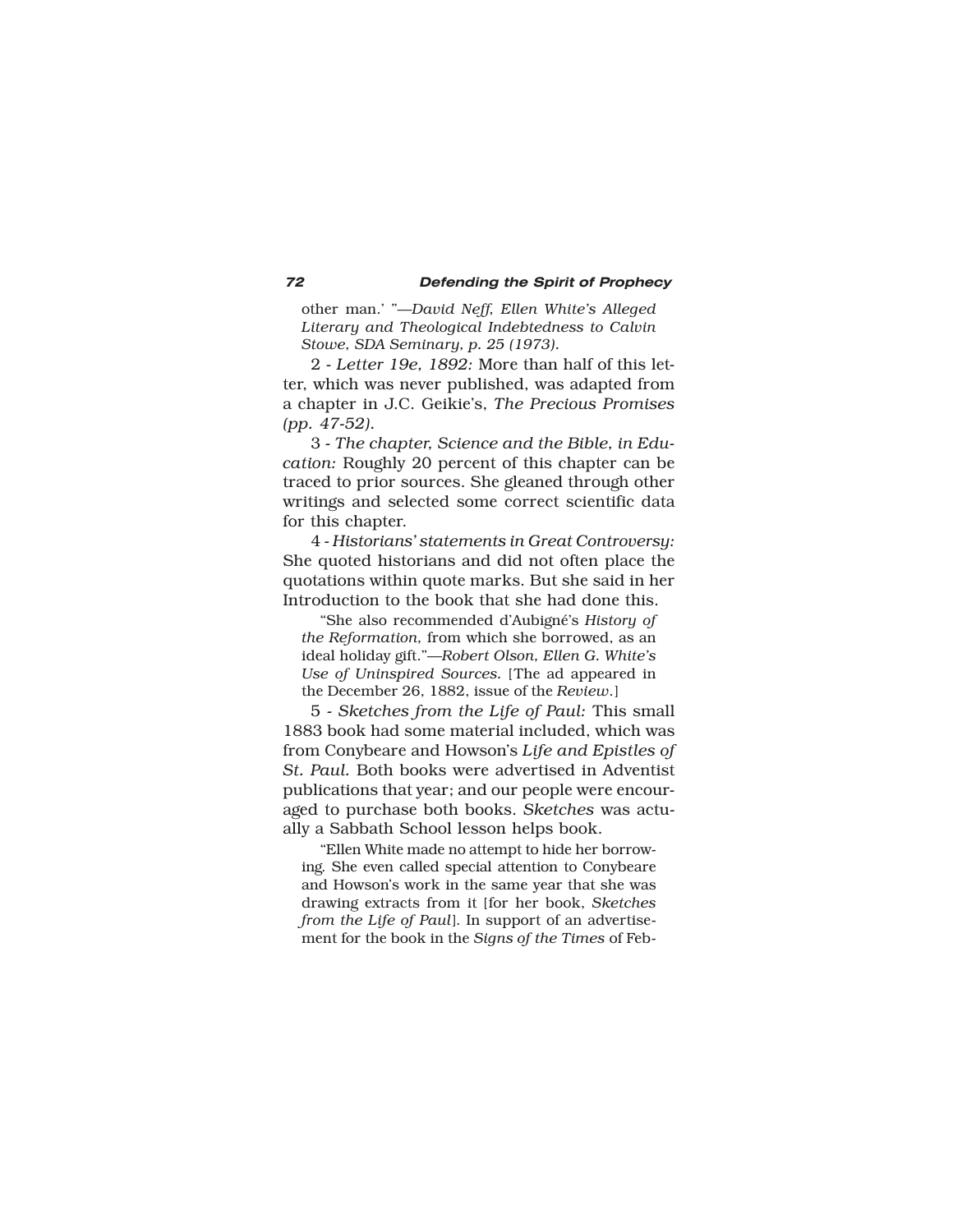ruary 22, 1883 [as a premium for the *Signs* subscriptions], she wrote, '*The Life of St. Paul* by Conybeare and Howson I regard as a book of great merit, and one of rare usefulness to the earnest student of the New Testament history' *(Signs,* February 22, 1883, p. 96). Four months later, in June 1883, her own volume on Paul was published. She must have known that the relationship between *Sketches from the Life of Paul* and the Conybeare and Howson book would soon become apparent to her readers, but this obviously was of no concern to her."—*Ibid.*

6 - *Steps to Christ:* A few passages may, or may not, have been borrowed.

7 - *Some words or phrases in Desire of Ages*: A few words or phrases, and nothing more. The *Desire of Ages* research study established that fact.

8 - *The other books:* Essentially nothing, which is why *Desire of Ages* was selected for the research: Rea cited it, along with *Great Controversy,* as the most plagiarized of her books.

"Of her enormous literary output—25,000,000 words—only a small fraction can be traced to other authors."—*Robert W. Olson, E.G. White Estate.*

Really now, think about it: 25,000,000 words! Such a mass of written material; yet almost none of it traceable to outside sources! During her lifetime, Ellen White wrote 100,000 handwritten pages! Yet, that which is listed above is most of what she "borrowed" from other writers!

"The girl that was supposed to die before spring of 1845 did not do so. God had called her to the work of a prophet.

"The years passed and they were filled with exhaustive traveling and writing. In 1881 her husband,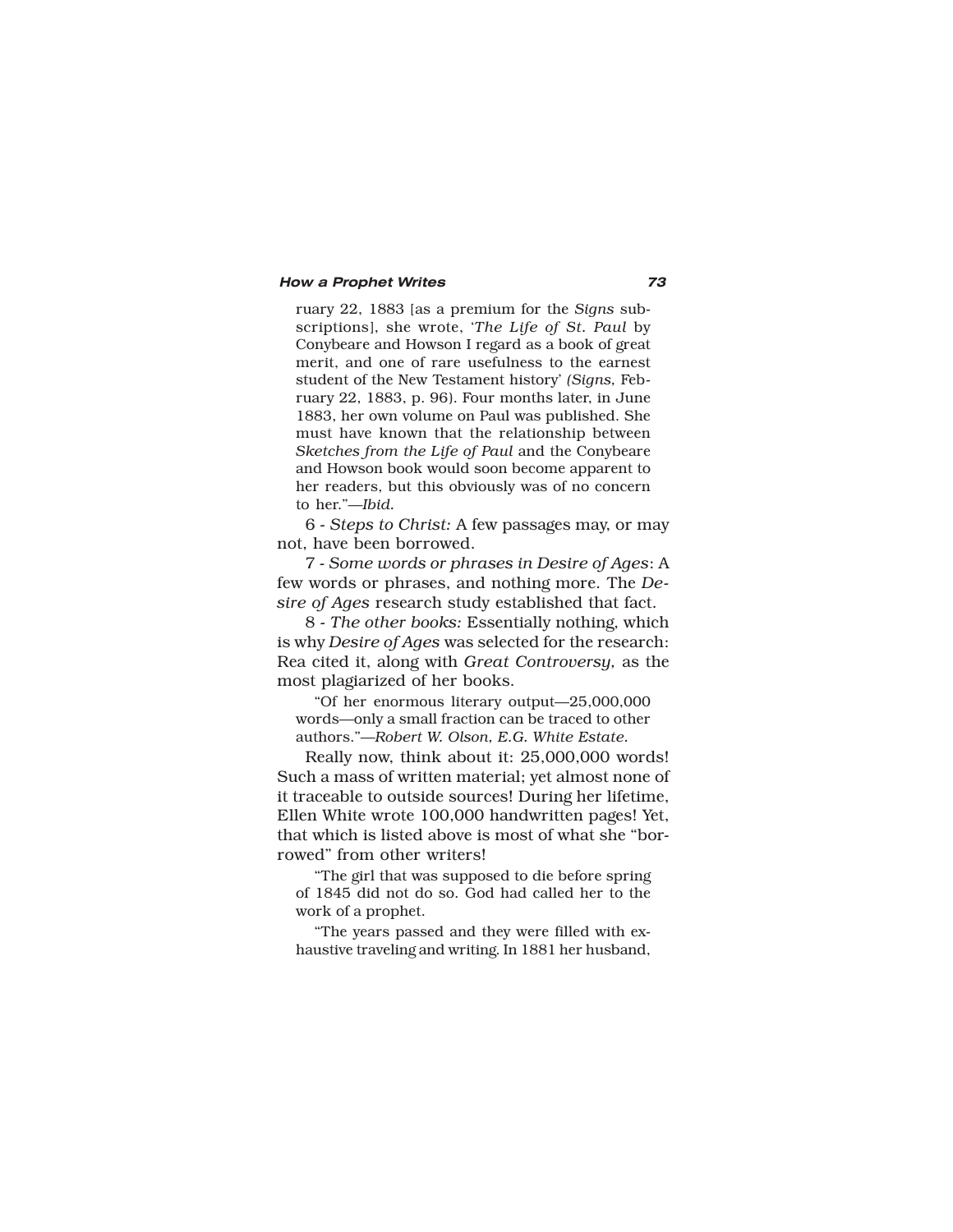James, passed away. Ellen kept at her work and the years continued on. And the years brought article after article, book after book. Gradually, 100,000 pages of handwritten manuscripts were produced. This amounted to 25 million handwritten words (for she never used a typewriter or shorthand). She wrote 4,500 magazine articles. Over 100 books were published."*—V. Ferrell, Prophet of the End, pp. 193-194.*

## *Is there any other reason why we know she could not have copied material from all those books on her desk?*

As mentioned earlier, Ellen White wrote wherever she could find a place to sit down—on the train, at camp meeting, on the ship, or wherever she was staying overnight. When at home, she wrote in her bedroom or sitting room. Visitors noted that there were few or no other books lying around, other than the Bible.

She did not have a desk! If you have ever visited Elmshaven, you would have been shown her chair in the corner of a second-floor room, in front of a window, where she sat and wrote. There was no room on the little writing board in front of her for much more than her pen, paper, a Bible, and several earlier pages she had just completed!

# *Is there any other evidence that she did not copy Desire of Ages from other books?*

While in Australia, writing on some of these books—including *Desire of Ages*—she was so crippled for a time that she could only use her hand and forearm, without severe pain. - Yet Walter Rea says she copied most of what was in that book!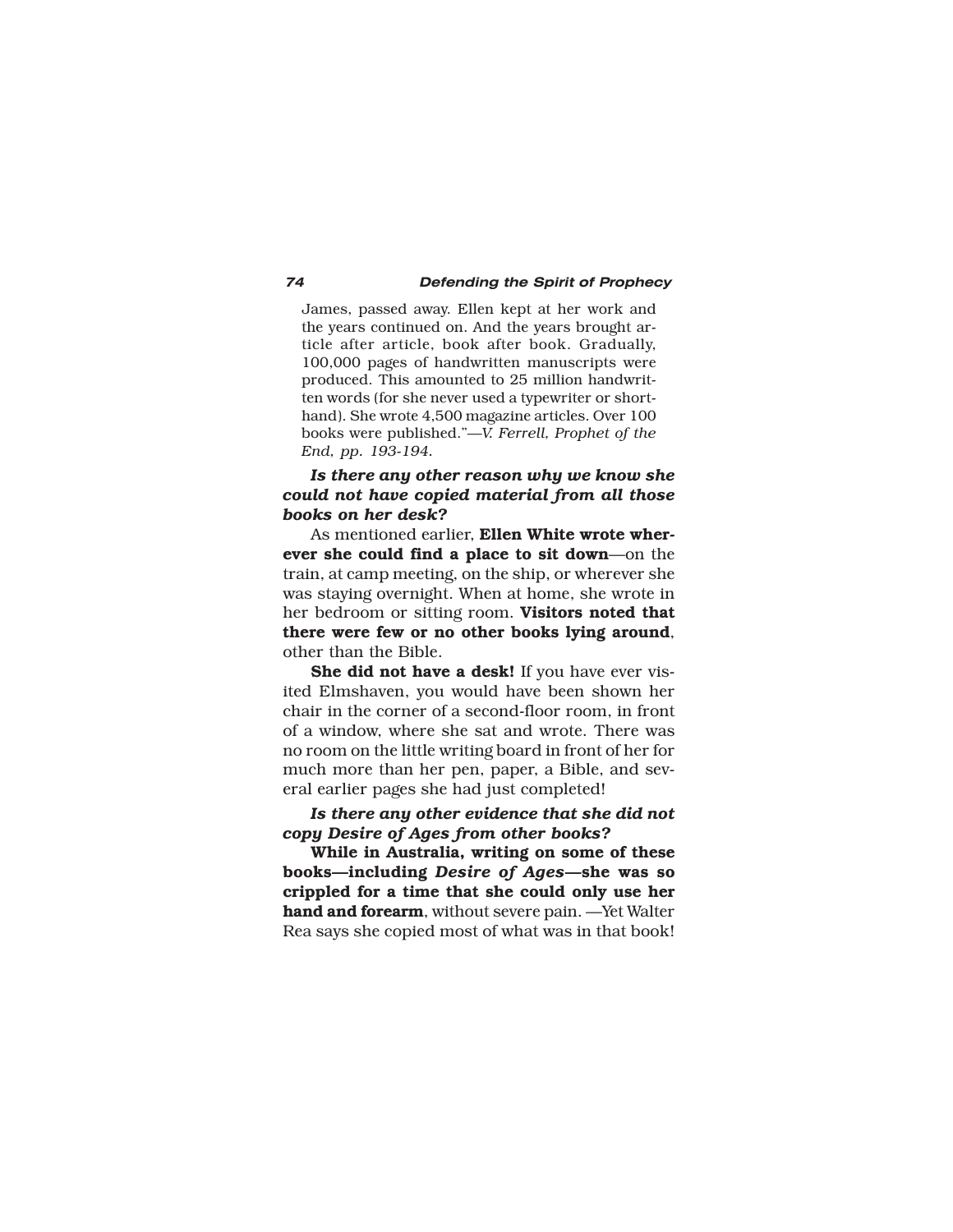This is but another evidence of his false statements.

"It was during her ten-month-long illness in 1892 that Ellen White actually began to do much writing on the ministry of Christ. In her diary, she noted . . 'Thursday, July 14: After arranging my position so as not to bring any strain on arms or shoulders, I go to work at my writing, asking the Lord to bless that which I write. I know that He helps me . . I am now writing on the life of Christ.' "—*A.L. White, The Australian Years, pp. 381-382.*

"Some of the choicest passages in *'Th*e *Desire of Ages'* came from her pen when she was confined not only to her room, but much of the time to her bed or to her writing chair fitted with an adjustable rest for her pain-racked arm. Soon after she reached Australia, she began to suffer with inflammatory rheumatism, and for eleven months was in constant pain. Of this experience she wrote: 'I have been passing through great trial in pain and suffering and helplessness, but through it all I have obtained a precious experience more valuable to me than gold.' "— *A.L. White, Ellen G. White: Messenger to the Remnant, p. 59.*

Nearly the first year of writing on *Desire of Ages* was done in an almost totally crippled, pain-filled condition. Yet, all the while, according to Rea, she was busy copying material out of other books! The truth was she could hardly pick up a book during that time, much less turn its pages!

### *I have heard that she wrote everything from memory.*

There are those who believe that Ellen White had a near photographic memory for things she had read in the Bible and elsewhere. There is no doubt that she always seemed to know exactly what Bible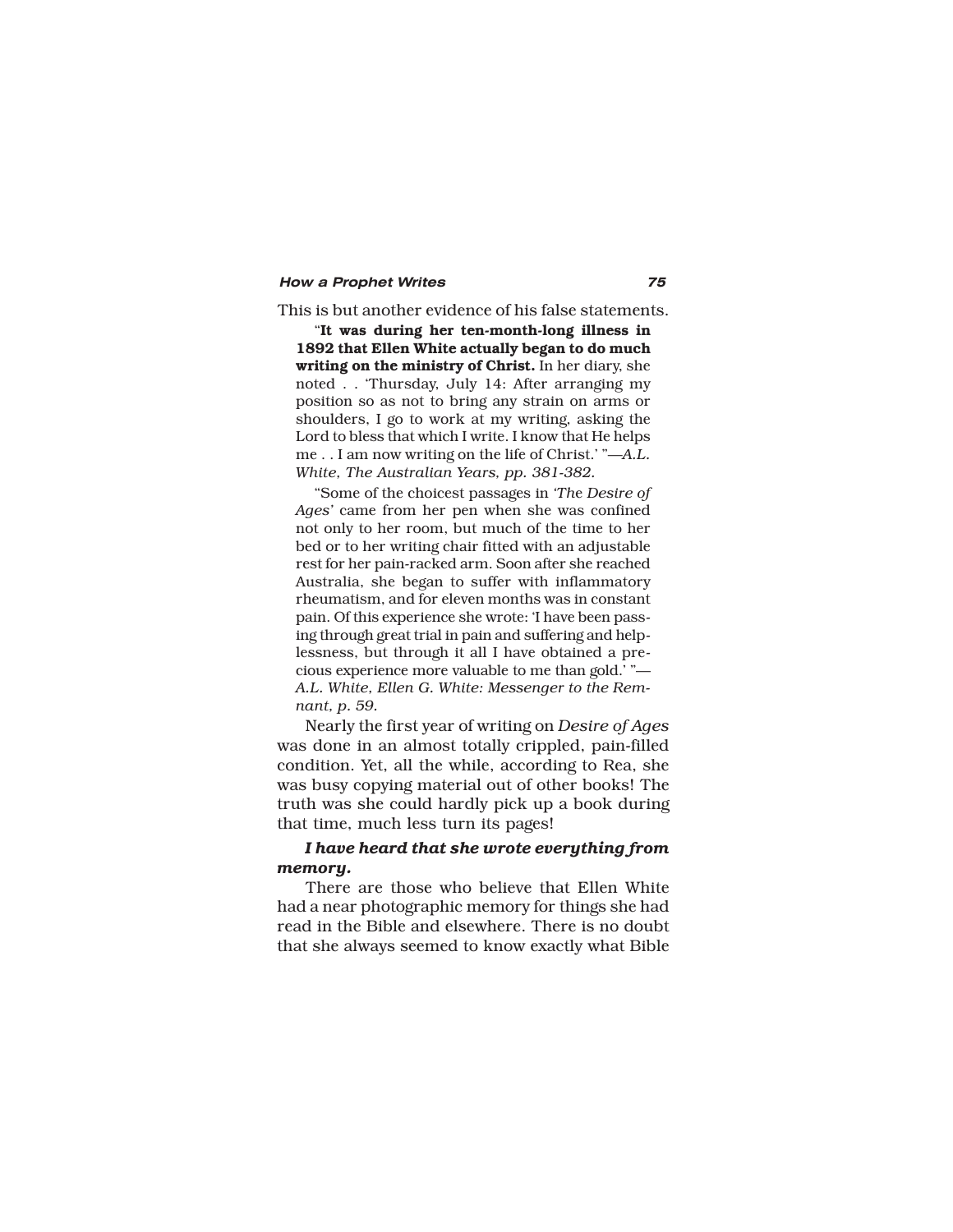text to quote!

W.C. White said that Ellen White read in other books in earlier years; then, when it came time to write a book, she would mainly concern herself with writing and refer relatively little to other works.

"Regarding the reading of works of contemporary authors during the time of the preparation of these books, there is very little to be said, because when Sister White was busily engaged in writing, she had very little time to read."—*W.C. White, January 8, 1928.*

### *I have also heard that Marian Davis helped her write her books; is that right?*

I will here reprint Fred Veltman's thirteenth discovery, made during his exhaustive six-year research project. It was mentioned earlier in this book:

"#13 - It has been charged that Marian Davis, Ellen White's primary assistant, may have been the author of *Desire of Ages, Christ's Object Lessons, Education,* and *Ministry of Healing.*

"But Veltman concluded that this could not be so. He said that Marian Davis could not write Ellen White's books, since Davis' work on *Desire of Ages* stopped abruptly in 1899, due to overwork. Yet that which was done beforehand and afterward on the book was all alike. So Marian could not have done any actual writing."—*Veltman Final Report, pp. 945-946.*

Marian Davis would gather materials Ellen White had earlier written, which could be used for a forthcoming new chapter; but Marian did not do any of the writing, nor did any other helper. The following statements by Ellen White will help explain this matter: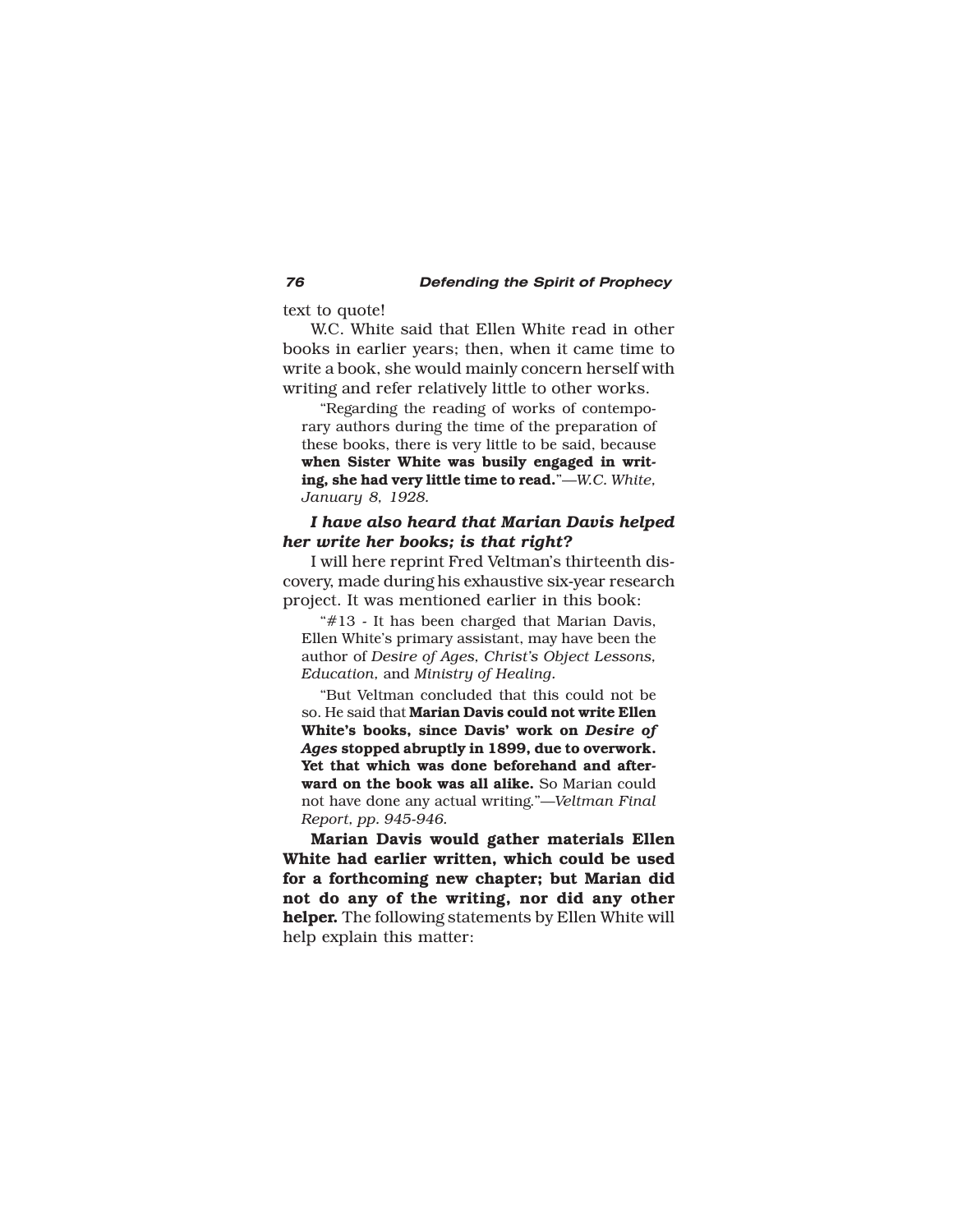"I feel very thankful for the help of Sister Marian Davis in getting out my books. She gathers materials from my diaries, from my letters, and from the articles published in the papers. I greatly prize her faithful service. She has been with me for twentyfive years, and has constantly been gaining increasing ability for the work of classifying and grouping my writings."—*3 Selected Messages, p. 93 (cf. Letter 9, 1903).*

"She does her work in this way: She takes my articles which are published in the papers, and pastes them in blank books. She also has a copy of all the letters I write. In preparing a chapter for a book, Marian remembers that I have written something on that special point, which may make the matter more forcible. She begins to search for this, and if when she finds it, she sees that it will make the chapter more clear, she adds it.

"The books are not Marian's productions, but my own, gathered from all my writings. Marian has a large field from which to draw, and her ability to arrange the matter is of great value to me. It saves my poring over a mass of matter, which I have no time to do . . Marian is a most valuable help to me in bringing out my books."—*3 Selected Messages, pp. 91 (cf. Letter 61a, 1900).*

About a year into the writing of *Desire of Ages,* Marian wrote this:

"Perhaps you can imagine the difficulty of trying to bring together points relating to any subject, when these must be gleaned from thirty scrapbooks, a halfdozen bound [EGW] volumes, and fifty manuscripts, all covering thousands of pages."—*The Austrailian Years, 383 (Marian Davis, letter to W.C. White, March 29, 1893).*

Ellen White would take the material, bridge some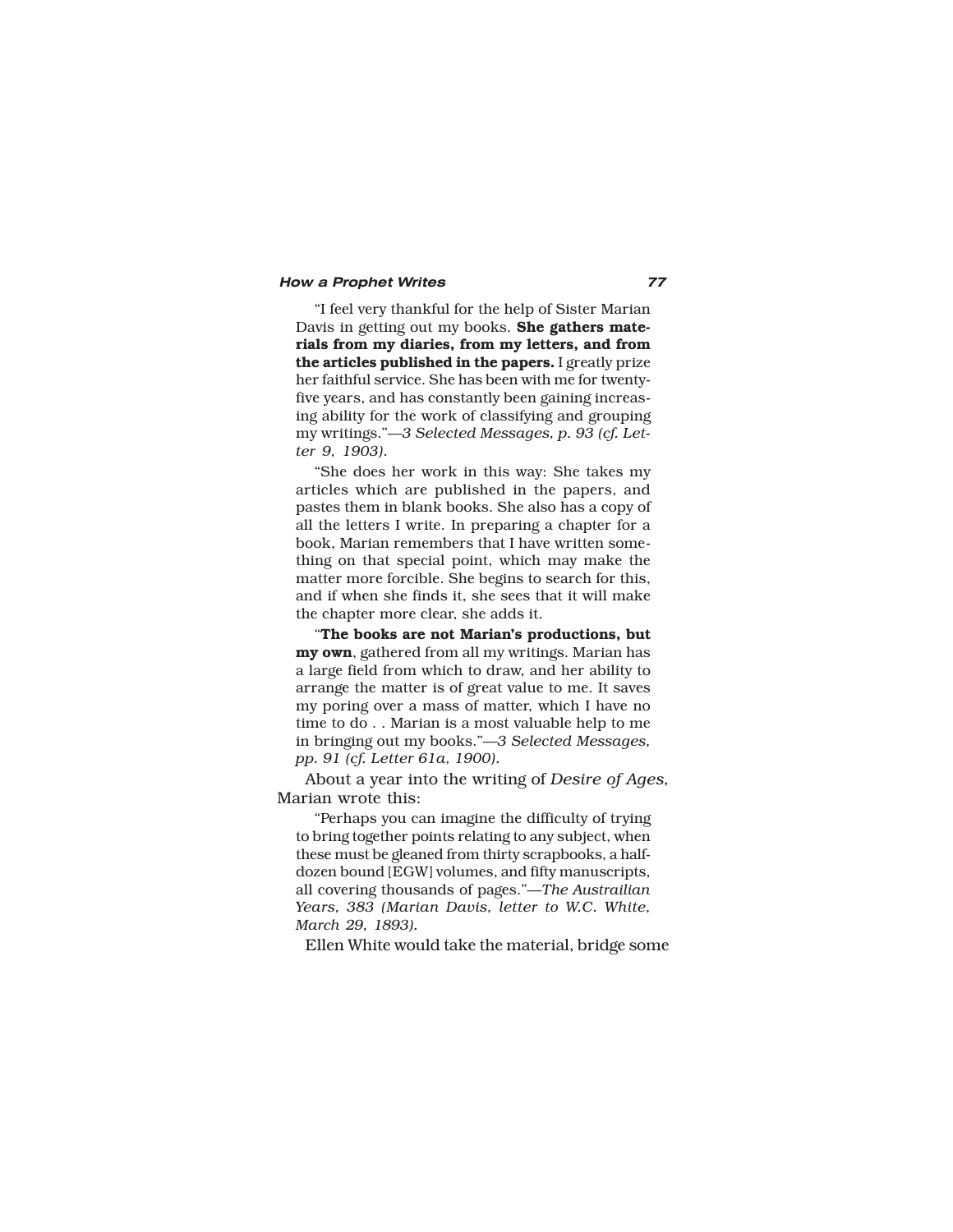together, add still more, and a new chapter would take shape.

"We have stood side by side in the work, and in perfect harmony in that work. And when she [Marian] would be gathering up the precious jots and tittles that had come in papers and books and present it to me, 'Now,' she would say, 'there is something wanted [needed]. I cannot supply it: I would look it over, and in one moment I could trace the line right out. We worked together, just worked together in perfect harmony all the time."—*3 Selected Messages, 93 (Manuscript 95, 1904).*

Here is another statement on this:

"In the preparation of *'The Desire of Ages,'* as in the preparation of other later publications, Mrs. White did not write the book straight through, chapter by chapter, in the order in which the chapters appeared in printed form. This was not necessary, for during the preceding thirty-five years she had written many hundreds of pages on this theme, much of which had already been published.

"With this background of material, she instructed those who were employed as her helpers to gather from her published books, articles, letters, and manuscripts what they could find on the subject. With this in hand, she wrote many additional articles as the experiences of Christ were opened anew to her. When these newly written passages, together with what she had written in former years, were grouped in their natural order, she again studied the story in its connection and sometimes added connecting events."—*A.L. White, Ellen G. White: Messenger to the Remnant, p. 59.*

### *What did her assistants have to say about this matter?*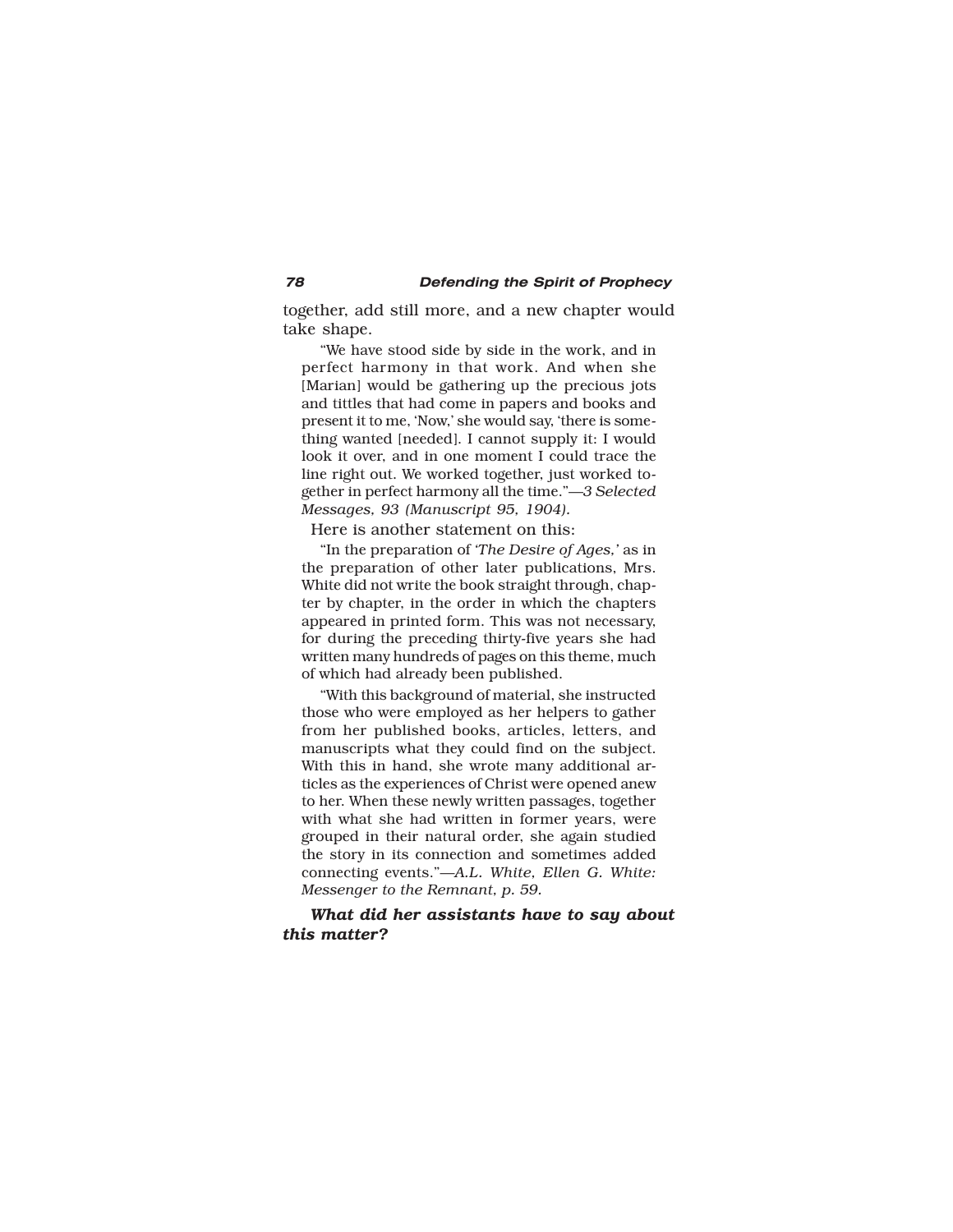Here are several statements by different ones:

"In all good conscience I can testify that **never** was I presumptuous enough to venture to add any ideas of my own or to do other than follow with most scrupulous care the thoughts of the author."—*D.E. Robinson, statement made in 1933.*

"None of Mother's workers are authorized to add to the manuscripts by introducing thoughts of their own."—*W.C. White, statement made in 1900.*

"I can say that just as far as it is consistent with grammar and rhetoric, her expressions are left intact."—*Fannie Bolton, statement made in 1894.*

"From my own knowledge of the work, as well as from the statements of Sister White herself, I have the strongest possible ground for disbelieving that such a thing [the adding of thoughts by others] was done."—*Marian Davis, statement made in 1900.*

Ellen White herself said this:

"As the work grew, others assisted me in the preparation of matter for publication. After my husband's death, faithful helpers joined me, who labored untiringly in the work of copying the testimonies, and preparing articles for publication. But the reports that are circulated, that any of my helpers are permitted to add matter or change the meaning of the messages I write out, are not true."— *EGW, The Writing and Sending Out of the Testimonies to the Church, p. 4.*

Many of those false reports came from liberals in the church, who wanted to undercut her influence in order to benefit themselves. Men are still doing it today.

In late 1898, *Desire of Ages* was finally printed. "How many have read carefully *Patriarchs and*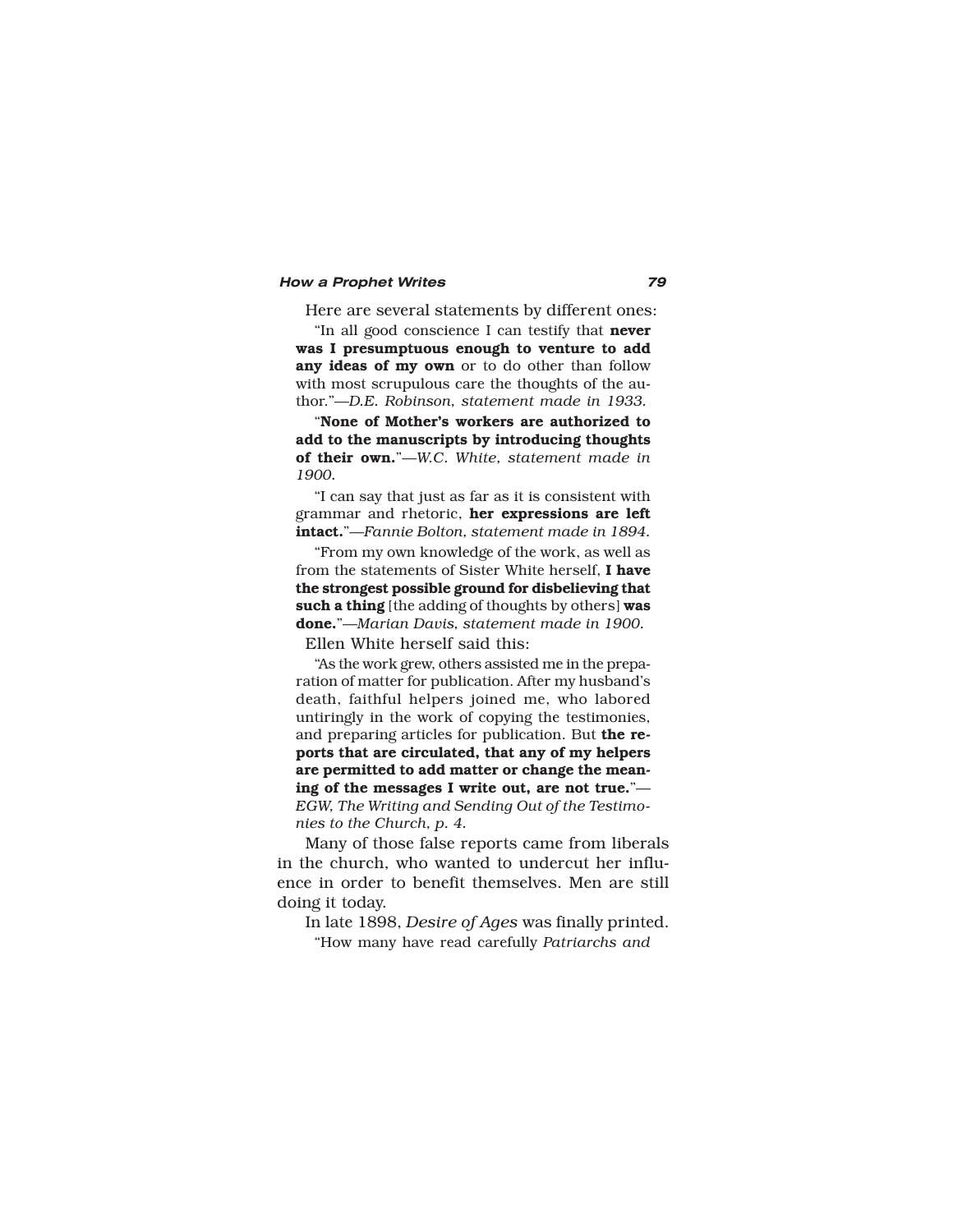*Prophets, The Great Controversy,* and *The Desire of Ages*? I wish all to understand that my confidence in the light God has given stands firm, because I know that the Holy Spirit's power magnified the truth, and made it honorable, saying: 'this is the way, walk ye in it.' In my books, the truth is stated, barricaded by a 'Thus saith the Lord.' "— *EGW, Colporteur Ministry, 126 (Letter 90, 1906).*

"Through faith in the atoning sacrifice of Christ the sons of Adam may become the sons of God . . Such love is without a parallel. Children of the heavenly King! Precious promise! Theme for the most profound meditation! The matchless love of God for a world that did not love Him! The thought has a subduing power upon the soul and brings the mind into captivity to the will of God. The more we study the divine character in the light of the cross, the more we see mercy, tenderness, and forgiveness blended with equity and justice, and the more clearly we discern innumerable evidences of a love that is infinite and a tender pity surpassing a mother's yearning sympathy for her wayward child."

— Steps to Christ, 15

"The gift of God to man is beyond all computation. Nothing was withheld. God would not permit it to be said that He could have done more or revealed to humanity a greater measure of love. In the gift of Christ He gave all heaven."

— Sons and Daughters of God, 11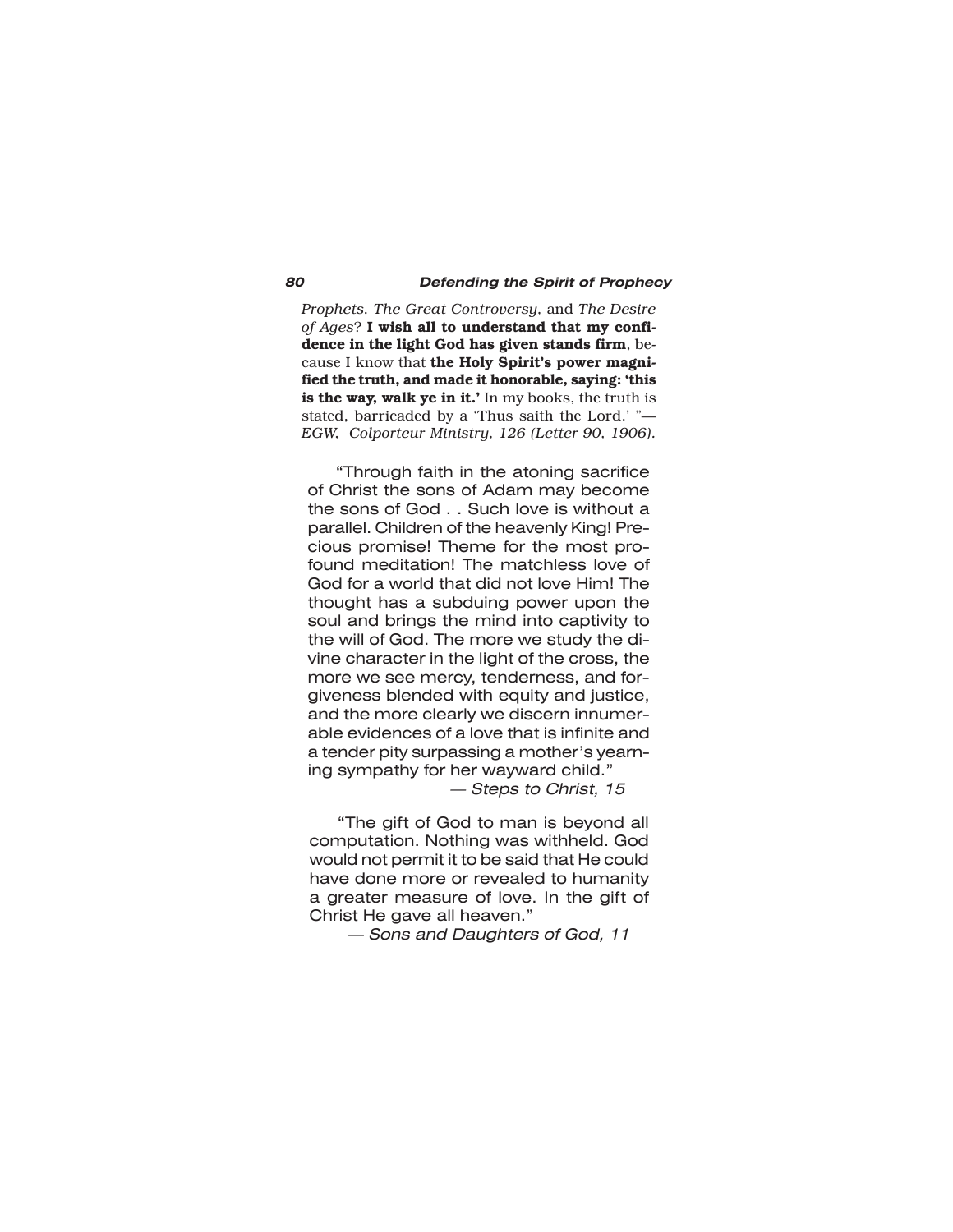### **What about the Bible writers?**

# How the Bible Writers Wrote

Walter Rea was on his great tour of North America. Everywhere he went, Adventists flocked to his meetings in rented halls in Adventist centers.

The meeting this night was in an auditorium in Walla Walla, Washington. The hall was crowded with students, faculty, and villagers from Walla Walla College, at nearby College Place. They listened attentively as Walter listed point after point in his steady attack on the integrity of the Spirit of Prophecy writings. (He was always careful to spend more time attacking her than in presenting "borrowings" since he did not have many of them to present. In his book, he always placed the "borrowings" in very large print, to give the impression there were a lot of them; when, in fact, he had only found a few.)

At the conclusion of his talk, triumphant with what (to him) appeared to be a devastating overthrow of the Spirit of Prophecy, he turned to walk away from the podium.

And then he paused; and something inside him caused him to turn back to the microphone. He then said this: "Don't you do to the Bible what I am doing to the writings of Ellen White, or you will destroy the Bible, too!"

"Walter Rea inadvertently revealed the crux of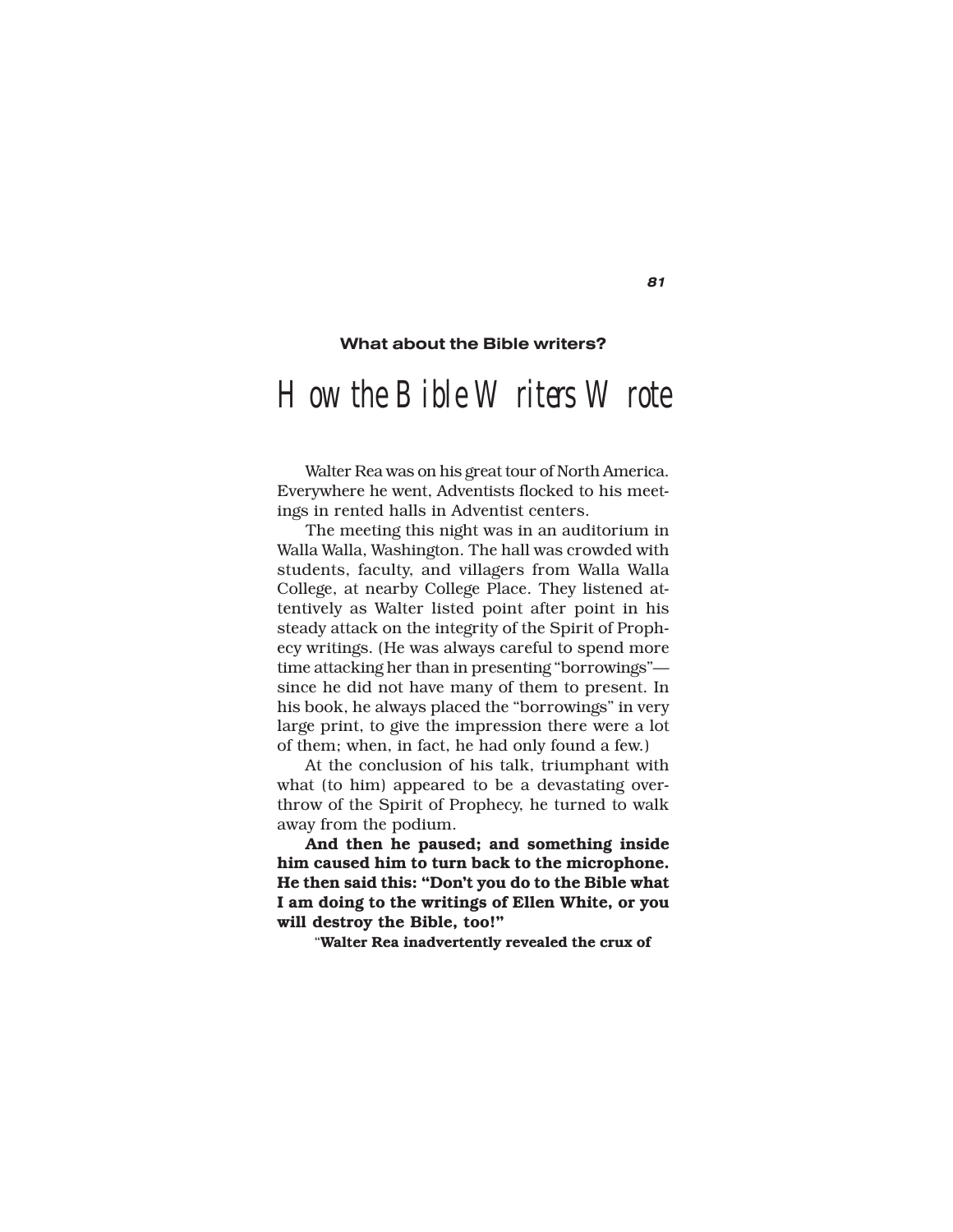the matter when he told his College Place audience on Saturday afternoon: 'Don't you do to the Bible what I am doing to the writings of Ellen White, or you will destroy the Bible, too.' "—*North Pacific Union Gleaner, February 1, 1982, p. 10.*

With that he sat down.

Why did Walter Rea utter that warning?

That ominous statement was a forecast of what would happen to those who chose to walk that road with Walter. It was also a prediction of what would later happen to him; more on that in the next chapter.

Ellen White's writings are—almost—in a class by themselves. But not quite. In origin, nature, and content, they can be directly compared to the methods and productions of the Bible writers.

For, you see, any charge which can be leveled against Ellen White can also be leveled against the Bible writers!

Walter Rea knew that, in that doleful statement made in Walla Walla which seemingly was forced out of him, he predicted that eventually those who followed in his steps would finally disregard the integrity of the Bible or reject its various teachings entirely.

*So then we can learn how Ellen White did, or did not, use sources, by seeing how the Bible writers used them?*

Yes, the only thing they can be compared with are the Bible writings. The complainers can quibble all they want; but the Spirit of Prophecy stands head and shoulders above all other books, except the Bible writings.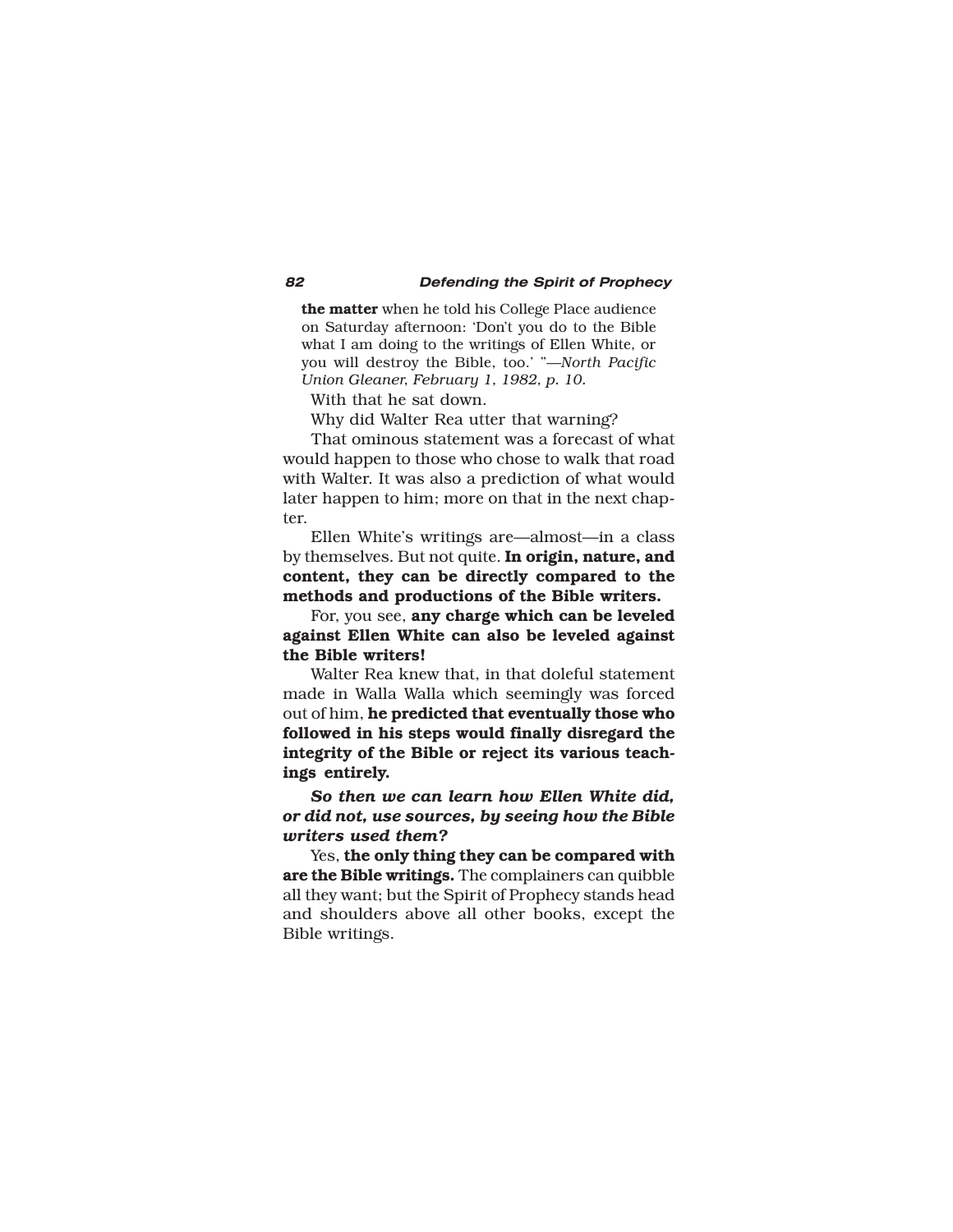For this reason, in order to understand how she wrote her books, we must turn back to the Bible.

Why did Walter Rea not come out openly and admit that his attacks against Ellen White are also attacks against the Bible!

Walter Rea's attack on the Spirit of Prophecy is both sneaky and insidious. He does not publicly attack the pure doctrines or the high standards, which are found in her writings. He does not fault her flawless writing style.

Instead, he insinuates that she copied large portions of her books from other writers. In this way, he tries to undercut her basic integrity as a child of God, a Christian, and a moral person.

Yet, in her writings and in this present book, we have found that, in spite of the craven charges of Walter Rea, her writings stand in their unblemished beauty, remarkable accuracy, and perfect adaptation to the needs of mankind. We have seen that, among 500 contemporary books she was compared with, she is without a peer. Above the jostling crowd of other authors, the Spirit of Prophecy stands sedate, godly, and unflawed.

We have also found that Rea's charges are without decent foundation. Yes, there are a few times when Ellen White wrote down some things found in other books. But so do you and I; so does everyone.

And so did the Bible writers.

The specific charge against Ellen White (not always stated in so many words) is that, since she is supposed to be an inspired writer, she can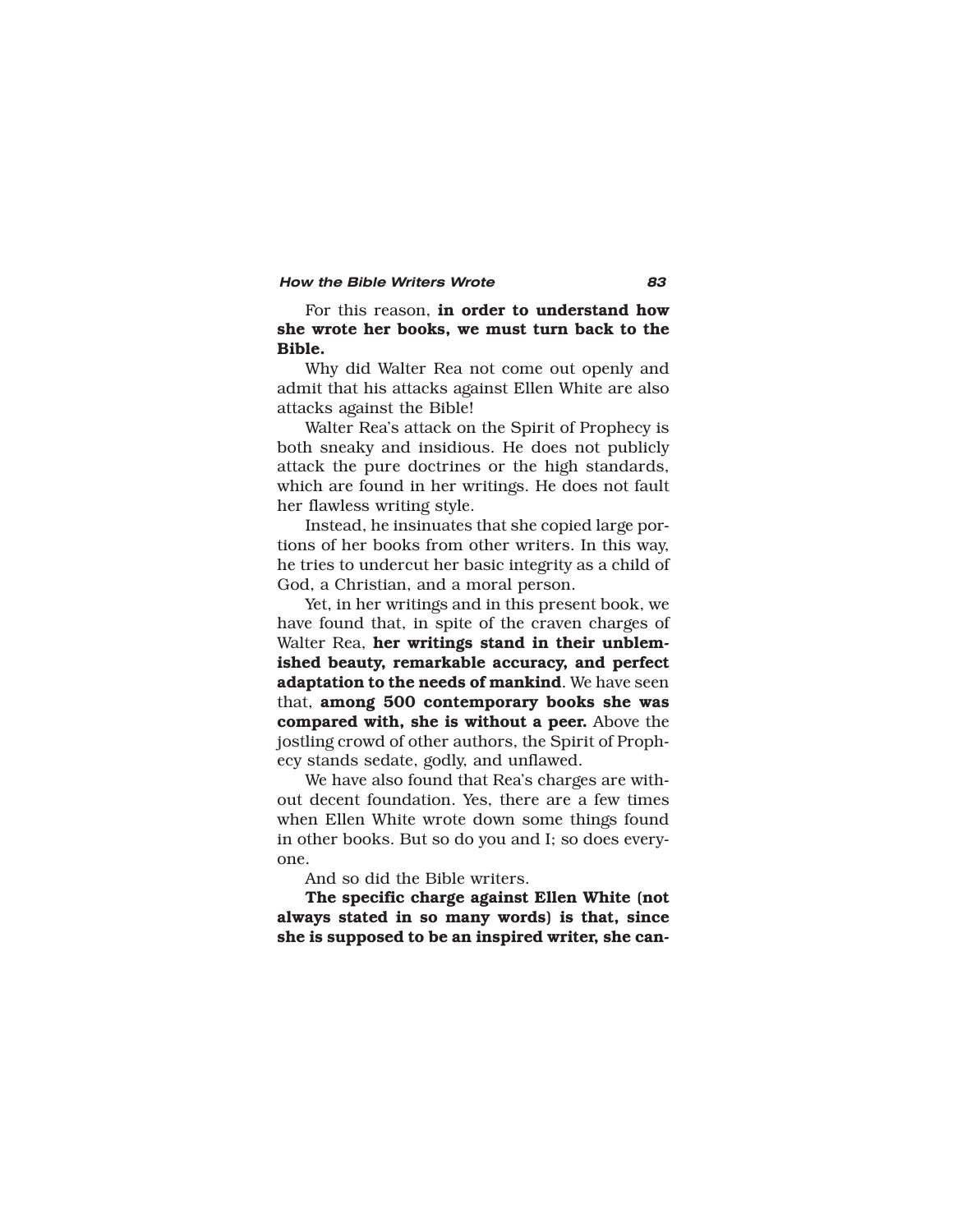not obtain any information from other sources. According to this theory, she must get every idea and fact direct from God: She will see it in vision or hear it in a soundless voice in her ear; then she will write it down.

But that is not how the Bible writers produced their books. Walter Rea said: "Don't you do to the Bible what I am doing to the writings of Ellen White, or you will destroy the Bible, too." He was right.

Walter Rea knew that if the youthful students attending Walla Walla College followed through on his ideas and methods—they would erelong become atheists! And, on the pathway there, they would become hardened liberals who only paid lip service to the words of God, as found in His Scriptures.

Reader, think about it. Which road do you want to take?

# *Well then, did the inspired writers borrow a lot from outside sources?*

We have found that only a small portion of Ellen White's writings were, in any manner, borrowed. The Bible writers did not use a lot of other sources, and neither did Ellen White.

# *So then, only a very small portion of Ellen White's total writings were borrowed?*

Yes; you will recall that in the previous chapter we listed her primary writings, in which other sources may have been used:

1 - *Manuscript 24, 1886:* A short 2½ page summary she made of a chapter. It was not published until 1958 *(1 Selected Messages, 19-21).*

2 - *Letter 19e, 1892:* Half of a letter came from an outside source.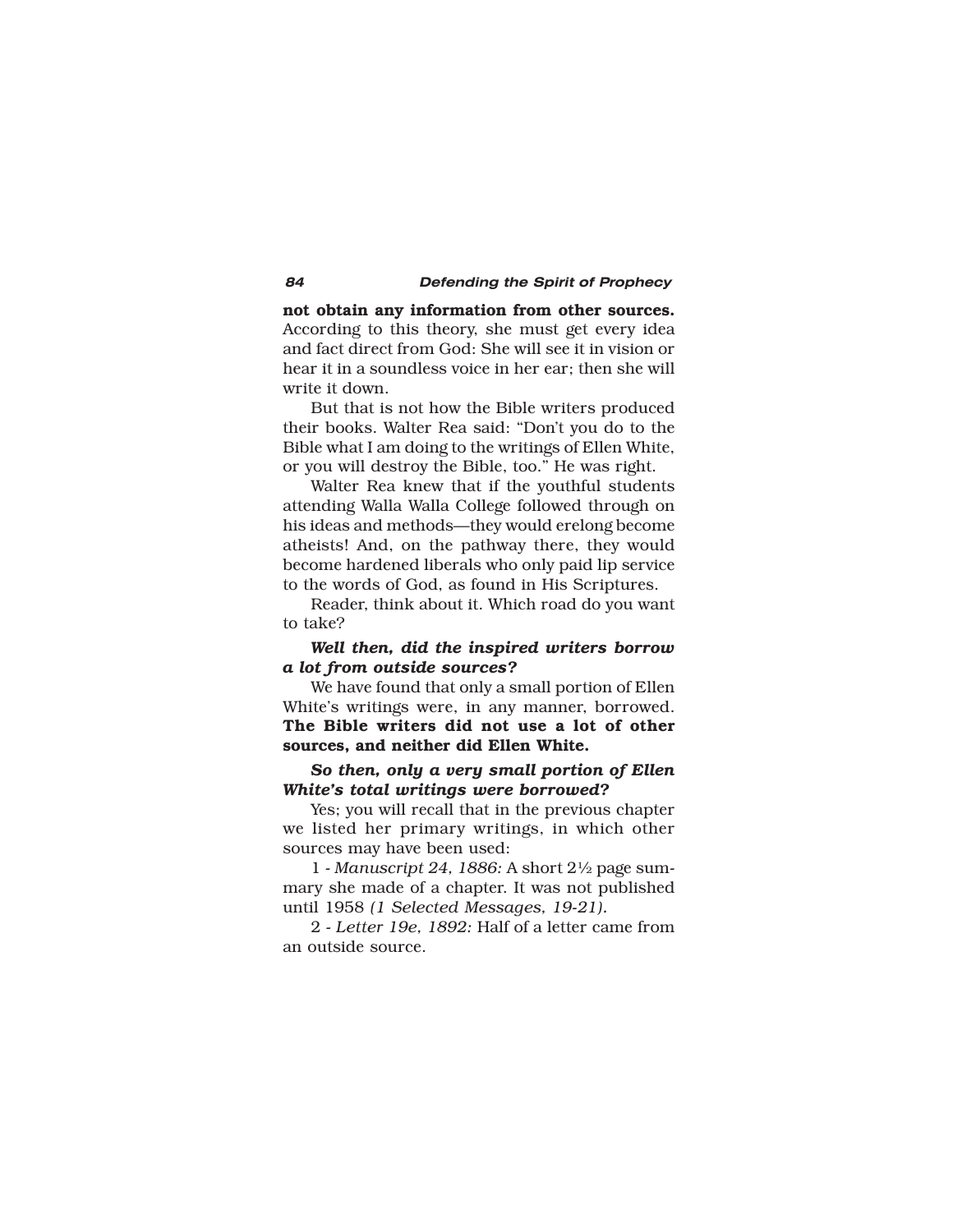3 - *The chapter, Science and the Bible, in Education:* About a fifth of this chapter came from scientific statements she considered accurate.

4 - *Historians' statements in Great Controversy:* A number of statements by historians. In her *Introduction* to the book, she mentioned that she did this.

5 - *Sketches from the Life of Paul:* This small 1883 book had some outside material included in it.

6 - Steps to Chri*st:* A few passages may, or may not, have been borrowed.

7 - *Some words or phrases in Desire of Ages:* A few words or phrases, and nothing more. The *Desire of Ages Research Project* proved that.

8 - *The other books:* Hardly anything, which is why *Desire of Ages* was selected for the research.

In view of the fact that Ellen White wrote 25,000,000 words, the above represents only a small fraction of her total written output. Try as hard as they may, the critics cannot find much more than the above items to complain about.

### *Can you give me some examples of borrowing by Bible writers?*

Here is a brief overview of some examples of how the Bible writers used earlier written sources, in preparing their writings. Some of these sources were earlier Bible writings; some were pagan and heathen writings.

They did just as Ellen White did: They did not live in a hermetically sealed house; they observed events in the world about them, read widely, and (on occasion) used a variety of materials in prepar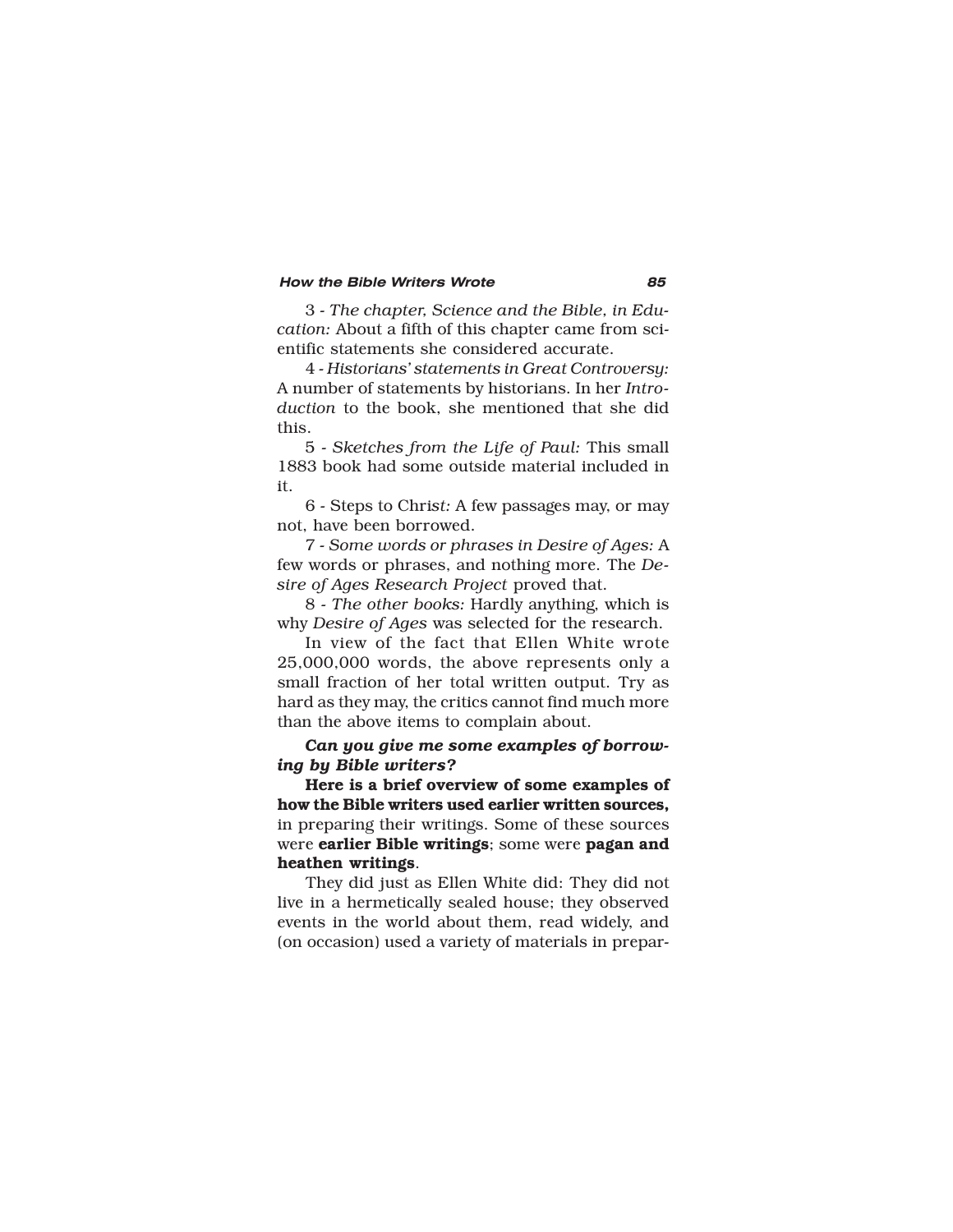ing their scriptures. Here are a few of the borrowings by Bible writers:

1 - Material was borrowed from earlier Scripture writers. Ellen White did this and so did the Bible writers themselves. For example, compare Isaiah 2:2-4 with Micah 4:1-3.

2 - Also compare Isaiah 36 to 39 with 2 Kings 18 to 20.

3 - The book of Mark is remarkable. Either Mark copied Matthew and Luke or they copied Mark. Matthew and Mark's Gospels are similar in the extreme. Several decades ago, the present writer did a study of Mark, in an attempt to locate original events in it. He found only a couple; both were insignificant. Every occurrence in Mark you will find in Matthew (and many in Luke). But, when Mark writes about an event, he frequently says more than Matthew provides; this is why we quote Mark at all. A full 95 percent of the content of Mark is in Matthew and / or Luke. Mark 14:51 is one of the few incidents in Mark not to be found in Matthew and / or Luke.

The likelihood is that Mark wrote his small gospel first. Then Matthew heavily used it while adding still more events. Then Luke placed Matthew in front of him and used much of it, plus adding a large section (especially from chapters 10 to 19) which has many parables and miracles.

Luke's introduction to his Gospel (called "Luke's prologue," Luke 1:1-4) reads like Ellen White's *Introduction* to *Great Controversy*. Both of these inspired writers declare that they used outside sources.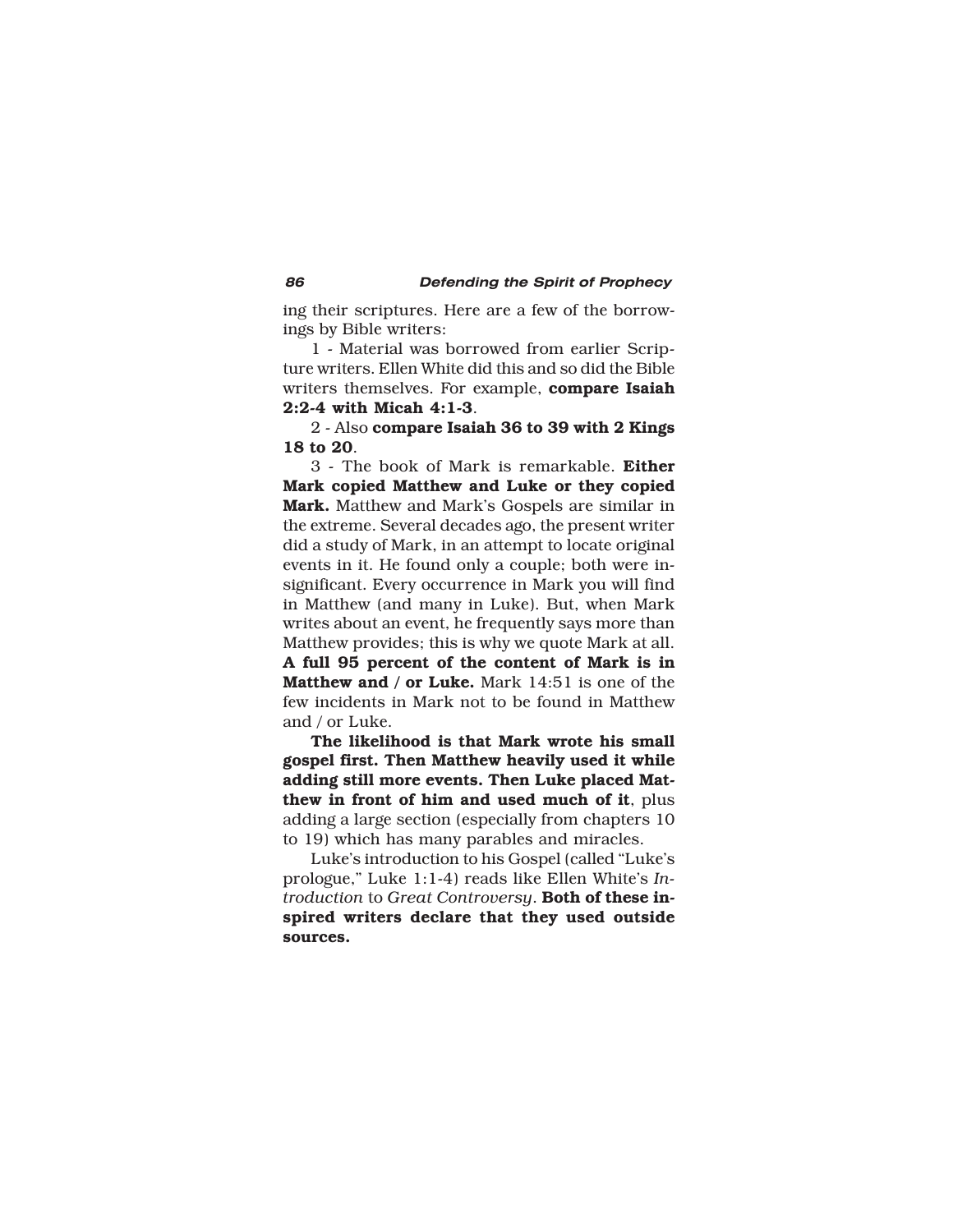In contrast, John's Gospel is unique. He writes as one who was well-acquainted with the earlier three Gospels; yet he wrote quite independently of theirs. Most of the book of John is not to be found in the other three; for that reason, they are called the "synoptic (see-alike) Gospels."

In view of Luke 1:1-4 and the Matthew and Mark Gospels, it is extremely likely that the Gospel writers also used still other sources, which we do not now have.

"Luke did not acquire his information through visions or dreams but through his own research. Yet while material in the Gospel of Luke was not given by divine revelation, it was nonetheless written under divine inspiration. He did not write to tell his reader something new, but to assure them of what was true 'that you might know the exact truth about the things you have been taught: What Luke wrote was not original, but it was dependable. God led Luke to use the right sources."—*Robert W. Olson, Ellen G. White's Use of Uninspired Sources.*

4 - While preparing Proverbs, Solomon may have used earlier materials: "Because the preacher was wise, he still taught the people knowledge; yea he gave good heed, and sought out, and set in order many proverbs. The preacher sought to find out acceptable words: and that which was written was upright, even words of truth."—*Ecclesiastes 12:9-10.*

5 - The Apostle Paul quoted from Epimenides, a sixth century B.C. Greek poet. Compare Titus 1:12 and Acts 17:28 with the following poetical passage from Epimenides:

"They fashioned a tomb for Thee, O holy and high One—The Cretans, always liars, evil beasts, idle bellies! But Thou are not dead: Thou livest and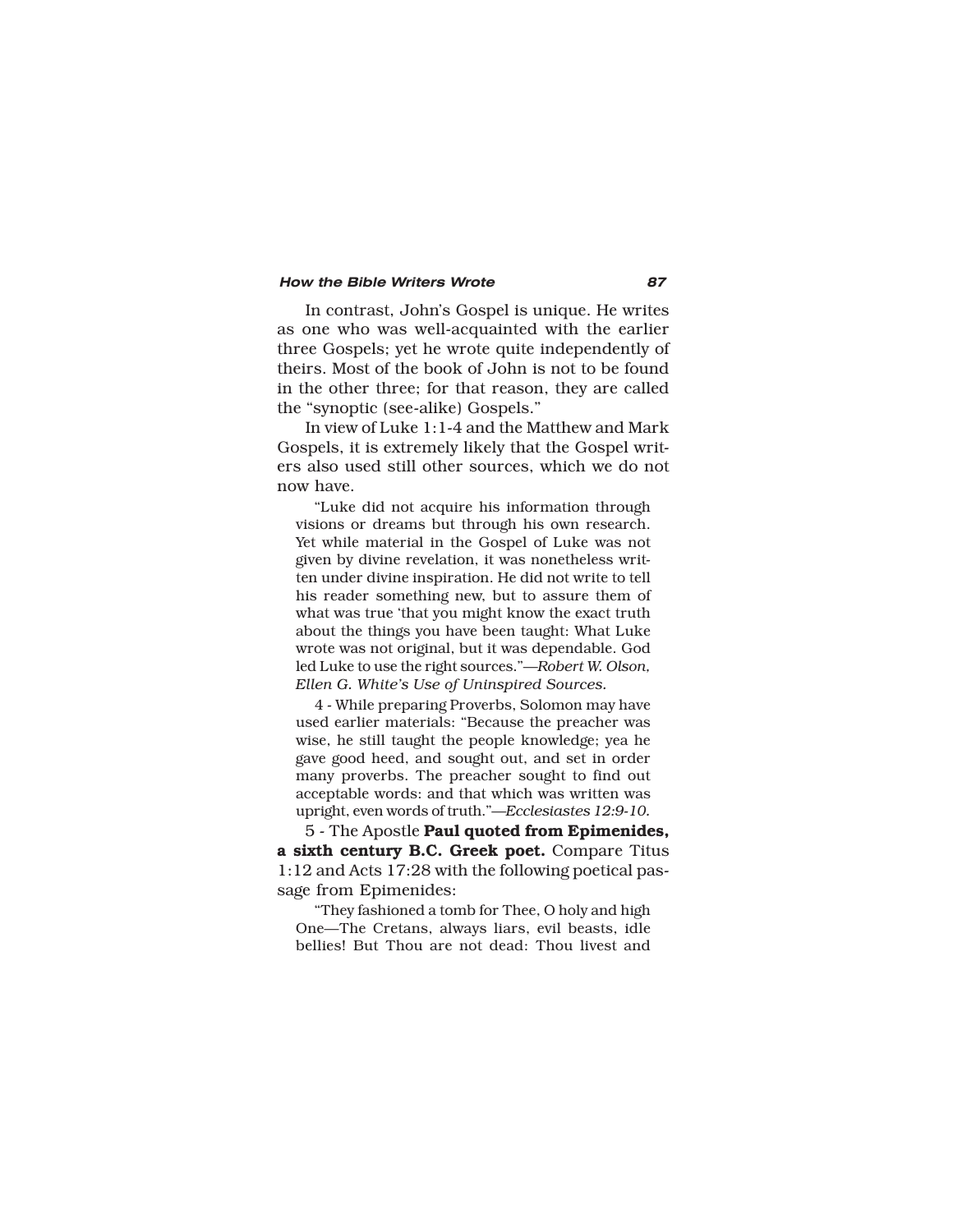abidest forever; for in Thee we live and move and have our being."—*Epimenides.*

Clearly, originality was not a test of Inspiration.

6 - When writing Jude 14-15, Jude may have quoted from an earlier work, called the Book of Enoch, a pseudepigraphal [false-named] book, written about 100 years before the time of Christ.

"And behold! He cometh with ten thousands of His holy ones to execute judgment upon all, and to destroy all the ungodly: and to convict all flesh of all the works of their ungodliness which they have ungodly committed, and of all the hard things which ungodly sinners have spoken against Him."—*Enoch 1:9, quoted in R.H. Charles, The Apocrypha and Pseudepigrapha of the Old Testament, Vol. 2, p. 189.*

It is likely that this statement by Enoch (quoted in Jude 14-15) may have been handed down by word of mouth and then was written by an unknown author in the Book of Enoch. A reading of the book of Enoch, which the present writer has done, discovered little of worth. But Jude was guided to know that this one statement from pseudo-Enoch, was correct.

In the same way, Ellen White could read the writings of historians and know which facts were correct, although one historian would say this and another would say the opposite.

7-12 - Several passages in the book of Revelation are similar to other sentences in the Book of Enoch:

"And I saw . . and behold a star fell from heaven." *—Enoch 86:1 (compare Revelation 9:1).*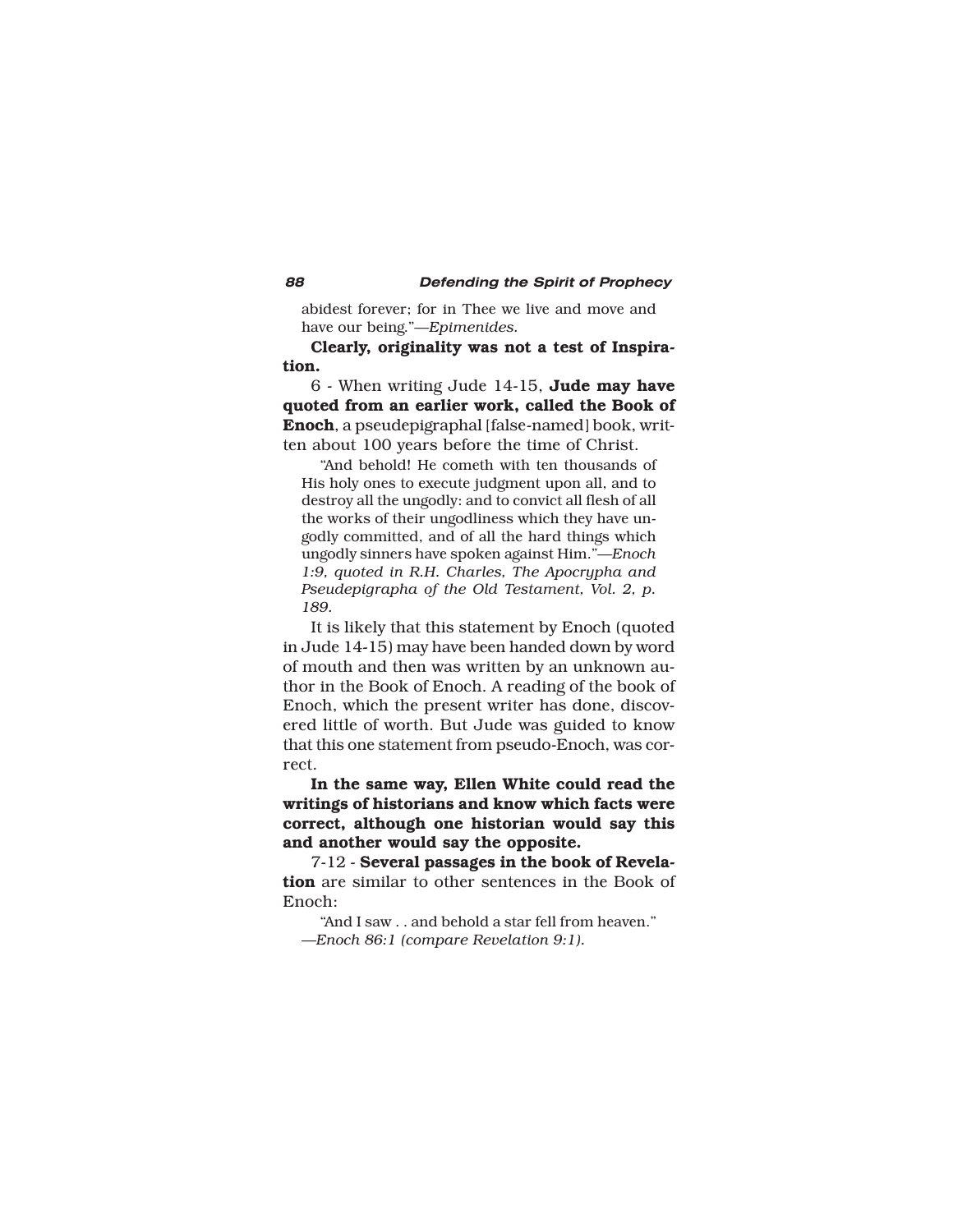"They were all judged and found guilty and cast into this fiery abyss."—*Enoch 90:26 (compare Revelation 20:15).*

"And the first heaven shall depart and pass away, and a new heaven shall appear."—*Enoch 91:16 (compare Revelation 21:1).*

"The horse shall walk up to the breast in the blood of sinners."—*Enoch 100:3 (compare Revelation 14:20).*

"Their names shall be blotted out of the book of life."—*Enoch 108:3 (compare Revelation 3:5).*

"After that I saw . . a multitude beyond number and reckoning, who stood by the Lord of Spirits."— *Enoch 40:1 (compare Revelation 7:9).*

Now it may well be that the above passages are merely coincidences, and that John did not refer to, or copy, Enoch. It may also be that John was referring to an earlier book (now unknown), which pseudo-Enoch also quoted from.

Significantly, these "coincidences" between Revelation and pseudo-Enoch are far greater than the trivial word connections found by Walter Rea and the Desire of Ages Project team, to indicate "borrowing" by Ellen White from other writers.

13 - We are not certain when the Code of Hammurabi was written before the time of Moses; but if it was written at that time, then Moses may have been guided to use some of its principles.

Code of Hammurabi, No. 14: "If a citizen has stolen the son of a citizen he shall be put to death."

Exodus 21:16: "And he that stealeth a man and selleth him, or if he be found in his hand, he shall surely be put to death."

Code of Hammurabi, Nos. 196 and 200: "If a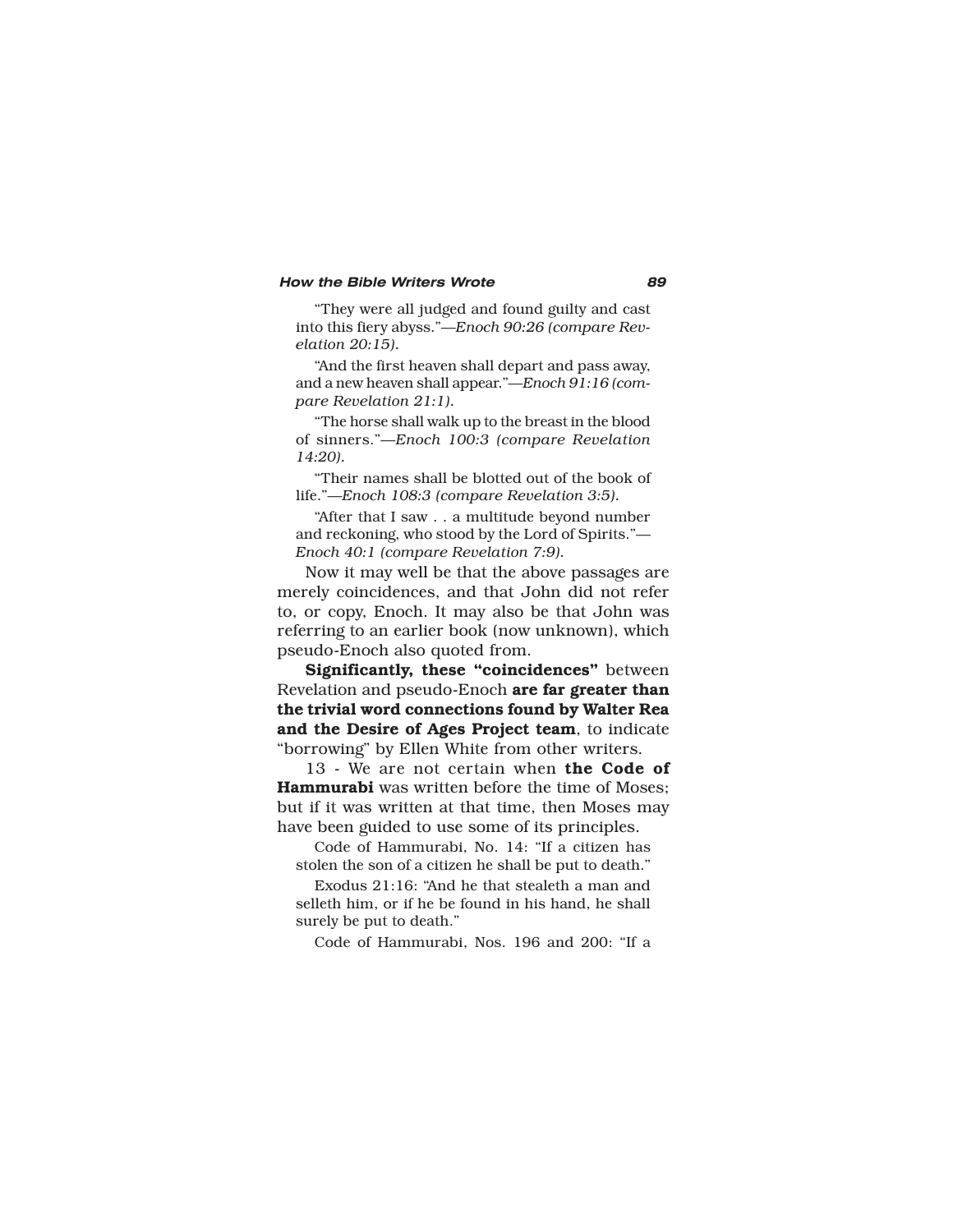citizen destroys the eye of the son of a citizen, his eye shall be knocked out."

Deuteronomy 19:21: "Life shall go for life, eye for eye, tooth for tooth, hand for hand, foot for foot."

But there were other laws in Hammurabi's Code which were inhumane and vicious. These were not included in the Mosaic writings *(see 1 Bible Commentary, 616-619).*

Frankly, the above two examples of "copying" are just common sense and do not indicate "borrowing" to the present writer. Yet the critics present us with similar common-sense word structures which Ellen White is supposed to have "borrowed."

14 - Then there is Jude and 2 Peter 2-3. This will provide you, in your spare time, with a fascinating evening of study. Read the book of Jude; and find where it is essentially repeated in the second and third chapters of 2 Peter. Especially note Jude 4-18 with 2 Peter 2:1-3:18.

It is likely that, first, Jude wrote his book; and later Peter, referring to it, changed it around a little and put it into his second epistle. But it may be that Jude took a portion of 2 Peter, rearranged it, and produced his epistle.

Someone will say, "Well, both 2 Peter and Jude are Scripture." They are. The borrower here was just using another Christian's written materials,

15 - Another borrowing, which may have a simple explanation, is 2 Chronicles 36:22-23 and Ezra 1:1-3a. It is likely that Ezra wrote 1 Chronicles, 2 Chronicles, and Ezra. So he repeated the last of 2 Chronicles at the beginning of his book of Ezra. That recalls to mind Ellen White's method of incor-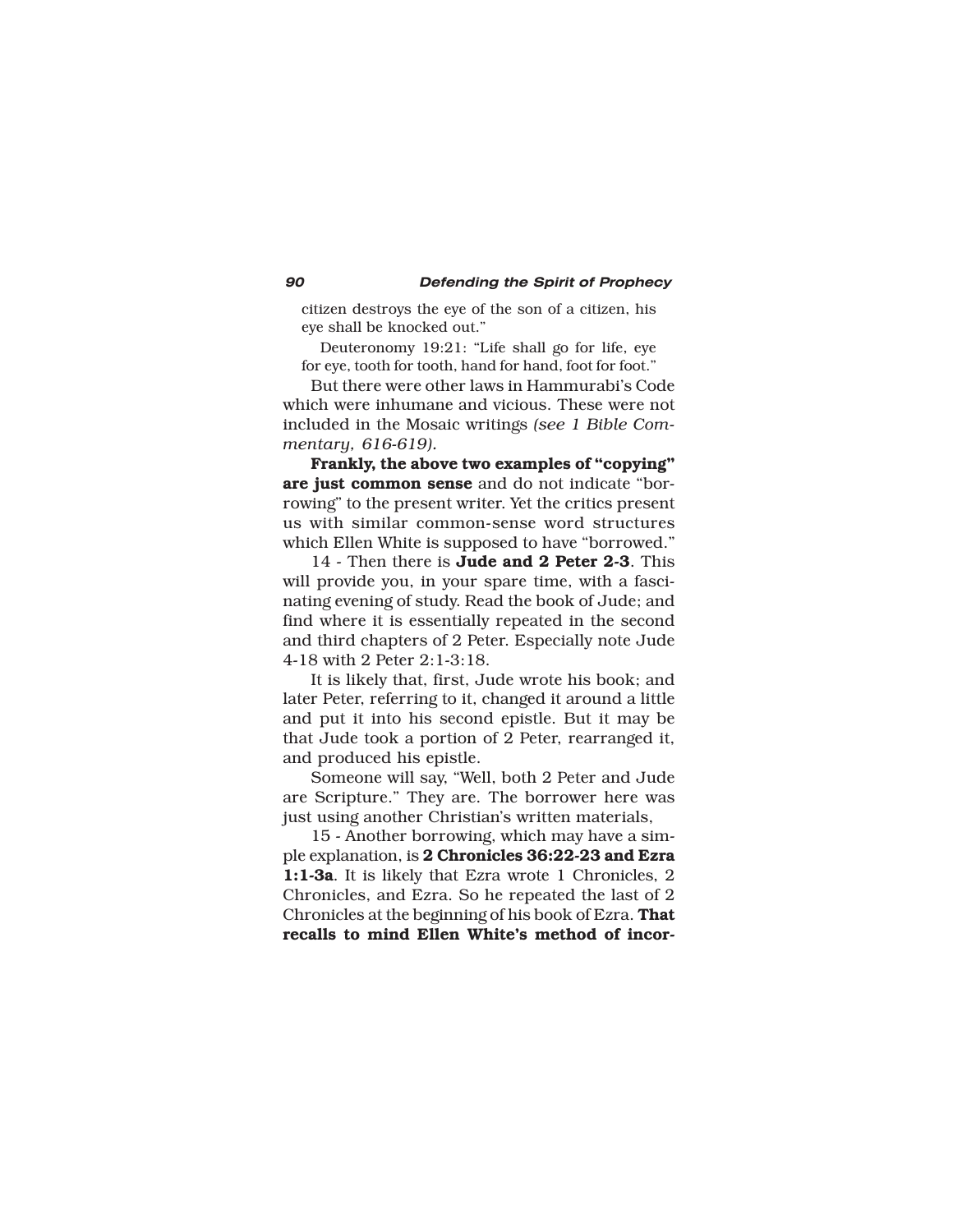### porating her earlier writings into *Desire of Ages*.

16 - We also have an instance in which another Bible writer copied one of the psalms. Psalm 18:2- 50 was copied into 2 Samuel 22:2-51.

You have just viewed an impressive collection of borrowings.

If it is wrong for prophets to obtain information from other sources, then why did Moses listen to, and heed, the advice of Jethro *(Exodus 18)*? Why did he not wait for a vision to instruct him? Why did God let Moses become dependent on a mere human being for advice rather than giving him a vision from heaven? An inspired prophet of God explains:

"When Zipporah rejoined her husband [Moses] in the wilderness, she saw that his burdens were wearing away his strength, and she made known her fears to Jethro, who suggested measures for his relief . .

"This counsel was accepted, and it not only brought relief to Moses, but resulted in establishing more perfect order among the people. The Lord had greatly honored Moses, and had wrought wonders by His hand; but the fact that he had been chosen to instruct others did not lead him to conclude that he himself needed no instruction."—*Patriarchs and Prophets, 384, 301.*

As the above passage shows, did you ever notice that the Bible and Spirit of Prophecy are full of common sense?

17 - In Acts 17:28, Paul quotes from another ancient poet, the Greek Aratus, who centuries before had written: "For we are His offspring" *(see Acts of the Apostles, 239).*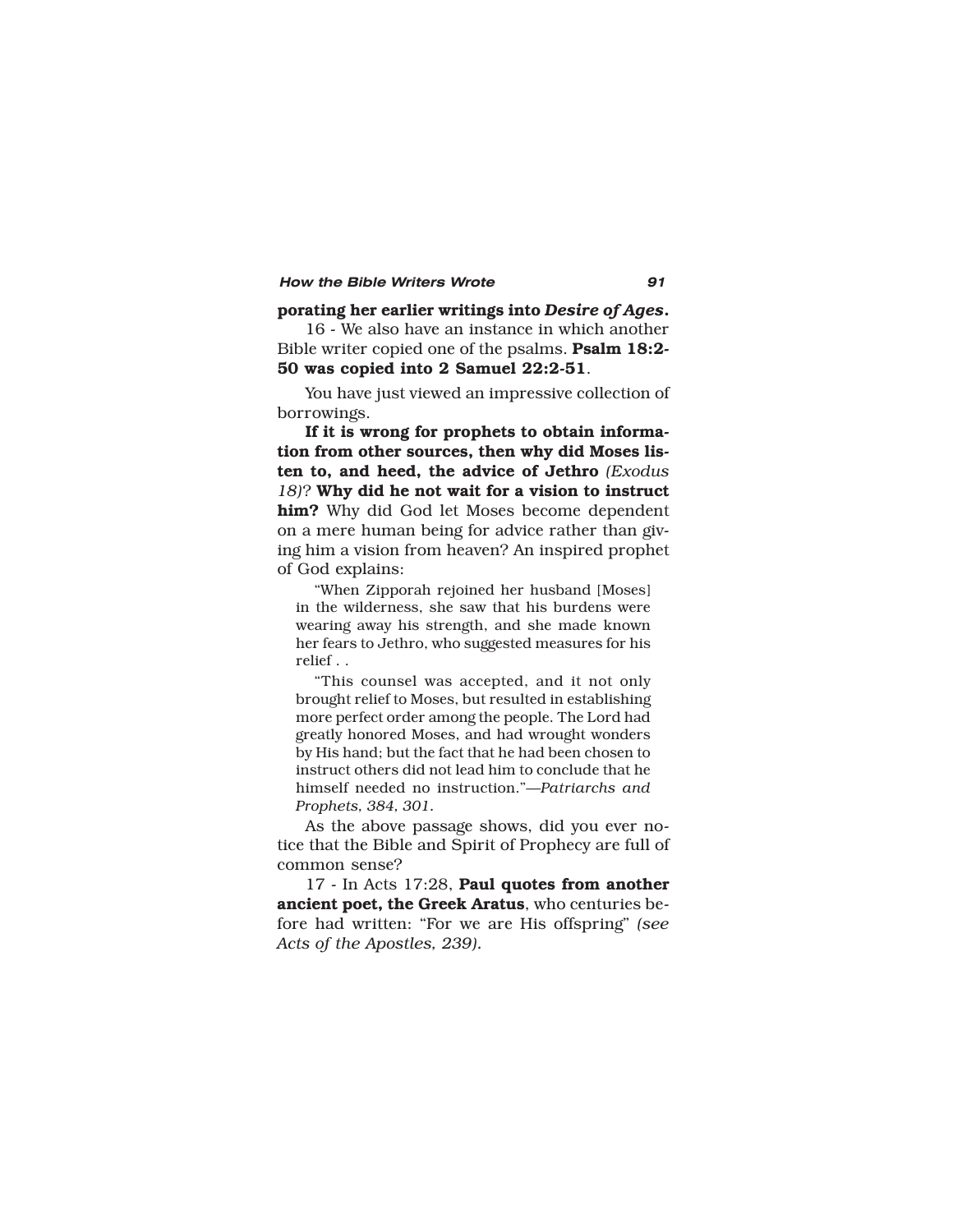Paul borrowed from both Epimenides and Aratus; and we now acknowledge these borrowings to be a part of the Inspired Word of God. The Lord guided Paul to know what to select and place in his writings. If Walter Rea had lived in Paul's time, he would have been urging people to throw Paul's writings in the fire.

Someone will say, "Well, Paul didn't copy very much. "Well, out of 25,000,000 words, Ellen White copied very little too. We have listed all the essential items; and it amounts to only a tiny percentage of her entire literary output.

18 - 1 Corinthians 15:33 is a third quotation by Paul from a heathen writer, Menander, who lived three centuries before Christ.

"Paul gives no credit to Menander; neither does he hint that this is a quotation. The proverb was not original with Paul and it is a reasonable assumption that the Lord did not supernaturally reveal to Paul what Menander had said, yet we accept 1 Corinthians 15:33 as fully Inspired. It was not Inspired before Paul said it, but when he put that line into his letter to the Corinthians it became a part of the sacred canon of Scripture."—*Robert Olson, Ellen G. White's Use of Uninspired Sources.*

This is why Walter Rea warned his listeners not to do to the Bible what he was trying to do to Ellen White's writings. He knew that the same principles and practices were used by both.

Did this issue about Bible writers come up again during Walter Rea's lecture tour across the continent?

Elsewhere, on his continent-wide tour to destroy confidence in the Spirit of Prophecy, Rea went to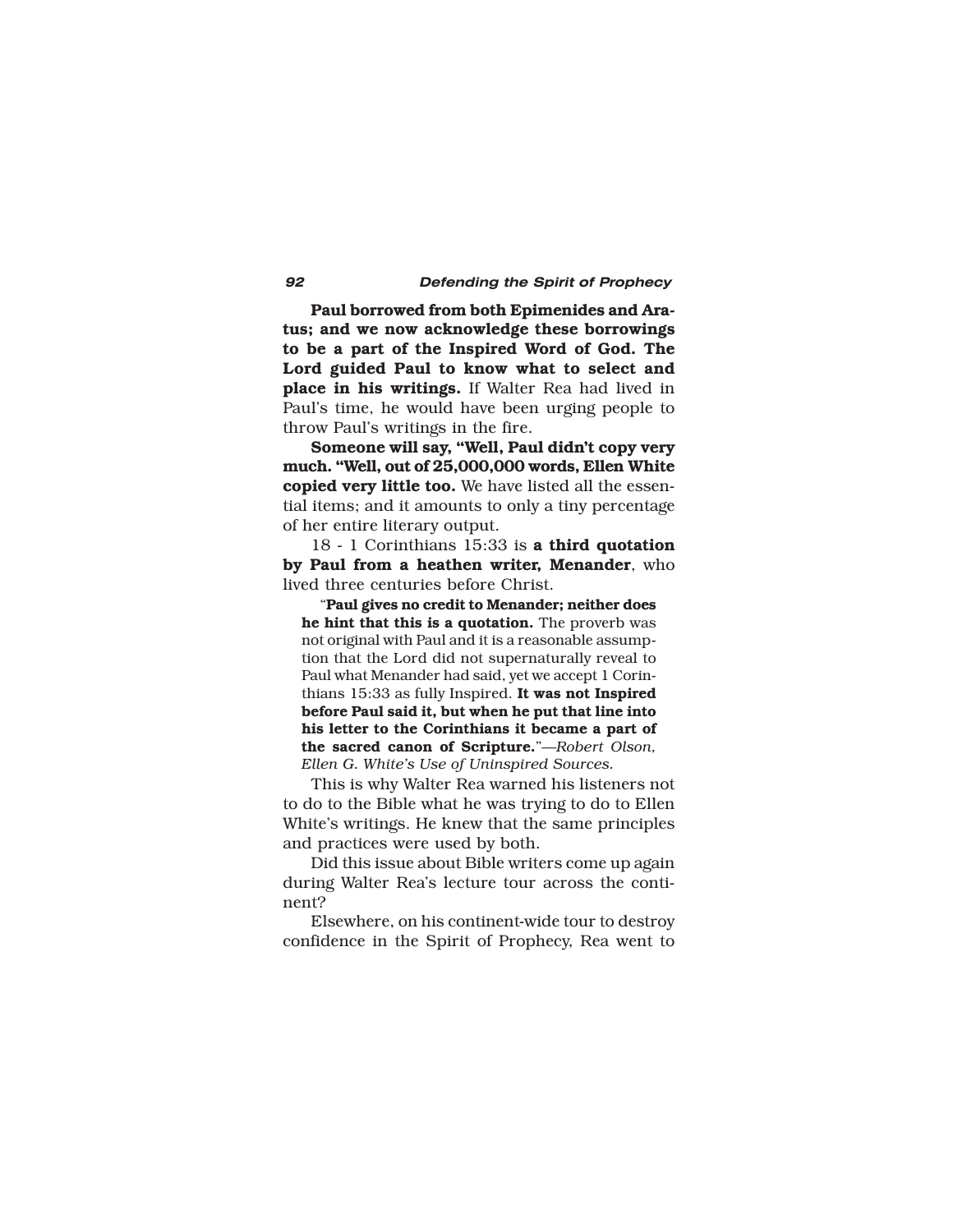### **How the Bible Writers Wrote**

New England. In preparation for Rea's lecture at Atlantic Union College, in Massachusetts, one of the Old Testament Bible teachers, Dr. John Wood had been asked to give a rebuttal, as soon as Rea's lecture had ended. The plan was that this would provide more of an atmosphere of a debate and increase the excitement of those who wanted to attend.

At a later time, the present writer spoke with Dr. Wood by phone and was told that, unlike many others, Wood felt he was prepared to meet Rea. He said that he had specialized for years in comparisons between Old Testament writings and secular writings. He said, for example that a certain psalm was found in an earlier heathen writing. Such a concept did not seem pleasant and may not be correct; but, whether correct or not, it points up the fact that Rea's charges can also be brought against the Bible writers.

Sunday evening of January 24, 1982, first Rea and then Wood spoke. Afterward, Rea came up to him and, with deep respect for Wood's grasp of Old Testament borrowings, in effect said, "I cannot answer what you say. My charges would apply equally to Ellen White's writings as well as to the Bible."

This recalls to mind a summary statement by Robert W. Olson, secretary of the E.G. White Estate at that time:

"The answer, then, to our question, 'Did Ellen White's literary borrowings in any degree dilute her claim to inspiration?'—is No. That is, the answer is no unless we insist on one standard for the Bible prophets and a different standard for Ellen White.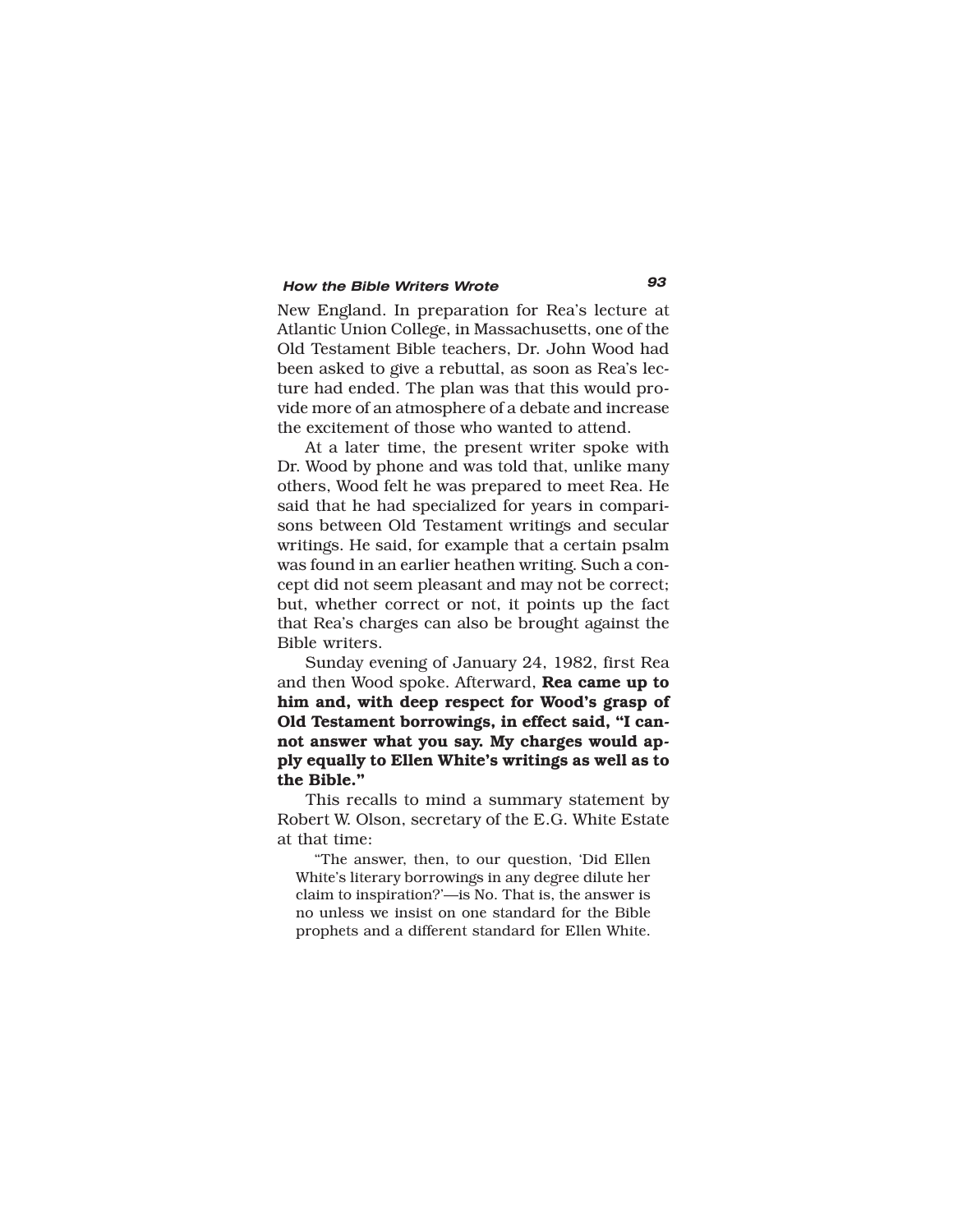If it was proper for the Biblical prophets to use uninspired sources at times, we can hardly fault Ellen White for following their example."—*Robert Olson, Ellen G. White's Use of Uninspired Sources.*

Here are some excerpts from a lengthy report on that sensational evening, as presented in the AUC newspaper:

"Sunday, January 24, many AUC students and faculty left their TV sets and the Super Bowl to attend an event which promised to be nearly as exciting: John Wood, Assistant Professor of Religion, facing Walter Rea, former Adventist pastor, and author of the book, *The White Lie.* The confrontation, held at Lancaster Town Hall, and sponsored by the Association of Adventist Forums, attracted a fairly large audience . .

"Rea spoke first, his talk being entitled *'The White Lie.'* An Adventist minister for 35 years before his dismissal in 1980, he still considers himself an Adventist, and is still officially a member . . [After ridiculing the Spirit of Prophecy, Rea said:] 'We should trust our theologians [instead of the Inspired Writings]. If we can't, why did we educate them in the first place?'

"Elder Wood spoke on *'Prophets and Plagiarists,'* centering his arguments on what he feels is the real issue—the nature of inspiration. He attacked the 'Fundamentalist heresy' . . He gave numerous examples where the Bible 'plagiarizes' from apocryphal and even pagan sources. Psalm 29, he said, is a Canaanite psalm describing an appearance of Baal to his people . . The tabernacle and Solomon's temple were shown to be similar in design and decoration to pagan temples."—*Rea vs. Wood at Town Hall, in The Lancastrian, the official weekly newspaper of Atlantic Union College, February 9, 1982,*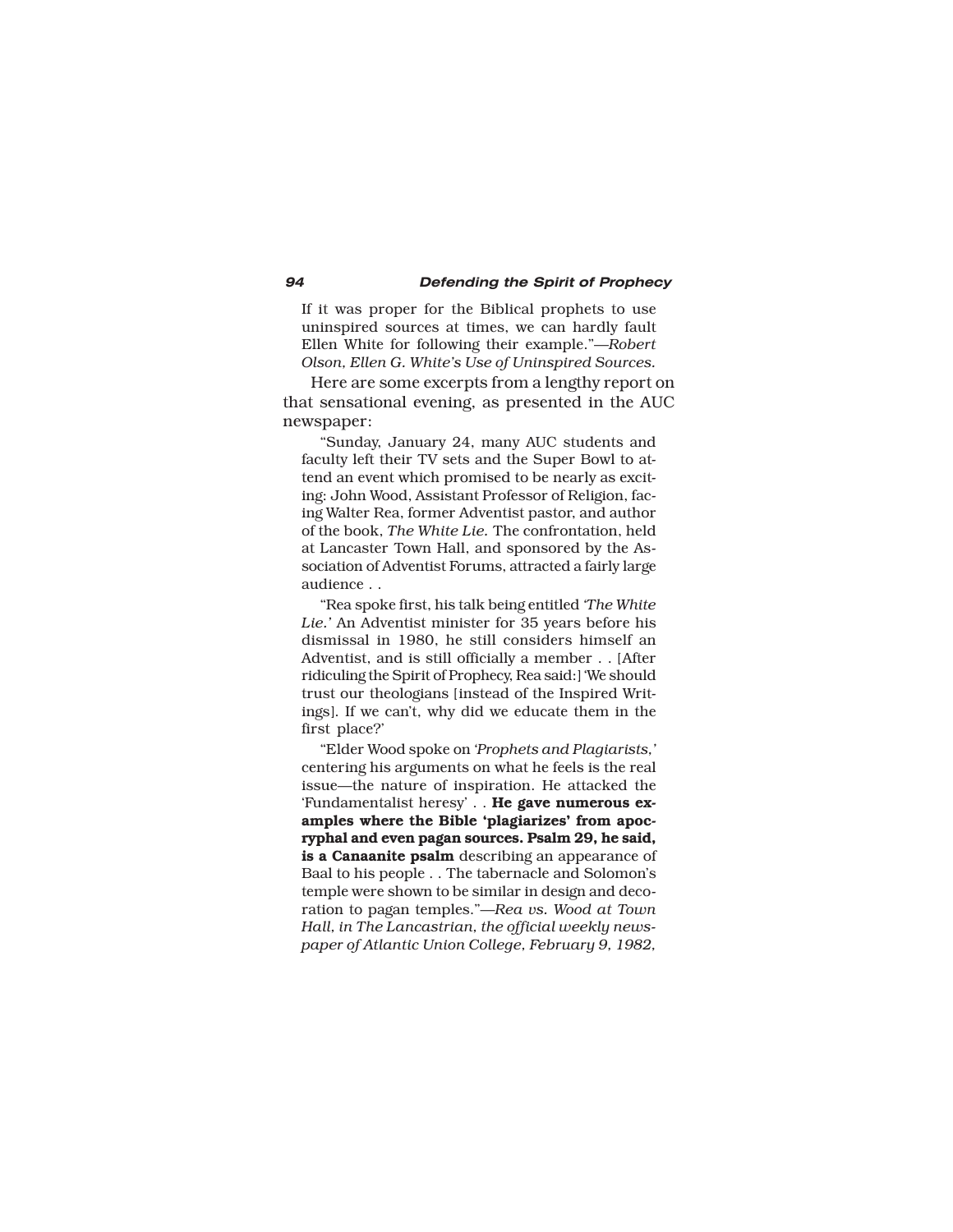*p. 1.*

The present writer rejects all such suggestions that either the Bible or Spirit of Prophecy is copied from everyone else. We have observed a small amount of borrowed phrases, but nothing more.

[*Brief note:* Dr. Wood theorizes that Solomon's glorious temple was copied from the architecture of pagan temples. This is not true. God gave the pattern for the Temple to David *(4SG-a 113),* as earlier He had given the wilderness tabernacle pattern to Moses *(Ex 25:8, 40; Heb 8:5).* In reality, the outstandingly beautiful outer design of the Acropolis in Athens, Greece, was copied from Solomon's Temple. Our Lincoln Memorial is similarly designed. Although Solomon was praised as its designer *(PK 66),* it was God who designed that Temple *(PK 66).* Christ originated it *(DA 193),* He made its plans *(3BC 1129, COL 349).* Christ was the architect of Solomon's Temple *(COL 349).*]

In regard to the above statements by Dr. Wood, keep in mind that ancient dates are frequently mixed up. The cause of much of this is a dating error by archaeologists, since the late 1930s, in Egyptian dating. This topic is covered in partial detail in chapter 21 of the present writer's book, *Evolution Cruncher.* For example, archaeologists did, indeed, find the wall of Jericho which fell. They erroneously used the Egyptian dating method, which was based on a false interpretation of Manetho's king list and the so-called Sothic cycle. For more on this, see the above-named book. Although now out of print, it will soon be republished.

It is for such reasons that Hammurabi can erro-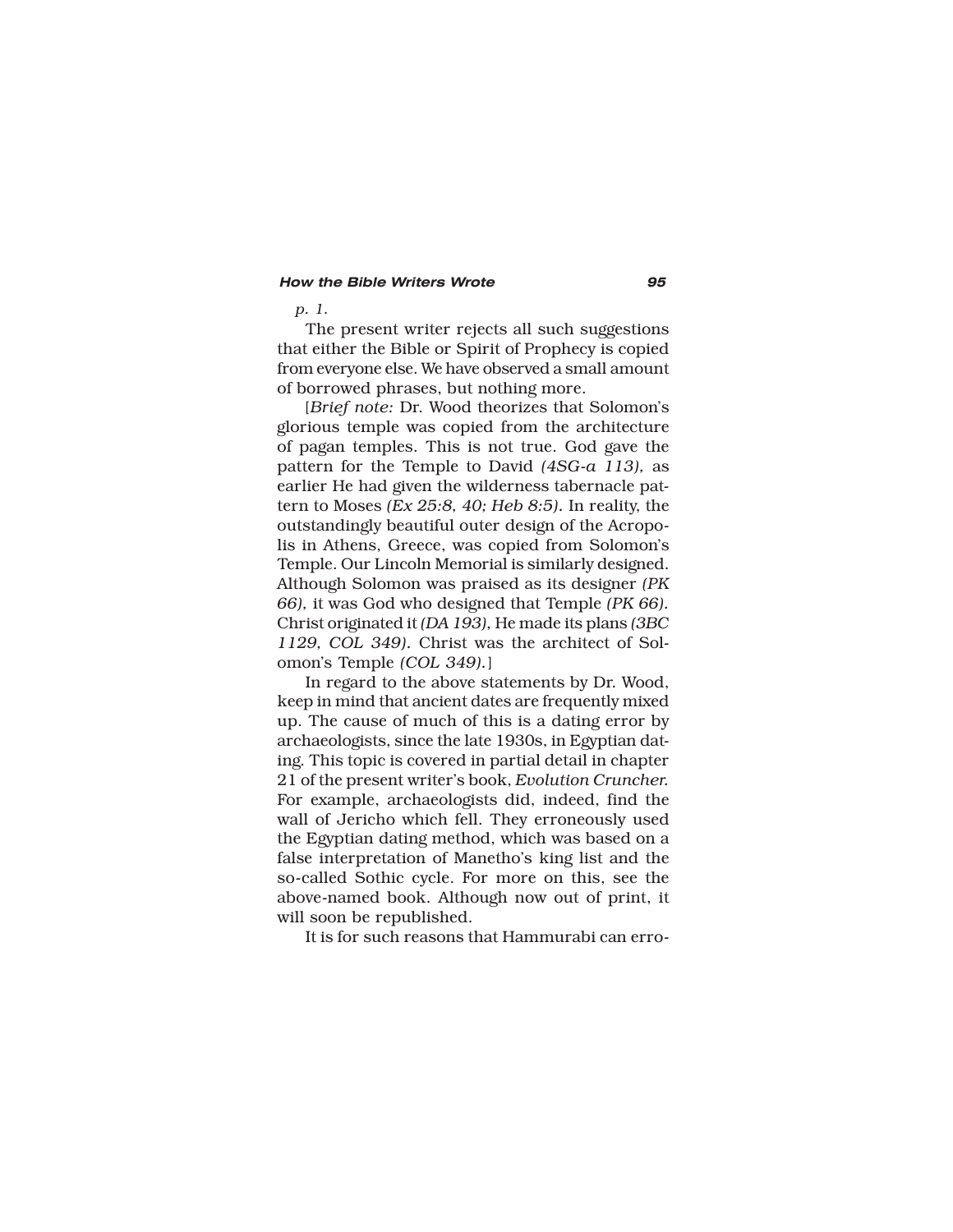neously be said to predate the Mosaic Code and the song to Baal thought to precede Psalm 29.

The *Lancastrian* article concludes by quoting several comments made by those who attended:

"A senior theology major said, 'I was sitting there thinking, This ought to be on Real People! I've never seen anybody get so many words into such a short time period' . . One person felt that 'Rea was impressed with Wood.'

"Dale Cradall commented, 'It was clear that if we were to reject Ellen White on the basis of Elder Rea's conclusions, we would also have to reject all the prophets of the Bible, because they also borrowed from their contemporaries."—*The Lancastrian (the newspaper for Altantic Union College), February 9, 1982.*

"In every human being He discerned infinite possibilities. He saw men as they might be, transfigured by His grace,—in 'the beauty of the Lord our God.' Psalm 90:17. Looking upon them with hope, He inspired hope. Meeting them with confidence, He inspired trust. Revealing in Himself man's true ideal, He awakened, for its attainment, both desire and faith. In His presence souls despised and fallen realized that they still were men, and they longed to prove themselves worthy of His regard. In many a heart that seemed dead to all things holy, were awakened new impulses. To many a despairing one there opened the possibility of a new life."—Education, 80.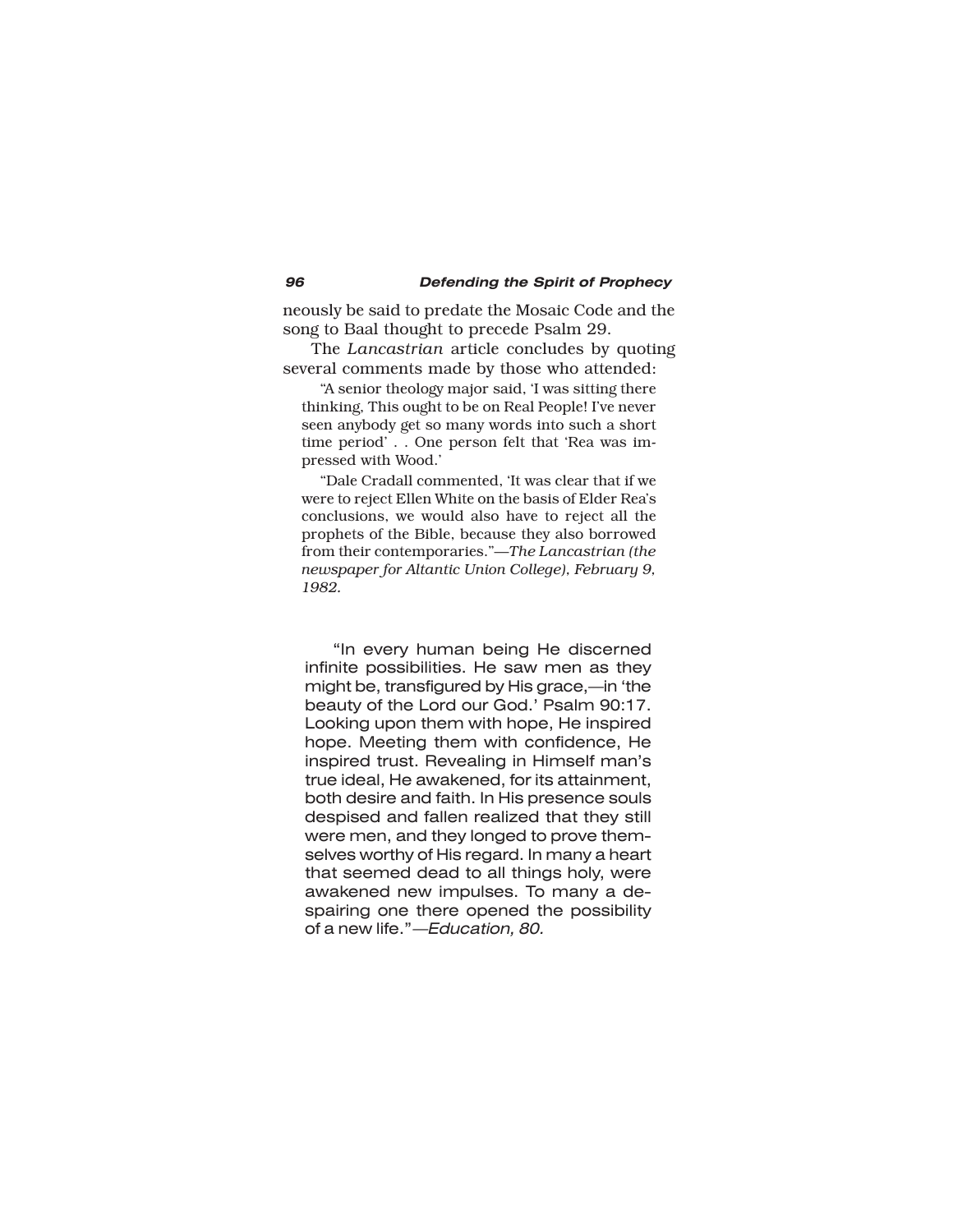# Canright and Rea

Dudley Marvin Canright was born in 1840. He later converted to Adventism and began evangelistic work. Like Walter Rea, he had a natural aptitude with words and, like him, would enter moods of doubt and discouragement. At such times, Canright would find someone else to blame for his problems.

Several years ago the present writer produced a five-part biography of Canright *(Canright: The Man Who Boarded the Phantom Ship [DH-201- 205]),* now in the first section of our *White Tractbook.*

Canright repeatedly became discouraged; and he would blame God or someone else. Like King Saul, he sometimes came to himself for a short time and admitted the fault was his. Then he would let the evil spirit take him down again.

Ultimately, in a note of triumph, he wrote Ellen White and said he was leaving the church for good. He had said he could be a famous preacher and a great man if he would leave the Adventists.

But, when he left, the Baptists rather quickly recognized his rancor and hatreds; they booted him out of the local church they had given him.

In later years, Canright would write contempt-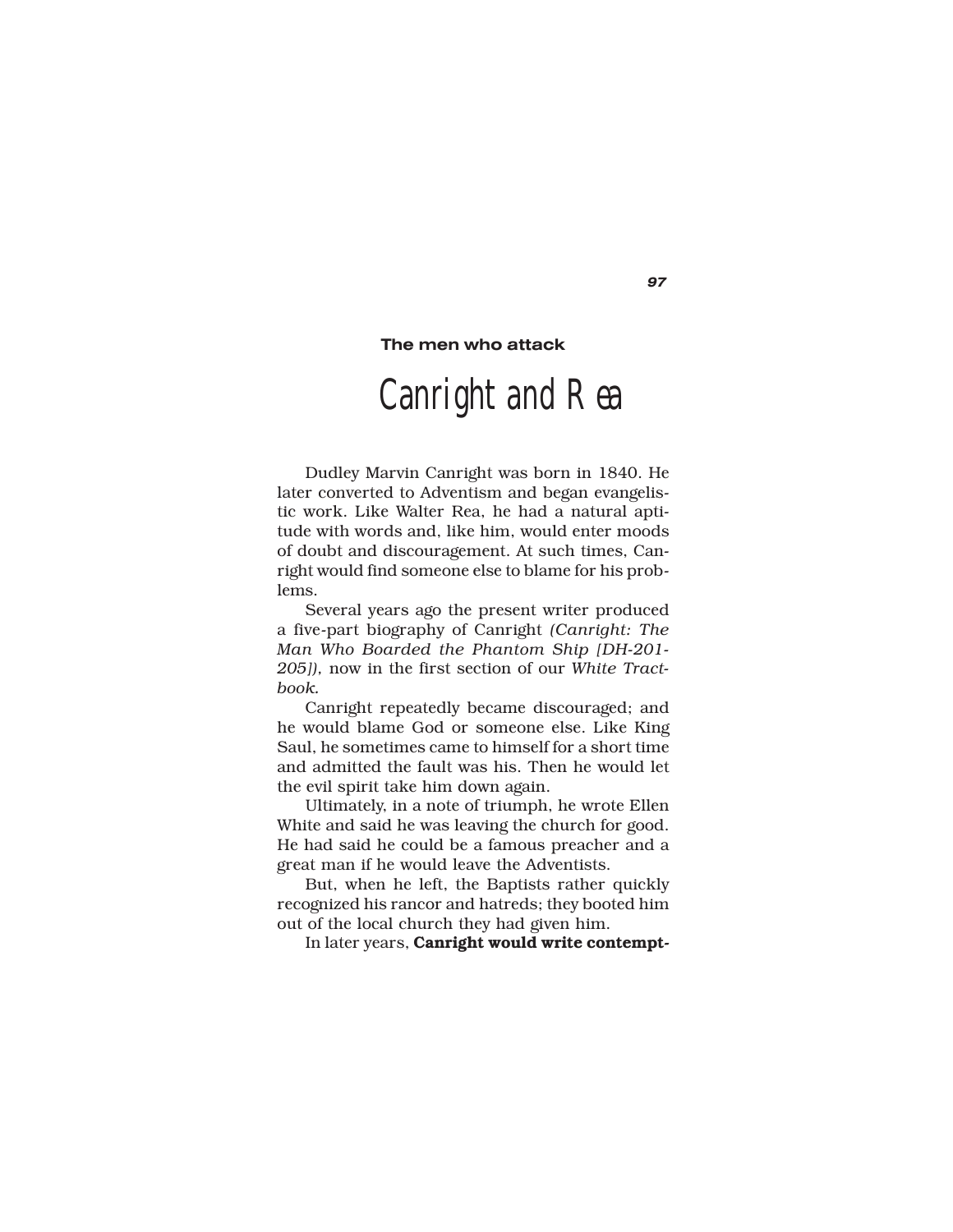ible accusations against Ellen White; and then he would weep at what he had done. For a time, Carrie Shasky was his secretary; she later reported on the utter misery of his experience.

When Ellen White died, Canright waited his turn in line—and then stood by the bier and wept bitterly. Canright knew he was a lost man. But he could no longer control himself, knowing that he had written lies about that godly woman.

Here is a statement by L.H. Christian, president of the Lake Union Conference, who early in 1915 visited Canright:

"In 1915 I was urged to visit D.M. Canright, who at one time was prominent in our church. He lived then on a poor little farm near Grand Rapids, Michigan. He was eager to tell about his past experiences and seemed to regret that he had ever left the Advent people. He talked like a discouraged, disappointed man. As we talked about old-time Adventists, he began to tell about Mrs. White.

"He said, 'I knew her very well. For some time, as a young man, I lived in her home, and for eighteen years was intimately acquainted with the White family. I want to say to you that I never met a woman so godly and kind and at the same time so unselfish, helpful, and practical as Mrs. White. She was certainly a spiritual woman, a woman of prayer and deep faith in the Lord Jesus.'

"I asked him what he thought would happen to people if they followed the *Testimonies* of Mrs. White.

"He answered, 'Anyone who follows her writings, the *Testimonies*, as you call them, in prayer and faith will certainly get to heaven. She always exalted Jesus, and she taught true conversion and genuine sanctification as few others have. I have known a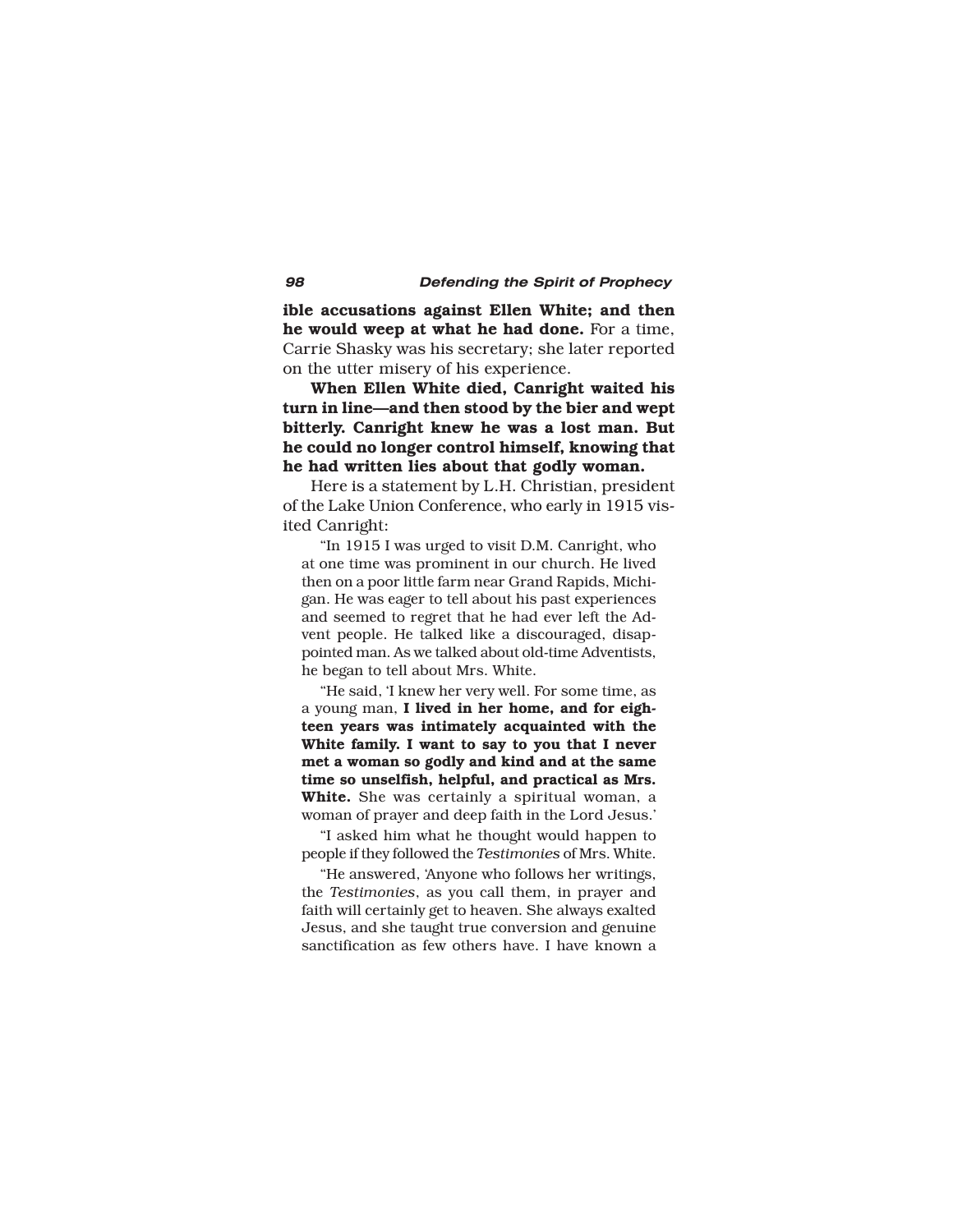#### **Canright and Rea**

great many men and women who claim to be extraordinary in their imagined divine calling and gifts. I have always found them more or less arrogant and proud, eager to be recognized and often arbitrary and harsh in judging others. With Mrs. White I found the exact opposite. She was reserved and modest and seemed to have no desire at all to call attention to herself as someone great or to her authority.'

"Some months after these visits, at the funeral of Mrs. White in Battle Creek, I met D.M. Canright again. There were six of us men who stood as a guard of honor while the people passed through the tabernacle to view Mrs. White as she lay in her plain casket. I noted Mr. Canright as he came down the aisle toward the rostrum. He stopped at the casket and looked at Mrs. White quite a while. He reached down and took hold of her right hand, which had done all that immense amount of writing.

"Later I asked him, 'Now that she is dead, what do you really think of Mrs. White?'

"He replied, 'She was a most godly woman. All her life she lived near to Jesus and taught the way of living faith. Anyone who follows her instructions will surely be saved in the kingdom of God.' "—*L.H. Christian, quoted in Fruitage of Spiritual Gifts, pp. 51-53.*

### And then there is Walter Rea.

"Now let's take Walter Rea. He reads Ellen White and says: I found a certain phrase here, a certain paragraph there, and it came from this predecessor. Well, that's not proof; that's assumption."*— Vincent L. Ramik, 27-page Report, quoted in Adventist Review, September 17, 1981, p. 5.*

Here is a solemn thought to ponder:

Fred Veltman was immersed in Desmond Ford's liberal teachings; and, as a result, he thought little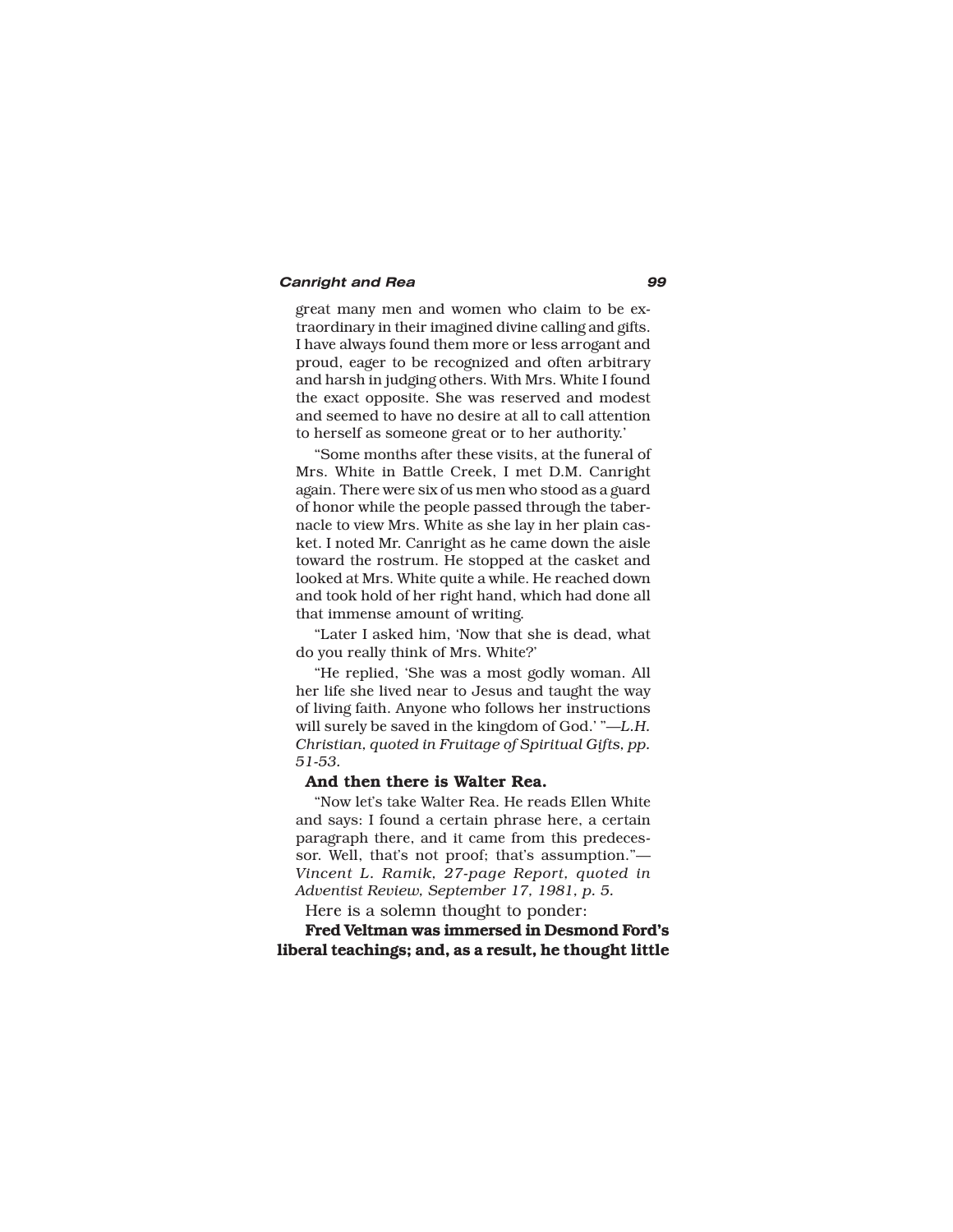of Ellen White or her writings ("She is a dead prophet," he said). Afterward he accepted an opportunity to be paid for several years—while he unearthed evidence to prove she was uninspired.

Yet, after six years, occupied in reading *Desire of Ages* and comparing it with hundreds of other books in her time,—Veltman declared that she was truly a prophet of God for her time and ours; and that her writings were far superior to those of any other modern writer!

After a six-year study of *Desire of Ages,* Fred Veltman was converted. It may well be the saving of his soul.

In sorry contrast, we see Walter Rea, who studied Ellen White's writings for as many or more years—with the sole purpose of destroying people's confidence in those books. During that time, he had to repeatedly beat off the convictions of the Holy Spirit, as he sought for ways to destroy the influence of the inspired words he was reading. It was not easy, kicking against the pricks; but he kept at it—until he hardened his conscience into stone. May God have mercy on his poor soul.

Lucifer became a devil in heaven. Because he stood in the presence of great light, he attributed it to evil. He did so in order to draw attention to himself as the great scholar able to uncover wickedness in God and His works.

That is what makes a person into a devil.

*Does Walter Rea tell why he did what he did?* In the *Prologue*, at the front of his book, *The*

*White Lie,* Walter Rea explains that it was a thirst for vengeance that got him started on his mission to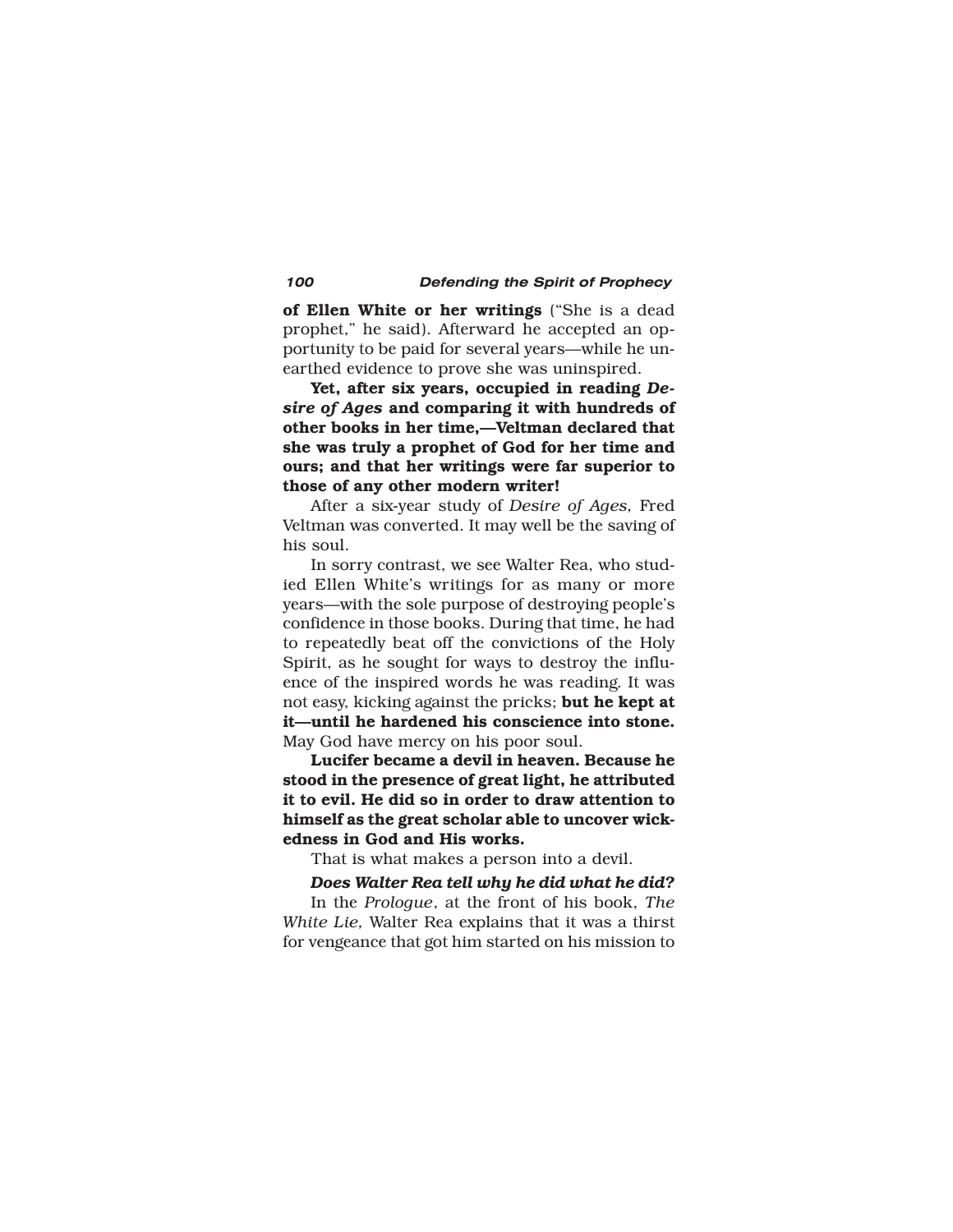### **Canright and Rea**

destroy the Spirit of Prophecy. He says that, after he compiled two Spirit of Prophecy books of quotations about Old and New Testament personalities, the E.G. White Estate appeared to give his books little attention. He felt miffed. They had not praised him as he thought he should be praised. So he determined to strike back.

### *How did Rea launch his attack?*

On Thursday and Friday, October 23-24, 1980, the *Los Angeles Times* ran headlined articles about Walter Rea's charges that Ellen White was a plagiarist. The title of one of the articles was *"Plagiarism Found in Prophet Books."* Associated Press wired the story to other newspapers across the United States.

In order to make the article more sensational, Walter Rea deliberately broadened his falsification of facts.

### *How did he do that?*

That *Times* article, based on information supplied by Walter Rea, quoted Elder Neal C. Wilson, General Conference president, as saying that "The degree of borrowed material and literary dependence is of alarming proportions."

But he deliberately twisted what Wilson had said; he then gave it to the *Times,* to go across America. What he did reveals the character of the man making all these charges! It was a lying report, made by a man who makes charges which he knows are untrue. Do not forget that!

Here was N.C. Wilson's complete sentence, which Rea lifted out of a letter Wilson had written shortly before: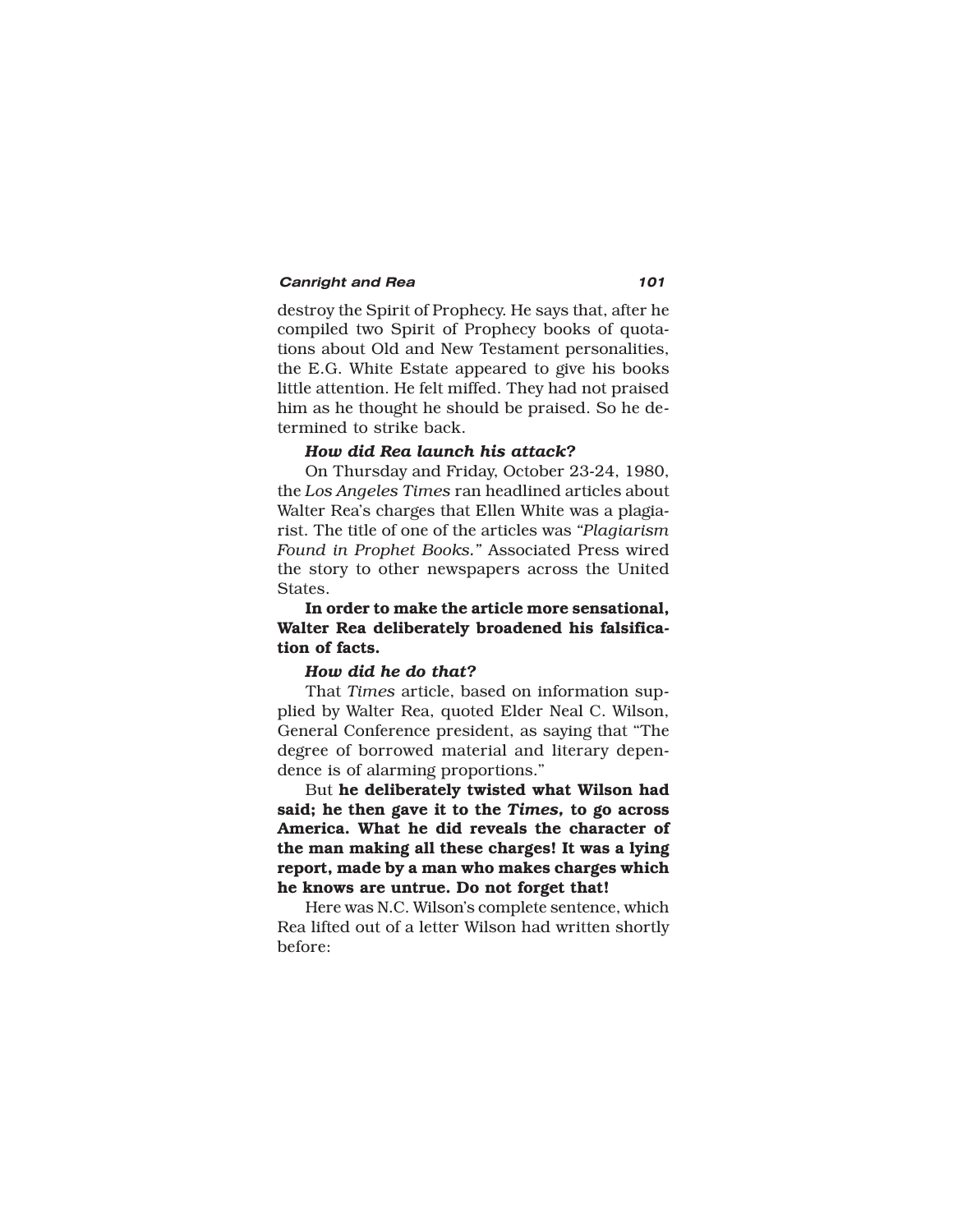"As a result of 14 or 15 years of study, and more intensive research in the last two or three years, Elder Rea feels that the degree of borrowed material and literary dependence is of alarming proportions."—*N.C. Wilson, letter to the members of the committee set up by the General Conference to study Walter Rea's charges, quoted in Adventist Review, November 27, 1980.*

When someone sent Rea a copy of that letter, he lifted that phrase out of its full sentence—and then gave it to the *Los Angeles Times,* making it appear that the General Conference president believed Rea's conclusions to be true.

Frankly, if Rea will so wrest a sentence by Elder Wilson, to suit his own purposes,—can you trust his charges against Ellen White to be any more true?

—Especially in light of the fact that the wilder his charges, the more money he knew he would make from them during the forthcoming lecture tour.

On November 13, 1980, Rea was discharged from the ministry. Not long after, he began his North American lecture tour. It was like a great victory conquest. He appeared to be a man brave enough to sell his soul for the rewards of publicly condemning Ellen White.

In reality, he was cashing in on his own selfdestruction.

# *But Walter Rea used to believe in the Spirit of Prophecy and practice its standards! How could he fall like this?*

It can happen to anyone. But, in Rea's case, he apparently had always been in partial rebellion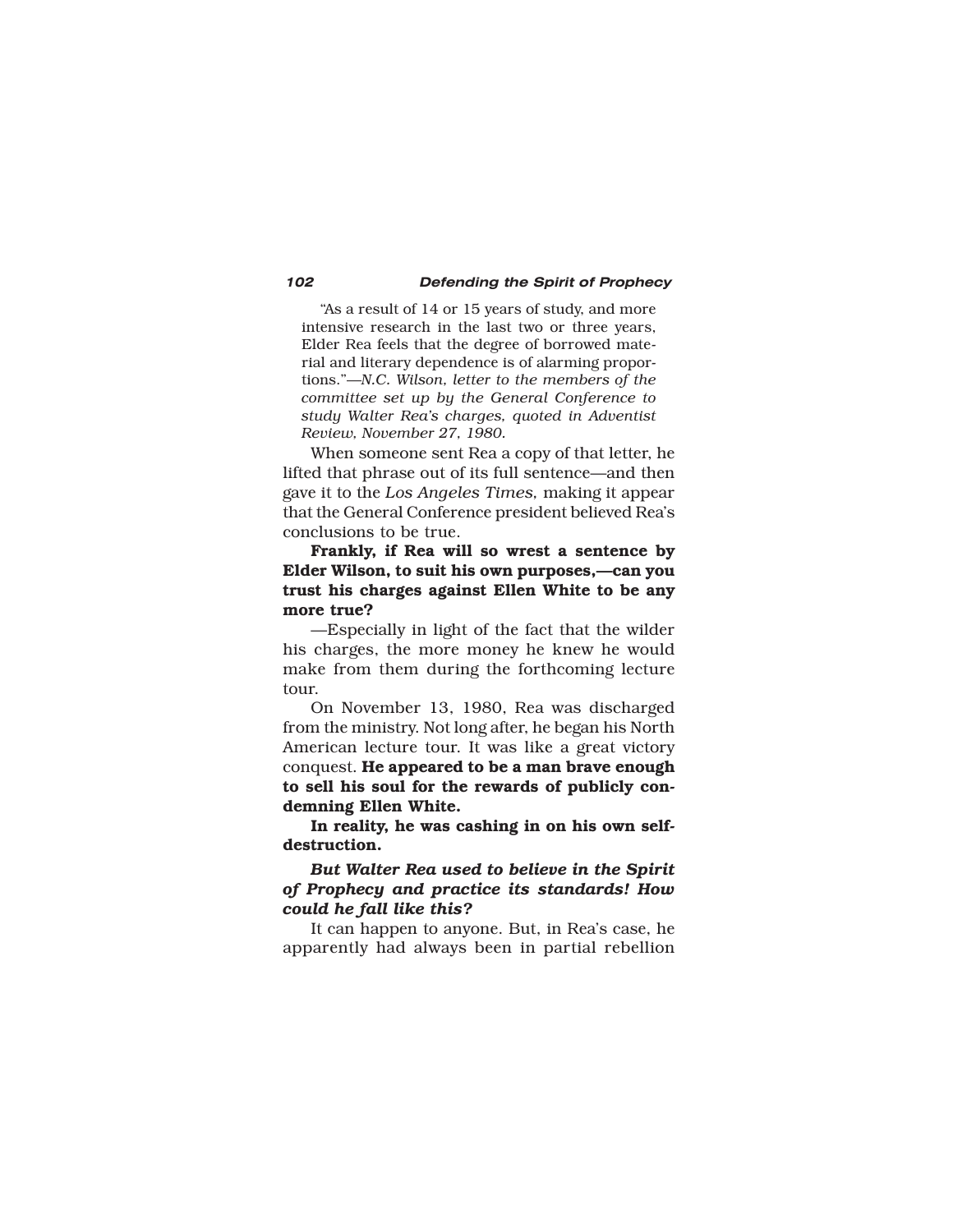against the standards given in those books. The present writer's phone call to Dr. Wood, of Atlantic Union College, was mentioned in the preceding chapter. In describing that encounter, Dr. Wood said that the school administrators wanted him to meet Rea ahead of time. So a dinner was arranged before the lecture. When they met at the restaurant, after introducing themselves they sat down at the table. As soon as the menus were brought, Walter Rea said abruptly, "I never took the Mau Mau pledge!"

Then he ordered a full meat dinner. This was his way of saying he had never been a vegetarian.

So Walter Rea's unwillingness to submit to the Spirit of Prophecy writings went back all the way to the beginning.

But it was his tour of Adventist centers throughout America which caused the most damage. The curious came in high excitement to hear what he had to say. He spoke hard and fast, giving a literary parallel or two, then roundly condemning Ellen White for a while, then giving another parallel or two. The sophisticates loved it. But they endangered their souls by attending his meetings.

"God is displeased with us when we go to listen to error, without being obliged to go; for unless He sends us to those meetings where error is forced home to the people by the power of the will, He will not keep us. The angels cease their watchful care over us, and we are left to the buffetings of the enemy, to be darkened and weakened by him and the power of his evil angels; and the light around us becomes contaminated with the darkness."—*Early Writings, 125.*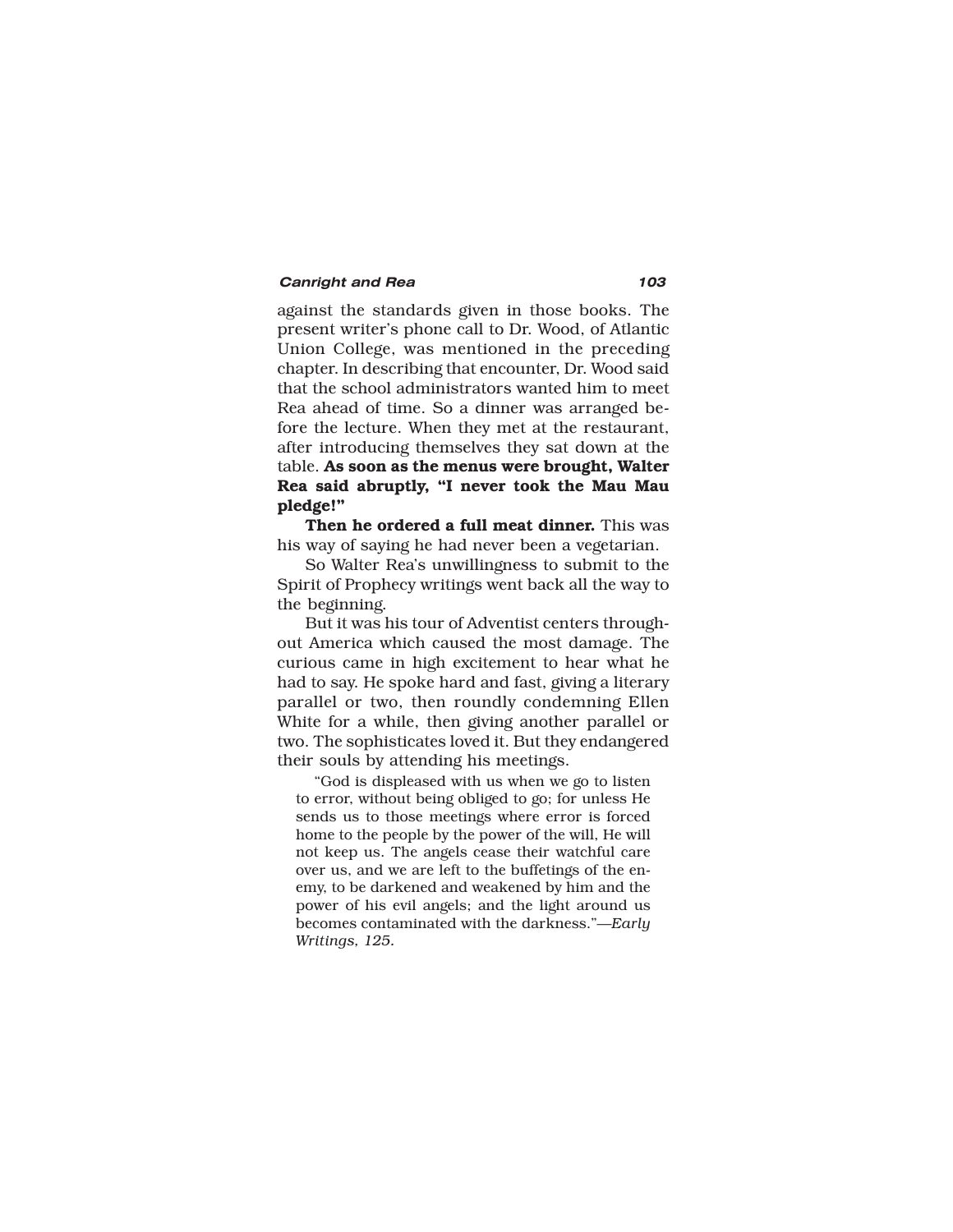## *How did Walter Rea arrange for such a systematic tour of Adventist centers? He must have had someone helping him.*

He did. The Association of Adventist Forums provided him with a complete lecture circuit schedule of meetings—across America and Canada.

The AAF is a loosely connected organization which holds local monthly meetings in large Adventist churches and college campuses all over North America. In advertising their meetings, they often give the appearance of being "officially sponsored" by the church. Indeed, their meetings are frequently announced in union-wide church papers, and often held on our college campuses. The AAF also publishes *Spectrum*, a quarterly publication of liberal and skeptical sentiments. The use of jewelry is approved, homosexuality is excused, Ellen White is downgraded, and Creation is said to have occurred millions of years ago. Such are the sentiments you will find in its pages.

But, as the above Spirit of Prophecy statement indicates, there is danger in attending such meetings. Speakers are frequently selected who introduce subtle doubts about our historic doctrines and standards, as well as the trustworthiness of the Spirit of Prophecy. The above quotation should be posted over the entrance to such meetings or handed outside to those entering its doors.

# *Can you give me an idea of what Walter Rea's book is all about?*

Walter Rea's book, *The White Lie,* can be summarized in four sentences:

(1) Repeated statements that he had been hu-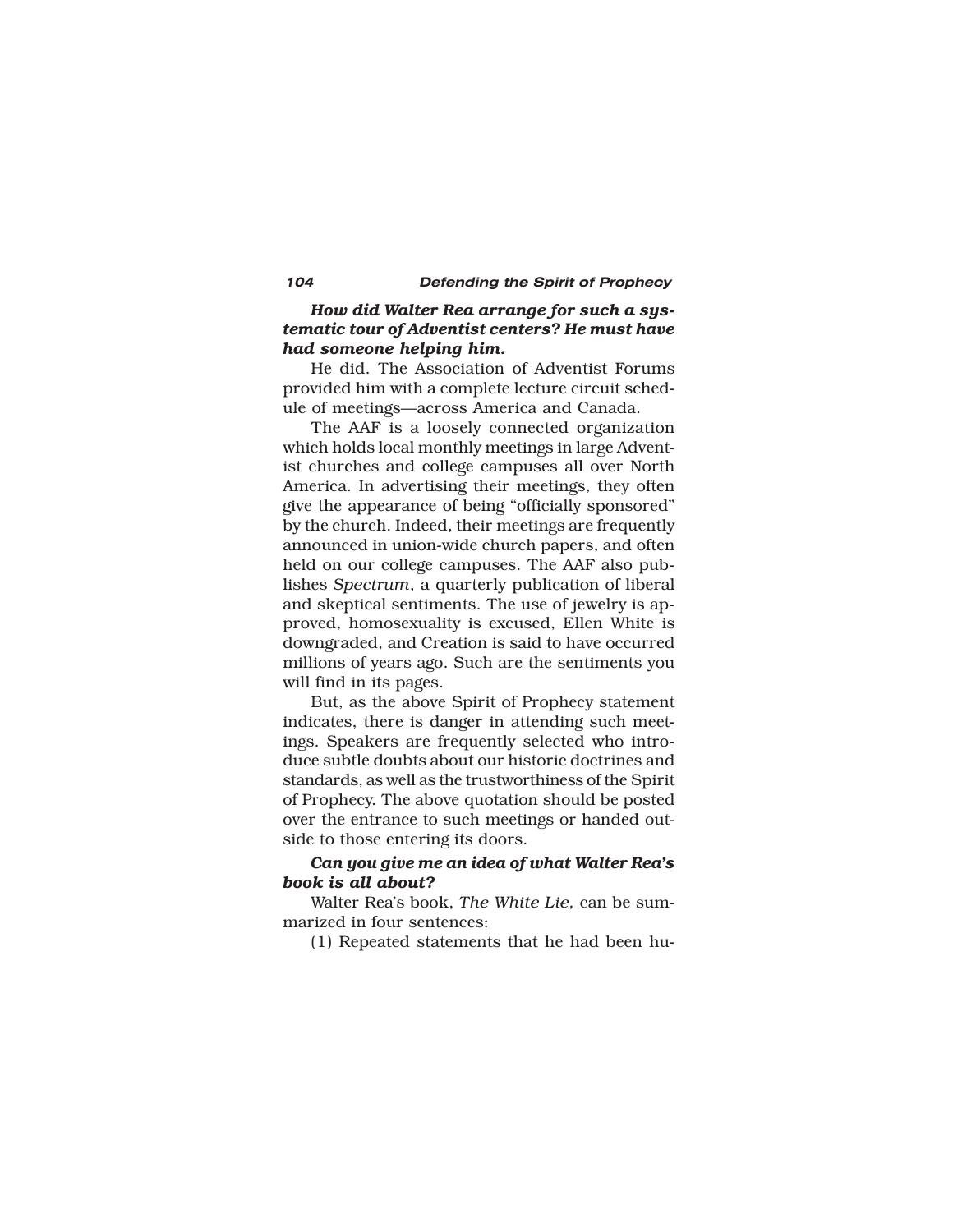### **Canright and Rea**

miliated by leadership and wanted to get back at them.

(2) A strong animosity against Ellen White, because, as he stated, her writings prevented people from living differently today.

(3) A determination to attack Ellen White's writings in order to liberate Adventists from the standards and doctrines in her books.

(4) Weak, vacuous arguments that her writings had been copied from other writers.

Let us consider each of these four points:

1 — Rea was trying to get back at church leadership. In his *Prologue*, Rea says it was unsympathetic and unhelpful church leaders who drove him to do his research *(The White Lie, p. 19)*. In his twisted thinking, he decided he could hurt them by destroying Ellen White's character and influence. It appears he was not man enough to take on the leaders directly; so he vented his rage on a godly lady who was no longer alive to defend herself.

In 1982, the present writer was told by a believer in Florida that it was when Rea was there as an Adventist pastor, that he began his campaign to hurt church leaders by destroying confidence in the Spirit of Prophecy. He imagined that this would show to everyone what a great man he was. You will recall that it was under a similar misconception that Judas carried out his betrayal of Christ. Walter should have thoughtfully read *Desire of Ages, 716- 722.*

In his book, Rea says the Spirit of Prophecy writings were the result of a grand plot by Seventh-day Adventist Church leaders. According to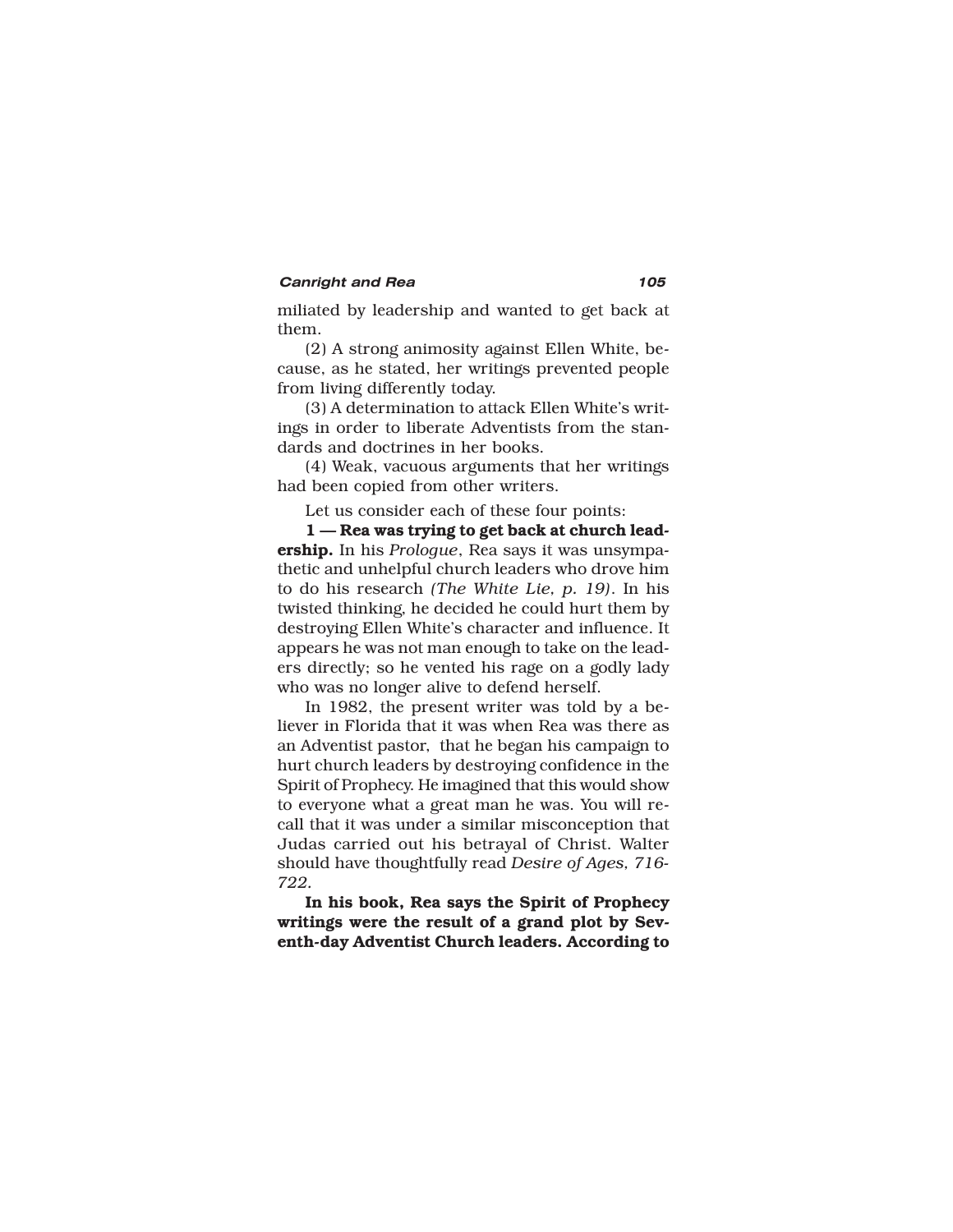his imagined scenario, they went to young Ellen Harmon and gave her the assignment of faking visions and dreaming up new doctrines! Rea's terrible hatred shines through the following statement, as it does throughout his satanically inspired book:

"In order for any group or organization to pull off the idea that they have been given the concessions to the hereafter, that they are indeed the ones God has chosen to sell the indulgences for this life and utopia to come, they must always tackle the job of rearranging or reassigning the facts of history and rewriting the Canon [of Scripture] . . With no thought of failure, the Adventists assigned this awesome task to [Ellen Harmon (White)] . . Here was a ready-made opportunity. Religious history gives ample evidence that the 'true believer' is much more likely to accept the dictums of the simpleminded if these dictums can somehow be given a heavenly setting."—*Walter Rea, The White Lie, p. 31.*

The above sounds like a wild, illuminati plot. A small group of unnamed men decided to give a young girl dreams, and then obtain money and prestige from them. Actually, they would have made more money if they had let one of their own invent the dreams!

In every age, the wicked assign their own motives and actions to the righteous. It was Rea's self-appointed task to "rearrange or reassign the facts of history."

2 — Rea's hatred of Ellen White is startlingly deep. Here is one of his sneering comments about her. He compares Ellen White to a criminal and a vampire:

"Every institution, every corporate entity, every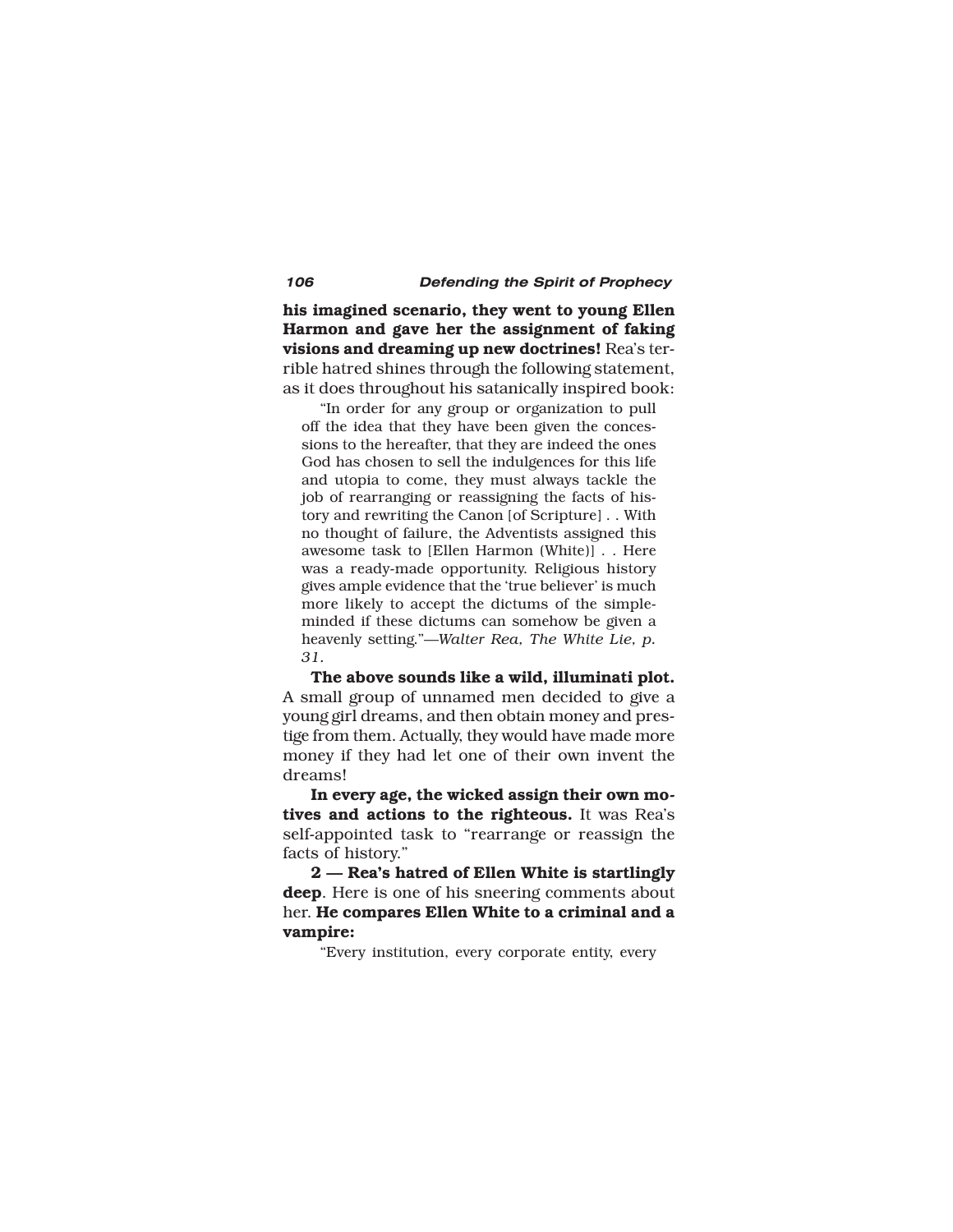established system—whether political, social, or religious—must have its patron saint . . Regardless of the category or the time period of existence, the patron [saint] is venerated even if he was a vampire; he is canonized [sainted] even if he was a con artist; he is given sainthood even if he was a known sinner."*—Ibid., p. 23.*

Rea can hardly contain his hatred.

"In this odyssey that we take together . . the patron saint will be Ellen Gould White, the canonized leader of the Seventh-day Adventist Church."—*Ibid., pp. 25-26.*

3 — Walter Rea wants to free Adventists from Ellen White's writings, so they can think and conduct themselves far more like the world. This, according to Rea, is one of his special reasons for attacking her writings.

"Her account also closed the door that had been opened for Adventism to make a markedly different contribution to the world concept of religion. And the door remains closed to this day, because the church of the advent cannot get past the interpretations of the Canon according to Sister White."—*Ibid., p. 34.*

Here is an example of the bantering ridicule, found throughout his book. Rea declares that Ellen White's mentally confused mind devised a wild mixture of conflicting, disoriented statements.

"It takes a dexterous mind to work its way through two problems at the same time. Often such a mind comes up with worthless answers, but it's lots of fun. In theology it's downright enjoyable. To learn to say nothing well is the first rule. The second rule is to say it in such a way that no one can question your philosophical conclusions (if you arrive at any). It's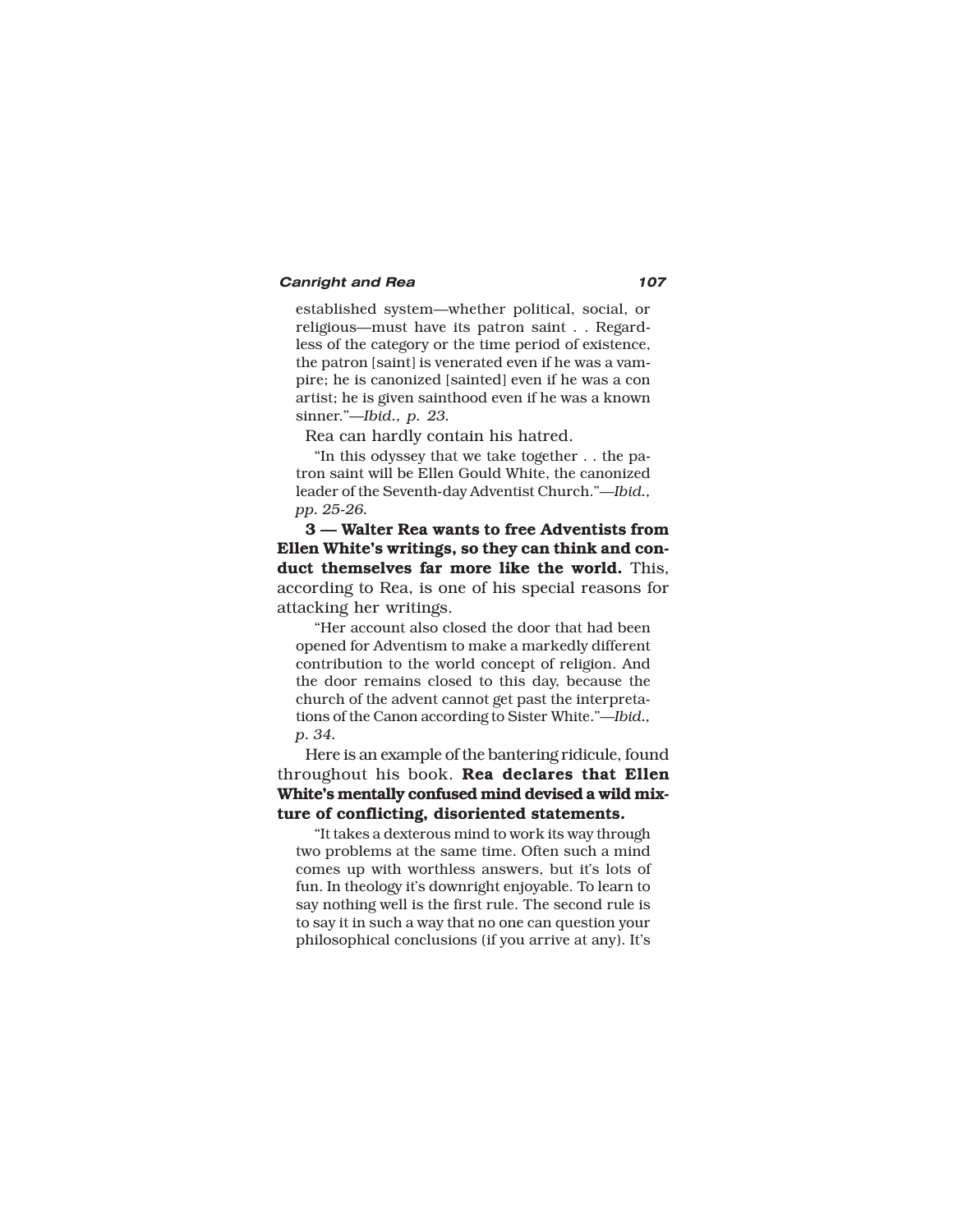like learning a little bit about everything, so that soon you know everything about nothing."—*Ibid, p. 38.*

It is Walter Rea's mind that is disoriented. Such statements only cause rational minds to turn from his book with disgust. Does such confused thinking come from a mind capable of doing thoughtful, worthwhile research into Ellen White's writings? Rea's book is remarkably similar to Hitler's *Mein Kampf,* with its wild speculations, vengeful accusations, and daring plans to destroy the imagined enemy.

### 4 — Walter Rea cites shallow reasons for his contention that Ellen White copied other writers.

His first point in the book is that Ellen White copied John Milton's *Paradise Lost.* In that lofty and majestic work, first published in 1667, in poetic meter Milton wrote the story of the fall of Adam and Eve. Rea cites several concepts which, he contends, Ellen White must have copied from Milton:

1 - The loyal angels tried to win back the disaffected ones.

2 - Eve was warned to remain near Adam.

3 - Satan's arguments to Eve are analyzed, point by point, by Ellen White.

4 - The immediate effects of sin were varied.

5 - Adam fell because he loved Eve, who had already sinned.

6 - Adam was told that terrible things would later result from his sin.

7 - Adam and Eve were both extremely sad when they had to leave the garden.

In reply, we would say this: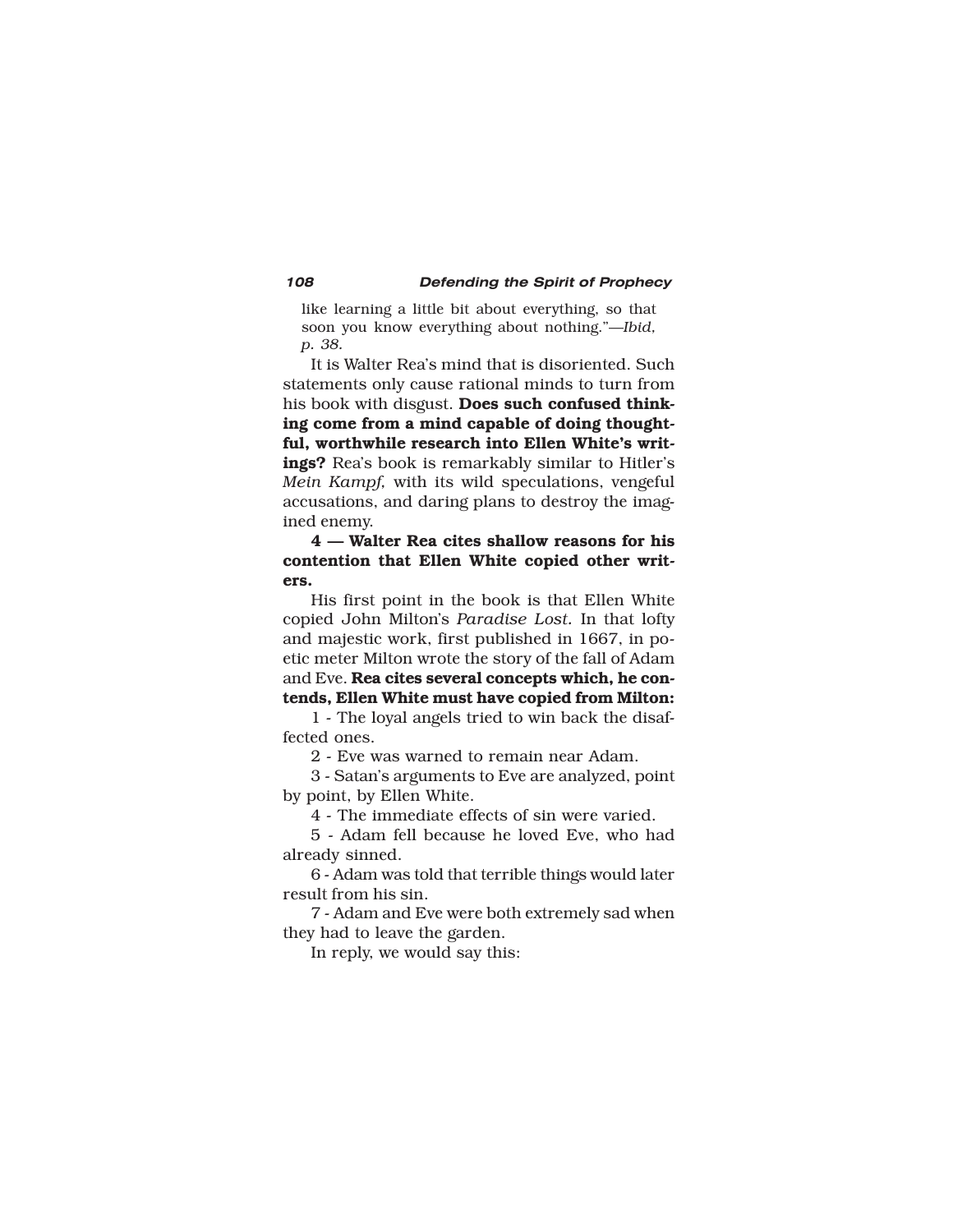(1) Each of the above seven concepts would be obvious to anyone reading the Genesis 3 account. It would be no great challenge to deduce them from that chapter.

(2) John Milton dictated *Paradise Lost*, after becoming blind. It is likely that he had a close walk with God, as Ellen White did. The Lord could have guided both of their thinking along similar lines.

(3) Really, it would not matter if Ellen White had read Milton's book, would it?

(4) Walter Rea is trying to box in Ellen White, so she is not permitted see, hear, or read any words or concepts by another person. If she does, she becomes a false prophet. Walter Rea said that Ellen White was a copycat, a heavy borrower, and a downright plagiarist.

# *Can you give me some examples of the kind of "borrowings" he based his accusations on?*

Alfred Edersheim wrote one of the largest and most complete of the many 19th century life-of-Christ books. Titled *The Life and Times of Jesus the Messiah,* this five-volume work was originally published in 1883. (*Desire of Ages* was written between 1892 and 1898.) Edersheim was a converted Jew; and one would think that Ellen White might wish to refer to this large set of books, written by one who was so closely acquainted with Jewish customs.

The present writer has, for many years, owned a one-volume reprint of Edersheim's work. Yet, in all that time, he has never found anything in Edersheim which bears even faint resemblance to *Desire of Ages*. Why? Because she did not copy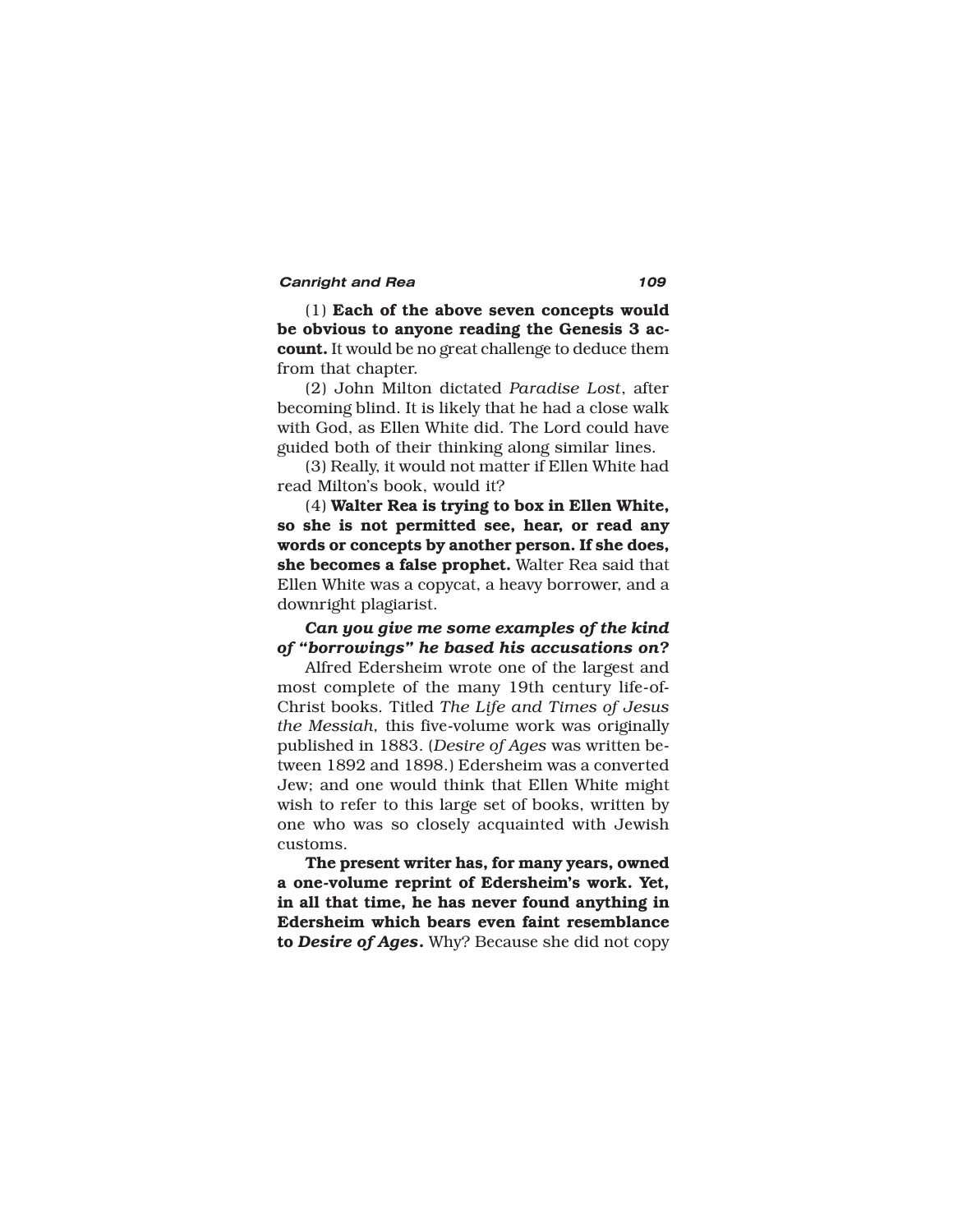it.

On page 86 of his book, *The White Lie,* Rea quotes part of a letter by Robert Olson, at that time head of the E.G. White Estate:

"About eight months ago, Elder Rea sent me a copy of some of his research which in his opinion showed that Ellen White was highly dependent upon Edersheim for some of the things she had written in *Desire of Ages*."—*R.W. Olson, Letter to E.G.W. Estate Trustees, November 29, 1978.*

After reading Rea's pre-publication research, Olson, in that letter, singled out Edersheim's book as the one which Rea claimed Ellen White apparently used the most.

Three times in his book *(pp. 309, 314, and 321),* Rea compares Edersheim with *Desire of Ages,* to show to what a terrible extent she copied that man's book. You can know that Rea selected the most flagrant examples. Here are all three. As is always the case, in the following examples Ellen White writes more clearly and majestically than the author she is compared to:

*Edersheim:* "When human nature, that of Adam before his fall, was created sinless and impeccable . . Jesus voluntarily took upon Himself human nature with all its infirmities and weaknesses . . It was human nature, in itself capable of sinning, but not having sinned . . The position of the first Adam was that of being capable of not sinning."—*Life and Times, p. 298.*

*White:* "When Adam was assailed by the tempter, none of the effects of sin were upon Him. He stood in the strength of perfect manhood, possessing the full vigor of mind and body . . Christ took upon him the infirmities of degenerate humanity . . He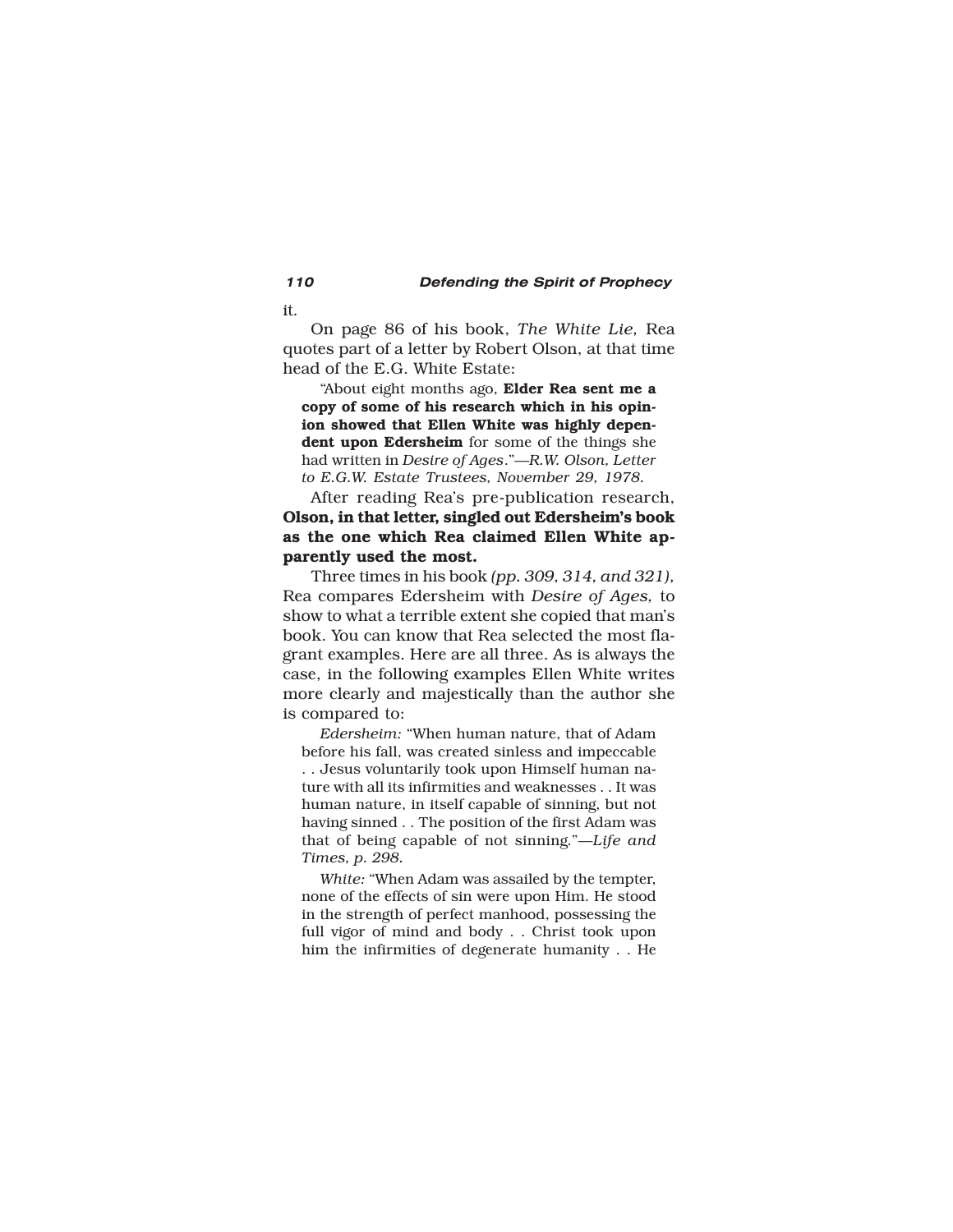#### **Canright and Rea**

took the nature of man, with the possibility of yielding to temptation."—*Desire of Ages, p. 117.*

*Edersheim:* "Their knavery and hypocrisy he immediately perceived and exposed . . We disclaim the idea that Christ's was rather an evasion of the question . . It was a very real answer, when [he pointed] to the image and inscription on the coin . . it did far more than rebuke their hypocrisy and presumption."—*Life and Times, p. 386.*

*White:* "Jesus read their hearts as an open book, and sounded their hypocrisy . . [pointing] to the inscription on the coin . . He would be . . arrested for inciting to rebellion . . Christ's reply was no evasion . . He had rebuked their hypocrisy and presumption."—*Desire of Ages, p. 602.*

*Edersheim:* "The child must be free from all such bodily blemishes as would have disqualified him for the priesthood."*—Life and Times, p. 194.*

*White:* "The offerings presented to the Lord were to be without blemish. These offerings represented Christ, and from this it is evident that Jesus Himself was free from physical deformity. He was 'the lamb without blemish and without spot': 1 Peter 1:19. His physical structure was not marred by any defect; His body was strong and healthy. And throughout His lifetime He lived in conformity to nature's laws. Physically as well as spiritually, He was an example of what God designed all humanity to be through obedience to His laws."*—Desire of Ages, pp. 50-51.*

Well, what did we learn from the above comparisons—the closest parallels Rea could find in Edersheim's three-volume life of Christ? About all we see is that Ellen White was a far better writer!

*Comparison 1:* As many of our readers know, Ellen White wrote hundreds of times about the hu-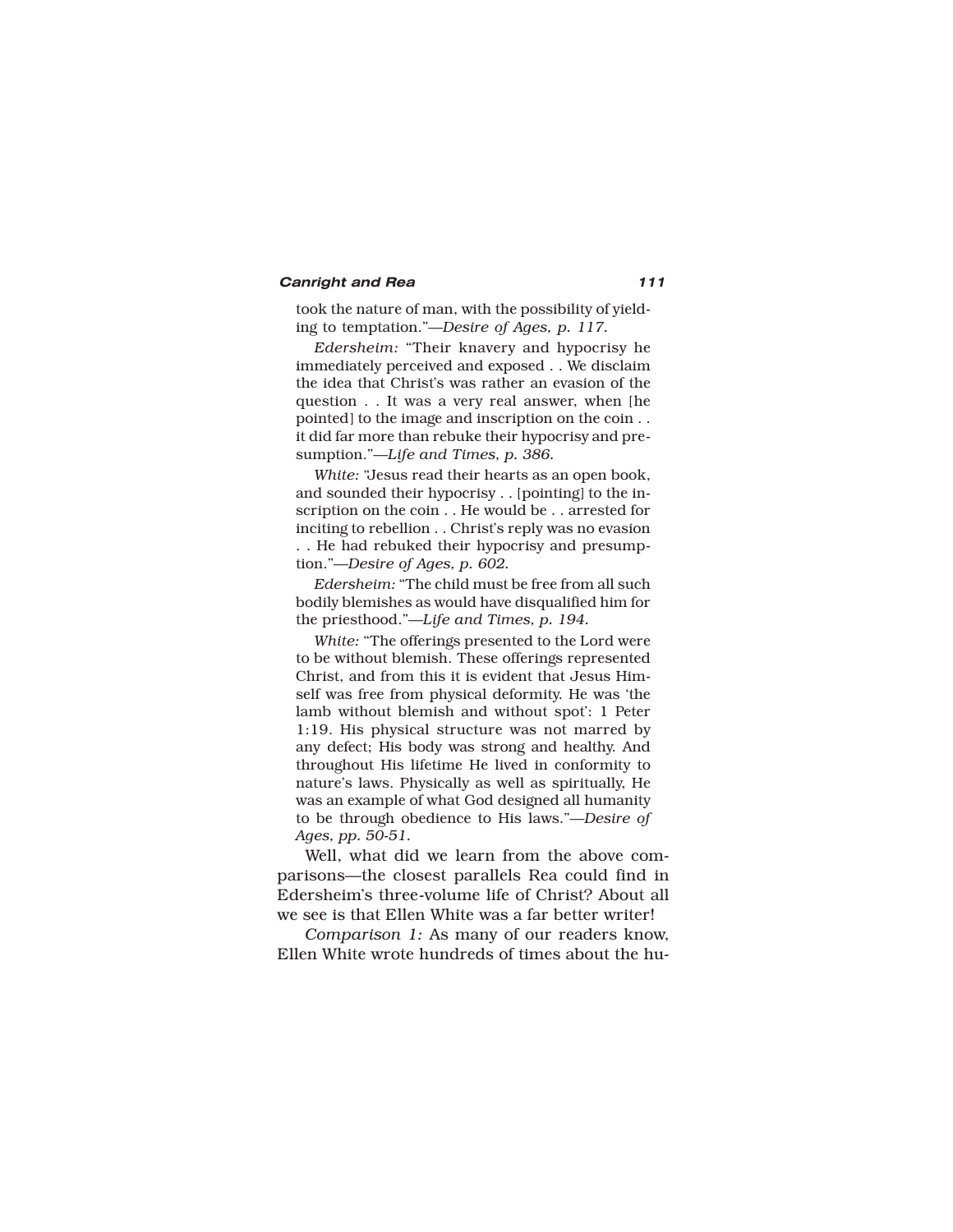man nature of Christ. We would expect to find her statement of Christ's human nature in *Desire of Ages.* It is given on pp. 49 and 117. A clear statement on this requires a comparison with Adam which she also repeatedly made in other writings, many earlier.

*Comparison 2:* That Christ's reply was not evasive, was only an opinion to Edersheim; but it was a certainty to Ellen White. The potential charge was rebellion, which Edersheim did not mention.

*Comparison 3:* The "without blemish" factor would be expected in a statement on the child being offered to the Lord. But while Edersheim says this was necessary for priestly duties, Ellen White says it was necessary for the lamb to be offered up for the people and later for priestly duties.

# *Just as Vincent Ramik, the attorney, said: "There is no case." What else do we learn in Rea's book?*

Significantly enough, we learn a lot about Walter Rea; for he spends an inordinate amount of time talking about how wonderful he is. In the process, he reveals the darkness in his own life. He is obsessed with fears and hatreds, a desperate man willing to go to any length to destroy good people whom he thinks may stand in his way. In one such paragraph of hoped-for self-exaltation, intending (through his book) for the conquest of his imagined enemies, Walter Rea wrote this:

"If Ford's studies were disturbing, Rea's research was downright frightening. Word of it sent administrators racing to the computers with sweaty palms . . the true believer is being sold the interpretation of the truth of Scripture through the supersales-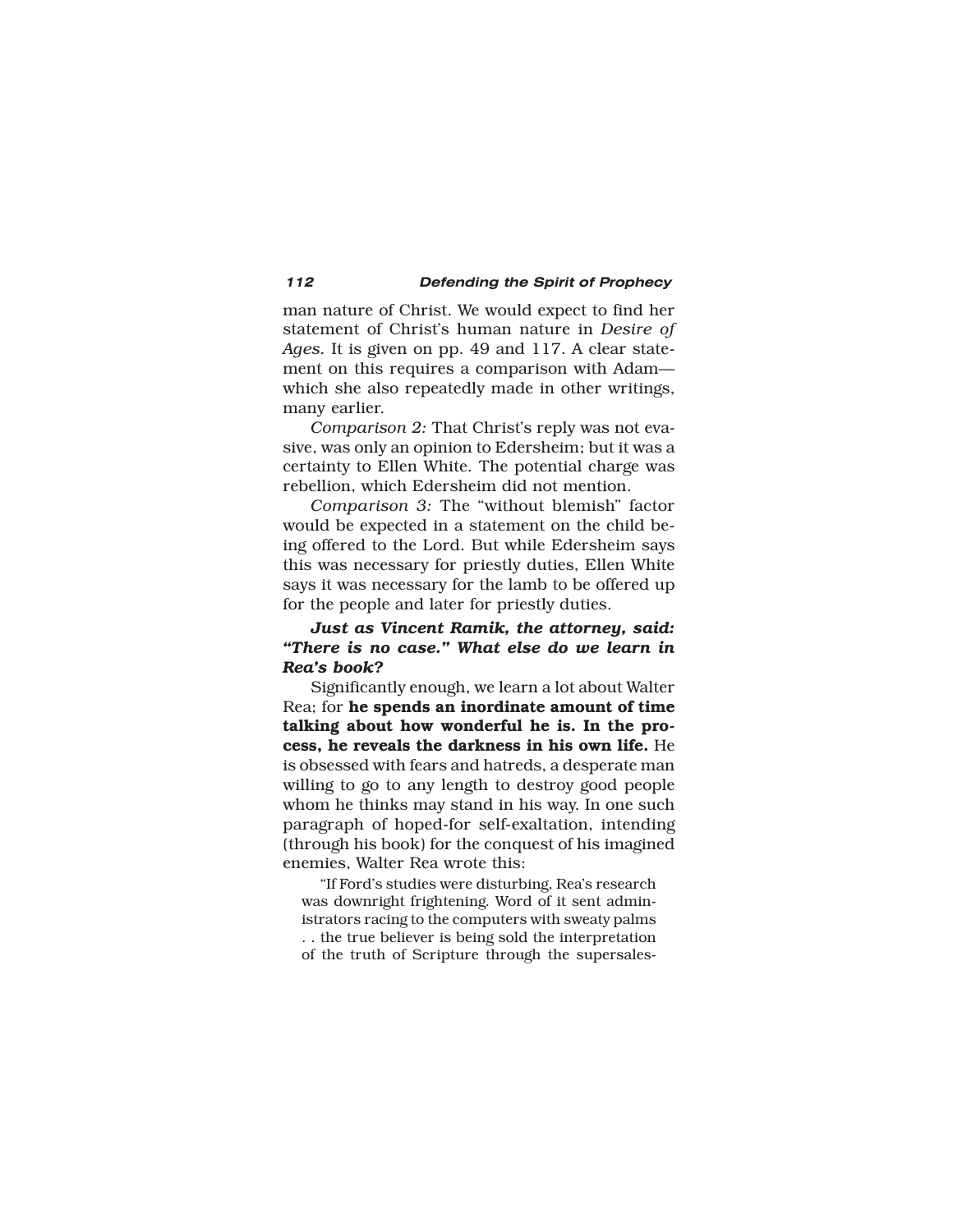#### **Canright and Rea**

men of his system . . Rea, on the other hand, was a guerrilla fighter. He seemed to be aiming for the jugular. His studies were meant to . . bypass the authority of the supersalesmen of the system."—*Walter Rea, The White Lie, pp. 270-271.*

In his praise of himself and hatred of Ellen White, Rea is a monomaniac. But every mania has a cause. More than anything, Walter Rea wants freedom to do as he pleases and live like the world, untrammeled by any imposed standards.

"Intelligent and reasonable people do not go along with Ellen . . that a woman is more spiritual if she doesn't wear a wedding ring . . that in the matter of sex play by happily married couples (it having been pronounced a concession to the 'animal' nature, and perhaps a cause of disease), less is better . . that flesh food has a tendency to animalize the nature." —*Ibid., p. 271.*

In the above paragraph, Rea as much as says: I want the restraints removed. My interests are jewelry, sex, and meat eating. No Christian standards, imposed by any higher authority, are to limit what I can do.

You have viewed the path Walter Rea is on. Is this what you want for your life? Do you wish to travel it with him? Do you wish to share in the destiny he will receive later after death?

## *What is the alternative?*

On one side stands the world and Walter Rea. On the other is acceptance and obedience to God and His Inspired Writings. Sampling Walter Rea was not a pleasant task; but sampling Ellen White's writings is an encouraging, strengthening experience. They have helped hundreds of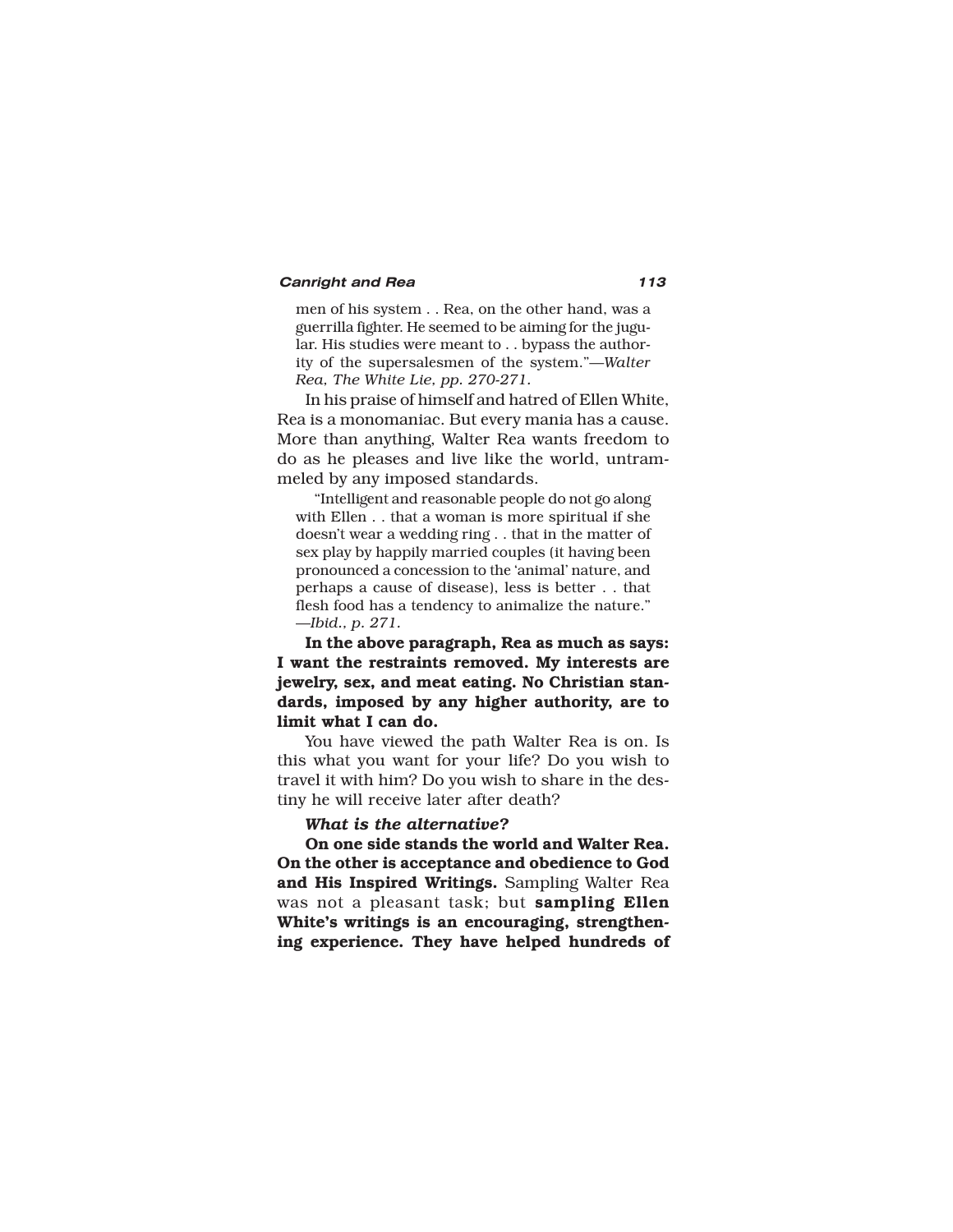thousands to find God and remain close by His side. Can such a faith offend?

# *Here is a sample passage from one of her books:*

"If you have given yourself to God, to do His work, you have no need to be anxious for tomorrow. He whose servant you are, knows the end from the beginning. The events of tomorrow, which are hidden from your view, are open to the eyes of Him who is omnipotent . . But when we really believe that God loves us and means to do us good we shall cease to worry about the future. We shall trust God as a child trusts a loving parent. Then our troubles and torments will disappear, for our will is swallowed up in the will of God . . One day alone is ours, and during this day we are to live for God. For this one day we are to place in the hand of Christ, in solemn service, all our purposes and plans, casting all our care upon Him, for He careth for us. 'I know the thoughts that I think toward you, saith the Lord, thoughts of peace, and not of evil, to give you an expected end.' "*—Mount of Blessing, 101-102.*

# How can reading such glorious messages as that bring harm to anyone?

People that have accepted Walter Rea's charges have lost so much. There is encouragement, faith, and assurance in God's Word. Something the critics cannot give us.

You will recall that Walter Rea said at that February 1982 Walla Walla Adventist Forum meeting: "Don't you do to the Bible what I am doing to the writings of Ellen White, or you will destroy the Bible too!"

He knew exactly what he had set out to do; and, in the lives of many people, Walter Rea did it. He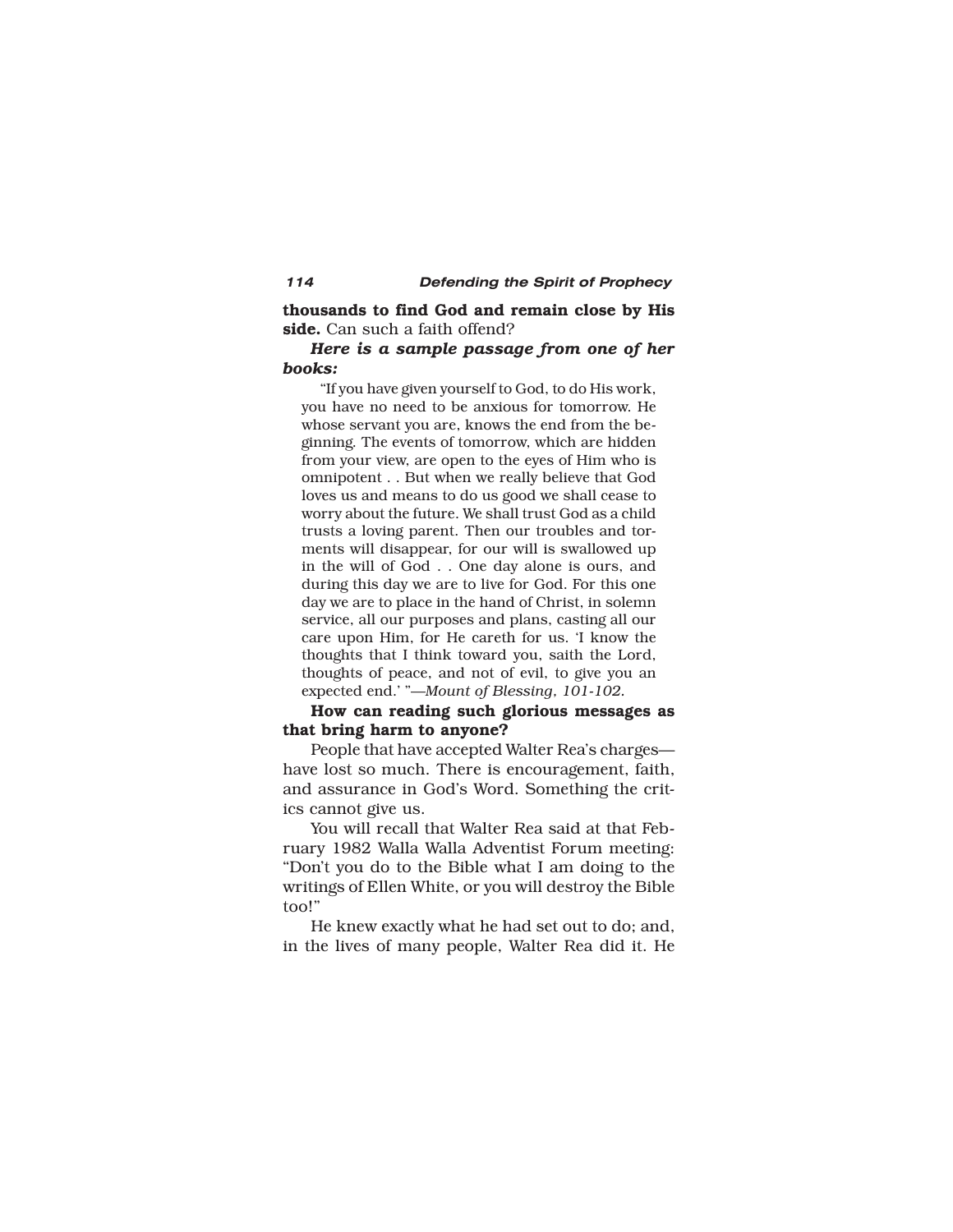eradicated the Spirit of Prophecy from their lives.

About 1986, a schoolteacher in Ohio phoned and asked if she could stop by and see whatever the present writer had on the Rea controversy. Shortly afterward, during the summer break, she arrived with her daughter. Although decked out in adornment and cosmetics as a non-Adventist, she said she had once been an Adventist minister's wife. But, she explained, when Walter Rea traveled around lecturing, she and her husband decided to leave the ministry.

Having separated from the Spirit of Prophecy, soon after he left her and their daughter for another woman. Since then, she has left Adventism entirely. Yet there were lingering questions in her mind. The present writer tried to clarify issues; but it seemed impossible to break the hold the world now has on her. I provided her with papers and other materials; and, that same afternoon, she left and continued on her journey to a vacation in Florida.

Walter Rea has been destroying people for years. He is still doing it. That is why this present book has been published. The need for it still exists.

# *But whatever happened to Walter himself?*

An acquaintance of Walter Rea, living in southern California, phoned us in 1995 and told us that Rea no longer believes in the Bible either! He handed the fruit of skepticism of God's Word to others; now he is eating it himself. He is a sullen man who broods in his smoldering hatreds. Remember the warning of Moses to the people regarding three other rebels against God's prophet in ancient times:

"Depart, I pray you, from the tents of these wicked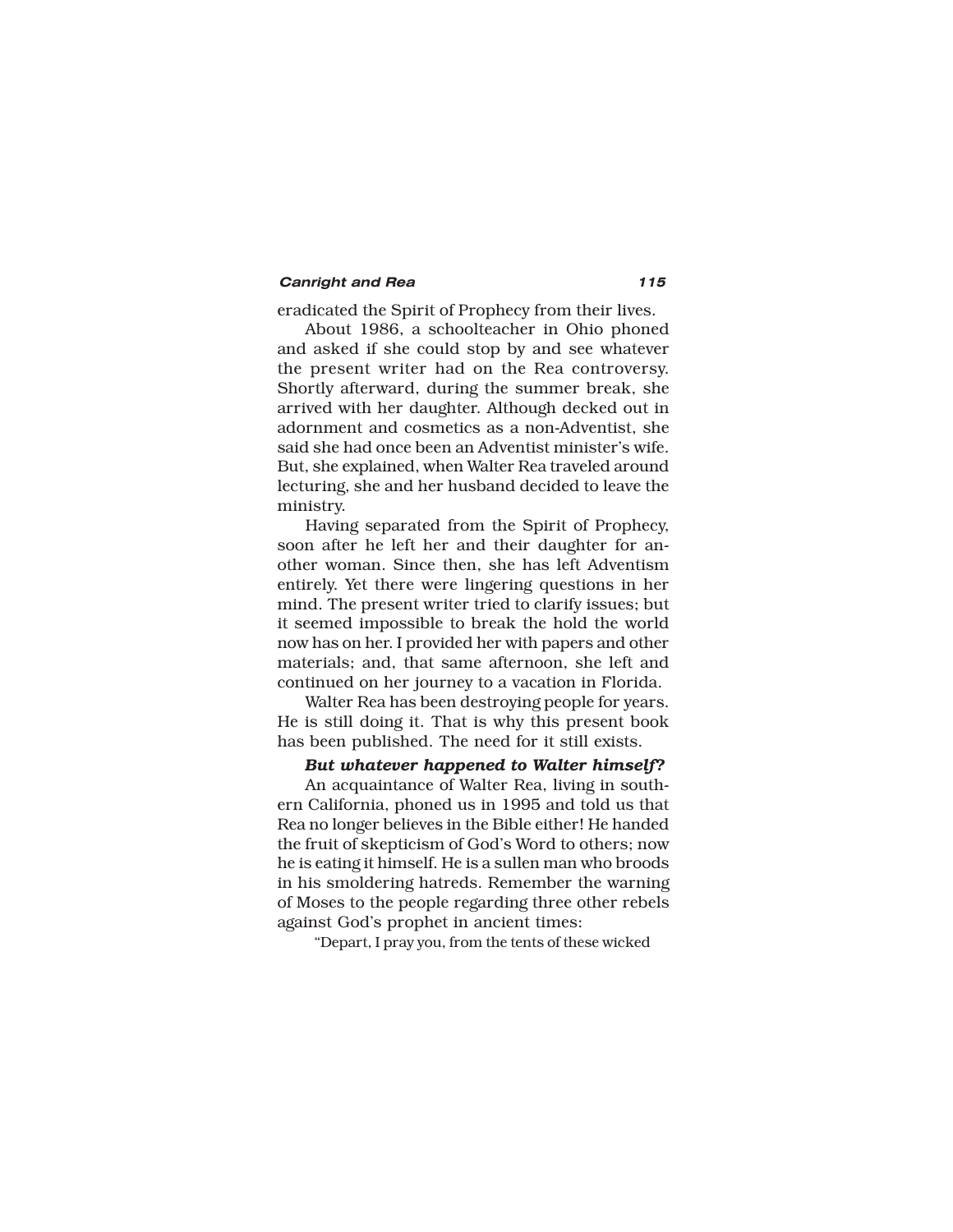men, and touch nothing of theirs, lest you be consumed in all their sins."—*Numbers 16:26.*

That is good counsel for us today.

At the third Advent, a horrible death, such as Korah and company received, will be the reward of those who have tried to destroy the confidence of others in God's Holy Word.

Depart, I pray you, from those tents. Touch nothing there, lest you be consumed!

In all his charges, Walter Rea did not touch the Spirit of Prophecy. He can do nothing to harm it; for it is fully under God's protection. But Rea did much to injure many individuals who trusted their future to Rea's braggart claims.

Determine that, in fullest confidence, you will cling to God's Holy Word and, in the strength of Christ, obey it fully. God will bless you for doing so; and one day soon you will join the saints in light, as they gather about the great white throne and praise Him who loved us enough to send His Son to die that we might have eternal life.

"This work is of God, or it is not. God does nothing in partnership with Satan. My work . . bears the stamp of God or the stamp of the enemy. There is no halfway work in the matter. The testimonies are of the Spirit of God, or of the devil."—*4 Testimonies, p. 230.*

"Satan is . . constantly pressing in the spurious—to lead away from the truth. The very last deception of Satan will be to make of none effect the testimony of the Spirit of God. 'Where there is no vision, the people perish' (Proverbs 29:18). Satan will work ingeniously, in different ways and through different agencies, to unsettle the confidence of God's remnant people in the true testi-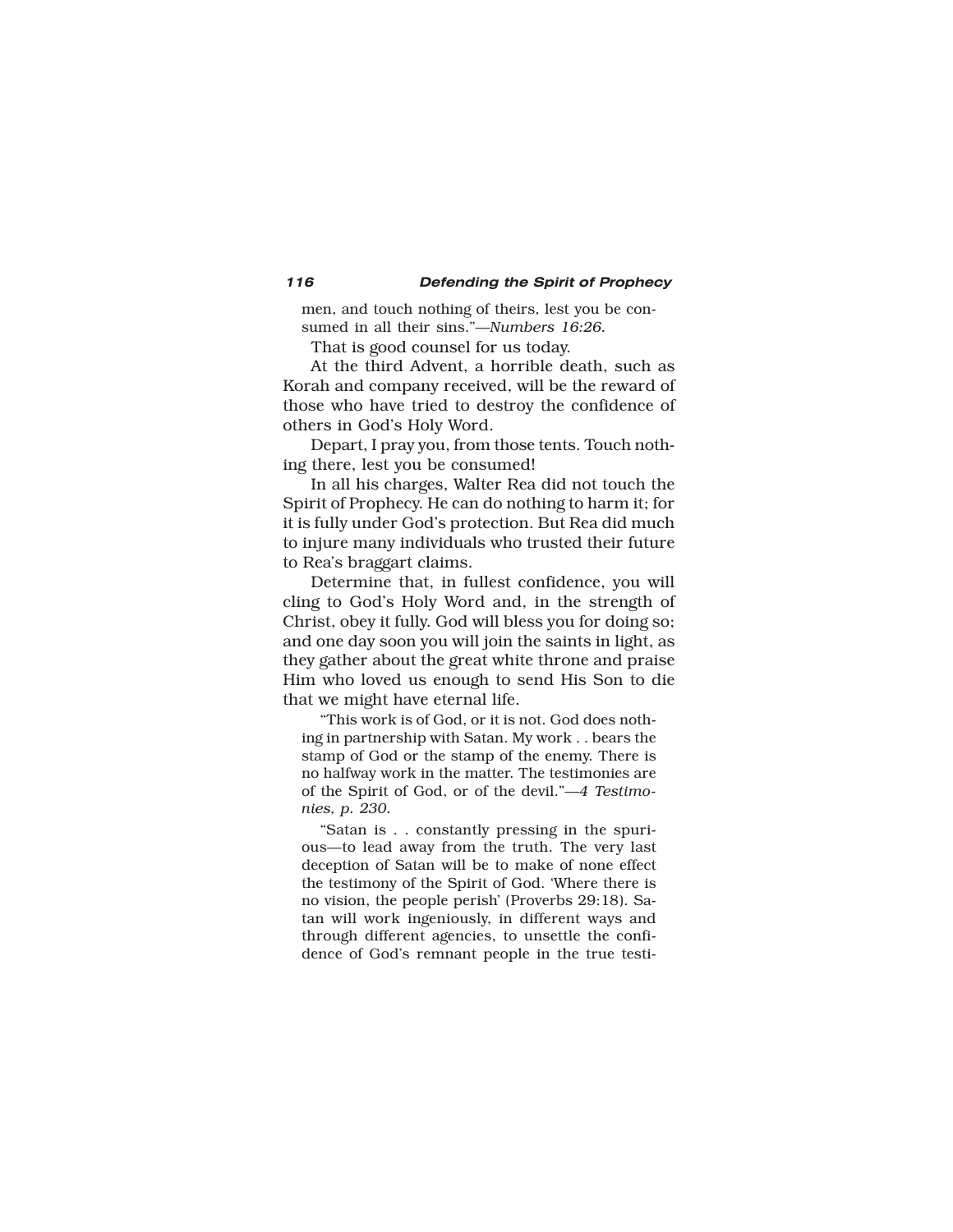#### **Canright and Rea**

mony (Letter 12, 1890).

"There will be a hatred kindled against the testimonies which is satanic. The workings of Satan will be to unsettle the faith of the churches in them, for this reason: Satan cannot have so clear a track to bring in his deceptions and bind up souls in his delusions if the warnings and reproofs and counsels of the Spirit of God are heeded (Letter 40, 1890)."*—1 Selected Messages, 48.*

"Then the redeemed will be welcomed to the home that Jesus is preparing for them. There their companions will not be the vile of earth, liars, idolaters, the impure, and unbelieving; but they will associate with those who have overcome Satan and through divine grace have formed perfect characters. Every sinful tendency, every imperfection, that afflicts them here has been removed by the blood of Christ, and the excellence and brightness of His glory, far exceeding the brightness of the sun, is imparted to them. And the moral beauty, the perfection of His character, shines through them, in worth far exceeding this outward splendor. They are without fault before the great white throne, sharing the dignity and the privileges of the angels.

"In view of the glorious inheritance that may be his, 'what shall a man give in exchange for his soul?' Matthew 16:26. He may be poor, yet he possesses in himself a wealth and dignity that the world could never bestow. The soul redeemed and cleansed from sin, with all its noble powers dedicated to the service of God, is of surpassing worth; and there is joy in heaven in the presence of God and the holy angels over one soul redeemed, a joy that is expressed in songs of holy triumph."

— Steps to Christ, 126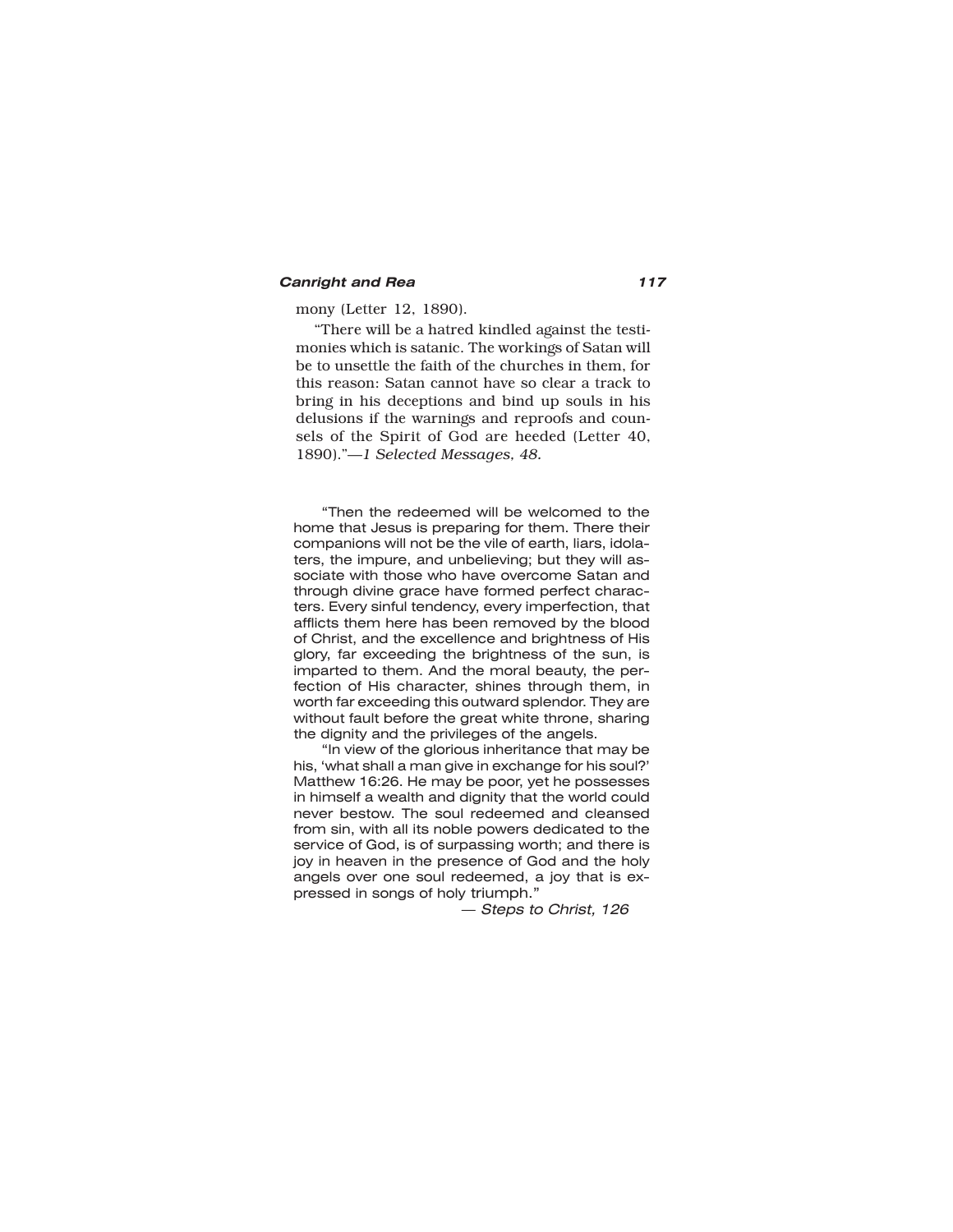How God Protected<br>Writings

"Satan is . . constantly pressing in the spurious—to lead away from the truth. The very last deception of Satan will be to make of none effect the testimony of the Spirit of God. 'Where there is no vision, the people perish' (Proverbs 29:18). Satan will work ingeniously, in different ways and through different agencies, to unsettle the confidence of God's remnant people in the true testimony." —1 Selected Messages, 48 [see 2 SM 78 for context]

**118**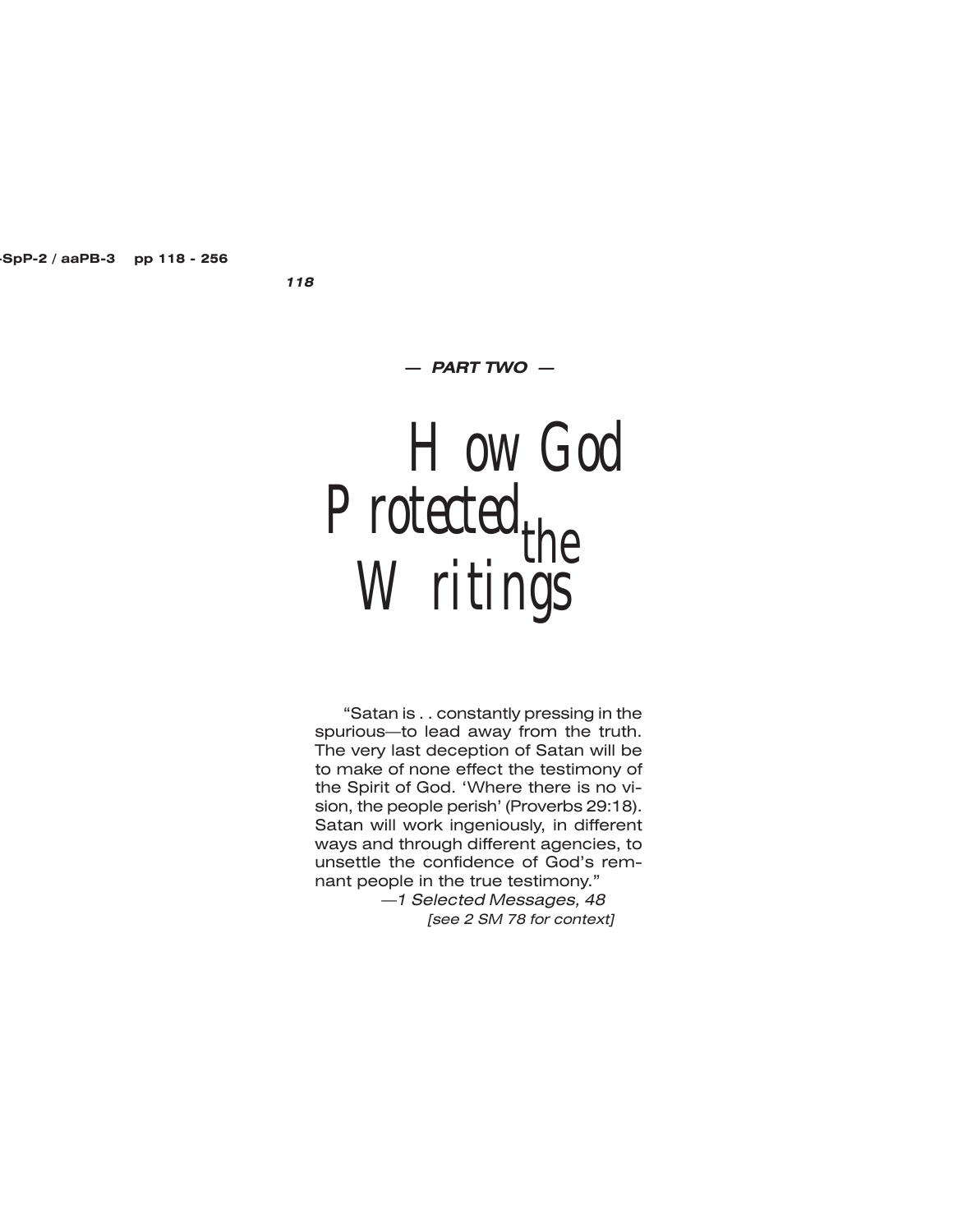## **Why we know that no one else wrote these books**

# Protected from Tampering

The manner in which God has protected His Inspired Writings is incredible. In spite of repeated attacks by the enemy down through the centuries, and even to modern times,—we today have the Word of God!

In this study, we will not cover the broad sweep of the centuries of preservation of God's Word; for that is available elsewhere. Instead, we will focus on the protection our kind Father has given to the Spirit of Prophecy writings.

Moses wrote the books of Job and Genesis while shepherding sheep in the wilderness, which was followed by the turbulence of forty years with the Israelites. Yet we have his books today.

Nearly all of the Old Testament was imperiled when the Babylonians overran Jerusalem in 606 B.C. and two subsequent invasions within the next 20 years, which destroyed the nation and reduced its structures to ruins. Yet we now have the entire Old Testament.

The New Testament books underwent "cruel mockings and scourgings," as it were, in the centuries which followed. Yet we have the New Testament books. It is true that, in the intervening centuries, translators and copyists made a few changes (see my *King James Bible*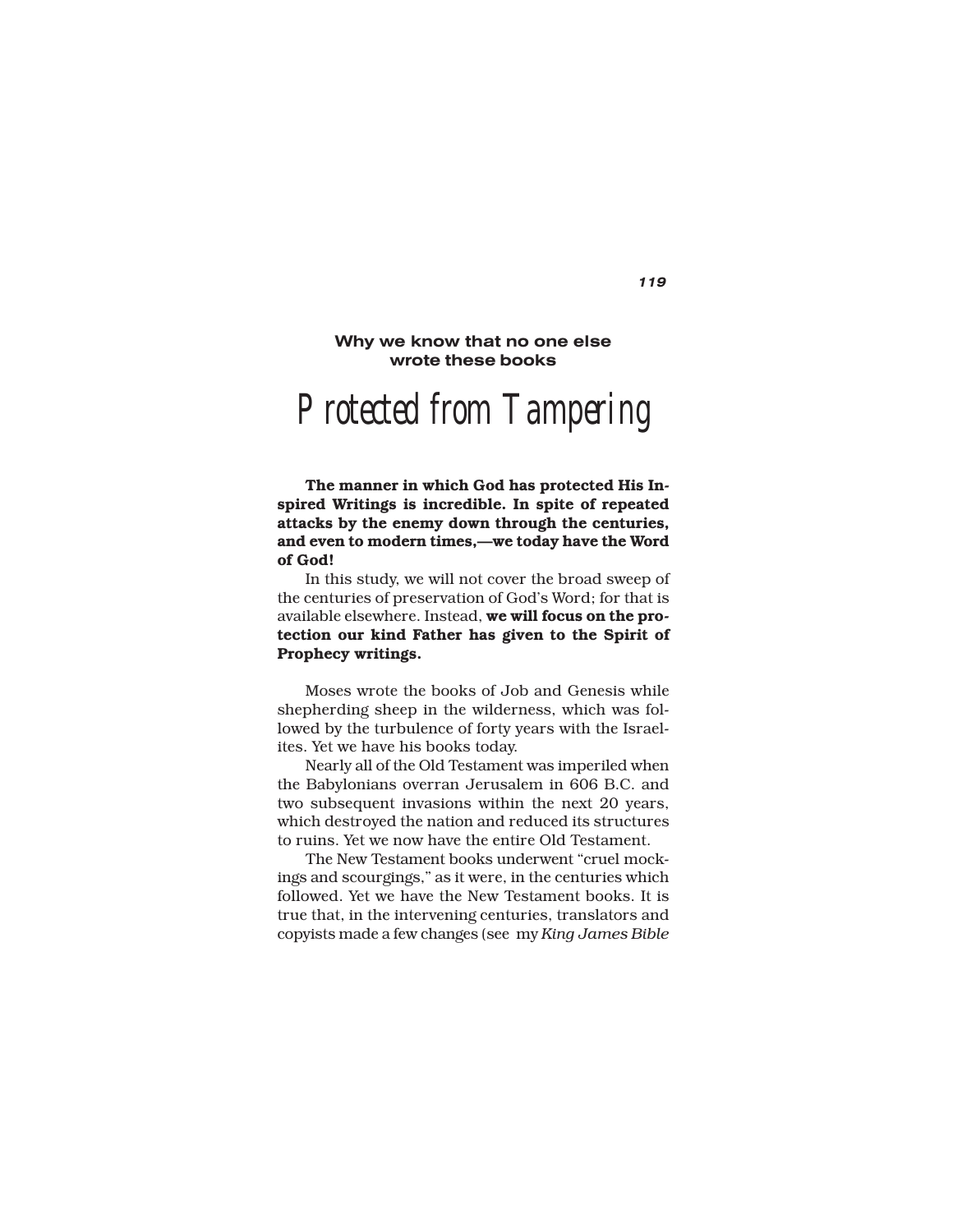*and the Modern Versions).* The essential points of salvation may be found in all of them—even in the Roman Catholic Rheims-Douai.

There exists today more ancient manuscripts of the Bible than of any other writing of antiquity. God has protected His Word, and He will continue to do so to the end. Why has He done this? Because it is His channel of communication with mankind. Contrary to popular belief, that channel is not through priests, rabbis, ministers, or church councils; it is through the Bible and Spirit of Prophecy!

#### **BEGINNINGS**

It was a chilly day in December 1844. Approximately seven weeks had elapsed since the great disappointment of October 22, when a slightly older friend, Mrs. Elizabeth Haines, asked Ellen Harmon, a young girl of 17, to visit her.

Frail Ellen had a damaged heart, was severely weakened by tuberculosis, could only speak in a whisper, and found it difficult to breathe while lying down. She was frequently awakened from sleep by coughing and bleeding in her lungs.

Yet it was at this very time, when the feeble girl was nearing death, that she was called to be a prophet of God. The King of heaven truly uses the weakest of the weak to do His work!

Mrs. Haines lived across the causeway, in South Portland. While at her home, three other young women joined Ellen and Mrs. Haines for morning family worship on the second floor of the house.

While they were kneeling in prayer, Ellen was taken off in vision.

"While I was praying, the power of God came upon me as I had never felt it before. I was wrapped in a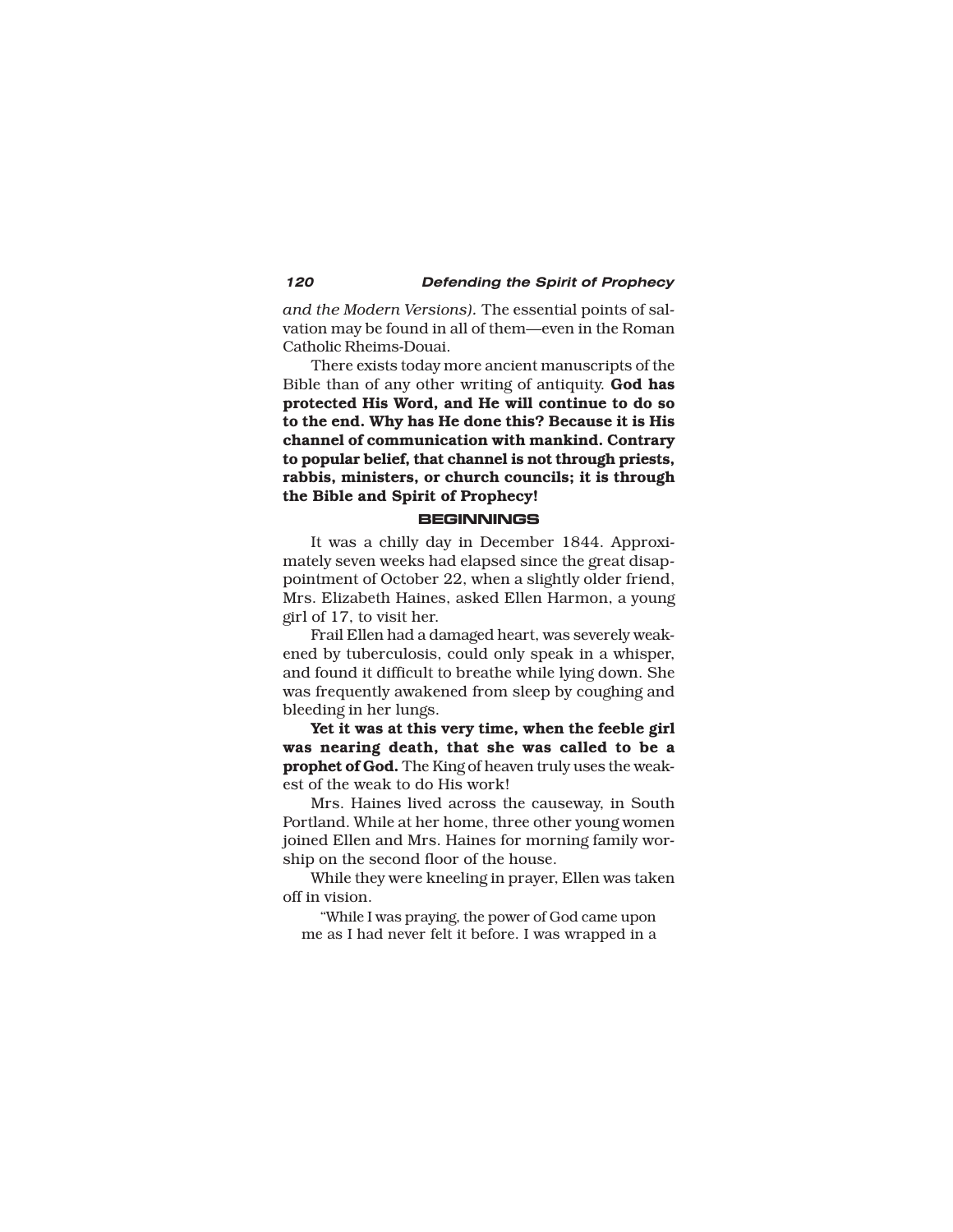vision of God's glory, and seemed to be rising higher and higher from the earth, and was shown something of the travels of the Advent people to the holy City."—*Early Writings, 13.*

About a year later, she recalled the event and the aftermath in these words:

"As God has shown me the travels of the Advent people to the holy City, and the rich reward to be given those who wait the return of their Lord from the wedding, it may be my duty to give you a short sketch of what God has revealed to me. The dear saints have many trials to pass through. Our light afflictions, which are but for a moment, will work for us a far more exceeding and eternal weight of glory—while we look not at the things which are seen; for the things which are seen are temporal, but the things which are not seen are eternal.

"I have tried to bring back a good report and a few grapes from the heavenly Canaan, for which many would stone me, as the congregation bade stone Caleb and Joshua for their report (Num. 14:10). But I declare to you, my brethren and sisters in the Lord, it is a goodly land, and we are well able to go up and possess it."—*Early Writings, pp. 13-14 (letter to Enoch Jacobs, editor of the Day Star).*

At the time of the vision, and for several months thereafter, Ellen could not hold her hand steady enough to write the vision she had been shown. Ellen was young, ill, retiring, and unused to associating with many people. She felt that she could not accept the commission, and she pleaded with God to remove the burden from her.

 "I shrank from it. I was young, and I thought they would not receive it from me."—*5 Manuscript Releases, 96 (written to Joseph Bates, July 13, 1847).*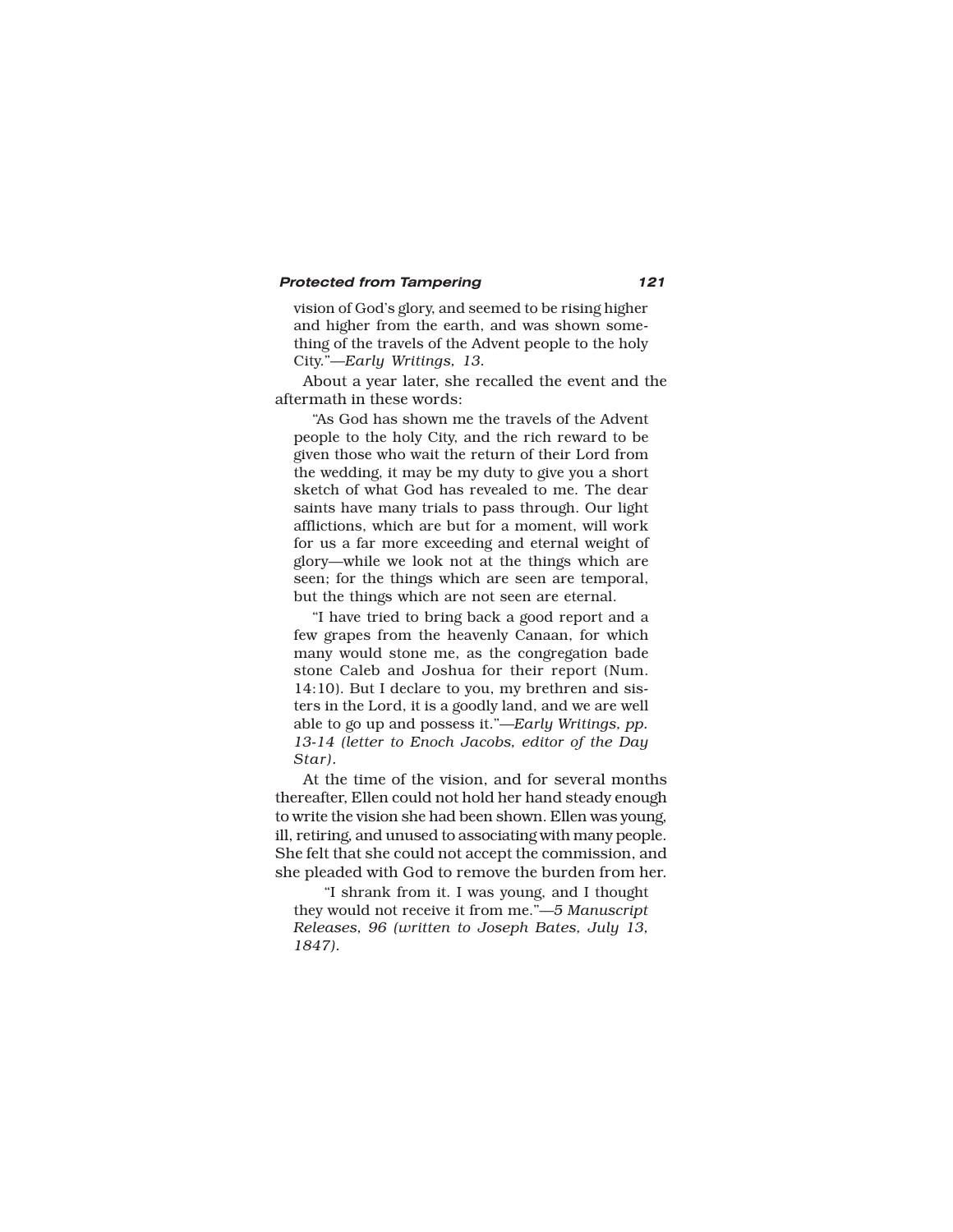But the call from God was insistent.

 "About one week after this the Lord gave me another view, and showed me the trials I must pass through; that I must go and relate to others what He had revealed to me; that I should meet with great opposition, and suffer anguish of spirit. Said the angel, 'The grace of God is sufficient for you; He will sustain you.' "—*2 Spiritual Gifts, 35.*

At this time, Ellen was in constant bodily suffering and tuberculosis ravaged her lungs; her family was without money, and it was midwinter in Maine.

For several days and far into the night, Ellen prayed that God would remove the burden from her and place it upon someone more capable.

But the words of the angel sounded constantly in her ears:

"Make known to others what I have revealed to you."—*Early Writings, 20.*

Recalling the experience, she wrote:

"It seemed impossible for me to perform this work that was presented before me; to attempt it seemed certain failure. The trials attending it seemed more than I could endure. How could I, a child in years, go forth from place to place unfolding to the people the holy truths of God? My heart shrank in terror from the thought."—*Life Sketches, 69-70.*

#### **THE PROPHET'S PRIMARY WORK**

Yet, with the help and protection of her heavenly Father, Ellen White was enabled to accomplish a great deal.

What is the most important work of a prophet of God? I will suggest that it is the written materials that the prophet produces. What has proven to be more important? the preaching of Matthew to his associates or his 28-chapter Gospel? Down through the centuries, what has helped mankind more? Daniel's talks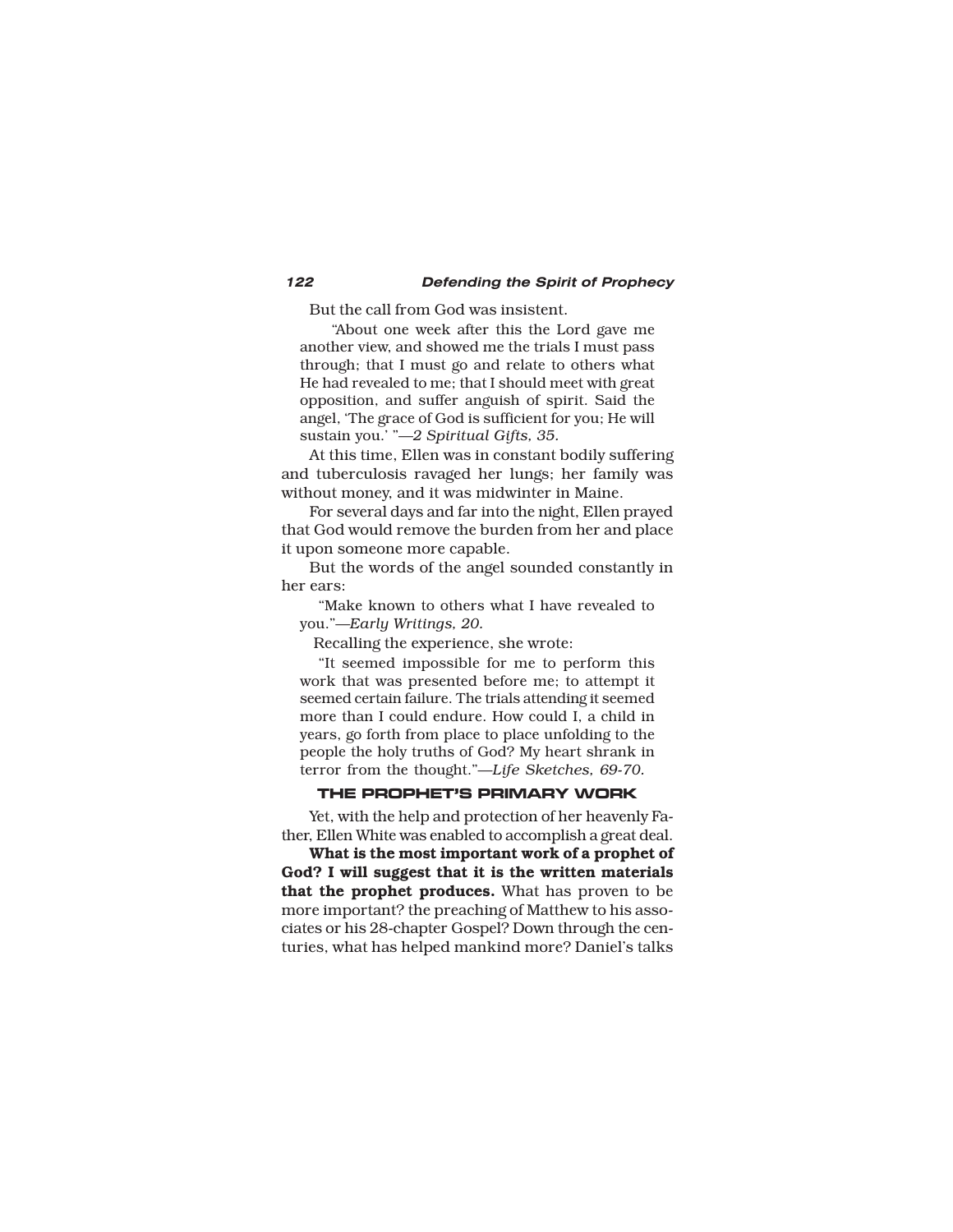#### **Protected from Tampering**

with Nebuchadnezzar or the book that he wrote?

God's messages to all mankind are contained in the holy Scriptures. Those messages are of urgent importance—for they constitute a primary channel of communication between God and man! It is quite obvious that equally important to the writings of a prophet is the protection God must give to the writings that prophet produces.

But, let us take this a step further. There are two items of faith that we must exercise in regard to the Inspired Writings: (1) We must believe that they are God's messages to us. (2) We must believe that He has protected them.

If we believe the first but reject the second, the writings will be unread or not obeyed. Either type of rejection is an insult to God.

There are men among us today who want us to believe the first but reject the second.

Let us now examine how God has protected the Spirit of Prophecy writings:

# **HER EARLIER WRITINGS**

We will now advance to the year, 1848, when a number of believers (including Ellen and her husband, James White) attended several Sabbath Conferences in the Northeast. In the sixth conference, held in November 1848, Ellen had a vision, instructing her that her husband must begin "to print a little paper." Articles by Ellen began appearing in those papers.

In July 1851, James published her first pamphlet of 64 pages, titled *A Sketch of the Christian Experience and Views of Ellen G. White*. Years later, it was included as Section One in *Early Writings*.

From 1852 to 1855, the Whites carried on their publishing work in a building in Rochester, New York, Then, in 1855, they moved to Battle Creek, Michigan.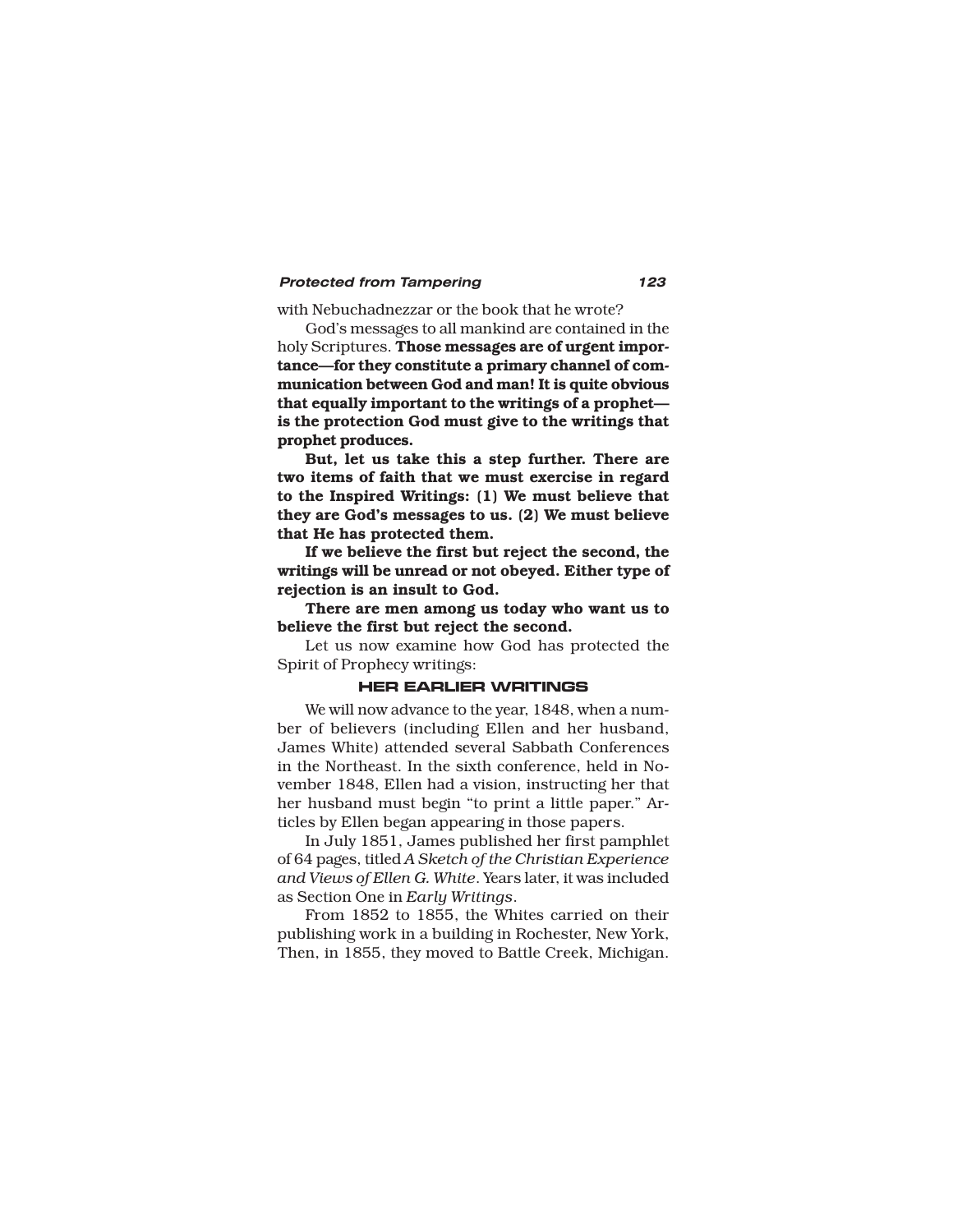The move was not difficult to make; for all they had was a handpress and a small amount of other printing equipment, together with a small stock of books and pamphlets. Soon afterward, in obedience to a vision, the group printed the first *Testimony for the Church*. It was 16 pages in length (now in *1 Testimonies, 113-126*).

With the passing of years, more and more publications by Ellen were printed. But they almost entirely consisted of printed editions of her *testimonies* or letters to individuals and groups. By 1864, ten of these small collections of *Testimonies* had been printed.

*Spiritual Gifts, Vols. 1-4,* were released in 1858, 1860, and the last two in 1864. That same year, another small book was printed: *Appeal to the Youth* (95 pages, 40 of which were written by Ellen).

Between 1865 and 1876, in addition to 27 thin *Testimonies*, two other small books were printed: *How to Live* (1865; about a third of which was written by Ellen) and *Spirit of Prophecy, Vol. 1* (1870).

In 1877 and 1878, *Spirit of Prophecy, Vols. 2 and 3* were issued; and, in 1880, *Life Sketches*. By 1882, *Testimonies, Nos. 1-31,* had been printed.

And that was about it. By 1878, Ellen had barely gotten started in her book-writing work. Indeed, aside from the collection of personal letters in 31 *Testimonies*, she had written almost no books. (The first four volumes of our present *Testimonies for the Church,* issued in 1885, contains *Testimonies 1 to 30.*)

How did God protect Ellen's writings from 1848 to 1878? He primarily did it through her husband, James White. As head of the entire publishing work, he proofed her work and oversaw the printing of her writings. However, due to the difficulties under which they worked and the limitations of the times, some typographical errors had crept in; just as, down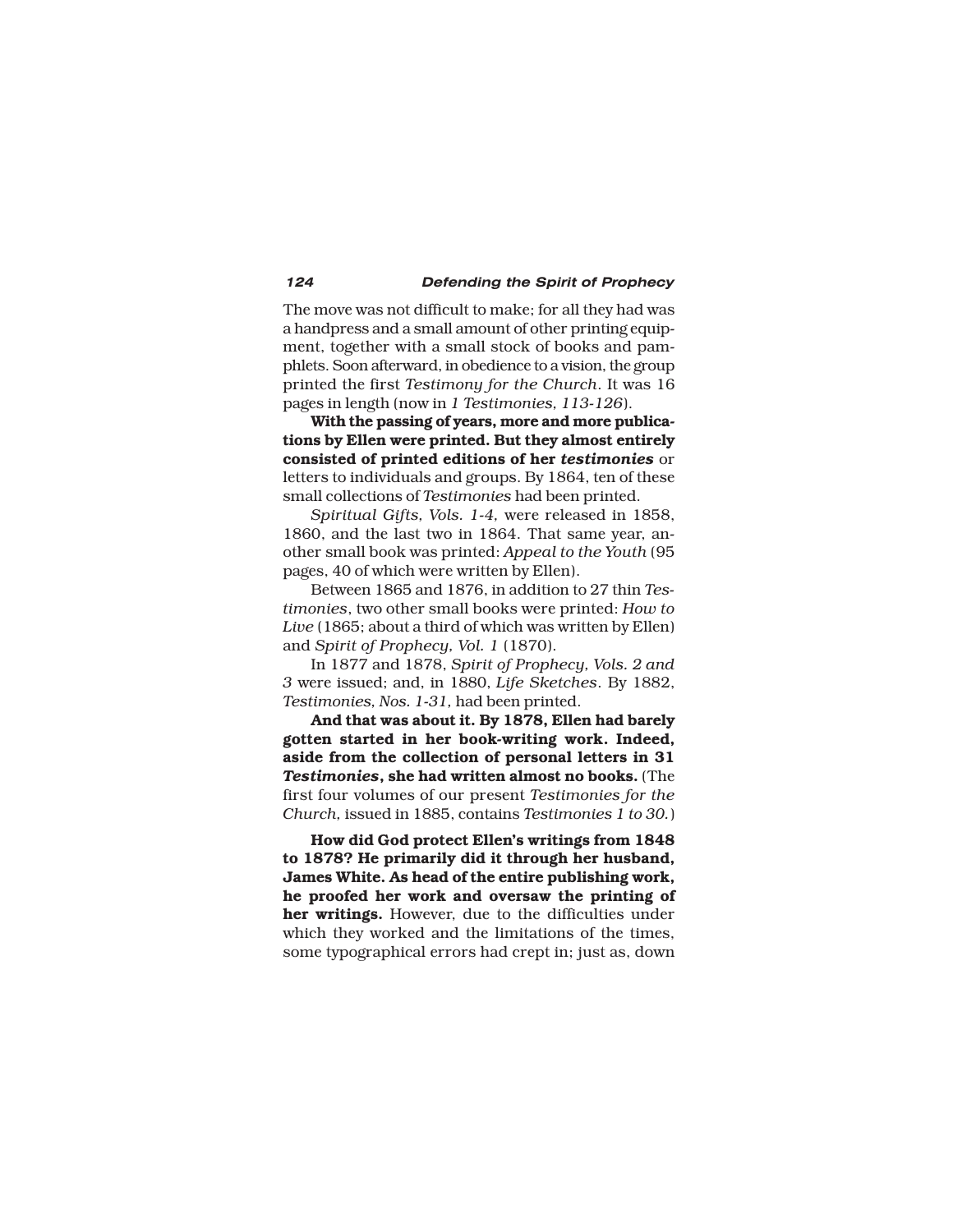through the centuries, some crept into the Bible manuscripts.

# **NEARING A TRANSITION**

The years 1878 to 1884 were extremely important in the history of Ellen White's published writings. This is due to the fact that a transition, which Ellen was not at first aware, was about to take place. In 1881, James would die and she, at last, would begin writing and publishing at a much faster pace.

Ellen White's literary output during her lifetime would eventually total approximately 25 million words or 10,000 printed pages. This would include letters, diaries, periodical articles, and books. Yet, significantly, the great majority of it was produced after 1881.

There are among us, today, those who tell us we should use hardly any of her writings produced after 1878; for they are "uninspired" or have been "corrupted." If we would obey that dictum, it would be necessary for us to toss the great majority of her articles and books in the garbage can. Yet the individuals who make this charge seem only able to vaguely hint at evidence supporting their claim. What is the truth of the matter?

We are going to learn that the God of heaven carefully protected these sacred writings—not only in earlier years, but all through the years which followed! Here is how He did it:

"Both in the [Battle Creek] Tabernacle and in the college the subject of inspiration has been taught, and finite men have taken it upon themselves to say that some things in the Scriptures were inspired and some were not. I was shown that the Lord did not inspire the articles on inspiration published in the *Review*, neither did He approve their endorsement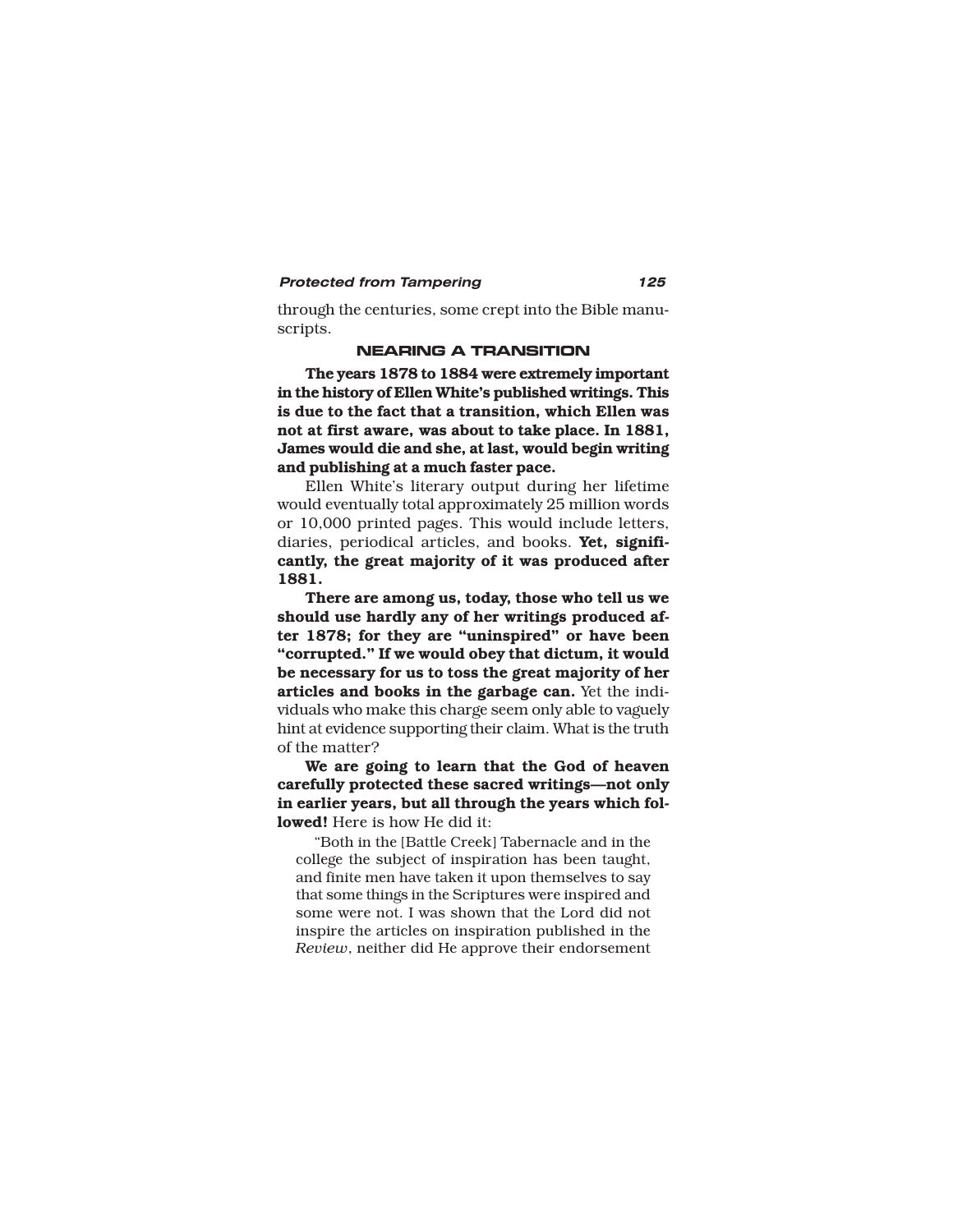before our youth in the college.

"When men venture to criticize the Word of God, they venture on sacred, holy ground, and had better fear and tremble and hide their wisdom as foolishness. God sets no man to pronounce judgment on His Word, selecting some things as inspired and discrediting others as uninspired. The testimonies have been treated in the same way; but God is not in this."—*1 Selected Messages, 23; Letter 22, 1889. [The article, "Differences in Degrees," was in the January 15, 1884, issue of the Review.]*

On New Year's Day, 1878, Miss Marian Davis joined the Whites to assist them in their work; at the time, the Whites were in Texas. Marian had an unusual ability for proofreading, plus a remarkable memory. Over a period of time, Marian gained the ability to locate everything Ellen had earlier written on a given subject. She also followed the progress of Ellen's writings, from proofreading, all the way through to final publication. If any problems developed, she immediately reported back to Ellen.

In addition, as she had for years, Ellen herself checked over everything that was done with her writings. After she wrote a manuscript in longhand, before it could be sent to the person for whom it was intended or to the publishing house, a copy had be made by hand (there were no typewriters or xerox machines back then). Ellen would check the copied manuscript. She would also personally check the galley proofs, sent her by the publishing house, prior to printing. But, from 1878 onward, Ellen had the help of Marian in her work. This had an effect of doubling the safeguard. And it came at a time when James was beginning to be rather feeble in health.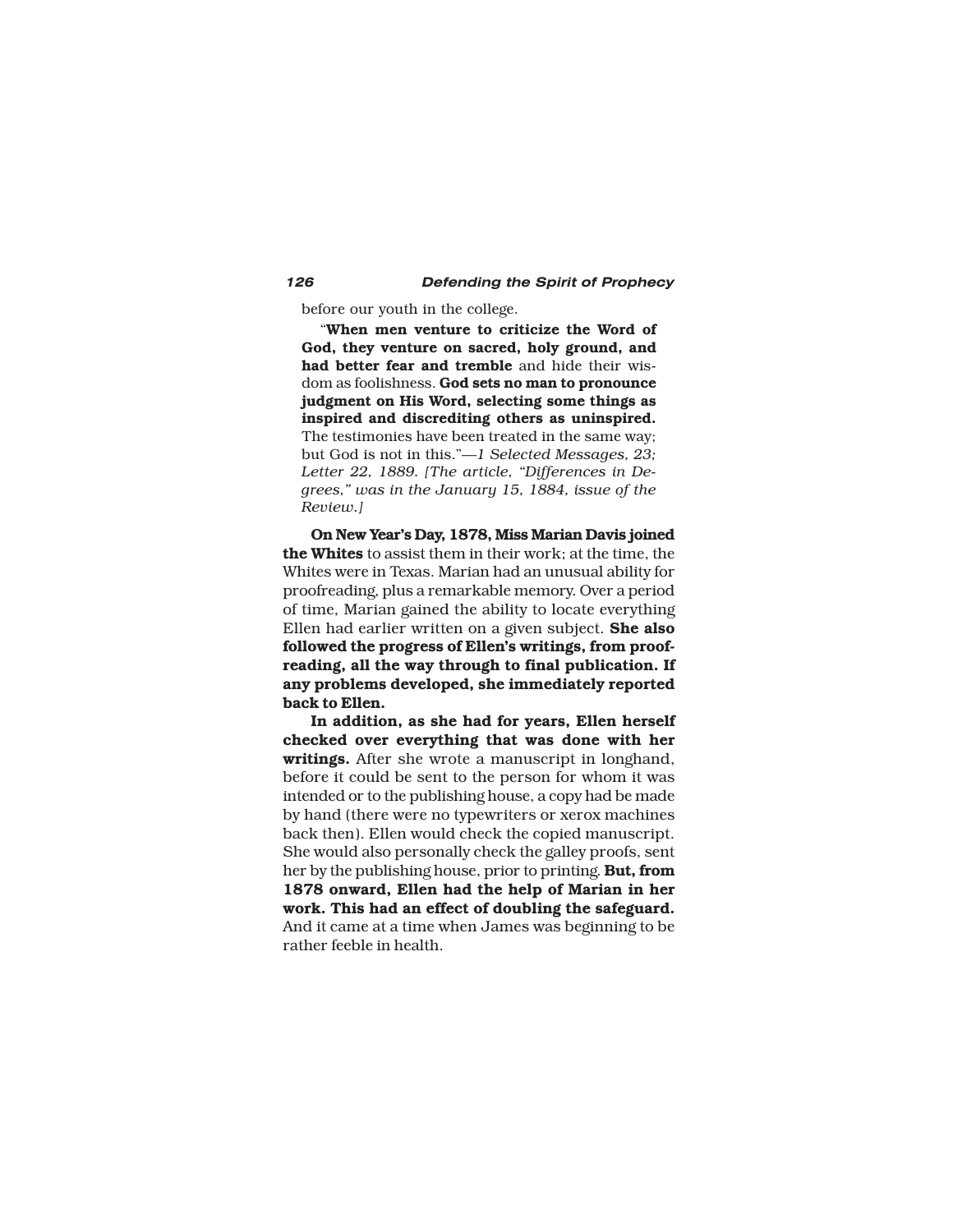#### **Protected from Tampering**

"Marian is just what we need. She is splendid help."—*A.L. White, The Lonely Years, 104 (Letter 4, 1879).*

This close working relationship continued for the next 25 years, until Marian's death in 1904. She had journeyed from Elmshaven, in the Napa Valley of northern California, down to Oakland in order to check on the final printing proofs of one of Ellen's books *(Ministry of Healing)* which needed to be published by Pacific Press. (Pacific Press did not move to Mountain View, 38 miles south of San Francisco, until 1904.) She caught cold one evening, which went into pneumonia. To the very end, Marian was helping to guard the trustworthiness of the manuscripts.

When you stop to think about it, it is prior to publication that problems can occur. As soon as a book is printed, everybody can obtain a copy and the message is in many hands. The task of Ellen and Marian was to make sure the message was printed properly.

At this point, someone will say that perhaps Marian was not honest or that this or that was a problem. I can assure you that there is a God in heaven, and He still exists! And He cares for His written Word! From time to time, down through the years, a faulty helper did connect with Ellen. But each time God gave her clear warning, and she discharged the helper.

Do you imagine that Ellen White would, in vision, be given warnings about distant problems in the work, sometimes halfway around the world, and yet God would not warn her when someone was tampering with her manuscripts?

Such a possibility would mean that God does not care about His Written Word. And we know that is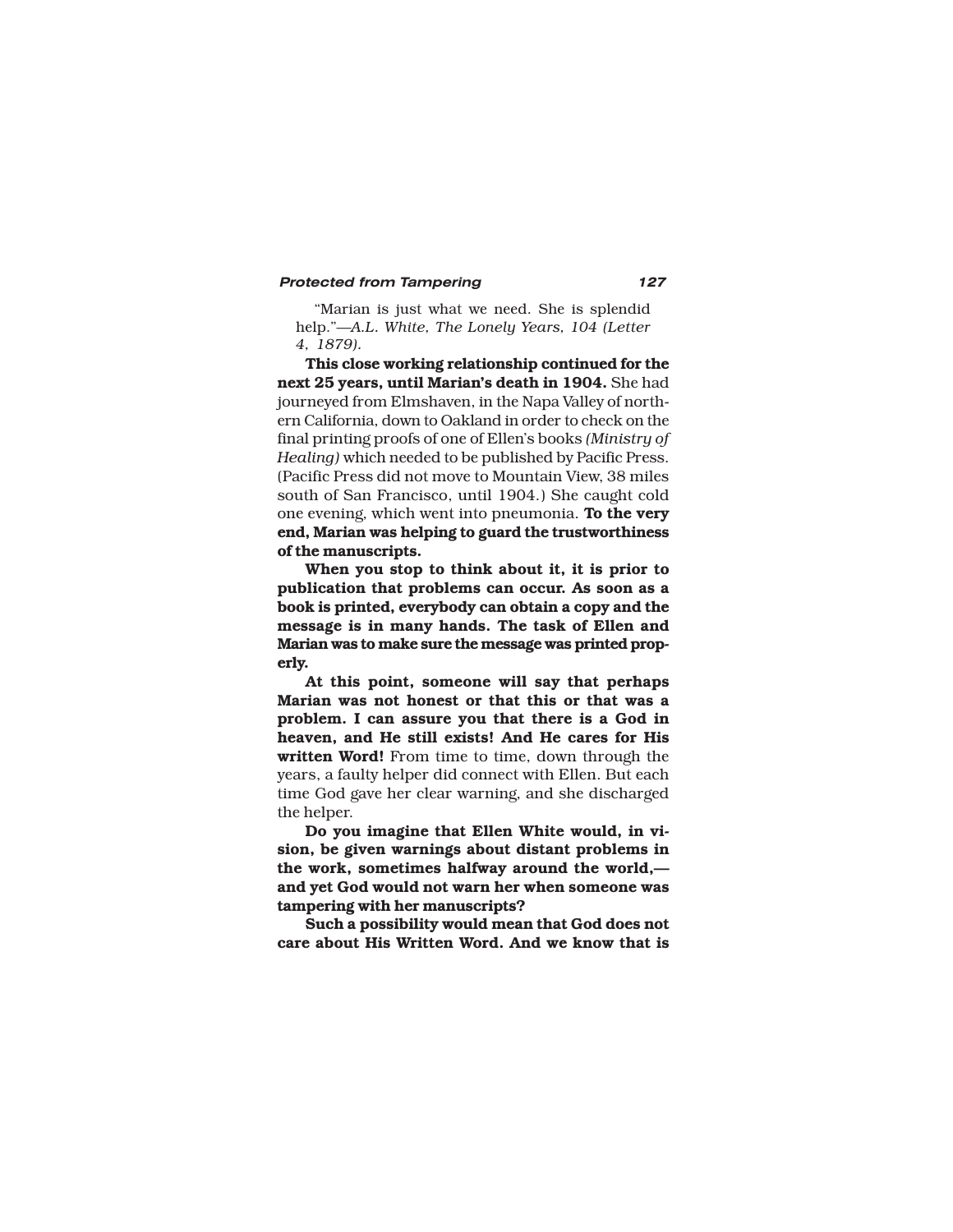## not so.

To doubt God's Word is to doubt God Himself. To doubt God's care for His Word is also to doubt Him. It is an insult to His care. He cares not only for people, but for His Inspired Writings.

# **JAMES UNWILLING TO RETIRE**

By 1879, Ellen's husband, James, knew he needed to retire. Yet he hesitated to do so; for he had accustomed himself to being a workhorse and hardly knew how to stop.

By that year, James, worn out from overwork, was becoming increasingly irritable with fellow workers in the Review office and at the General Conference. Both Dr. John Harvey Kellogg, head of (what later become known as) the Battle Creek Sanitarium, and Uriah Smith, second to James in the Review editorial office, were upset with James. Deep mutual resentments had developed.

But Ellen was not involved in those arguments; and the church, as a whole, deeply valued her writings. We see clear evidence of the fact throughout these, and later, years.

Hence, on November 20, 1879, the 18th Annual General Conference Session enacted a resolution calling on Ellen and James to visit every conference yearly (of course, this was not physically possible); and, a few days later on November 25, they appointed a committee to consider ways to more extensively circulate the writings of Ellen.

It is quite obvious that the majority of our leaders at the time were not opposed to the Spirit of Prophecy writings. Here is the resolution:

"*Whereas,* Our past experience has fully proved that our prosperity as a people is always in proportion to the degree of confidence we cherish in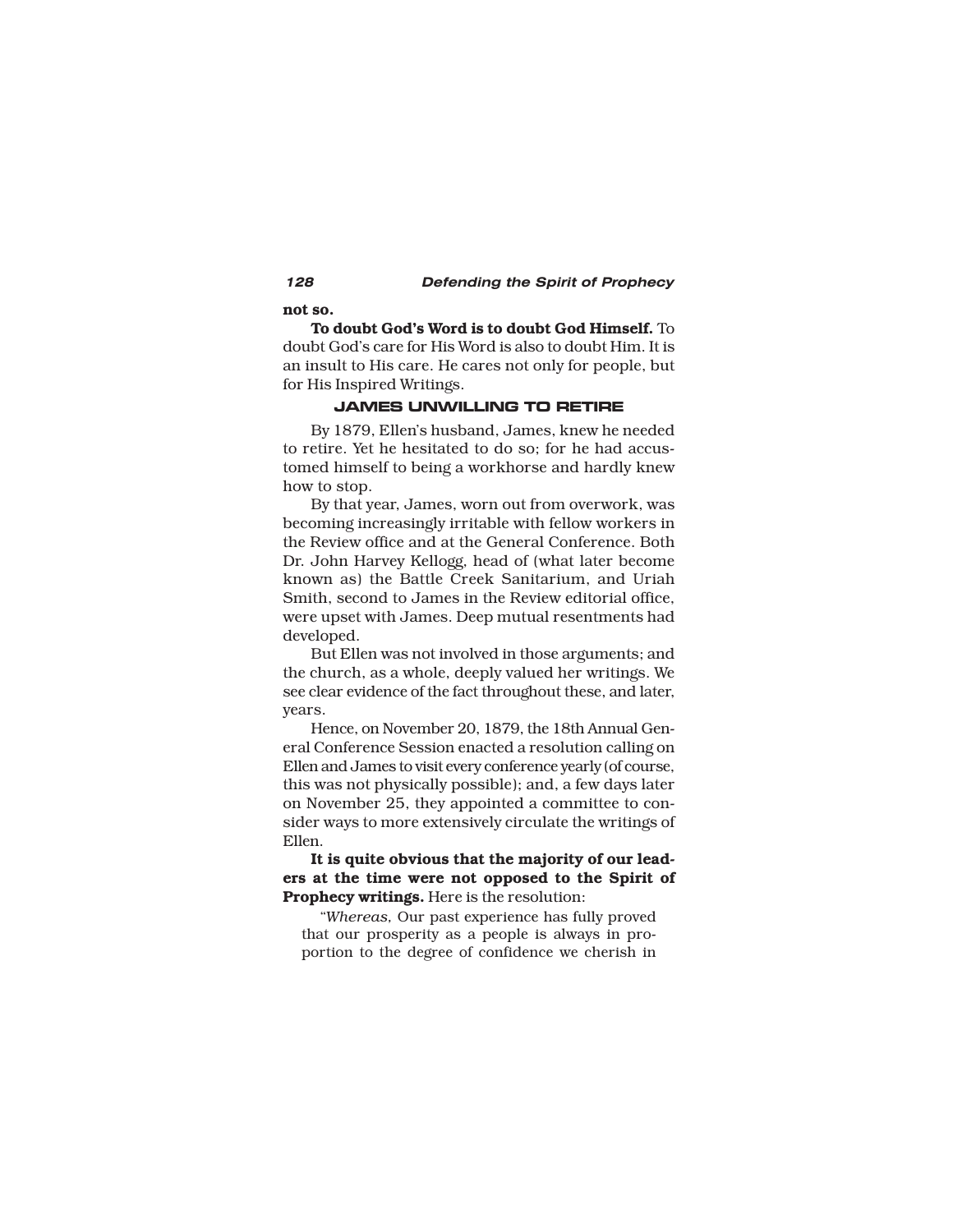#### **Protected from Tampering**

the work of the Spirit of Prophecy in our midst; and . .

"*Whereas,* We have found that the most effectual way to meet and disarm this opposition is either to secure the personal labors of the one through whom we believe that the Lord has spoken, or to freely circulate her writings, and

"*Whereas,* Great light has shone upon us through this channel, which not only our own people greatly need, but which would be a blessing to the world, remove prejudice, and break the force of the bitter attacks of the enemies of the truth, therefore

"*Resolved,* That we urge upon our ministers and tract societies the importance of making earnest efforts to extend the circulation of the volumes of the Spirit of Prophecy and the *Testimonies for the Church* among our own people, till these shall be in every family of believers.

"*Resolved,* That we recommend the [SDA] Publishing Association to issue in attractive form such of her writings as would be of general interest to the reading public who are not of our faith, to be placed in public libraries, reading rooms, on shipboard, et cetera, by canvassers and Tract and Missionary Society workers where they, as well as our other standard works, may be accessible to the people."—*General Conference Session, Resolution dated November 25, 1879.*

Yet, as generous as this encouragement seemed, a change was going to occur at the Review office within a few years. Neither Ellen White nor her associates, nor the leaders in the General Conference and Review office recognized all that was about to happen. But God, who knows the future, would carefully guide in years ahead.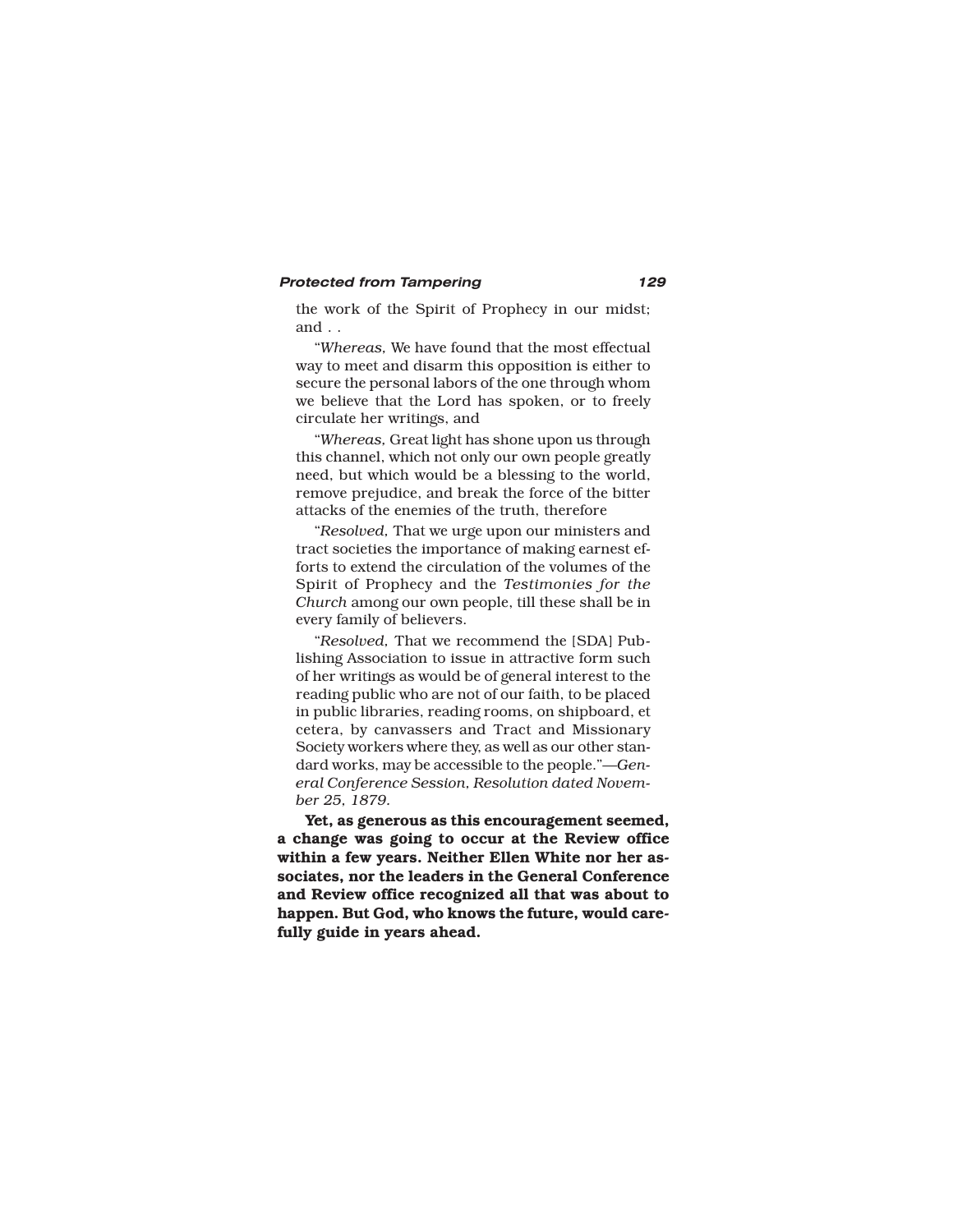A ministerial institute was held at about the same time as the above-mentioned General Conference Session. Beginning in mid-November, it continued until December 3.

While it was in progress, Ellen was taken off in vision and given warnings and guidance which provided the basis for more than 70 pages of counsel. Coming as it did during the meetings, it formed the basis for several talks she presented to the ministers and institutional workers.

Those messages led to a general work of reformation and revival among the workers, and they enacted the following resolution at the last meeting on December 11:

"*Whereas*, God has again most mercifully and graciously spoken to us as ministers, in words of admonition and reproof through the gift of the Spirit of Prophecy; and

"*Whereas*, These instructions are just and timely, and of the utmost importance in their relation to our future labors and usefulness; therefore

"*Resolved*, That we hereby express our sincere and devout thanksgiving to God that He has not left us in our blindness, as He might justly have done, but has given us another opportunity to overcome, by faithfully pointing out our sins and errors, and teaching us how we may please God and become useful in His cause.

"Resolved, That while it is right and proper that we express our thankfulness to God and His servants in this manner, yet the best manner of expressing our gratitude is to faithfully heed the testimony that has been borne to us; and we hereby pledge ourselves to make a most earnest effort to reform on those points wherein we have been shown to be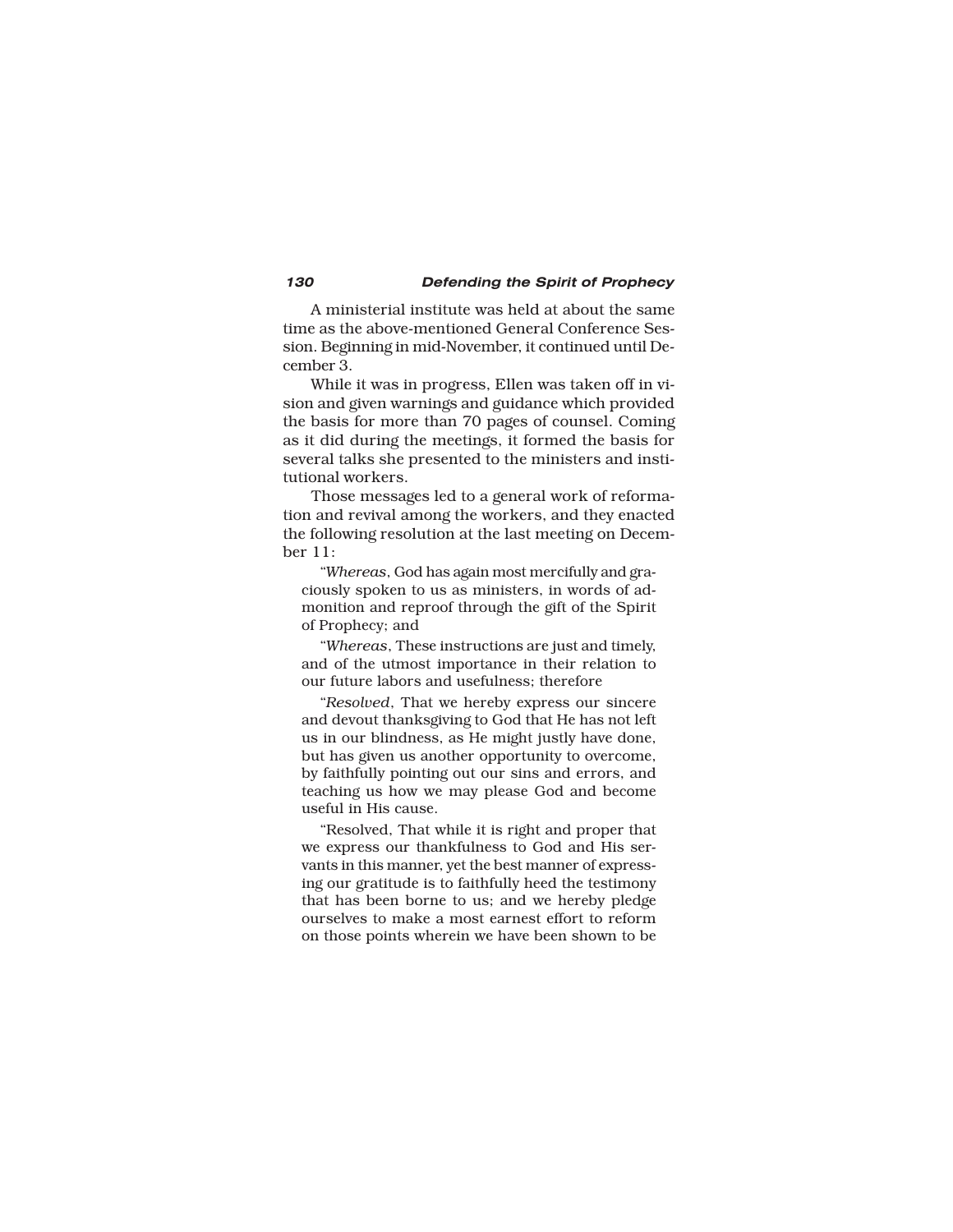deficient, and to be obedient to the will of God thus graciously made known to us."—*Ministerial Institute Resolution, December 11, 1879.*

The Annual Session of the Tract and Missionary Society also met on November 11; and, upon hearing the thrilling vision of the Judgment presented to Ellen on October 23 (see *4 Testimonies, 384*), they wanted our people everywhere to have a copy of it. On December 18, the following notice appeared on the back page of the *Review:*

"*Testimony for the Church No. 29* will contain about two hundred pages of the most important matter for our people at this time, including the recent wonderful description of the Judgment."

That special edition was printed during the first week in January 1880.

That same month, the 200-page *Testimony No. 29* came from the Review presses. You will find it in *4 Testimonies, 384-522*. Many important principles and reproofs were presented, yet the Review faithfully printed it.

Ellen then headed west on a trip to Oakland, California, while James pushed ahead on the publication of the book, *Life Sketches,* and the republication of some of Ellen's earliest pamphlets and books. The recently ended General Conference Session had been anxious that these Spirit of Prophecy writings be published.

As the time for the 1880 General Conference Session neared, James White felt exhausted and decided to quit all his offices except headship of the Review. Ellen, still in California, wrote to their children:

 "Father has already sent in his resignation of every office except his connection with the publish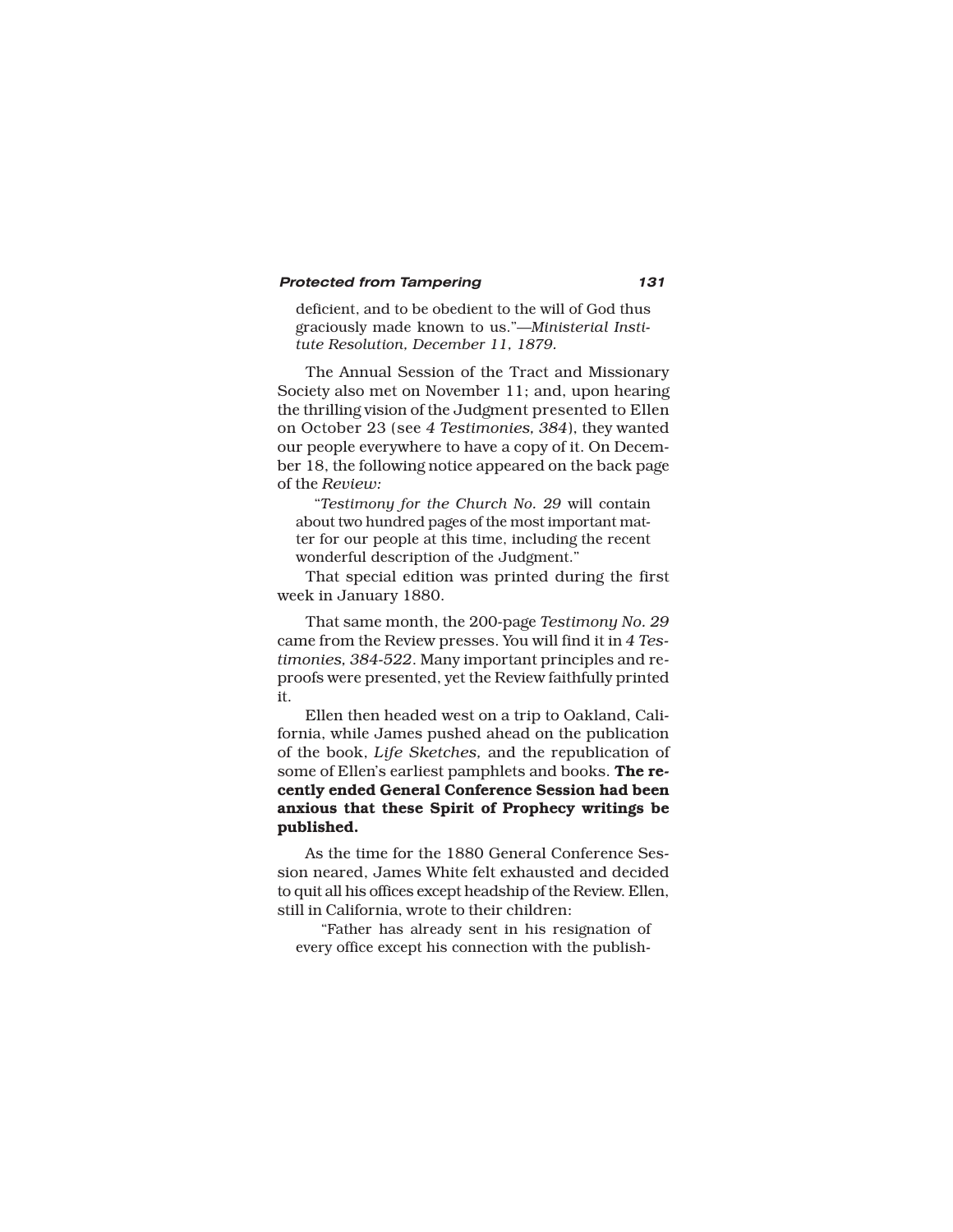ing work."*—Letter 42, 1880.*

Ellen returned to Battle Creek and the Session opened on October 6. As president of the General Conference, James chaired it. On the 11th, the nominating committee presented the following names: George I. Butler as president, Uriah Smith as secretary, Mrs. M.J. Chapman as treasurer. And on the General Conference Committee was G.I. Butler, Steven N. Haskell, and H.W. Kellogg. The vote was unanimous. **James only retained** the position of head of the Publishing Association.

James and Ellen decided to spend the winter and following summer in the preparation of books. As usual, her articles were regularly printed in the *Review*. That same year, *Life Sketches* was printed.

Ellen urged James to totally retire from the work at Battle Creek, so they could move west and spend their time writing in quietude. So much needed to be written.

James came close to agreeing to this; but he felt that, if he left the publishing house, those who would take it over were not properly qualified for the task. He stated in this decision:

"Where are the men to do this work? Where are those who will have an unselfish interest in our institutions, and who will stand for the right, unaffected by any influence with which they may come in contact?

"My life has been given to the upbuilding of these institutions. It seems like death to leave them. They are as my children, and I cannot separate my interest from them. These institutions are the Lord's instrumentalities to do a specific work. Satan seeks to hinder and defeat every means by which the Lord is working for the salvation of men. If the great adversary can mold these institutions according to the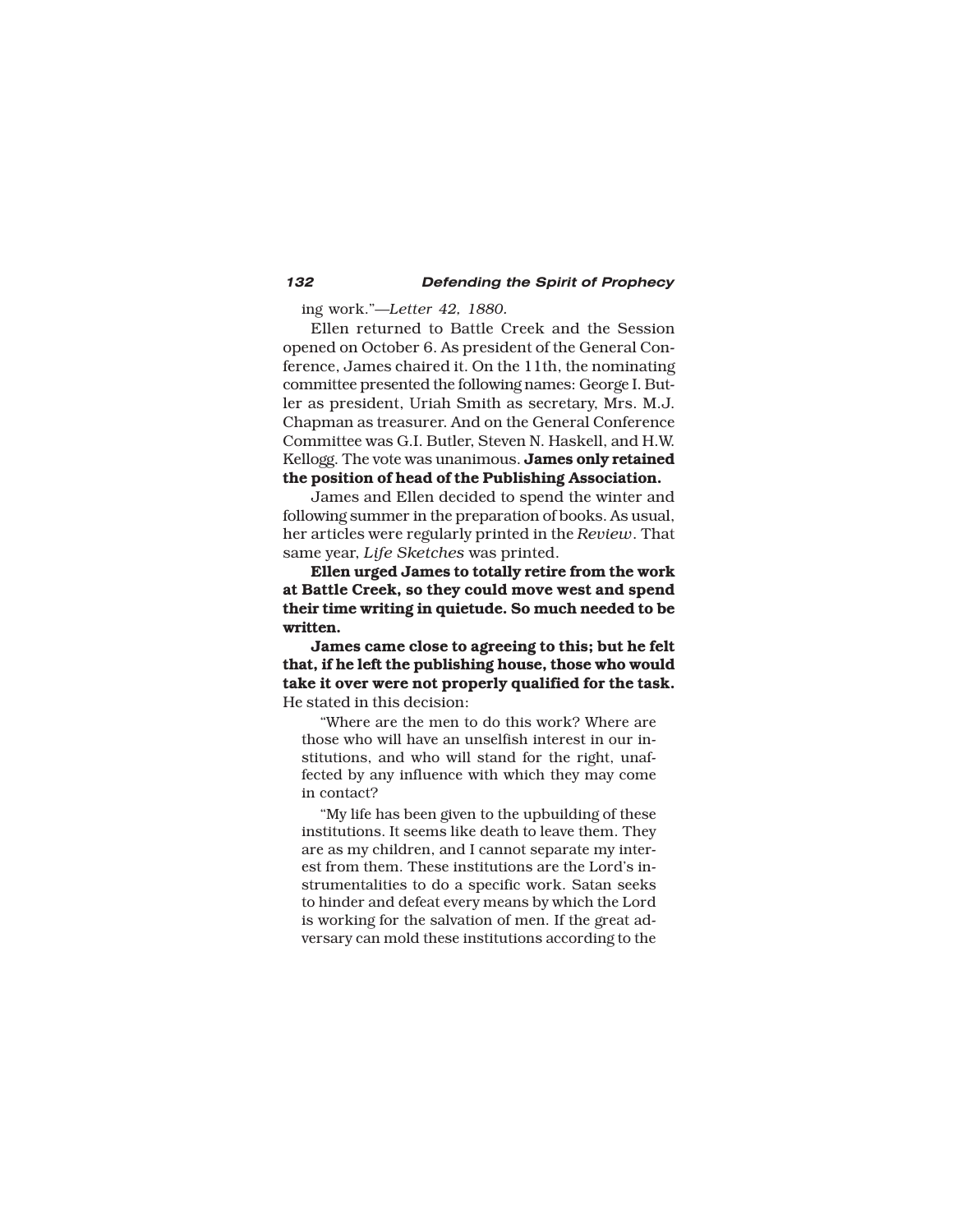#### **Protected from Tampering**

world's standard, his object is gained.

"It is my greatest anxiety to have the right men in the right place. If those who stand in responsible positions are weak in moral power, and vacillating in principle, inclined to lead toward the world, there are enough who will be led. Evil influences must not prevail. I would rather die than live to see these institutions mismanaged, or turned aside from the purpose for which they were brought into existence."—*In Memoriam, p. 45.*

James knew what was going to happen within a few years after he left the publishing work. Yet, because of the burdens and responsibilities that she bore while there, Ellen could not really tackle the bookwork as long as James remained in Michigan.

So James decided to remain in Battle Creek as head of the publishing work—even though, amid the ongoing confusion of activities there and the various personality conflicts, it would be impossible for Ellen to begin the bookwork.

## Remember that the year was now 1881; and, so far, Ellen had not produced one major book! God knew that a change must be made.

On Sabbath, July 30, James and Ellen walked in the grove together and a strange foreboding came over James. Three times, he asked that they might stop and pray together. Each time he prayed fervently that he might be right with every man.

On Monday, he had a severe chill and became ill. The following Sabbath, August 6, James White died. On August 22, Ellen left for Colorado where she expected to rest for a few weeks. She questioned whether she should return to Battle Creek or go to California. The Lord impressed her that it was time to permanently move to California, so she could begin the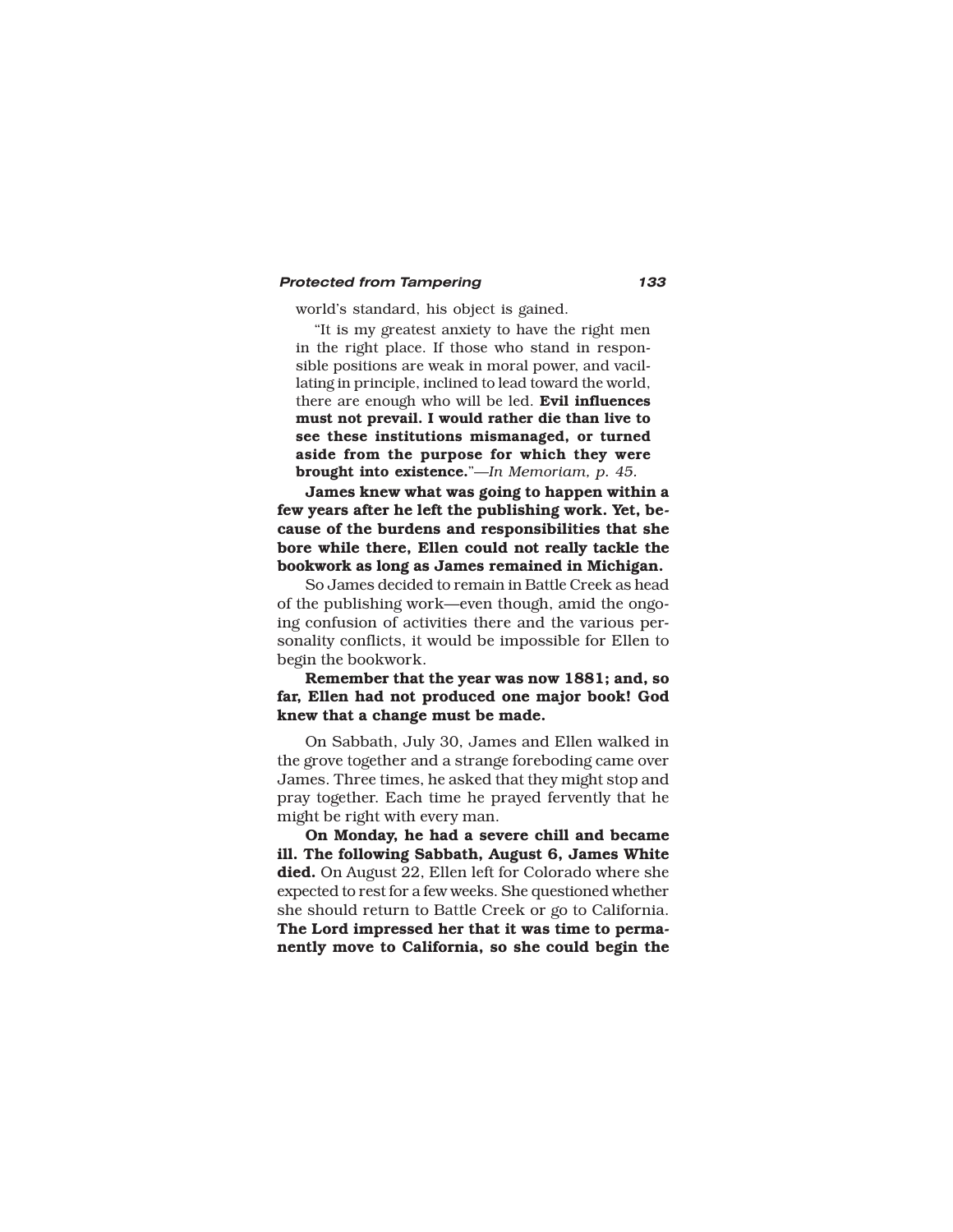bookwork. This was to lead to the turning point in her writing career. Prior to this time, she had written very little, other than personal letters to people. Only a few small books had been printed.

## **THE BRETHREN MAKE A DISCOVERY**

In Boulder, Colorado, on the weekend of September 24 and 25, Ellen wrote a 13-page testimony to be read at the Michigan camp meeting, which would be attended by all the church leaders.

In this letter, she gave warning that Battle Creek College would fail if it did not fulfill God's plan for it.

"Much that has no part in Christ is allowed a place among us. Unconsecrated ministers, professors, and teachers assist Satan to plant his banner in our very strongholds.

"The design of our college has been stated again and again, yet many are so blinded by the god of this world that its real object is not understood . . Some of the teachers have been scattering from Christ instead of gathering with Him. By their own example they lead those under their charge to adopt the customs and habits of worldlings. They link the hands of the students with fashionable, amusementloving unbelievers, and carry them an advance step toward the world and away from Christ."—*5 Testimonies, 12.*

# She also said that her testimonies would be just as pointed in the future as in the past.

 "Let none entertain the thought that I regret or take back any plain testimony I have borne to individuals or to the people. If I have erred anywhere, it is in not rebuking sin more decidedly and firmly. Some of the brethren have taken the responsibility of criticizing my work and proposing an easier way to correct wrongs. To these persons I would say: I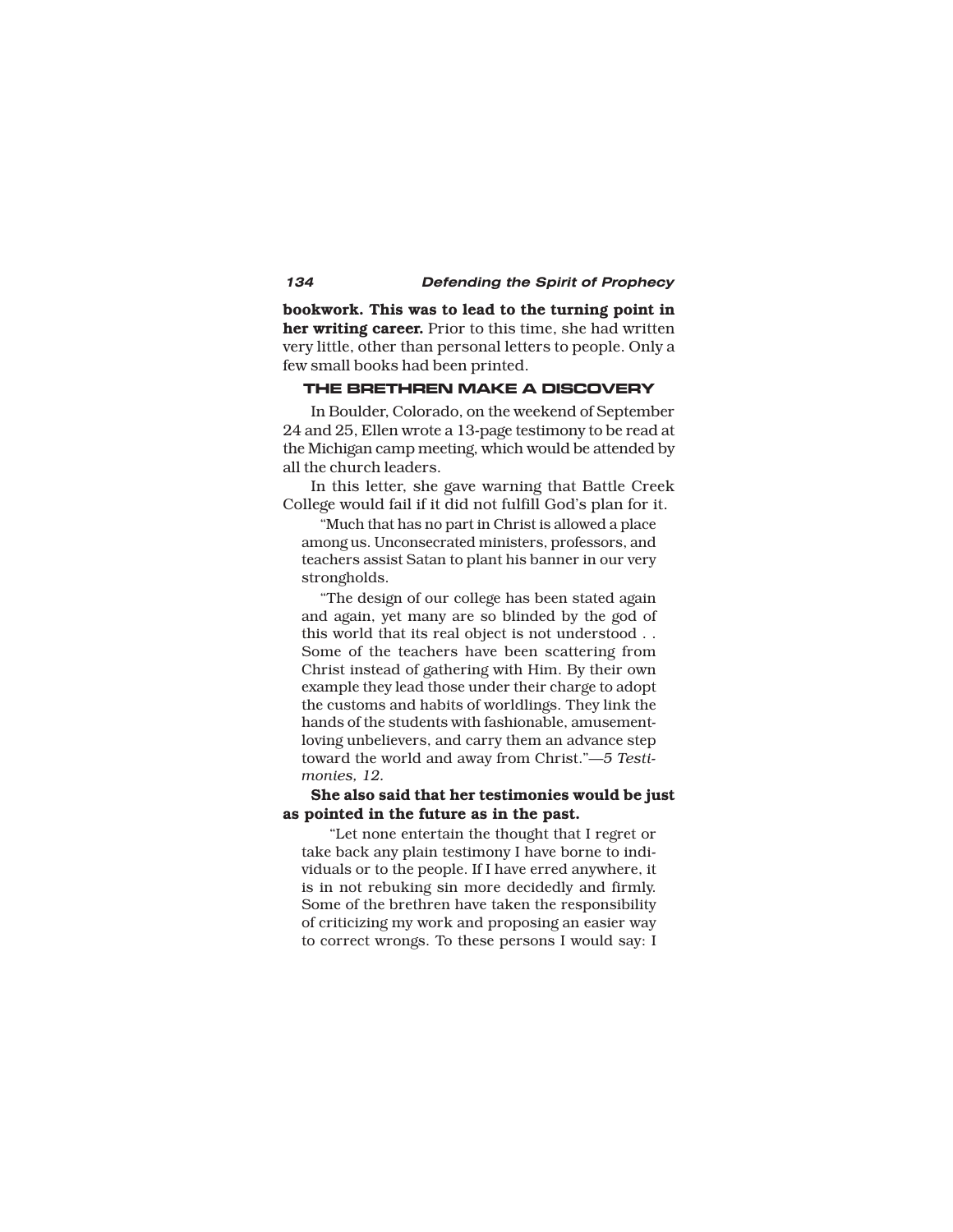take God's way and not yours. What I have said or written in testimony or reproof has not been too plainly expressed. God has given me my work, and I must meet it at the Judgment . .

"Within a few weeks past, standing face to face with death, I have had a near look into eternity. If the Lord is pleased to raise me from my present state of feebleness, I hope, in the grace and strength that comes from above, to speak with fidelity the words which He gives me to speak. All through my life it has been terribly hard for me to hurt the feelings of any, or disturb their self-deception, as I deliver the testimonies given me of God. It is contrary to my nature. It costs me great pain and many sleepless nights . . I will walk in humility before God, doing my work for time and for eternity."—*5 Testimonies, 19-20.*

You can read the entire testimony for yourself *(5 Testimonies, 9-21).* Ellen White had not changed! Some of the leading brethren made a discovery. All this time, they had imagined that her pointed testimonies were prompted by James. But now that he was gone,—the pointed testimonies were even stronger than before! The terrible truth was before them: Ellen was writing her own testimonies!

A year later George I. Butler, chairman of the board of Battle Creek College, announced in the *Review* that the school was being closed.

"When the matter of opening the college the present year came before the board for consideration, we were thrown into great perplexity. We could see little ground of hope for such a school as the Lord had shown we ought to have, while the present state of things existed."—*Review, September 12, 1882.*

Once again, Ellen's statements were found to be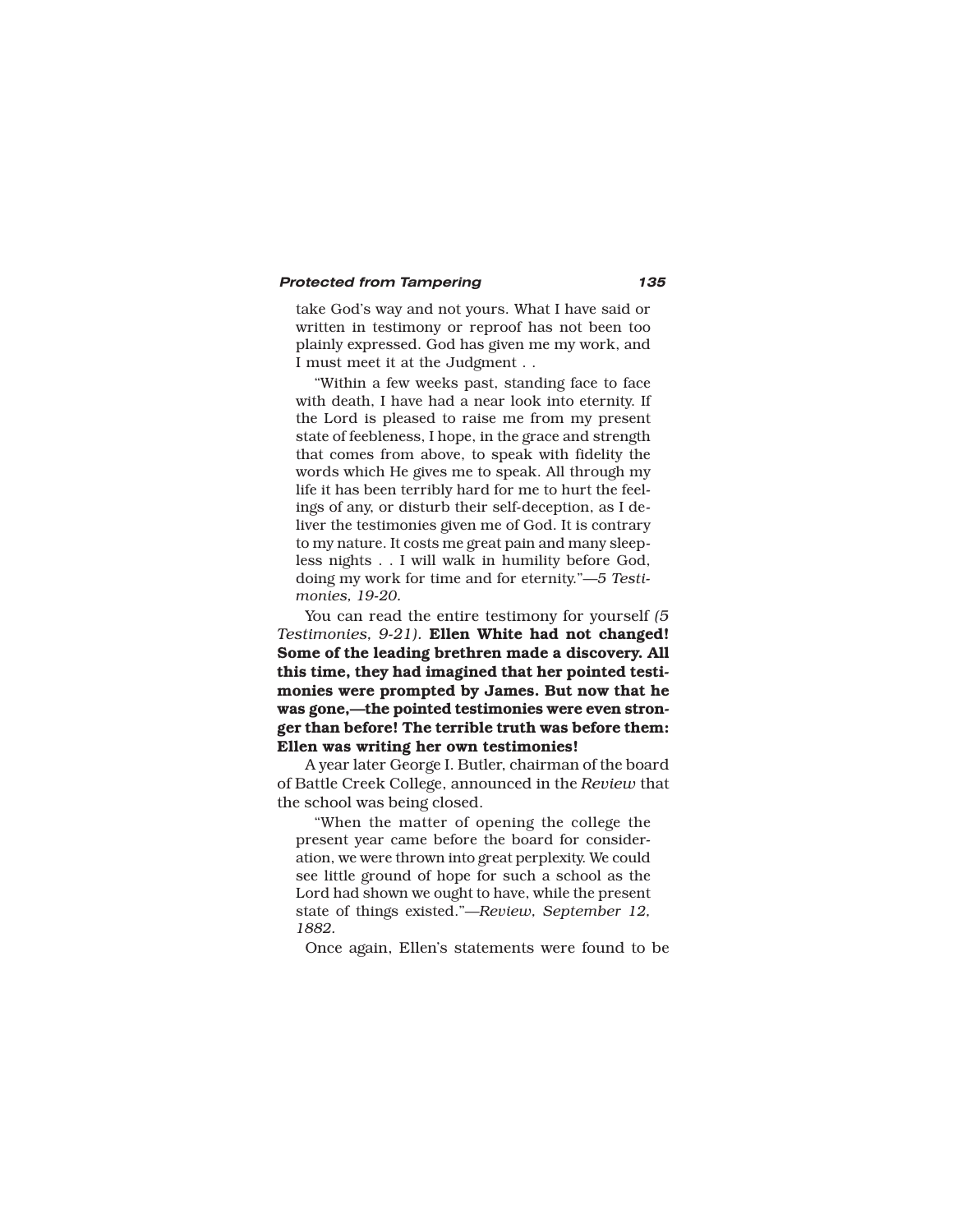correct. The college had collapsed under its own weight of frivolity and worldliness.

## **THE TURNING POINT IN HER WORK**

After staying temporarily in Oakland, in February 1882 Ellen moved to a home on the outskirts of the small town of Healdsburg, California. If you have ever been there (as the present author has), you know it to be a very quiet place.

In late August, Ellen became chilled and entered a period of extended sickness from which it appeared she would never recover. Although at death's door, she said she wanted to be taken to the early October camp meeting in Healdsburg. A sofa was arranged on the broad speaker's platform and she was carried into the big tent and placed upon it. The tent was jammed with people.

After J.H. Waggoner, editor of the *Signs*, finished his talk, Ellen whispered hoarsely to her son, William C. White, and to Mrs. Ings, who were seated near her, to help her to the speaker's stand.

For five minutes she stood there, ghastly white and trembling slightly, clinging to the pulpit, unable to say a word. The immense audience said not a word. It was expected that she would crumple to the floor at any moment.

"For five minutes I stood there, trying to speak, and thinking that it was the last speech I should ever make—my farewell message.

"All at once I felt a power come upon me, like a shock of electricity. It passed through my body and up to my head. The people said that they plainly saw the blood mounting to my lips, my ears, my cheeks, my forehead."*—Letter 82, 1906.*

God permitted this miracle to happen, to confirm to everyone that this was His messenger!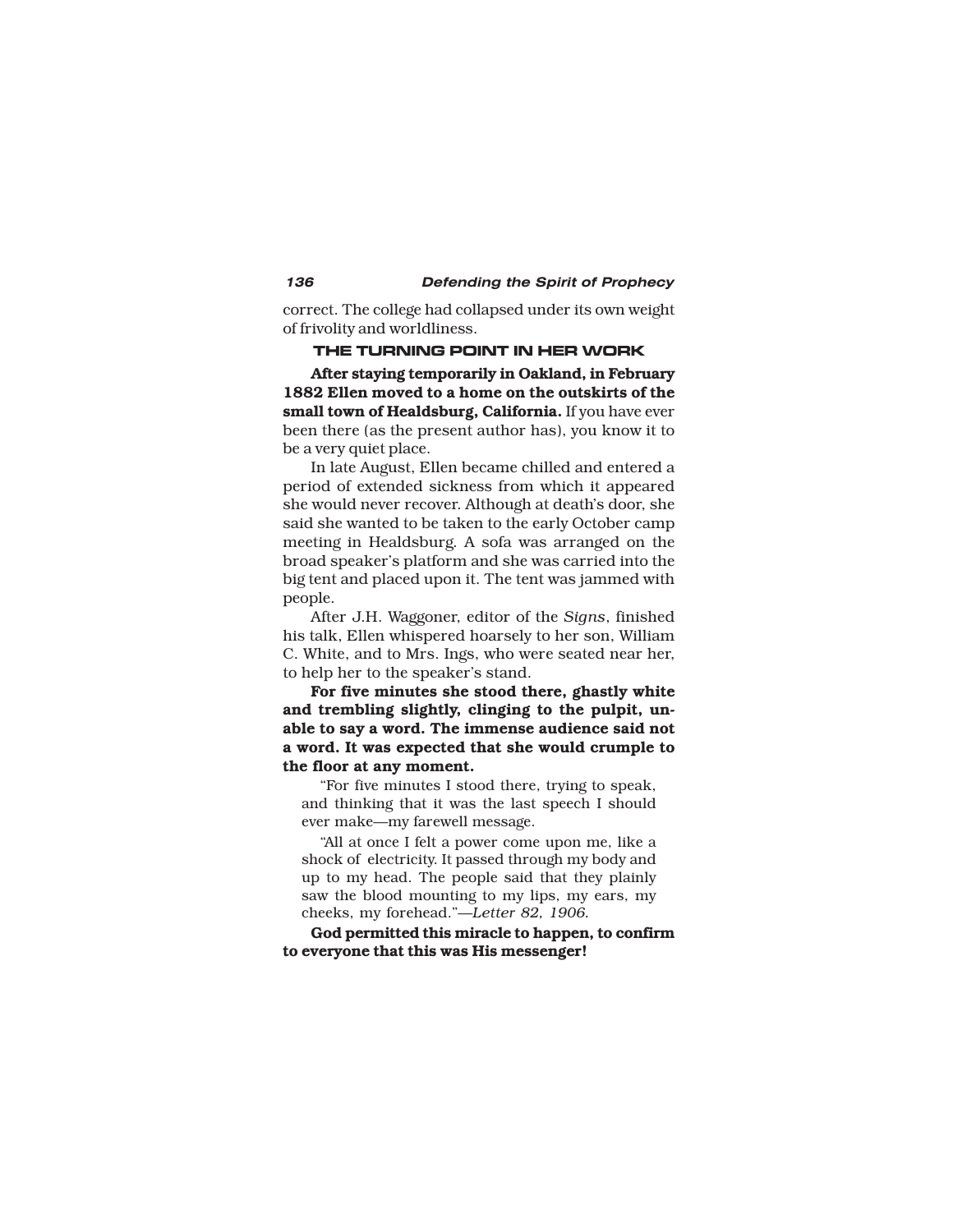Everyone was stunned speechless as they watched the astounding change that came over her. Mr. Montrose, a businessman from the town, stood to his feet and exclaimed, "We are seeing a miracle performed before our eyes; Mrs. White is healed!"

Her voice strengthened, her sentences came clear and full, and she bore a testimony such as the audience had never before heard.

"Her voice and appearance changed, and she spoke for some time with clearness and energy. She then invited those who wished to make a start in the service of God, and those who were far backslidden, to come forward, and a goodly number answered to the call."—*E.J. Waggoner, Signs, October 26, 1882.*

In the providence of God, Uriah Smith was present; and he was convicted anew that Ellen was a protected prophet of God.

"She was able to attend meetings . . as usual, and spoke six times with her ordinary strength of voice and clearness of thought."—*Uriah Smith, Review, October 31, 1882.*

This was a turning point in Ellen's health; and, for a number of years thereafter, she worked intensely at speaking appointments and a busy writing program. In the early summer of 1882, Ellen began the bookwork in earnest.

Ellen had an added incentive to begin the bookwork. Immediately after that remarkable healing occurred, God gave her special counsel—that she was to henceforth devote herself vigorously to the bookwork; and that God Himself would provide her with faithful helpers who would correct spelling and grammar mistakes, faithfully prepare duplicate copies, and prepare manuscripts for publication.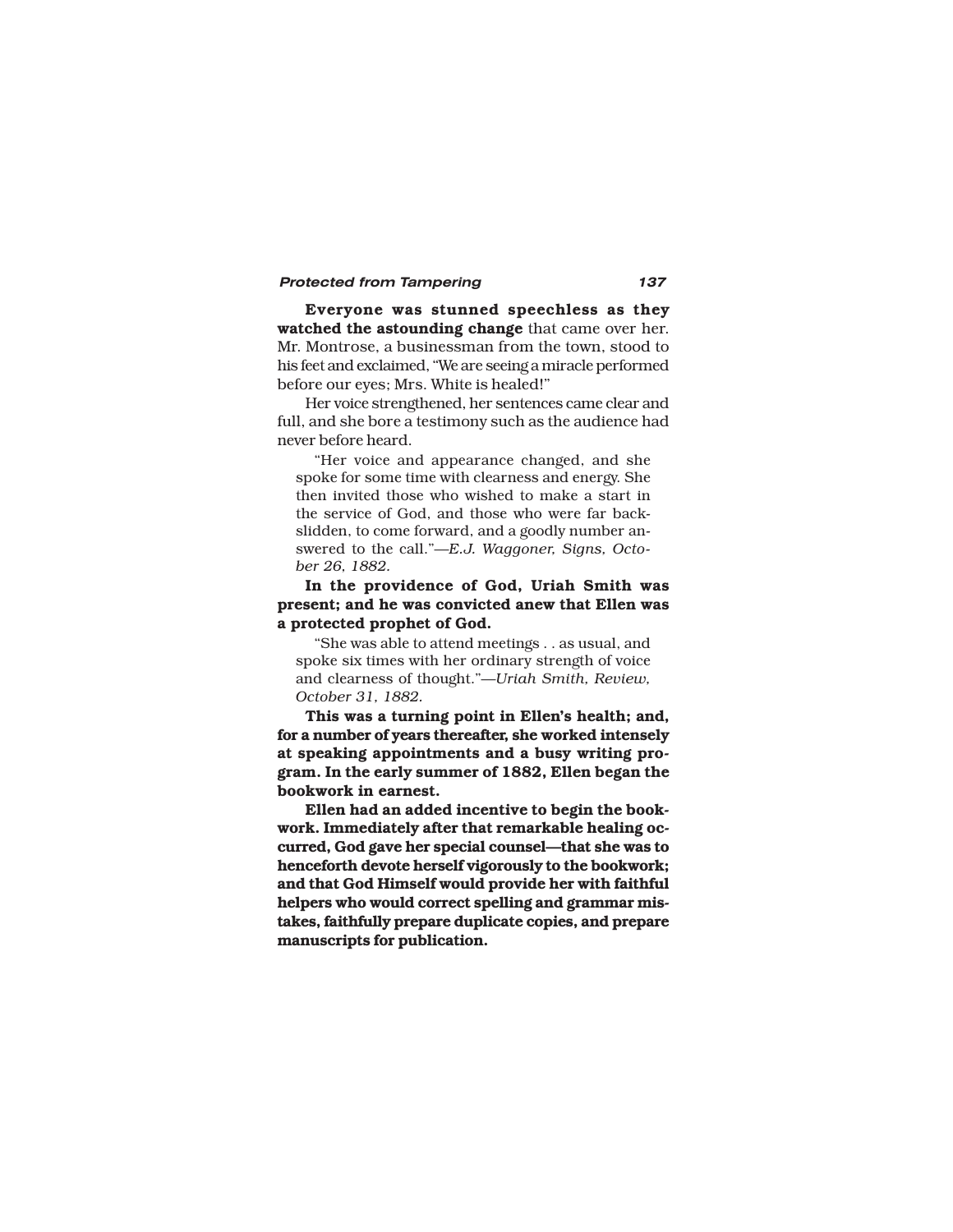"About a year after the death of my husband, I was very feeble, and it was feared that I might live but a short time. At the Healdsburg camp meeting, I was taken into the tent where there was a large gathering of our people. I asked to be raised up from the lounge on which I was lying, and assisted to the speaker's platform, that I might say a few words of farewell to the people. As I tried to speak, the power of God came upon me, and thrilled me through and through. Many in the congregation observed that I was weak, and that my face and hands seemed bloodless; but as I began speaking they saw the color coming into my lips and face, and knew that a miracle was being wrought in my behalf. I stood before the people healed, and spoke with freedom.

"After this experience, light was given me that the Lord had raised me up to bear testimony for Him in many countries, and that He would give me grace and strength for the work. It was also shown me that my son, W.C. White, should be my helper and counselor, and that the Lord would place on him the spirit of wisdom and of a sound mind. I was shown that the Lord would guide him, and that he would not be led away, because he would recognize the leadings and guidance of the Holy Spirit.

"The assurance was given me: 'You are not alone in the work the Lord has chosen you to do. You will be taught of God how to bring the truth in its simplicity before the people. The God of truth will sustain you, and convincing proof will be given that He is leading you. God will give you of His Holy Spirit, and His grace and wisdom and keeping power will be with you . .

" 'The Lord will be your instructor. You will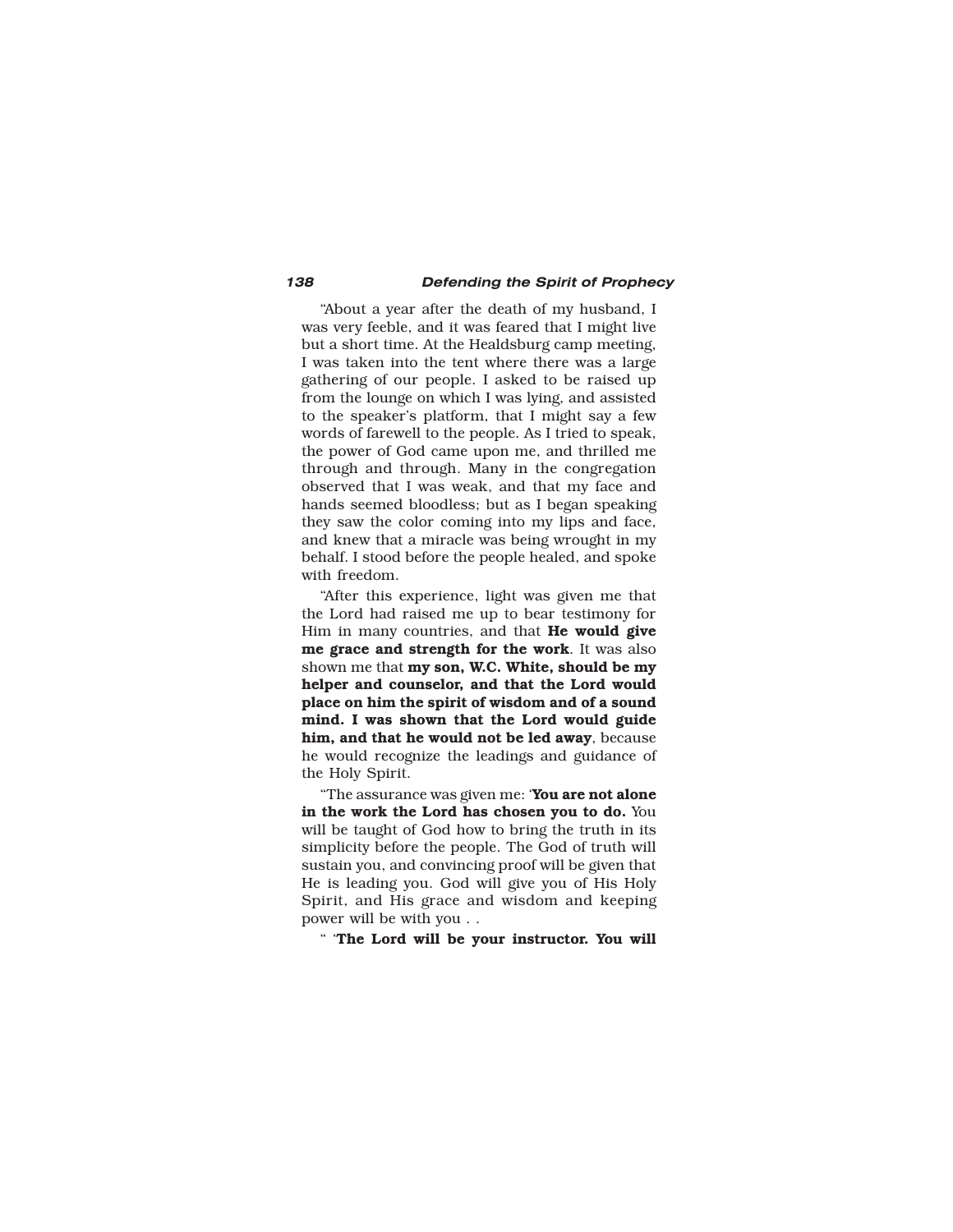meet with deceptive influences; they will come in many forms, in pantheism and other forms of infidelity; but follow where I shall guide you, and you will be safe. I will put My Spirit upon your son, and will strengthen him to do his work. He has the grace of humility. The Lord has selected him to act an important part in His work. For this purpose was he born.'

"This word was given me in 1882, and since that time I have been assured that the grace of wisdom was given to him. More recently, in a time of perplexity, the Lord said: 'I have given you My servant, W.C. White, and I will give him judgment to be your helper. I will give him skill and understanding to manage wisely.'

"The Lord has given me other faithful helpers in my work. Many of my discourses have been reported, and have been put before the people in printed form. Through nearly the whole of my long experience I have endeavored, day by day, to write out that which was revealed to me in visions of the night. Many messages of counsel and reproof and encouragement have been sent out to individuals, and much of the instruction that I have received for the church has been published in periodicals and books, and circulated in many lands . .

"The work is constantly moving forward. We are making earnest efforts to place my writings before the people. We hope that several new books will go to press shortly. If I am incapacitated for labor, my faithful workers are prepared to carry forward the work.

"Abundant light has been given to our people in these last days. Whether or not my life is spared, my writings will constantly speak, and their work will go forward as long as time shall last. My writ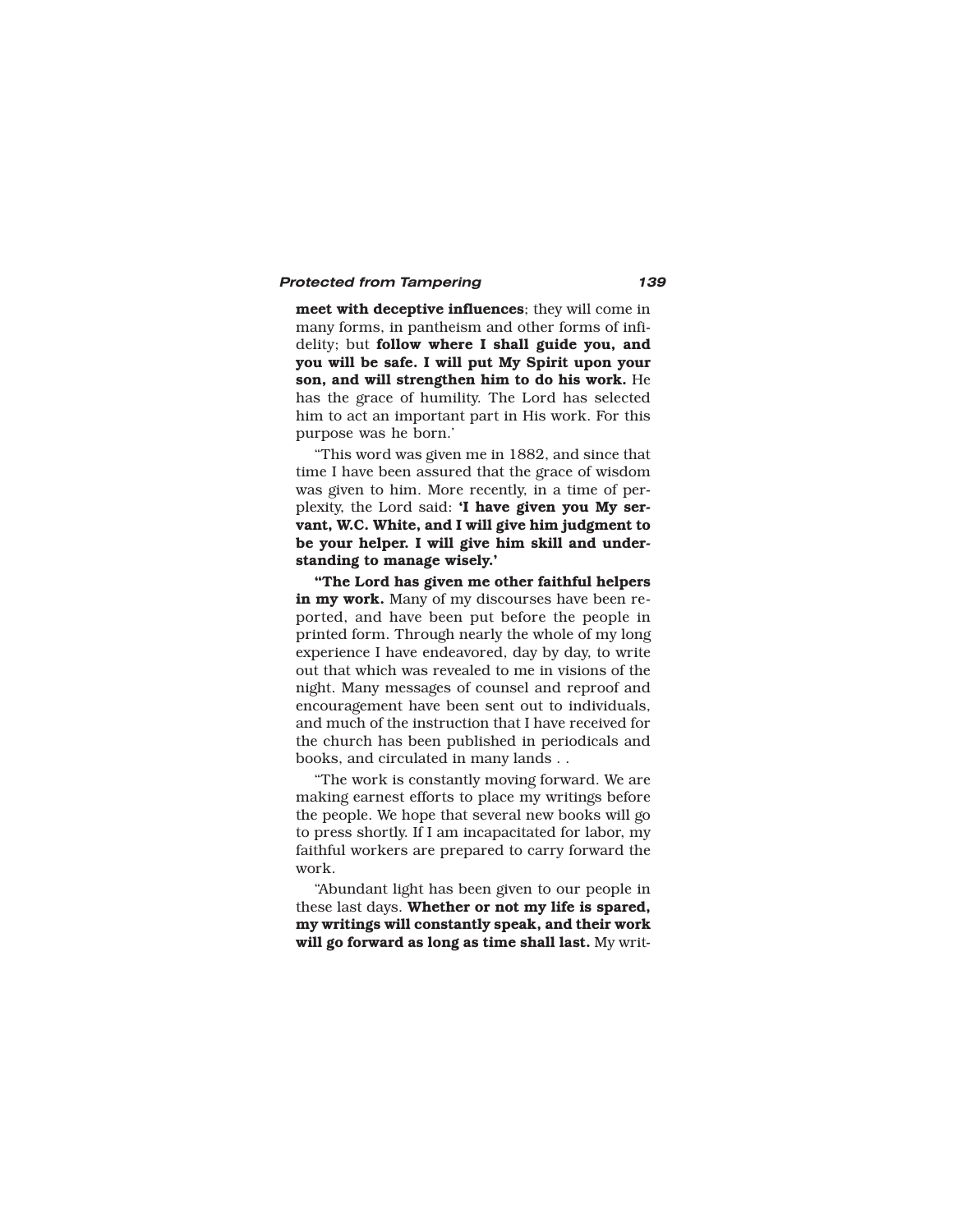ings are kept on file in the office, and even though I should not live, these words that have been given to me by the Lord will still have life and will speak to the people."—*1 Selected Messages, 54-55.*

As the above quotation clearly shows, the Lord does not leave His work to halfway measures. He not only cares for His faithful children, He cares for His Written Word also. He provided Ellen with faithful helpers.

Very likely, God gave similar counsel to Jeremiah, instructing him to use Baruch as his literary assistant. Jeremiah had been speaking publicly in Jerusalem for years. But it was at the time of the event recorded in Jeremiah 36:1-4, during the fourth year of Jehoiakim's reign, that Jeremiah called Baruch, a scribe, to begin writing out those messages. Baruch is also mentioned in Jeremiah 45:1-5, during the fourth year of Jehoiakim's reign. Baruch later helped Jeremiah during the reign of Zedekiah (recorded in chapter 32:12-13). He remained with Jeremiah as a helper thereafter, remaining close to him even after the captivity. He went with him to Egypt, where Jeremiah wrote yet more material (chapter 43:3- 7). Baruch is called "Jeremiah's secretary" (*Prophets and Kings, 469*).

"It was about this time that the Lord commanded Jeremiah to commit to writing the messages He desired to bear to those for whose salvation His heart of pity was continually yearning. 'Take thee a roll of a book,' the Lord bade His servant, 'and write therein all the words that I have spoken unto thee against Israel, and against Judah, and against all the nations, from the day I spake unto thee, from the days of Josiah, even unto this day. It may be that the house of Judah will hear all the evil which I purpose to do unto them; that they may return every man from his evil way; that I may forgive their iniq-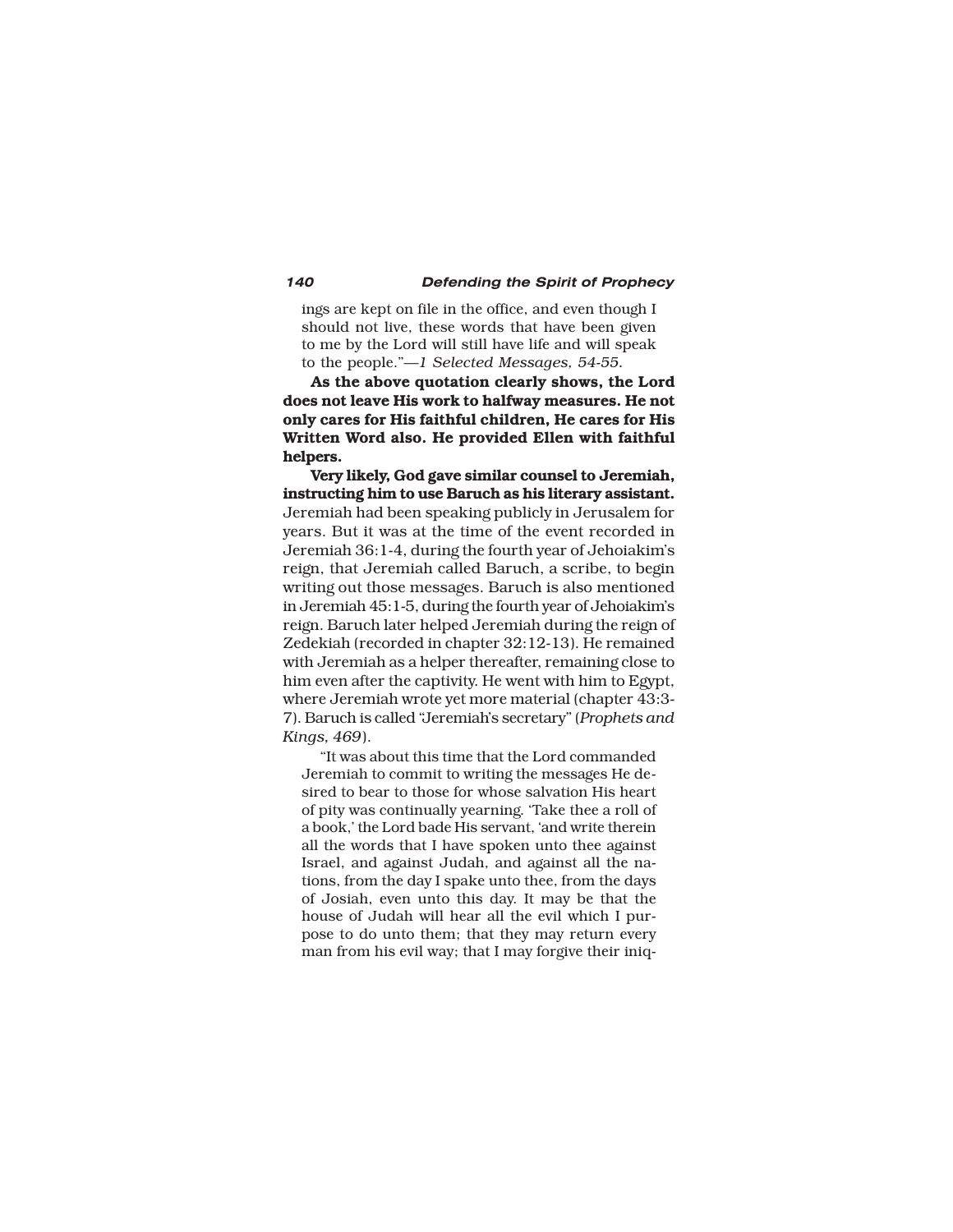#### **Protected from Tampering**

uity and their sin.' Jeremiah 36:2-3.

"In obedience to this command, Jeremiah called to his aid a faithful friend, Baruch the scribe, and dictated 'all the words of the Lord, which He had spoken unto him.' Verse 4. These were carefully written out on a roll of parchment and constituted a solemn reproof for sin, a warning of the sure result of continual apostasy, and an earnest appeal for the renunciation of all evil."—*Prophets and Kings, 432-433.*

## **TESTIMONY 31 AND EARLY WRITINGS**

Some of Ellen's most dynamic and hard-hitting testimonies were sent to the Review for publication as a small *Testimony* book. Severe rebukes were in the letters it contained. Yet the brethren printed it. This was *Testimony 31*. Read it for yourself; it is powerful (now in *5 Testimonies 9-248*).

It is charged that a name was omitted from one of the testimonies, and that the title of one testimony was later changed from *"Testimonies Rejected"* to *"Testimonies Slighted."* But two facts should be kept in mind:

First, Ellen generally did not write the titles for the testimonies she sent out. That was generally done at the press. So the press changed the title it had earlier assigned to that printed letter.

Second, "slighted" and "rejected" mean essentially the same thing. If I give you a message and you slight it, you have ignored and rejected it. That is what the word, "slight," means.

"Slight, *verb,* 1. To treat with disrespect or indifference or with a marked lack of consideration. 2. To treat as unimportant."—*Macmillan Dictionary.*

If they had wanted to change the meaning, they would have titled it, *"Another Testimony," "An Interesting Testimony,"* or something similar.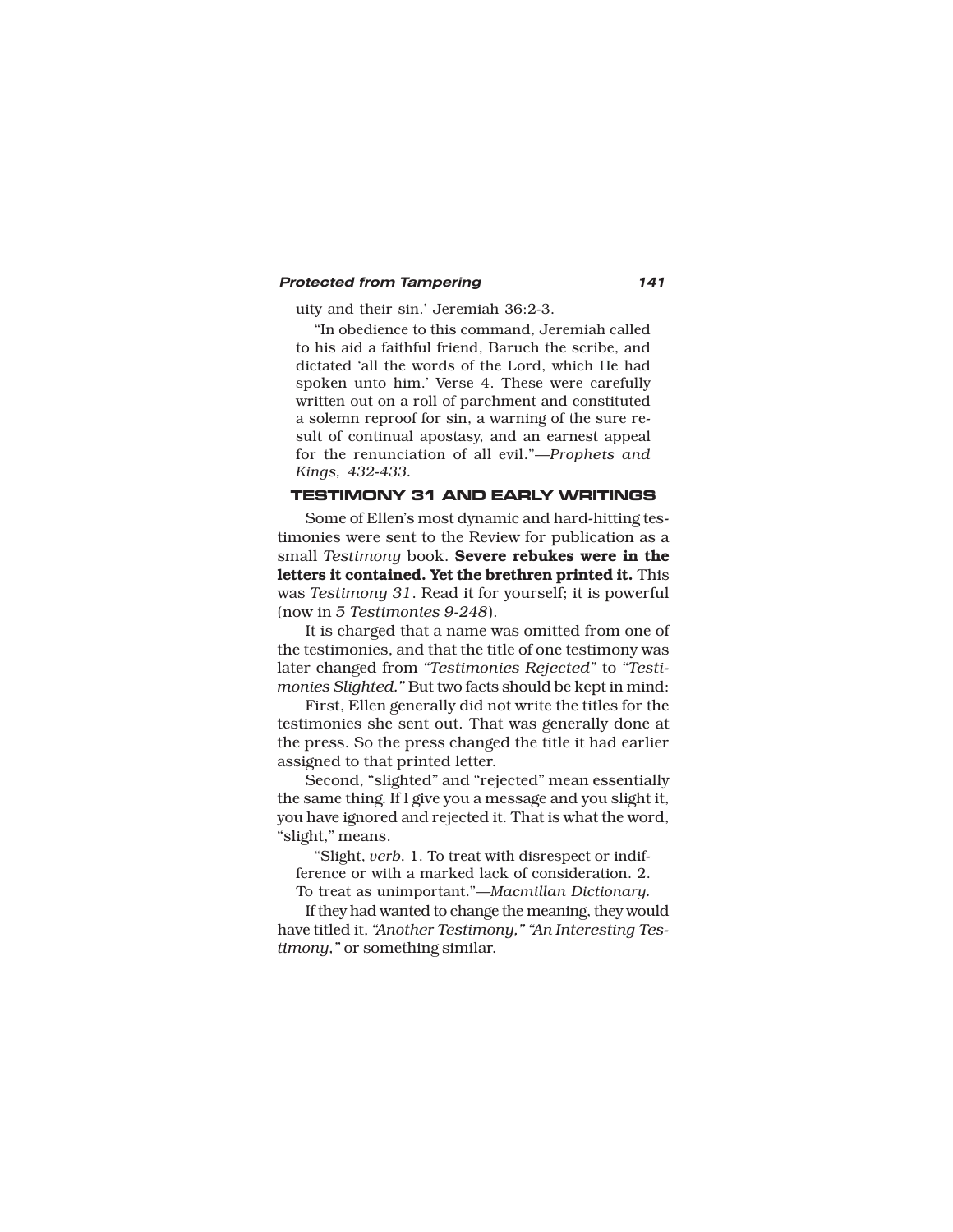Our current edition of *Early Writings* was also printed in 1882. Church leaders, in attendance at the 1879 General Conference Session, had requested that the book be printed.

This new *Early Writings* was a reprint of James White's earlier printing of three publications: *Experience and Views; Supplement;* and *Spiritual Gifts, Vol. 1.* Several copies of those earlier booklets had been made; and copies were scarce. When James had earlier reprinted *Experience and Views,* several sentences had been inadvertently omitted. The Review, in 1882, did not realize this and reprinted James' earlier edition.

# **WILLIAM C. WHITE AS HER HELPER**

The Lord communicated continually with Ellen; and, in making the changeover in her writing work after James' death, He told her two things:

(1) She could trust her son, William C. White (W.C. White). She would be able to give him assignments which he could capably handle. He would be entirely trustworthy, and would be a good counselor and helper.

"While my husband lived, he acted as a helper and counselor in the sending out of the messages that were given to me. We traveled extensively. Sometimes light would be given to me in the night season, sometimes in the daytime before large congregations. The instruction I received in vision was faithfully written out by me, as I had time and strength for the work. Afterward we examined the matter together, my husband correcting grammatical errors and eliminating needless repetition. Then it was carefully copied for the persons addressed, or for the printer.

"As the work grew, others assisted me in the preparation of matter for publication. After my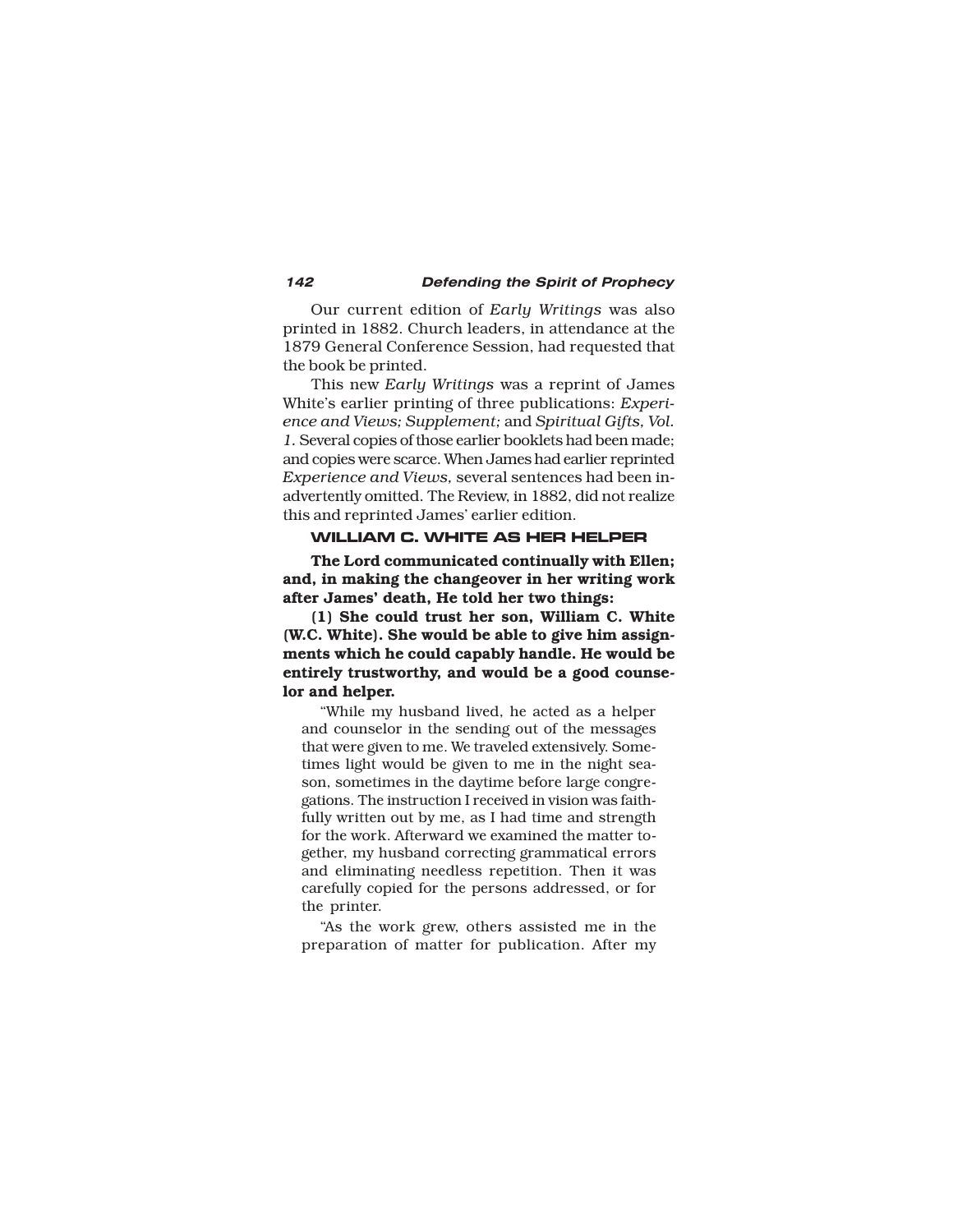husband's death, faithful helpers joined me, who labored untiringly in the work of copying the testimonies and preparing articles for publication.

"But the reports that are circulated, that any of my helpers are permitted to add matter or change the meaning of the messages I write out, are not true.

"While we were in Australia the Lord instructed me that W.C. White should be relieved from the many burdens his brethren would lay upon him, that he might be more free to assist me in the work the Lord has laid upon me. The promise had been given, 'I will put My Spirit upon him, and give him wisdom.' Since my return to America I have several times received instruction that the Lord has given me W.C. White to be my helper, and that in this work the Lord will give him of His Spirit."—*1 Selected Messages, 50.*

# **NEED TO REPRINT THE TESTIMONIES**

(2) The Lord also revealed to Ellen that she should get all her earlier testimonies reprinted in larger volumes; and, before publication, they should be carefully checked for typographical errors. This work should be entrusted to Marian Davis, William, and his wife Mary.

By this date, 31 Testimony pamphlets had been published, each totaling 16 to 240 pages. In the latter part of 1881, the three helpers set to work reading through that material and correcting it.

The critics charge that it was terrible that they did this. Yet if they had done anything wrong, God would immediately have told Ellen.

This whole business of doubting the veracity of the Spirit of Prophecy books is based on an underlying contempt for God's protecting care of His Word.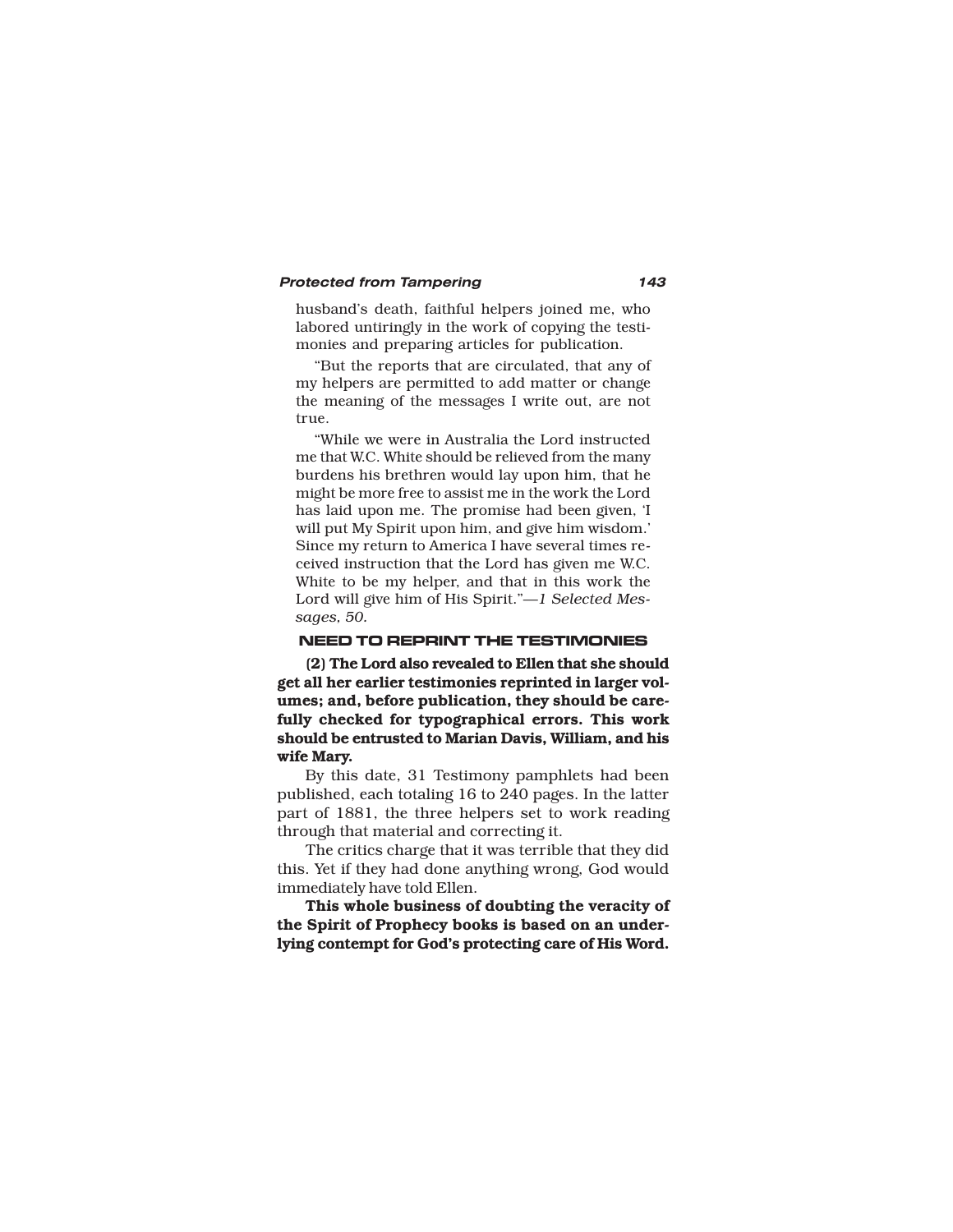The false assumption is that God would surely tell Ellen about something being done wrong across the ocean, but He would not tell her about something others were doing wrong to her writings! That charge is an insult to God! Indeed, not only did He warn her when needed, but she had the gumption to demand that certain church leaders be removed—and it was done!

When corrections were made on part of the *Testimonies*, one of the three helpers would go down to the Pacific Press, in Oakland, and oversee the setting of it in type, checking of the galley proofs, and the preparation of printing plates. (It is for this reason that Pacific Press now prints most of her books; Ellen was living in California, at that time, and had her helpers see each book through to printing.)

"In late 1881 Marian Davis and Willie and Mary White began giving attention to what might be needed in the way of revising the wording, correcting imperfect grammar, or making clear the meaning intended by Ellen White. As the work was done, type was set and printing plates were made."—*A.L. White, 3 E.G. White Biography, 217.*

Ellen's helpers were extremely careful not to make a mistake. By May 1883, Mary was carefully preparing an index to Volume 1 of *Testimonies for the Church.*

The critics will tell you not to use the indexes at the back of Ellen's books, because they are not inspired!

Earlier, at James' request, the 1878 General Conference Session had voted that the *Testimonies* should be reprinted in larger volumes. Likewise, now in November 1883, while he and Ellen were attending that year's session, William White asked the leaders to issue a resolution which would clearly explain to the believers what Ellen and her helpers had been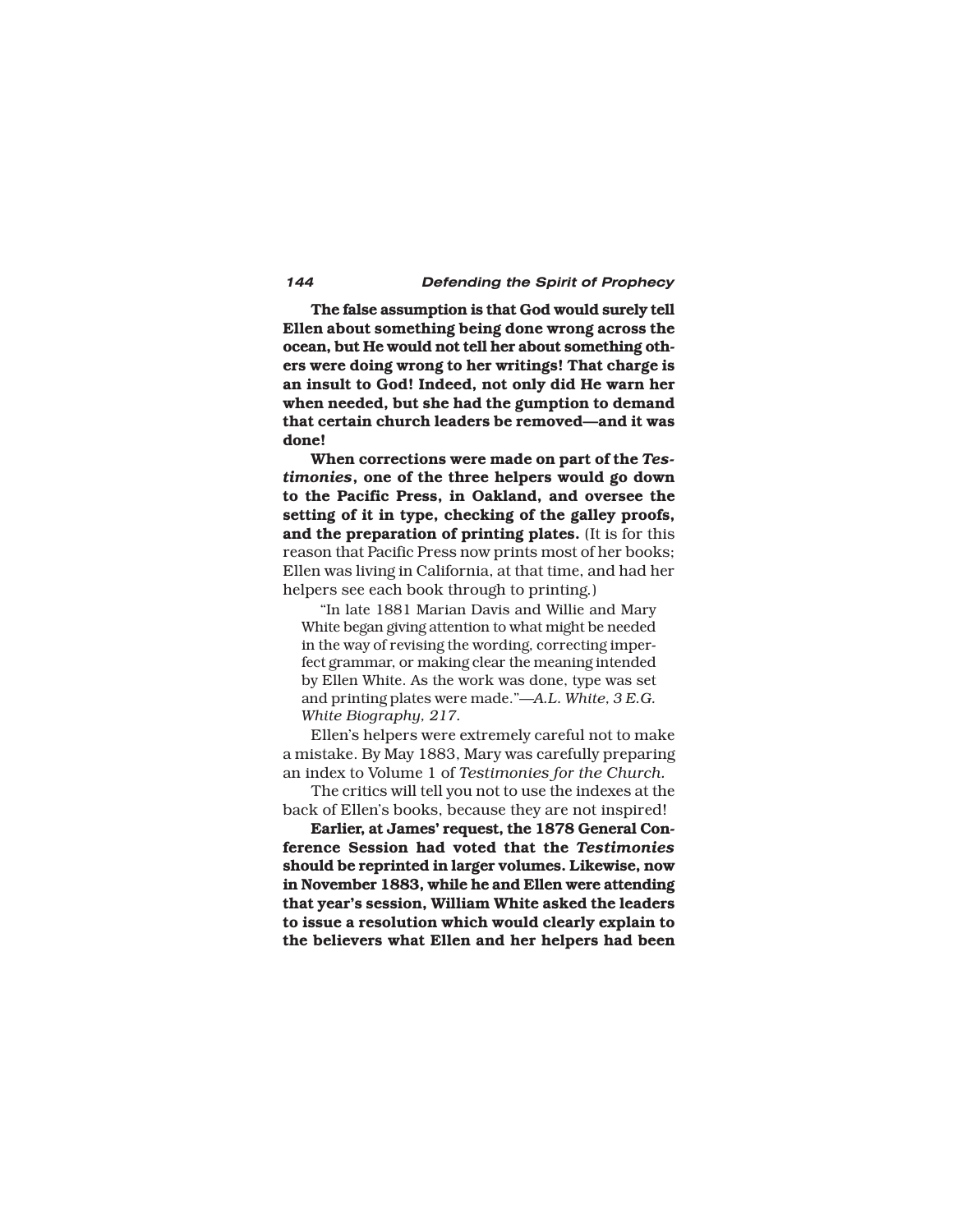doing for two years (since the fall of 1881).

"When W.C. White and his mother went to the General Conference session in Battle Creek in November 1883, he took with him a report of the work in preparing the *Testimonies* for publication in convenient permanent form. He called for a resolution of explanation and General Conference support."— *A.L. White, 3 E.G. White Biography, 218.*

The action taken was done in approval of what Ellen and her three helpers were already doing, and would continue to do until completion. It has been charged that the men appointed to a special committee changed the *Testimonies*. That is not true. Ellen's own helpers (Marian Davis and William and Mary White) made all the corrections under her direction, in California, and checked the galley proofs prior to printing. Most of the men on that committee were at Battle Creek, busy with other activities. It was just a figurehead committee. The five members of that committee were: W.C. White, S.N. Haskell, J.H. Waggoner, Uriah Smith, and G.I. Butler. Three of the five committee members (W.C. White, Haskell, and Waggoner) were solid defenders of the Spirit of Prophecy. Smith and Butler, in later years (especially as a result of the Minneapolis crisis), become more tepid.

Here is the official resolution, made by the 1883 Session, at W.C. White's request:

 *"Whereas,* Some of the bound volumes of the *Testimonies for the Church* are out of print, so that full sets cannot be obtained at the office; and,

*"Whereas,* There is a constant and urgent call for the reprinting of these volumes; therefore,

*"Resolved,* That we recommend their republication in such a form as to make four volumes of seven or eight hundred pages each.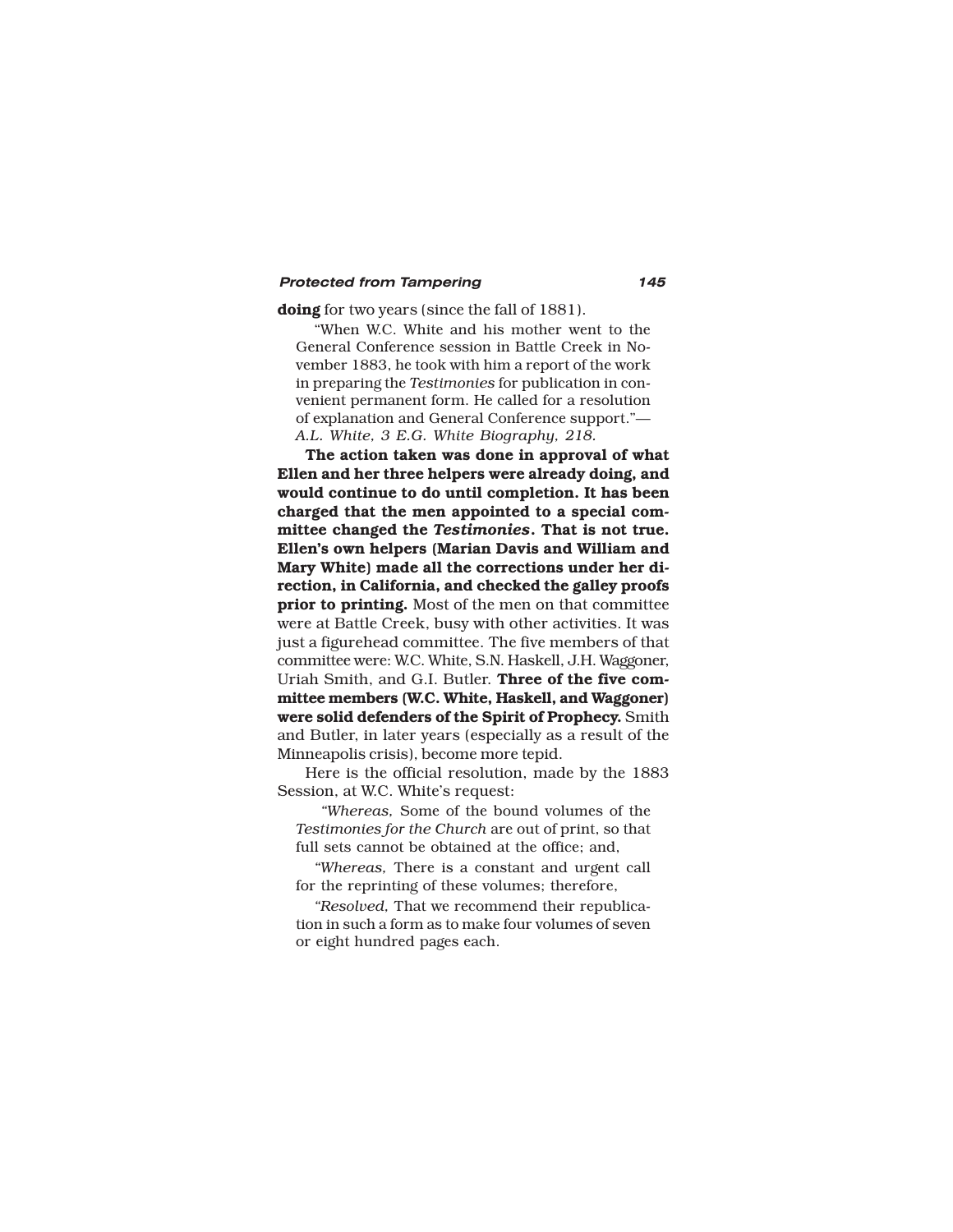*"Whereas,* Many of these testimonies were written under the most unfavorable circumstances, the writer being too heavily pressed with anxiety and labor to devote critical thought to the grammatical perfection of the writings, and they were printed in such haste as to allow these imperfections to pass  $uncorrected$  and

*"Whereas,* We believe the light given by God to His servants is by the enlightenment of the mind, thus imparting the thoughts, and not (except in rare cases) the very words in which the ideas should be expressed; therefore,

*"Resolved,* That in the republication of these volumes such verbal changes be made as to remove the above-named imperfections, as far as possible, without in any measure changing the thought; and further,

*"Resolved,* That this body appoint a committee of five to take charge of the republication of these volumes according to the above preambles and resolutions."—*3 Selected Messages, 96.*

It is charged that the above resolution entitled men to change all Ellen White's future books. That is not true: the resolution only lists the first four volumes of the *Testimonies.*

It is charged that the resolution entitled men in Battle Creek to make those changes. That is not true either. We have seen that the changes were all made in California, at Ellen White's home (at that time in Healdsburg). One of the workers would then take them to the press and oversee the proper typesetting of the new larger-volume editions of the *Testimonies*.

It is charged that none of those changes should have been made because God dictates the words and they cannot afterward be changed. That is not true ei-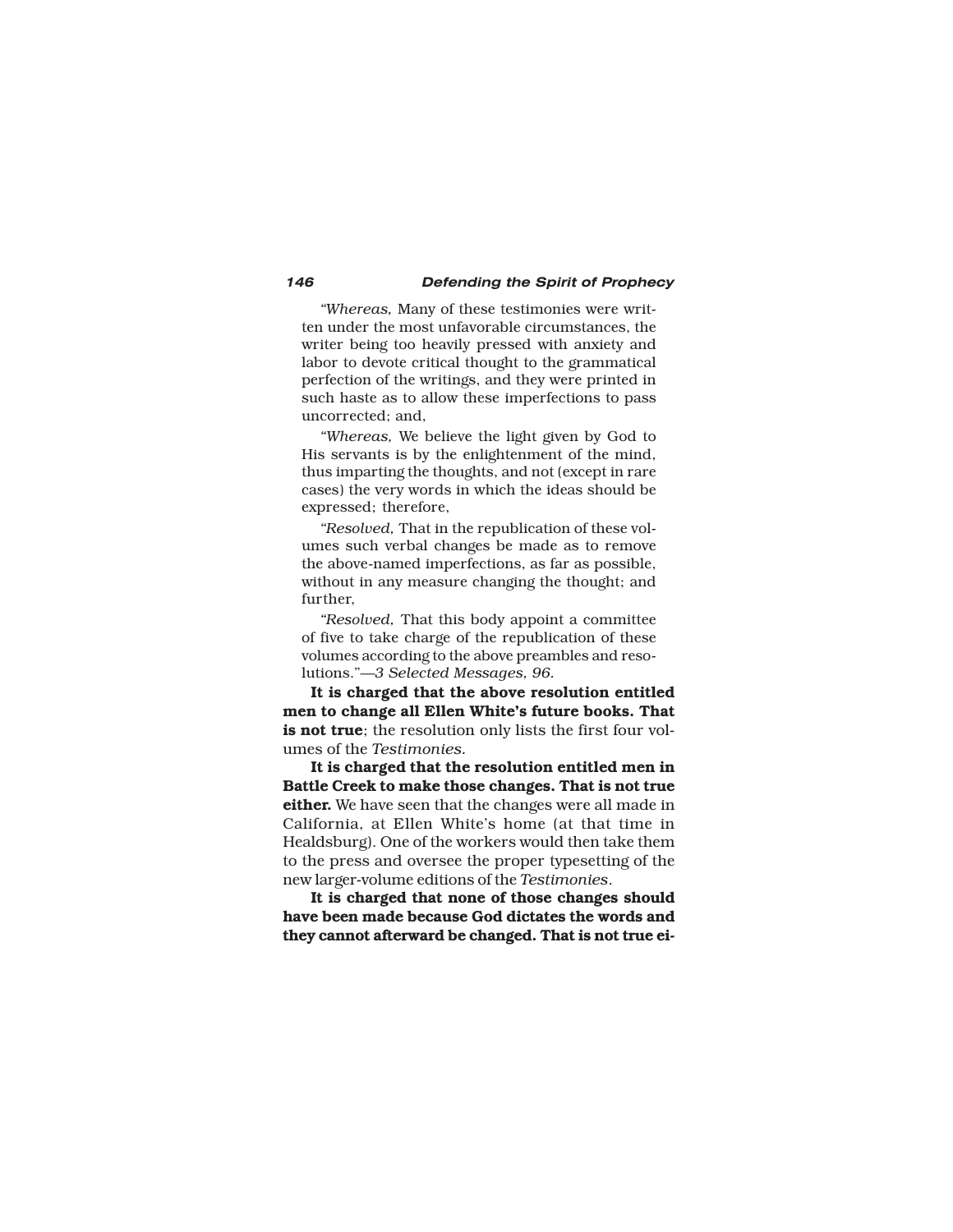### ther.

#### Two errors are inherent here:

## **THE ERROR OF WORD INSPIRATION**

## (1) The error of word inspiration:

Ellen White has carefully explained the truth of this matter. The holy Scriptures—both the Bible and Spirit of Prophecy—were given by thought inspiration, not word inspiration. God guides the thoughts and concepts of the prophet, who then selects the actual words to be written down. None of God's creatures are puppets. Look about you at all of God's creatures. We are all given free will. A classic example of this is to be found in comparing the four Gospels. Each writer saw the situation a little differently.

"The Bible is not given to us in grand superhuman language. Jesus, in order to reach man where he is, took humanity. The Bible must be given in the language of men. Everything that is human is imperfect. Different meanings are expressed by the same word; there is not one word for each distinct idea. The Bible was given for practical purposes."— *1 Selected Messages, 20.*

"The Bible is written by inspired men, but it is not God's mode of thought and expression. It is that of humanity. God, as a writer, is not represented. Men will often say such an expression is not like God. But God has not put Himself in words, in logic, in rhetoric, on trial in the Bible. The writers of the Bible were God's penmen, not His pen. Look at the different writers.

"It is not the words of the Bible that are inspired, but the men that were inspired. Inspiration acts not on the man's words or his expressions but on the man himself, who, under the influence of the Holy Ghost, is imbued with thoughts. But the words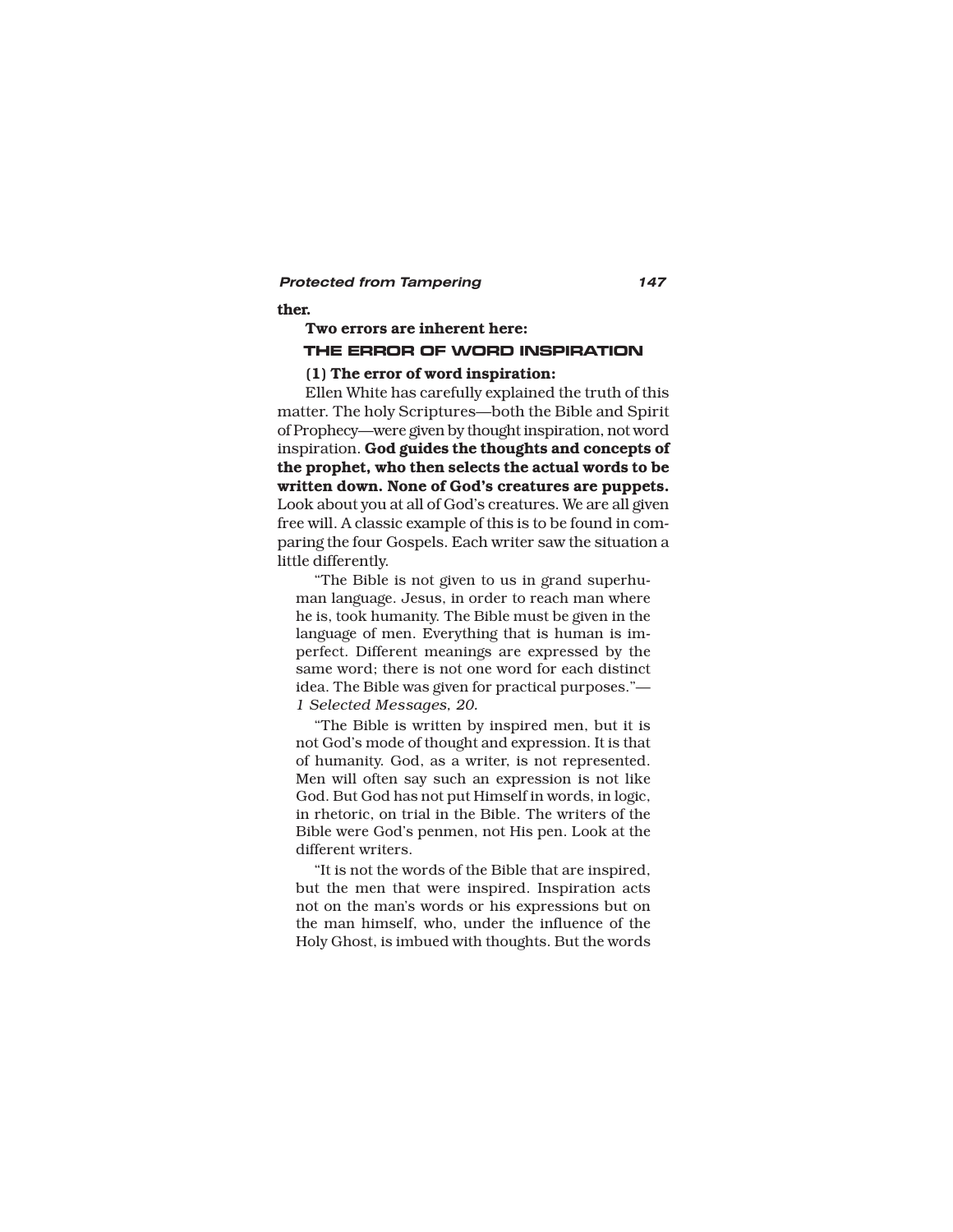receive the impress of the individual mind. The divine mind is diffused. The divine mind and will is combined with the human mind and will; thus the utterances of the man are the Word of God."—*1 Selected Messages, 21 (Manuscript 24, 1886).*

"There is variety in a tree, there are scarcely two leaves just alike. Yet this variety adds to the perfection of the tree as a whole.

"In our Bible, we might ask, Why need Matthew, Mark, Luke, and John in the Gospels, why need the Acts of the Apostles, and the variety of writers in the Epistles, go over the same thing?

"The Lord gave His Word in just the way He wanted it to come. He gave it through different writers, each having his own individuality, though going over the same history. Their testimonies are brought together in one Book, and are like the testimonies in a social meeting. They do not represent things in just the same style. Each has an experience of his own, and this diversity broadens and deepens the knowledge that is brought out to meet the necessities of varied minds. The thoughts expressed have not a set uniformity, as if cast in an iron mold, making the very hearing monotonous. In such uniformity there would be a loss of grace and distinctive beauty . .

"The Creator of all ideas may impress different minds with the same thought, but each may express it in a different way, yet without contradiction. The fact that this difference exists should not perplex or confuse us. It is seldom that two persons will view and express truth in the very same way. Each dwells on particular points which his constitution and education have fitted him to appreciate. The sunlight falling upon the different objects gives those objects a different hue.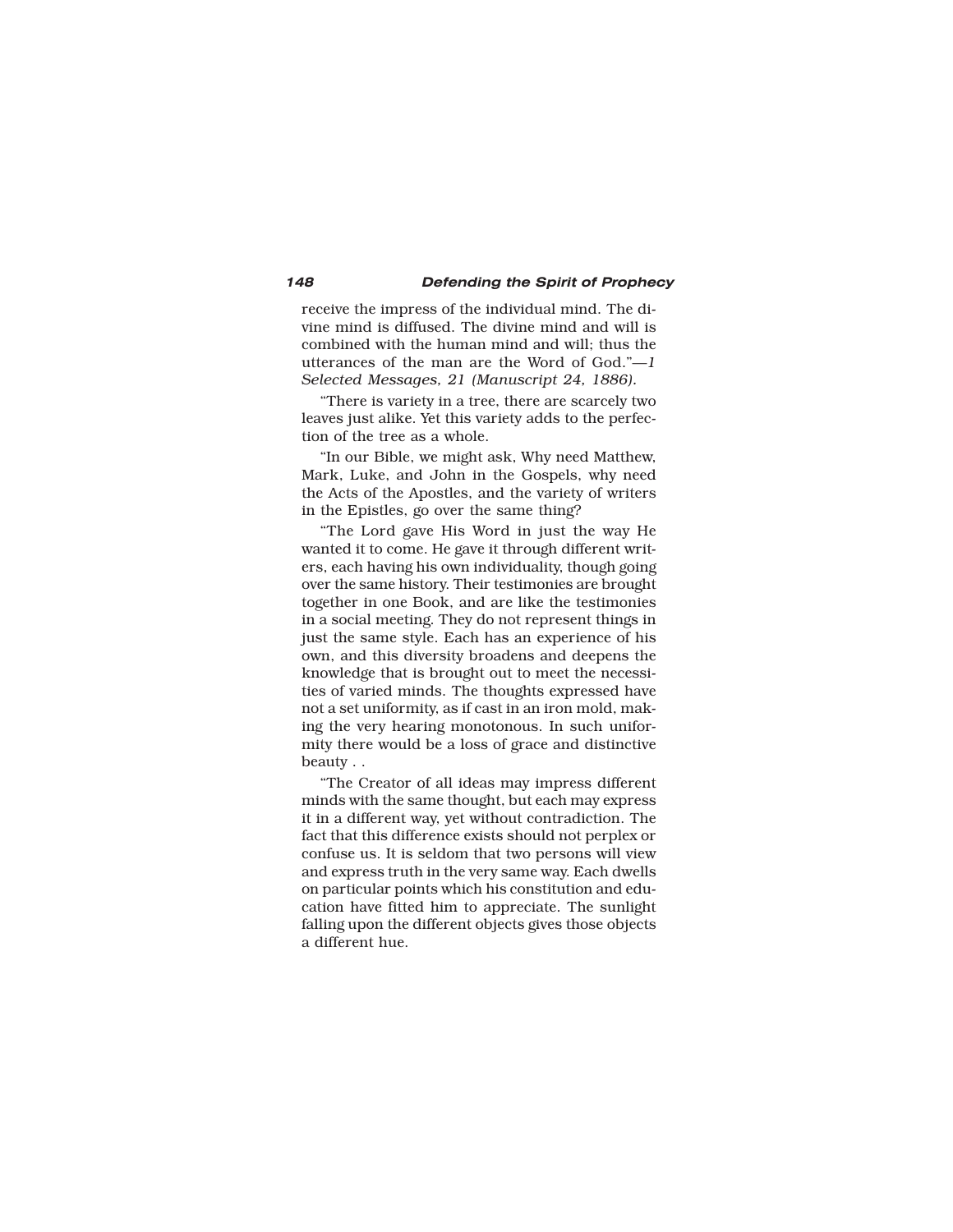### **Protected from Tampering**

"Through the inspiration of His Spirit the Lord gave His apostles truth, to be expressed according to the development of their minds by the Holy Spirit. But the mind is not cramped, as if forced into a certain mold."—*1 Selected Messages, 21-22.*

There is poor grammar in portions of her earliest writings. If they were dictated by God, would He have dictated them in poor grammar?

See *Great Controversy, pp. vi-viii,* for more on thought inspiration. If Scripture is only word inspired, then no translation of an inspired book is of any value! That would render all our copies of the Bible useless!

It is an intriguing fact that word inspiration is the basis of the Muslim Koran. The story, devised by Satan, goes that God dictated each word to Mohammed, who wrote each word as spoken, even though he could not read or write. We would expect coercion and force from the devil. God does not operate that way.

## **THE ONCE-ONLY ERROR**

## (2) The error that God only writes once on a given subject:

Vern Bates, a leading Ellen White skeptic at this time, claims that once a prophet writes on a topic, anything he may later write on that topic will not be inspired. Therefore, Ellen's later writings on a given subject are worthless. This theory involves two errors: first, the error mentioned above, that of word inspiration—the idea that God directly dictates each word and it cannot later be altered. (The truth is thought inspiration; God guides the thoughts and the prophet provides the phrasing.) Bates' second error is that God only writes once on a given event or topic.

But we are told, in *Desire of Ages*, that Christ later repeated His earlier lessons to His disciples. We know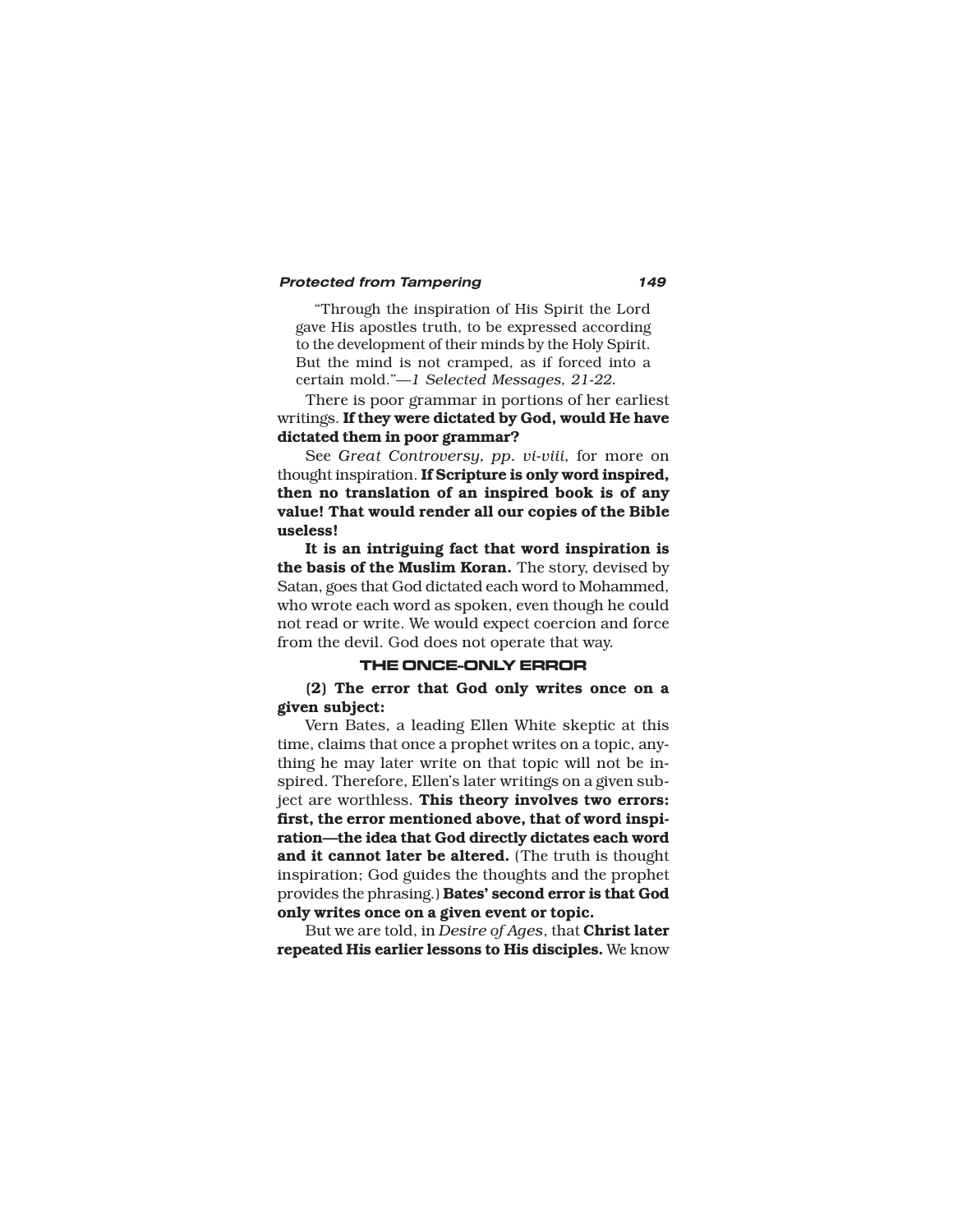that Paul told his conversion story several times, and Luke wrote it several times in the book of Acts. Yet, according to Bates' theory, only the first narration was inspired.

According to Bates, Ellen wrote a smidgen about the great controversy story in 1858; therefore the 1884, 1888, and 1911 editions are uninspired and not worth reading. I would not wish to be Vern Bates in the Judgment. He has turned so many believers against her later books.

Not only is there an immense amount of duplication in the four Gospels, there is a massive amount in 1-2 Samuel, 1-2 Kings, and 1-2 Chronicles! According to Bates' theory, a lot of that must be discarded.

## **GREAT CONTROVERSY**

By the fall of 1882, Ellen was deeply involved in her work on *Spirit of Prophecy, Vol. 4,* which is our 1884 *Great Controversy.* It is of highest significance that this, the great controversy story, was her first major book.

The complete story of the writing of *Great Controversy* spans several decades, and is told in great detail in my 504-page *Editions of Great Controversy (\$8.00 + \$3.00),* the most complete analysis of the book in all its editions ever published.

Here is a brief (very brief) overview of part of that story:

Ellen had received a small portion of the great controversy vision in 1848. Ten years later, at Lovett's Grove, Michigan, she received the more complete vision. Immediately afterward, as she was headed home to Battle Creek, she was struck with paralysis on part of her body. It was later revealed to her that Satan wanted to kill her,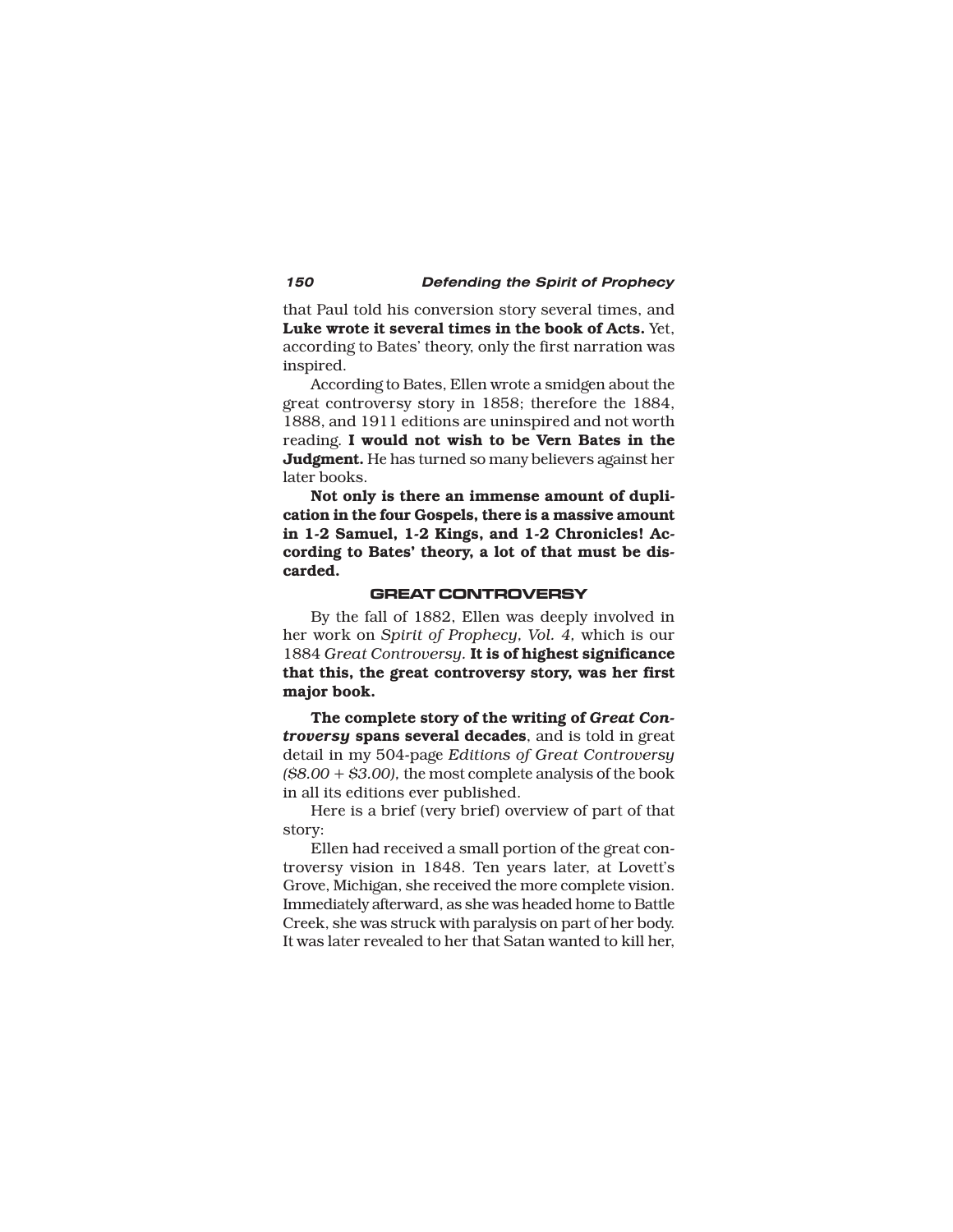so *Great Controversy* could not be written.

Why did the Lord permit Satan to attack her? Obviously, so we would all realize the importance of *Great Controversy*! However, Satan afterward resorted to other means in order to keep her from writing out the full story. Years passed and troubles piled on top of troubles for poor Ellen.

But, after James' death and her departure from Battle Creek, she was finally able to complete the first edition of the book. It was *Spirit of Prophecy, Vol. 4.* We refer to it as the 1884 *Great Controversy.* This is the first real edition of that book, the fruition of her 1858 vision.

The 1858 book *(Spiritual Gifts, Vol. 1)* was little more than a brief story of the Old and New Testaments; it was not a *Great Controversy.* Yet Vern Bates claims that the 1858 book is the only genuine *Great Controversy,* and we should discard the later ones! May God have mercy on his soul, for the many folk he has misled into rejecting that book and a great majority of her other writings.

Bates claims that only certain Spirit of Prophecy books are inspired (primarily those written before 1878) while the rest are almost useless. What does the prophet of the Lord say about this?

"Those who think to make the supposed difficulties of Scripture plain, in measuring by their finite rule that which is inspired and that which is not inspired, had better cover their faces, as Elijah when the still small voice spoke to him; for they are in the presence of God and holy angels, who for ages have communicated to men light and knowledge, telling them what to do and what not to do, unfolding before them scenes of thrilling interest, waymark by waymark in symbols and signs and illustrations.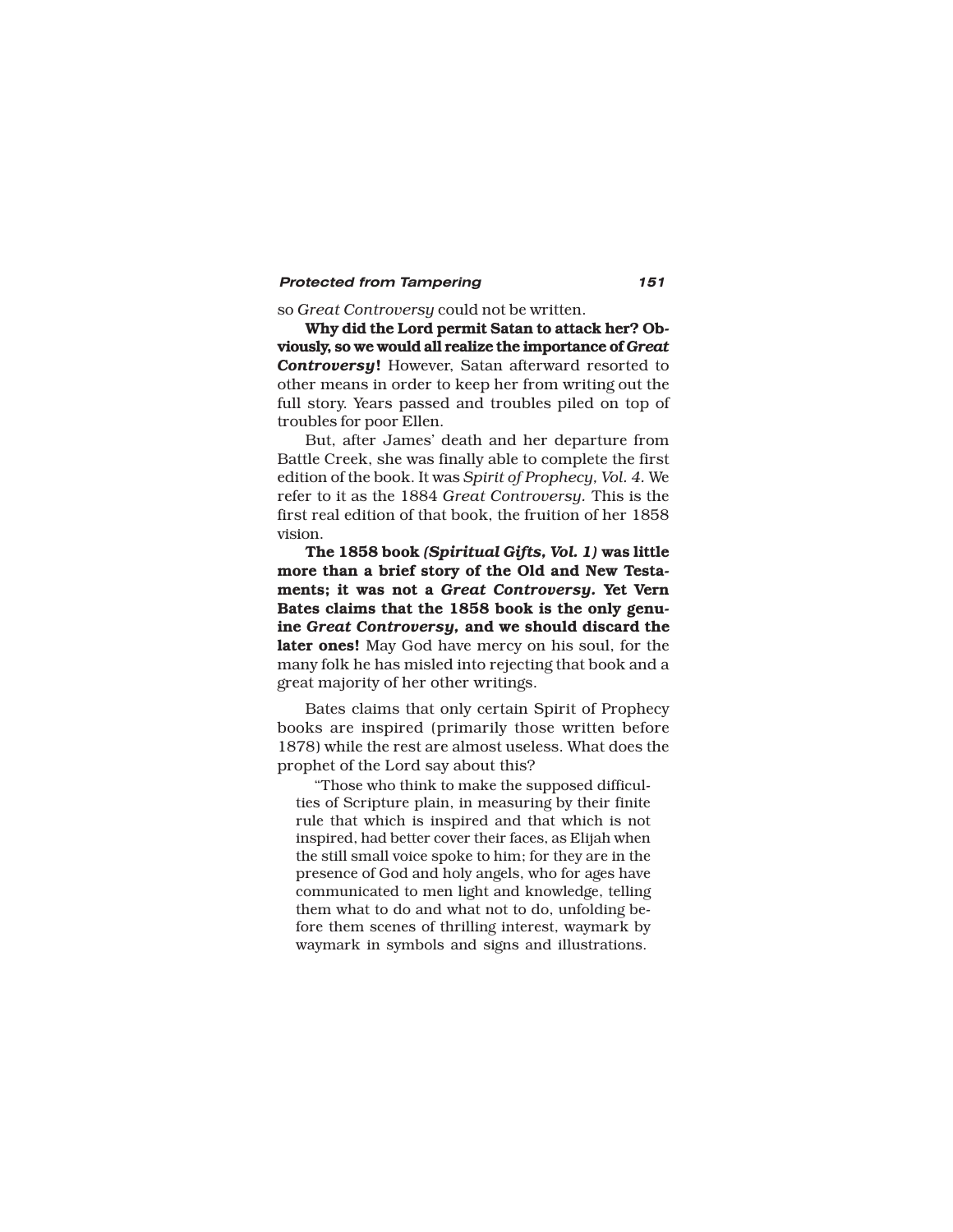"And He [God] has not, while presenting the perils clustering about the last days, qualified any finite man to unravel hidden mysteries or inspired one man or any class of men to pronounce judgment as to that which is inspired or is not. When men, in their finite judgment, find it necessary to go into an examination of Scriptures to define that which is inspired and that which is not, they have stepped before Jesus to show Him a better way than He has led us."—*1 Selected Messages, 17.*

"When men venture to criticize the Word of God, they venture on sacred, holy ground, and had better fear and tremble and hide their wisdom as foolishness. God sets no man to pronounce judgment on His Word, selecting some things as inspired and discrediting others as uninspired. The testimonies have been treated in the same way; but God is not in this."—*1 Selected Messages, 23 (Letter 22, 1889).*

As mentioned earlier, *Spirit of Prophecy, Vol. 4* (our 1884 *Great Controversy*), was Ellen's first major book. Aside from her many personal letters (collected in the *Testimonies*), prior to 1884, she had not written much else. Ellen planned to next work on the other books in, what would eventually be called, the *Conflict Series*. But, during the 1880s, the Lord instructed her that she must enlarge that initial book! The great controversy story was so important, it needed to be said again in an even larger book. With this in mind, from 1885 to 1887, Ellen toured through Europe, encouraging our believers there, counseling the brethren, and visiting key Waldensian and German and Swiss Reformation locations.

But something else also happened during the decade of the 1880s. Some of the leaders in Battle Creek had previously been very antagonist toward James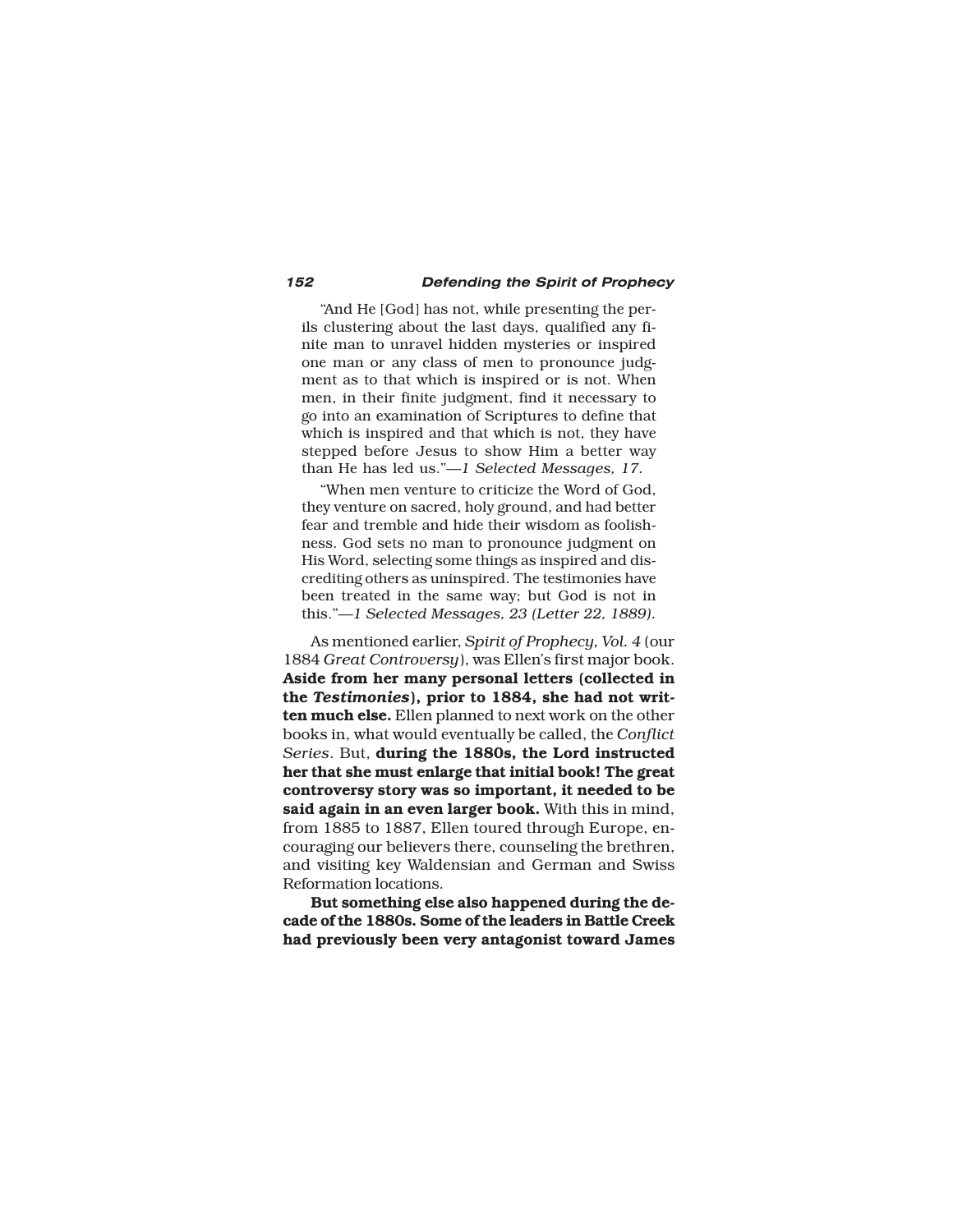White. They did not like his strong-minded attitude, and they suspicioned that Ellen's vigorously written rebukes were really dictated by James. They thought he told her what to write and, as an obedient wife, she did so.

But, after James' death in 1881, those leaders made the shocking discovery that Ellen's letters were just as unflinching as before. The terrible truth began to dawn: that Ellen White was the author of her writings, not James!

Satan was at work, as usual, on Planet Earth. He could not stop Ellen and he could not corrupt her writings; for, if any of her helpers acted out of line, God immediately told her.

But Satan could try to stop publication of her books at the Review. And that is what he set out to do next. When the revised second edition of *Great Controversy* was completed and Ellen White sent it to the Review, they refused to print it. Their first excuse was that they had other books which needed attention; and they did not want to print *Great Controversy* until the canvassers in the field had an opportunity to first sell the newly released *Bible Readings* for a time. Ellen vigorously objected.

Then they complained that the many authors of *Bible Readings* had agreed to not receive any royalties, and Ellen should also relinquish them. To this, she strongly objected. Doing so would eliminate her ability to carry on her work separate from church financing and control.

After a year of their stalling, she mailed them *Patriarchs and Prophets*, which had just been completed. But now they whined because, in their opinion, it would sell better if they printed and sold *Patriarchs and Prophets* before printing the newly enlarged *Great Controversy.*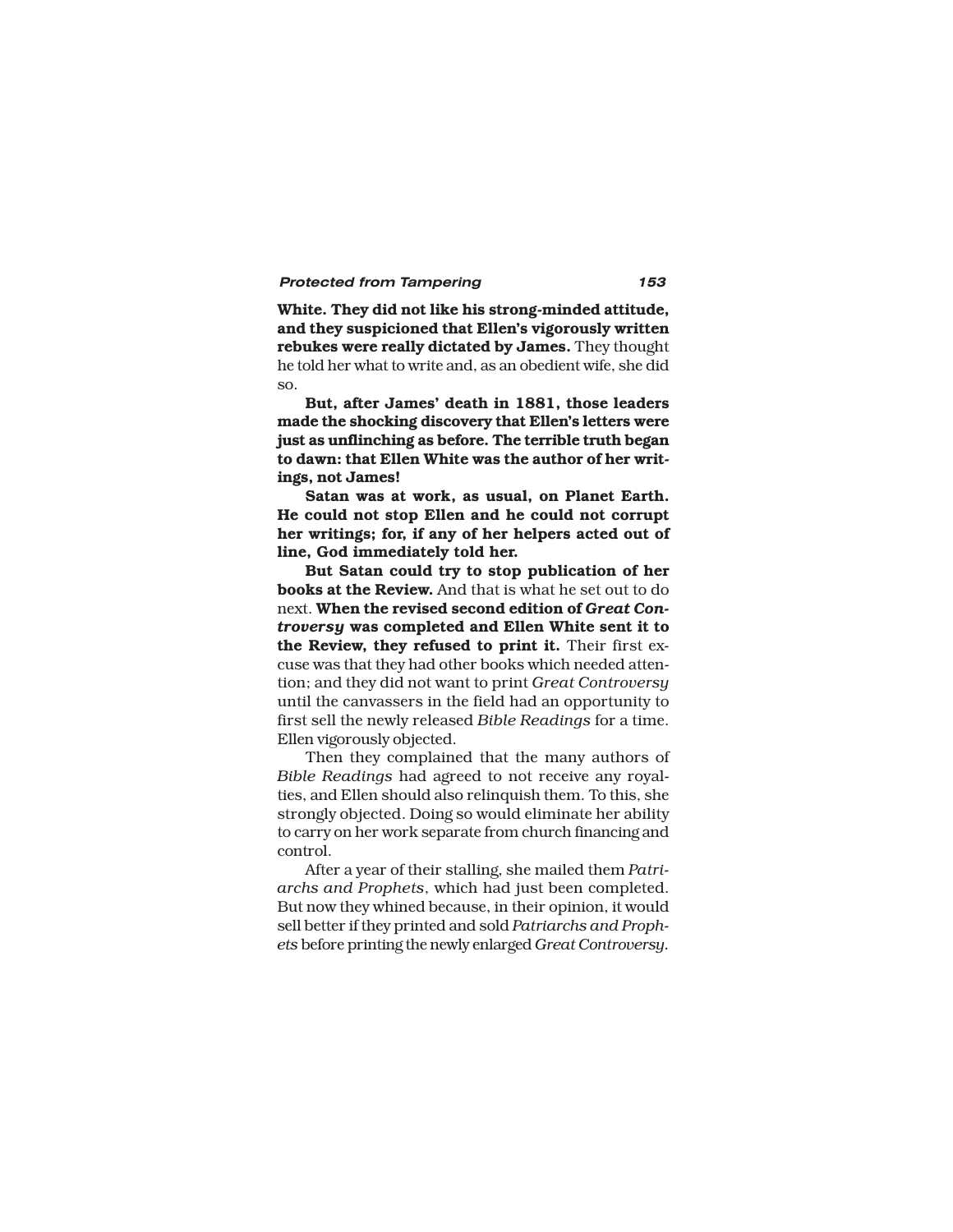This battle continued for two full years, from late 1987 through late 1990.

Amazingly, a similar stalling tactic was used at Pacific Press.

"When the *Great Controversy* should have been circulated everywhere, it was lying dead in the Review and Herald Office and the Pacific Press."*— Manuscript Releases, No. 21, 75 (Letter 35, 1899).*

As if that were not enough, when *Great Controversy* was finally printed—the Review refused, for a couple years, to publicize the book and tell the public they had it in stock!

Satan was in an utter frenzy to keep *Great Controversy* from the people! Remember that fact. He was using half-converted men as his agents, to get rid of the most important book in modern history. (How must he appreciate such men as Vern Bates who, today, says the 1884, 1888, and 1911 editions of that book should be tossed out!)

It is common knowledge that the 1884 edition of *Great Controversy* was printed that year. But did you know that the "1888 edition" was not printed by the Review until 1890? We speak of it as the "1888 edition" because that is the common designation for it. But the men in charge of the Review did not print it until two full years later. Pacific Press did not print it until 1899.

Yet even that crisis tells us something very important: Those men who refused to do what was right—received prompt and repeated sharp replies by Ellen. She was not an ignorant and timid rabbit, as she is caricatured by her critics. Ellen did not compromise. She did not weaken or crawl in a hole. Ellen White vigorously defended her writings!

In the same manner, she took action each and every time one of her helpers started veering from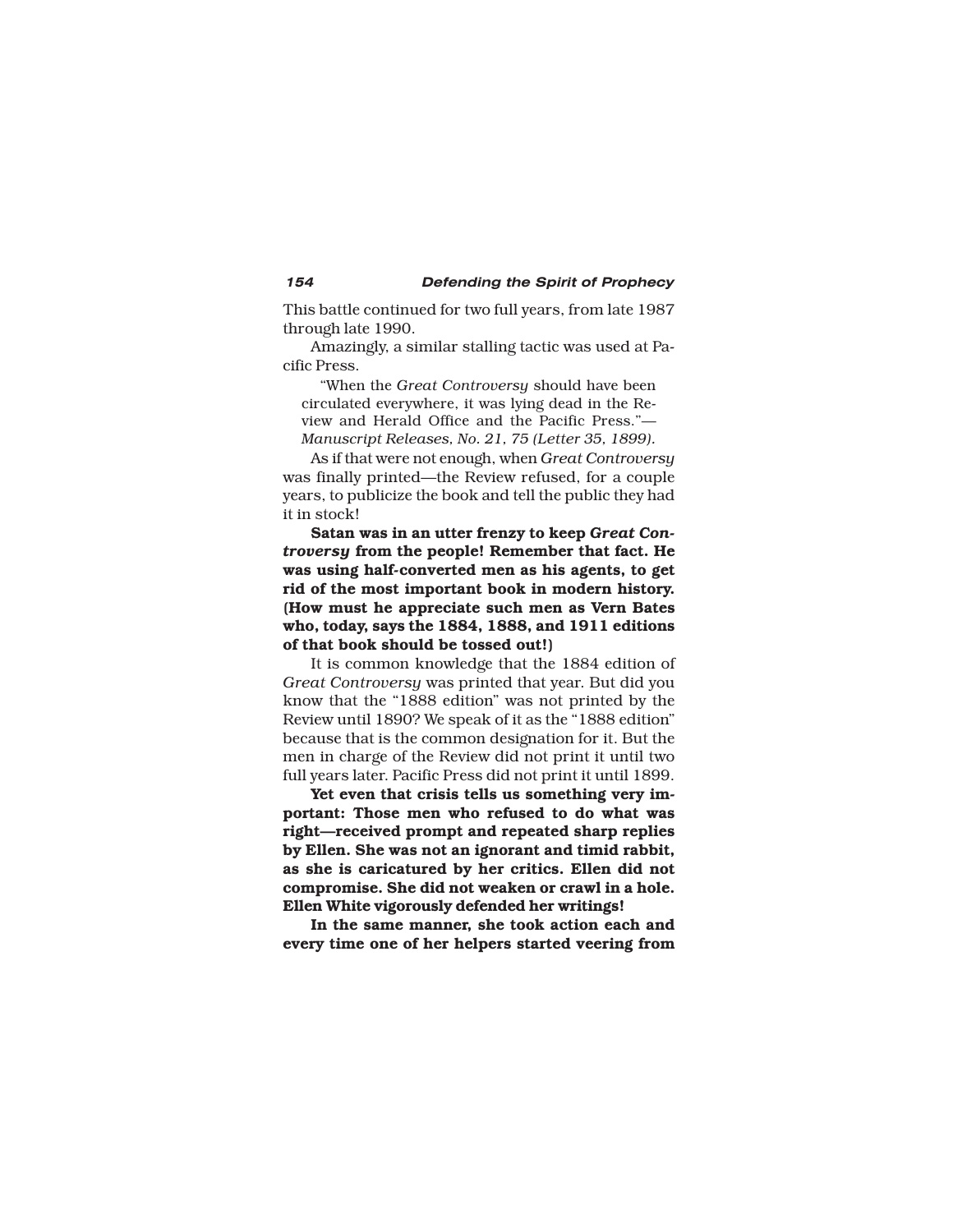the straight line.

You can trust the Spirit of Prophecy writings. God's concern, to protect His Word, led Him to warn Ellen when things were not being done properly. Ellen's concern to do what was right caused her to unflinchingly confront every crisis without hesitation.

For a rather complete report on the 1888 *Great Controversy* crisis, read the A.L. White exposé, *The Circulation of Great Controversy [CE–30].* It is RE-PRINTED on page 211 of this book. For a much larger account, read my 504-page *Editions of Great Controversy (\$8.00 + \$3.00).* Both are filled with Spirit of Prophecy statements about the three editions.

It is an intriguing fact that Herman Hoehn claimed that Ellen only wrote the 1884 edition and that Uriah Smith wrote the 1888 edition. Yet it was Ellen who fought to get the 1888 published—while Smith did not want it printed! As mentioned earlier, after claiming that *Bible Readings* must be printed and distributed first, Smith then tried to stall still longer and say that *Patriarchs and Prophets* must be printed prior to the enlarged edition of *Great Controversy*. You will find an extensive collection of statements, by Ellen, about that crisis on page 211 of this present study.

What is the truth about the three editions of *Great Controversy? (Turn to pp. 211-214 of this book for more information.)*

*The 1884 edition* is excellent and fully inspired. It is shorter than the others; many people like to read shorter books. The cost is also less.

*The 1888 edition* is a completely new rewriting of the book, and more complete (an important point). She wrote it; so it is also fully inspired. But most of the added material is in the first historical half of the book (more on Huss and Wycliffe; more on the German, Swiss,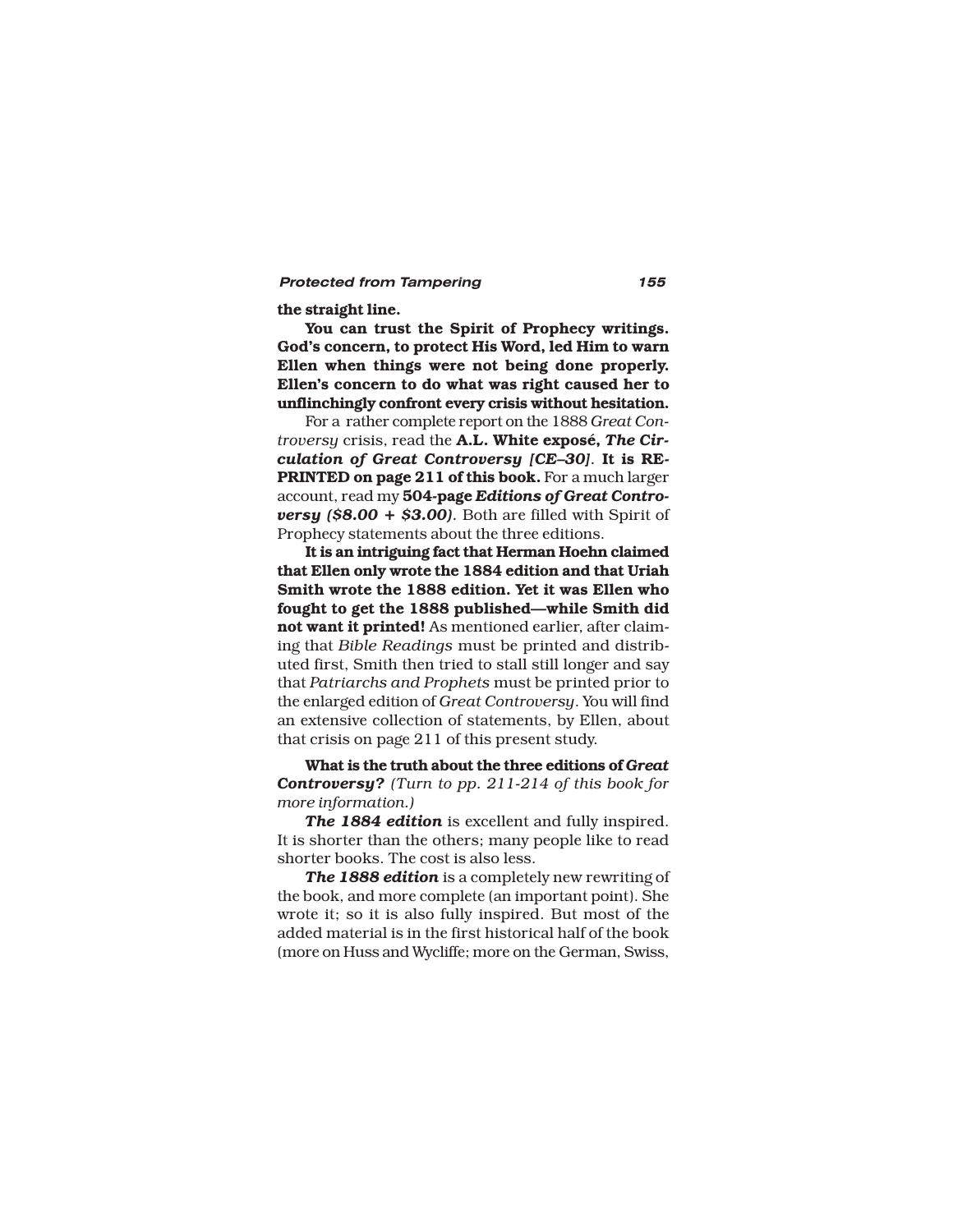French, Scandinavian, and English Reformation. All very helpful material). Second, the last-days section is almost identical in both. Chapter 29 in the 1888 is better than the equivalent chapter in the 1884 because there is more emphasis on the fact that the great controversy between Christ and Satan is fought over the law of God; read the two chapters together and see for yourself. The 1884 edition was written for our own people; God instructed her to write the enlarged edition for the world. Therefore, she omitted Satan's three-page monologue from it. (You will find it in the back of our 1888 edition.)

*The 1911 edition* is identical to the 1888, with the exception of the quotations from historians. In order to add source references, in some instances different quotations had to be used when the original statements could not be found. The largest number of quotations were from Merle D' Aubigné's *History of the Reformation*; and, in the interim between 1888 and 1911, D' Aubigné had authorized a different English translation of his book than had been quoted in the 1888 edition. So every one of those quotations had to be changed. Other than that, the 1888 and 1911 editions are essentially identical. The 1911 revision was done by Ellen's faithful helpers, with her full approval. She afterward gave it her endorsement. Indeed, the publishing houses made her pay all the expenses of having the new edition prepared!

"Recently it was necessary for this book to be reset because the electrotype plates were badly worn. It has cost me much to have this done, but I do not complain; for whatever the cost may be, I regard the edition with great satisfaction."—*3 Selected Messages, 123.*

There are a number of Spirit of Prophecy quotations recommending each of those three editions of the book. All three editions are fully inspired of God.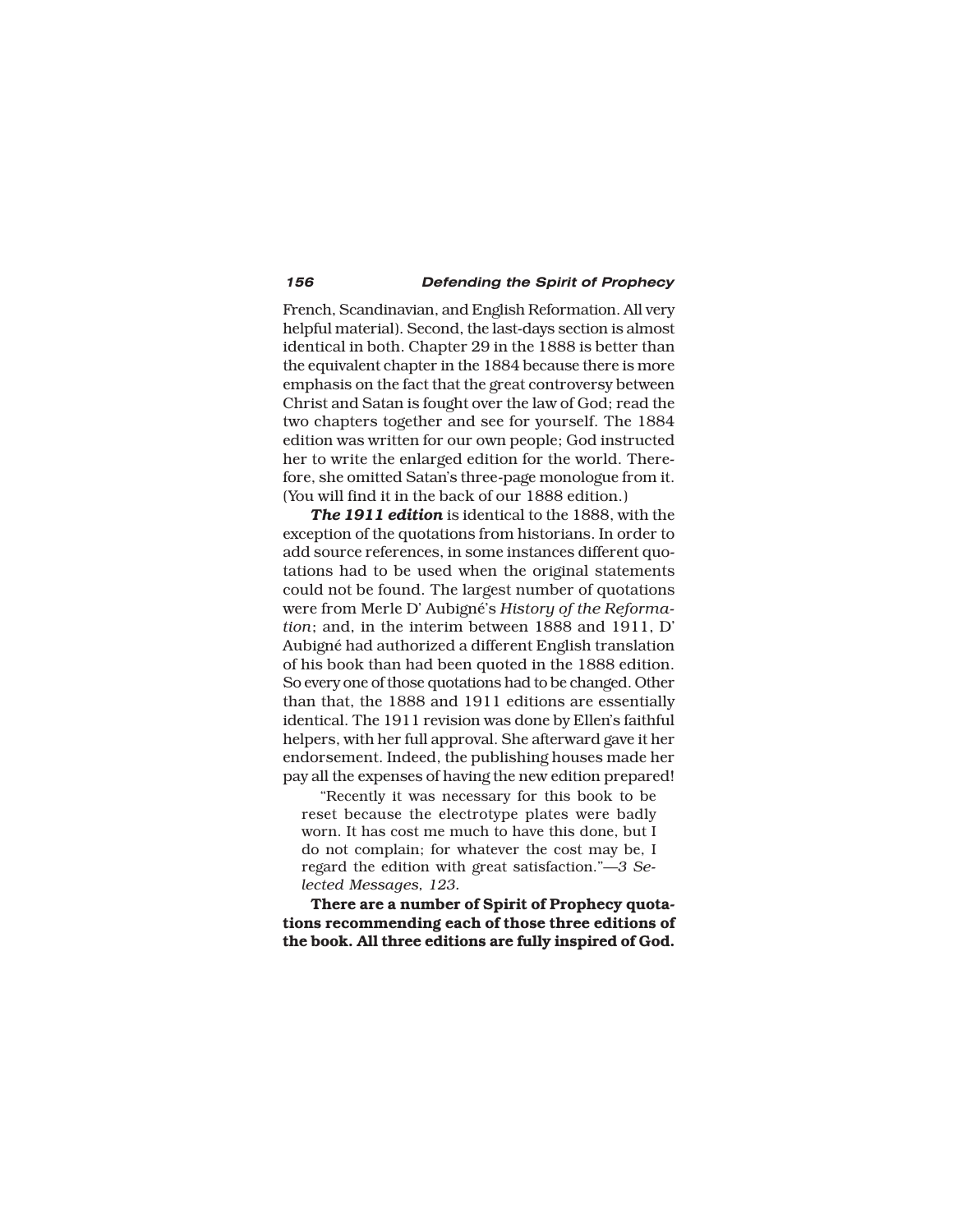You will find some of those quotations later in this book, at the end of the chapter titled, *The Story behind Great Controversy.*

# **STEPS TO CHRIST**

In 1891, Ellen moved to Australia and set up housekeeping there with her helpers. Soon after, she began work on *Steps to Christ*. But she was so incensed at the delaying tactics on *Great Controversy,* that in 1892 she printed *Steps to Christ* through Fleming H. Revell Co., a non-Adventist publishing house.

That decision produced something of an earthquake at the offices of the Review! It was a terrific embarrassment to them. Ellen White was willing to print her books outside the denomination, if that is what it took to get them printed on time. From that time forward, the publishing brethren never again gave her any more stalling tactics. She had won that battle. From then on, her books were printed, without delay, on denominational presses. The distribution of the Word of God was more important to Ellen than a denominational imprimatur on the books. And that is something worth thinking about too.

# **DESIRE OF AGES**

*Desire of Ages* was also written while she was in Australia. It is an interesting fact that Ellen was so crippled during part of that time that only her right hand functioned properly. Her helpers would set her in a chair in her small country home, which she called *Sunnyside,* and she would spend the day writing pages for *Desire of Ages*. —Yet her critics charge that Ellen was busily working before some kind of imaginary giant desk, stacked with other people's books, as she busily turned pages here and there and copied it all into *Desire of Ages*! I am happy to tell you that a six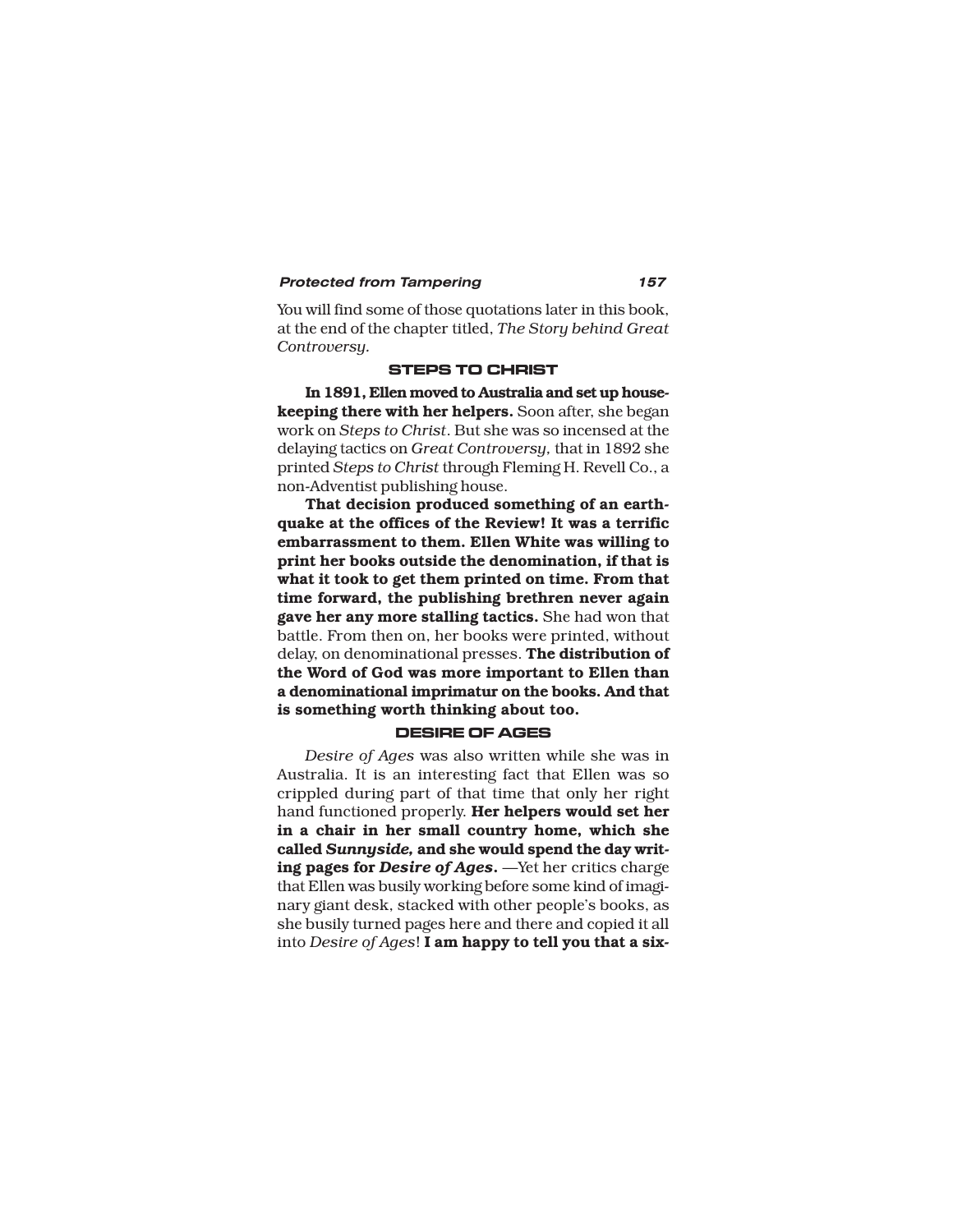year study of *Desire of Ages,* done in the 1980s, established the fact that there is no essential copying anywhere in that book. (For much more on this, see my 84-page book, *Ellen White Did not Plagiarize, \$5.00 + \$3.00.*)

The book that the critics charge was "plagiarized" from other authors more than any others is *Great Controversy*. Yet, upon examination, we find that the so-called "plagiarisms" consist of her quotations from historians! When do quotations count as plagiarisms? I have quoted *1 Selected Messages* in this present study, yet no one would say that doing so is plagiarism.

In 1896 *Mount of Blessing* was printed. Four years later, in 1900, Ellen returned to the United States and made her home in Elmshaven. It was located in Pratt Valley, close to St. Helena, California. Her faithful assistants continued helping her. *Christ's Object Lessons* was printed in 1900 and *Education* in 1903.

Unfortunately, while on a trip to Oakland to see one of her books *(Ministry of Healing*; printed in 1905) through Pacific Press, Marian Davis caught cold and died several weeks later. Fortunately, Ellen White had other helpers who continued to assist her. The years passed and Ellen grew older. Eventually, on July 16, 1915, she passed to her rest.

## **AN INDEPENDENT MINISTRY**

For several years before her death, Ellen was deeply concerned that the protection God had given her writings, during her lifetime, might continue after she was gone.

It is an intriguing fact that the plan God gave her for the later preservation of the books was essentially the same as that used during her lifetime. And what was that? an independent ministry conducted by Seventh-day Adventists! While she was alive,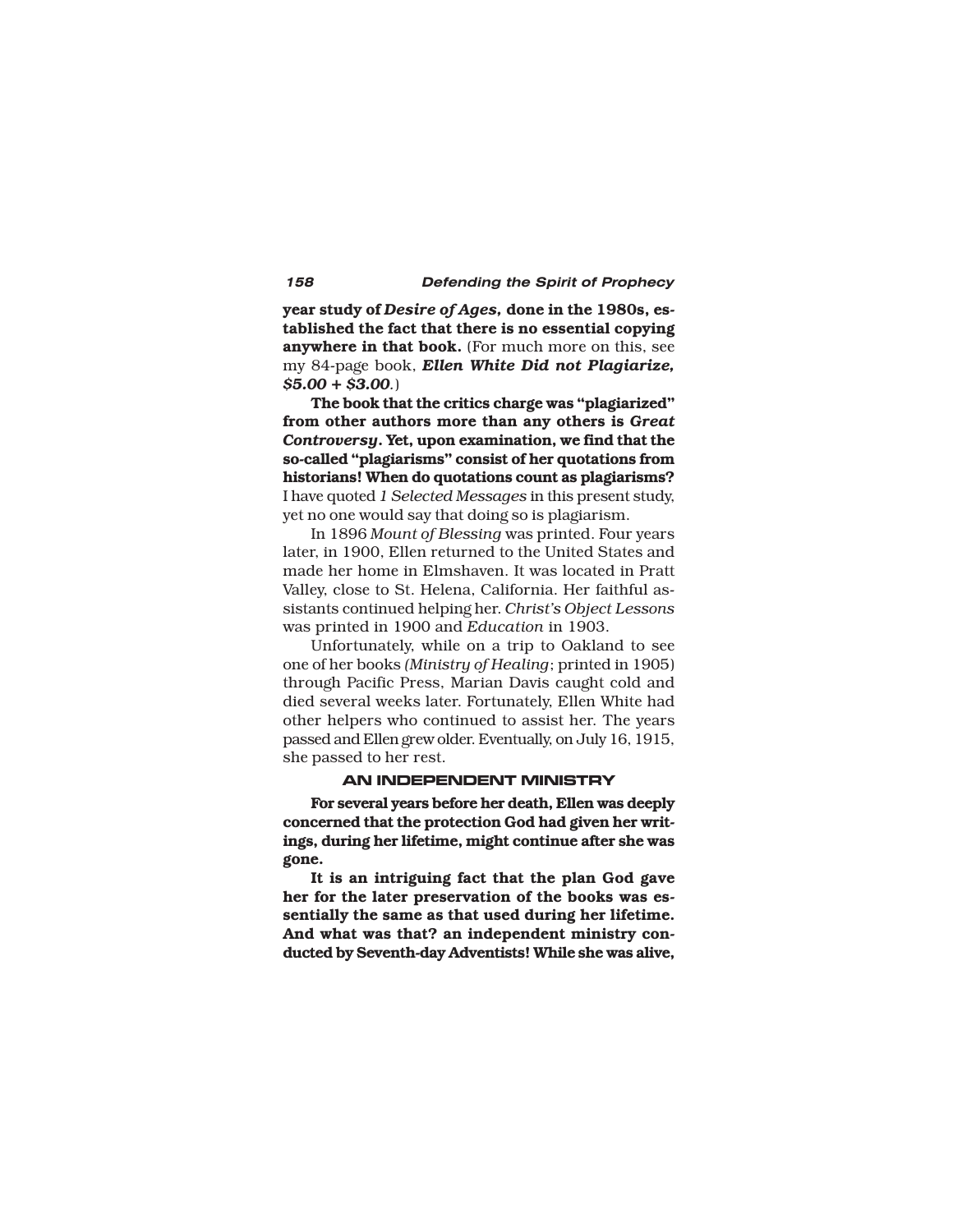she carried on her work separately from the church, in the sense that no congregation, conference, union, or other church entity had control over her work. Only in that way could the production of her writings be safeguarded from undue influence by outside sources. In order to strengthen this safeguard, she arranged that her office expenses and the salaries of her workers would be paid from the royalties of her bookwork.

(At one point, the brethren tried to get her to cancel her reception of royalties, as the authors of *Bible Readings* had agreed to; but she resolutely refused to yield. Not once in her life did Ellen ever compromise on any point!)

So we see that Ellen operated a self-supporting institution. It was not in subservience to church authority. As an added factor in this independence, she held no church office from which she could be fired.

Yet this is quite understandable when we recall that this is exactly the way the Bible prophets carried on their work. Not one of them was submissive to any earthly organization. They wrote their inspired writings independent of church and civil leaders.

# **THE E.G. WHITE ESTATE**

The Lord guided Ellen to devise a special plan for the safeguarding of her bookwork, after her death, which was parallel to that which had been so successful while she was alive.

In her last will and testament, she provided for the appointment of five seasoned workers to form an independent committee: W.C. White, F.M. Wilcox, C.H. Jones, C.C. Crisler, and A.G. Daniells. They were to manage the work, with their expenses paid with royalties from her books. When one of their number retired or died, the remaining members would appoint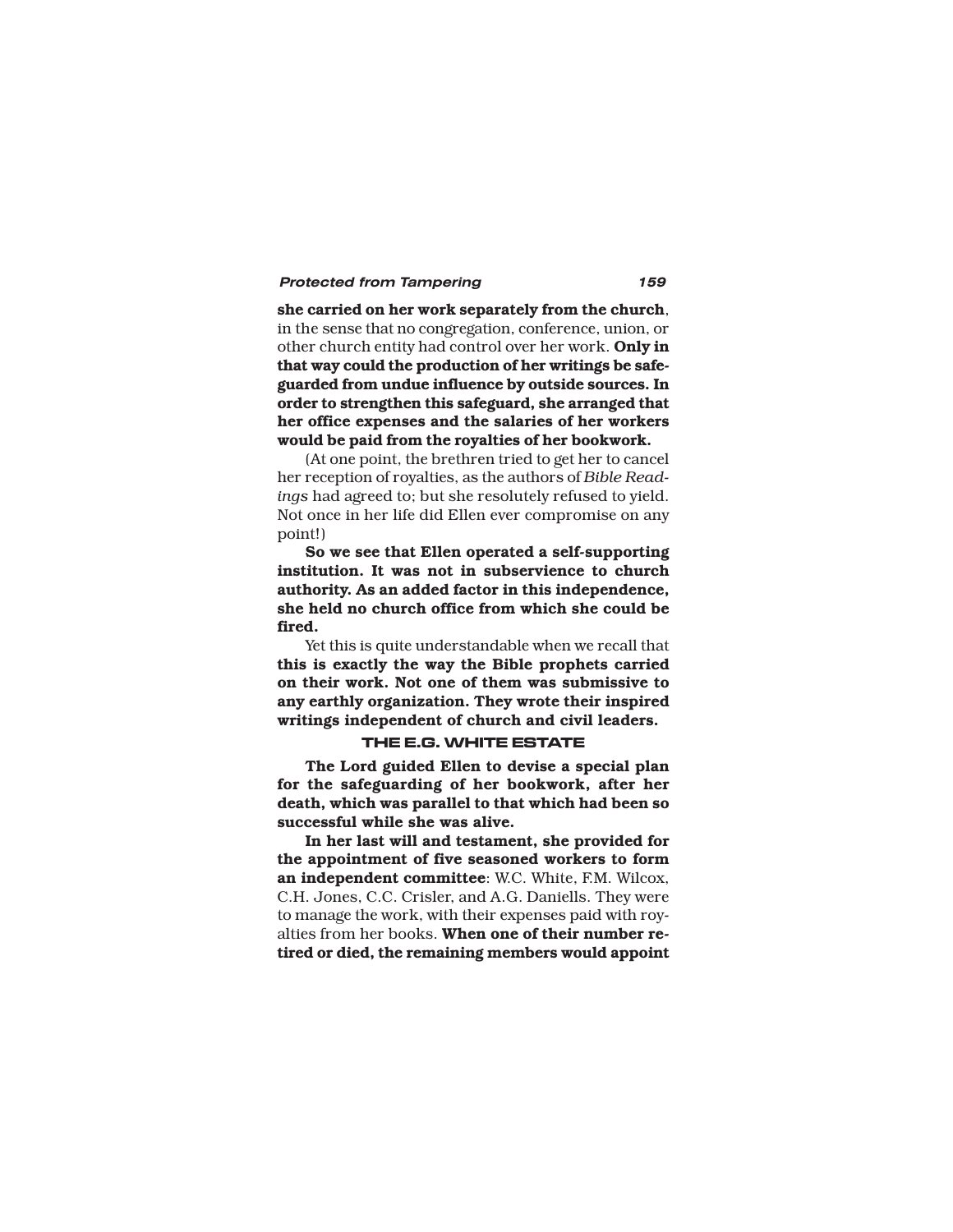a new member. You can see that this is the best possible way to manage an organization! At no time could denominational leaders fire any of the members, transfer them to other positions, or vote its own men into their group.

The result is known as the Ellen G. White Estate. It continues to this day as an independent body, theoretically within the church structure. Church leaders do not have a majority control of their board.

It was for this reason that Ellen could die in peace, knowing that her books would be safeguarded in the future.

"I am to trace this testimony on paper, that should I fall asleep in Jesus, the witness to the truth might still be borne."—*3 Selected Messages, 76 (Letter 116, 1905).*

"Abundant light has been given to our people in these last days. Whether or not my life is spared, my writings will constantly speak, and their work will go forward as long as time shall last. My writings are kept on file in the office; and, even though I should not live, these words that have been given to me by the Lord will still have life and will speak to the people."—*1 Selected Messages, 55 (Letter 371, 1907).*

"Physically, I have always been as a broken vessel; and yet, in my old age, the Lord continues to move upon me by His Holy Spirit to write the most important books that have ever come before the churches and the world. The Lord is evidencing what He can do through weak vessels. The life that He spares I will use to His glory. And, when He may see fit to let me rest, His messages shall be of even more vital force than when the frail instrumentality through whom they were delivered was living."—*3 Selected Messages, 76-77 (Manuscript*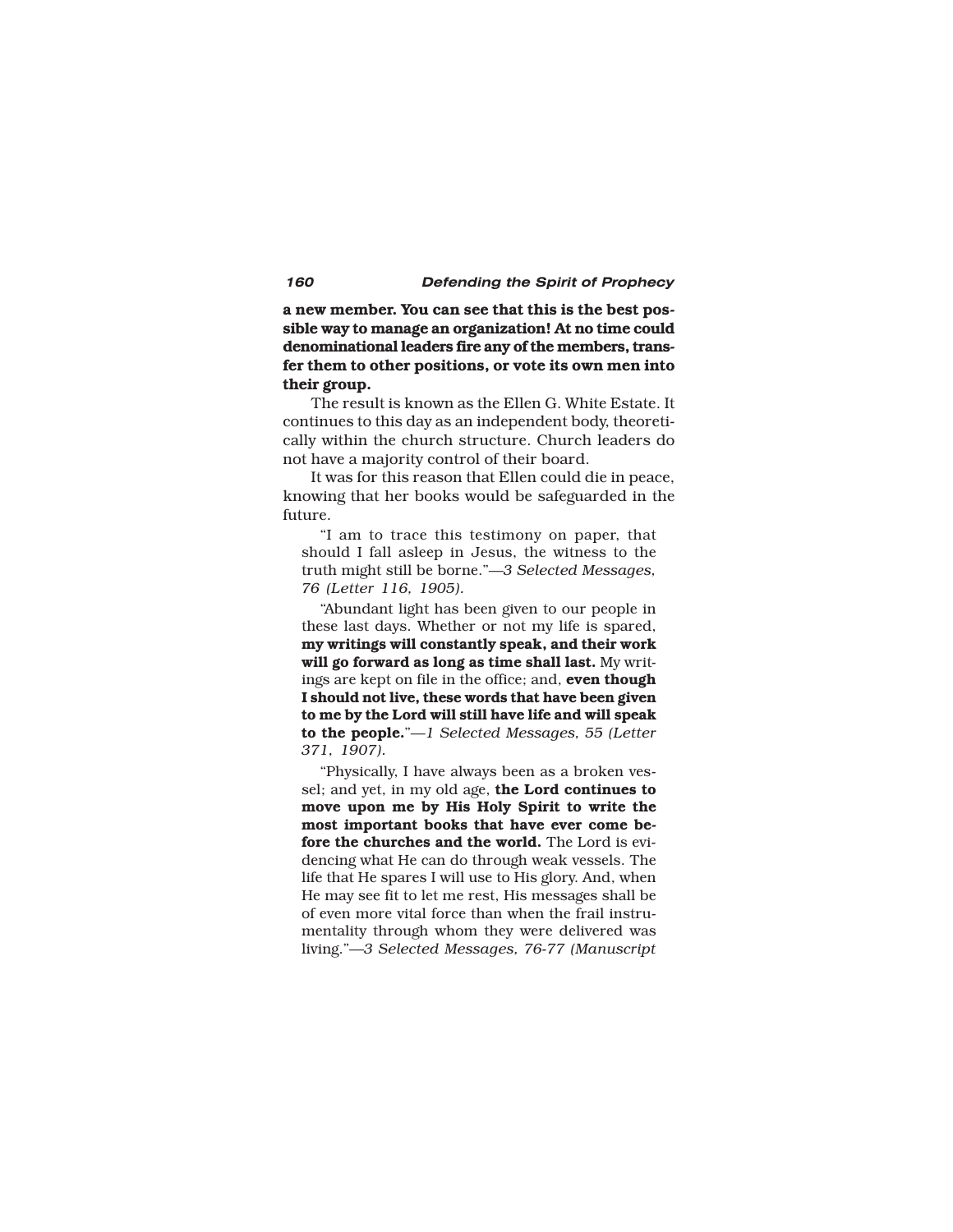*122, 1903).*

### **GOD PROTECTS HIS WORD**

# As we overview all that we have learned in this study, it is with awe that we have beheld how God has protected His holy writings!

I would urge you to share copies of this book with friends who need their faith strengthened or who might be in danger of being misled by radicals claiming that Ellen White was little more than a dumb dog who feared to bark at the terrible things being done to her books.

# **ELLEN WHITE'S HELPERS**

Here are additional quotations on Ellen White's use of helpers, the friends who made spelling and grammatical corrections and prepared her materials for publication. Please remember that Ellen White only had three grades of education. God uses us where we are and helps us in our work. Ellen needed helpers, and the Lord provided them. She, at first, had James as a helper. In later years, God sent her other helpers.

"This morning I take into candid consideration my writings. My husband is too feeble to help me prepare them for the printer, therefore I shall do no more with them at present. I am not a scholar. I cannot prepare my own writings for the press. Until I can do this I shall write no more. It is not my duty to tax others with my manuscript."—*3 Selected Messages, 90 (Diary January 10, 1873).*

"While my husband lived, he acted as a helper and counselor in the sending out of the messages that were given to me. We traveled extensively. Sometimes light would be given to me in the night season, sometimes in the daytime before large congregations. The instruction I received in vision was faithfully written out by me, as I had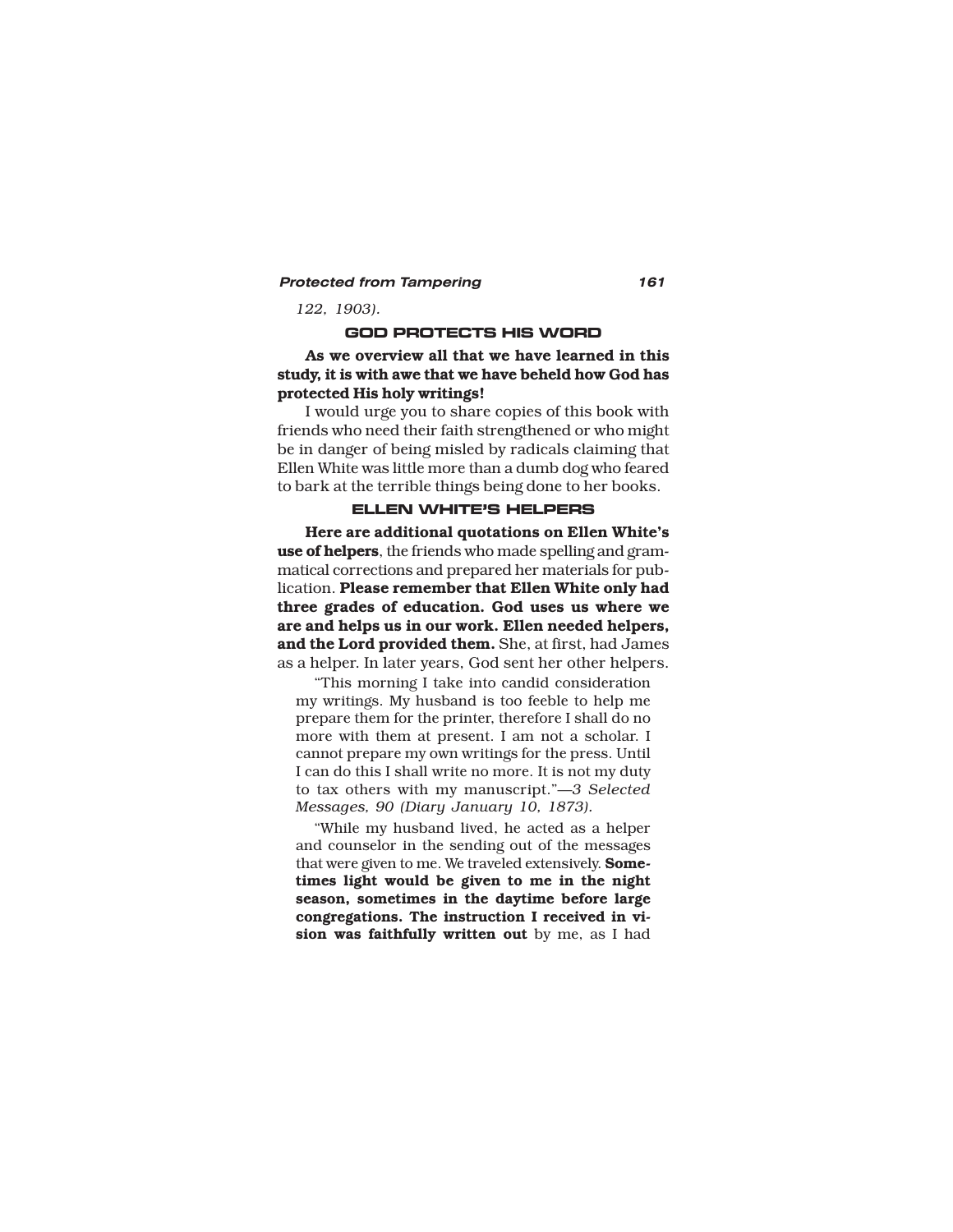time and strength for the work. Afterward we examined the matter together, my husband correcting grammatical errors and eliminating needless repetition. Then it was carefully copied for the persons addressed or for the printer.

"As the work grew, others assisted me in the preparation of matter for publication. After my husband's death, faithful helpers joined me, who labored untiringly in the work of copying the testimonies and preparing articles for publication.

"But the reports that are circulated, that any of my helpers are permitted to add matter or change the meaning of the messages I write out, are not true."—*1 Selected Messages, 50 (Letter 225, 1906).*

"My copyists you have seen. They do not change my language. It stands as I write it . . My work has been in the field since 1845. Ever since then I have labored with pen and voice. Increased light has come to me as I have imparted the light given me. I have very much more light on the Old and New Testament Scriptures, which I shall present to our people."—*3 Selected Messages, 90 (Letter 61a, 1900).*

"I am still as active as ever. I am not in the least decrepit. I am able to do much work, writing and speaking as I did years ago.

"I read over all that is copied, to see that everything is as it should be. I read all the book manuscript before it is sent to the printer. So you can see that my time must be fully occupied. Besides writing, I am called upon to speak to the different churches and to attend important meetings. I could not do this work unless the Lord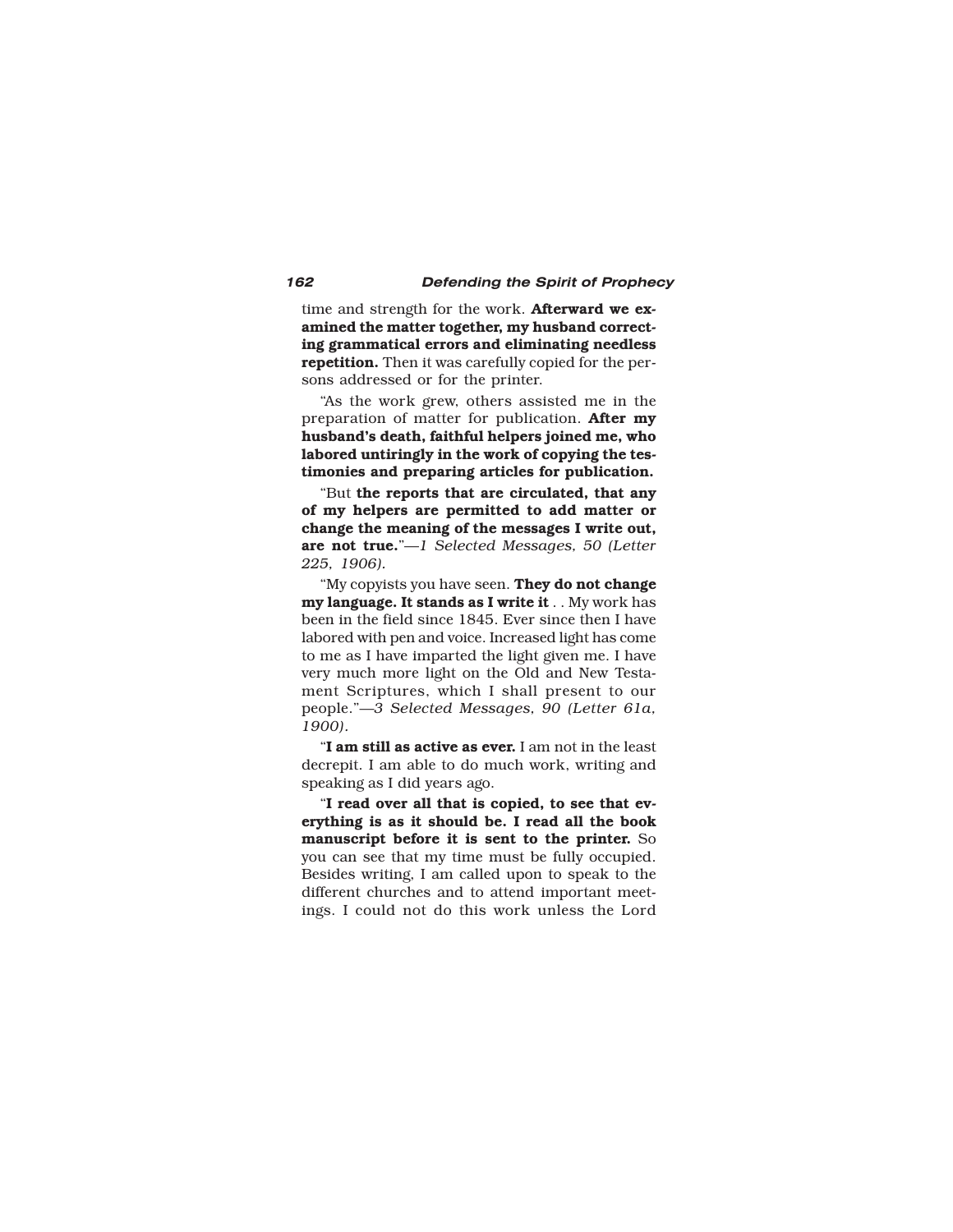helped me."—*3 Selected Messages, 90-91 (Letter 133, 1902).*

## **MARIAN DAVIS**

 Marian Davis, who untiringly helped Ellen from December 31, 1878, until her death in October 25, 1904, carried on a special work. She would locate everything Ellen had earlier written on a subject and prepare small notebooks with the material. Then Ellen would use that material in writing her later books. That is how PP, DA, MH, COL, AA, and PK were produced. Here are several statements about Marian's work:

"Marian's work is of a different order altogether. She is my bookmaker . . How are my books made? Marian does not put in her claim for recognition.

"She does her work in this way: She takes my articles which are published in the papers, and pastes them in blank books. She also has a copy of all the letters I write. In preparing a chapter for a book, Marian remembers that I have written something on that special point, which may make the matter more forcible. She begins to search for this, and if when she finds it, she sees that it will make the chapter more clear, she adds it.

"The books are not Marian's productions, but my own, gathered from all my writings. Marian has a large field from which to draw, and her ability to arrange the matter is of great value to me. It saves my poring over a mass of matter, which I have no time to do.

"So you understand that Marian is a most valuable help to me in bringing out my books."—*3 Selected Messages, 91 (Letter 61a, 1900).*

"I feel very thankful for the help of Sister Marian Davis in getting out my books. She gathers materials from my diaries, from my letters, and from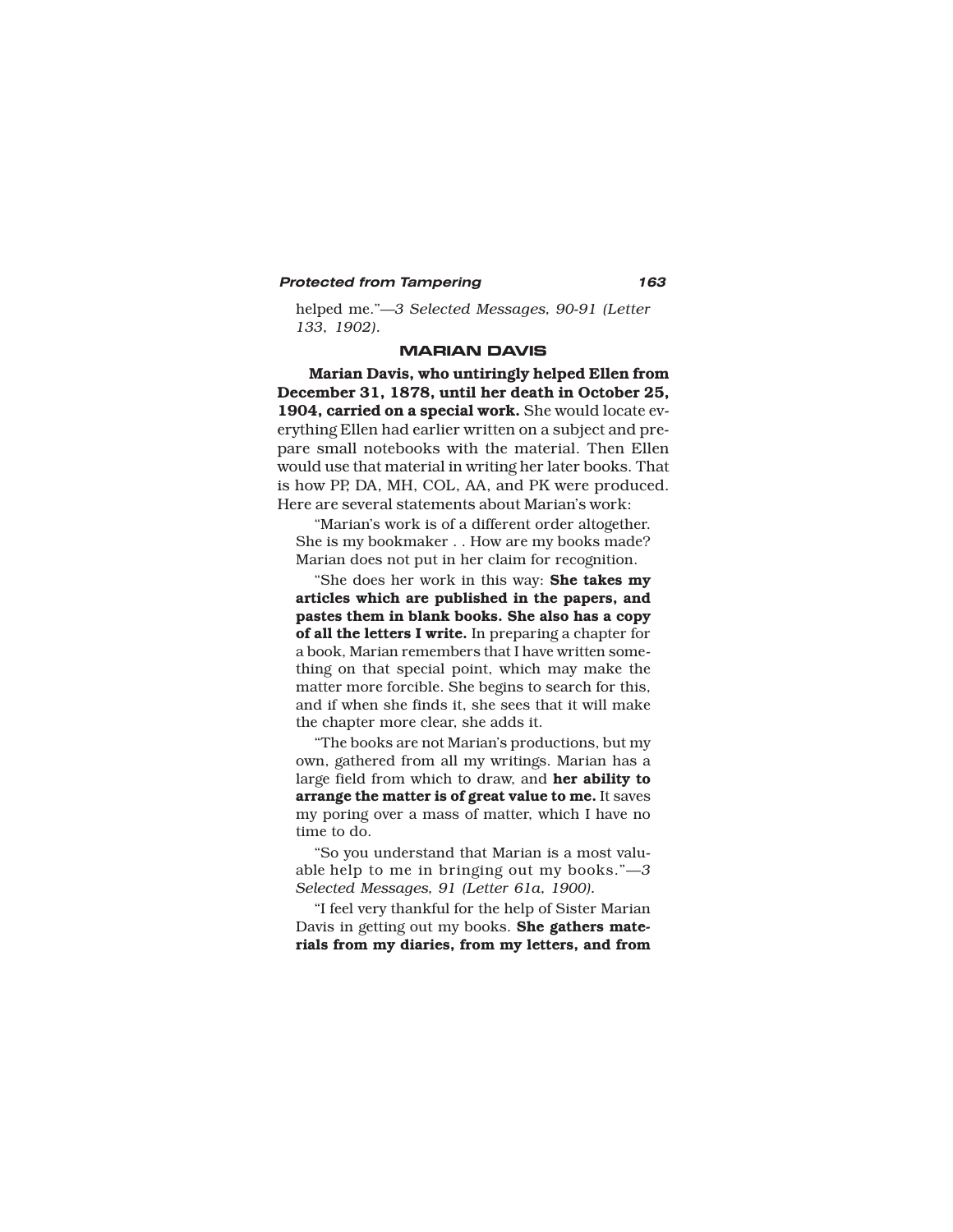the articles published in the papers. I greatly prize her faithful service. She has been with me for twenty-five years, and has constantly been gaining increasing ability for the work of classifying and grouping my writings."*—3 Selected Messages, 93 (Letter 9, 1903).*

While on a trip from Elmshaven to Oakland in September 1904, Marian became chilled one evening while helping see through to production the printing of a new Spirit of Prophecy book at Pacific Press. She died on October 25. You will meet her in heaven. Instead of criticizing the Spirit of Prophecy writings, as some today are doing, Marian did her part to help circulate them. "She hath chosen the better part." God will bless all who, like her, choose the better part.

"Marian, my helper, faithful and true as the compass to the pole in her work, is dying . .

"I am leaving tomorrow for Battle Creek. Yet my soul is drawn to the dying girl who has served me for the last twenty-five years. We have stood side by side in the work, and in perfect harmony in that work. And when she would be gathering up the precious jots and tittles that had come in papers and books and present it to me, 'Now,' she would say, 'there is something wanted [needed]. I cannot supply it [from your earlier writings].' I would look it over, and in one moment I could trace the line right out.

"We worked together, just worked together in perfect harmony all the time. She is dying. And it is devotion to the work. She takes the intensity of it as though it were a reality, and we both have entered into it with an intensity to have every paragraph that shall stand in its right place, and show its right work."—*3 Selected Messages, 93 (Manuscript 95, 1904, dated September 24, 1904).*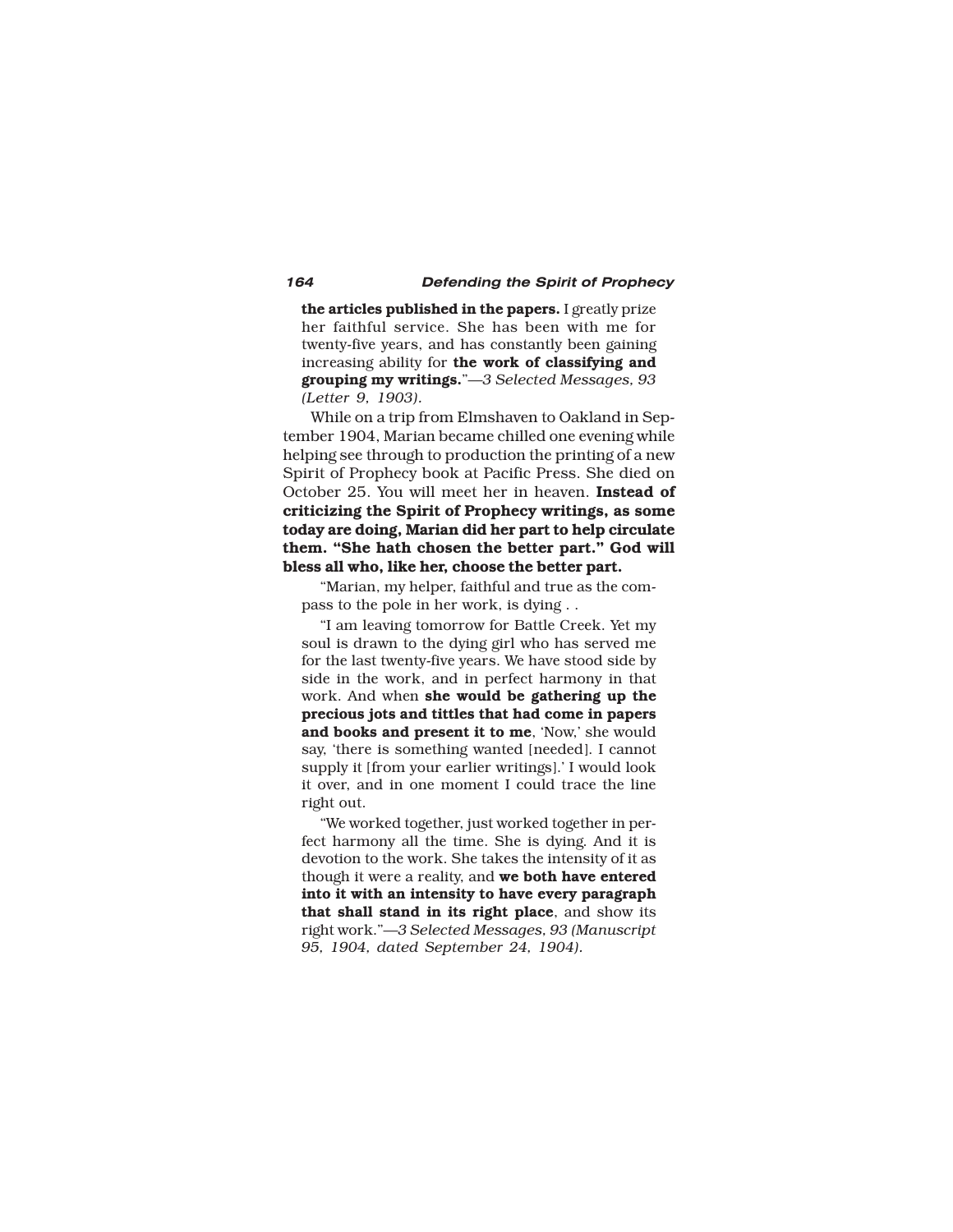### **Protected from Tampering**

"Marian had been with me about twenty-five years. She was my chief worker in arranging the matter for my books. She ever appreciated the writings as sacred matter placed in her hands, and would often relate to me what comfort and blessing she received in performing this work, that it was her health and her life to do this work. She ever handled the matters placed in her hands as sacred. I shall miss her so much."—*3 Selected Messages, 91 (Manuscript 146, 1904).*

## **TEARING OUT THE PAGES**

When I was in college, I heard about the liberals in the religion departments of Harvard, Yale, the University of Chicago, and Princeton Theological Seminary, who were destroying their students.

Young men who wanted to dedicate their lives as ministers would enter the classes of those men. Although their parents had raised them to love God's holy Word and trust everything they read in its pages, vultures picked their brains to pieces.

The young men were taught that the Bible could not be trusted. Oh, the liberal professors did not say it was all garbage, just some of it. "You see," they would say, "after the initial authors wrote it, it was later changed, edited, and added to. So you really cannot be sure which passages were originally there."

Upon learning that the Bible was no longer trustworthy, the young men should have immediately fled from the place—and left the school. But, instead, they lingered to hear serpents speak.

Their willingness to keep listening to emissaries of the devil was their undoing. The liberals formed them in their own image; and soon the young men, conceited to imagine that they knew advanced light which their parents did not know, began teaching the same false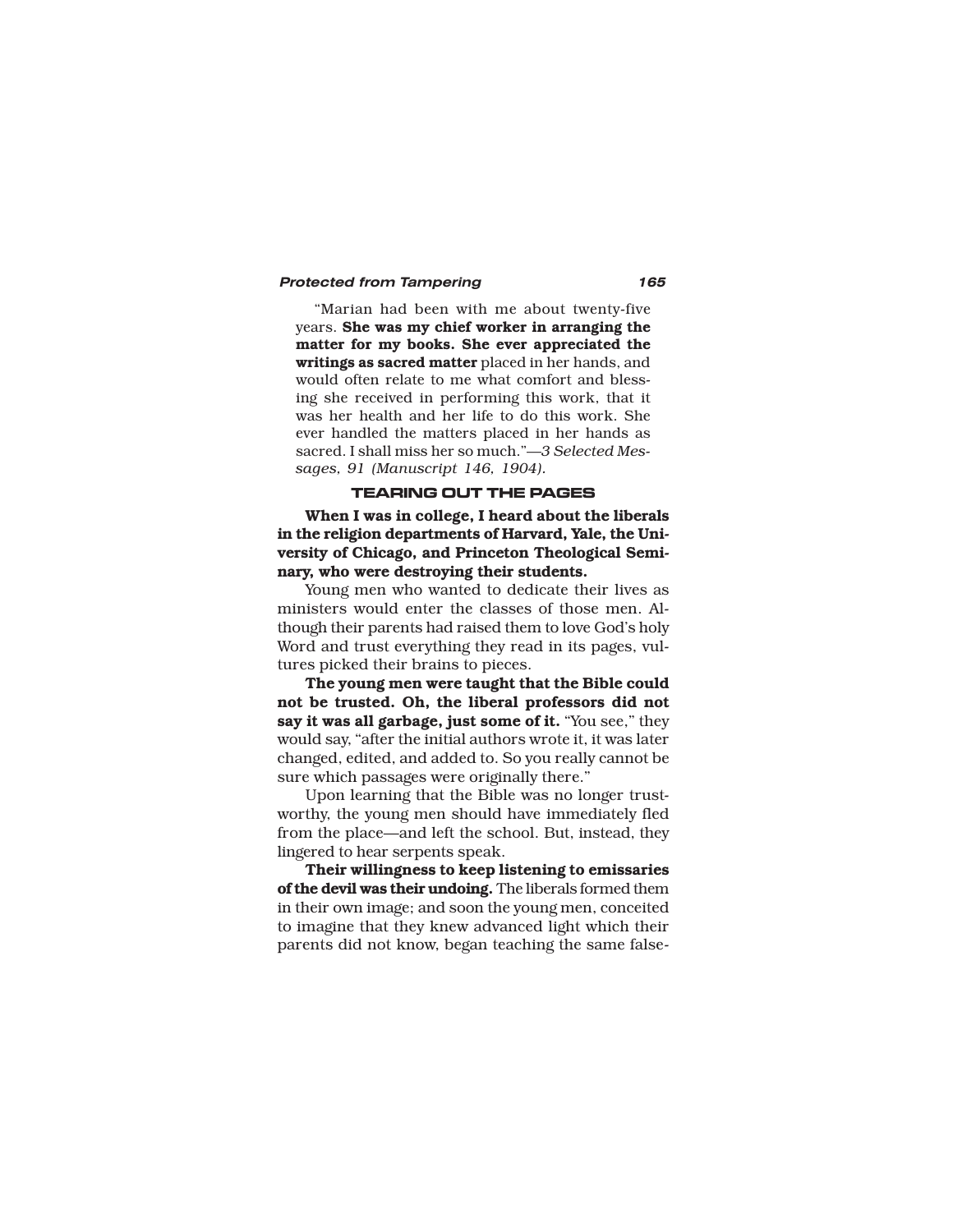hoods.

Those so-called learned men in the universities of the world are using *higher criticism* to destroy souls. You surely do not want to attend the religion departments in those institutions!

*"Higher criticism"* is the teaching initiated by German atheist "theologians" in the nineteenth century, that the Bible writers did not write their own books!

But, then, gradually our own colleges and universities were infiltrated by graduates of those universities. And now our own young men are being taught similar errors. They are told that our historic teachings are unreliable and that the Spirit of Prophecy writings are not divinely inspired. Well, you do not want to attend those schools either, even though they are owned and subsidized by the tithes and offerings of our church members.

But Satan was not satisfied to stop there. He had his eye on the little flock who, so far, had resisted his devices. The devil wanted to destroy the faithful who had stood true to our historic teachings, defended our virtuous standards, and deeply loved and obeyed both the Bible and the Spirit of Prophecy.

What was the best way to undermine their faith, confuse their minds, and gradually separate them from God?

At last, he hit on the best technique of all: Satan decided to use the very same method which worked so well in the worldly colleges and universities under his control, the same teaching preached from week to week in the most sophisticated churches of the land. Satan would use *higher criticism* to destroy confidence in the Spirit of Prophecy—that part of God's Word which Heaven had appointed as a guardian of the faith of the remnant in these last days. It would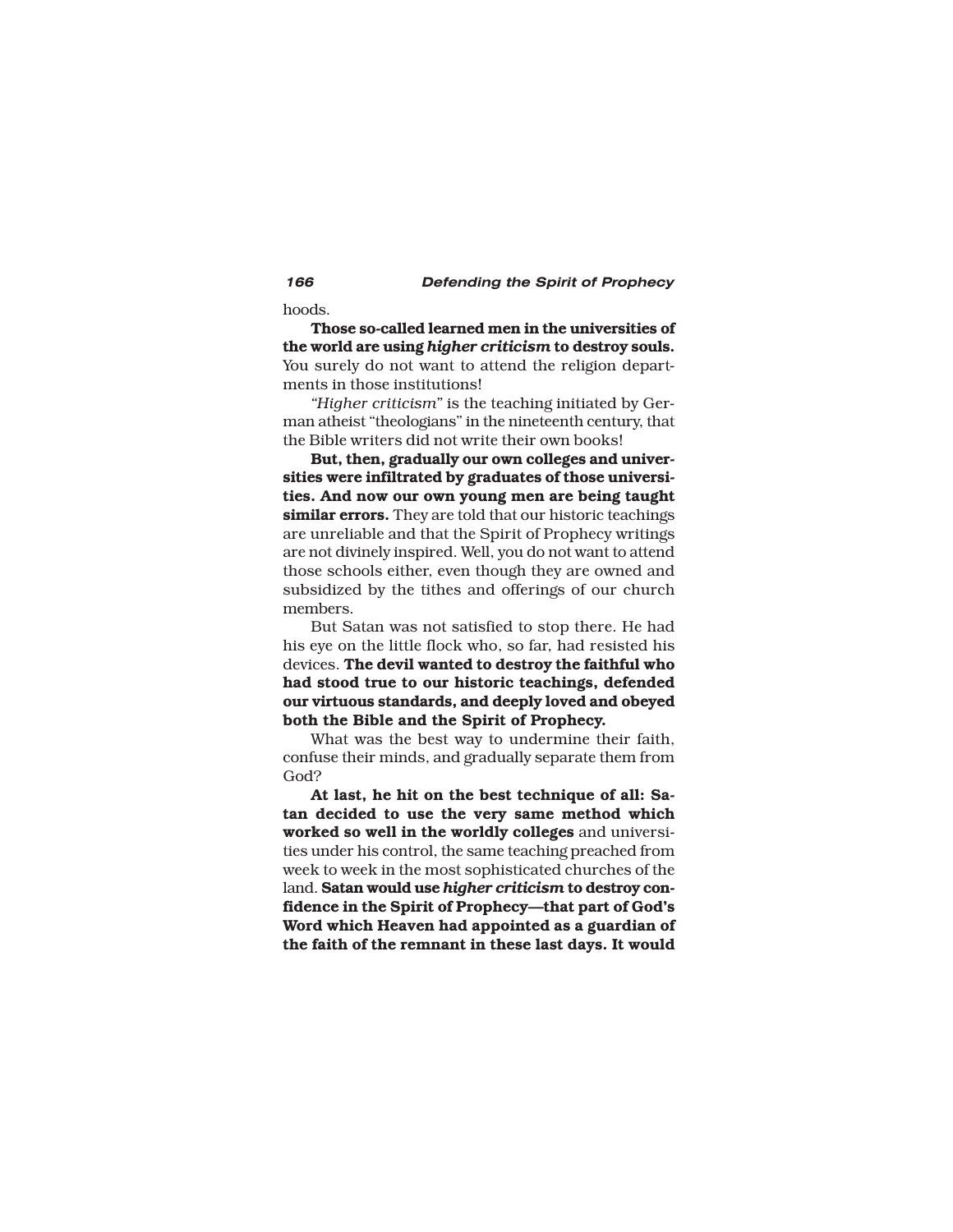# be claimed that Ellen White did not write her own books either!

And it is succeeding. In group after group, tapes are being circulated, itinerate preachers are holding meetings, newsletters are being circulated, books are offered for sale. The vicious falsehoods subtly attack Ellen White, her character, her writings, and God's very power to protect His Written Word!

That is what makes the attacks so insidious. For when you buy the package of lies which says that men have changed the Spirit of Prophecy writings, you have bought with it a package which says that God is unreliable,—He does not safeguard His holy books.

The implication is that, if God has not protected the Spirit of Prophecy, which was written only within the past 150 years, then you can have no certainty that the Old and New Testaments are not as corrupt. The temptation is to not stop with rejecting part of it; throw it all out, and go on out and enjoy the world. You might as well; for you have willingly permitted Satan's agents to whisper doubts in your mind about the very nature of divine Inspiration. The door to your mind has been opened to the tempter's devices.

Rejecting part of what you have known to be Scripture, you have stripped yourself of the angelic wall of defense which was formerly about you. Subtle temptations to let down your standards and think and do things you formerly avoided will inevitably pull you down further.

Amid a raging ocean of worldliness, you once clung to the rock of God's Word and were safe. But, having abandoned part of it, your hold on the remainder has been weakened. Erelong, you are fighting the waves in your own strength and are gradually drawn toward the final whirlpool.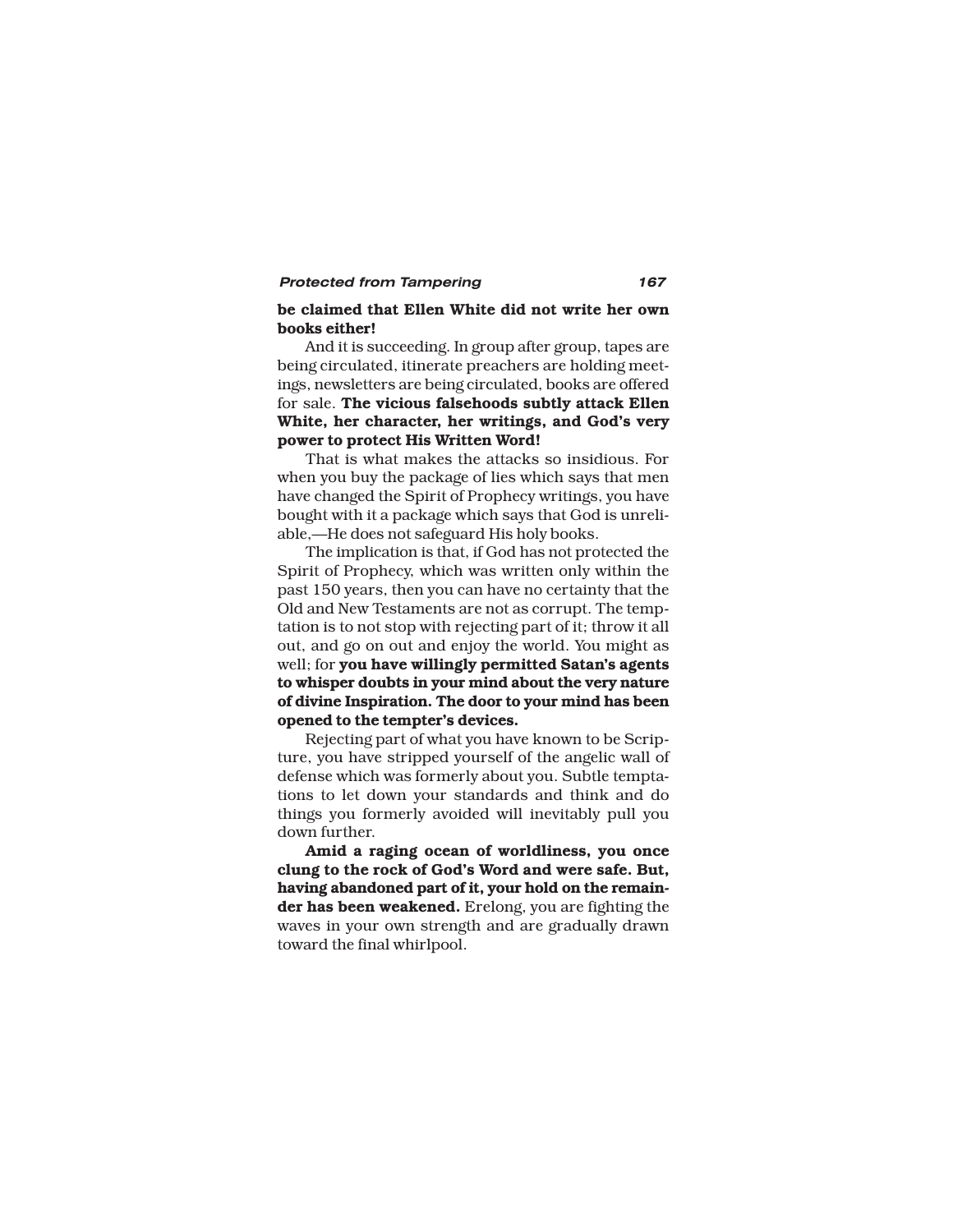What was it that destroyed the young men at the universities? They were taught that much of God's Scriptures are unreliable and that they must learn to pick and choose those parts which are still safe.

This reasoning, of course, placed their brains instead of God's Word—as the final authority. It may seem to be a subtle difference; yet it involved a bedrock decision: If the wisdom that leads to salvation rests with me, then I can sit in judgment on all Scripture.

Soon I start thinking I can sit in judgment on the very nature and existence of the Godhead! Nothing becomes sacred to me. Because I am my own authority, I am now a law unto myself. I have become my own god.

Get it settled in your mind: You dare not question certain things. You dare not question the Bible. You dare not question the Spirit of Prophecy. You dare not question whether obedience to God's law is necessary.

For, I assure you, when you soon stand before the Judgment, you will not question that. It is coming. What will be your life record? Will you, in that day, have to admit that you spent your time voicing the words of demons—that the Spirit of Prophecy could not be trusted? It is a serious matter. You have only one life to live. You had better pass through it with your hand in God's hand (which is done through implicit confidence in Christ and obedience through faith to His Word) rather than clinging to the hand of some vagabond inventer of lies.

# **UNUSUAL STATEMENTS IN THE SPIRIT OF PROPHECY**

One of the most remarkable things about the writings of Ellen White is that everything agrees and dovetails so well! A person has to read for years in order to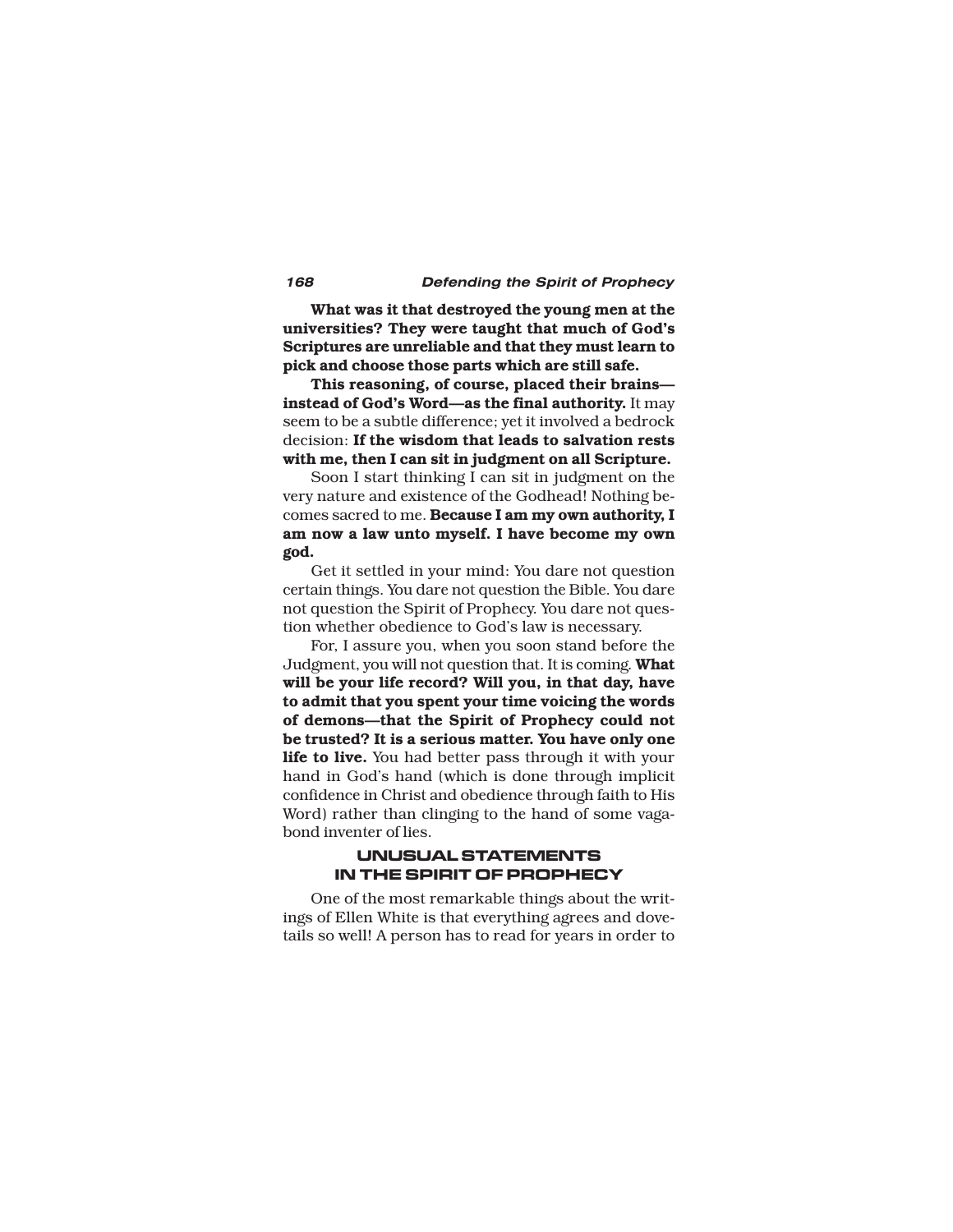### **Protected from Tampering**

find oddities that appear to disagree with other passages.

In comparison, it is not difficult to find anomalies in the Bible which do not agree with other passages. Quite a few could quickly be mentioned. Yet we accept the Bible as fully inspired of God, which is what it is. A comparison of Matthew, Mark, and Luke reveals many of them.

The critics of Ellen White search for the rare oddities, in her writings, and hold them up to us as examples supporting their contention that her writings are not inspired.

It is difficult to find such unusual statements, but here are a few of them:

### **PORK EATING IN 1858**

"Your views concerning swine's flesh would prove no injury if you have them to yourselves; but in your judgment and opinion you have made this question a test, and your actions have plainly shown your faith in this matter. If God requires His people to abstain from swine's flesh, He will convict them on the matter."—*1 Testimonies, 206-207.*

God gradually gives more and more light to His prophets. An example of this is Isaiah, who gave additional truths not revealed earlier. So is Exodus and Leviticus. It was not until 1848 that Ellen White reproved the use of tobacco. Prior to that time, she said nothing about it.

The above statement was penned on October 21, 1858; but, in His wisdom, the Lord waited until 1863 before giving her the wide-ranging health reform vision. The above statement said that, in 1858, eating of pork was not a test of fellowship, which was true. She also said that God might give more light on this matter later, which was also true.

The overarching lesson from this passage—is that it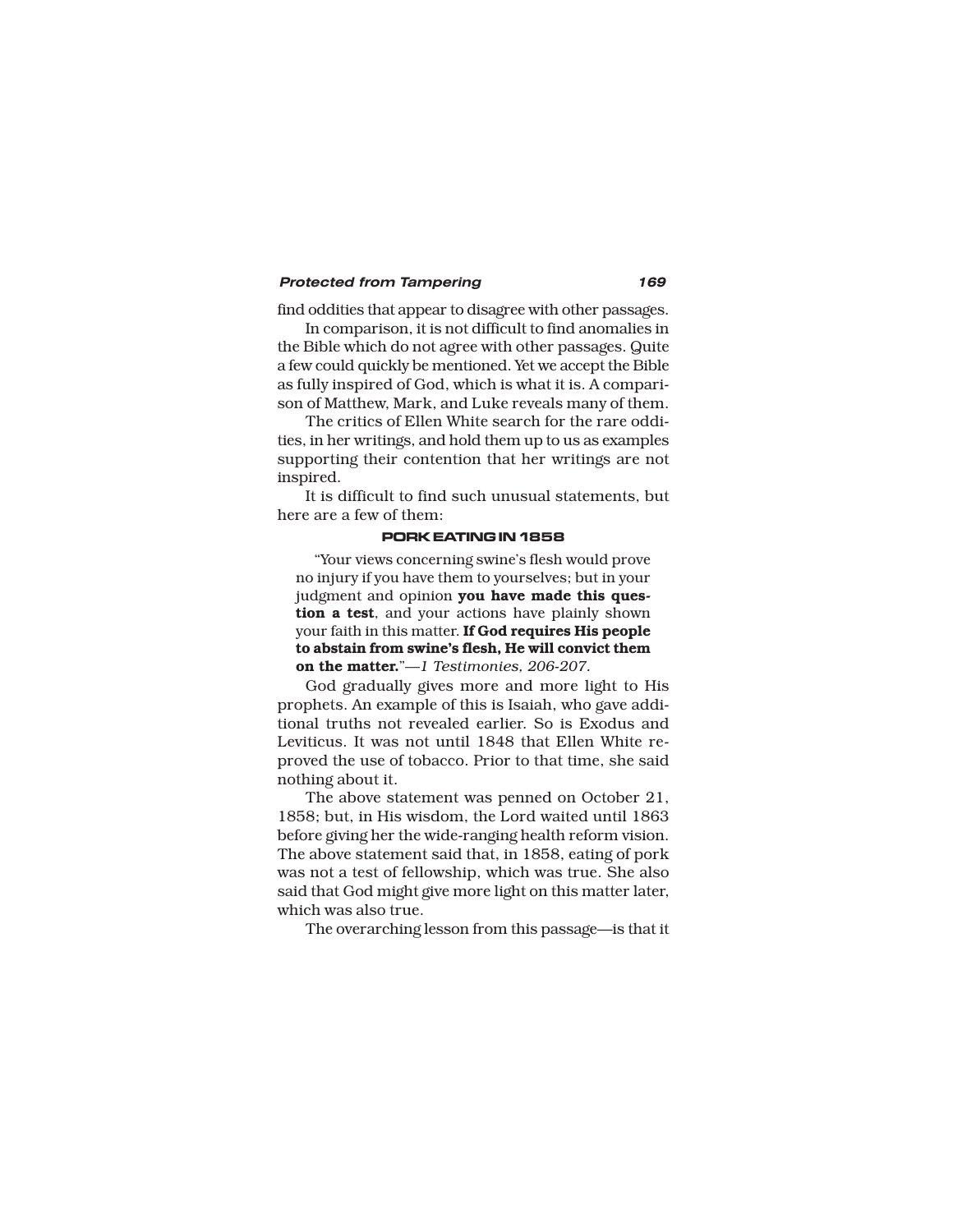is printed in our *Testimonies!* It was never expunged. This demonstrates that we can trust those books!

## **STANDING BESIDE THE ALTAR**

Another apparent oddity is the statement that Christ is today standing before the altar of incense.

"Christ might commission the angels of heaven to pour out the vials of His wrath on our world, to destroy those who are filled with hatred of God. He might wipe this dark spot from His universe. But He does not do this. He is today standing at the altar of incense, presenting before God the prayers of those who desire His help.

"The souls that turn to Him for refuge, Jesus lifts above the accusing and the strife of tongues. No man or evil angel can impeach these souls. Christ unites them to His own divine-human nature. They stand beside the great Sin Bearer, in the light proceeding from the throne of God."—*Desire of Ages, 568.*

The context is speaking about Christ's great love and care for His erring earthly children. Ellen is so filled with feeling that she waxes eloquent with powerful symbolic language to illustrate her meaning: "pour out the vials of His wrath," "wipe this dark spot," "standing at the altar of incense," "turn to Him for refuge," "strife of tongues," "impeach these souls." Notice the final sentence: They stand beside their Mediator, "in the light proceeding from the throne of God." That light is not now in the first apartment, which is blocked by a veil from God's glory in the second. So, by faith, they are standing by Him in the second, not the first, apartment.

Metaphorical statements can be doctrinally inaccurate—if taken literally. A few lines down from "standing at the altar" is "They stand by their Mediator." Both are symbols; neither one is literally true. We are not now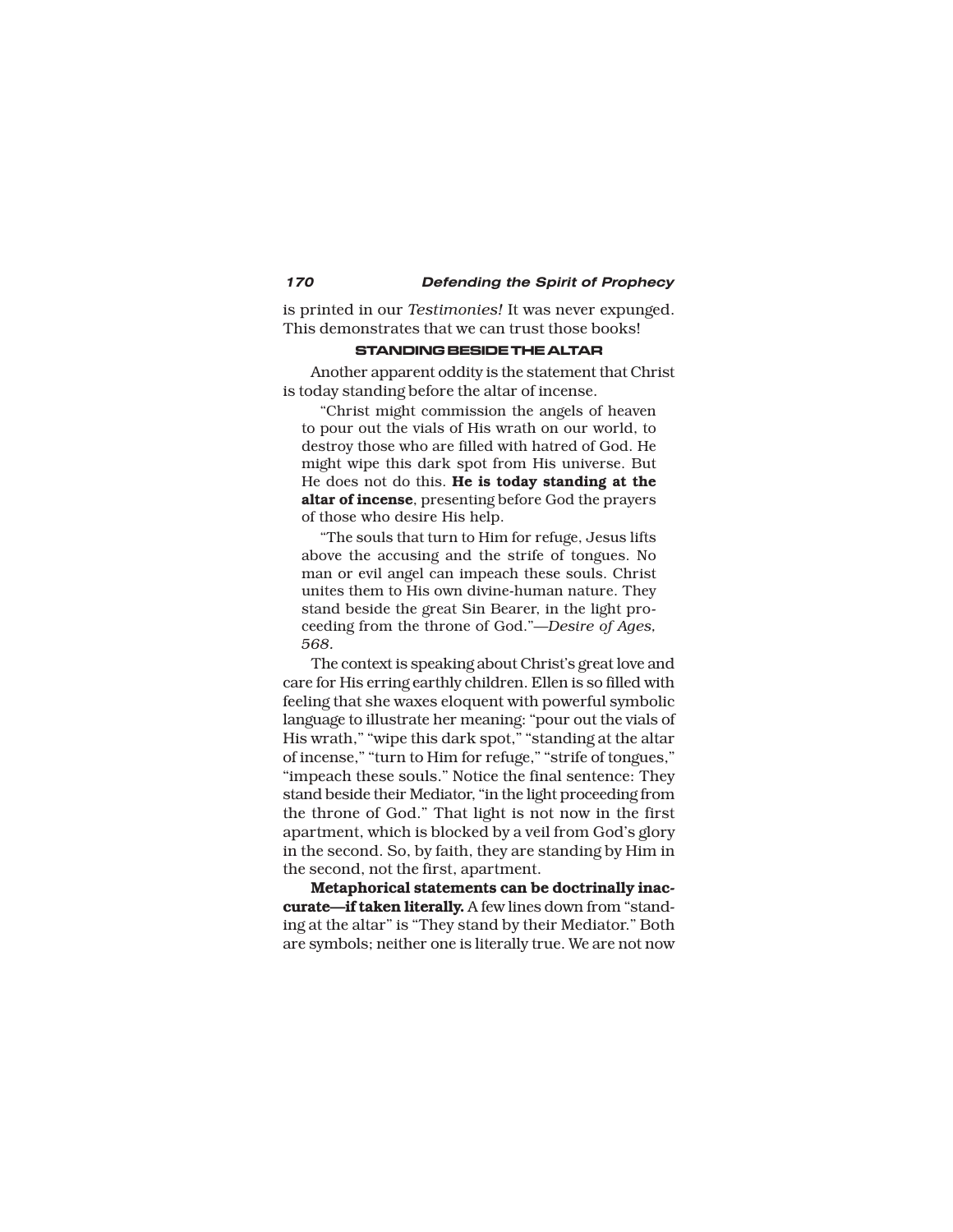standing by our Mediator in heaven. These are metaphors. Both are symbolically stated; neither one is *literally* true. Here is another metaphor:

"For as the new heavens and the new earth, which I will make, shall remain before Me, saith the Lord, so shall your seed and your name remain.

"And it shall come to pass, that from one new moon to another, and from one sabbath to another, shall all flesh come to worship before Me, saith the Lord.

"And they shall go forth, and look upon the carcases of the men that have transgressed against Me: for their worm shall not die, neither shall their fire be quenched; and they shall be an abhorring unto all flesh."—*Isaiah 66:22-24.*

Verse 24 is obviously metaphorical, and not a reality. After the wicked have been eliminated, the righteous will not go forth from the Holy City and look at dead corpses all over the ground. The wicked will have been totally burned up in the fire which purifies the earth. The metaphor means that the wicked are no longer able to trouble anyone. A fire which no creature can quench will have done its work thoroughly. The wicked are gone.

"While the earth was wrapped in the fire of destruction, the righteous abode safely in the Holy City. Upon those that had part in the first resurrection, the second death has no power. While God is to the wicked a consuming fire, He is to His people both a sun and a shield. Revelation 20:6; Psalm 84:11.

" 'I saw a new heaven and a new earth: for the first heaven and the first earth were passed away.' Revelation 21:1. The fire that consumes the wicked purifies the earth. Every trace of the curse is swept away. No eternally burning hell will keep before the ransomed the fearful consequences of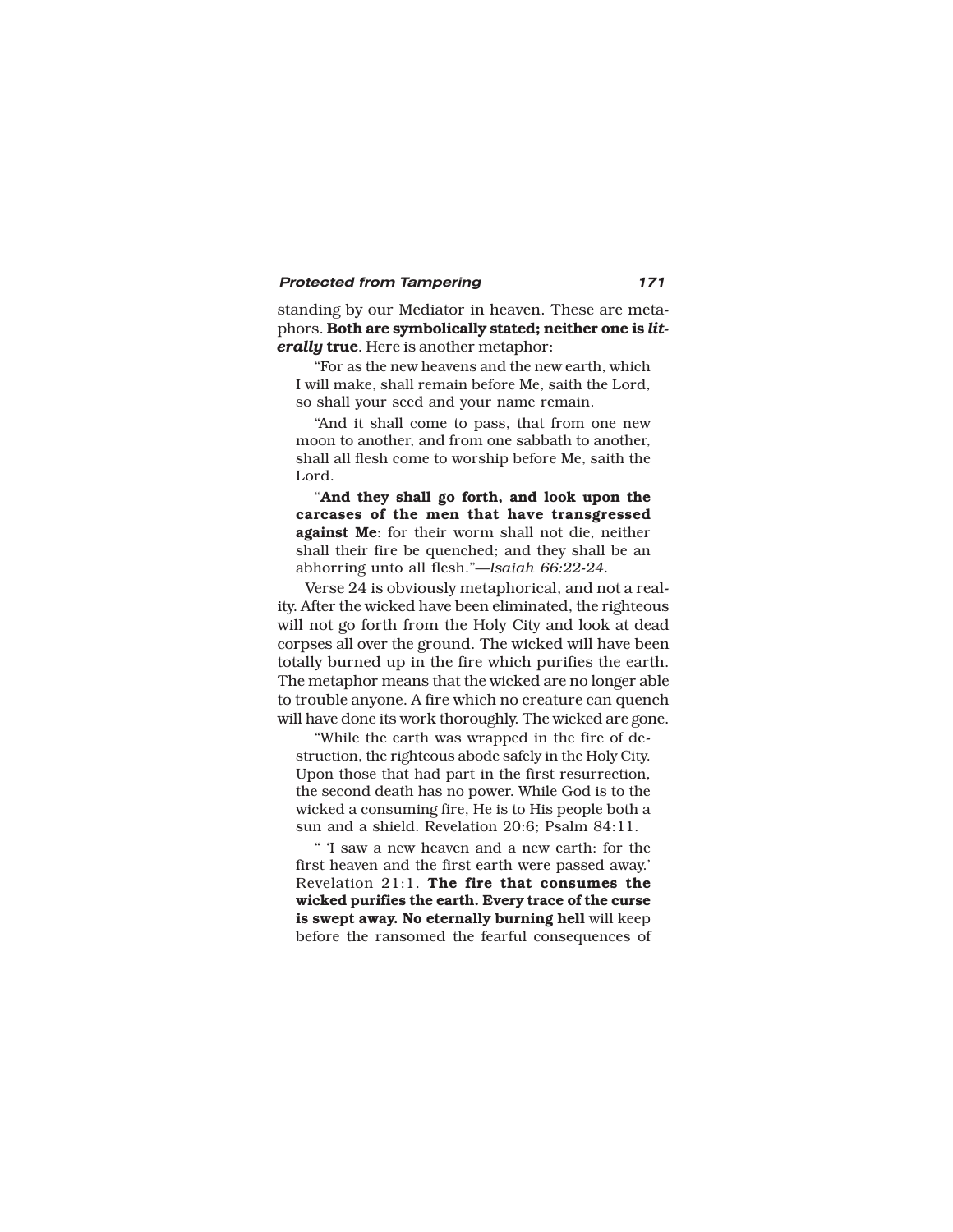sin.

"One reminder alone remains: Our Redeemer will ever bear the marks of His crucifixion. Upon His wounded head, upon His side, His hands and feet, are the only traces of the cruel work that sin has wrought."—*Great Controversy, 673-674.*

(A similar figure of speech is found in Malachi 4:3; *cf.* 4:1-3, which also describes the total destruction of the wicked.)

It is clear that this one phrase, "standing by the altar," in *DA 568,* is also a metaphor and not a reality. Christ is pleading for us today; that is what it means. Ellen has dozens of statements about Christ's work for us in the second apartment after 1844. So we have total clarity, as to her meaning; and the fact is that this one passage must be interpreted as a most beautiful metaphor.

However, if you wish to take the sentence literally, ("He is today standing at the altar of incense, presenting before God the prayers of those who desire His help") that would also be true. The sending up of incense to make our prayers acceptable to God—*cannot stop or we would all be lost!* Christ is still standing by the altar, but on the other side of the curtain.

## **STANDING ON THE SUMMIT**

*Desire of Ages* is one of the most glorious books Ellen wrote. Why people would want to pick flaws in it is almost beyond comprehension. Another apparent (apparent) oddity, that they point to, is found near the end of the book.

"Its steeps had echoed the triumphant shouts of the multitude that proclaimed Him king. On its sloping descent He had found a home with Lazarus at Bethany. In the garden of Gethsemane at its foot He had prayed and agonized alone. From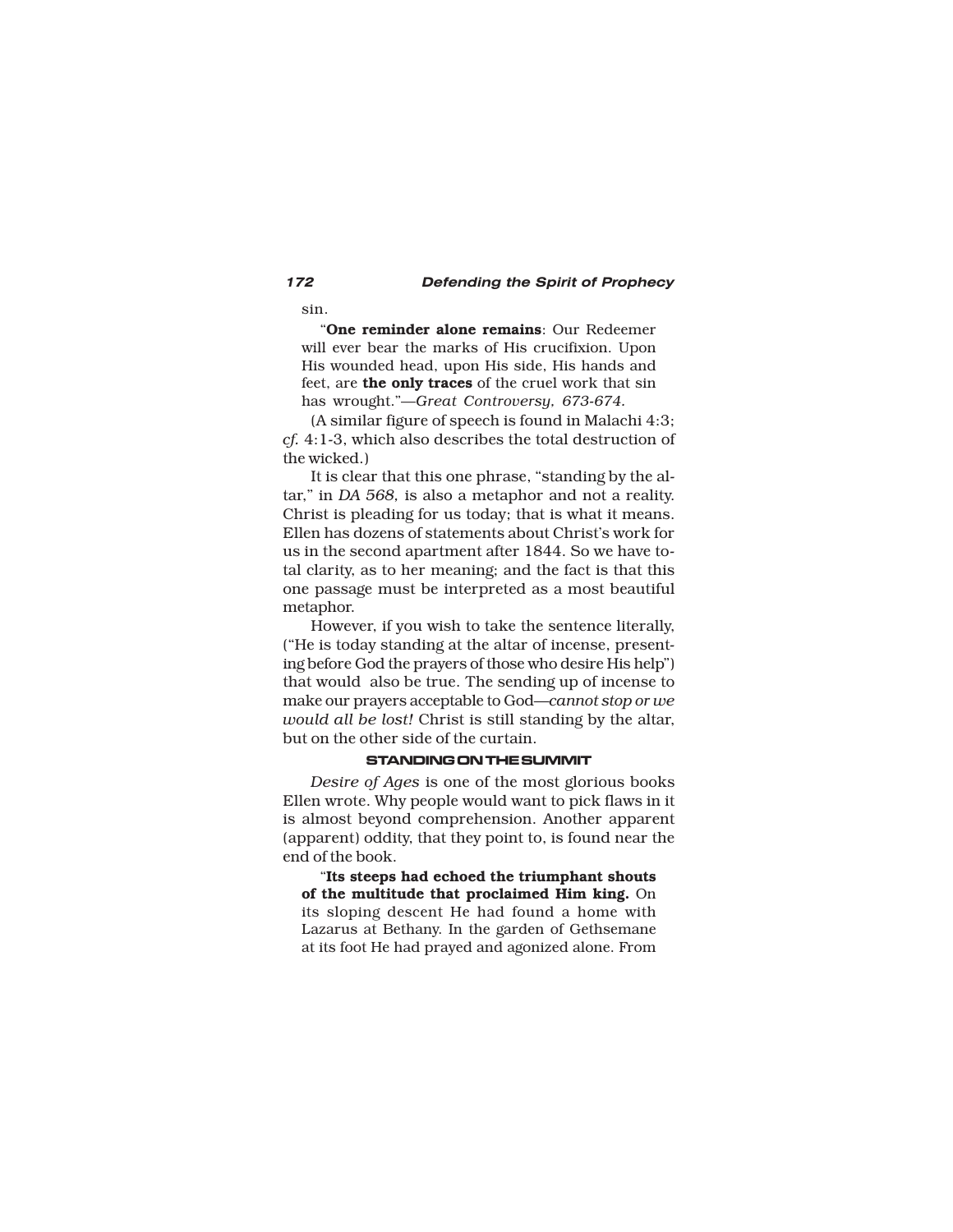this mountain He was to ascend to heaven. Upon its summit His feet will rest when He shall come again. Not as a man of sorrows, but as a glorious and triumphant king He will stand upon Olivet, while Hebrew hallelujahs mingle with Gentile hosannas, and the voices of the redeemed as a mighty host shall swell the acclamation, 'Crown Him Lord of all!' "—*Desire of Ages, 829-830.*

Frequently, in Bible prophecy, the prophet describes an incident and then skips entire centuries and mentions another. In other prophecies, missing portions are filled in. The Spirit of Prophecy does the same thing. Frequently an inspired source does not give the full picture all at once. Think about it. You do not have a complete chronological picture of the events in Daniel 2, 7, 8, 9, or 10-12. You do not find it anywhere in Revelation. You have to carefully fit them together.

In the above passage, Ellen is very briefly mentioning a future event. Be aware that, in doing so, she may skip over intermediate predicted events, just as the Bible writers do.

The purpose of the above passage is quite obvious: solely to list the times that the Mount of Olives is important in history, from Christ' time to the end of sin. The Second Advent was not listed in this paragraph, since Christ does not touch the earth at that time.

(1) His stay at Lazarus' home. (2) His agony in Gethsemane. (3) His ascension. (4) His return to the top of the mount. When does the fourth incident occur: at Christ's Second Coming or at His Third? Obviously, His third, for these reasons:

1 - Scripture explains Scripture; and she elsewhere says Christ will not touch down on Olivet till His Third Coming.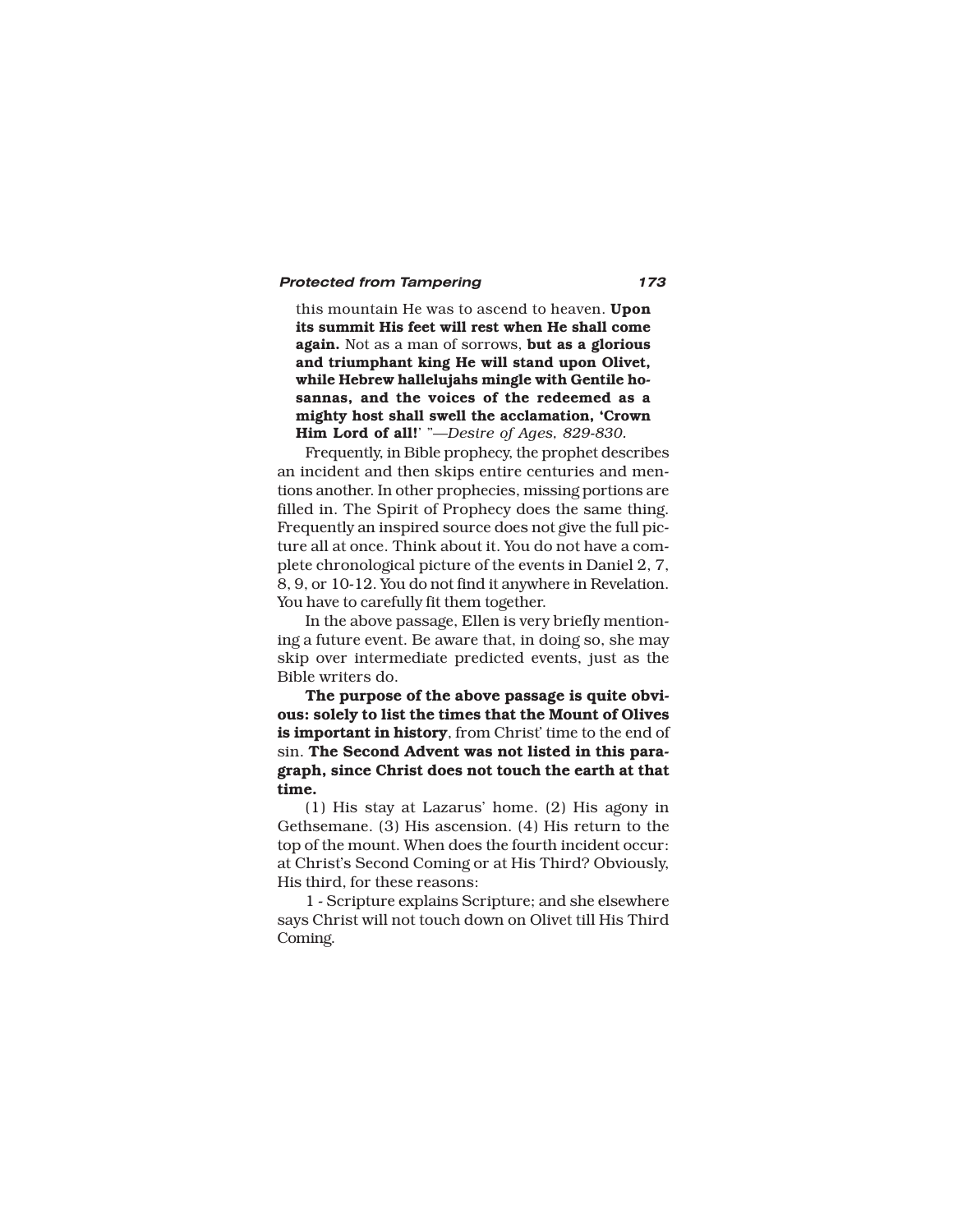2 - As "its steeps . . echoed the triumphant shouts of the multitude that proclaimed Him king" during His triumphal entry, so, the passage says, when He next touches the top of the mount, everyone—everyone—will praise Him, as He once again returns, and proclaim Him King. When does that occur? Not at Christ's Second Advent; for then the righteous are pale with fear and the wicked are crying out in horror (*Great Controversy, 641- 642*). It occurs at His Third Advent. He descends from heaven with His people and the Holy City; and He is praised by His redeemed, some of whom are Jews and some are Gentiles. Then the dead are raised to life; and Jesus and the redeemed enter the Holy City.

3 - At the above-described coming, the trump of God does not sound nor do the dead in Christ arise from the dead. That is because it is Christ's Third, not His Second, Advent.

4 - But now, for an even more powerful evidence: Two pages after *Desire of Ages, 830,* there is a parallel passage *(page 832).* But this one is speaking not about Christ's Third Coming,—but about His Second. He will descend from heaven in a cloud, the trump of God will sound, the dead in Christ will rise, and He receives His faithful ones to Himself that where He is, there they may be also.

# **REPLY TO BATES' CHARGES AND ERRORS**

Vern Bates, located in the Pacific Northwest, declares that nearly all the Spirit of Prophecy writings are "corrupt" and cannot be relied on. At the close of his booklet, *Revival of the True Spirit of Prophecy Writings* (RTSPW), Bates confidently declares of those who have read his attacks on Ellen White's books:

"The following reaction is typical of those who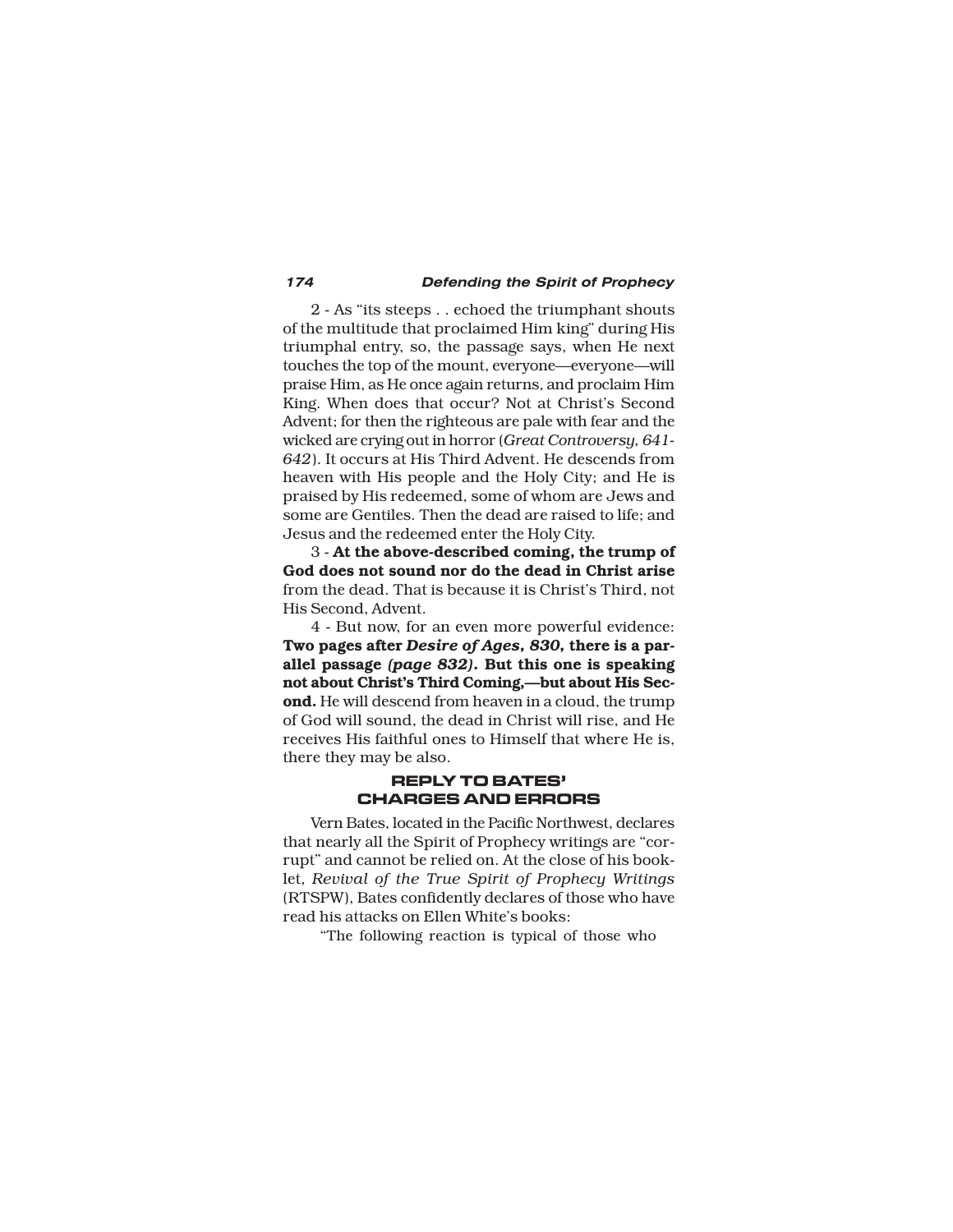are honestly searching for the truth, who have been confronted with . . this booklet, for the first time: 'What can I now really believe in? I feel like throwing my books away!' "—*RTSPW, p. 26.*

His solution is for you to discard all the later Spirit of Prophecy books and only read a few earlier, small booklets—which he will sell you at a high price.

Vern Bates wants to decide for you which Scriptures you can study and which you are forbidden to read. The *only other person* who dares do that is the pope of Rome.

People who have phoned Bates, with questions, find that he tends to evade them by changing the subject to one of his pet claims. So you would do well to read this, so you can learn the truth. If you reject nine-tenths of the Spirit of Prophecy, as Bates wants you to do, then you will be stripped of much of your latter-day protection against further deceptions by the devil.

How would you like to spend your life turning people away from the abundance of treasure, the precious words of God, which have been given us in the Spirit of Prophecy? I would not want to be in Vern Bates' shoes in the day when the Judgment meets and the books are opened. I have spoken with a number of people who, having accepted his ideas, no longer read the Spirit of Prophecy. They tell me they have been told there is something wrong with them; but, upon questioning, they are not really sure what it is.

What people do not realize is that **Bates' peculiar** theories have implications which he does not dare mention. His imaginings, if true, would place the Word of God in a strait jacket. As an English-speaking person, you would not even be able to find an inspired Bible worth reading!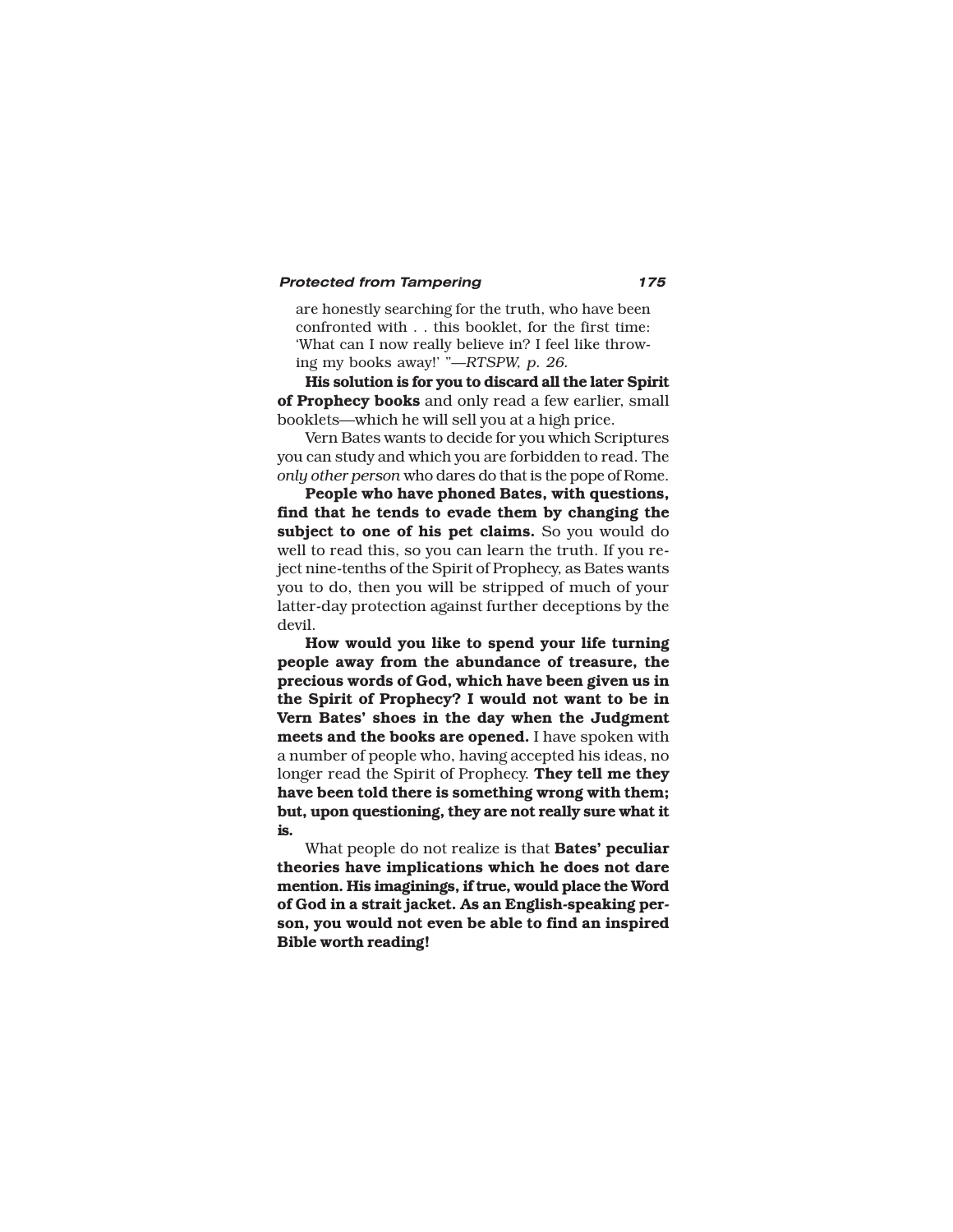*Bates has at least eight primary errors, on which he constructs his entire fabric of conjecture:*

• His first error is the theory that all inspired writings, both in the Bible and in the Spirit of Prophecy, are produced by verbal dictation. It is not visions but voices that is important. A voice dictates one word after the next; and, like a robot, the prophet writes each word down. Bates bases his theories on a strict form of *the error of verbal inspiration*. *(See her clarifying quotations on pp. 185-191 of this book.)* According to this theory, God does not impart knowledge to the prophet by what he sees in visions. It is only dictated words, as the prophet holds a pen in hand, that are inspired. Most of his correspondence, the letters he writes, are not worth reading.

• But there is more. The second error of Bates is his idea that only the original wording is inspired only those first dictated sentences. Therefore, no translation of the Spirit of Prophecy into other languages can be inspired! If you cannot read English, the Spirit of Prophecy contains no message to you from Heaven. Indeed, unless you can read Greek and Hebrew, the Bible is also useless; since, according to Bates, only the original wording is inspired. —Yet Bates, himself, sells a Spanish translation of one Spirit of Prophecy book!

Such theories are foolishness!

The truth is that God inspires the writer, who then writes the concept down in his own words. These concepts are then translated into other languages. The King James Version, for example, is inspired of God! You believe it, don't you? Yet it was translated, by men, into other languages. It does not contain the original words the prophets wrote down.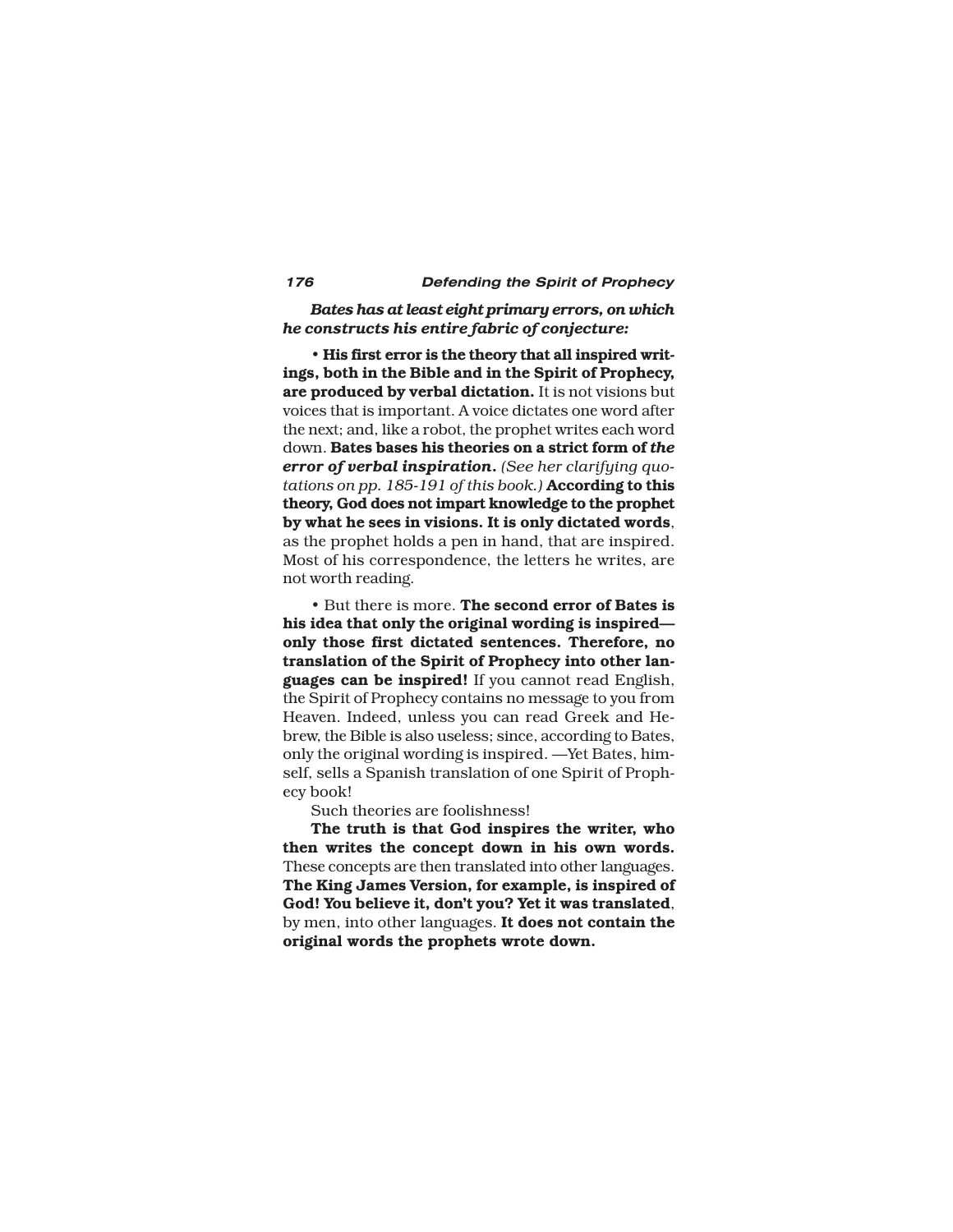### **Protected from Tampering**

Sometimes in vision the prophet is shown pictures of past history or future events which have not yet occurred. Bates' theory requires that such views are uninspired; only the dictated words are inspired.

• Bates' third error is the theory that once a prophet writes something, it is set in concrete. That point *can never be mentioned again* in a later inspired statement by the prophet. It cannot be enlarged upon or added to in a later writing. The first mention of a topic is alone inspired of God. Bates makes this claim so you will throw away Ellen White's later books and buy his reprints of her earliest books—he makes money on the sale of those early reprints. For example, he charges \$94.00 for the first four books of the *Testimonies* (containing testimonies 1-30); whereas you can buy them in the ABC for \$14.99 each.

According to his theory, the prophet can never later enlarge on something earlier written; therefore *Desire of Ages* is not inspired. Since it is an immense enlargement of a few very brief chapters written in earlier years about Christ's life on earth! All her later books are in the same category.

If you will pause and think a minute, you will recall many examples in both the Bible and Spirit of Prophecy in which a point or concept was later adapted, changed, or enlarged. Deuteronomy includes an enlargement of events and details in Leviticus. Kings and Chronicles enlarge on Samuel and duplicate one another. Matthew, Mark, Luke, and John continually retell what the others have said. In Acts, Paul repeatedly tells the story of his conversion.

In Jeremiah 36, a sizeable amount of the book of Jeremiah is written down,—but Jeremiah dictates it to Baruch; God does not do the dictating to Jeremiah. Then,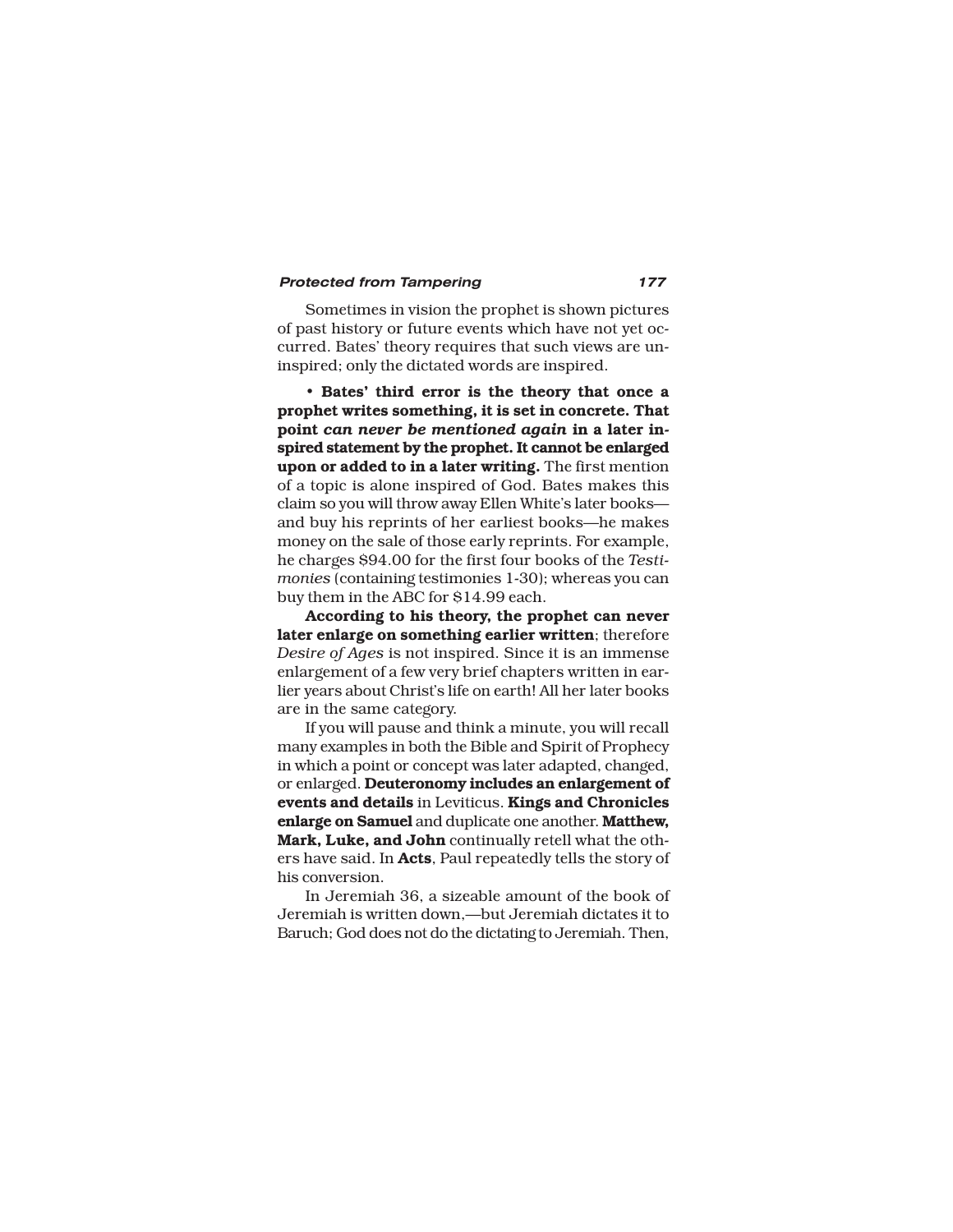after King Jehoiakim burns it, Jeremiah *adds to it* still more words—thus enlarging the book! "There were added besides unto them many like words" *(Jeremiah 36:32).* Yet, according to Bates' theory, the second writing of it could not be inspired.

In the Gospels, one inspired writer describes an event one way and another does it another way. According to the implications of Bates' theory, only one is inspired. Bates says his theory is correct because we should not add to the Bible *(Revelation 22:18-19).* It is true that we should not write into Scripture what we think to be inspired comments. But God can add to it all He wants! He can enlarge it. Bates tries to limit what God can do; and he dares to say which parts of the Inspired Word we are permitted to read.

If Bates' theory was correct, then Ellen White could not write anything about any Bible topic, event, or prophecy—since Bible writers already earlier wrote about those concepts and events. Actually, John the Revelator could not write part of his book which provides additional information to the data given in Daniel. Indeed, Daniel seven is an enlargement of future information given in Daniel two; and Daniel eight and Daniel eleven are further enlargements. So only Daniel two can be inspired!

• Bates' fourth error is that if one book provides variant information of another book, the second one written is worthless and should be discarded. For example, he quotes one Spirit of Prophecy passage which says that an event occurred at night and another which says it occurred in the day. Therefore the entire second book is not inspired.

But we would then need to toss out Matthew, Mark, Luke, and John; for they all provide different details about the same incidents.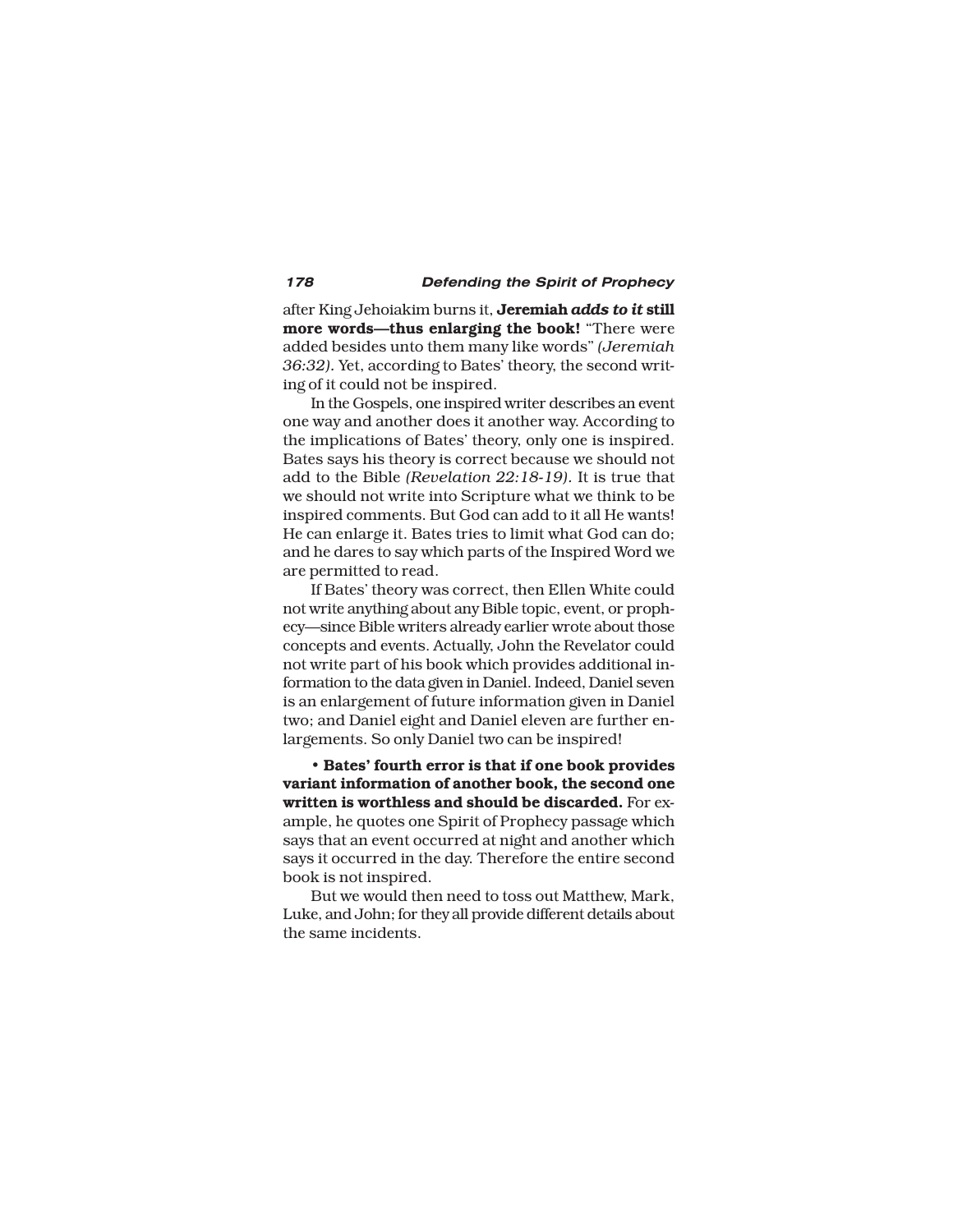• Bates' fifth error is that if a sentence or paragraph is moved from its original location, its inspiration ceases. He uses error to help defend his position, that later restructuring or rewriting of earlier material by Ellen White is not inspired. As you may know, she followed Jesus' command, to "gather up the fragments that nothing be lost" *(John 6:12).* She would take paragraphs, here and there from her earlier writings, and use them in later writings.

• Bates also uses the above error, to defend his sixth error, that Spirit of Prophecy compilations are worthless. Because paragraphs on similar topics have been placed together from earlier writings, they no longer contain valid information.

As you can see, strange errors lead to strange conclusions. All the *Testimonies* are compiled from letters! Part of the material in even her earliest books was drawn from articles and letters she had written.

Bates does not want his followers to recognize all the implications of his teachings. But if a person is going to buy the package, he should be consistent and accept all that it involves.

Bates says you should not read Spirit of Prophecy compilations; yet he prints and sells Spirit of Prophecy compilations he has put together! One example is his book, *Revival of the True Spirit of Prophecy Writings* (analyzed later in this study), which contains Bible and Spirit of Prophecy passages he has brought together. He has also published other books which consist of compiled materials from various sources.

If compilations are useless, then all Bible studies are worthless also! They consist of compilations!

In fact, if you adopt his theory, you should not quote the Bible or Spirit of Prophecy in your conversations or sermons; for, in doing so, you have lifted each pas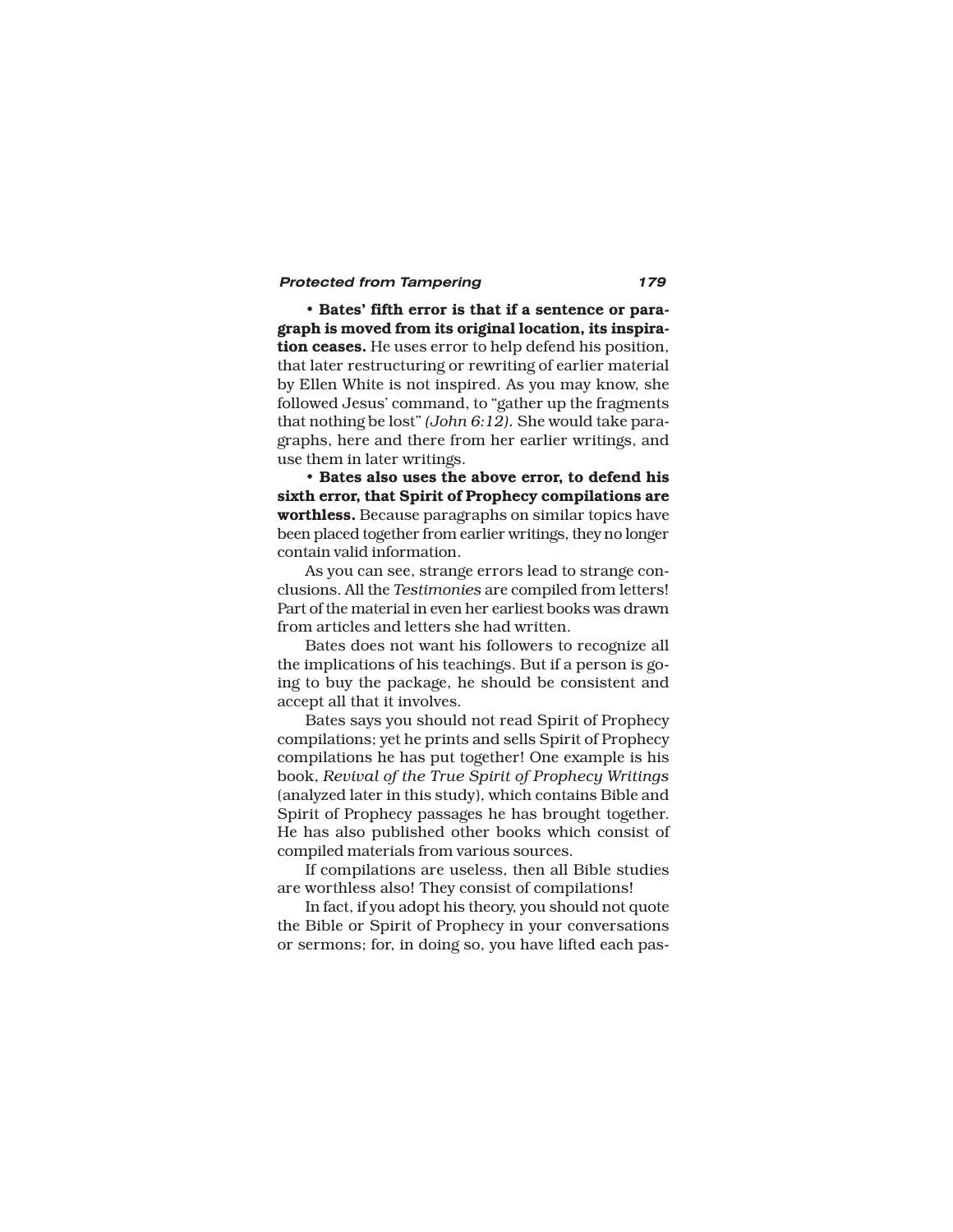sage out of context!

Liberal Adventists have a similar teaching. Because Bible verses disprove their errors, they claim that it is wrong to quote several different Bible verses in support of anything; only one Bible passage is to be used. That claim was part of their defense of women's ordination at the 1995 Utrecht Session.

• Bates' seventh error, on which he builds his house of cards, is the theory that God does not protect His inspired writings.

In the case of Ellen White's writings, Bates claims that they were only safe as long as James White was alive. Bates is very adamant about that. He maintains that, as soon as James died, enemies had a free hand to ruin them. According to Bates, the idea that God protects His Word is fiction. Of course, if you believe Bates, then you cannot trust the Bible either. Bates' idea is that only people protect God's Word; God never does.

Which person in Israel was protecting Moses' writings while he was alive? Who was protecting them after he died and "everyone did what is right in his own eyes"? The same would hold true for the other 45 Bible writers.

This present study totally disproves this terrible charge by Bates. God protects His Word, just as He protects His people. It is the Bible and Spirit of Prophecy that connects us to God. He has to protect His writings or they would be totally obliterated by men. It is only through the Word that we can learn the truth and the way to heaven.

• Bates' eighth error is the claim that God permitted wicked men to later change Ellen White's writings, and He—God—did nothing to stop it; He did not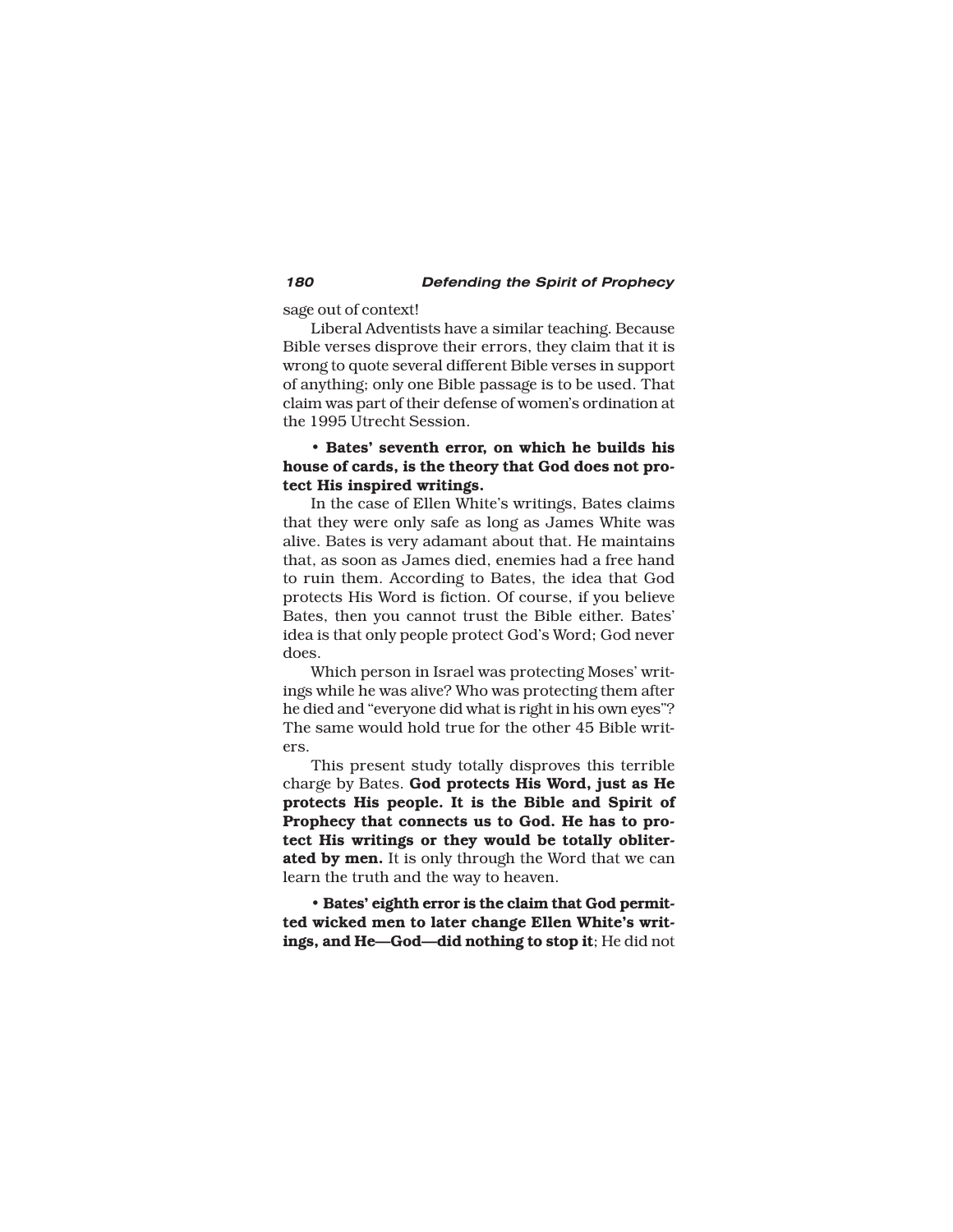warn Ellen, so she would stop it. This present study disproves that error also. His view is that Ellen could not stop the corruption of her writings, nor can we rely on God to protect them. He imagines that God is helpless to defend His Inspired Writings.

You ask, How could Ellen White have stopped it? First, she always had friends in top leadership on all levels; loyal supporters would tell her things she could work with. Second, she could have taken her case to the laity, as she did about righteousness by faith in 1889 and 1890. Third, she could have printed her books outside the church (as she did with *Steps to Christ,* because Smith stalled the printing of the *1888 Great Controversy* for two years). Ellen White had courage and tenacity; she was not the lazy wimp that Bates makes her out to be.

*How does Bates try to prove his theories?* He supports his errors with a collection of insinuations based on hypothetical assumptions, irrelevant quotations, and supposed errors in the Spirit of Prophecy. For example, in one place Ellen White writes that there are those in the church who are not converted. Bates says that general statement proves that she knew church leaders were changing her writings. A Bible verse mentioning that men were evil at the time the Bible writer wrote is the basis for a Bates' conjecture that, therefore, Bible writings have also been changed by wicked men! Bates quotes a Spirit of Prophecy statement, that Uriah Smith was an "Eli" and not faithfully reproving sin. Therefore, Bates conjectures, based on that statement, that Smith must have been changing her writings. Bates' charges are a collection of false assumptions based on hypothetical leaps of logic.

### What is Bates' solution to the problem? Bates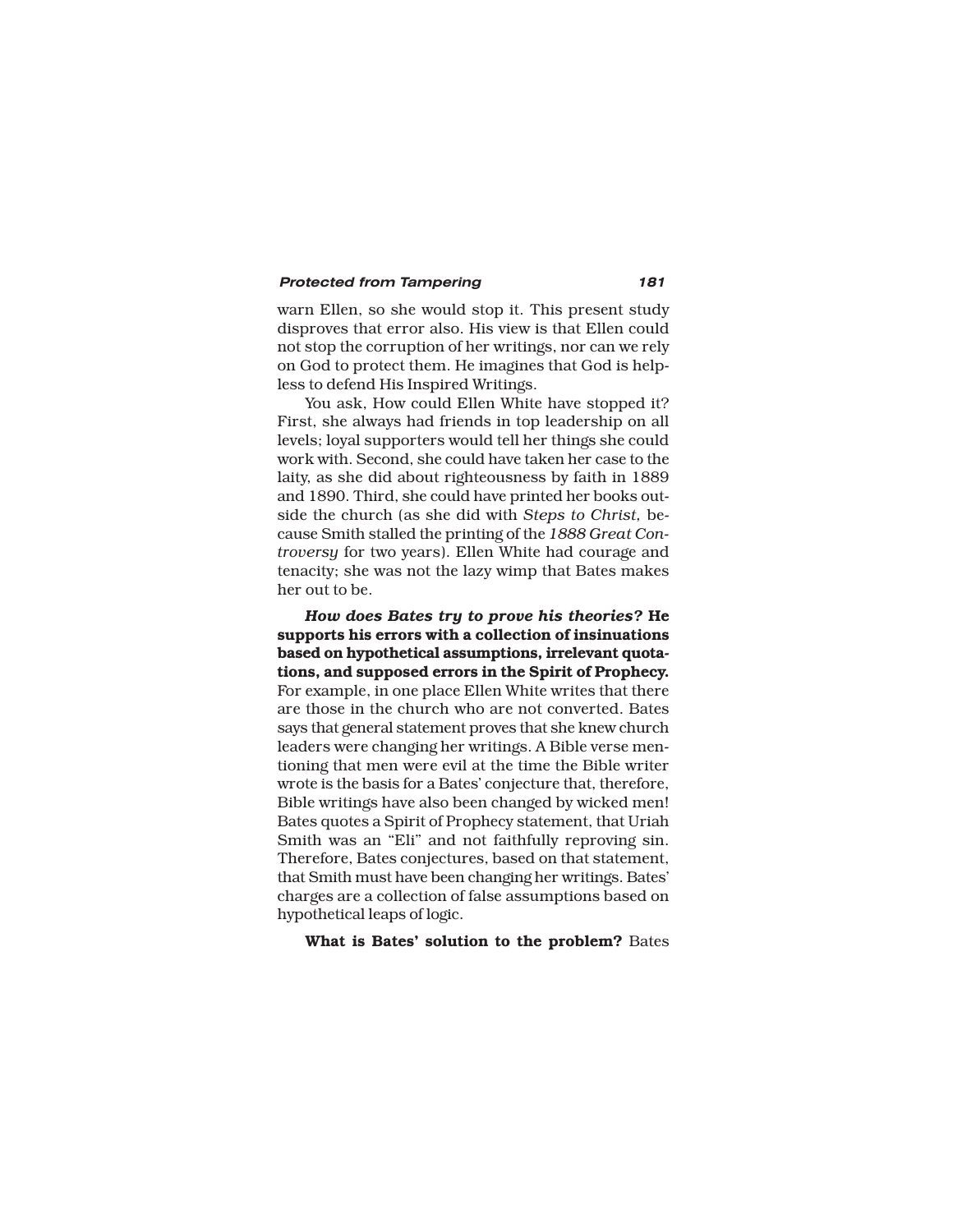claims that he knows of a tiny number of early, small Spirit of Prophecy books which are "uncontaminated." Yet, examining them, you find that none of her major books are among them—not one! *Great Controversy* is gone, *Desire of Ages* is gone, and nine-tenths of all the rest.

Yet, even if you were to read in his little collection, you would find that concepts are repeated in them (something Bates says would make them uninspired). You will find a variety of statements by people. You will find comments on Bible verses and prophecies. Yet because they duplicate and enlarge on what the Bible says, according to Bates' theory, they must be uninspired also!

Bates' ideas are a house of cards that falls to pieces as soon as you closely examine it!

### *What would these changes be, which Bates claims were made to the Spirit of Prophecy books?*

What would be removed or added? Only wicked men would attempt to change the Spirit of Prophecy writings, but what objectives would they have in mind?

*First, what would they remove?* Unconverted church leaders, just as other unconverted people would do, would remove everything that pointed out sin. Reproof of sin would inevitably weaken their position and control over the people. Yet you can hardly read a paragraph or page in a Spirit of Prophecy book which does not condemn wrongdoing. And this includes the later compilations of her writings, such as *Ministry of Healing:* against drug medication and for natural remedies; *Great Controversy:* against the sins of church leaders and warnings against letting them gain too much control in the church (*read GC 595-597;* yet the critics say corrupt church leaders wrote *Great Controversy*!); *Desire of Ages:* against the overarching sins of church leaders; *Councils on Diet and Foods:* against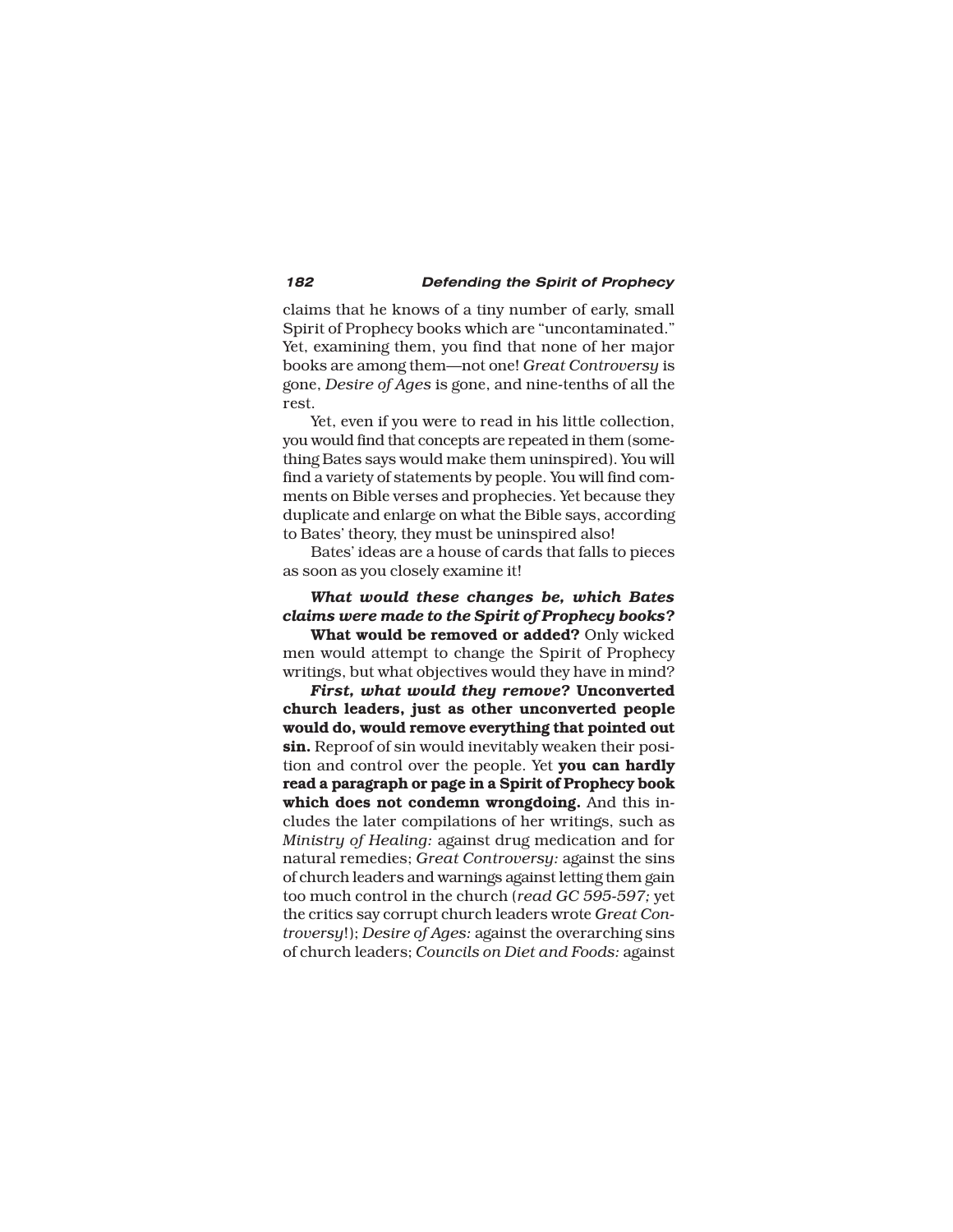coffee, tea, and meat eating. On and on the list goes. All nine volumes of the *Testimonies* are also full of warnings against sinful conduct.

In stunning contrast, open a copy of the *Review* or a union paper, or look at the books advertised in the ABC catalog. You will find little or nothing that reproves sin. Why? Because men, not God, inspired those publications. It is the way of man to praise men and not mention wrongdoing. The Spirit of Prophecy writings are totally different: They condemn sin!

Why then, we ask, does Bates want to get rid of those books? Perhaps the Spirit of Prophecy writings condemn his sins. It is a strange fact that Bates' objective is the same as that of the liberals in our church, who are so immersed in sin that they find it necessary to destroy confidence in the holy books. The Spirit of Prophecy writings are an amplification of the Ten Commandments. Why does Bates want to get rid of them?

Early leaders in our church would also have wanted to remove how they mistreated Ellen and James. (Read *"Sketch of Experience"* in *1 Testimonies, 570-585*. It was not taken out, when the *Testimonies* were reprinted after James' death.)

Church leaders would want everything discarded, which weakened their control over church members. Then why is *"The Scriptures a Safeguard"* in all three editions of *Great Controversy*? It is a most violent attack on the primacy of church authority. The first (historical) half of the book is also powerful. Why was *Testimonies to Ministers,* an equally strong book, published as a compilation nearly a decade after her death?

*Second, what would they add?* If the leaders wrote or heavily changed her books after 1881, as Bates charges, this is what they would have added: flattering comments about leaders, how good they are, how they never make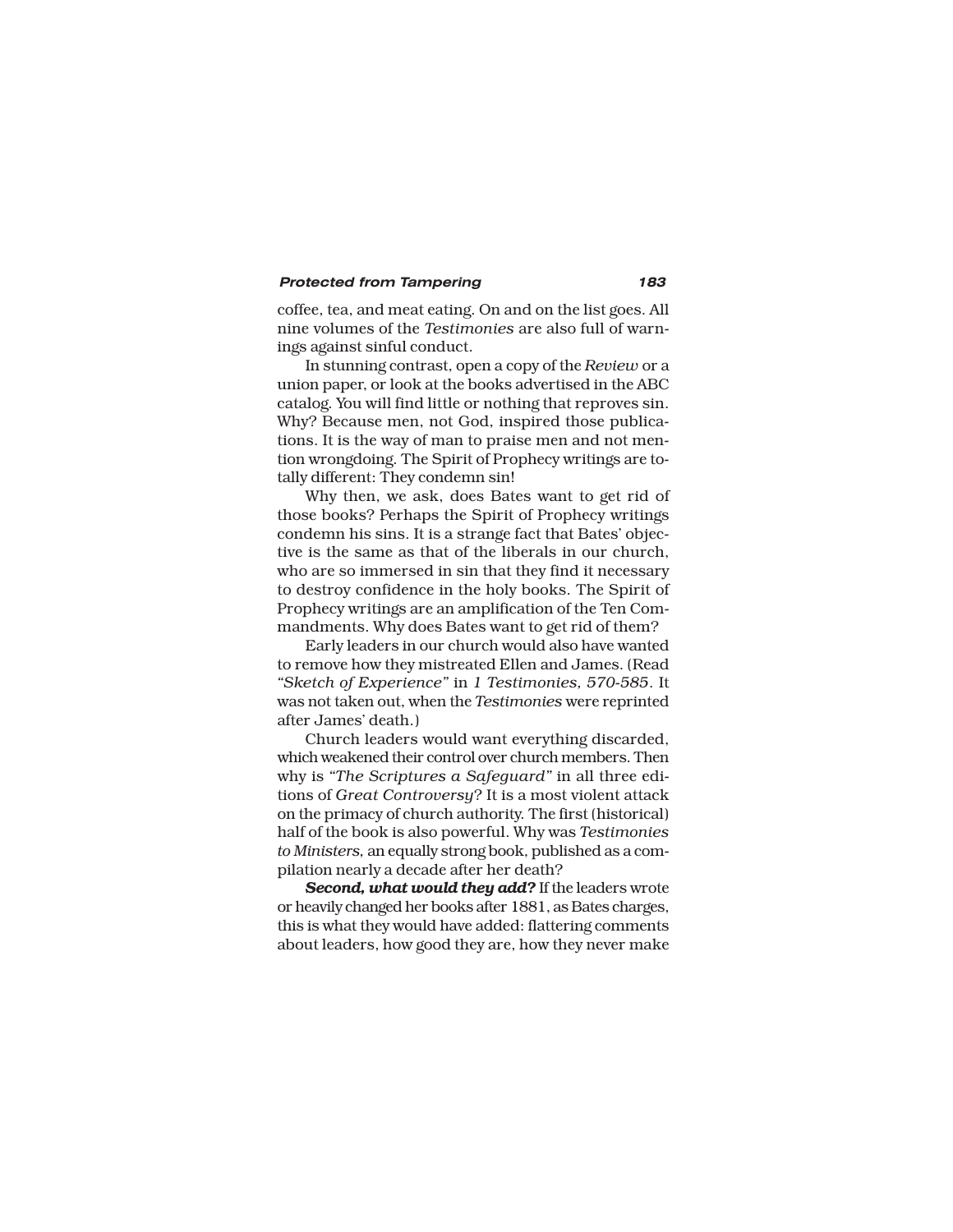mistakes, and how we need to trust and obey them. We would be told of the wise committee decisions they make. We would find recommendations concerning big buildings, big salaries, going into debt, consolidation, and centralized control by a few men. Because so many condemnations of sin would have been removed, lots of useless details of no consequence would be added to fill the missing pages.

What was actually changed when *Testimonies, books 1-4,* were reprinted in the mid-1880s? Everything is primarily just as it originally was, with two main exceptions: *First,* a number of unimportant phrases were slightly rewritten or omitted (exactly what wicked leaders would want left in). *Second,* a few "I saw" and "I was shown" phrases were left out. This was done in accordance with her later conviction that the *Testimonies* should be shared with non-Adventists. *Third,* some names of people were changed to letters of the alphabet. *Fourth,* there are a few instances in which she omitted, from the final printing, some specific paragraphs about individuals at Battle Creek. (See my tract, *Searching for Changes in the Testimonies [WM–1075].*)

What about compilations prepared after her death? Read *Testimonies to Ministers, Counsels on Diet and Foods,* and her books on evangelism, teaching, schools, temperance, etc. All the compilations condemn sin and none encourage slavish submission to leadership—any more than the books written while she was alive. The compilations contain precious gems of truth gathered together on given topics. They are both inspirational and deeply instructive. Here is one example: Read *"The Reason for the Delay"* in *Evangelism,* 694-697. It is a most powerful collection of statements—which urges us to prepare our hearts to meet Jesus! It is a valuable compilation!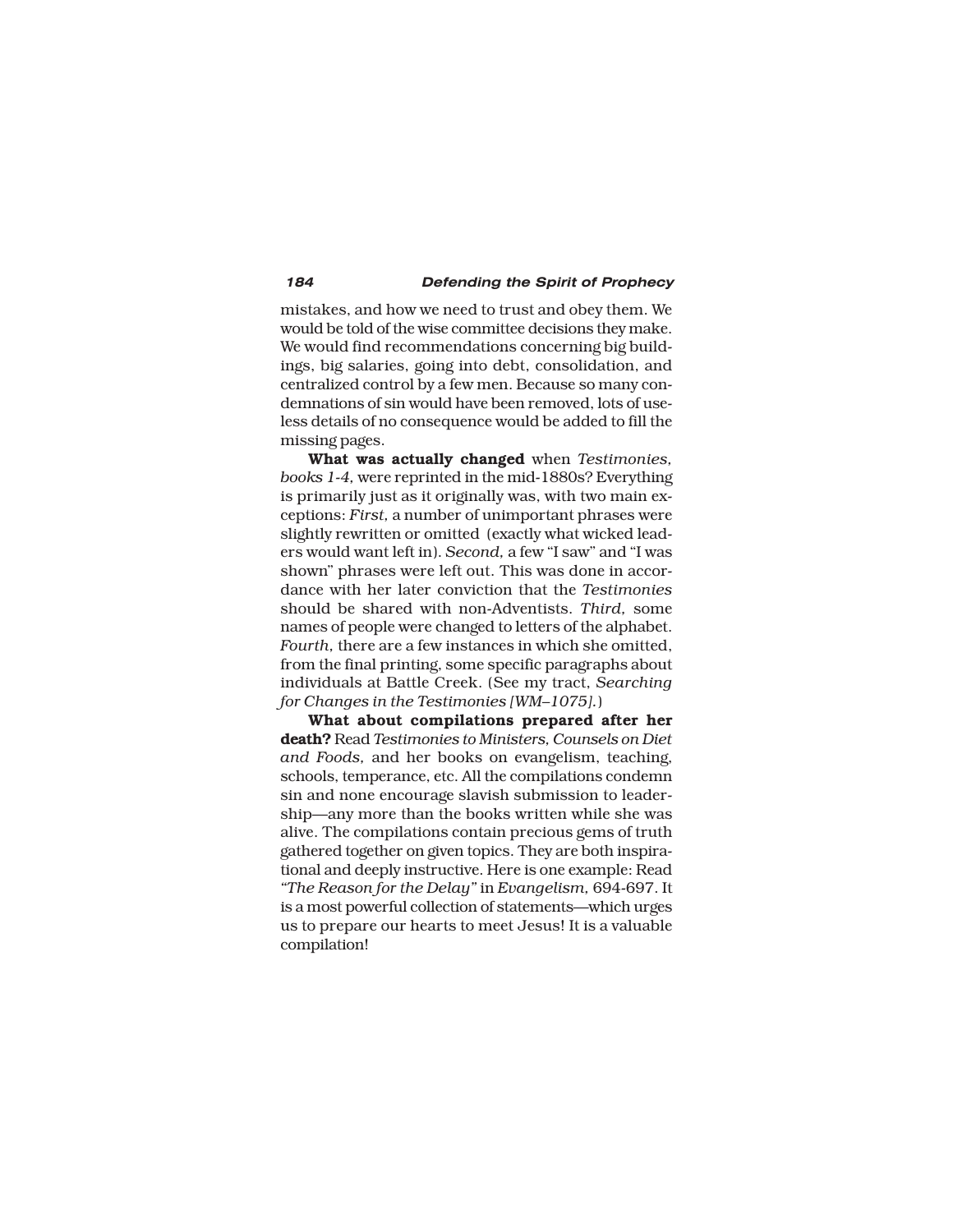#### **THOUGHT INSPIRATION, NOT ROBOT INSPIRATION**

*God delights in watching how the individuality of all His creatures is expressed. Each living creature has its own individuality. Each one is uniquely different. The Lord guides His children, but He does not micromanage them like robots.*

*Every Bible author wrote with a distinct individuality, expressing his own personality and experience,—yet everything was inspired. That is the great truth witnessed in God's Word, the great truth verified by Ellen White. (See pp. 176-178, of this book, for more on thought vs. verbal inspiration.)*

"The Bible is written by inspired men, but it is not God's mode of thought and expression. It is that of humanity. God, as a writer, is not represented. Men will often say such an expression is not like God. But God has not put Himself in words, in logic, in rhetoric, on trial in the Bible. The writers of the Bible were God's penmen, not His pen. Look at the different writers.

"It is not the words of the Bible that are inspired, but the men that were inspired. Inspiration acts not on the man's words or his expressions but on the man himself, who, under the influence of the Holy Ghost, is imbued with thoughts. But the words receive the impress of the individual mind. The divine mind is diffused. The divine mind and will is combined with the human mind and will; thus the utterances of the man are the Word of God."—*1 Selected Messages, 21-22; Manuscript 24, 1886 (written in Europe in 1886).*

"Those who think to make the supposed difficulties of Scripture plain, in measuring by their finite rule that which is inspired and that which is not inspired, had better cover their faces . .

"And He has not, while presenting the perils clus-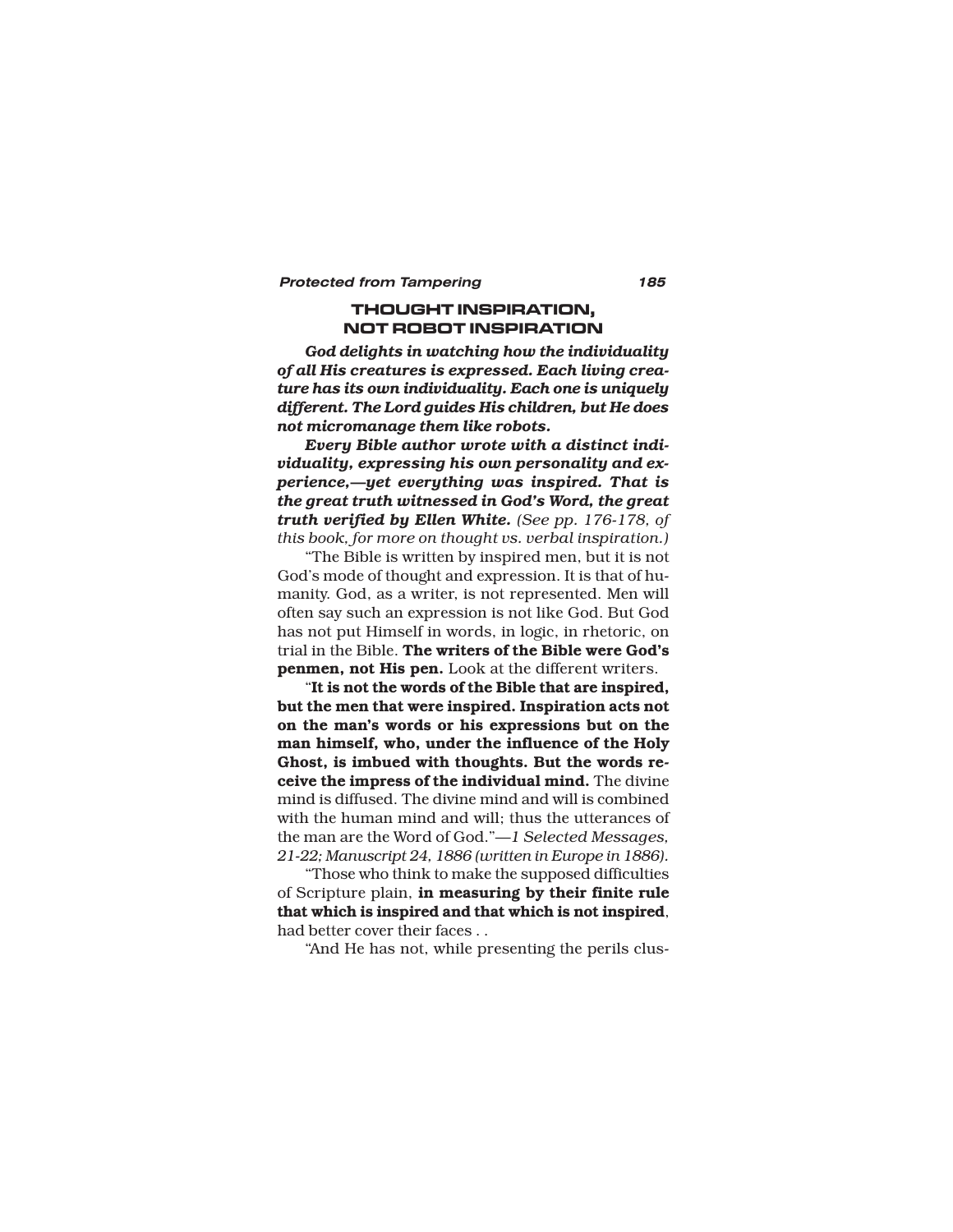tering about the last days, qualified any finite man to unravel hidden mysteries, or inspired one man or any class of men to pronounce judgment as to that which is inspired or is not. When men, in their finite judgment, find it necessary to go into an examination of Scriptures to define that which is inspired and that which is not, they have stepped before Jesus to show Him a better way than He has led us."—*7 Bible Commentary, 944.*

"Men arise who think they find something to criticize in God's Word. They lay it bare before others as evidence of superior wisdom. These men are, many of them, smart men, learned men, they have eloquence and talent, the whole lifework [of whom] is to unsettle minds in regard to the inspiration of the Scriptures. They influence many to see as they do. And the same work is passed on from one to another, just as Satan designed it should be, until we may see the full meaning of the words of Christ, 'When the Son of man cometh, shall he find faith on the earth?' (Luke 18:8)."—*1 Selected Messages, 17.*

"Those who take only a surface view of the Scriptures will, with their superficial knowledge, which they think is very deep, talk of the contradictions of the Bible and question the authority of the Scriptures. But those whose hearts are in harmony with truth and duty will search the Scriptures with a heart prepared to receive divine impressions."—*1 Selected Messages, 20 (7 Bible Commentary, 945).*

"Skepticism has been aroused in many minds by the theories presented as to the nature of inspiration. Finite beings, with their narrow, short-sighted views, feel themselves competent to criticize the Scriptures, saying: 'This passage is needful, and that passage is not needful, and is not inspired.'

"Christ gave no such instruction in regard to the Old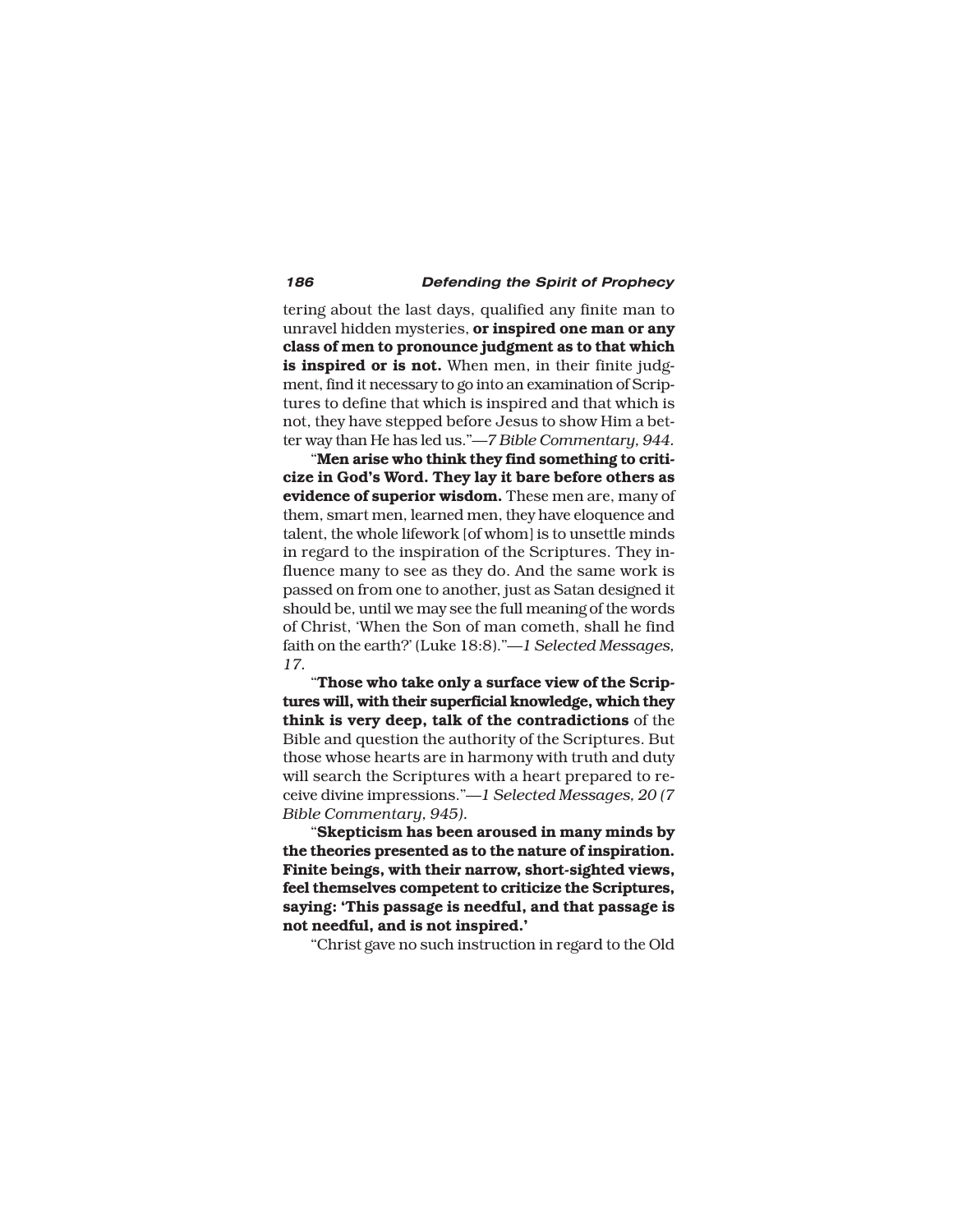#### **Protected from Tampering**

Testament Scriptures, the only part of the Bible which the people of His time possessed. His teachings were designed to direct their minds to the Old Testament and to bring into clearer light the great themes there presented."—*5 Testimonies, 709.*

"Men should let God take care of His own Book, His living oracles, as He has done for ages. They begin to question some parts of revelation, and pick flaws in the apparent inconsistencies of this statement and that statement.

"Beginning at Genesis, they give up that which they deem questionable, and their minds lead on, for Satan will lead to any length they may follow in their criticism, and they see something to doubt in the whole Scriptures. Their faculties of criticism become sharpened by exercise, and they can rest on nothing with a certainty. You try to reason with these men, but your time is lost."—*1 Selected Messages, 17-18.*

"The Ten Commandments were spoken by God Himself, and were written by His own hand. They are of divine, and not of human composition. But the Bible, with its God-given truths expressed in the language of men, presents a union of the divine and the human. Such a union existed in the nature of Christ, who was the Son of God and the Son of man. Thus it is true of the Bible, as it was of Christ, that 'the Word was made flesh, and dwelt among us.' John 1:14.

"Written in different ages, by men who differed widely in rank and occupation, and in mental and spiritual endowments, the books of the Bible present a wide contrast in style, as well as a diversity in the nature of the subjects unfolded. Different forms of expression are employed by different writers; often the same truth is more strikingly presented by one than by another. And as several writers present a subject un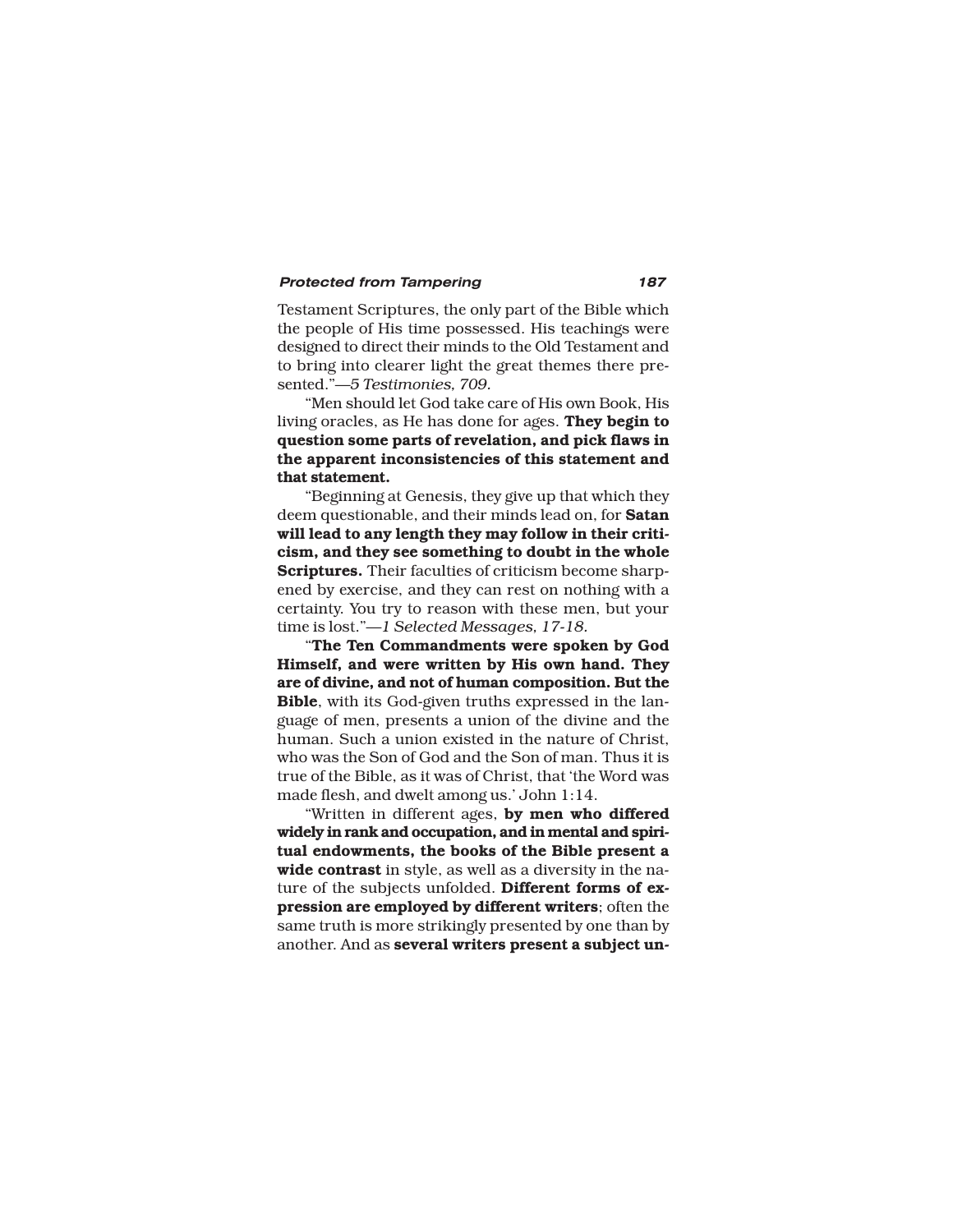der varied aspects and relations, there may appear, to the superficial, careless, or prejudiced reader, to be discrepancy or contradiction, where the thoughtful, reverent student, with clearer insight, discerns the underlying harmony.

"As presented through different individuals, the truth is brought out in its varied aspects. One writer is more strongly impressed with one phase of the subject; he grasps those points that harmonize with his experience or with his power of perception and appreciation; another seizes upon a different phase; and each, under the guidance of the Holy Spirit, presents what is most forcibly impressed upon his own mind—a different aspect of the truth in each, but a perfect harmony through all. And the truths thus revealed unite to form a perfect whole, adapted to meet the wants of men in all the circumstances and experiences of life.

"God has been pleased to communicate His truth to the world by human agencies, and He Himself, by His Holy Spirit, qualified men and enabled them to do this work."—*Great Controversy, Introduction, v-vi.*

"In our Bible, we might ask, Why need Matthew, Mark, Luke, and John in the Gospels, why need the Acts of the Apostles, and the variety of writers in the Epistles, go over the same thing?

"The Lord gave His Word in just the way He wanted it to come. He gave it through different writers, each having his own individuality, though going over the same history. Their testimonies are brought together in one Book, and are like the testimonies in a social meeting. They do not represent things in just the same style. Each has an experience of his own, and this diversity broadens and deepens the knowledge that is brought out to meet the necessities of varied minds. The thoughts expressed have not a set uniformity, as if cast in an iron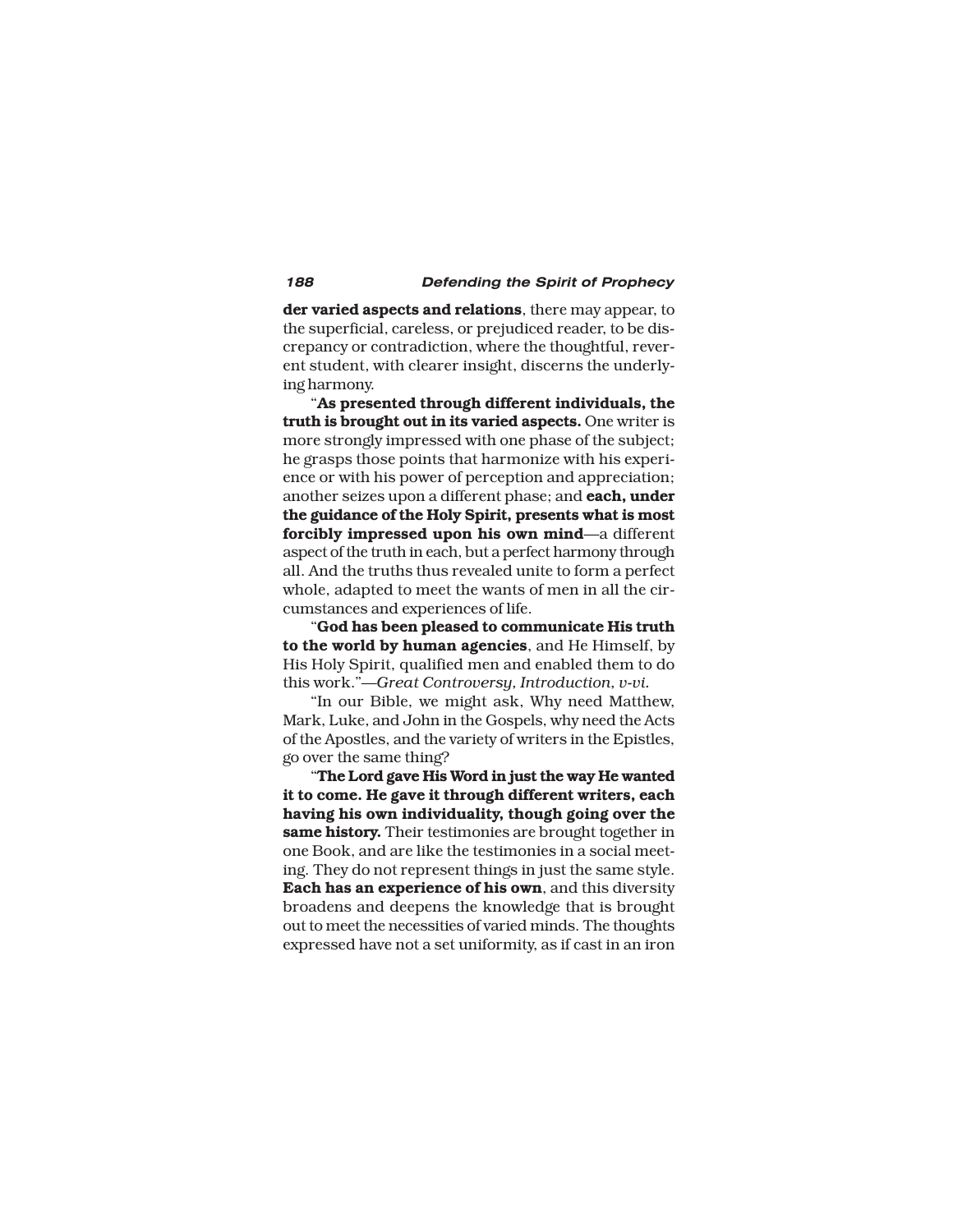mold, making the very hearing monotonous. In such uniformity there would be a loss of grace and distinctive beauty . .

"The Creator of all ideas may impress different minds with the same thought, but each may express it in a different way, yet without contradiction. The fact that this difference exists should not perplex or confuse us. It is seldom that two persons will view and express truth in the very same way. Each dwells on particular points which his constitution and education have fitted him to appreciate. The sunlight falling upon the different objects gives those objects a different hue.

"Through the inspiration of His Spirit the Lord gave His apostles truth, to be expressed according to the development of their minds by the Holy Spirit. But the mind is not cramped, as if forced into a certain mold."—*1 Selected Messages, 21-22 (Letter 53, 1900)*.

"When men venture to criticize the Word of God, they venture on sacred, holy ground, and had better fear and tremble and hide their wisdom as foolishness. God sets no man to pronounce judgment on His Word, selecting some things as inspired and discrediting others as uninspired. The testimonies have been treated in the same way; but God is not in this."—*1 Selected Messages, 23 (Letter 22, 1889).*

"He will misconstrue his words, play upon his imagination, wrest them from their true meaning, and then entrench himself in unbelief, claiming that the sentiments are all wrong.

"This is the way my writings are treated by those who wish to misunderstand and pervert them. They turn the truth of God into a lie. In the very same way that they treat the writings in my published articles and in my books, so do skeptics and infidels treat the Bible.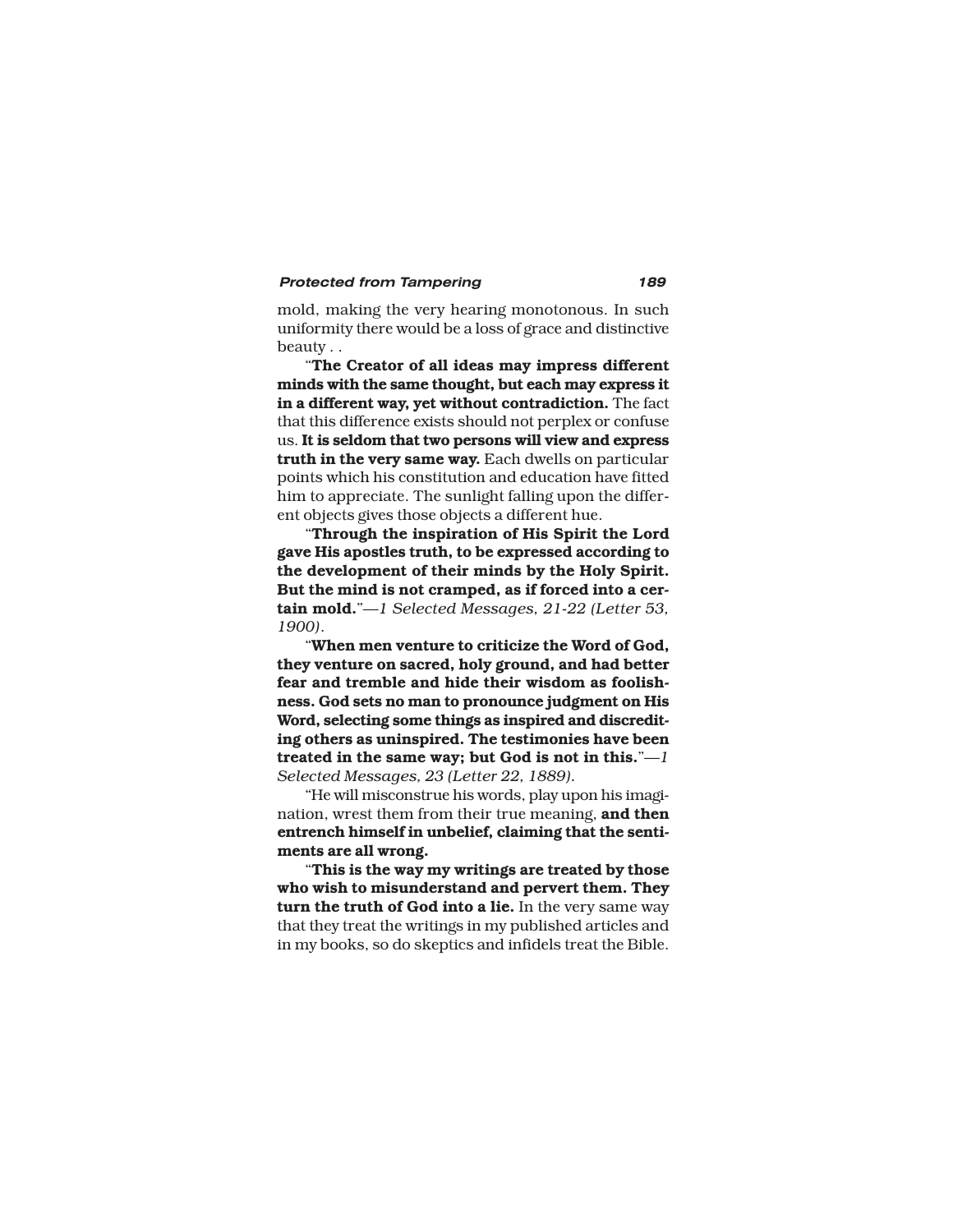They read it according to their desire to pervert, to misapply, to willfully wrest the utterances from their true meaning. They declare that the Bible can prove anything and everything, that every sect proves their doctrines right, and that the most diverse doctrines are proved from the Bible.

"The writers of the Bible had to express their ideas in human language. It was written by human men. These men were inspired of the Holy Spirit. Because of the imperfections of human understanding of language, or the perversity of the human mind, ingenious in evading truth, many read and understand the Bible to please themselves. It is not that the difficulty is in the Bible. Opposing politicians argue points of law in the statute book, and take opposite views in their application and in these laws . .

"There is not always perfect order or apparent unity in the Scriptures. The miracles of Christ are not given in exact order, but are given just as the circumstances occurred, which called for this divine revealing of the power of Christ. The truths of the Bible are as pearls hidden. They must be searched, dug out by painstaking effort. Those who take only a surface view of the Scriptures will, with their superficial knowledge, which they think is very deep, talk of the contradictions of the Bible and question the authority of the Scriptures. But those whose hearts are in harmony with truth and duty will search the Scriptures with a heart prepared to receive divine impressions. The illuminated soul sees a spiritual unity, one grand golden thread running through the whole; but it requires patience, thought, and prayer to trace out the precious golden thread. Sharp contentions over the Bible have led to investigation and revealed the precious jewels of truth. Many tears have been shed, many prayers offered, that the Lord would open the understanding to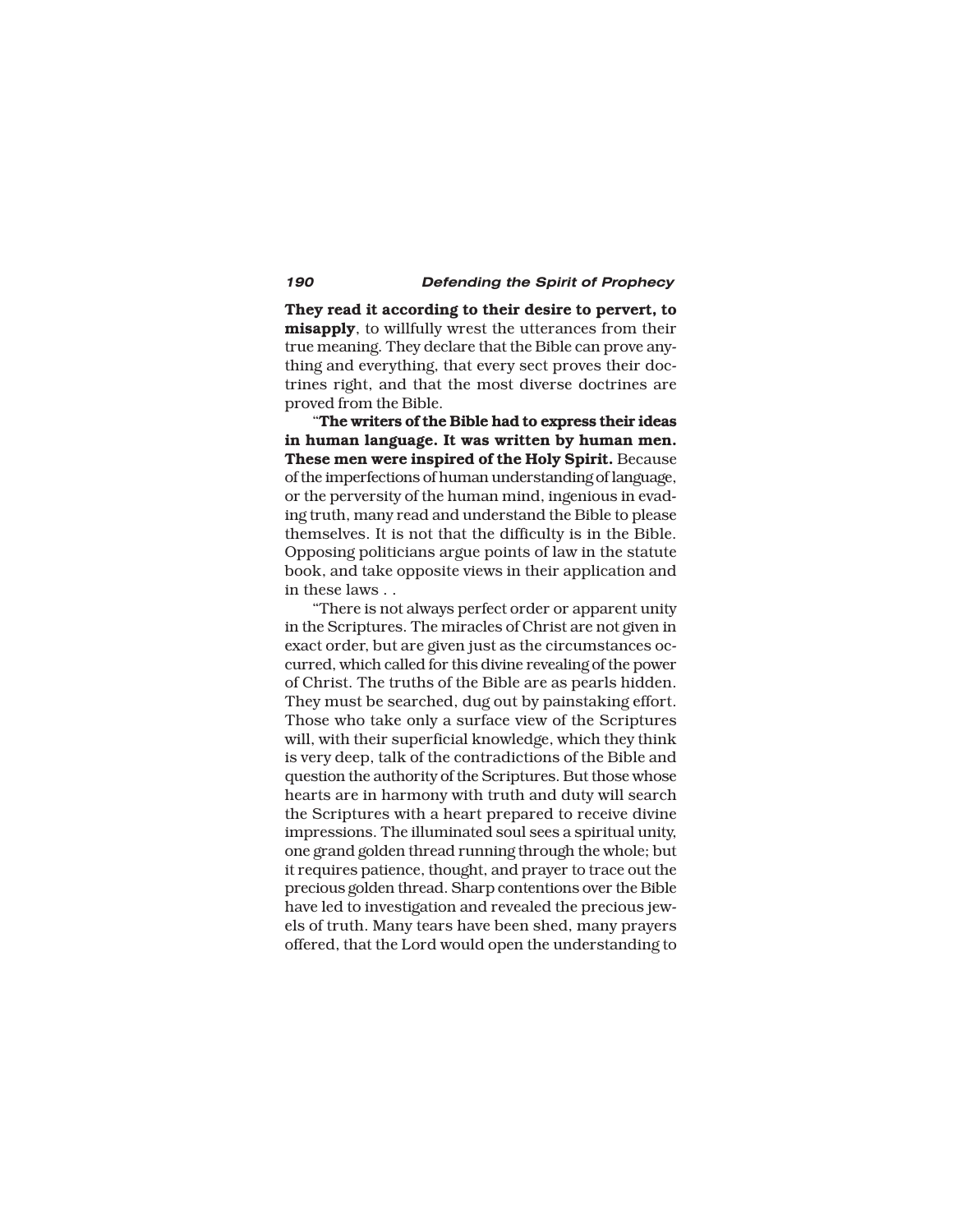His Word.

"The Bible is not given to us in grand superhuman language. Jesus, in order to reach man where he is, took humanity. The Bible must be given in the language of men. Everything that is human is imperfect. Different meanings are expressed by the same word; there is not one word for each distinct idea. The Bible was given for practical purposes."—*1 Selected Messages, 19-20 (Manuscript 24, 1886).*

"In the future, deception of every kind is to arise, and we want solid ground for our feet. We want solid pillars for the building. Not one pin is to be removed from that which the Lord has established . . Where shall we find fafety unless it be in the truths that the Lord has been giving for the last fifty years?"-Review, May 25, 1905.

"False theories, repeated again and again, appear as falsely inviting today as did the fruit of the forbidden tree in the Garden of Eden. The fruit was very beautiful, and apparently desirable for food. Through false doctrines many souls have already been destroyed."—Manuscript 37, 1906.

"As the natural eyesight of persons becomes so impaired as to be almost useless, so in the case of religious fanaticism and extremists, the eye of the soul through which good and evil may be discerned, becomes so perverted that nothing is distinguished clearly. A healthful discernment is ruined, so the spirit of truth and righteousness cannot be distinguished from the spirit of error and fanaticism.

"There is a disease of the spiritual faculties when a man or woman fancies that he sees things which do not exist. He is intoxicated with an illusion as verily as the liquor drinker becomes intoxicated by using strong drink. There is an inspiration, but not of God. The mental faculties are perverted. Let every soul make God his trust and obtain an experience that is wholesome and healthy."—Manuscript 41, 1900. All of these quotations: Evangelism, 610-611.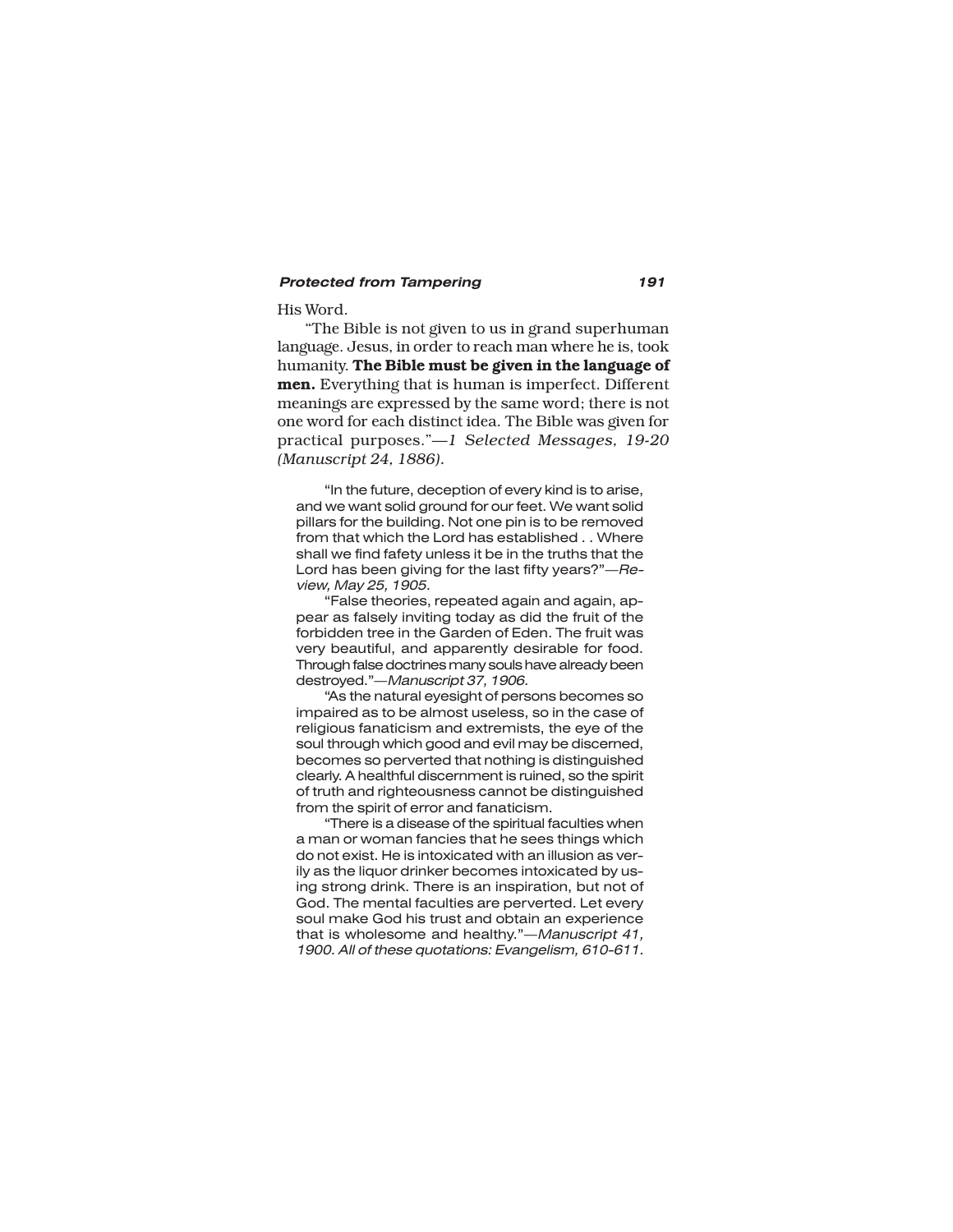#### **How a doubter discovered that Ellen White wrote her own books**

# M.L. Andreasen Speaks about Ellen White

*M.L Andreasen's experience is clearly astounding. He was personally given the opportunity to carefully examine Ellen White's writings at Elmshaven. Fully believing that someone else had written them, he was hoping to clearly prove this once and for all. But, instead, he discovered to his complete astonishment that she had written them all herself!*

But first, we will provide you with a brief biography of this earlier leader in our church:

Milian Lauritz Andreasen (1876-1962) was born in Copenhagen, Denmark. He immigrated first to Canada and thence to the United States where, as a young man, he was converted to Adventism. Possessing a powerful mind and a liking for hard work, Andreasen was ordained to the ministry in 1902 and quickly rose to positions of leadership. After serving as president of the Greater New York Conference (1909-1910), he became president of Hutchinson Theological Seminary (1910-1918) in Minnesota. (Until its closure in 1928, Hutchinson trained Danish- and Norwegian-language workers.)

In 1918, Andreasen became dean of Union College (1918- 1922), followed by deanship of Washington Missionary (now Columbia Union) College (1922-1924). Two years later, he was called to the presidency of the Minnesota Conference (1924-1931); then he became president of Union College (1931-1938). From 1941 to 1950, he was a field secretary of the General Conference; and from 1938 to 1949, he also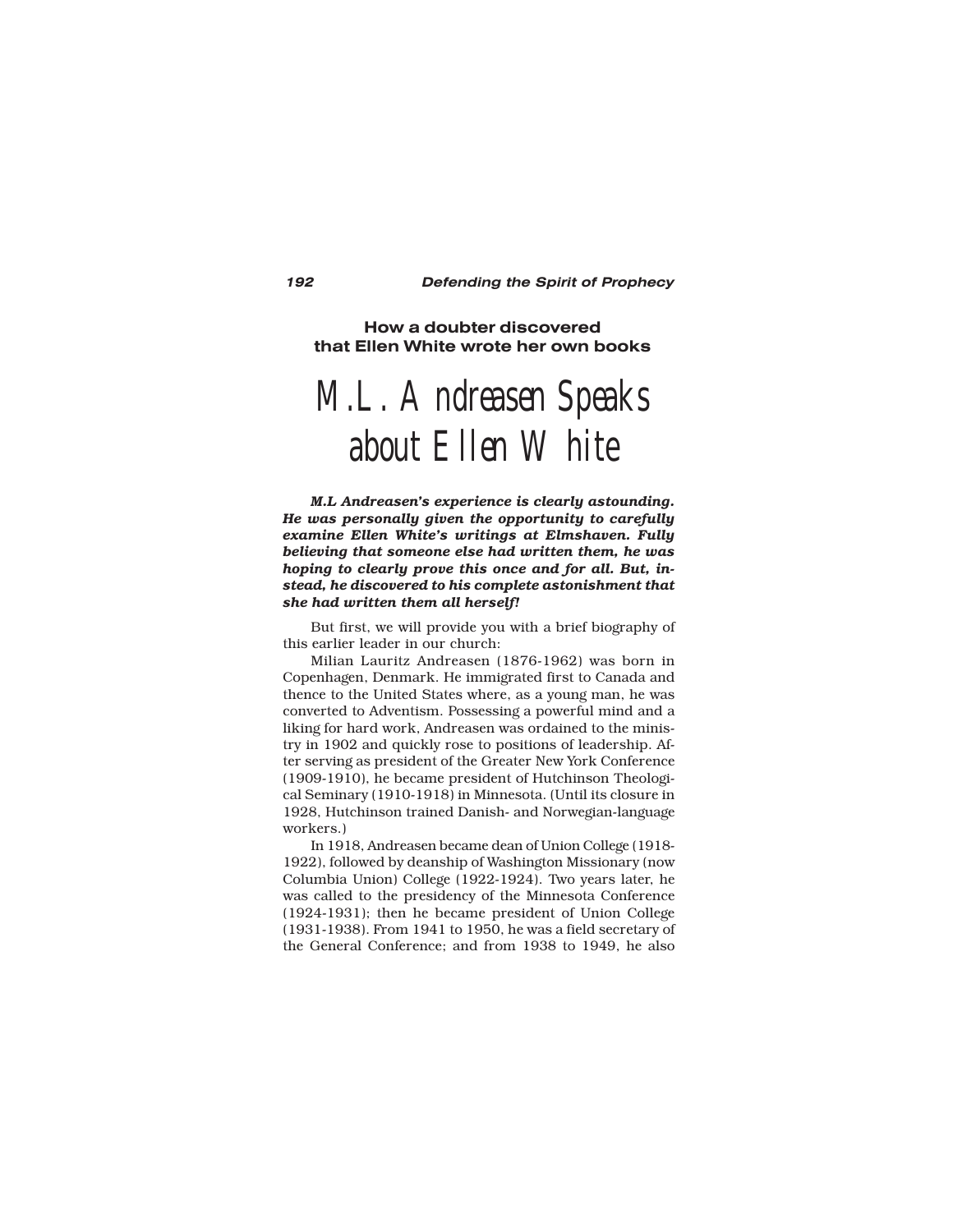#### **193 M.L. Andreasen Speaks about Ellen White**

taught at our Theological Seminary in Washington, D.C.

M.L. Andreasen wrote many articles and more than 13 books, including *The Sanctuary Service, The Epistle to the Hebrews, A Faith to Live By, What Can a Man Believe?* and *Saints and Sinners.*

Throughout the 1940s, Andreasen was considered our leading doctrinal expert. He was considered a special authority in the study of the Sanctuary message.

In the autumn of 1956, Elder Andreasen (by that time retired) read Donald Barnhouse's "bombshell" article in *Eternity* magazine. For the first time, he had learned of the doctrinal crisis which confronted our denomination.

He began protesting vigorously about the change in our doctrines which was taking place during the 1954-1956 Evangelical Conferences. Unfortunately, our leaders in the General Conference strongly desired to please Walter Martin, Donald Barnhouse, and Evangelical church leaders in order to gain acceptance by modern Protestantism.

Andreasen's protests were primarily made through a series of letters written to Elder Reuben Figuhr, president of the General Conference. These letters were later compiled in a book, *Letters to the Churches*. Andreasen's death, in 1962, was prematurely hastened by his sorrow over our doctrinal sellout. He died of a bleeding ulcer. Andreasen, our leading doctrinal writer, in the 1940s, well-understood the consequences of what had happened.

In response to his protests, Andreasen's ministerial credentials were taken, even his denominational pension! For the remainder of his life, he was banned from speaking in any of our churches or meetings. (For a rather complete account of that entire crisis, we refer you to our book, *The Evangelical Conferences and their Aftermath.*)

#### **— PART ONE —**

#### **EXCERPTS FROM ANDREASEN'S DIARY**

*Here are several excerpts from the private diary of M.L. Andreasen, about his varied contacts with the Spirit of Prophecy and Ellen White. The passages are*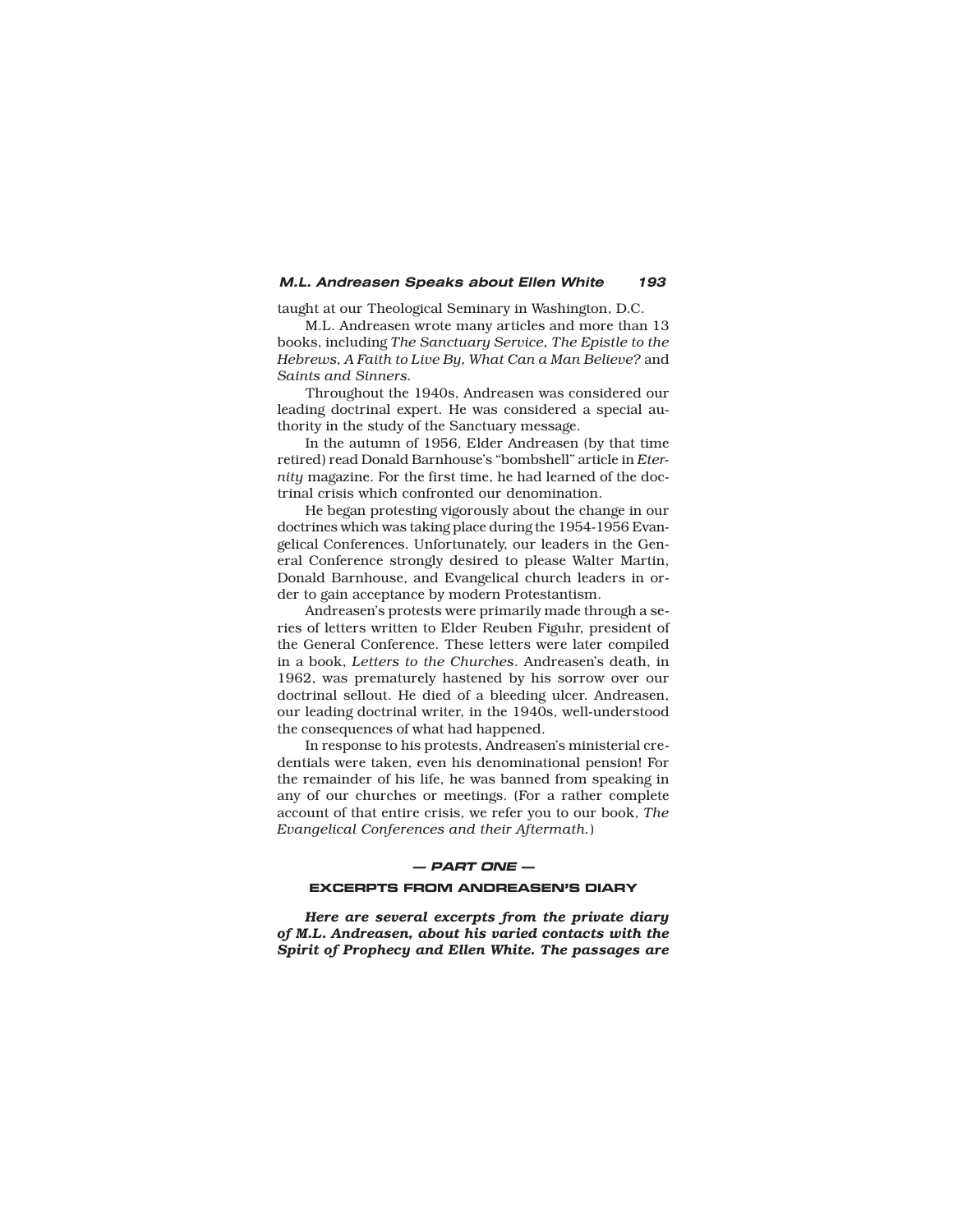#### *quoted from the book, Without Fear or Favor: The Life of M.L. Andreasen*, *by Virginia Steinweg.*

M.L. became an Adventist in 1894 at Council Bluffs, Iowa. Then he discovered the writings of Ellen White:

"I found the books most instructive and helpful in every way, but I had my doubts that they had been written by a person with as little education as Mrs. White was said to **possess**. But despite this doubt, I set great store by them . . As I read those books during the week, and heard them read in church on Sabbath, I early got a somewhat comprehensive view of her writings and, I had to confess, it was good stuff. But, of course, I was also sure that she had not written the books she had been given credit for" *(Without Fear or Favor, p. 35).*

In 1896, M.L. moved to College View, Nebraska, and stayed at newly founded Union College for a time. While there, he discovered that many leading men were upset because they could not control either Ellen White or her testimonies:

"With the establishment of Union College and also the Nebraska Sanitarium at College View, the place became a kind of center for various activities, and a convenient location for ministers to have their meetings and councils. It was only a matter of eight years since the famous 1888 Conference in Minneapolis, and the conference was frequently the subject of discussion.

"Old Elder J.H. Morrison, father of Prof. H.A. Morrison, lived in Lincoln. He had taken a prominent role in the discussions at Minneapolis and had written a book on the subject . .

"It was largely through the kindness of old Brother Morrison that I was permitted to attend the discussions. Of course, I was there to listen and not to talk. And I did not talk. But I learned much. In fact, it was a wonderful school. I only wish that I had notes.

"In retrospect, I doubt that the meetings I attended when the older ministers met were the best for a young convert hardly an Adventist yet. I would call it rather strong meat.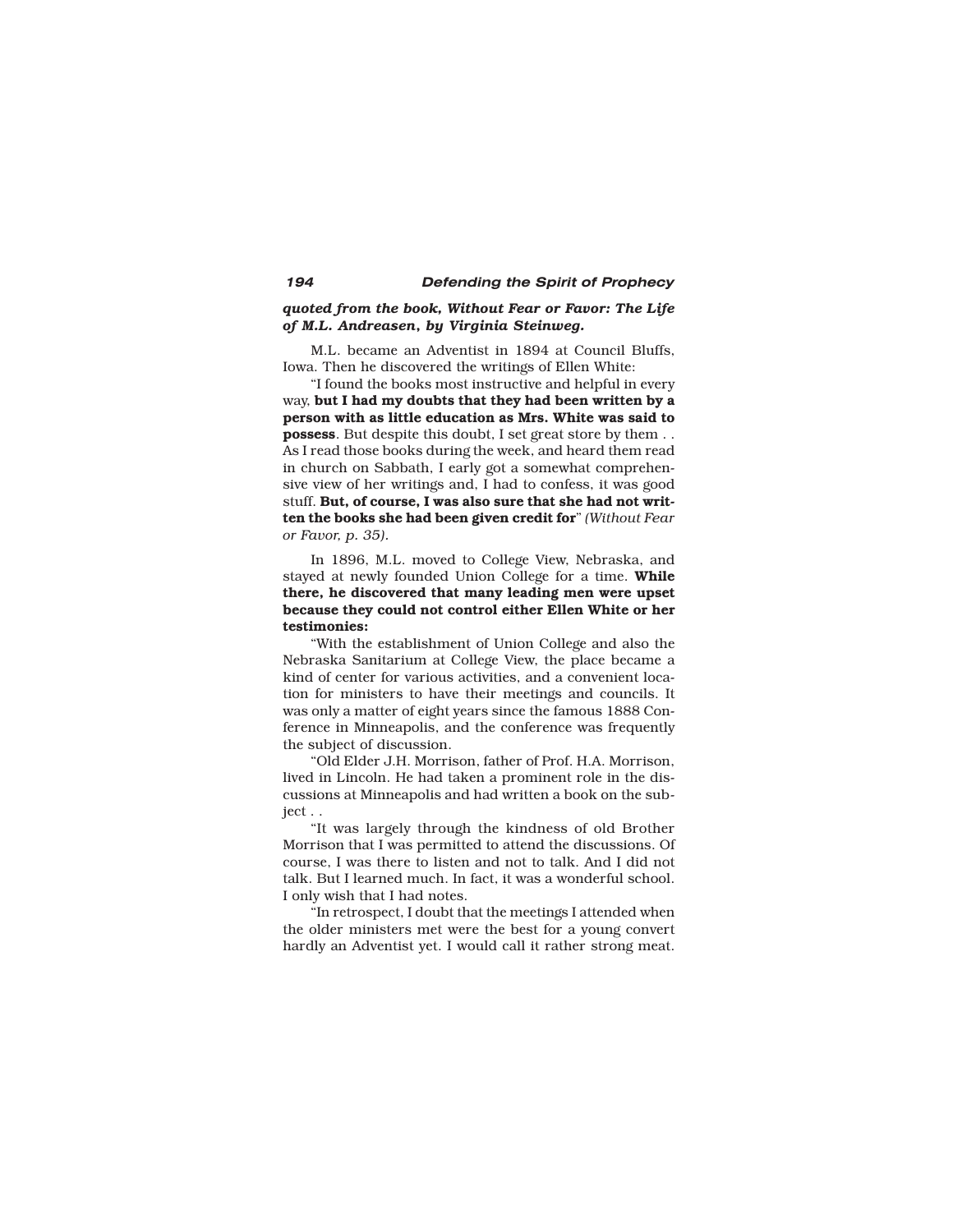They paid little attention to me, but plunged right into a subject of which I knew nothing. But I soon caught on, and was astonished at the freedom with which they discussed personalities. Most of the older men who had known Elder White were not endeared to him, it appeared. In their opinion, he was too strongheaded to work well with others.

"Sister White's position was not an easy one. As the wife of the president of the denomination, she gave support to him in his work. But at times word would come from the Lord that made it necessary for her to bear messages of reproof to him . .

"This was at times the case when it became her duty to counsel others. While many to whom testimonies were written accepted them with gratitude, others turned **against her.** No wonder that she said that if she had her choice of having a vision or dying, she would choose the grave . .

#### "A few of the leaders were waiting for the day when there would be a change in the way the church was run. They thought that at the Minneapolis meeting such a change might be made.

"I have heard many versions of what took place at Minneapolis. Someday, if I ever get time, I would like to tell the story as I heard it recounted at the meetings held in College View by the men who were the leaders in opposition to Sister White. They did not consider the message of Jones and Waggoner to be the real issue. The real issue, according to my informers, was whether Sister White was to be permitted to overrule the men who carried the responsibility of the work. It was an attempt to overthrow the position of the Spirit of Prophecy. And it seemed the men in opposition carried the day. Eventually she left for Australia, where she stayed nine years. It was there that a plan of organization which called for union conferences was tried that received her blessing, and that in 1901 was implemented on the General Conference level. As interpreted by some, the Minneapolis conference was a revolt against Sister White. If that is so, it throws some light on the omega apostasy" *(Without Fear or Favor, pp. 42-44).*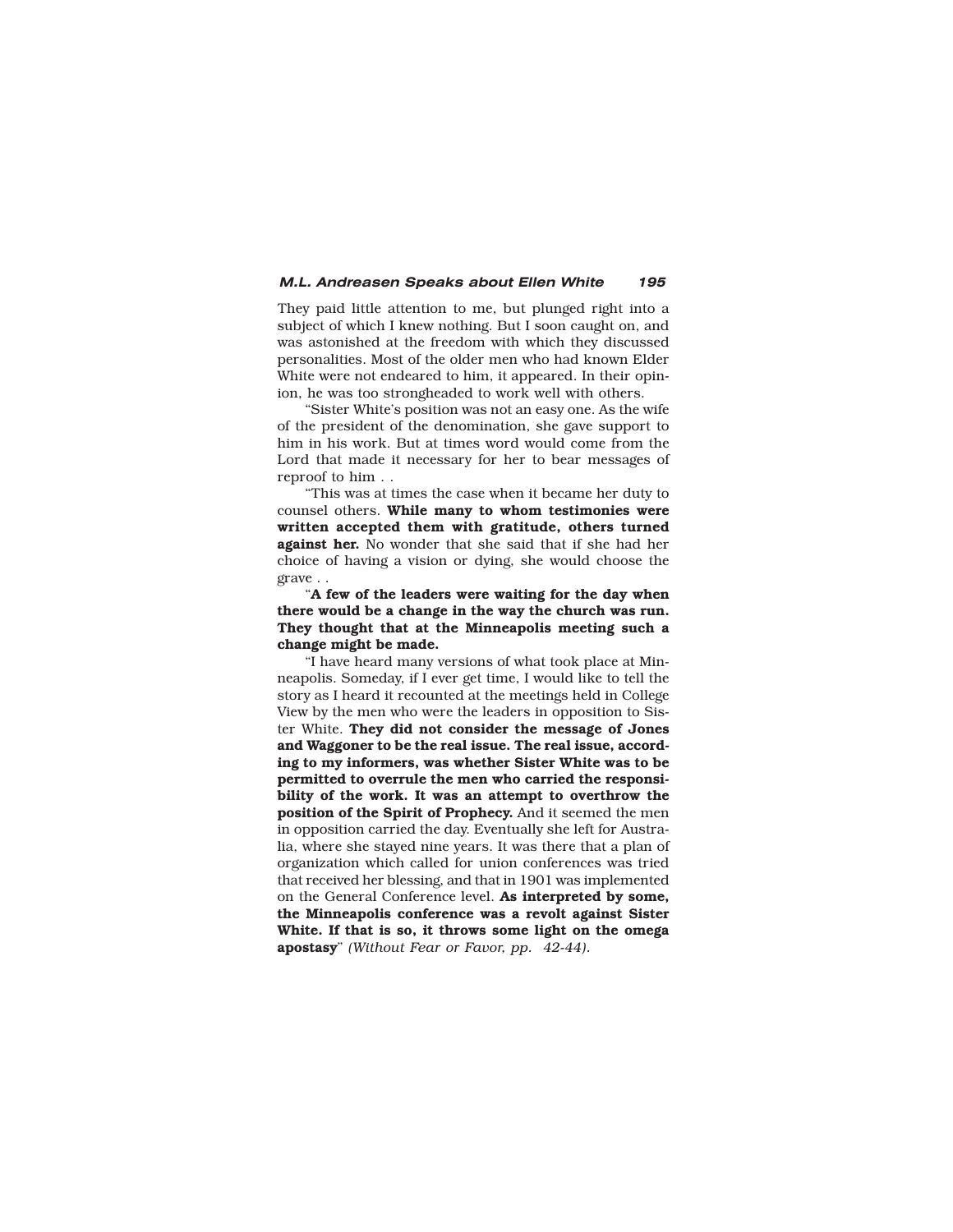In 1898, near Omaha, M.L. went to work in a children's home, started by Luther Warren; he was an earnest believer in the Spirit of Prophecy.

"Several things happened at this children's home that were certainly a help to me. I had not had a Christian upbringing, nor had I become very well grounded in the Adventist faith. My chief source of learning of the teachings of the church was the discussions in College View, which often dealt with the 1888 controversy and the characters of the men who had had part in the events of the Adventist Church in the past. From time to time, all the prominent leaders came under the judgment of the participants in the discussions, who did not spare. There was general acceptance of Sister White as a noble and good woman, but some expressed the opinion that her husband at times attempted to influence her. That she was so influenced she stoutly denied. When Elder White at last died, the leading brethren at the time felt that Sister White would be easy to handle. But in this they found they were mistaken. She stood her ground and was not easily moved.

"The Bible states that some should be received, 'but not to doubtful disputations' (Rom. 14:1). I had been exposed 'to doubtful disputations,' and when some of the great men were mentioned, I was influenced by what I had heard. I needed a new education, and Elder Warren helped me to it" *(pages 46-47).*

In May 1909, M.L. was one of 199 delegates to the last General Conference Session that Ellen White ever attended. It was held on the campus of Washington Missionary (now Columbia Union) College. He heard her speak eight times *(page 67).*

During the 1909-1910 school year, Annie Andreasen (M.L.'s wife) took the children to South Lancaster, so they could attend church school. At the time, M.L. was president of the Greater New York Conference and there was no church school anywhere in the area. So M.L. rented a room in Manhattan, near his office *(pages 71-72).*

Since he had wanted to visit Ellen White, M.L. recog-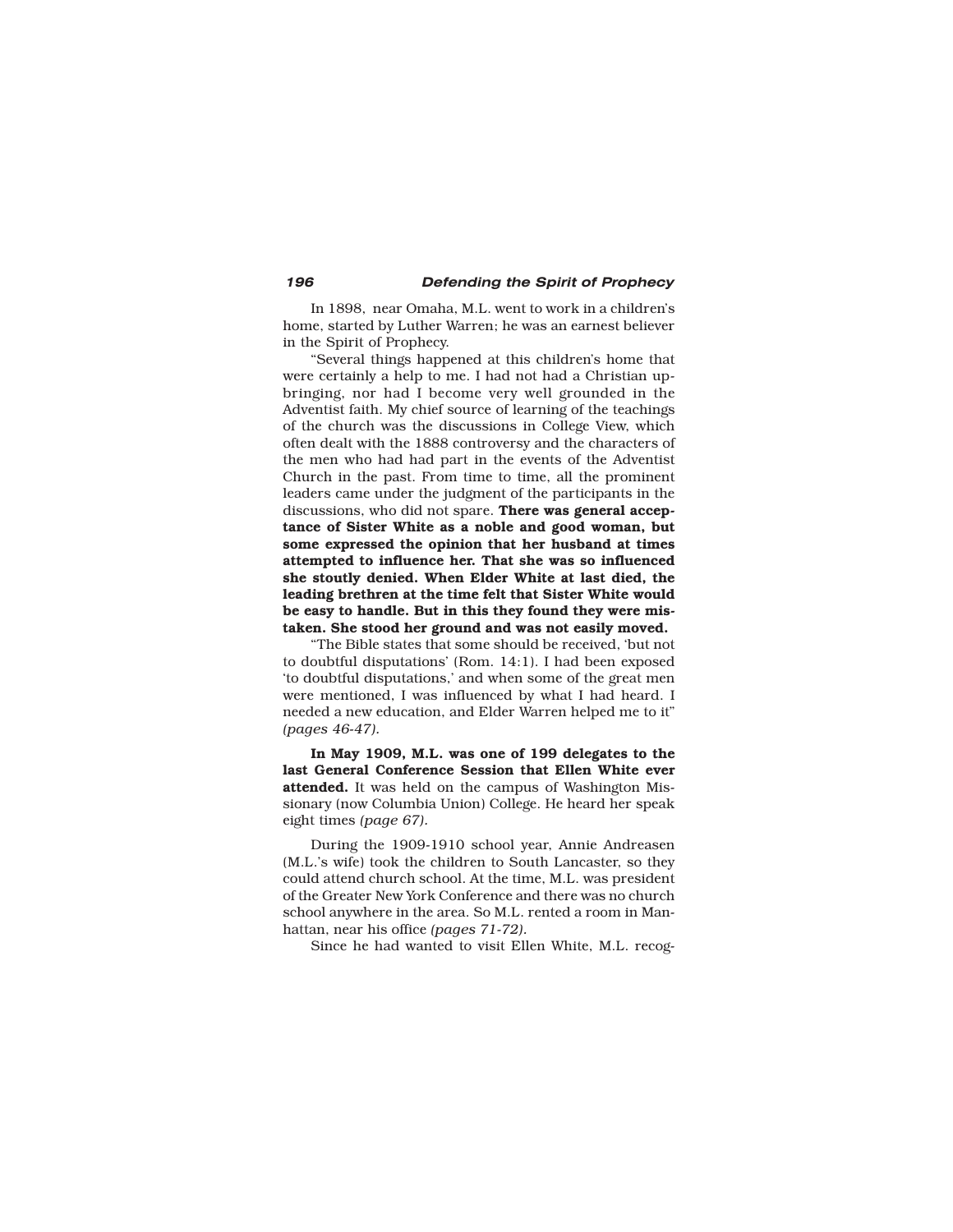nized that now, while his family was away, was his opportunity to do it.

"My personal contact with Mrs. E.G. White was confined to the latter years of her life. I had read her writings and to some extent studied them from the time of my baptism as a young man in 1894, and had met her personally on several occasions.

"It was not until 1909, however, that I began serious consideration of what the *Testimonies* meant to the remnant church. I was at that time president of the Greater New York Conference and had read with interest the various messages concerning the work that should be done in the larger cities of the land. I was perplexed that apparently little had been done to comply with the instruction given. Elder E.E. Franks had been holding meetings in Carnegie Hall with good results. Elders S.N. Haskell, Luther Warren, G.B. Starr, Dr. Kress, and Professor Prescott had visited and worked in New York City. Mrs. White herself had visited the city, and it was felt that little more could be done at that time.

"This brought me to an extended consideration of the messages sent and how they had been accepted and acted upon. Some of them seemed to have fallen in good ground, while others apparently had been considered good advice but not of compelling importance, and consequently had been neglected or forgotten.

"This study led me to a review of such evidence as was available to me bearing on the question of the origin of the writings of Mrs. E.G. White. Hitherto I had accepted the testimonies of others without any critical appraisal or profound conviction one way or the other. Now, however, I felt I had come to a point in life when I must make definite decisions for myself. This became the more necessary as I was shortly called to head the newly established seminary in Hutchinson, Minnesota [where Scandinavian workers were to be trained], and would have to deal with young men about to enter the ministry. For their sakes, I decided that I must know for myself and not depend upon any secondary authorities, however good they might appear to be.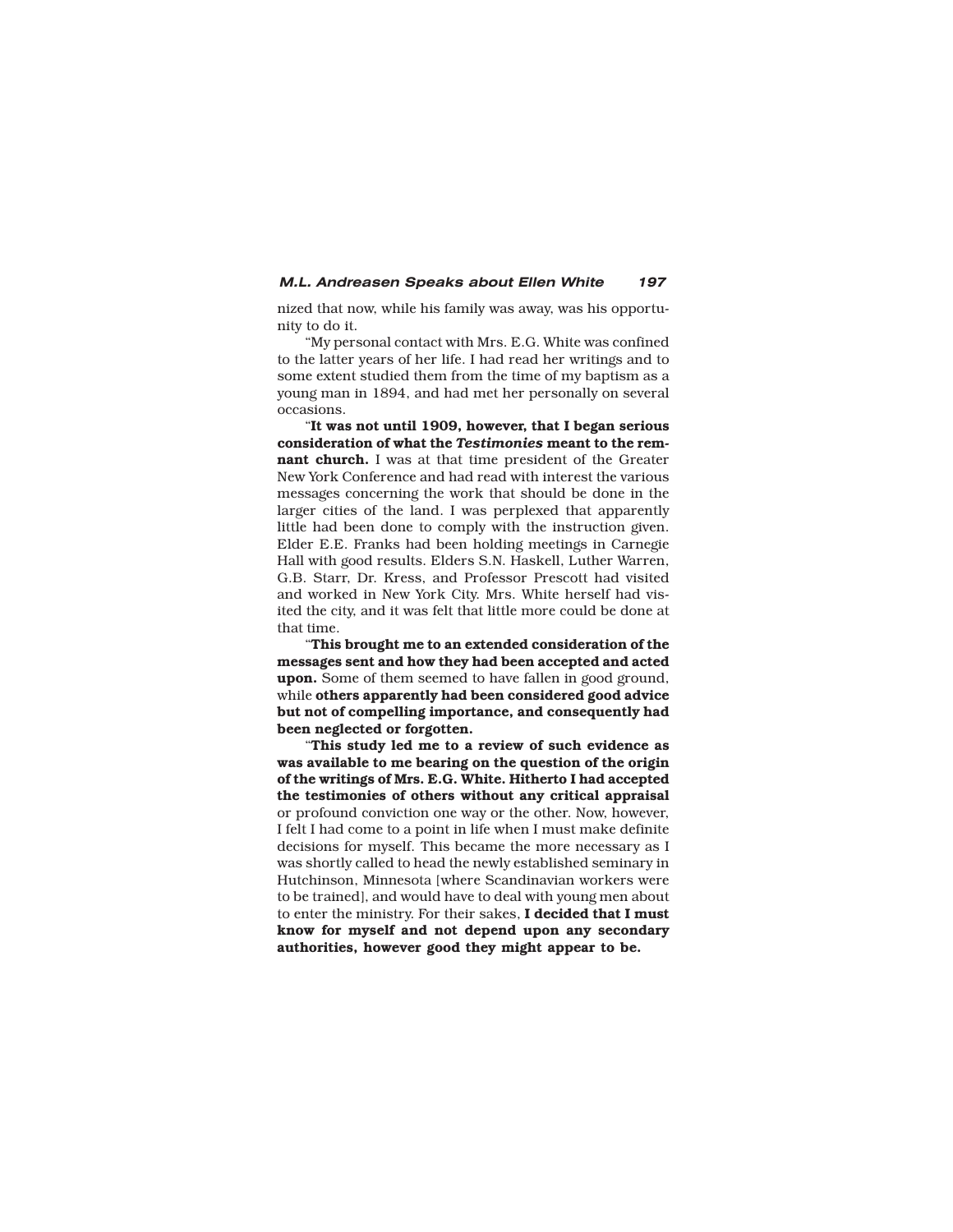"This led me to consider a journey to St. Helena, California, where Mrs. White resided at that time. I wished to have firsthand knowledge as far as it was obtainable. I did not wish to be deceived, nor did I wish to deceive others.

"Consequently, in due time I arrived in St. Helena and was cordially received by Mrs. White. I stated my reason for coming, which was to obtain permission to examine her writings in manuscript before anyone had done any editorial work on them. I had brought with me many quotations from her writings that were of outstanding interest, either for their theological import or their beauty of expression.

"In my own mind, I was convinced that Sister White had never written them as they appeared in print. She might have written something like them, but I was sure that no one with the limited education Sister White had could ever produce such exquisitely worded statements or such pronouncements on difficult theological problems. They must have been produced by a well-trained individual, conversant not only with theological niceties but also with beautiful English.

"I was given ready and free access to the vault where the manuscripts were kept, and I immediately began work.

"I was overwhelmed with the mass of material placed at my disposal. It did not seem possible for one individual to produce such a quantity of matter in a lifetime, most of which was handwritten. I had imagined that Sister White dictated most of her writings, for she had helpers. Now I found that while she might at times dictate, most of her writings were produced by her own pen . . I spent days at this work; and, being a reasonably rapid reader, and with the assistance of the office staff, I accomplished my task.

"When I was done, I was both amazed and perplexed. Here I saw before my eyes that which I believed could not be done. I verified many of the quotations I had brought with me. I saw in her own handwriting some of the statements that I was sure she had not written—could not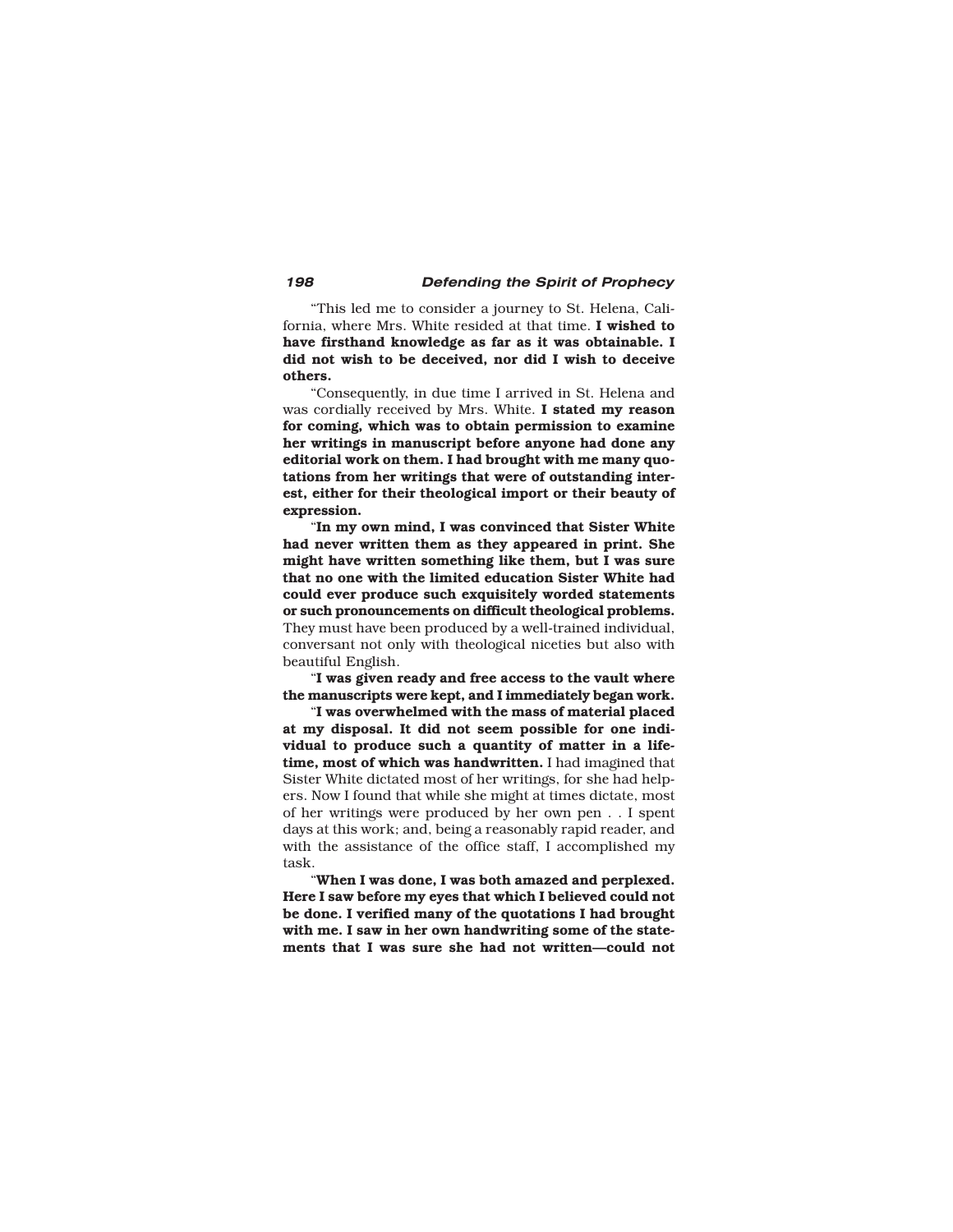have written. Especially was I struck with the now-familiar quotation in the *Desire of Ages, page 530:* 'In Christ is life, original, unborrowed, underived.' This statement at that time was revolutionary and compelled a complete revision of my former view—and that of the denomination—on the deity of Christ.

"I had examined many of the manuscripts in the vault with the exception of the family letters. Though the son, W.C. White, doubted that I would get permission to read them, Sister White readily gave me access. And so I read them. Here were the letters written by the parents to the children and the children to the parents, by James to Ellen and Ellen to James. Ellen's letters might begin with 'Dear James' or 'Dear Husband,' followed by some remark or statement of a purely personal character, and then she would launch into an extended recital of some religious topic with appropriate admonition and counsel. If the few introductory remarks were left out, the complete letter could be printed on the editorial page of the *Review* today, no name need be appended, and many readers would immediately recognize the origin of the composition.

"The same distinct phraseology, the same style and intensity of desire for a greater knowledge of God, marked her writings although at the time the letters were not considered as material for publication.

"When I was ready to leave St. Helena, Sister White presented me with several of her books, inscribed on the flyleaf with her own name and also a small printed wish for the Lord's blessing. The only book I have left with her name in it is the *Desire of Ages.* I also took with me some of her unprinted writings that she graciously gave me. A few of these were handwritten, but mostly they were typewritten copies of communications she had sent out, some of them had corrections in her own hand.

"When I knew her, Sister White was an aged woman, but in full possession of her faculties. She was gracious, considerate, and kind, a true mother in Israel. I visited her once *early* in the morning, but at whatever hour I came, she was already at work. There were some who claimed that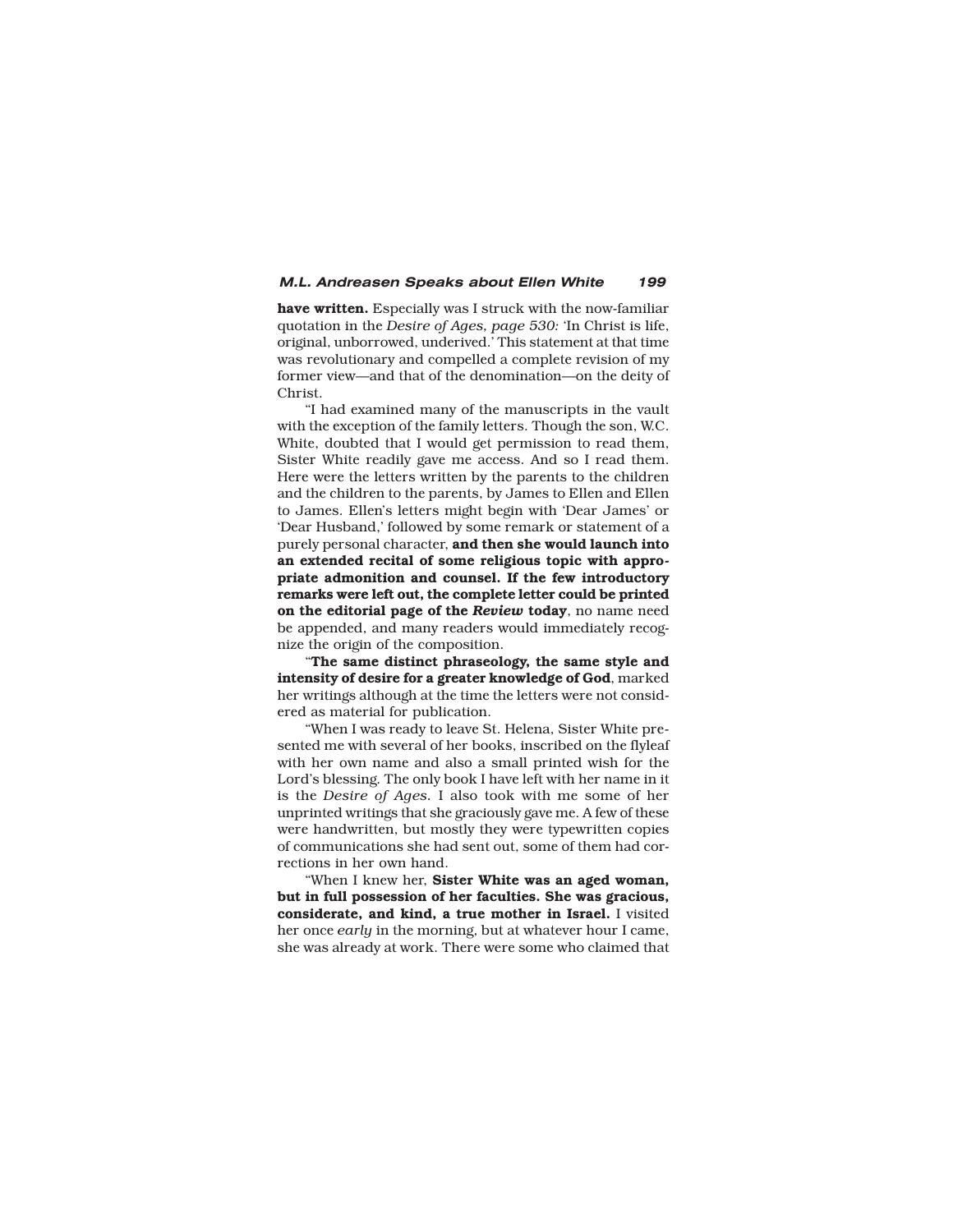she was already in her dotage [unable to think properly]. She must have heard this, for one morning she gave me eight pages to read of what she had written that morning. After I had read it, she smiled at me and said in a playful voice, 'That's pretty good, isn't it, for an old woman in her dotage!' and then she laughed. The first time I heard Sister White laugh I was shocked, for I did not think that a person in her position should laugh. But laugh she did at times—a sweet, quiet, girlish laugh, altogether appropriate. She was good company and not at all the stern, demanding, and commanding personality I had pictured her to be. She was a mother in Israel, and I came to love her.

"When I finally bade her farewell, it was with the profound conviction that I had been face to face with a manifestation and a work that I could account for only on the ground of divine guidance. I was convinced that her work was of God, that her writings were produced under the guidance of God, and that she had a message both for the world and the people of God.

"In writing this, I am not attempting to 'prove' anything. I am merely giving my testimony of that which I know. And that testimony is clear and unequivocal. I believe that the writings of Sister White are true messages of God for this church and that no one can ignore and disobey them except at great, infinitely great, loss" *(Without Fear or Favor, pp. 74-78).*

M.L. Andreasen had one more occasion to be close to Ellen White. It was shortly after her death. Three simple funeral services were held. One at Elmshaven. The second was at Richmond, California, during a camp meeting. And the last and largest was at the Battle Creek, Michigan, Tabernacle on July 24, 1915. Virginia Steinweg describes what happened:

"Not everyone who had had the opportunity to know both Ellen White and her writings profited by the acquaintance. A certain minister who knew Sister White 'to be an unassuming, modest, kind-hearted, noble woman' and who had 'been in their [the White] family time and time again, sometimes weeks at a time' *(D.M. Canright, "A Plain Talk*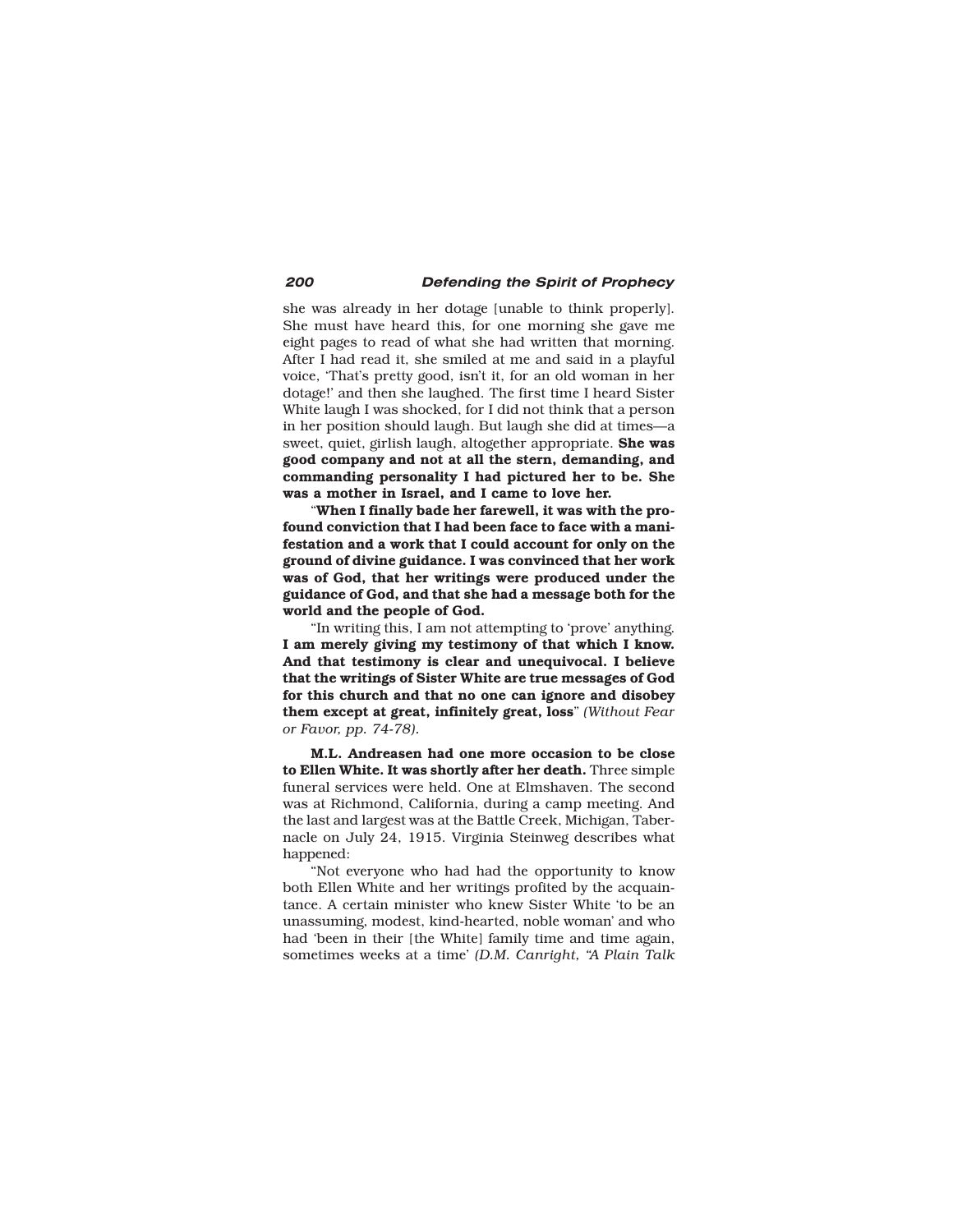*to the Murmurers," Review, April 26, 1877),* published a book entitled *Seventh-day Adventism Renounced* seven years before M.L. became an Adventist. In his book the author utterly reversed his assessment of Ellen White's character and work.

"The fourth (and last) time D.M. Canright had been reconciled to the church before his final departure, he had admitted about himself, 'The real trouble lies close to home, in a proud, unconverted heart, a lack of real humility, and the unwillingness to submit to God's way of finding the truth' " *(Canright, "To Those in Doubting Castle," Review, February 10, 1885).* 'When Brethren Butler, White, Andrews, Haskell, or others have said something that wounded my feelings, I have let that destroy my confidence in the truth' *(Canright, "Items of Experience," Review, December 2, 1884).*

"M.L. had never met this man whose writings have been a discouragement to many seekers for truth during the years. Their paths crossed under unusual circumstances.

"On July 16, 1915, Ellen White went to her rest in her Elmshaven home, where M.L. had visited her a few years before. The funeral was held in Battle Creek. M.L. was present.

"He saw the sanitarium's palms, ferns, and lilies that covered the platform of the great tabernacle where James and Ellen White had spoken so many times. He admired the symbolic floral pieces representing a broken wheel, a broken column, and an open Bible with the words, 'Behold, I come quickly; and My reward is with Me' *(Life Sketches, pp. 462-463).*

"M.L. was seated near the bier, as he had been chosen to be one of the guards of honor who were to serve two at a time, one at the head, the other at the foot. Besides M.L., there were L.H. Christian from Chicago, C.S. Longacre from the General Conference Religious Liberty Department, and pastors from Grand Rapids, Indianapolis, and Chicago, completing the six *(ibid., p. 463).*

"For two hours more than 4,000 persons had been filing by, taking a last look, paying their last respects *(ibid).* M.L.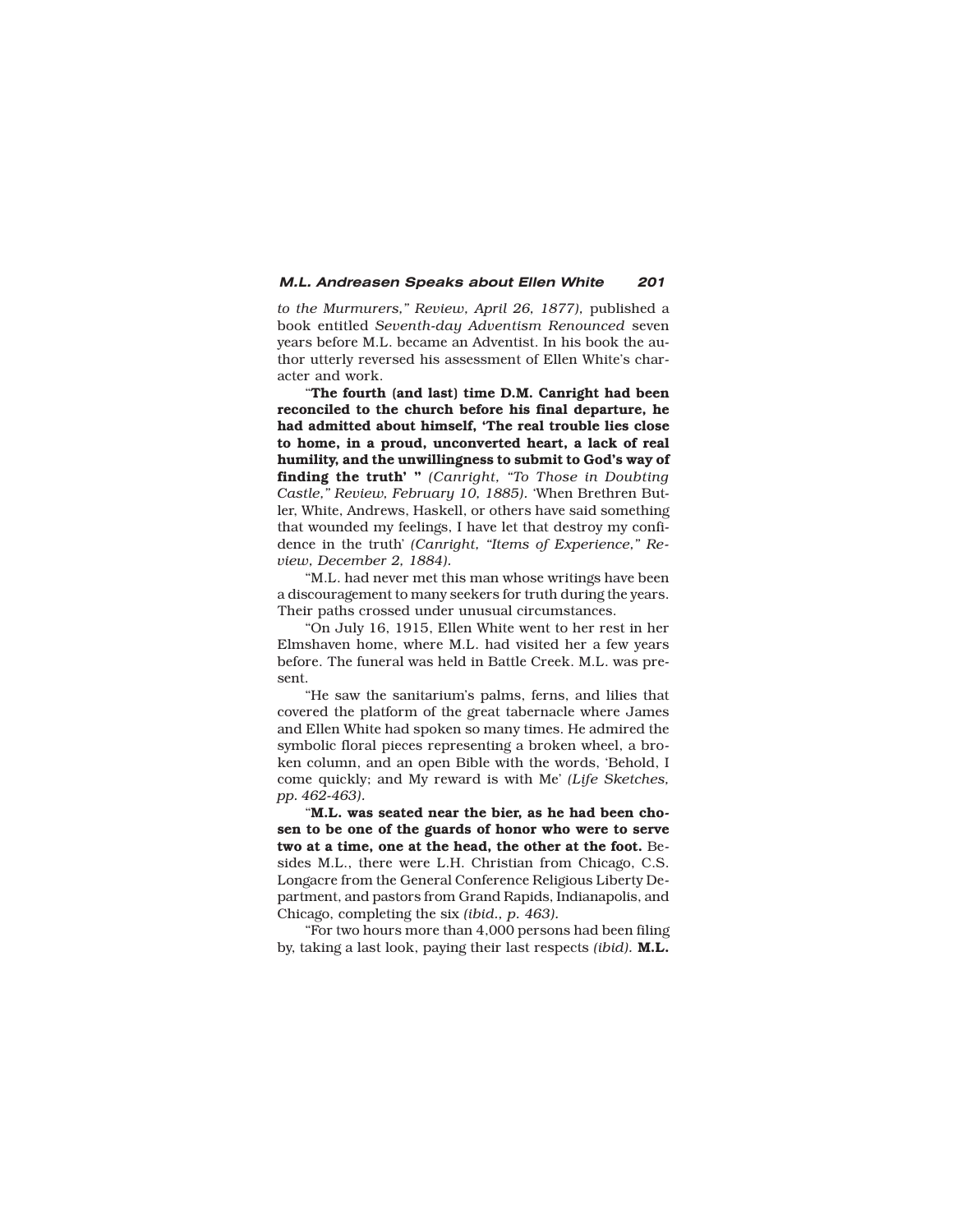had especially noticed two aged brothers, one an Adventist, the other not. Both had appeared to be deeply moved. When M.L.'s turn came to take his position on guard, he noticed that the two brothers were still standing back at their pew. Suddenly one of them turned to the other and whispered something. Then the two men made their way to the aisle and again joined the throng that was still moving toward the front. When they arrived, the old former Adventist leader rested his hand upon the side of the casket and, with tears rolling down his cheeks, said brokenly, 'There is a noble Christian woman gone' *(W.A. Spicer, The Spirit of Prophecy in the Advent Movement, p. 127).*

"D.M. Canright had once again spoken truly. M.L. heard him. Eight years later, when president of Union College, Andreasen wrote:

" 'I was one of the guards of honor when the body of Mrs. E.G. White lay in state in the tabernacle in Battle Creek, Michigan, and was on duty at the time Mr. Canright approached the casket. I heard the above words uttered by D.M. Canright, and testify to their correctness' *(quoted in W.H. Branson, Reply to Canright, p. 288)."*

The above passage is from Virginia Steinweg, *Without Fear or Favor, pp. 89-91.*

#### *You can read the complete, astounding story of D.M. Canright. Turn to page 210.*

#### **— PART TWO —**

#### **EXCERPTS FROM ANDREASEN'S SERMON**

*Recently, an old tape was found in England and transcribed. The message consisted of a sermon given by Elder M.L. Andreasen at an Ohio camp meeting in 1955. This information you are going to read below is an invaluable heritage; we are thankful for the opportunity to share it with you. It closely parallels the diary notes you have just read.*

*It is somewhat of a rambling sermon, so only the*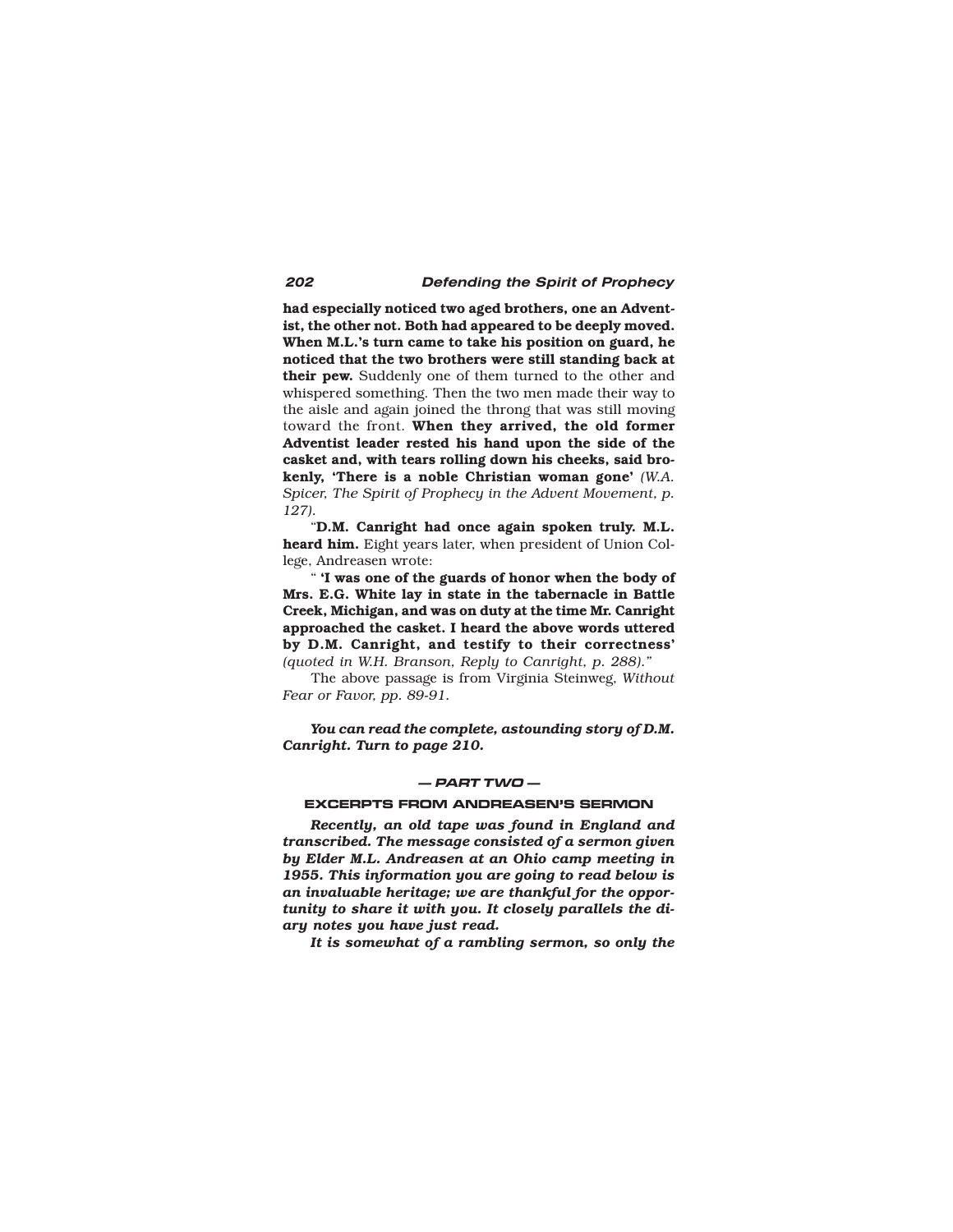#### *heart of it is reprinted here.*

This was not a carefully prepared sermon, but rather an impromptu collection of earlier experiences in Andreasen's life. It was given a year before he learned about and began protesting the doctrinal sellout during the Evangelical Conferences. (See our book, *The Evangelical Conferences and their Aftermath.*)

"This service this morning will be a little different from the ordinary service for the eleven o'clock hour. I have been asked to speak on the subject of the Spirit of Prophecy; more particularly, my personal experiences with Sister White. There are not many remaining who have known and been with Mrs. White; and it's thought best that this hour be used for that purpose.

"When I became an Adventist [in 1894], I'd heard about Sister White, but I was given no special instruction, I simply accepted belief of the writings of the Spirit of Prophecy, as I did many other things, without going thoroughly into the subject. I gave up the eating of unclean things and the drinking of that which is not good, and just let it go at that.

"Then came the time [1898], when I prepared to teach. There I came face to face with a question that I knew I had to settle, because if I were to teach children and young people, I must know for myself. Not merely by hearsay, not merely by reading, but by personal experience, if that were possible. I was attending at that time the Chicago University; not at that time normally noted for its orthodoxy or its religion. But I took there a course in the Life of Christ.

"*Desire of Ages* had just come out [1898] and I used that book as complimentary reading. And I had opportunity there to go thoroughly into the reading, the teaching of that book.

"So day by day I would read *Desire of Ages,* as my additional reading, and compare it with what I learned in class. And I found, to my astonishment, that many of the perplexing questions that even higher critics have to deal with were solved in *Desire of Ages.*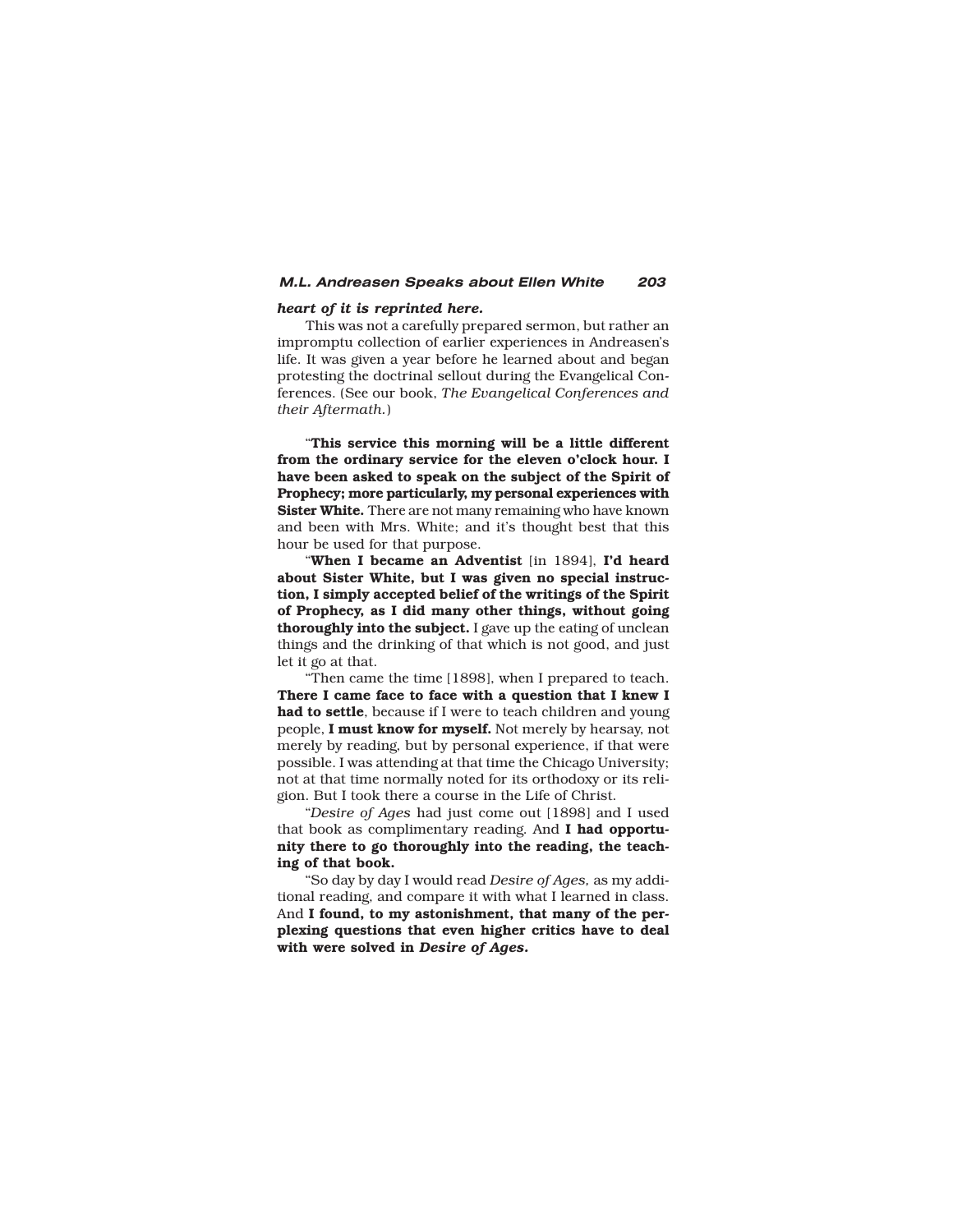"I became more and more interested in it; and at last it came to a kind of climax. What shall I do? What is my position? What ought it to be?

"And so, several years later, believing in direct action, I set out to find Sister White and have a talk with her. So I did. [Andreasen visited Ellen White at Elmshaven in 1909.]

"I was a very young man [about 33 years old at the time] and when I knocked on the door I hardly knew what to say. I did about what a student did much later in Union College, when he came to my office and said, 'Here I am.'

"Sister White received me very kindly. I suppose she sized me up and wondered what I was after. I said, 'I'd like to have the privilege of admission to the vault,' where all her writings were. I said, 'I have read all your books and I want to see how you wrote them before anybody got ahold of them, and made corrections, and omissions and paraphrases [changed phrases].' She looked at me and said, 'You may have the privilege'.

"And so, I went to work. I stayed there three months and worked almost night and day. I read what was in the vault, a tremendous lot of work. I was perplexed when I saw the volume of it. If I had not seen it for myself I'd have said, 'No one, however long he has lived, could ever write that much.' But there it was.

"So I read the *Great Controversy,* written by her own hand. I thought that she dictated her writings to someone else. But that was only rarely done. Most of it was written by herself, in her own handwriting. Then it was given to the stenographers. Then they copied it on  $8\frac{1}{2}$  x 11 paper, double spaced, sometimes triple spaced. Then it was brought back to her for correction.

"Sometimes her helpers would themselves make small corrections—spelling, punctuation or grammar, but then they would sign their name to the item and bring it to her for approval or rejection.

"I had brought with me a great many quotations that I had found as I read *Desire of Ages* very critically. I wanted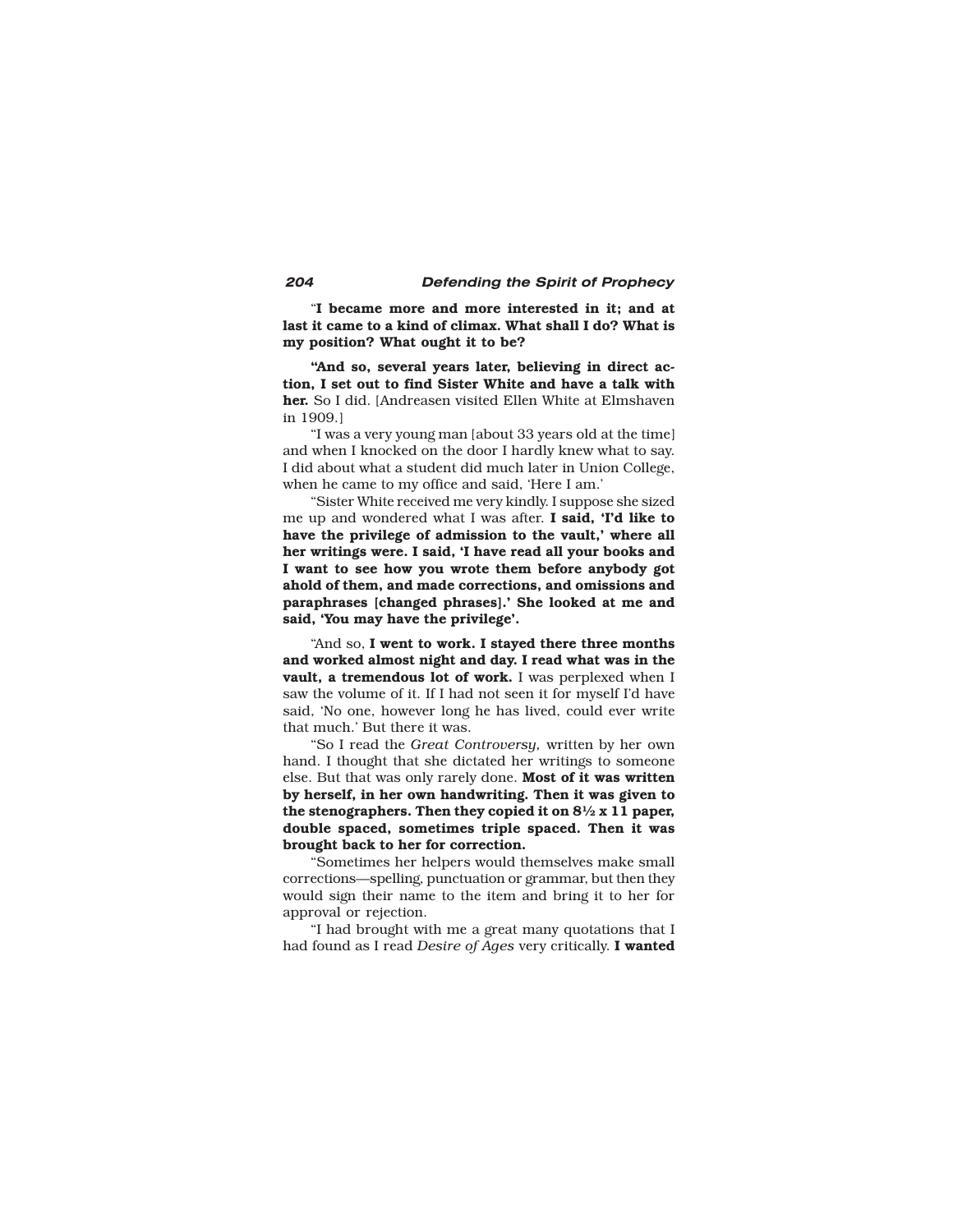to see how those statements were made originally, before they were printed and before anybody got ahold of them.

"So I repeat, I knew that Sister White had never written *Desire of Ages.* She couldn't. Of that I was sure.

"Earlier, in the university, I had waded through Browning, and I said to myself, 'If I had Browning in the class I'd send him home to learn how to write.' Now, in class, I was given the work of finding immortal lines in *Desire of Ages,* as I had done in Shakespeare. I don't believe I put that quite right, because that was not the work that was given me, it's the work that I took, as I took down immortal lines in Shakespeare. —But I had found more immortal lines in *Desire of Ages* than I did in Shakespeare!

"And I was astonished, and I knew Sister White had never written it. And, with that in mind, I came out to see her. What did *she* write? What did she write *before it was 'fixed up,'* as we say, by those who make corrections, proofreaders;—*her work!*

"I had brought with me all of her many statements regarding theology, because as I knew that Sister White could never have written *Desire of Ages,* with that beautiful language, because she didn't have the education. She couldn't! So also I knew she never could have written that book, with the theology in that book, unless she had had a very broad theological education. —And she hadn't. So I knew. I had brought with me my statements; and, as I compared them, *reading out in the original in her own handwriting,*—every one of those statements I found written by her own hand,—just as they were printed in the book! That was an astonishment to me.

"I well remember when I first discovered in *Desire of Ages* that tremendous statement, that 'in Christ is life, original, unborrowed, and underived.' That changed my theology and the theology of the denomination. As I read it [the book] again and again, I had earlier found more statements that I knew that she had not written—*but there they were in her handwriting.*

"When I was done with my work, after three months,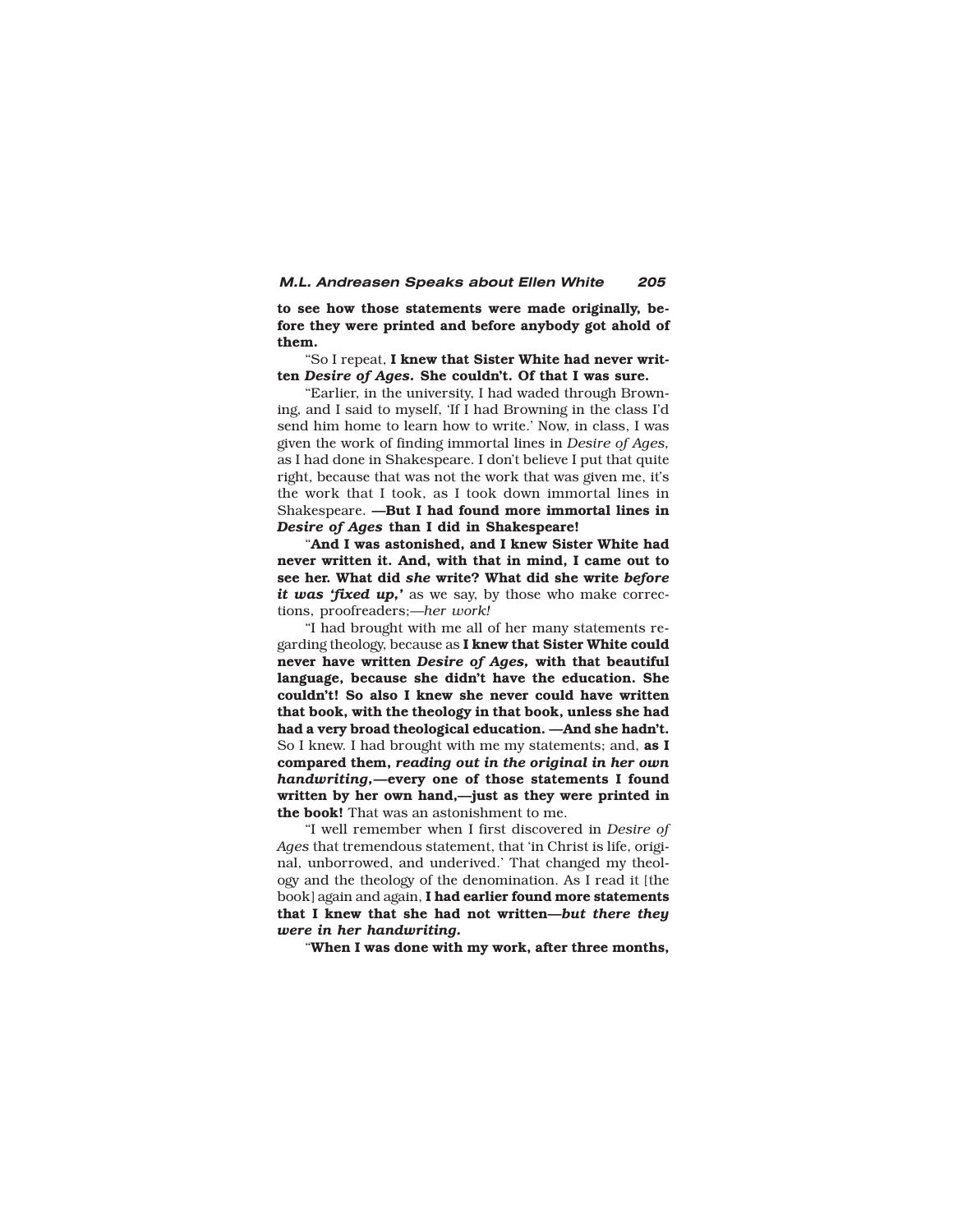and I had a confidence in a job well done, I was convinced that those writings could be explained on no other ground than that of Divine Guidance. Those writings were written under the direction of God.

"Sister White herself was a very pleasant personality. I used to sit with her in the morning, early;—six, five *and once four,* and she was up writing. She'd sit in her rocking chair, with arms and a board across those arms, and there she'd write. I don't know why she accepted me, but I was apparently welcome.

"I sat there trying to find out all about her; and I suppose, she was reading me while I was trying to read her. We had a good time together.

"She told me that her writings were produced under the guidance of the Holy Spirit; but that, later on, as she would reread a passage, she would learn still more about its deeper meaning. She said, 'I study it, same as you do.'

"Later I read what the Bible says about [what] prophet Peter says *that they themselves have to study their own writings,* to see what or what manner of time the Spirit of God which was in them did signify.

"And that is how she wrote. I repeat: *Every one of those unusual statements I had brought with me to Elmshaven, I found to be authenticated in her own handwriting.*

"We discussed many things. I remember the first time I came in and saw her office, I found it to be very antiquated. No up-to-date office furniture. And I said to myself, if I ever get enough courage, I'll tell her what I think about her furniture.

"Well the time came one morning, when she asked me, 'Do you think I'm extravagant?'

"I said, 'No, I don't.'

" 'Well there was a sister in here yesterday; and, when she saw me sitting in this rocking chair, she accused me of extravagance. Now I bought that second hand. I paid eight dollars for it.'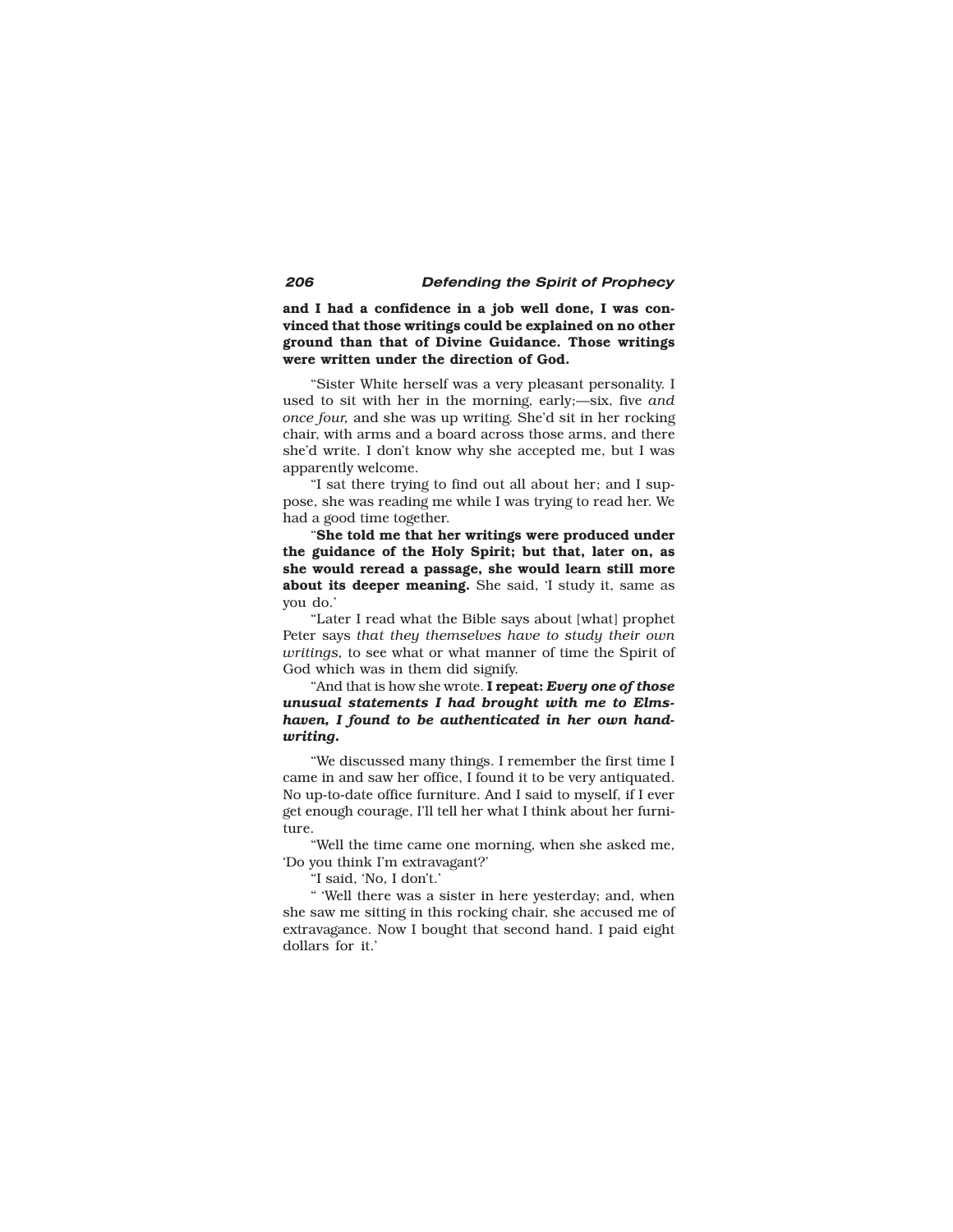#### **207 M.L. Andreasen Speaks about Ellen White**

"Sister White, herself, was very companionable, a Mother in Israel. I learned many things, many things. She gave me full clearance.

"There was one place where Willie [William C. White], the son, would not let me in. And as usual when you may not do a certain thing, that's the thing you want to do. And so I went to Sister White. I knew what was in there: it was the documents, the family documents that nobody ought to read but the family. I had no business to do it. If I'd have had a little more sense, I wouldn't have asked to do it. I went there. Sister White says, 'You may read it.'

"So I went to Willie and he gave a famous reply, "I don't doubt your word, but I don't believe it."

"So we went, both of us, to Sister White. And I said. 'Willie won't let me in.' And we discussed it, and she gave permission. And so I went, perhaps I shouldn't have, but I'm glad I did. There I saw in her own handwriting, her letters from the time she was fourteen years old, to her relatives, her friends. Letters were long in those days, ten twelve, fifteen, eighteen pages. I suppose they didn't write every day.

"And she would give just a few words of a personal nature. She might say, 'Yesterday, I went down to see the dentist.' I didn't know they had dentists in those days. Or she might say, 'I went down and I bought eight yards of calico and I'm going to make myself a dress.' All the rest of [what was in] those letters, you could put on the front page of the *Review* today. You wouldn't need to add any name to it, and every older Adventist at least would say, 'That's Sister White.' It was a sermon. Those were the kind of letters. And many things there that should not be revealed, but all of the same kind. And I was again profoundly impressed by the fact; a young girl, not writing for publication, not writing that a man fifty or more years later would read it, but just the ordinary letters—*the same Spirit as in all her writings.*

"My speech today is really a testimony. It is not a sermon. I am just witnessing, giving my testimony.

"I went away perplexed and satisfied, because I had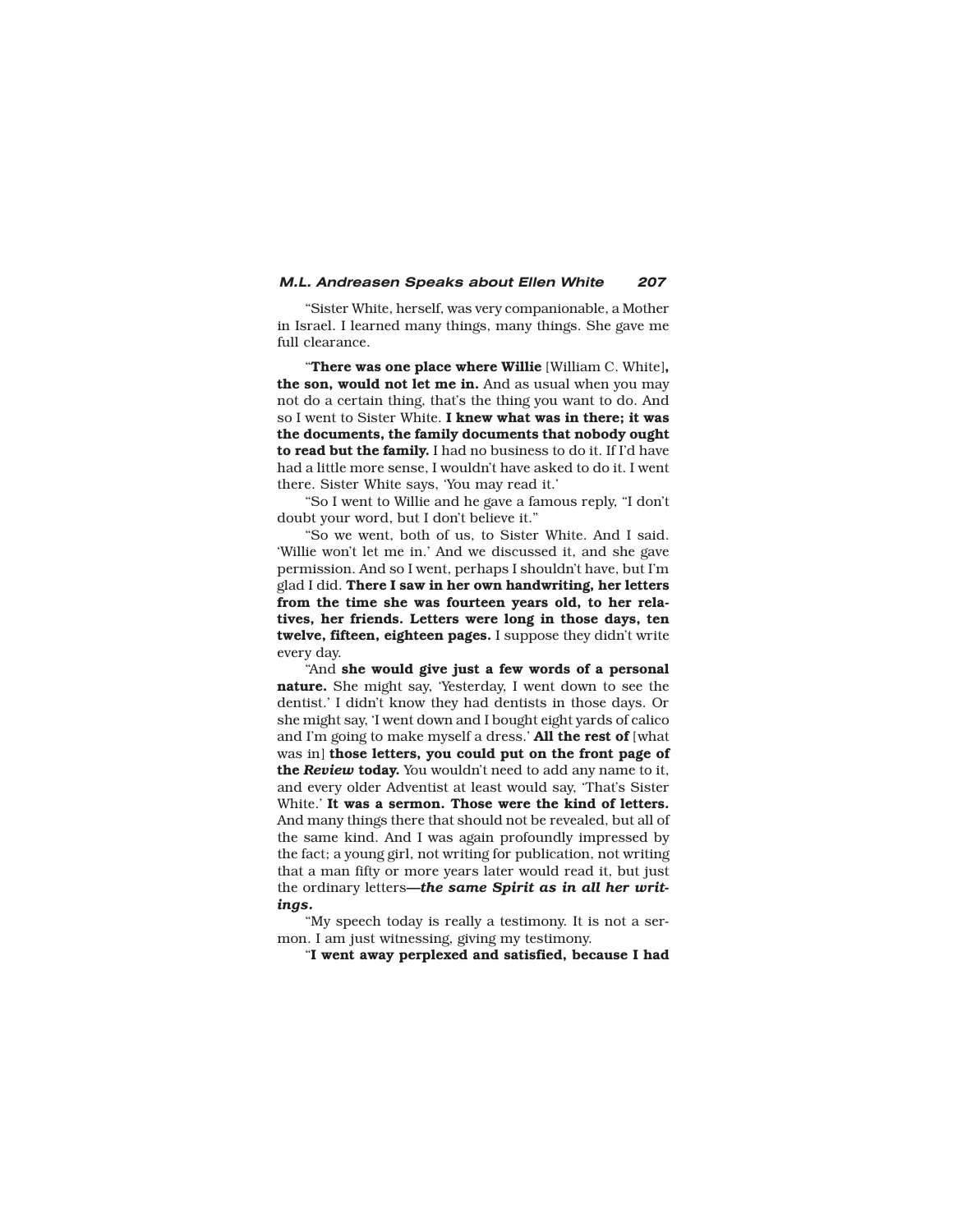seen that which could not be written by her, *and yet it was.* I had found no end of statements concerning theology, that are most profound, written by a woman of a limited education; that I was convinced, as I said, that though I did not understand all—*here God had been at work.*

"Many years later, I was asked to teach at our Theological Seminary [1938]. I said I'd be glad to, if I may have the privilege once more of going through the [E.G. White] vault [by that time located in the basement of the General Conference, next door to the Seminary]. I got that privilege. Three summers I worked, with competent help. Again I read all, and rather critically. I could read reasonably rapid which, by the way, all of you and all ministers particularly might do well to learn; to read rapidly without loosing the context and be able to remember.

"So I read, and I think critically, as far as I could; and, when, I was done, I was again profoundly impressed *and now finally [I concluded] that here was that which man had not written, here was God-indicted writings.*

"Do I then worship Sister White? Oh, no,

"Do I put her on a pedestal? No.

"But only at the peril of my soul may I reject those writings or neglect them [the books]—that God has given to guide us.

"I have in my possession more than twenty-thousand statements on theology, not in our books, but in the Spirit of Prophecy articles—and I wouldn't let them go for a good deal.

"And I had found in my own study of health, again and again, oftentimes I would struggle with a problem and I'd get it. And then I'd take, perchance sometimes, some page of Sister White; and there it is. There is what I struggled weeks and months to get; there it is.

"The testimonies have a strange influence on me and on you. You read them; and you go away saying, 'Lord, I have to be a better man; or I'll never see the Kingdom, unless I repent of this, that, and the other thing.' That's the aim, that's the purpose, that's the results of reading the testimonies. They draw you to the Bible; they magnify God,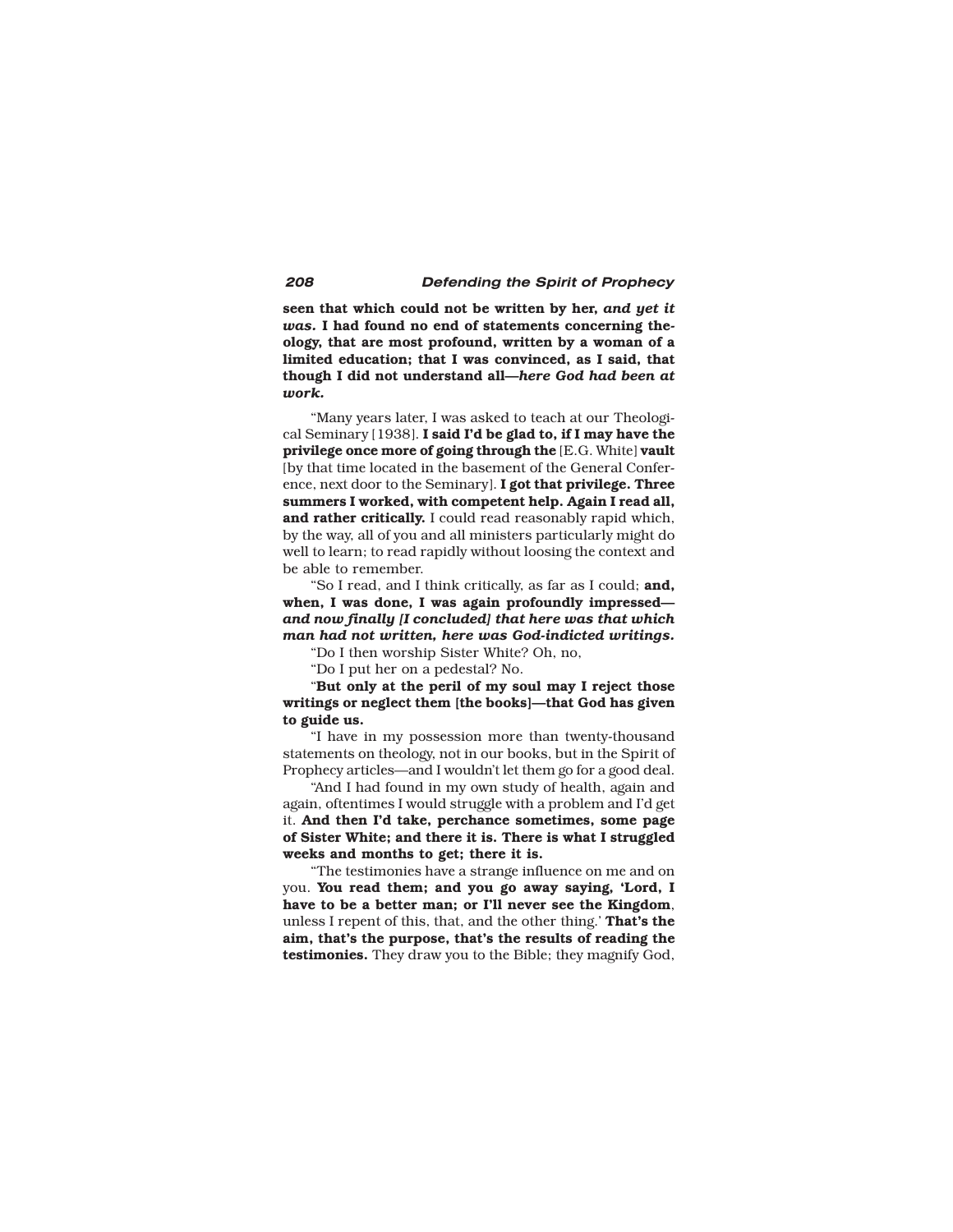magnify the Bible.

"Are there not in the testimonies many things that are hard to understand? To that I'd answer 'Yes.' As I said when I came to the Seminary, I will not be deceived and I will not deceive. I'll go as far as my mind can go and I'll know the truth.

"Yes, there are things hard to understand. There are some things in the Bible I struggled with for a good many years, I wish they weren't there. But they're there. Throw them out? No, no. Wait, wait. You'll find statements that you may not understand. But later on—.

"In the school, one student came to me and said, 'I found a contradiction. Sister White says both that God is Judge and that God is not Judge. God is not judge, Christ is judge, and here God is judge.'

"You'll find part of that in the chapter of the *Great Controversy,* where you'll find the Father sitting in judgment and presiding in the judgment. He is the Judge and Christ is the Advocate. You will find later on in the same book, that God is not Judge. What do you do about that? Just leave it until you get light.

"What light may you get? You can find, or you'll find generally, that you may believe that and believe the other also. Even though it seems to be contradictory; but light will come.

"Now the Father IS Judge—in the Investigative Judgment [while Jesus is still priest]. Christ is Judge—in the Day of Judgment, a thousand years [the Executive Judgment] after the millennium, when He is no longer priest. They are both true, both statements.

"We need to *read what has been written* about good eating, about good living, *and live up to it!*

"What has been written, you'd better read that carefully, because every statement holds true today. There may be a balancing statement. Get that there, but do not neglect or reject that which has been written for our learning.

"As we near the harbor, we need a pilot; thus she speaks of her work. I feel like giving a solemn warning to our people on the neglect of those writings that God has given us! How shall we escape, I speak from the Bible now;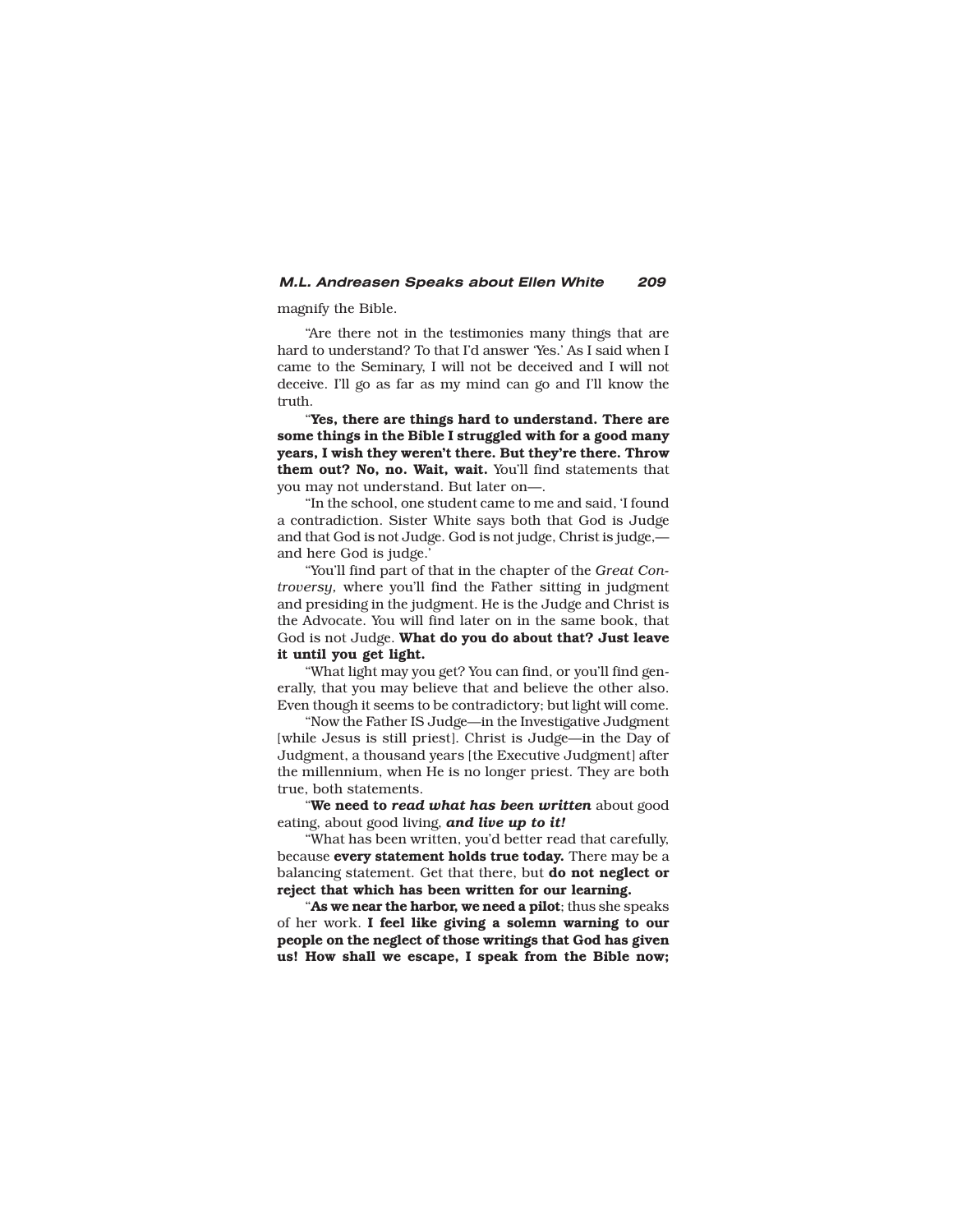how shall we escape if we neglect?—not reject, not if we reject—but we neglect. And how shall we escape? I'd like to apply that also to these writings. How shall we escape? We'll have to give an account.

"I advise you to get a compartment in your brain, where you can put questions that you may not fully understand. Don't disbelieve them necessarily. But wait a bit; and it may be, after a year or two, that solution will come and you will thank God for it.

"How shall we escape if we neglect? I thank God for the privilege of being a Seventh-day Adventist. It's a wonderful thing. But friends, if we neglect the very means God has given us—how shall we escape?

"And so today, shall we not renew our faith and allegiance to that banner, 'The commandments of God and the Faith of Jesus.'

"And that takes in the whole thing. That takes in the writings that have been given us for this time. So again I magnify God's name. Wonderful, wonderful. God is bringing out a people, a people that know the future as no people have ever known it. We know what's coming. We know the persecutions. We know the trials that are coming. For, in the last days, perilous times shall come. Shall we fear then? "Gird on the armor, stand like a rock!"

## **————————————————— THE MAN WHO BOARDED THE PHANTOM SHIP** D.M. CANRIGHT

#### **THE STORY OF WHAT HAPPENED TO THE MAN WHO DEDI-CATED HIS LIFE TO ATTACKING THE SPIRIT OF PROPHECY**

A phantom is something like a mirage. It may seem mysteriously inviting, but what it offers isn't really there. And when Canright went on board, it led him into something terrible. How he came to write what he wrote and what happened in his own life. An astounding story.

**——————————————————**

 *36 pp, 8½ x 11, \$5.00 + \$2.50*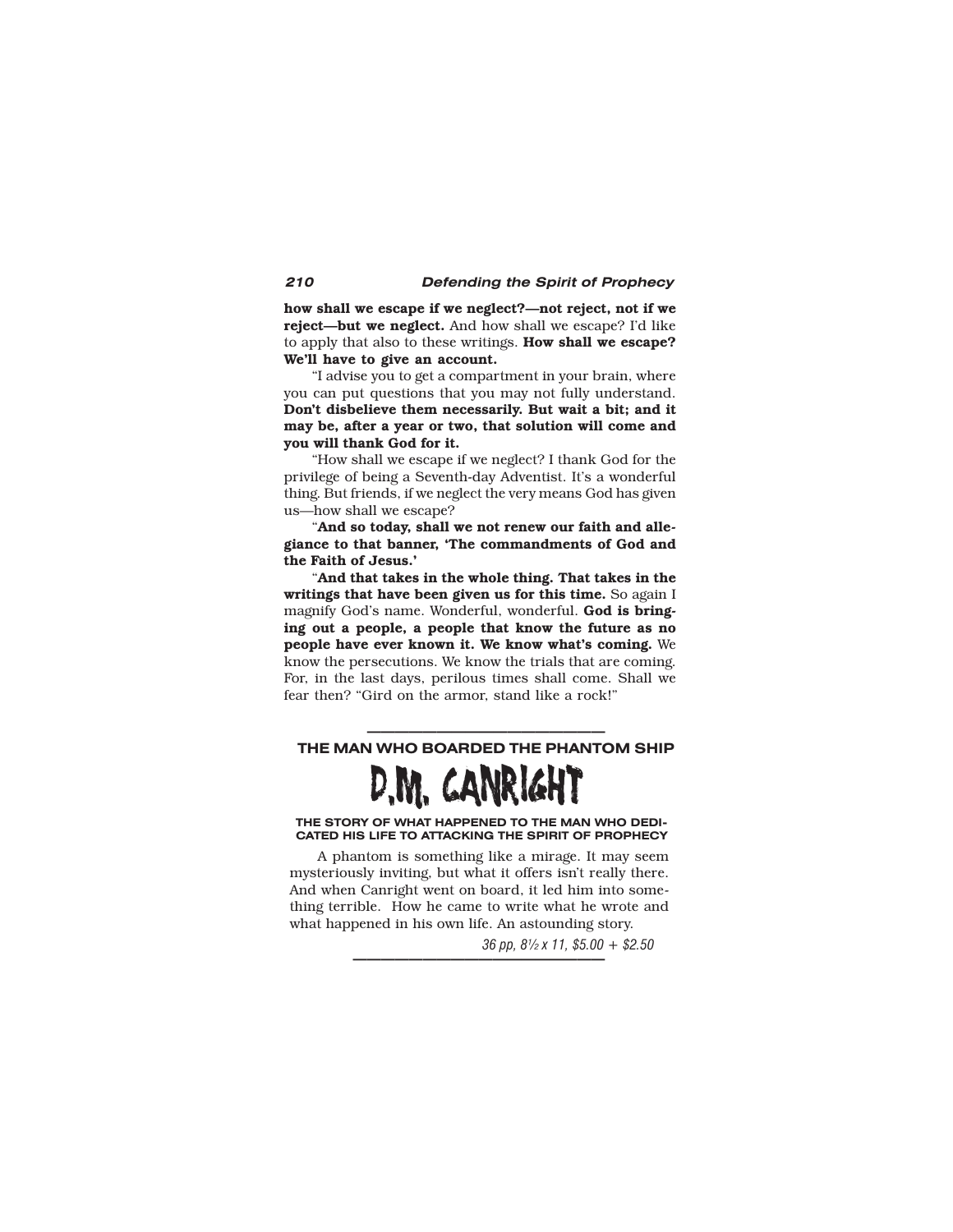# **The most important book of all** The Story of Great Controversy

#### **THE VERY IMPORTANT A.L. WHITE COMPILATION**

### **THE CIRCULATION OF GREAT CONTROVERSY**

#### **THE STORY OF**

#### **THE 1888 GREAT CONTROVERSY CRISIS**

This study, *The Circulation of Great Controversy,* was prepared in 1938 by its director, Arthur L. White, in the main office of the Ellen G. White Estate (which at that time was located in Elmshaven, California, prior to its later removal to Washington, D.C.)

A.L. White was Ellen White's grandson. This study was presented, by him, to the Field Missionary Secretaries' Council at Sanitarium, California, on September 30, 1938. All of the following material, including subheads, is as originally given by him, with the exception of bracketed items and bold face emphasis, which we have added. Whenever we could locate a quotation in the currently published books, we placed the reference in brackets. It is quite obvious that Ellen White wrote the book and that it is extremely important.

*Here is A.L. White's complete compilation. The subheads are also his, but the bold type and brackets are ours:*

—————————

Foremost among the reasons for the wide circulation of *Great Controversy* is the fact that the book is of more than human origin. The author, in the Introduction, points to the Source of her information. She says: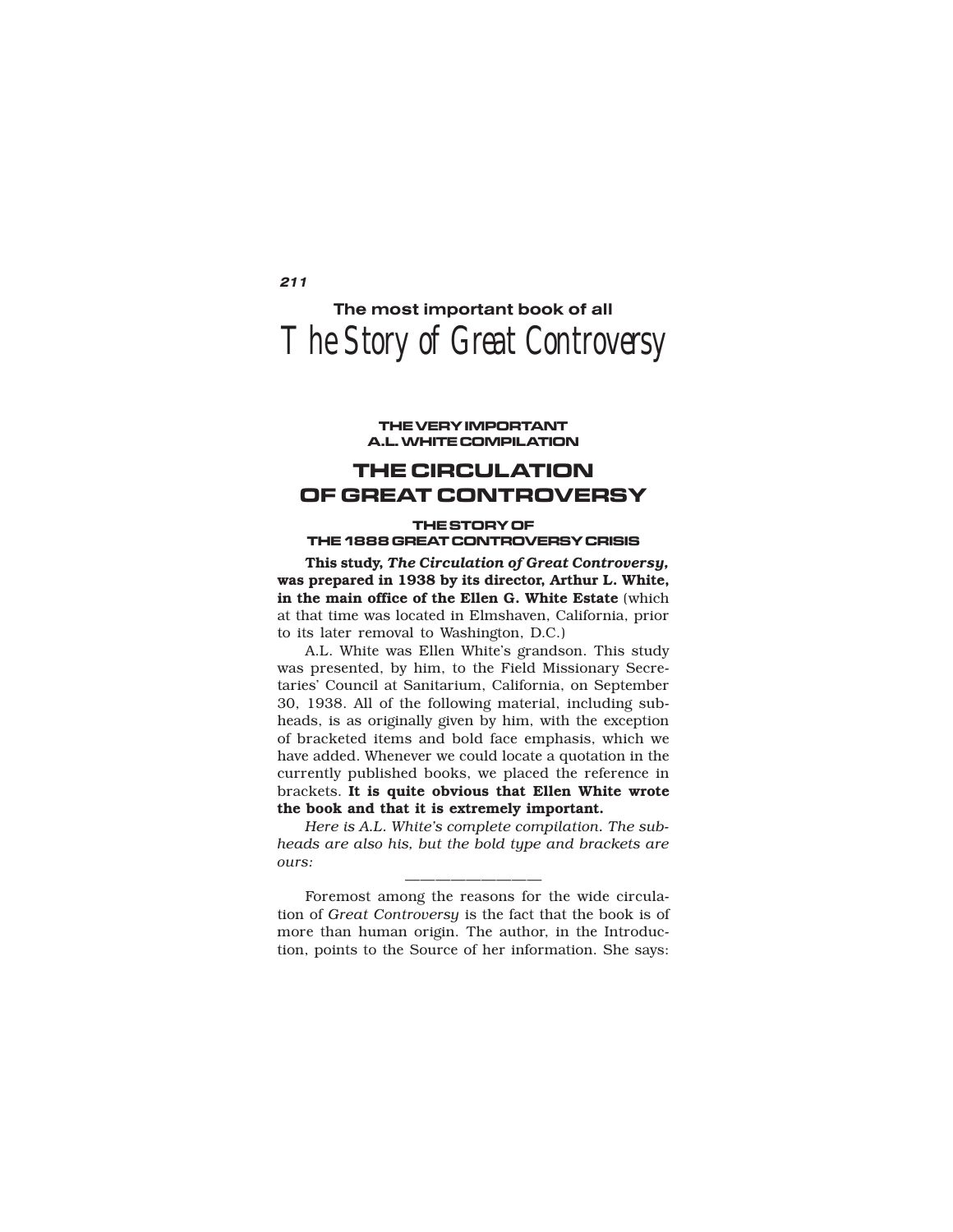"Through the illumination of the Holy Spirit, the scenes of the long continued conflict between good and evil have been opened to the writer of these pages. From time to time I have been permitted to behold the workings, in different ages, of the great controversy between Christ, the Prince of life, the author of salvation, and Satan, the author of evil, the author of sin, the first transgressor of God's holy law"—*Great Controversy (old edition), p. 13; 1888 edition, p. 10 [current edition, p. x].*

"As the Spirit of God has opened to my mind the great truths of His Word, and the scenes of the past and the future, I have been bidden to make known to others that which has thus been revealed—to trace the history of the controversy in past ages, and especially so to present it as to shed a light on the fast-approaching struggle of the future."— *Great Controversy (1888 edition), pp. 10-11 [current edition, p. xi].*

Speaking of the Source of the information which was presented in 1888 in a little volume *[2 Spiritual Gifts, 1858],* touching the high points of the conflict story, the last part was enlarged and became the *Great Controversy:*

"In this vision at Lovett's Grove, much of the matter of the Great Controversy which I had seen ten years before was repeated, and I was shown that I must write it out. That I should have to contend with the powers of darkness, for Satan would make strong efforts to hinder me, but angels of God would not leave me in the conflict, that in God must I put my trust."—*2 Spiritual Gifts, 270 [Life Sketches, 162, is almost identical. For the full story, read pp. 162-163 (1856)].*

This statement brings to view that, along with the revelation of the scenes of the great controversy, Mrs.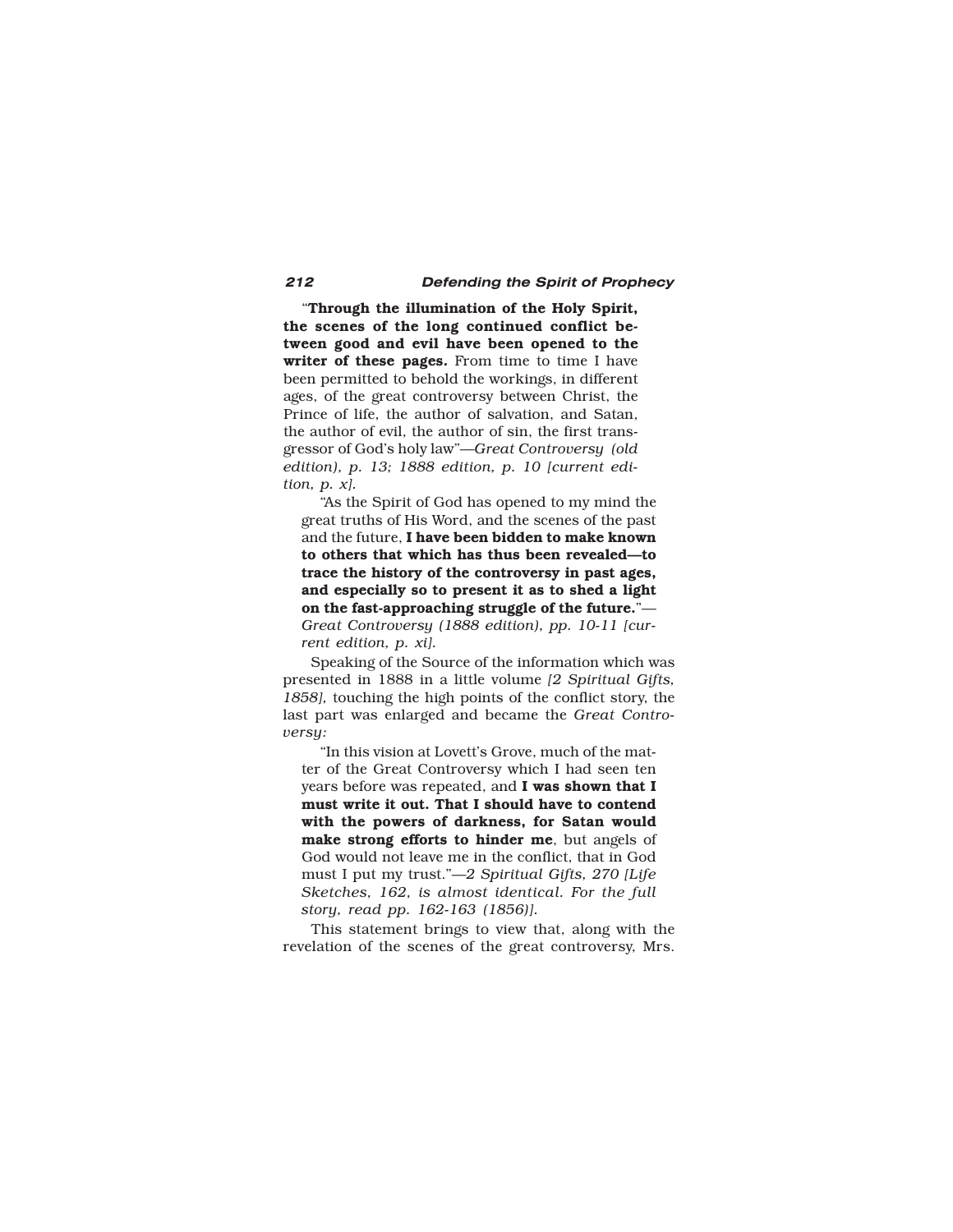White was shown that, in writing these out, she would be opposed by Satan. This is readily understood; for if the Lord's humble servant could be hindered from exposing his work and methods of attack, there would be less interference with his work.

The great adversary was not slow in bringing his attacks. Before Mrs. White reached her home a few days after the vision at Lovett's Grove, she was stricken with paralysis and despaired even of her life. Healed through prayer, but not completely restored at first, Mrs. White wrote out the story in a very brief form as now found in the last pages of *Early Writings*.

When the work was about completed she was shown—

"In the sudden attack at Jackson, Satan designed to take my life to hinder the work I was about to write; but angels of God were sent to my rescue, to raise me above the effects of Satan's attack."—*2 Spiritual Gifts, 272 [Life Sketches, 163, is almost identical; information in vision during 1858].*

In 1884 there came, from the press, the first edition of [what was later enlarged to become] our present *Great Controversy [Spirit of Prophecy, Volume 4, released in the autumn of 1884].* It was popular from the first; and ten editions were printed and sold within the first four years of the life of the book. It was enlarged in 1888. Mrs. White frequently spoke of the special value of this book and of the Source of its inspiration. A few brief quotations follow:

"I was moved by the Spirit of the Lord to write that book, and while working upon it I felt a great burden upon my soul. I knew that time was short, that the scenes which are soon to crowd upon us would at the last come very suddenly and swiftly, as represented in the words of Scripture: 'The day of the Lord so cometh as a thief in the night.' "—*[Letter 1, 1890 ; Colporteur Ministry, 127].*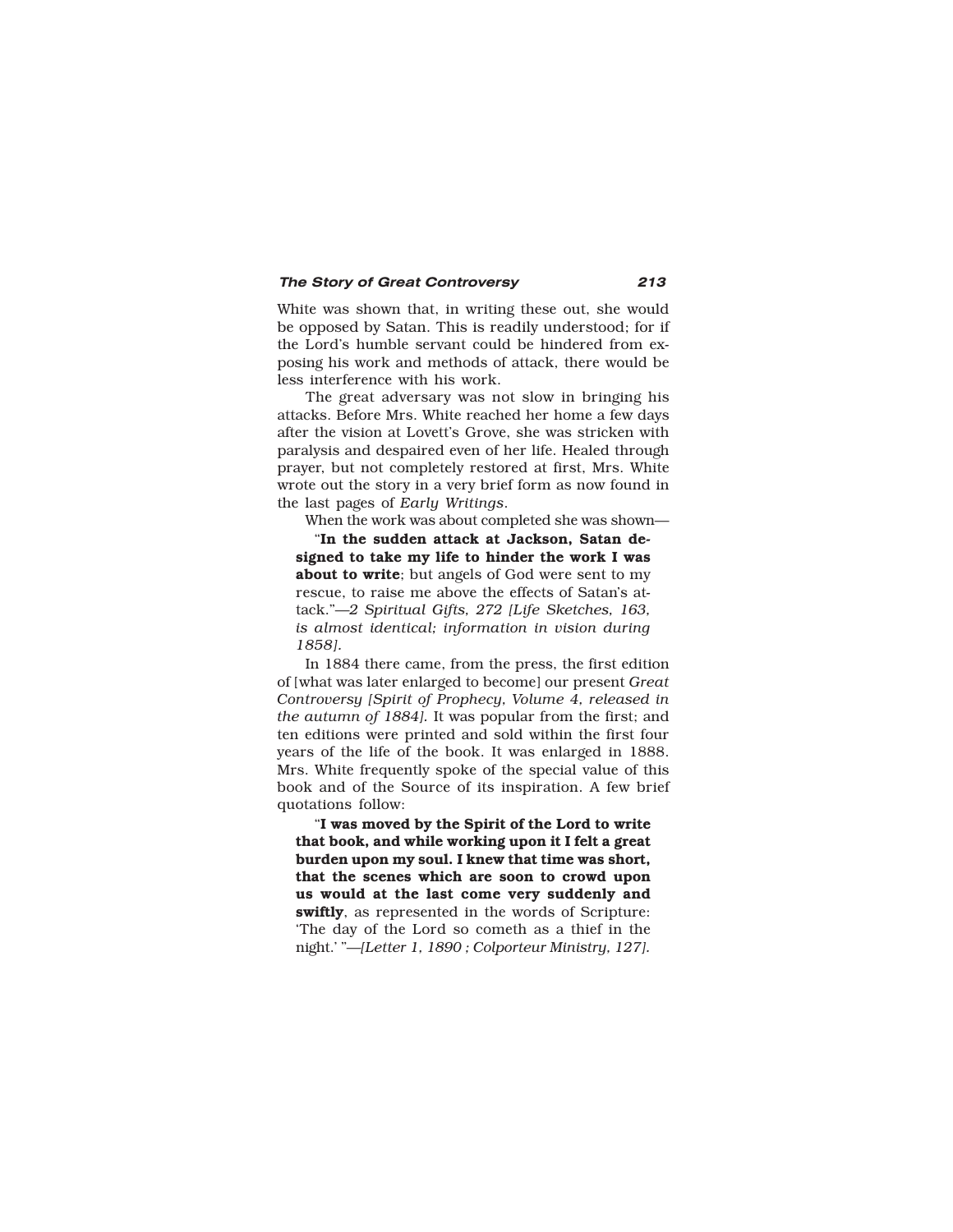"The Lord has set before me matters which are of urgent importance for the present time, and which reach into the future. The words have been spoken in a charge to me, 'Write in a book the things thou hast seen and heard, and let it go to all people; for the time is at hand when past history will be repeated.' I have been aroused at one, two, or three o'clock in the morning with some point forcibly impressed upon my mind, as if spoken by the voice of God."—*[Letter 1, 1890; Colporteur Ministry, 128].*

"I was shown . . that I should devote myself to writing out the important matters for volume 4 *[the 1888 edition of the Great Controversy which was also called Volume 4]*; that the warning must go where the living messenger could not go, and that it would call the attention of many to the important events to occur in the closing scenes of this world's history."—*B.L. 1890 [Colporteur Ministry, 128].*

"God gave me the light contained in *The Great Controversy* and *Patriarchs and Prophets* and this light was needed to arouse the people to prepare for the great day of God, which is just before us. These books contain God's direct appeal to the people. Thus He is speaking to the people in stirring words, urging them to make ready for His coming. The light God has given in these books should not be concealed."—*Manuscript 23, 1890 [Colporteur Ministry, 129].*

#### **WITHHOLDING LIGHT**

When the new enlarged edition of 1888 *Great Controversy* came from the press, there was every hope that the book would have a wide sale and accomplish much good. Certain conditions in our publishing work, however, thwarted these hopes; for the management of the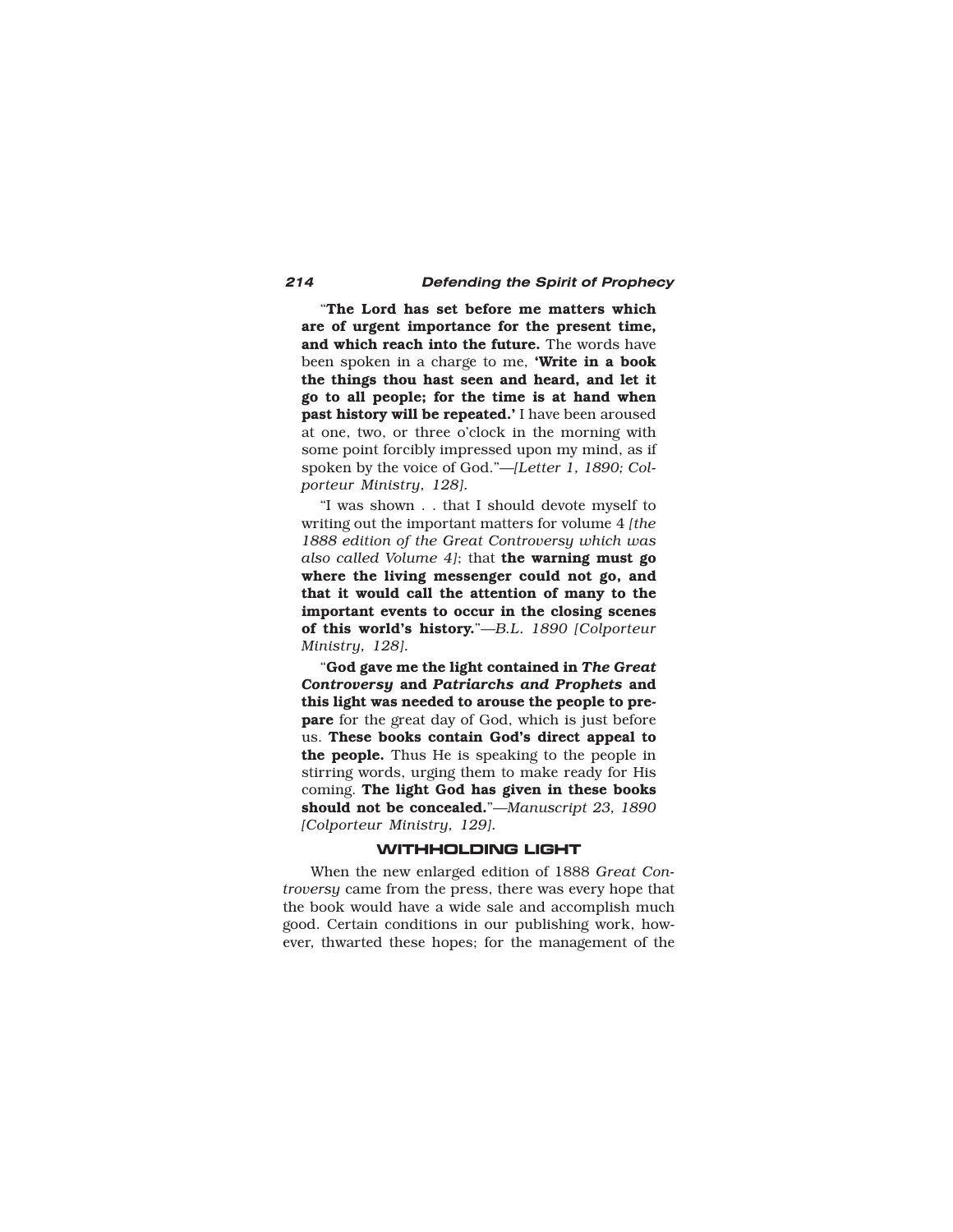Review and Herald had passed from the hands of men who had long experience in the work to the hands of businessmen—a banker, a title lawyer, and later a sea captain.

A strong effort was made to have Mrs. White release all royalties on *Great Controversy*. The banker-manager, being a good financier, objected to paying royalties on books that he supposed would have only limited circulation. Mrs. White stated positively that she had been instructed otherwise and could not relinquish the royalty.

When she returned from Europe, it was found that the manager and some of his associates were determined to bring out books that were free from royalty. *Bible Readings* was brought out by a variety of authors who donated their work, so the book could be put on the market without royalty. This book was a great success.

When the enlarged editions of *Great Controversy* and *Patriarchs and Prophets* came out, the canvassing business was in the hands of men who were advocating, "One book; everybody on one book; all agents on one book." *Bible Readings* was pushed to the front and *Great Controversy* and *Patriarchs and Prophets* lay idle on the shelves and had only a limited sale.

When Mrs. White protested against this, she was promised that, after running *Bible Readings* a year, they would take up *Great Controversy* and concentrate on it. When the year was done, those in charge of the publishing and canvassing work did not fulfill their promise and *Bible Readings* was majored for several years, to the neglect of other books. Then in later years, when the book passed to other hands in the canvassing work, *Great Controversy* and *Patriarchs and Prophets* were brought to the front and had a good sale.

With this brief recital of the circumstances surrounding the neglect of *Great Controversy,* the following extracts will be understood and appreciated:

"About this time when the new edition of Vol. IV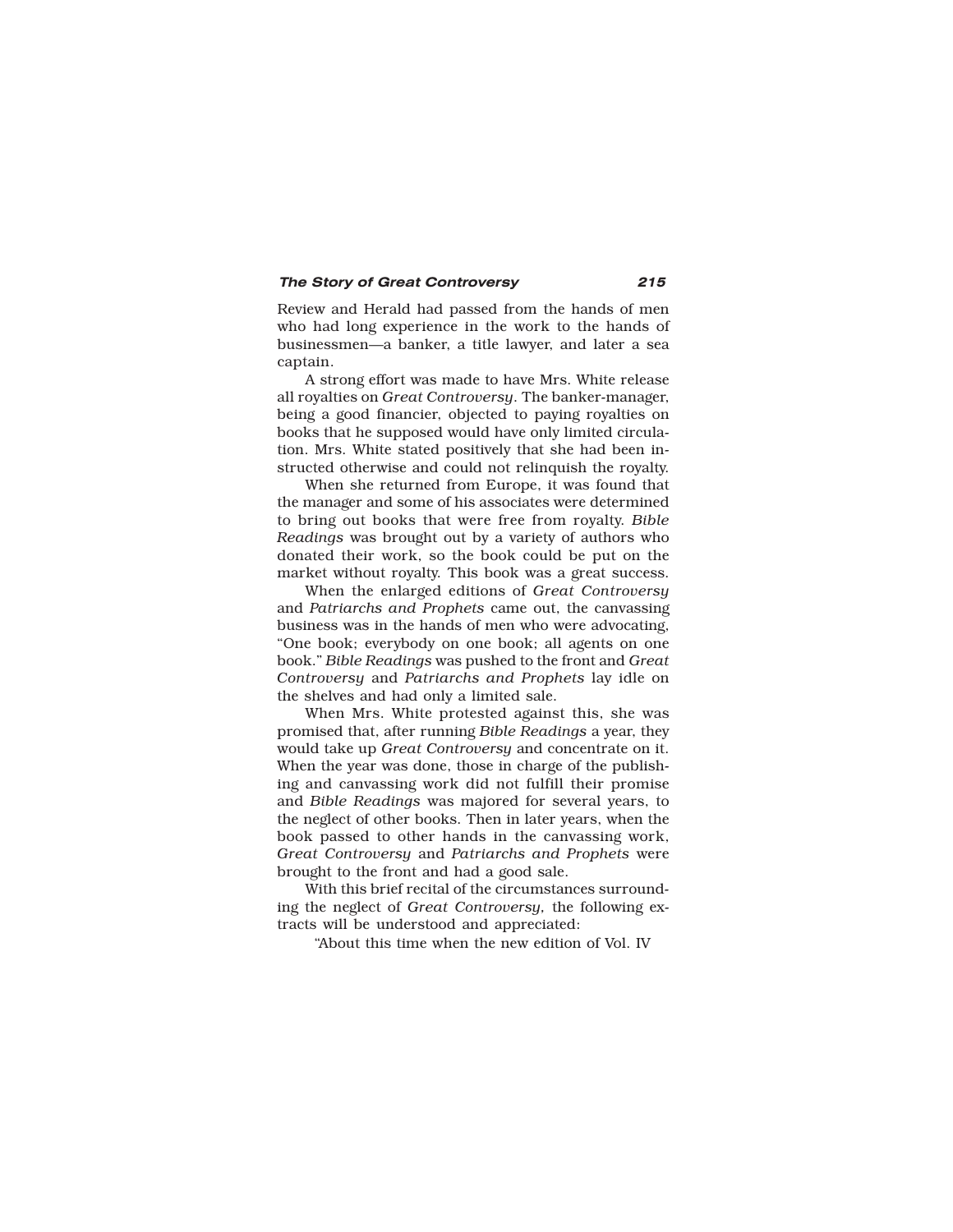[*Great Controversy]* came from the press, the new book *Bible Readings* was introduced. This book has a great sale, and has been permitted to swallow up every other interest. Canvassers found it an easy book to handle, and Vol. IV was kept out of the field. I felt that this was not right. I knew that it was not right, because it was not in harmony with the light which God had given *me.*"— *B.L. 1890 [1888 Materials, 653]*.

"As soon as *Great Controversy* came from the press it should have been pushed forward above every other book. I have been shown this. Had it been circulated at the time it was lying idle, there would have been a very different order of things among our workers. The impressions made would have brought decided changes. But instead of this, the book was suppressed, although the promise was made me that it should go forward if I would take the lowest royalty. The book that should have gone did not go; and the men who should have worked to carry it forward discouraged the canvassers from handling it . . Thus saith the Lord, 'I will judge for this false, dishonest work.' "*—B.L. 1899 [Publishing Ministry, 354-355 (Letter 39, 1899)].*

"Just at this point his satanic majesty was in the management of my books published at the Review and Herald office. Those at the head of the publishing work there would handle neither *Great Controversy* nor *Patriarchs and Prophets,* the very books God had signified the people must have at once. They promised me faithfully that after certain months they would handle these books, but they failed to keep their word. When *Great Controversy* should have been circulated everywhere, it was lying dead in the Review and Herald Office and the Pacific Press."*—Letter 35, 1899*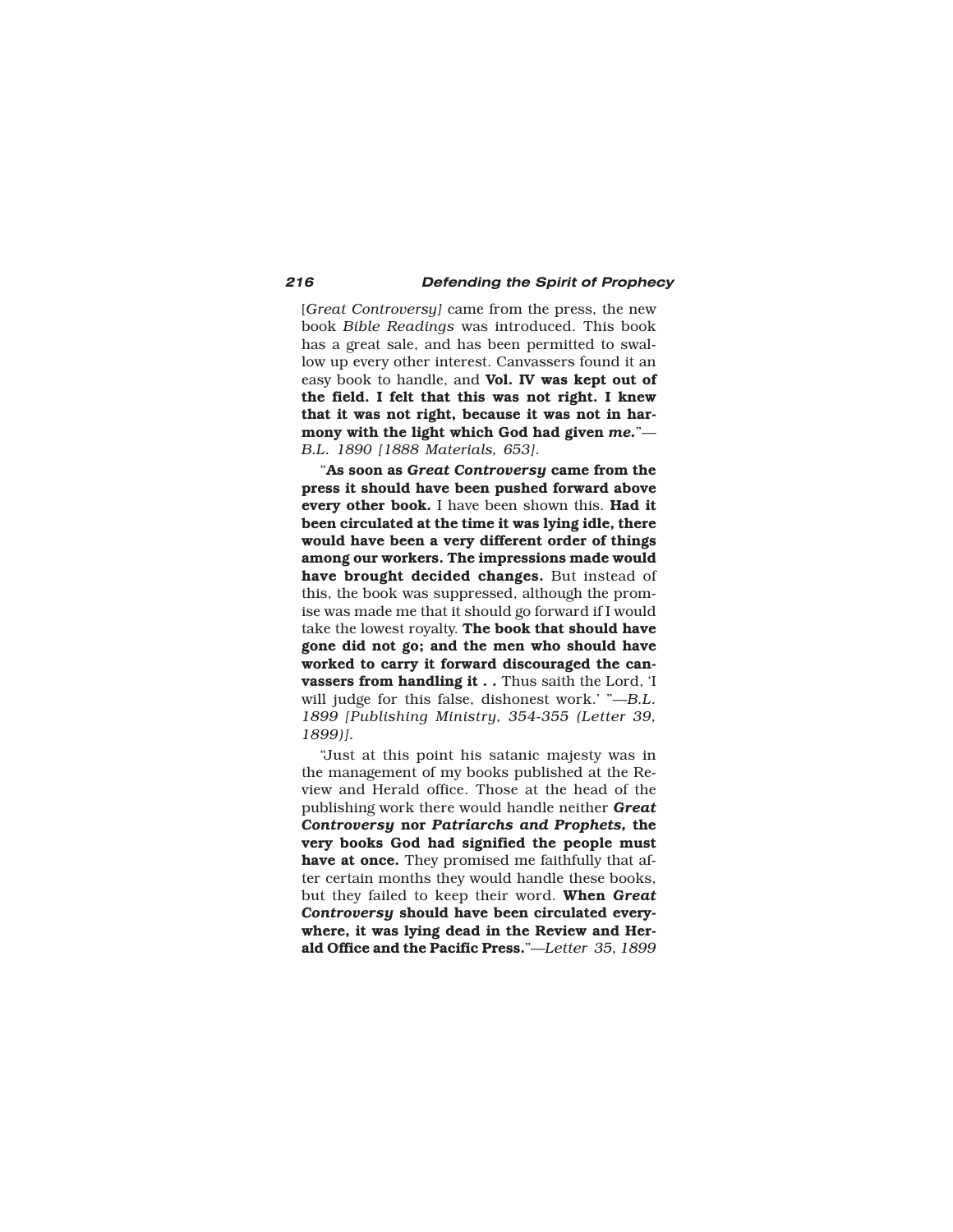**The Story of Great Controversy**

*[21 Manuscript Releases, 75-76].*

"My mind has been so fully occupied with the burden upon me of getting before the people the light having especial reference to these last days, and the crisis before us. The world is to be warned. and I have felt so deeply over *Volume Four* standing still as it has done . .

"I do not demerit *Bible Readings*. It is a book which will do a great amount of good, but it can never take the place the Lord designed that *volume 4 [Great Controversy]* should have in the world and among our people. I have spread before them the light given me of heaven in that book."—*E-21-a, 1889 [Publishing Ministry, 355 (Letter 25a, 1889)].*

"This sale of *Bible Readings,* had it been preceded by the sale of *Great Controversy,* would have had far more weight than it had in going first. The Lord knew all about this. He knew that principles were violated. He knew the falsehoods told and reiterated, that the books bearing the vital truth to the people would not sell. He knew that ministers and presidents were advised to recommend that all handle the one book; and that the keeping of *Great Controversy* from the field has done a work that men will have to answer for in the Judgment."—*Manuscript 64, 1894 [Publishing Ministry, 355].*

"This book has to a great degree been misplaced by another book, which has kept from the world the light God has given."—*[19 Manuscript Release, 239].*

"I know that the statement made that these books cannot be sold, is untrue. I know; for the Lord has instructed me that this is said because human devising has blocked the way for their sale. It cannot be denied that these works were not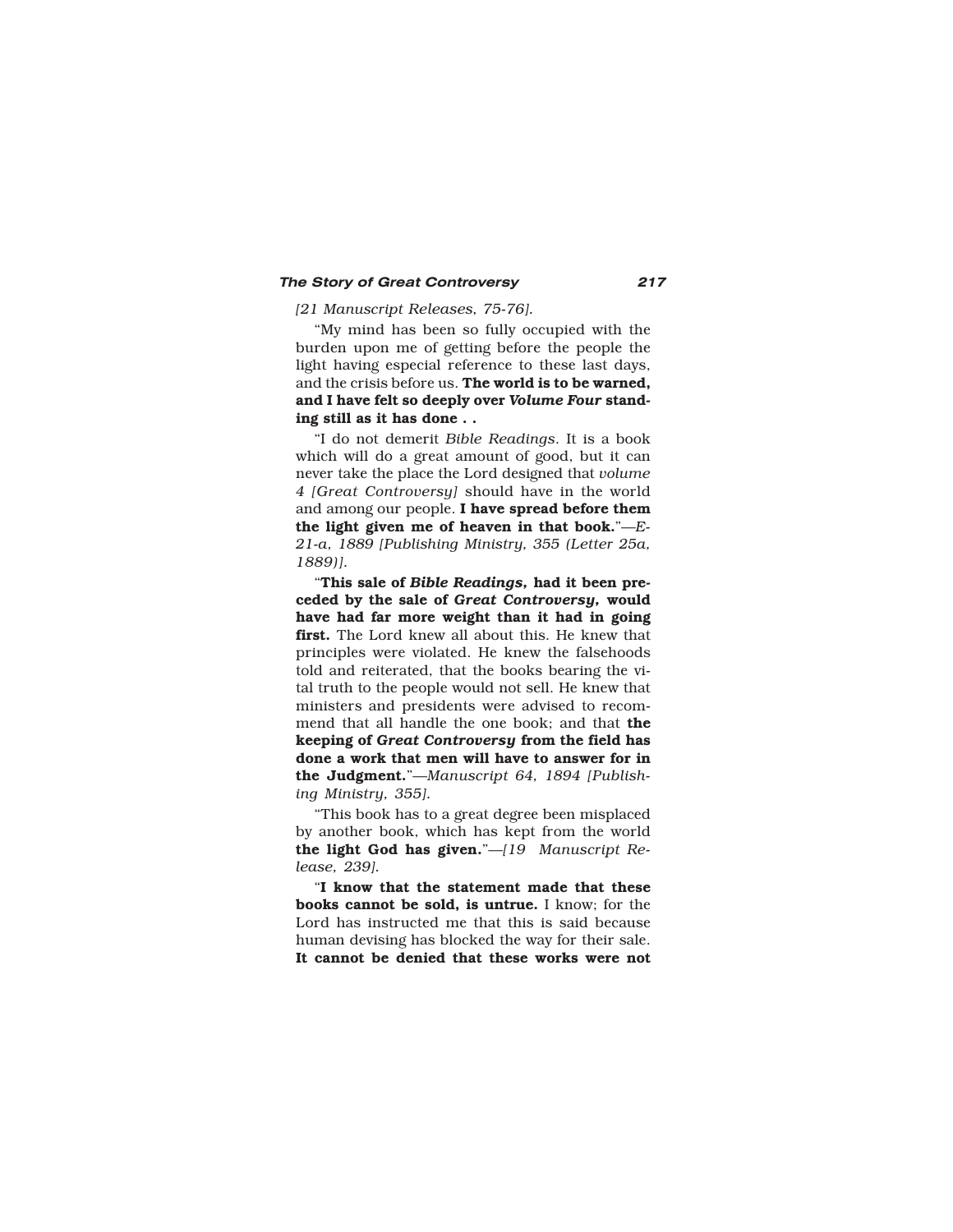the product of any human mind, they are the voice of God speaking His people, and they will have an influence upon minds that other books do not have."—*Manuscript 24, 1891 [Colporteur Ministry, 129].*

"For nearly two years the book containing warnings and instructions from the Lord, given especially for this time, has been lying in our publishing houses, and no one feels the necessity or importance of bringing it before the people. Brethren, how long am I to wait for you to get the burden? Now *Volume One,* or *Patriarchs and Prophets,* is ready for circulation; but, even for this book, I would not allow *Volume Four* to remain longer as a light under a bushel. I am in sore distress of mind, but who of my brethren cares for this?

"Has the Lord moved upon my mind to prepare this work to be sent everywhere, and is He moving upon my brethren to devise plans which shall bar the way so that the light which He has given me shall be hid in our publishing houses instead of shining forth to all who will receive it?

"It is now urged that only one book at a time shall have a place in the field—that all the canvassers shall work for the same book. I do not see the force or propriety of this. If the Lord has light for His people, who shall venture to put up barriers so that the light shall not reach them? One book is published at little expense, and it is therefore sold cheaply; other books that present truths essential at this time, have involved greater expense; shall they therefore be kept from the people? *Bible Readings* is a good book to occupy its own place, but should not be permitted to crowd out other important works which the people need. The presidents of our conferences have a duty to do; our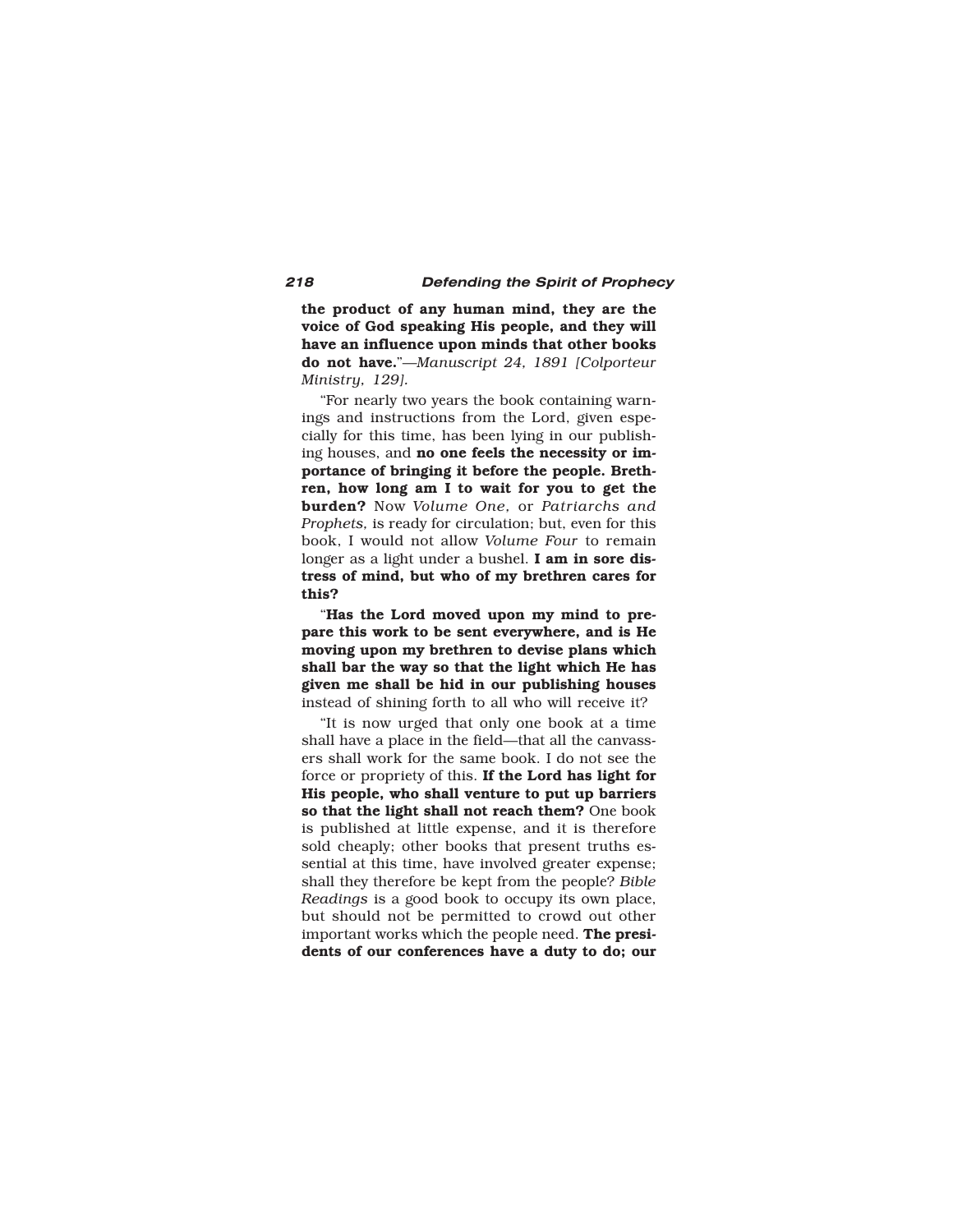board of directors should have something to say in this matter, that the different branches of God's work may receive equal attention.

"If our canvassers are controlled by the prospect of financial gain; if they circulate books on which they can make the most money, to the neglect of others that the people need, I ask, in what sense is theirs a missionary work? Where is the missionary spirit? the spirit of self-sacrifice?

"The work of the intelligent, God-fearing canvasser has been represented as equal to that of the gospel ministry. Then should the canvasser, any more than the minister, feel at liberty to act from selfish motives? Should he turn his back on all the principles of missionary work, and handle the books—placed before him, shall I say, as a temptation—on which he can make the most money? Should he have no interest to circulate any book but that which brings him the greatest financial gain? How is the missionary spirit revealed here? Has not the canvassing work ceased to be what it ought to be? How is it that no voice is raised to correct this state of things?"—*E.G. White 1888 Materials, 654-655.*

"I speak to you who are engaged in the canvassing work. Have you read *Volume Four*? Do you know what it contains? Have you any appreciation for the subject matter? Do you not see that the people need the light therein given? If you have not already done so, I entreat you to read carefully these solemn warnings and appeals. I am sure that the Lord would have this work carried into all the highways and byways, where there are souls to be warned of the danger so soon to come."—*B-1, 1890 [Colporteur Ministry, 127 (Letter 1, 1890)].*

When there came a change of attitude toward her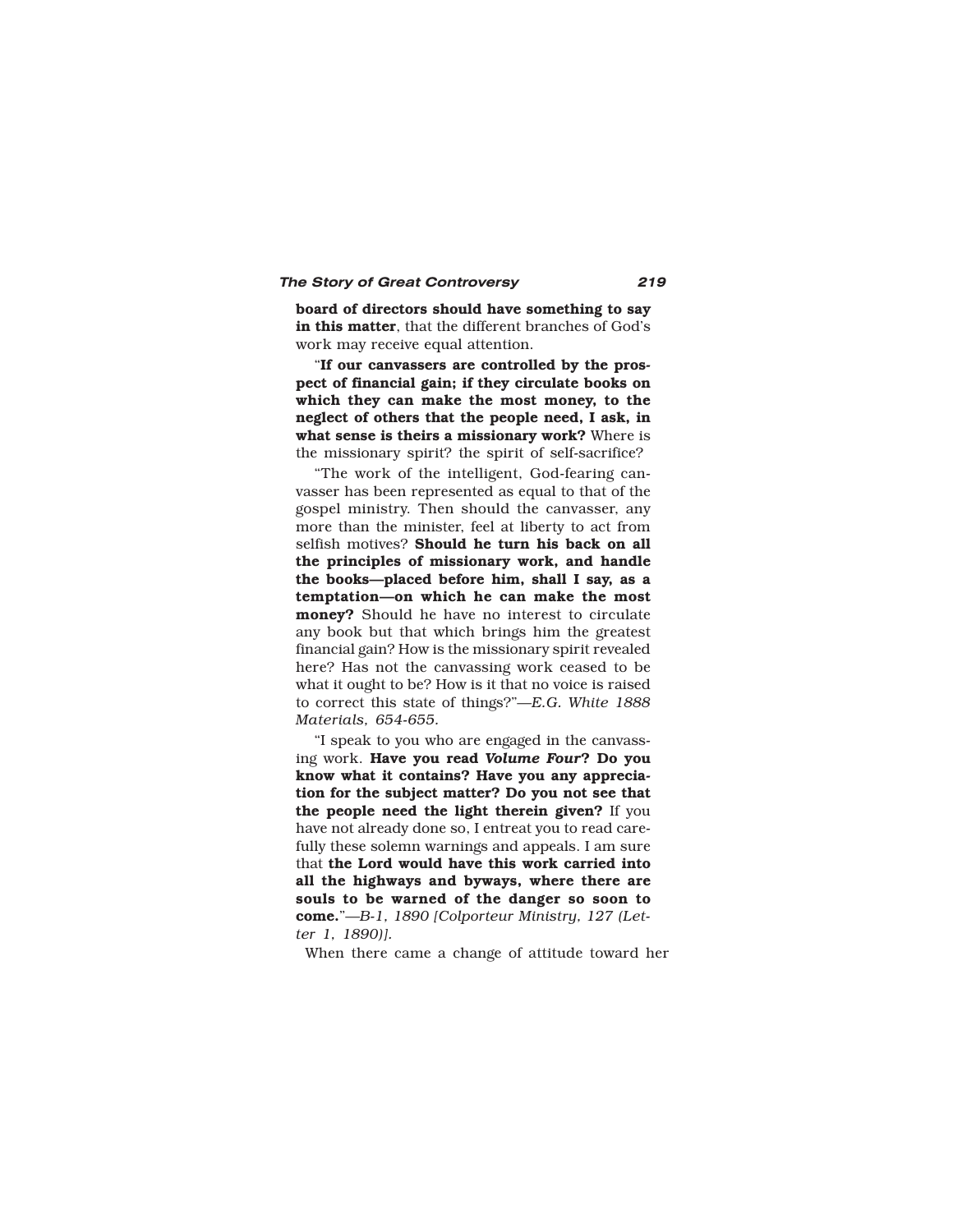books, Mrs. White recognized it and rejoiced over their wide circulation; for thus the words of truth which had been given her were passed on to the people. A recognition of this change is noted in the two following extracts, written in 1894 and 1907 respectively:

"Light was in that book which came from Heaven; but what account will those men have to give to God for the little faith and confidence manifested in that book that the warnings should not come to the people when they should have had them? I am so glad the people can have them now. The delay was Satan's devising. He was working diligently and has brought about a condition of things that the work cannot go as it would have gone."—*O-55, 1894 [1888 Materials, 1280-1281].*

"Years ago when I was in Battle Creek I was much distressed that *Great Controversy* should lie idle on the shelf. For two years it was held back that *Bible Readings* might have more attention. All that I could say did not change the course of those who had control of the canvassing work . . There is not now a studied, determined effort to hold back those books that are of the most importance. We are planning to bring out many books."*—H-70, 1907 [1 Manuscript Releases, 169 (February 26, 1907)].*

In 1899 Mrs. White was led to speak of the experience in which *Great Controversy* was neglected; she also expressed the danger of a repetition of that experience. She said:

"The rights of brethren are to be respected; there should not be a multiplication of books, when it is well understood one will interfere with the sale of the one just preceding it. This was the way with *Great Controversy*. This book was not left to have a fair chance in being handled with *Bible Readings*. The *Bible Readings* was brought in before the books of great importance—*Great Controversy*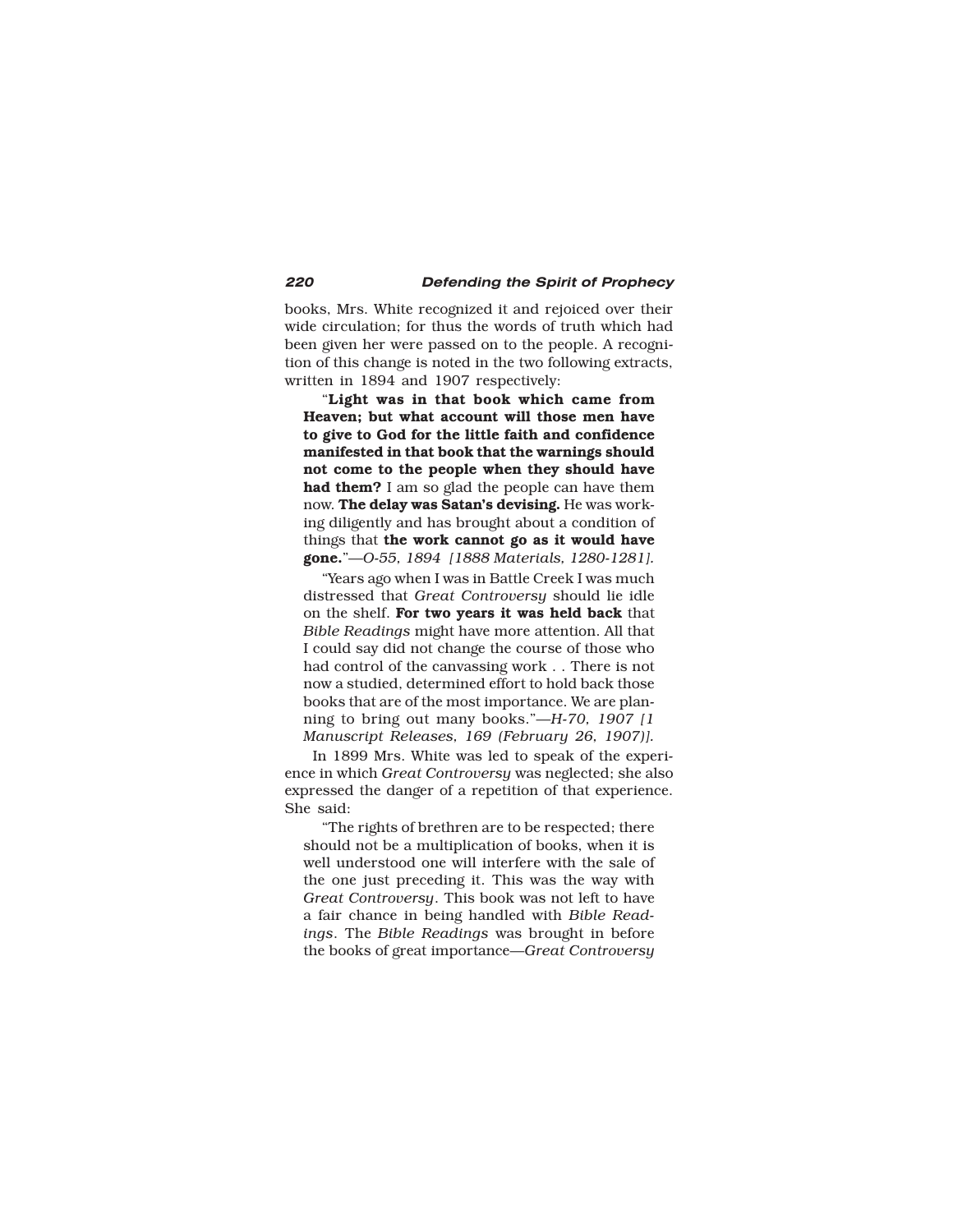and *Daniel and Revelation,* which relate to the vital interests before us. Through the instruction to the canvassing agents, *Great Controversy* had little opportunity to be circulated, and . . was nearly eclipsed. There is danger that the same course will be followed. Therefore it is necessary to refer to the light given on this subject. It was presented to me that one book was crossing the track of another. This is not righteous judgment. I have now to say, that selfishness be uprooted. Let the precious plants of God's own garden of the heart live and flourish."—*J-91, 1899 [19 Manuscript Releases, 196-197 (Letter 91, 1899)].*

#### **REASONS FOR WIDE CIRCULATION**

The reasons for Mrs. White's burden for the wide circulation of *Great Controversy* have been set forth many times, and they should constitute a sound basis for a continued impetus:

"*Great Controversy* should be very widely circulated. It contains the story of the past, the present, and the future. In its outline of the closing scenes of this earth's history, it bears a powerful testimony in behalf of the truth. I am more anxious to see a wide circulation for this book than for any others I have written; for in the *Great Controversy*, the last message of warning to the world is given more distinctly than in any of my other books."—*K-281, 1905 [Colporteur Ministry, 127 (Letter 281, 1905)].*

"Let there be an interest awakened in the sale of these books. Their sale is essential; for they contain timely instruction from the Lord. They should be appreciated as books that bring to the people light that is especially needed just now. Therefore these books should be widely distributed. Those who make a careful study of the instruction contained in them, and will receive it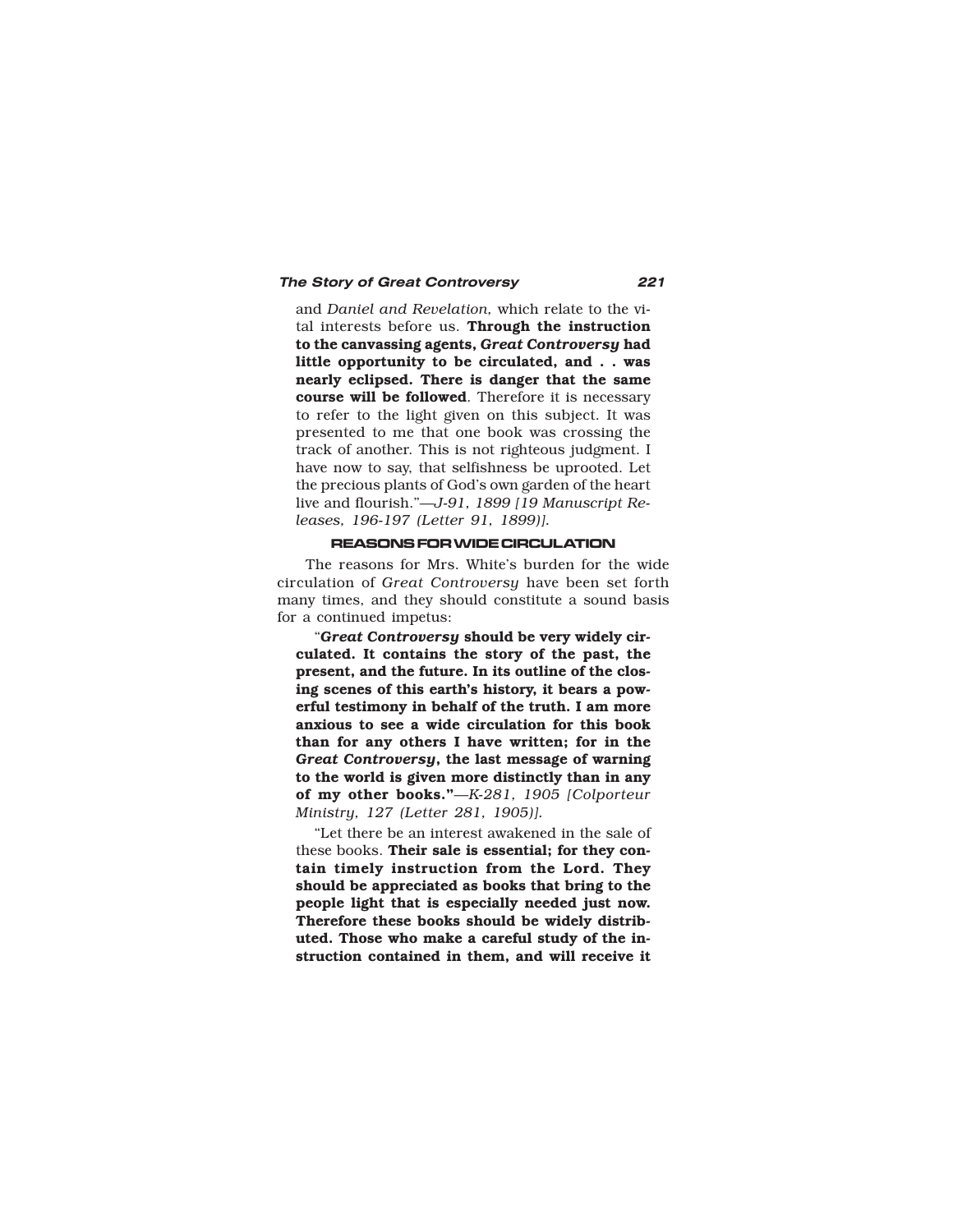as from the Lord, will be kept from receiving many of the errors that are being introduced. Those who accept the truths contained in these books will not be led into false paths."—*[Colporteur Ministry, 130].*

"Many will depart from the faith and give heed to seducing spirits. *Patriarchs and Prophets* and *Great Controversy* are books that are especially adapted to those who have newly come to the faith, that they may be established in the truth. The dangers are pointed out that should be avoided by the churches. Those who become thoroughly acquainted with the lessons in these books will see the dangers before them, and will be able to discern the plain, straight path marked out for them. They will be kept from strange paths. They will make straight paths for their feet, lest the lame be turned out of the way."—*[Colporteur Ministry, 129-130 (Evangelism, 366)].*

"In *The Desire of Ages, Patriarchs and Prophets, The Great Controversy,* and in *Daniel and Revelation,* there is precious instruction. These books must be regarded as of special importance, and every effort should be made to get them before the people."*—[Colporteur Ministry, p. 123].*

"We are warned to avoid the mistakes the Israelites made in obstinately refusing to receive the warnings that came to them from God."—*W-229, 1903 [21 Manuscript Releases, 440 (Letter 229, 1903)].*

### **GREATEST RESULTS IN THE FUTURE**

"The results of the circulation of this book *[The Great Controversy]* are not to be judged by what now appears. By reading it, some souls will be aroused, and will have courage to unite themselves at once with those who keep the com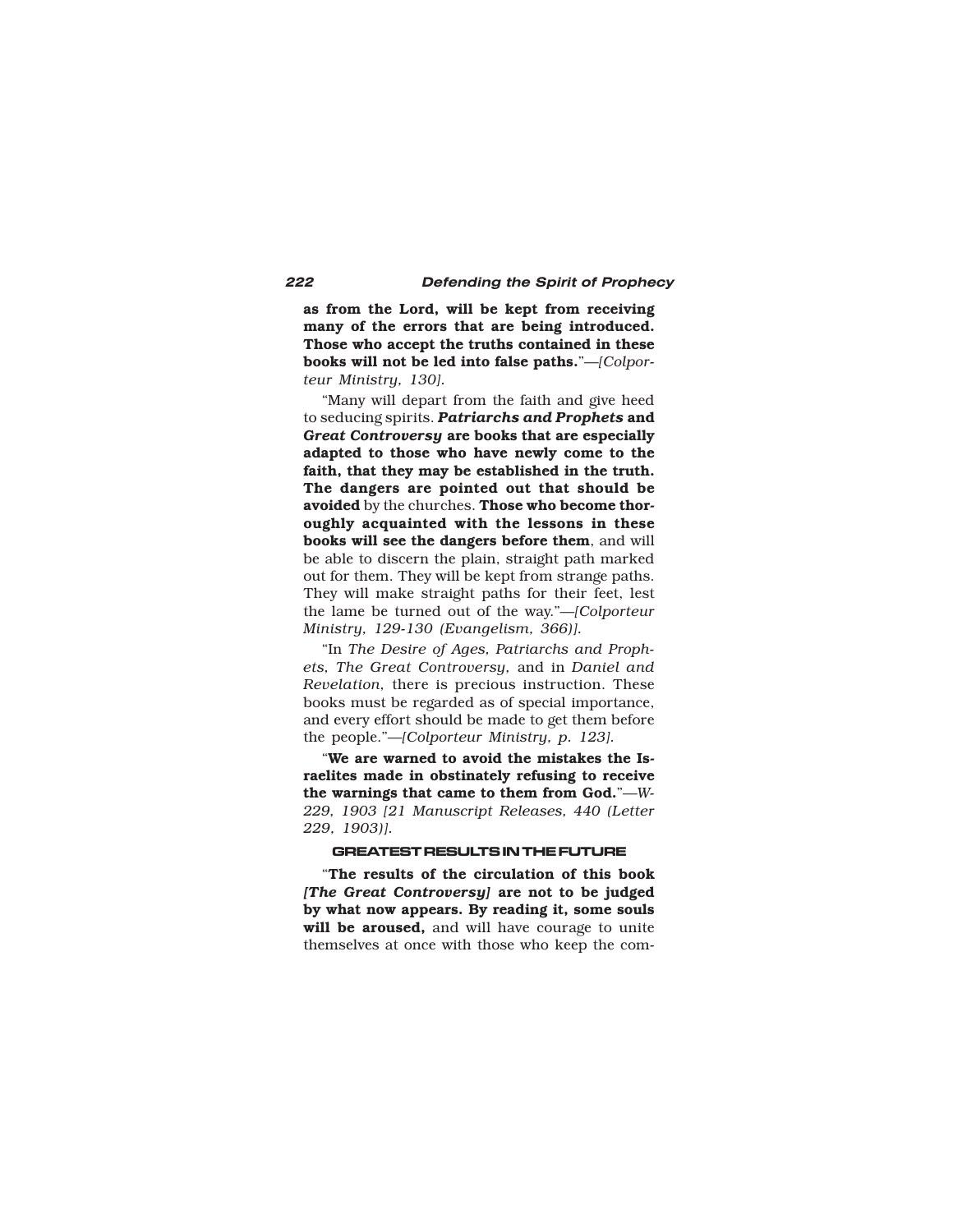mandments of God. But a much larger number who read it will not take their position until they see the very events taking place that are foretold in it. The fulfillment of some of the predictions will inspire faith that others also will come to pass, and when the earth is lightened with the glory of the Lord, in the closing work, many souls will take their position on the commandments of God as the result of this agency."—*Manuscript 31, 1890 [Colporteur Ministry, 128-129].*

#### **LET NOTHING HINDER THEIR SALE. OUR DUTY IS TO SPREAD THE LIGHT THESE BOOKS CONTAIN**

"The larger books, *Patriarchs and Prophets, The Great Controversy,* and *The Desire of Ages,* should be sold everywhere. These books contain truth for this time,—truth that is to be proclaimed in all parts of the world. Nothing is to hinder their sale."—*Colporteur Evangelist, 35 [Colporteur Ministry, 124; Review, January 20, 1903].*

"It is a duty we owe to our people and to God, to send every ray of light given me of God, demanded for this time for every tongue and nation."—*E-25a, 1889 [Publishing Ministry, 355- 356]*.

"The light given was that *Thoughts on Daniel and Revelation, The Great Controversy,* and *Patriarchs and Prophets* would make their way. They contain the very message the people must have, the special light God had given His people. The angels of God would prepare the way for these books in the hearts of the people."*—[Colporteur Ministry, 123-124].*

#### **CIRCULATION OF GREAT CONTROVERSY**

"The work which the church has failed to do in a time of peace and prosperity she will have to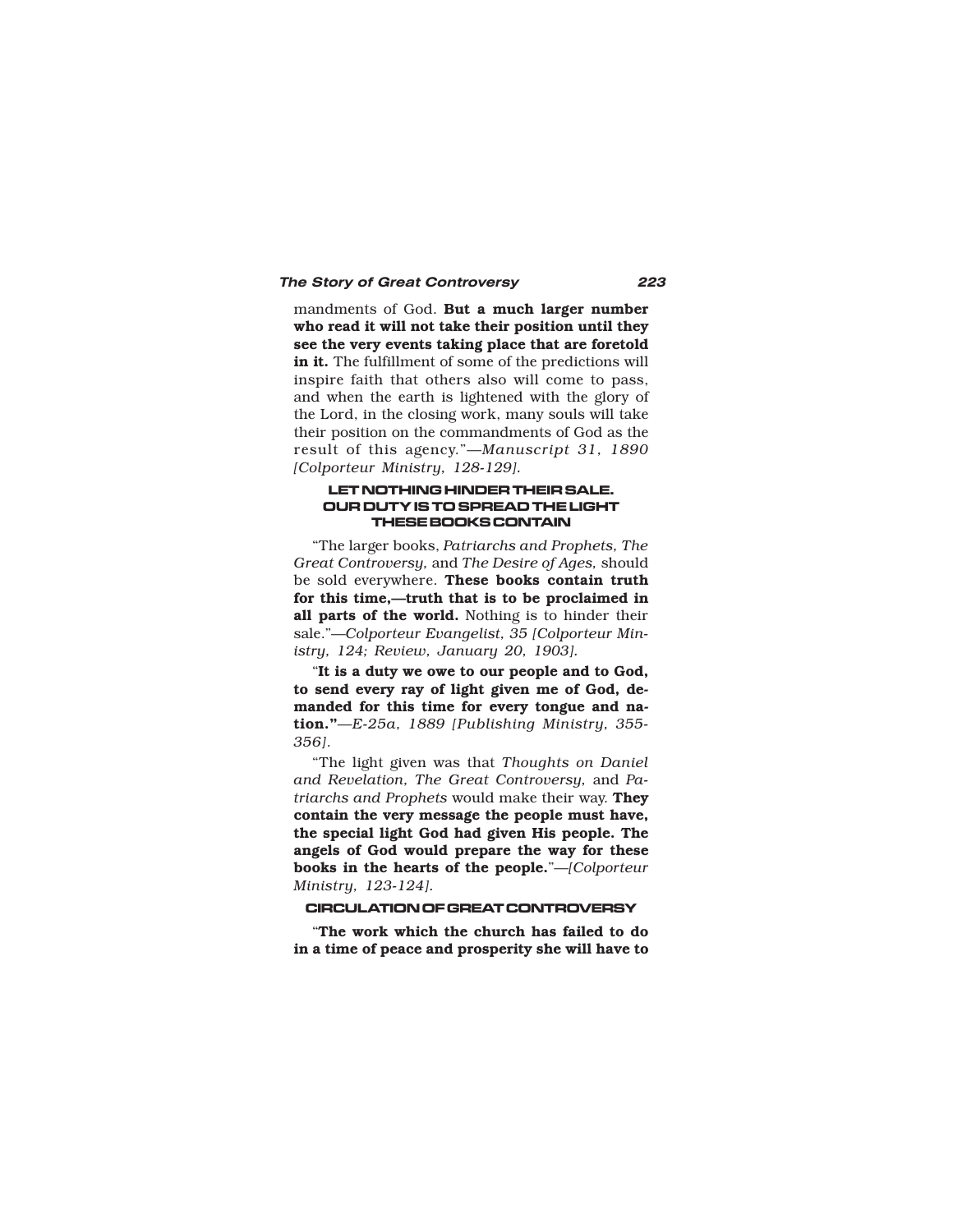do in a terrible crisis under most discouraging, forbidding circumstances. The warnings that worldly conformity has silenced or withheld must be given under the fiercest opposition from enemies of the faith."—*[5 Testimonies, 463].*

"Instruction has been given me that the important books containing the light that God has given regarding Satan's apostasy in heaven should be given a wide circulation just now; for through them the truth will reach many minds. *Patriarchs and Prophets, Daniel and the Revelation,* and *The Great Controversy* are needed now as never before. They should be widely circulated because the truths they emphasize will open many blind eyes . . Many of our people have been blind to the importance of the very books that were most needed. Had tact and skill then been shown in the sale of these books, the Sunday-law movement would not be where it is today."—*Colporteur Evangelist 21 [Colporteur Ministry, 123; Review, February 16, 1905].*

#### **BOOKS A SILENT WITNESS**

"Sister White is not the originator of these books. They contain the instruction that during her lifework God has been giving her. They contain the precious, comforting light that God has graciously given His servant to be given to the world. From their pages this light is to shine into the hearts of men and women, leading them to the Saviour. The Lord has declared that these books are to be scattered throughout the world. There is in them truth which to the receiver is a savor life unto life. They are silent witnesses for God. In the past they have been the means in His hands of convicting and converting many souls. Many have read them with eager expectation and, by reading them, have been led to see the efficacy of Christ's atone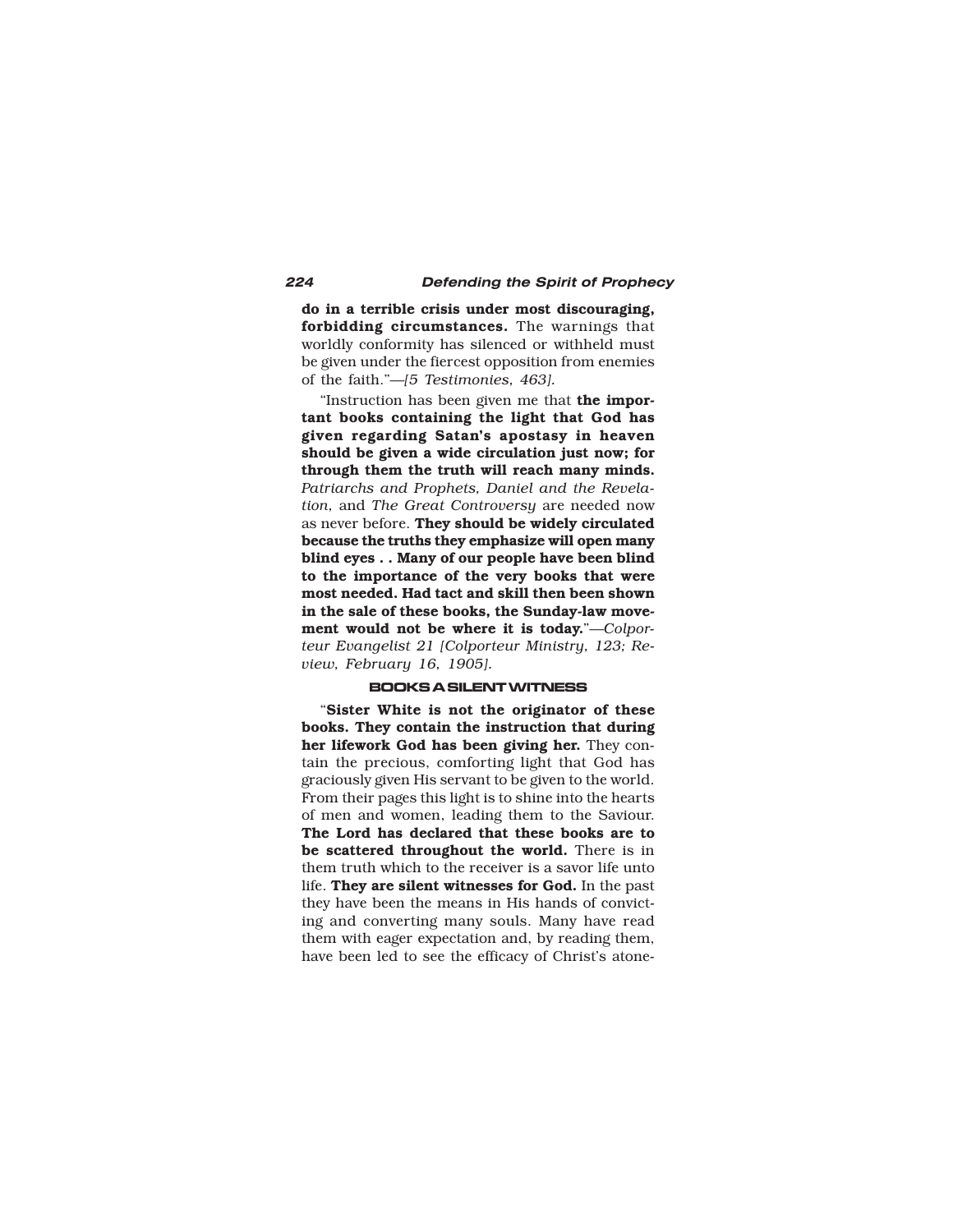ment, and to trust in its power. They have been led to commit the keeping of their souls to their Creator, waiting and hoping for the coming of the Saviour to take His loved ones to their eternal home. In the future these books are to make the Gospel plain to many others, revealing to them the way of salvation."—*[Colporteur Ministry, 125; Review, January 20, 1903].*

"The Lord has sent His people much instruction, line upon line, precept upon precept, here a little, there a little. Little heed is given to the Bible, and the Lord has given a lesser light to lead men and women to the greater light. Oh, how much good would be accomplished if the books containing this light were read with a determination to carry out the principles they contain! There would be a thousandfold greater vigilance, a thousandfold more self-denial and resolute effort. And many more would now be rejoicing in the light of present truth."—*[Colporteur Ministry, 125-126; Review, January 20, 1903].*

"My brethren and sisters, work earnestly to circulate these books. Put your hearts into this work, and the blessing of God will be with you. Go forth in faith, praying that God will prepare hearts to receive the light."—*Colporteur Evangelist, 36-37 [Colporteur Ministry, 126; Review, January 20, 1903].*

Mrs. White's last recorded statement, relative to the book *Great Controversy,* was made after a careful study of the revised edition published in 1911. She wrote as follows:

"A few days ago I received a copy of the new edition of the book *Great Controversy,* recently printed at Mountain View, and also a similar copy printed at Washington. The book pleases me. I have spent many hours looking through its pages, and I see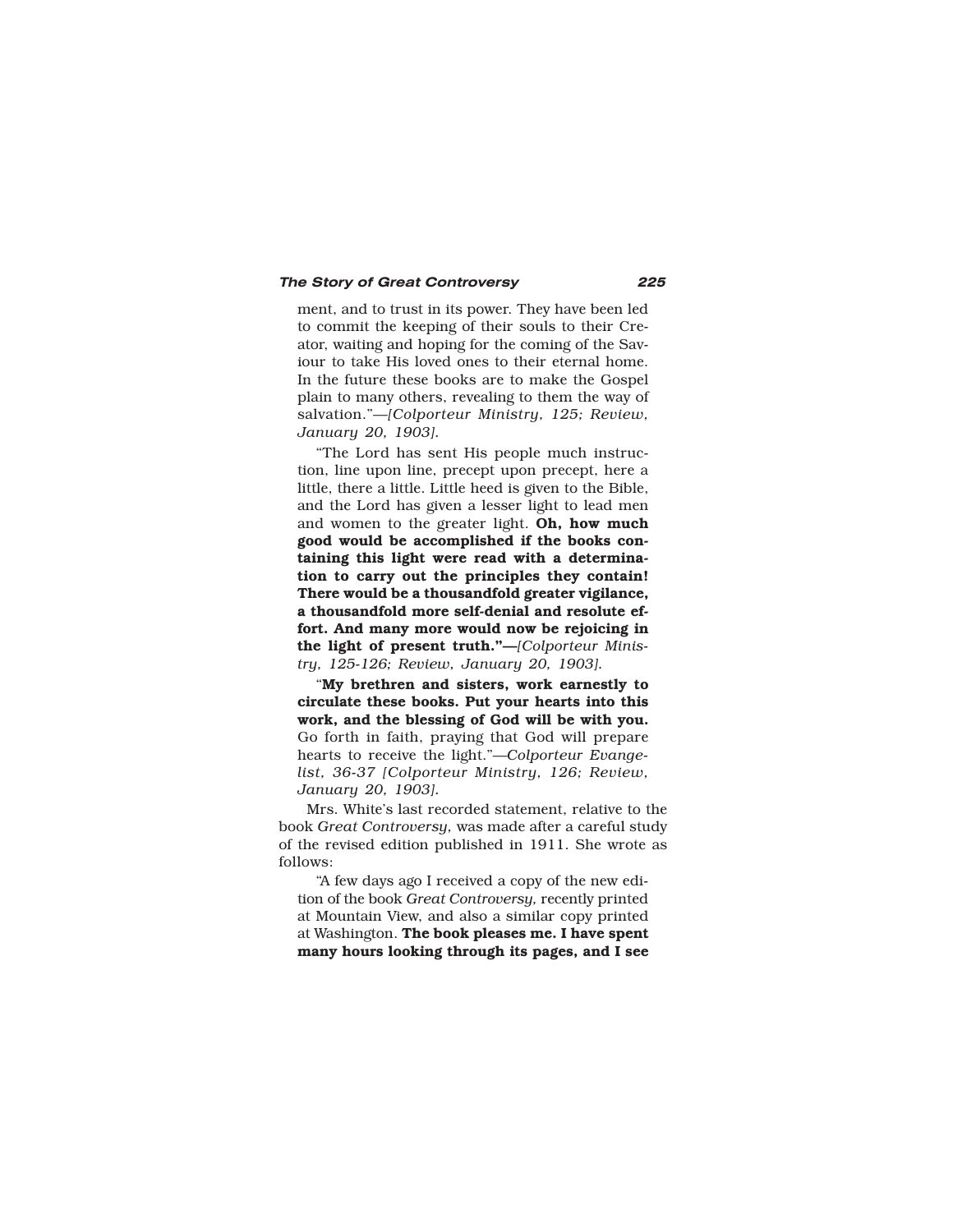that the publishers have done good work.

"The book, *Great Controversy,* I appreciate above silver or gold; and I greatly desire that it shall come before the people. While writing the manuscript of *Great Controversy,* I was often conscious of the presence of the angels of God. And many times the scenes about which I was writing were presented to me anew in visions of the night, so that they were fresh and vivid in my mind.

"Recently it was necessary for the book to be reset because the electrotype plates were badly worn. It has cost me much to have this done, but I do not complain; for whatever the cost may be, I regard the edition with great satisfaction."—*W-55, 1911 [3 Selected Messages, 123; cf. Colporteur Ministry, p. 128 (Letter 56, 1911)].*

The objective of the author, in presenting *Great Controversy* to the world, might well be taken as the objective of those who take part in its circulation:

"To unfold the scenes of the great controversy between truth and error; to reveal the wiles of Satan and the means by which he may be successfully resisted; to present a satisfactory solution of the great problem of evil, shedding such light upon the origin and the final disposition of sin as to make fully manifest the justice and benevolence of God in all His dealing with His creatures; and to show the holy, unchanging nature of His law is the object of this book. That through its influence souls may be delivered from the powers of darkness, and become 'partakers of the inheritance of the saints in light'; to the praise of Him who loves us, and gave Himself for us, is the earnest prayer of the writer."—*Great Controversy, p. 12 of old edition; 1888 edition, p. 118 [current edition of Great Controversy, p. xii.].*

—————————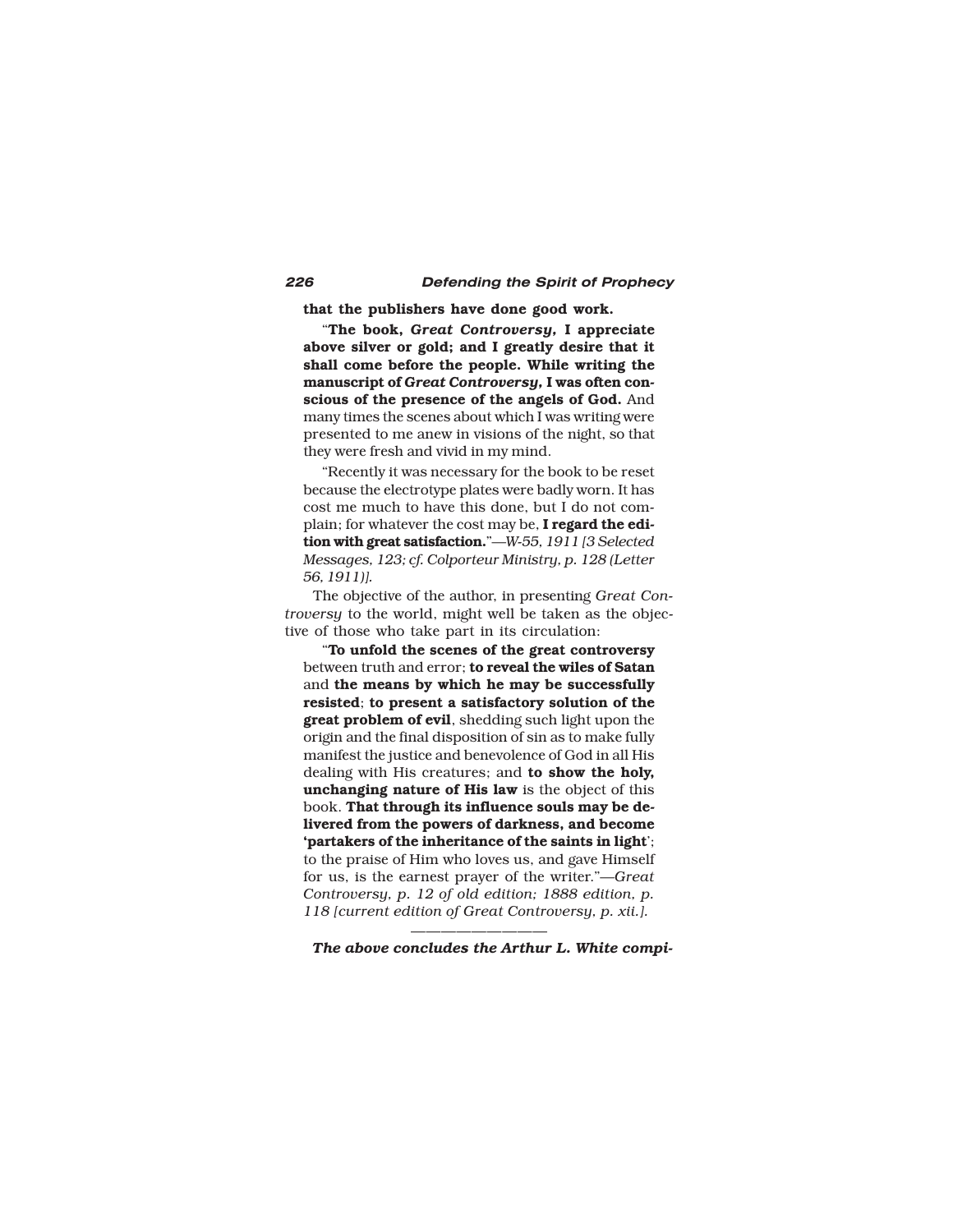#### **The Story of Great Controversy**

#### *lation, The Circulation of Great Controversy.*

"I write from fifteen to twenty pages each day. It is now eleven o'clock, and I have written fourteen pages of manuscript for *Volume Four* [*1888 Great Controversy]* . . As I write upon my book, **I feel intensely** moved. I want to get it out as soon as possible, for our people need it so much. I shall complete it next month if the Lord gives me health as He has done. I have been unable to sleep nights, thinking of the important things to take place. Three hours, and sometimes five, is the most sleep I get. My mind is stirred so deeply I cannot rest. Write, write, write, I feel that I must, and not delay."*—19 Manuscript Releases, 78; E.G. White Brochures: Messenger to the Remnant, p. 57 (Letter 11, 1884).*

"When the storm of God's wrath breaks upon the world, it will be a terrible revelation for souls to find that their house is being swept away because it is built upon the sand. Let the warning be given them before it is too late. We should now feel the responsibility of laboring with intense earnestness to impart to others the truths that God has given for this time. We cannot be too much in earnest."*— 6 Testimonies, 16.*

"I have been repeatedly shown that **our presses** should now be constantly employed in publishing light and truth. This is a time of spiritual darkness in the churches of the world. Ignorance of divine things has hidden God and the truth from view . . I seemed to be in a council meeting where our book work was being discussed. There were a number of our brethren present, leaders in our work, and Elder Haskell and his wife were there consulting together and with the brethren about the circulation of our books, tracts, and periodicals.

"Elder Haskell was presenting strong reasons why the books which contain the knowledge that has been communicated to Sister White—the books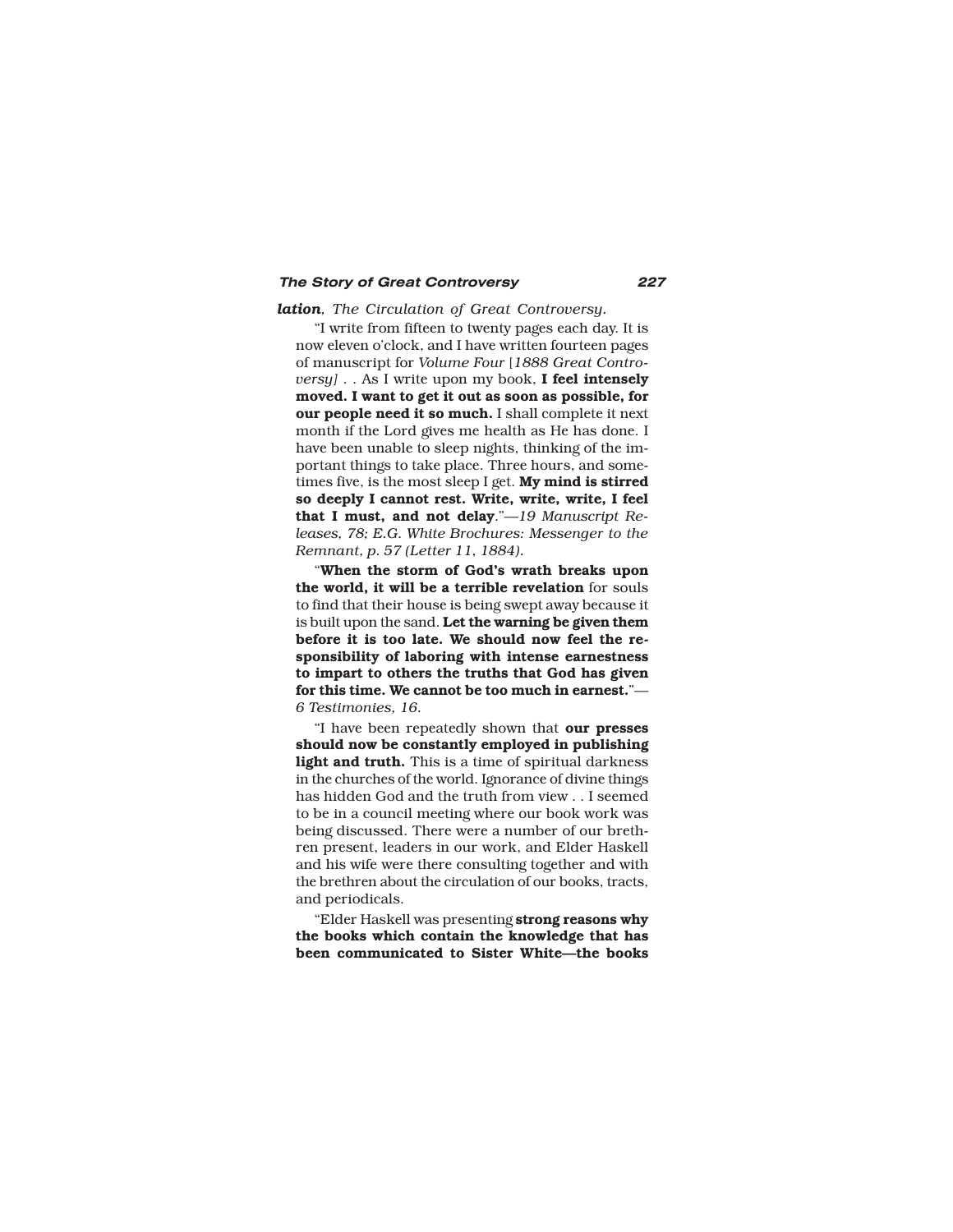containing the special message to come to the world at this present time—should be more freely circulated.

" 'Why,' he inquired, 'do not our people appreciate and circulate more widely the books bearing the divine credentials? Why is not a specialty made of the books containing the warnings regarding Satan's work? Why do we not give greater effort to circulating the books that point out Satan's plans to counterwork the work of God, that uncover his plans and point out his deceptions? The moral evils of his deceptions are to be removed by opening the eyes of the people so that they shall discern the situation and the dangers of our times; so that they shall make diligent effort to lay hold by faith upon Christ and His righteousness' . .

"[Another scene later in this vision:] Because books were being sold at low prices, some being especially reduced for the occasion, many were purchased, and some by persons not of our faith. They said: 'It must be that these books contain a message for us. These people are willing to make sacrifices in order that we may have them, and we will secure them for ourselves and our friends.'

"But dissatisfaction was expressed by some of our own people. One said: 'A stop must be put to this work, or our business will be spoiled' . . Then I heard the voice of our Counselor saying: 'Forbid them not. This is a work that should be done. The end is near. Already much time has been lost, when these books should have been in circulation. Sell them far and near. Scatter them like the leaves of autumn. This work is to continue without the forbiddings of anyone. Souls are perishing out of Christ. Let them be warned of His soon appearing in the clouds of heaven.'

"Some of the workers continued to appear much cast down. One was weeping and said: 'These are do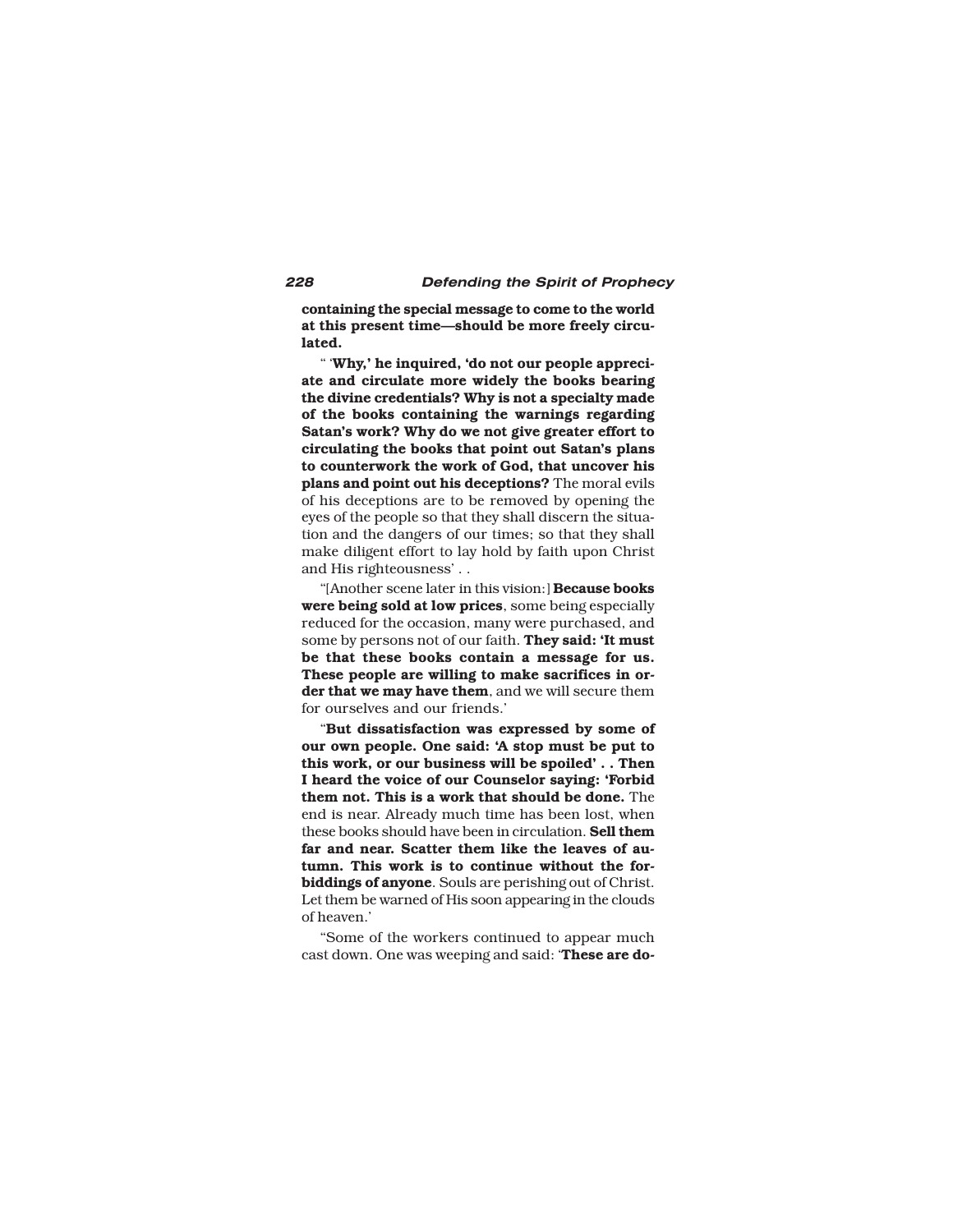ing the publishing work an injustice by purchasing these books at so low a price; besides, this work is depriving us of some of the revenue by which our work is sustained.' The Voice replied: 'You are meeting with no loss. These workers who take the books at reduced prices could not obtain so ready a sale for them except it be at this so-called sacrifice.' "—*9 Testimonies, 65-67, 72-73.*

*May God help us each one to be faithful. Time is short, and there is much to do. We must believe these inspired books. We must read and obey them. We must share them with others.*

# ——————————— **ALL EDITIONS EQUALLY INSPIRED**

Over the decades, *Great Controversy* has been attacked more than any other book Ellen White has written. When she first planned to write it, Satan physically attacked her with paralysis. God permitted that incident so we would realize the importance of this book! More than any other book in the previous 1900 years, *Great Controversy* reveals the devices of Satan and the final crisis on Planet Earth.

Part of this attack—one which we have all heard at various times—is the charge that one or another edition of *Great Controversy* is bad and should not be read. Well-meaning people become involved in this.

But, in reality, as the following quotations verify, all four editions (1858, 1884, 1888, and 1911) are fully inspired, although some are more complete than others. The first edition is the least complete. But, from 1884 onward, all the essential points are presented in each edition. *(For more information on each edition, turn to 155-156 of this book.)*

After completing her first large book, the 1884 edition, Ellen White was told to make it larger. After a two-year trip to Europe, she published the 1888 edition. The 1911 edition is essentially identical to the 1888, except that source references have been added to historical quotations and, in a few instances, different historical quotations were used when the original ones could not be located. All this was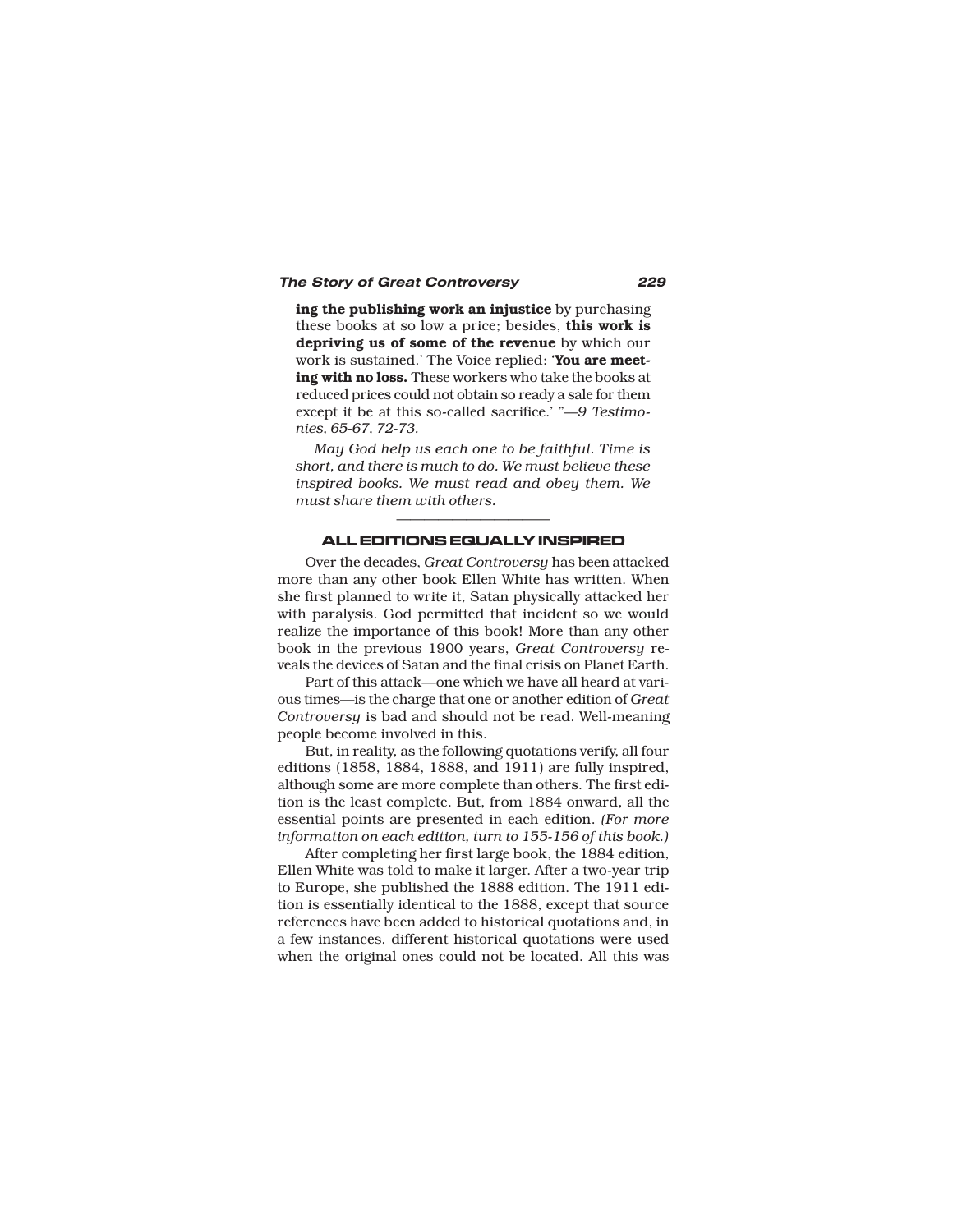done with her approval. For much more information on this, plus the entire story of the writing of the book in its several volumes, see our 504-page, *Editions of Great Controversy.*

### *Now, let Ellen White speak about each edition:*

"Great Controversy should be very widely circulated. It contains the story of the past, the present, and the future. In its outline of the closing scenes of this earth's history, it bears a powerful testimony in behalf of the truth. I am more anxious to see a wide circulation for this book than for any others I have written; for in *The Great Controversy,* the last message of warning to the world is given more distinctly than in any of my other books."—*Colporteur Ministry, 127 (Letter 281, 1905).*

### **THE 1858 VISION**

"In this vision at Lovett's Grove, most of the matter of the Great Controversy which I had seen ten years before was repeated, and I was shown that I must write it out. That I should have to contend with the powers of darkness, for Satan would make strong efforts to hinder me, but angels of God would not leave me in the conflict, that in God must I put my trust."—*2 Spiritual Gifts, 270 (Life Sketches, 162 is almost identical. For the full story, read 162-163).*

"In the sudden attack at Jackson [Michigan], Satan designed to take my life to hinder the work I was about to write; but angels of God were sent to my rescue, to raise me above the effect of Satan's attack."—*2 Spiritual Gifts, 272 (Life Sketches, 163 is almost identical).*

#### **THE 1884 EDITION**

"I was shown . . that I should devote myself to writing out the important matters for *Volume Four* [*Spirit of Prophecy, Volume 4* was the 1884 Edition of *Great Controversy*]; and that the warning must go where the living messenger could not go, and that it would call the attention of many to the important events to occur in the closing scenes of this world's history."—*Colporteur Ministry, p. 128 (Letter 1, 1890).*

"I was moved by the Spirit of God to write that book,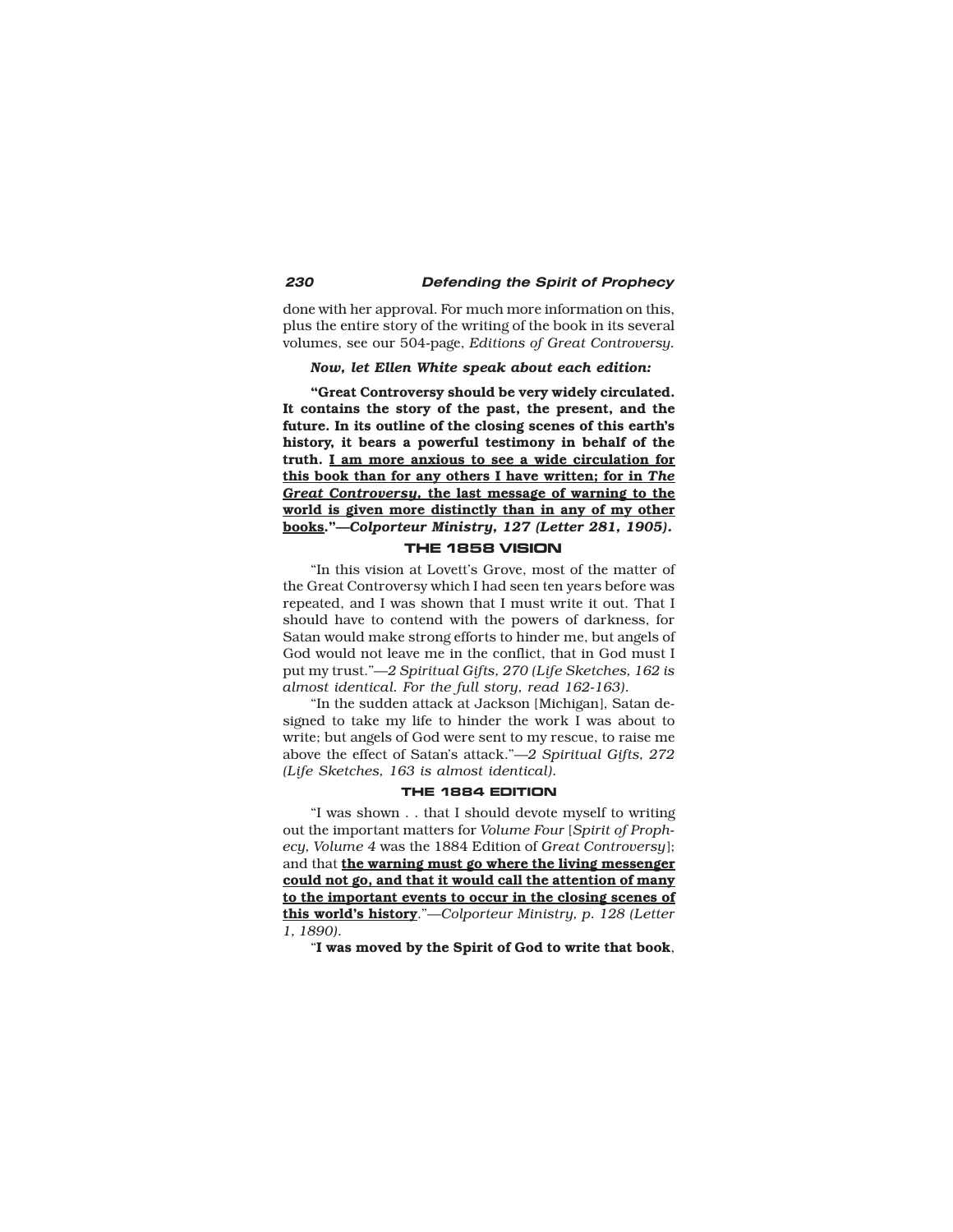and while working upon it I felt a great burden upon my soul. I knew that time was short, that the scenes which are soon to crowd upon us would at the last come very suddenly and swiftly."—*Colporteur Ministry, p. 127 (Letter 1, 1890).*

"I write from fifteen to twenty pages each day. It is now eleven o'clock, and I have written fourteen pages of manuscript for *Volume 4* . . As I write upon my book, I feel intensely moved. I want to get it out as soon as possible, for our people need it so much. I shall complete it next month if the Lord gives me health as He has done. I have been unable to sleep nights, for thinking of the important things to take place. Three hours and sometimes five is the most sleep I get. My mind is stirred so deeply I cannot rest. Write, write, write, I feel that I must, and not delay."—*E.G. White Brochures: Messenger to the Remnant (Letter 11, 1884).*

#### **THE 1888 EDITION**

"About this time when the new [second] edition of *Volume 4* [the 1888 edition] came from the press, the new book, *Bible Readings,* was introduced. This book had a great sale, and has been permitted to swallow up every other interest. Canvassers found it an easy book to handle, and Vol. 4 was kept out of the field. I felt that this was not right. I knew that it was not right, because it was not in harmony with the light which God had given me.*"—1888 Materials, 653.*

"I do not demerit *Bible Reading.* It is a book which will do a great amount of good, but it can never take the place the Lord designed that *volume 4* should have in the world and among our people. I have spread before them the light of heaven in that book."—*Publishing Ministry, 355.*

"The delay was Satan's own devising. He was working diligently and has brought about a condition of things that the work cannot now go as it would have gone and done its work, which the Lord presented before me needed to be done. Those who hindered the work will have to answer to God for this."—*1888 Materials, 1281.*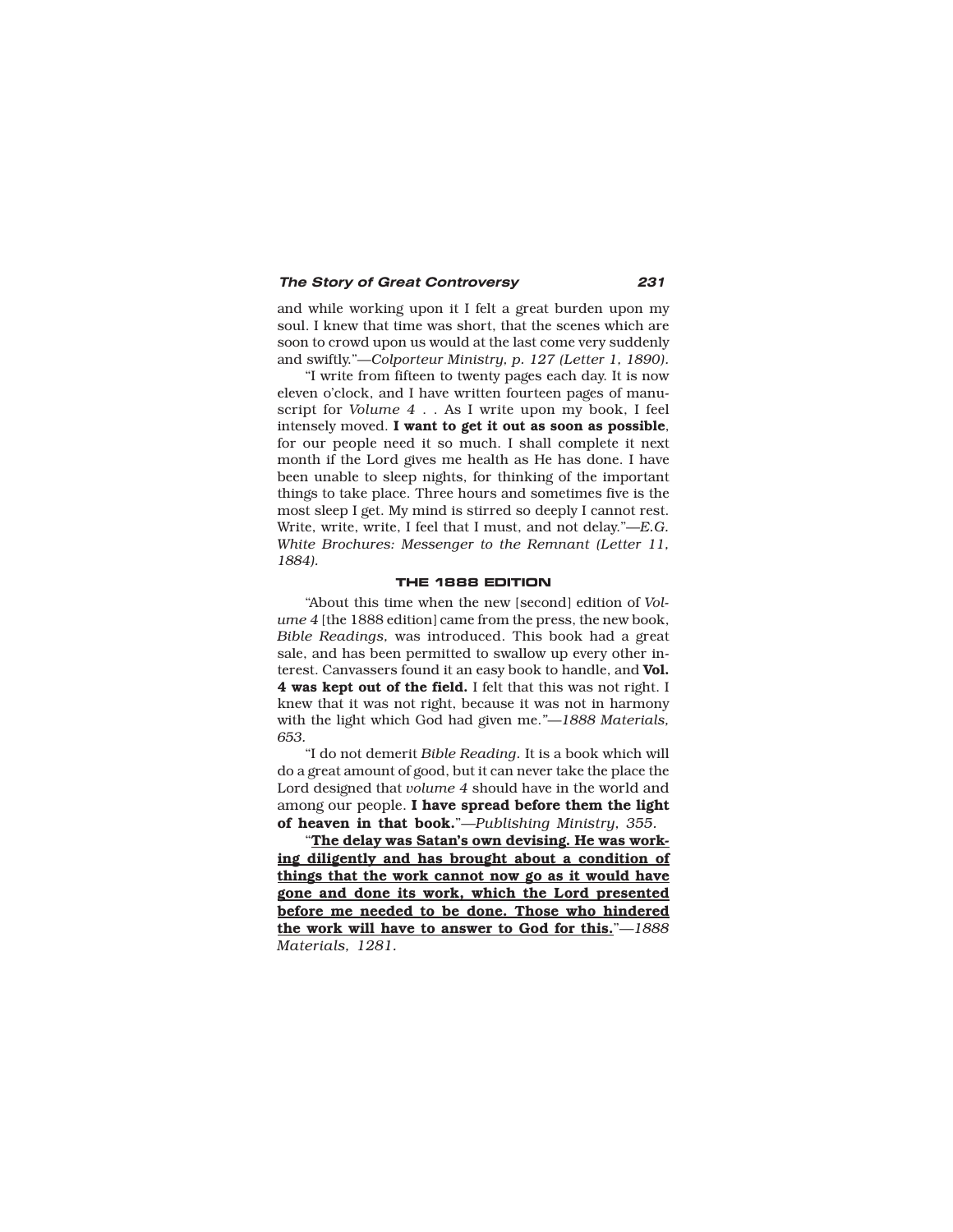"For nearly two years the book *[Great Controversy]* containing warnings and instructions from the Lord, given especially for this time, has been lying in our publishing houses, and no one feels the necessity or the importance of bringing it to the people. Brethren, how long am I to wait for you to get the burden? Now *Volume One*, or *Patriarchs and Prophets,* is ready for circulation, but even for this book I would not allow *Volume Four* to remain longer as a light under a bushel. I am in sore distress of mind, but who of my brethren cares for this?

"Has the Lord moved upon my mind to prepare this work to be sent everywhere, and is He moving upon my brethren to devise plans which shall bar the way, so that the light which He has given me shall be hid in our publishing houses instead of shining forth to enlighten all who will receive it? . . If the Lord has light for His people, who shall venture to put up barriers so that the light shall not reach them?"

"Light was in that book which came from Heaven; but what account will those men have to give to God for the little faith and confidence manifested in that book that the warnings should not come to the people when they should have had them?"—*1888 Materials, 1280-1281.*

#### **THE 1911 EDITION**

"A few day ago I received a copy of the new edition of the book, *Great Controversy,* recently printed at Mountain View, and also a similar copy printed at Washington. The book pleases me. I have spent many hours looking through its pages, and I see that the publishers have done good work.

"The book, *Great Controversy,* I appreciate above silver or gold, and I greatly desire that it shall come before the people. While writing the manuscript of *Great Controversy* I was often conscious of the presence of the angels of God. And many times the scenes about which I was writing were presented to me anew in visions of the night, so that they were fresh and vivid in my mind."—*3 Selected*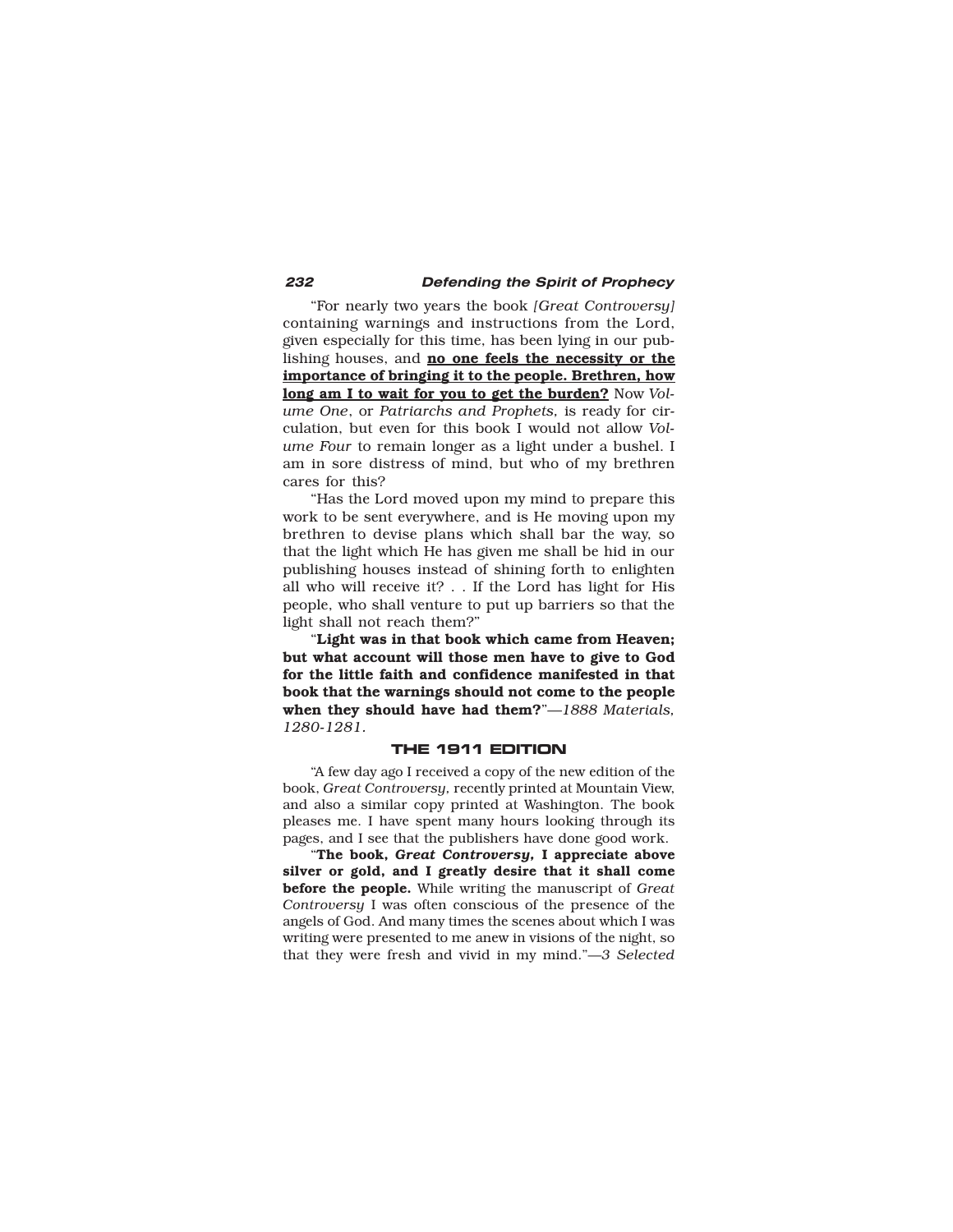*Messages, 123 (Letter 56, 1911; the second of the above two paragraphs is in Colporteur Ministry, p. 128).*

"Recently it was necessary for this book to be reset because the electrotype plates were badly worn. It has cost me much to have this done, but I do not complain, for whatever the cost may be, I regard the edition with great satisfaction."—*3 Selected Messages, 123 (Letter 56, 1911).*

#### **CONCLUSION**

"The results of the circulation of this book *[The Great Controversy]* are not to be judged by what now appears. By reading it, some souls will be aroused and will have courage to unite themselves at once with those who keep the commandments of God. But a much larger number of those who read it will not take their position until they see the very events taking place that are foretold in it. The fulfillment of some of the predictions will inspire faith that others will also come to pass, and when the earth is lightened with the glory of the Lord in the closing work, many souls will take their position on the commandments of God as the result of this agency."—*Colporteur Ministry, pp. 128-129 (Manuscript 31, 1890).*

"As the spirit of God has opened to my mind the great truths of His Word, and the scenes of the past and the future, I have been bidden to make known to others that which has thus been revealed—to trace the history of the controversy in past ages, and especially so to shed a light on the fast-approaching struggle of the future."*—Great Controversy, xi.*

*Several facts stand out:* (1) *Great Controversy* is the most important book for these last days, (2) Satan hates it more than any other book. (3) It has been the most reviled and slandered of any of the Spirit of Prophecy books. (4) All editions of *Great Controversy* are equally inspired. (5) Give the book to the people, in whichever edition you prefer—but give it to them. (6) The book provides the reader with the issues and warnings he needs just now. The deceptions and events of the future are unveiled; and before the reader lays down the book at its last page, the book brings him personally to the brink of eternity to make his own life decision.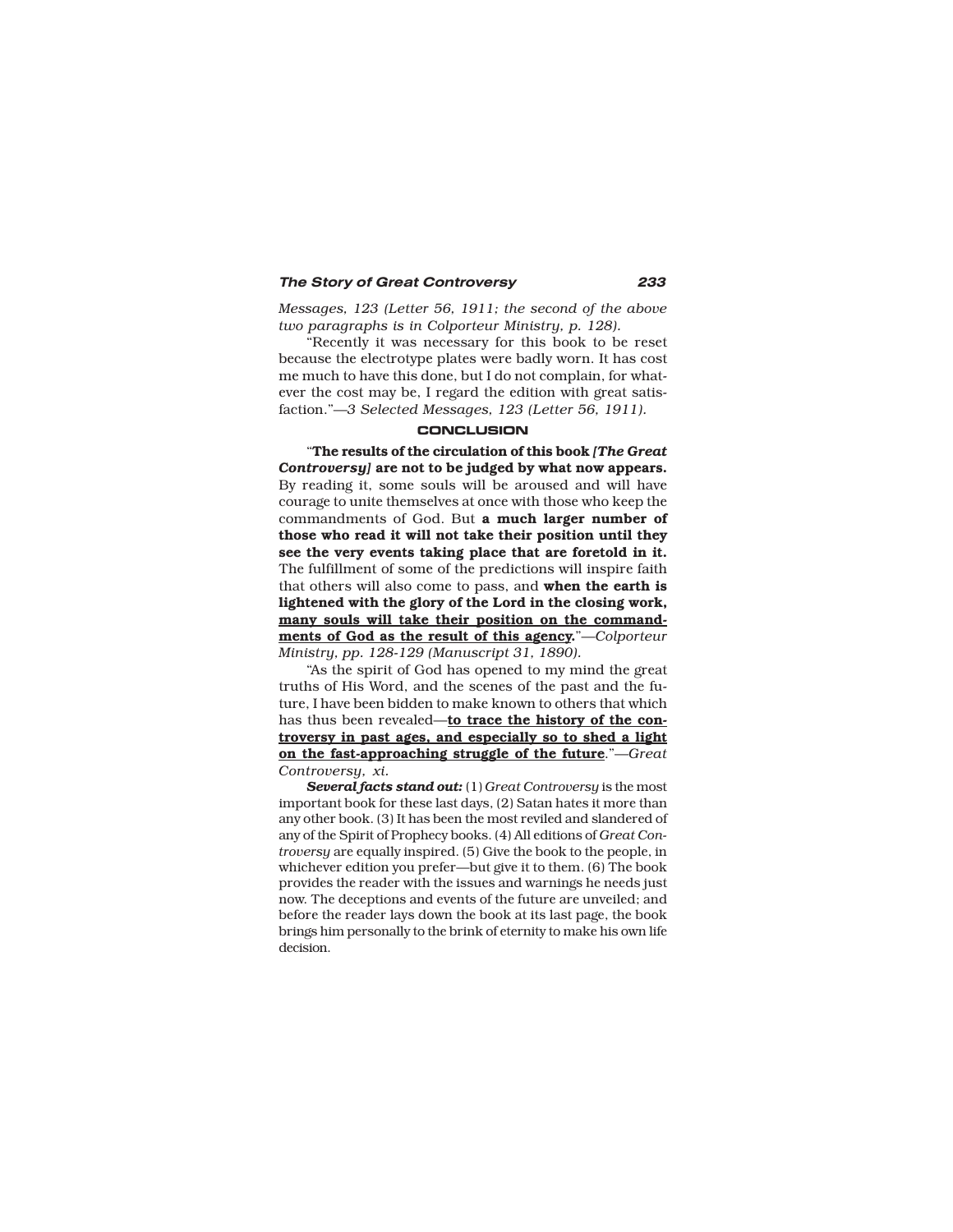### **— PART THREE —**

# Importance **Writings**  $of$ <sub>the</sub> The

"If you lose confidence in the testimonies you will drift away from Bible truth. I have been fearful that many would take a questioning, doubting position, and in my distress for your souls I would warn you. How many will heed the warning? As you now hold the testimonies, should one be given crossing your track, correcting your errors, would you feel at perfect liberty to accept or reject any part or the whole? That which you will be least inclined to receive is the very part most needed." — 5 Testimonies, 98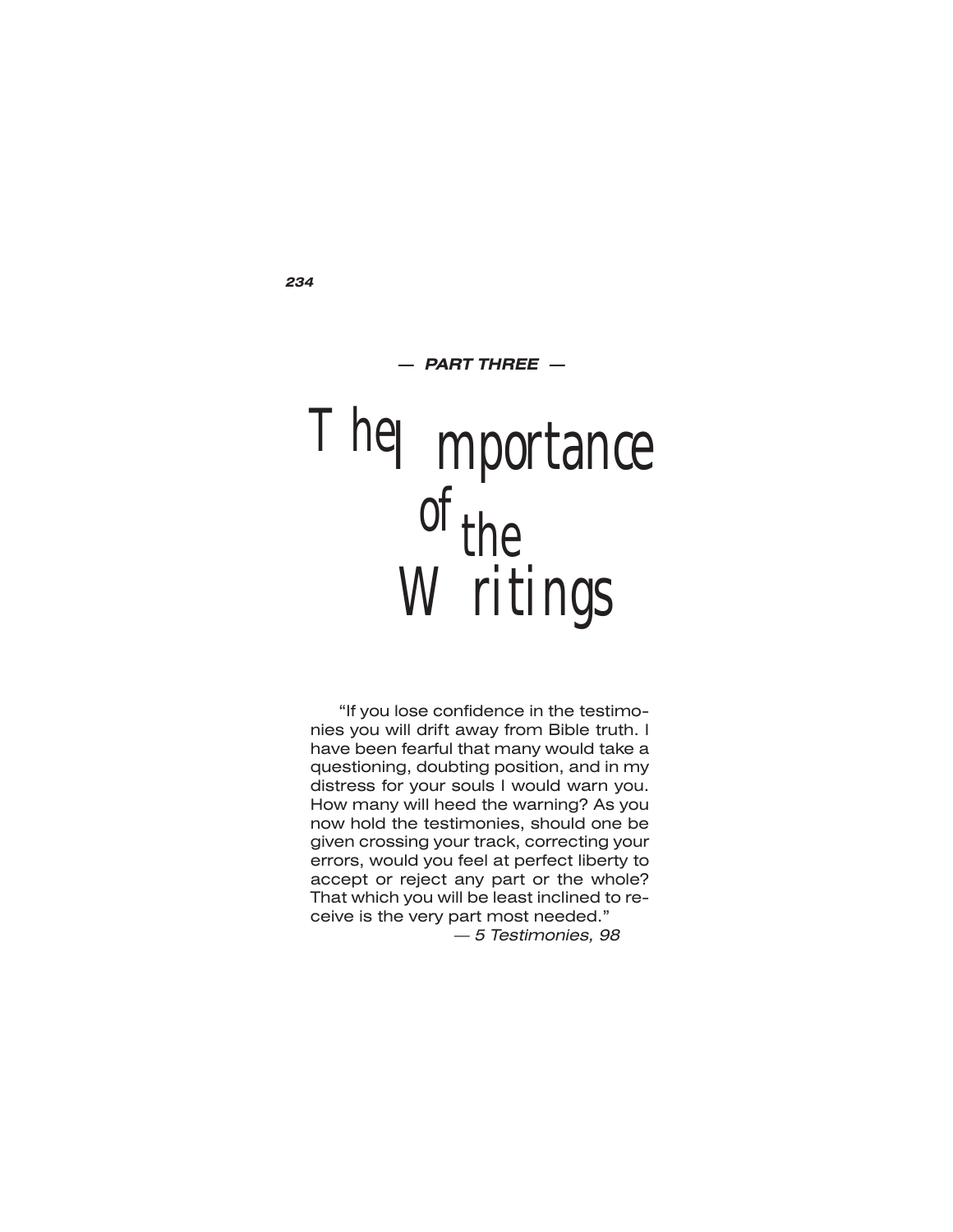# **What is the Spirit of Prophecy for?** Why I t Was Given

There are some among us who say the Spirit of Prophecy should be used for encouragement, but not for instruction. They say it should not be used in the pulpit. Sequeira declares it should not even be used privately to help and encourage Advent believers.

Here is the correct way to share these invaluable counsels: We should not refer to the Spirit of Prophecy as a basis for proving doctrine to Bible study interests. But, after they come into the faith, we very definitely are to study and share it with one another, on all levels of communication. We should read them together in family gatherings.

We are also told that Spirit of Prophecy books should be freely loaned or given to unbelievers, and they should be encouraged to study them.

"In ancient times God spoke to men by the mouth of prophets and apostles. In these days He speaks to them by the testimonies of His Spirit. There was never a time when God instructed His people more earnestly than He instructs them now concerning His will and the course that He would have them pursue."—*4 Testimonies, 147-148.*

"The first number of the *Testimonies* ever published contains a warning against the injudicious use of the light which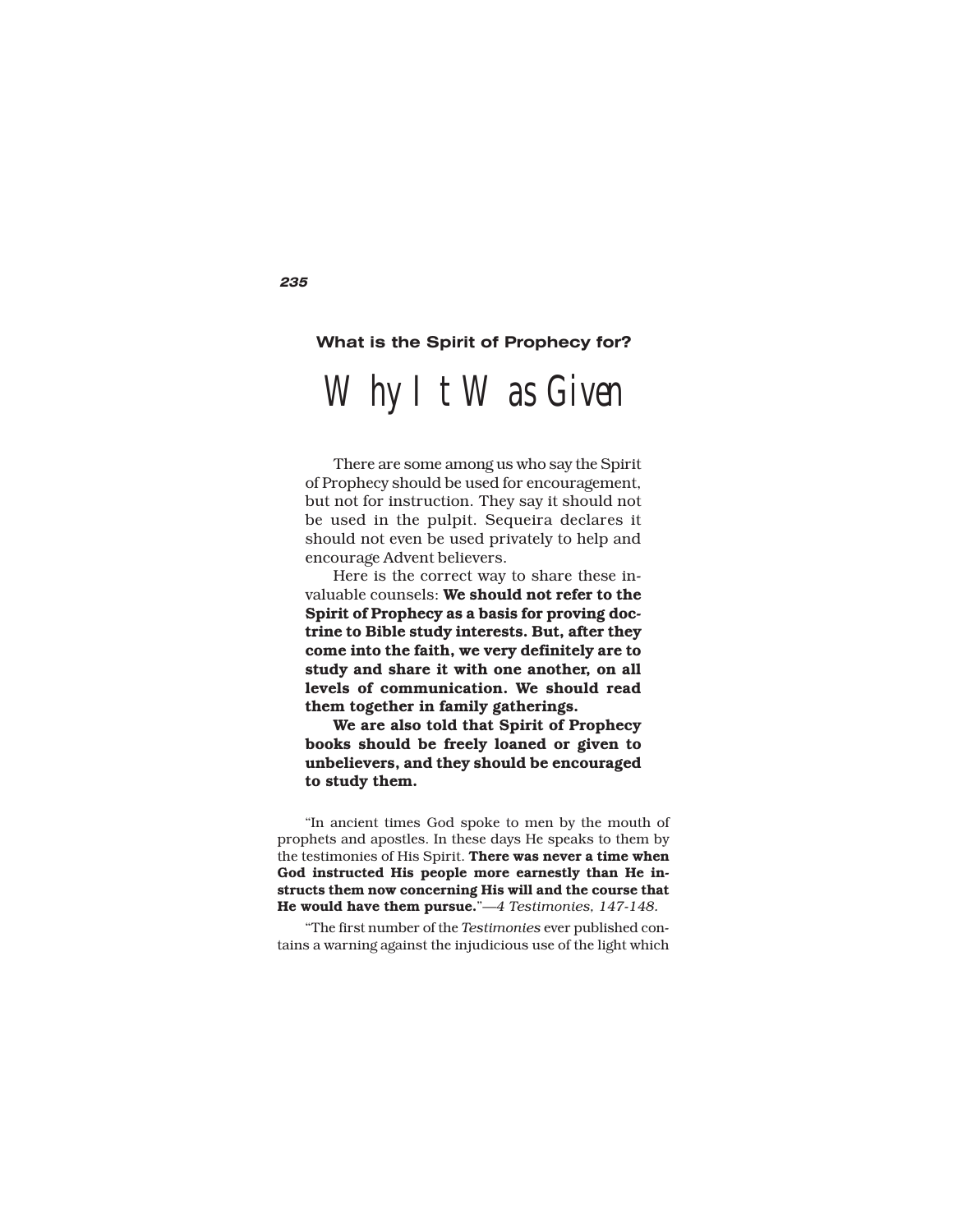is thus given to God's people. I stated that some had taken an unwise course; when they had talked their faith to unbelievers, and the proof had been asked for, they had read from my writings instead of going to the Bible for proof. It was shown me that this course was inconsistent and would prejudice unbelievers against the truth. The *Testimonies* can have no weight with those who know nothing of their spirit. They should not be referred to in such cases."—*5 Testimonies, 669.*

"There are matters in the testimonies that are written, not for the world at large, but for the believing children of God, and it is not appropriate to make instruction, warning, reproof, or counsel of this character public to the world. The world's Redeemer, the Sent of God, the greatest Teacher the children of men ever knew, presented some matters of instruction, not to the world, but to His disciples alone . . He also had some special light and instruction to impart to His followers which He did not impart to the great congregation, as it would neither be understood nor appreciated by them . . The Lord Jesus thought it necessary to make many things clear to His disciples which He did not open to the multitudes."—*Testimonies to Ministers, 34-35.*

"[In his evangelistic meetings to non-Adventists] Elder Haskell enters into no controversy with opponents. He presents the Bible so clearly that it is evident that anyone who differs must do so in opposition to the Word of God.

"Friday evening and Sabbath forenoon he spoke upon the subject of spiritual gifts, dwelling especially upon the Spirit of Prophecy. Those who were present at these discourses say that he treated the subject in a clear, forceful manner."*—Evangelism, 257 (1906).*

"In his teaching Elder\_\_\_\_showed that the Spirit of Prophecy has an important part to act in the establishment of the truth. When binding off his work, he called for me . . to speak to the people."—*Evangelism, 257 (1906).*

"The volumes of Spirit of Prophecy should be in every family, and should be read aloud in the family circle . . The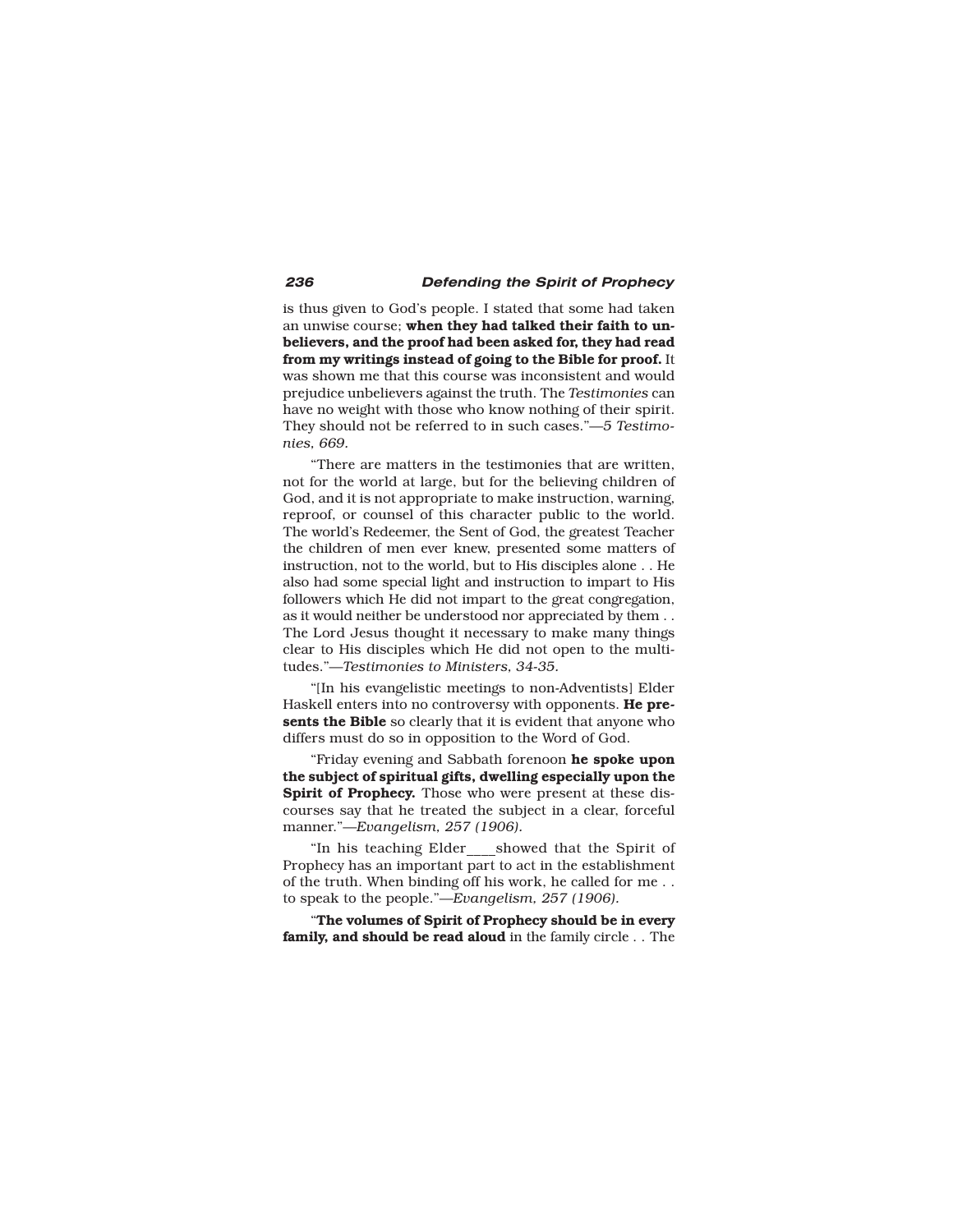#### **Why It Was Given**

*Testimonies* contain instruction which meets the case of all, both parents and children."—*Sons and Daughters of God, 178.*

"Parents, your children are in danger of going contrary to the light given of heaven, and you should both purchase and read the books, for they will be a blessing to you and yours. You should lend *Spirit of Prophecy* to your neighbors and prevail upon them to buy copies for themselves . . Many are going directly contrary to the light which God has given to His people, because they do not read the books which contain the light and knowledge in cautions, reproofs, and warnings."—*4 Testimonies, 391.*

"If you really believe that the voice of God has spoken to you, pointing out your dangers, do you heed the counsels given? Do you keep these testimonies of warning fresh in your minds by reading them often with prayerful hearts? . . You will be held accountable for every one of these appeals and warnings."—*3 Testimonies, 362-363.*

"Do all you can to have my writings placed in the hands of the people in foreign lands."—*Fundamentals of Christian Education, 549.*

"The volumes of *Spirit of Prophecy,* and also the *Testimonies,* should be introduced into every Sabbathkeeping family, and the brethren should know their value and be urged to read them . . They should be in the library of every family and read again and again. Let them be kept where they can be read by many, and let them be worn out in being read by all the neighbors."—*4 Testimonies, 390.*

"All who are under the training of God need the quiet hour for communion with their own hearts, with nature, and with God . . We must individually hear Him speaking to the heart. When every other voice is hushed, and in quietness we wait before Him, the silence of the soul makes more distinct the voice of God . . He who is thus refreshed will be surrounded with an atmosphere of light and peace."

— Ministry of Healing, 58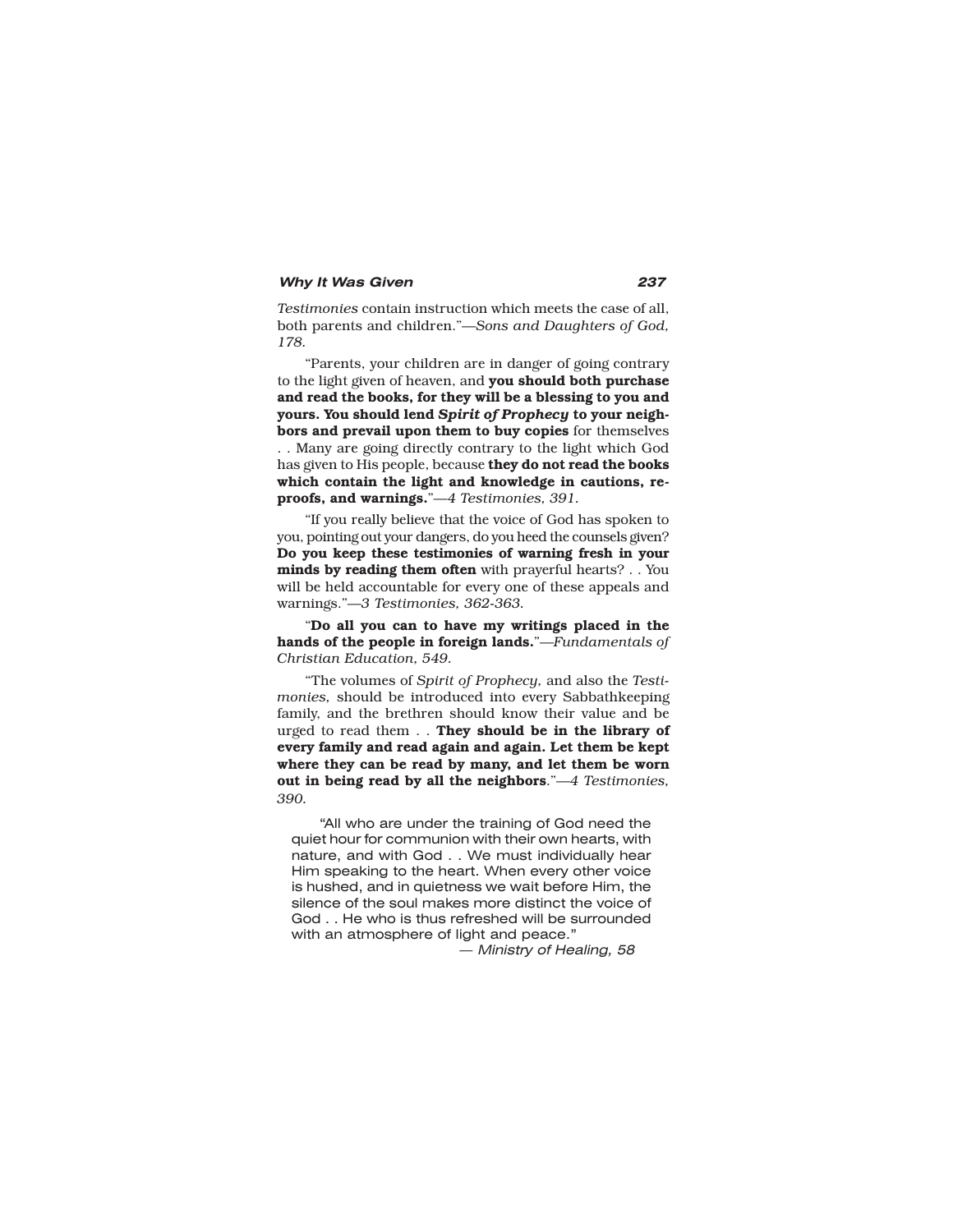# **How were we given our doctrinal positions?** Truths from Heaven

We initially received our Sanctuary positions from William Miller, which were modified and clarified by Samuel Snow and Hiram Edson. Joseph Bates brought us the Sabbath message and we received the Spirit of Prophecy through Ellen White.

In 1848, the Sabbath conferences occurred, during which time a number of our pioneers reviewed and studied—in detail—into all our doctrinal positions.

However, it would have been easy for them to become misled. Had not all the religious groups before them developed doctrinal errors?

But Ellen White was present; and, as the group would go as far as they could in study, she would be taken off in vision and receive the correct interpretations.

Our people studied as earnestly as they could into the Bible; but each time they were beginning to veer off into error, Ellen White was given a vision to correct them. It is clear that, without the Spirit of Prophecy, we would not have our present doctrinal truths.

So that none of the group might think that these were merely the opinions of Ellen White, God arranged matters so that she could not grasp any scriptural or doctrinal truths during this entire time. This was quite obvious to all; so they were willing to accept the light she brought them from each vision as from God. In addition, of course, it would have been impossible to coun-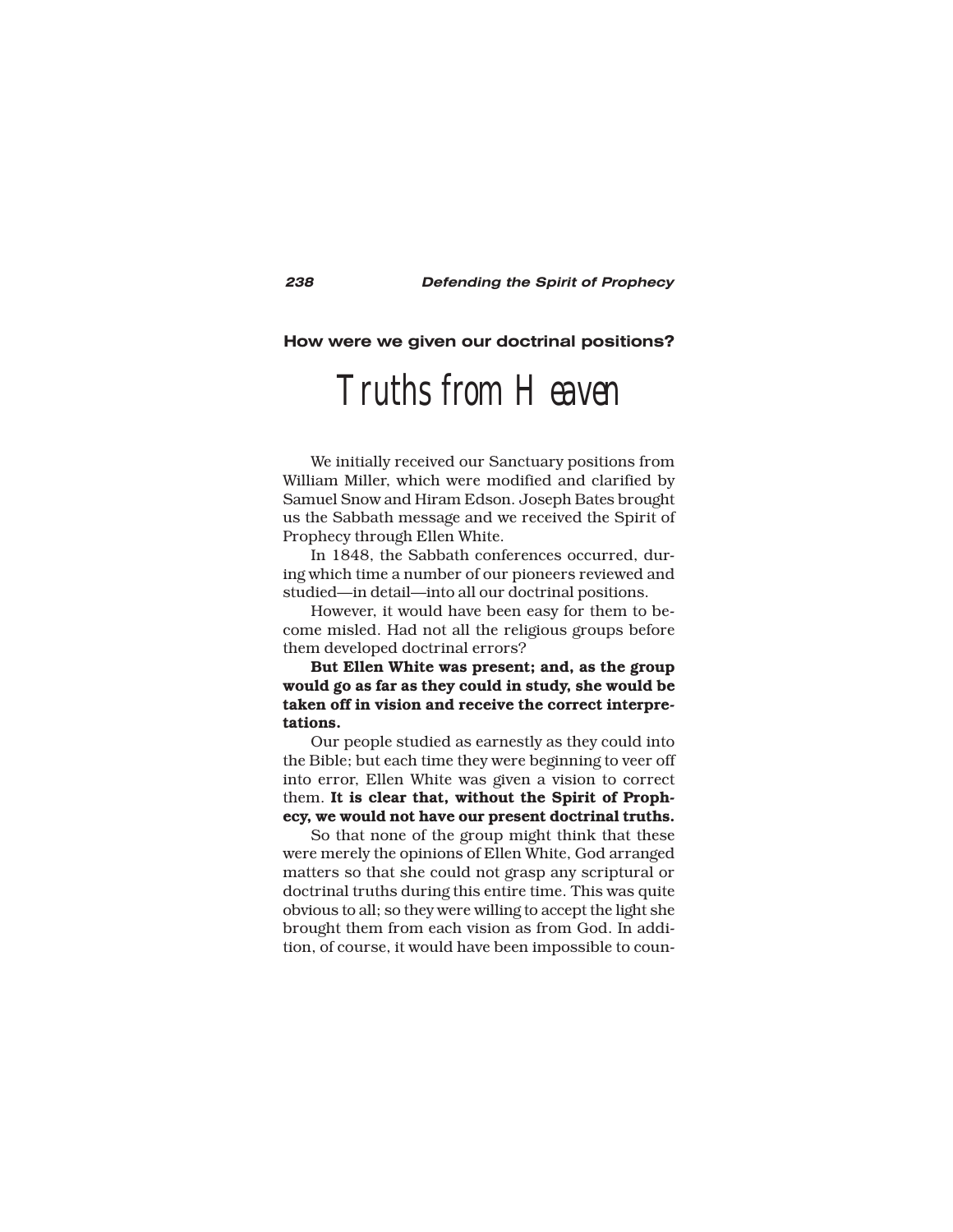#### **Why It Was Given**

terfeit the visions themselves (no breathing for half an hour or so, etc.), which would occur in the presence of the entire group.

The best clarification of this is given in *1 Selected Messages, 206-208.* Additional details will be found in *5 Testimonies, 655-656; Testimonies to Ministers, 24- 26* and *Gospel Workers, 302-303.* All of these passages are quoted below:

"Many of our people do not realize how firmly the foundation of our faith has been laid. My husband, Elder Joseph Bates, Father Pierce, Elder [Hiram] Edson, and others who are keen, noble, and true, were among those who, after the passing of the time in 1884, searched for the truth as for hidden treasure. I met with them, and we studied and prayed earnestly. Often we remained together until late at night, and sometimes through the entire night, praying for light and studying the Word. Again and again these brethren came together to study the Bible, in order that they might know its meaning, and be prepared to teach it with power. When they came to the point in their study where they said, 'We can do nothing more,' the Spirit of the Lord would come upon me, I would be taken off in vision, and a clear explanation of the passages we had been studying would be given me, with instruction as to how we were to labor and teach effectively. Thus the light was given that helped us to understand the Scriptures in regard to Christ, His mission, and His priesthood. A line of truth, extending from that time to the time when we shall enter the city of God, was made plain to me, and I gave to others the instruction that the Lord had given me.

"During this whole time I could not understand the reasoning of the brethren. My mind was locked,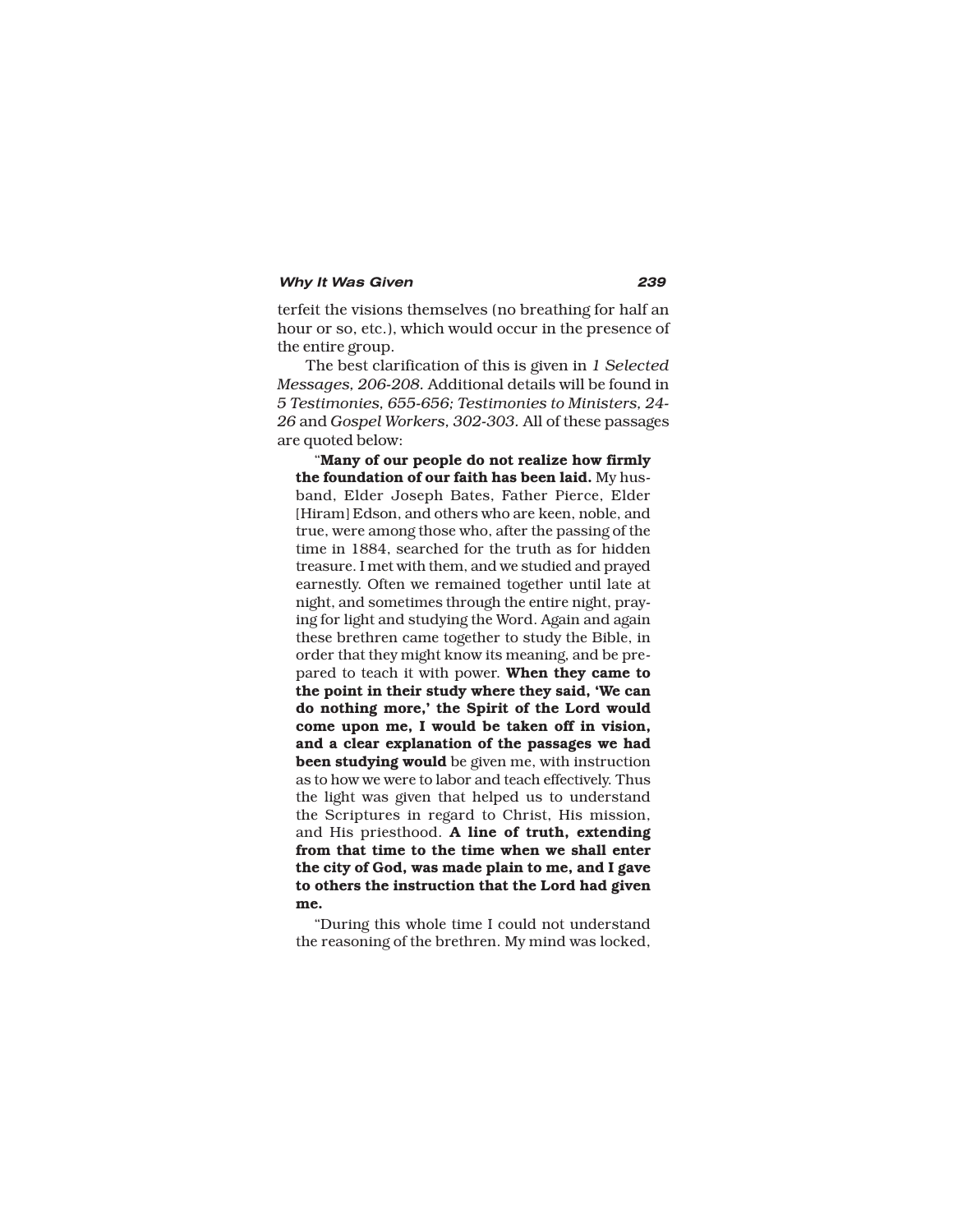as it were, and I could not comprehend the meaning of the Scriptures we were studying. This was one of the greatest sorrows of my life. I was in this condition of mind until all the principal points of our faith were made clear to our minds, in harmony with the Word of God. The brethren knew that when not in vision, I could not understand these matters, and they accepted as light direct from heaven the revelations given.

"For two or three years my mind continued to be locked to an understanding of the Scriptures. In the course of our labors, my husband and I visited Father Andrews [J.N. Andrews' father], who was suffering intensely with inflammatory rheumatism. We prayed for him. I laid my hands on his head, and said, 'Father Andrews, the Lord Jesus maketh thee whole.' He was healed instantly. He got up, and walked around the room, praising God, and saying, 'I never saw it on this wise before. Angels of God are in this room. The glory of the Lord was revealed. Light seemed to shine all through the house, and an angel's hand was laid upon my head. From that time to this I have been able to understand the Word of God.'

"What influence is it that would lead men at this stage of our history to work in an underhand, powerful way to tear down the foundation of our faith the foundation that was laid at the beginning of our work by prayerful study of the Word and by revelation? Upon this foundation we have been building for the past fifty years. Do you wonder that when I see the beginning of a work that would remove some of the pillars of our faith, I have something to say? I must obey the command, 'Meet it?' . .

"I must bear the messages of warning that God gives me to bear, and then leave with the Lord the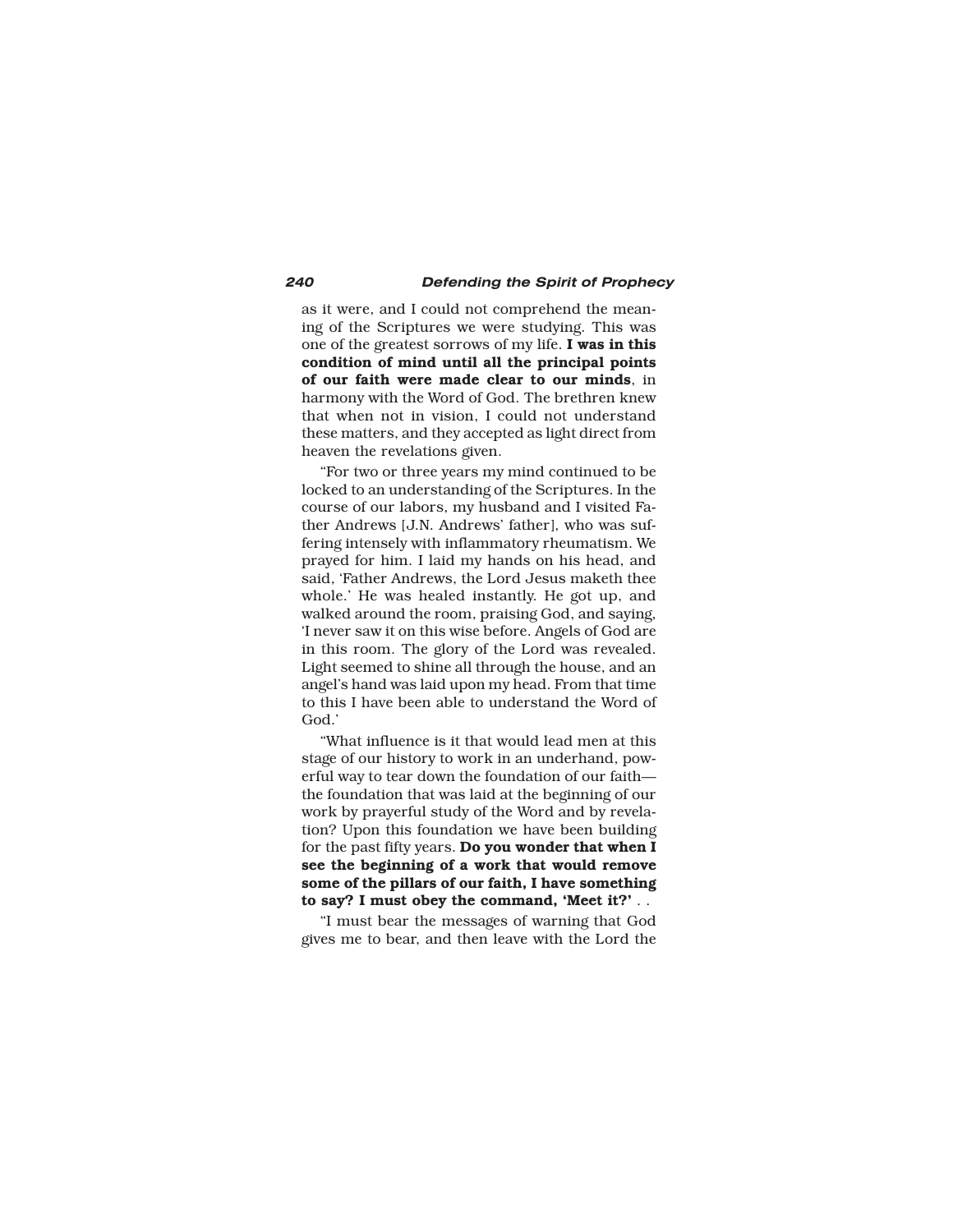results. I must now present the matter in all its bearings; for the people of God must not be despoiled.

"We are God's commandment-keeping people. For the past fifty years every phase of heresy has been brought to bear upon us, to becloud our minds regarding the teaching of the Word—especially concerning the ministration of Christ in the heavenly sanctuary, and the message of Heaven for these last days, as given by the angels of the fourteenth chapter of Revelation. Messages of every order and kind have been urged upon Seventh-day Adventists, to take the place of the truth which, point by point has been sought out by prayerful study and testified to by the miracle-working power of the Lord. But the waymarks which have made us what we are, are to be preserved—and they will be preserved—as God has signified through His Word and the testimony of His Spirit. He calls upon us to hold firmly, with the grip of faith, to the fundamental principles that are based upon unquestionable authority."—*1 Selected Messages, 206- 208.*

"My husband, with Elders Joseph Bates, Stephen Pierce, Hiram Edson, and others who were keen, noble, and true, was among those who, after the passing of the time in 1844, searched for the truth as for hidden treasure.

"We would come together burdened in soul, praying that we might be one in faith and doctrine; for we knew that Christ is not divided. One point at a time was made the subject of investigation. The Scriptures were opened with a sense of awe. Often we fasted, that we might be better fitted to understand truth. After earnest prayer, if any point was not understood it was discussed, and each one ex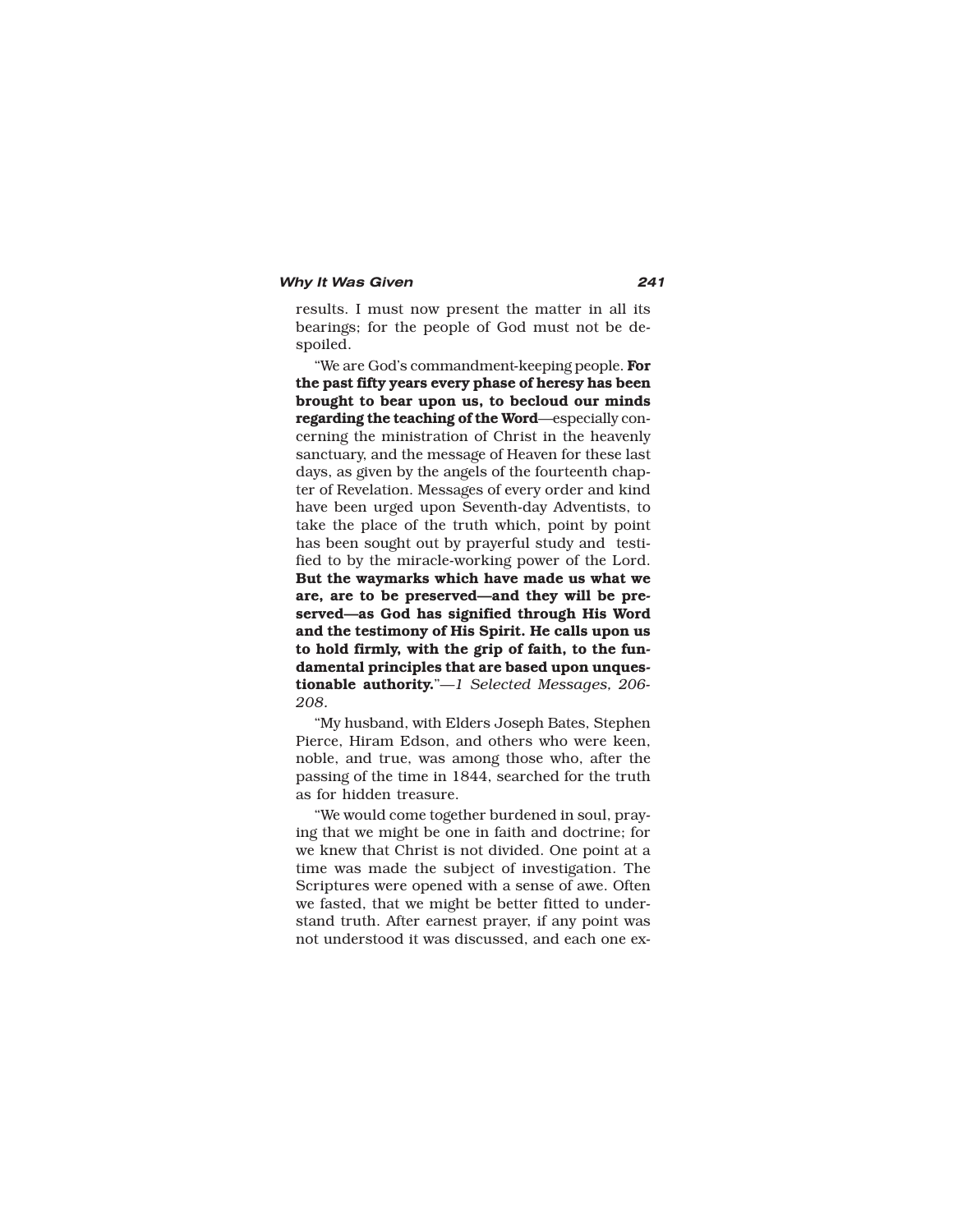pressed his opinion freely; then we would again bow in prayer, and earnest supplications went up to heaven that God would help us to see eye to eye, that we might be one as Christ and the Father are one. Many tears were shed.

"We spent many hours in this way. Sometimes the entire night was spent in solemn investigation of the Scriptures, that we might understand the truth for our time. On some occasions the Spirit of God would come upon me, and difficult portions were made clear through God's appointed way, and then there was perfect harmony. We were all of one mind and one spirit.

"We sought most earnestly that the Scriptures should not be wrested to suit any man's opinions. We tried to make our differences as slight as possible by not dwelling on points that were of minor importance, upon which there were varying opinions. But the burden of every soul was to bring about a condition among the brethren which would answer the prayer of Christ that His disciples might be one as He and the Father are one.

"Sometimes one or two of the brethren would stubbornly set themselves against the view presented, and would act out the natural feelings of the heart; but when this disposition appeared, we suspended our investigations and adjourned our meeting, that each one might have an opportunity to go to God in prayer, and, without conversation with others, study the point of difference, asking light from heaven. With expressions of friendliness we parted, to meet again as soon as possible for further investigation. At times the power of God came upon us in a marked manner, and when clear light revealed the points of truth, we would weep and rejoice together. We loved Jesus; we loved one another."—*Testimonies to Ministers, 24-26.*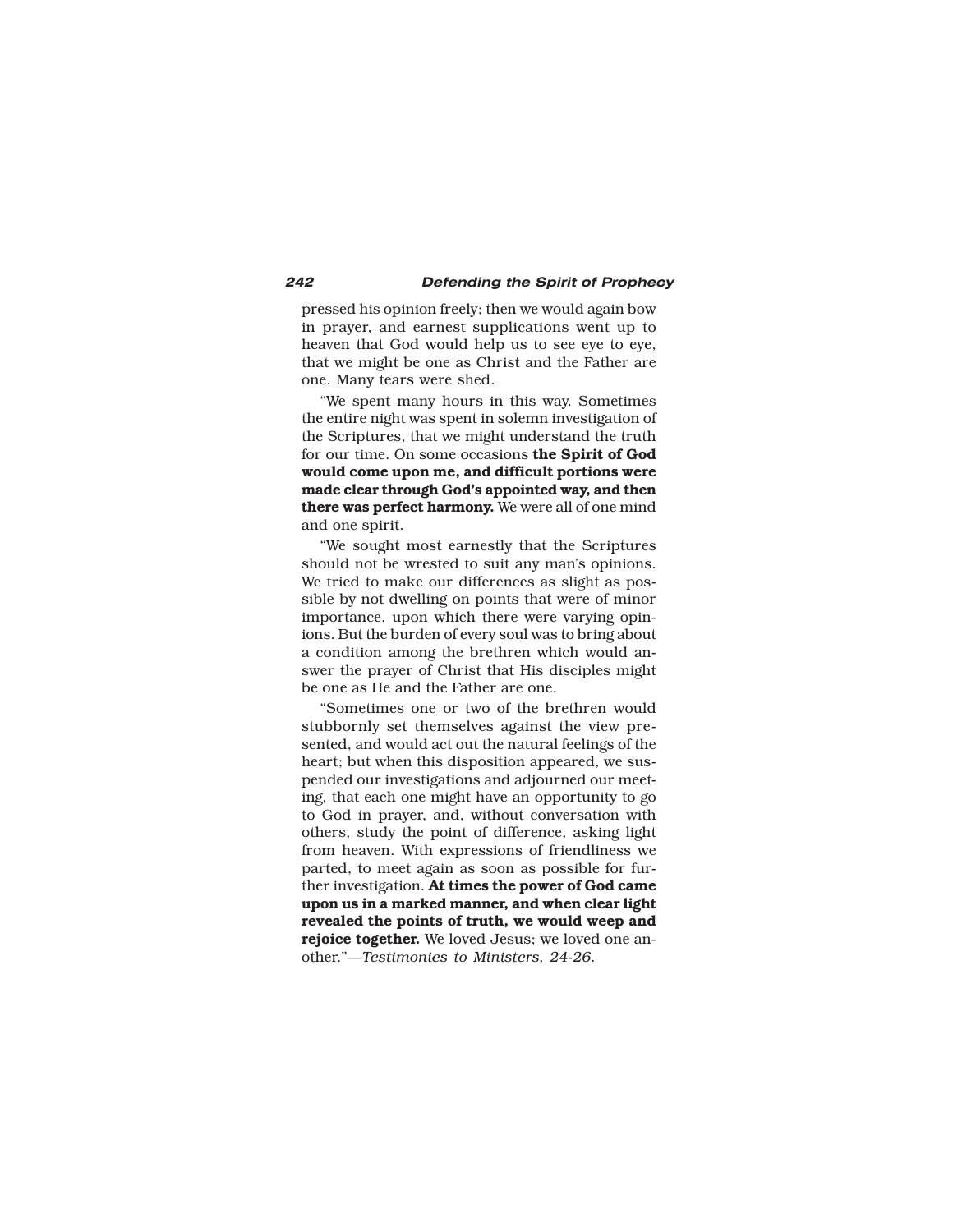"At this time there was fanaticism among some of those who had been believers in the first message. Serious errors in doctrine and practice were cherished, and some were ready to condemn all who would not accept their views. God revealed these errors to me in vision and sent me to His erring children to declare them; but in performing this duty I met with bitter opposition and reproach."—*5 Testimonies, 655-656.*

"We are to be established in the faith, in the light of the truth given us in our earlier experience. At that time one error after another pressed in upon us; ministers and doctors brought in new doctrines. We would search the Scriptures with much prayer, and the Holy Spirit would bring the truth to our minds. Sometimes whole nights would be devoted to searching the Scriptures, and earnestly asking God for guidance. Companies of devoted men and women assembled for this purpose. The power of God would come upon me, and I was enabled clearly to define what is truth and what is error.

"As the points of our faith were thus established, our feet were placed upon a solid foundation. We accepted the truth point by point, under the demonstration of the Holy Spirit. I would be taken off in vision, and explanations would be given me. I was given illustrations of heavenly things, and of the sanctuary, so that we were placed where light was shining on us in clear, distinct rays.

"I know that the sanctuary question stands in righteousness and truth, just as we have held it for so many years. It is the enemy that leads minds off on side-tracks. He is pleased when those who know the truth become engrossed in collecting Scriptures to pile around erroneous theories, which have no foundation in truth. The Scrip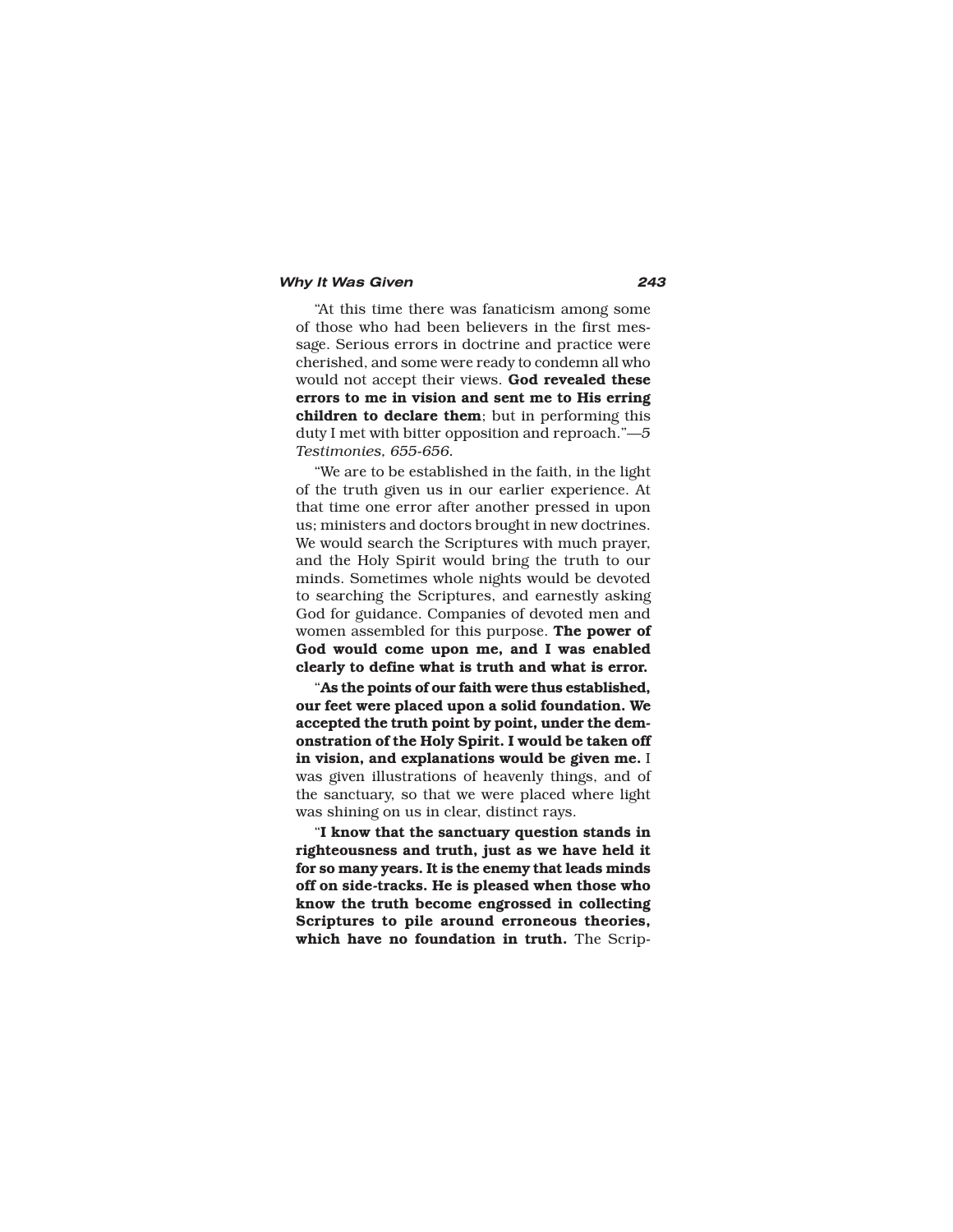tures thus used are misapplied; they were not given to substantiate error, but to strengthen truth."— *Gospel Workers, 302-303.*

"Let the truths that are the foundation of our faith be kept before the people. Some will depart from the faith, giving heed to seducing spirits and doctrines of devils. They talk science, and the enemy comes in and gives them an abundance of science; but it is not the science of salvation. It is not the science of humility, of consecration, or of the sanctification of the Spirit. We are now to understand what the pillars of our faith are,—the truths that have made us as a people what we are, leading us on step by step."—*Counsels to Writers and Editors, 29 (Review, May 25, 1905).*

"The searching testimony of the Spirit of God will separate those from Israel who have ever been at war with the means that God has ordained to keep corruptions out of the church. Wrongs must be called wrongs. Grievous sins must be called by their right name. All of God's people should come nearer to Him . . Then will they see sin in the true light and will realize how offensive it is in the sight of God."—*5 Testimonies, 676.*

"The plain, straight testimony must live in the church, or the curse of God will rest upon His people as surely as it did upon ancient Israel because of their sins."—*3 Testimonies, 269.*

"Never was there greater need of faithful warnings and reproofs . . than at this very time. Satan has come down with great power, knowing that his time is short. He is flooding the world with pleasing fables, and the people of God love to have smooth things spoken to them . . I was shown that God's people must make more firm, determined efforts to press back the incoming darkness. The close work of the Spirit of God is needed now as never before."—*3 Testimonies, 327-328.*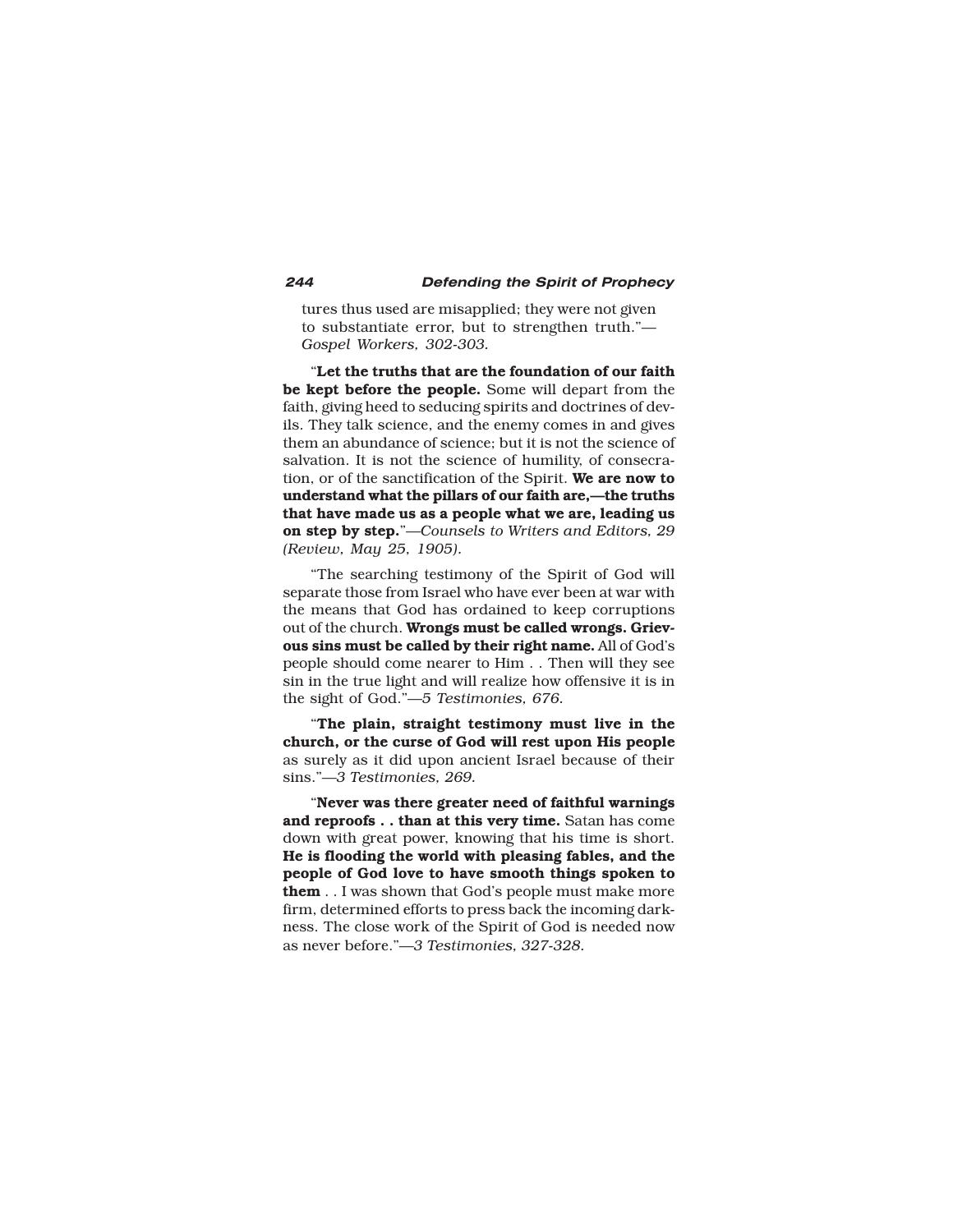# **An invaluable gift!**

# Messages from the Lord

Please consider the following messages. If you will humble your heart before God in prayer, and ask that He might teach you your work for this time,—and then, in humility of a learner, read the following gleanings from God's Word,— I assure you the Holy Spirit will move on your heart and set you on a new course of dedication, a deeper study of His holy Word, and an intensified determination to please Him in every way.

"In ancient times God spoke to men by the mouth of prophets and apostles. In these days He speaks to them by the *Testimonies* of His Spirit. There was never a time when God instructed His people more earnestly than He instructs them now concerning His will and the course that He would have them pursue."—*4 Testimonies, 147-148.*

"God is either teaching His church, reproving their wrongs and strengthening their faith, or He is not. This work is of God, or it is not. God does nothing in partnership with Satan. My work . . bears the stamp of God or the stamp of the enemy. There is no halfway work in the matter."—*5 Testimonies, 671*.

"As the Lord has manifested Himself through the spirit of prophecy, 'past, present, and future have passed before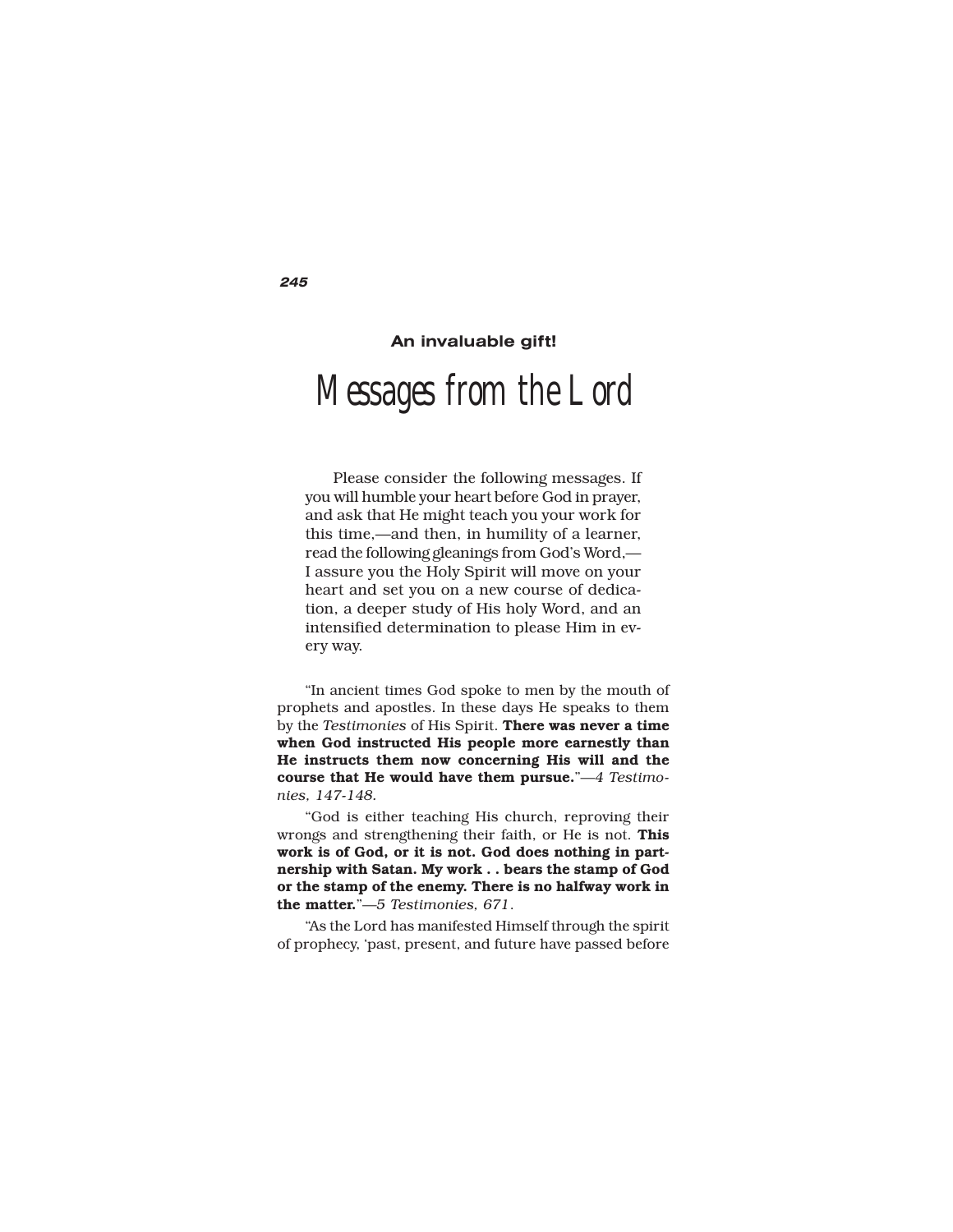me. I have been shown faces that I had never seen, and years afterward I knew them when I saw them. I have been aroused from my sleep with a vivid sense of subjects previously presented to my mind; and I have written, at midnight, letters that have gone across the continent and, arriving at a crisis, have saved great disaster to the cause of God. This has been my work for many years. A power has impelled me to reprove and rebuke wrongs that I had not thought of. Is this work of the last thirty-six years from above or from beneath?' "—*5 Testimonies, 671.*

"If you lose confidence in the *Testimonies* you will drift away from Bible truth. I have been fearful that many would take a questioning, doubting position, and in my distress for your souls I would warn you. How many will heed the warning? As you now hold the *Testimonies*, should one be given crossing your track, correcting your errors, would you feel at perfect liberty to accept or reject any part or the whole? That which you will be least inclined to receive is the very part most needed."—*5 Testimonies, 98.*

"As the end draws near, and the work of giving the last warning to the world extends, it becomes more important for those who accept present truth to have a clear understanding of the nature and influence of the *Testimonies,* which God in His providence has linked with the work of the third angel's message from its very rise . ."—*5 Testimonies, 654.*

"A wealth of moral influence has been brought to us in the last half century. Through His Holy Spirit the voice of God has come to us continually in warning and instruction, to confirm the faith of the believers in the Spirit of prophecy. Repeatedly the word has come: Write the things that I have given you to confirm the faith of My people in the position they have taken. Time and trial have not made void the instruction given, but years of suffering and self-sacrifice have established the truth of the testimony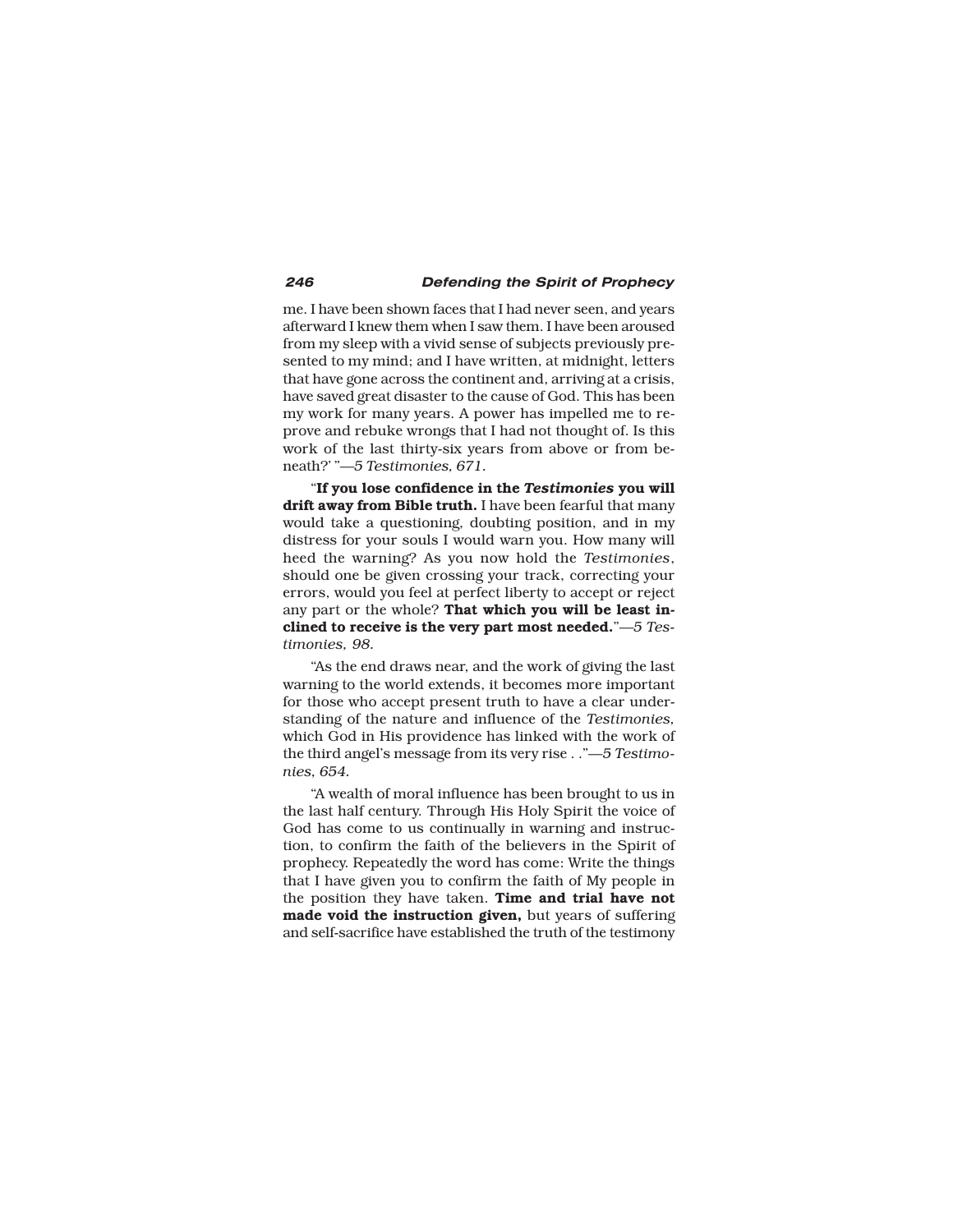given. The instruction that was given in the early days of the message is to be held as safe instruction to follow in these, its closing days. Those who are indifferent to this light and instruction must not expect to escape the snares which we have been plainly told will cause the rejecters of light to stumble, and fall, and be snared, and be taken. If we study carefully the second chapter of Hebrews, we shall learn how important it is that we hold steadfastly to every principle of truth that has been given."*— 1 Selected Messages, 41*.

"It is Satan's plan to weaken the faith of God's people in the *Testimonies*. Satan knows how to make his attacks . . The gifts are next questioned: then, of course, they have but little weight, and instruction given through vision is disregarded."—*5 Testimonies, 672.*

"Next follows skepticism in regard to the vital points of our faith, the pillars of our position, then doubt as to the Holy Scriptures, and then the downward march to perdition. When the *Testimonies,* which were once believed, are doubted and given up, Satan knows the deceived ones will not stop at this; and he redoubles his efforts till he launches them into open rebellion, which becomes incurable and ends in destruction."—*4 Testimonies, 211.*

"I was shown that many had so little spirituality that they did not understand the value of the *Testimonies* or their real object. They talked flippantly of the *Testimonies* given by God for the benefit of His people, and passed judgment upon them, giving their opinion and criticizing this and that, when they would better have placed their hands upon their lips, and prostrated themselves in the dust; for they could not appreciate the spirit of the *Testimonies,* because they knew so little of the Spirit of God."—*5 Testimonies, 672-673.*

"God sets no man to pronounce judgment on His Word, selecting some things as inspired and discredit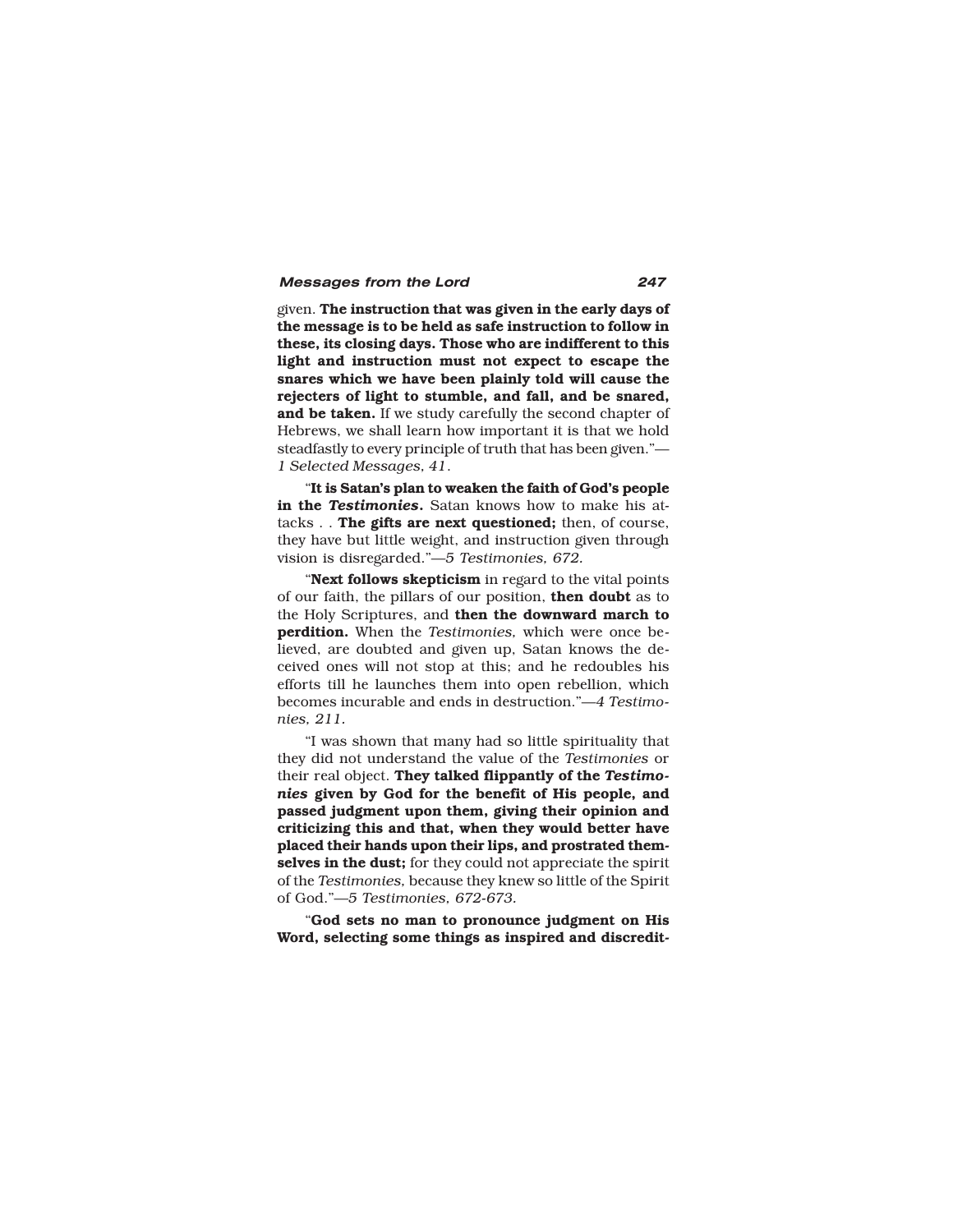ing others as uninspired. The testimonies have been treated in the same way; but God is not in this."—*1 Selected Messages, 23.*

"There are some in Battle Creek who have never fully submitted to reproof. They have taken a course of their own choosing. They have ever, to a greater or less degree, exerted an influence against those who have stood up to defend the right and reprove the wrong. The influence of these persons upon individuals who come here and who are brought in contact with them . . is very bad. They fill the minds of these newcomers with questionings and doubts in regard to the *Testimonies* of the Spirit of God. They put false constructions upon the *Testimonies*."—*4 Testimonies, 513-514.*

"Some are unconscious of the harm they are doing; but, unconsecrated, proud, and rebellious themselves, they lead others in the wrong track. A poisonous atmosphere is inhaled from these unconsecrated ones. The blood of souls is in the garments of such, and Christ will say to them in the day of final settlement: 'Depart from Me, all ye workers of iniquity.' Astonished they will be, but their professedly Christian lives were a deception, a fraud.

"Some express their views that the testimony of Sister White cannot be reliable. This is all that many unconsecrated ones want. The testimonies of reproof have checked their vanity and pride; but if they dared, they would go to almost any length in fashion and pride. God will give all such an opportunity to prove themselves and to develop their true characters."—*5 Testimonies, 673.*

"I am sorry for my brethren who have been walking in the mist of suspicion and skepticism and false reasoning. I know that some of them would be blessed by messages of counsel if the clouds obscuring their spiritual vision could be driven back, and they could see aright. But they do not see clearly. Therefore I dare not communicate with them. When the Spirit of God clears away the 'mysti-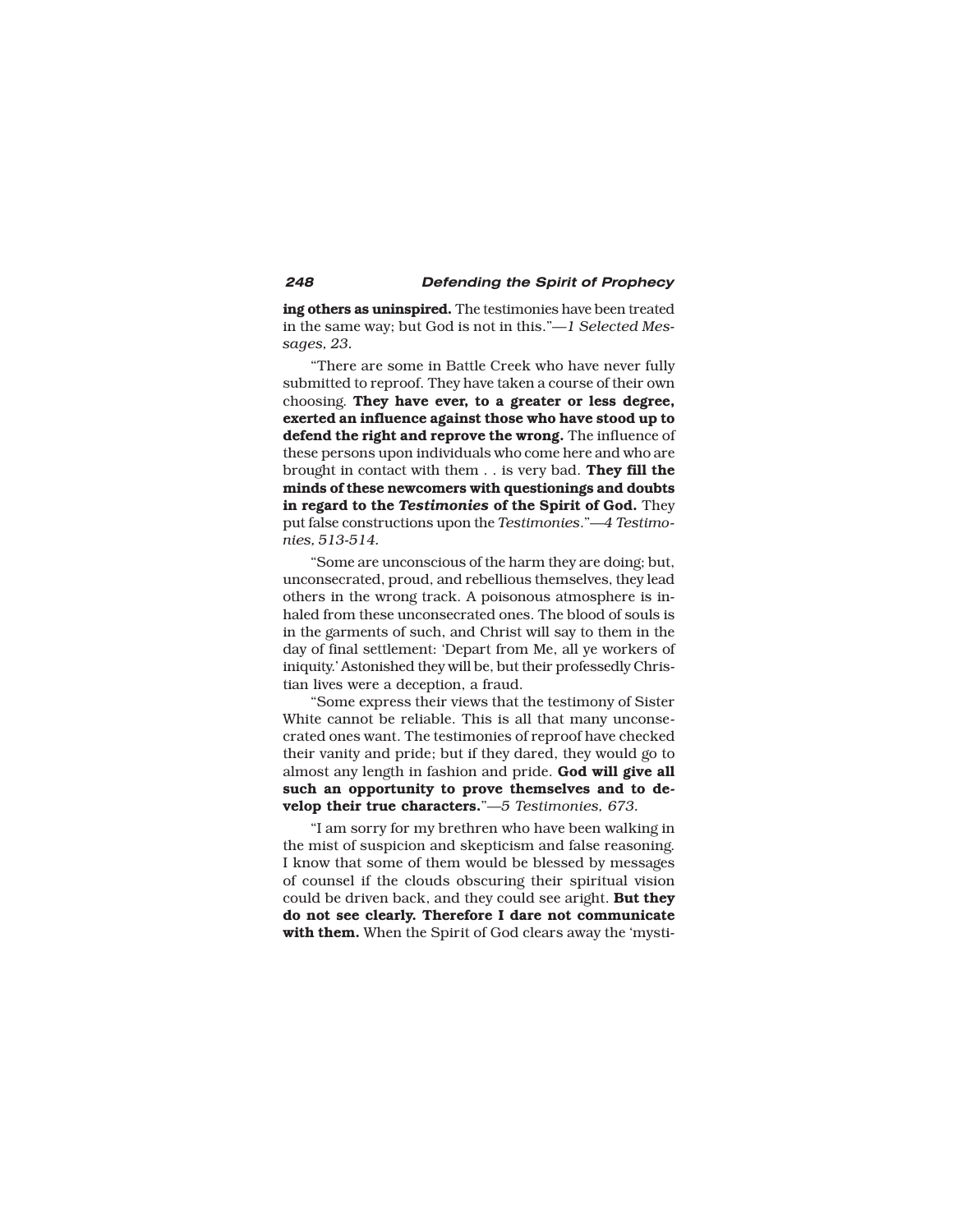#### **Messages from the Lord**

cism,' there will be found just as complete comfort and faith and hope in the messages that I have been instructed to give, as were found in them in years past."—*1 Selected Messages, 30.*

"I saw that the reason why visions had not been more frequent of late is, they have not been appreciated by the church. The church have nearly lost their spirituality and faith, and the reproofs and warnings have had but little effect upon them. Many of those who have professed faith in them have not heeded them."—*1 Testimonies, 119.*

"My brethren, beware of the evil heart of unbelief. The Word of God is plain and close in its restrictions. It interferes with your selfish indulgence; therefore you do not obey it. The *Testimonies* of His Spirit call your attention to the Scriptures, point out your defects of character, and rebuke your sins; therefore you do not heed them. And to justify your carnal, ease-loving course you begin to doubt whether the *Testimonies* are from God. If you would obey their teachings you would be assured of their divine origin. Remember, your unbelief does not affect their truthfulness. If they are from God they will stand."—*5 Testimonies, 234*.

"I have been shown that unbelief in the testimonies of warning, encouragement, and reproof is shutting away the light from God's people. Unbelief is closing their eyes so that they are ignorant of their true condition."—*5 Testimonies, 674*.

"They think the testimony of the Spirit of God in reproof is uncalled for or that it does not mean them. Such are in the greatest need of the grace of God and spiritual discernment that they may discover their deficiency in spiritual knowledge."—*3 Testimonies, 253-254.*

"Many who have backslidden from the truth assign as a reason for their course that they do not have faith in the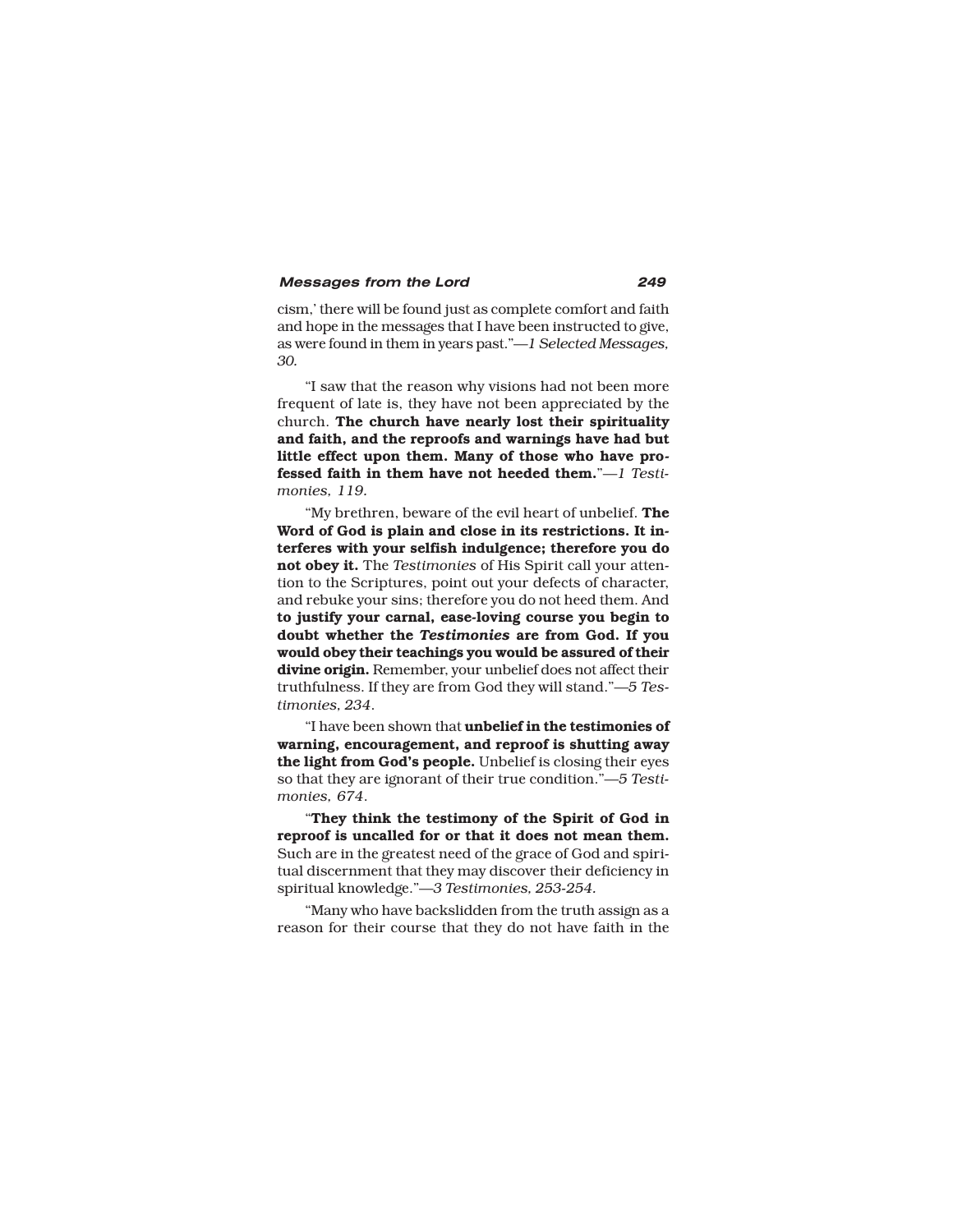*Testimonies* . . The question now is: Will they yield their idol which God condemns, or will they continue in their wrong course of indulgence and reject the light God has given them reproving the very things in which they delight? The question to be settled with them is: Shall I deny myself and receive as of God the *Testimonies* which reprove my sins, or shall I reject the *Testimonies because* they reprove my sins?"—*4 Testimonies, 31-32*.

"Satan has ability to suggest doubts and to devise objections to the pointed testimony that God sends, and many think it a virtue, a mark of intelligence in them, to be unbelieving and to question and quibble. Those who desire to doubt will have plenty of room. God does not propose to remove all occasion for unbelief. He gives evidence, which must be carefully investigated with a humble mind and a teachable spirit, and all should decide from the weight of evidence."—*3 Testimonies, 255.*

"God gives sufficient evidence for the candid mind to believe; but he who turns from the weight of evidence because there are a few things which he cannot make plain to his finite understanding will be left in the cold, chilling atmosphere of unbelief and questioning doubts, and will make shipwreck of faith."—*4 Testimonies, 232-233*.

"Soon every possible effort will be made to discount and pervert the truth of the testimonies of God's Spirit. We must have in readiness the clear, straight messages that since 1846 have been coming to God's people.

"There will be those once united with us in the faith who will search for new, strange doctrines, for something odd and sensational to present to the people. They will bring in all conceivable fallacies, and will present them as coming from Mrs. White, that they may beguile souls."—*1 Selected Messages, 41.*

"Let none entertain the thought that I regret or take back any plain testimony I have borne to individuals or to the people. If I have erred anywhere, it is in not rebuking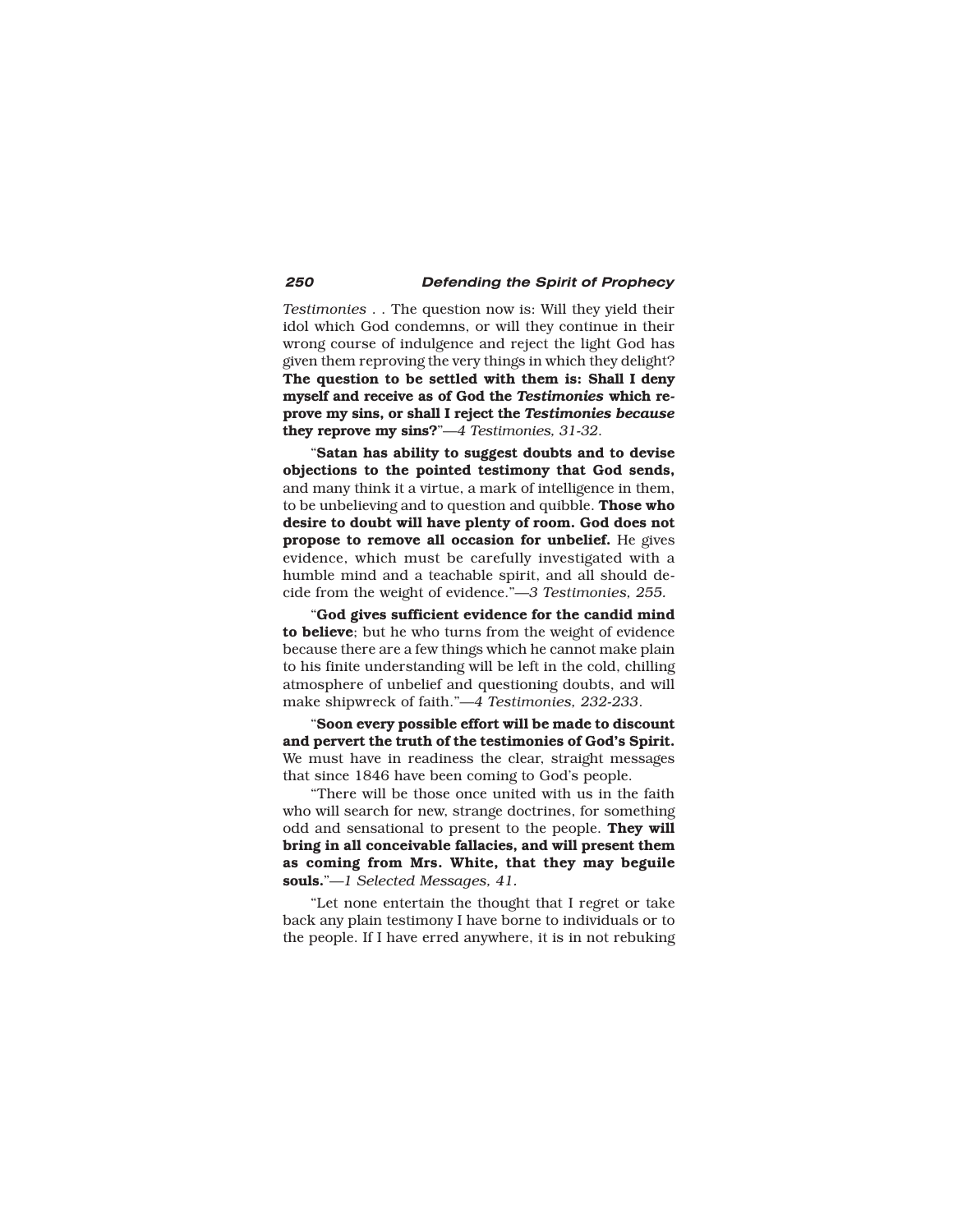#### **Messages from the Lord**

sin more decidedly and firmly. Some of the brethren have taken the responsibility of criticizing my work and proposing an easier way to correct wrongs. To these persons I would say: I take God's way and not yours. What I have said or written in testimony or reproof has not been too plainly expressed . .

"Those who would in any way lessen the force of the sharp reproofs which God has given me to speak must meet their work at the judgment . . To those who have taken the responsibility to reprove me and, in their finite judgment, to propose a way which appears wiser to them I repeat: I do not accept your efforts. Leave me with God, and let Him teach me. I will take the words from the Lord and speak them to the people. I do not expect that all will accept the reproof and reform their lives, but I must discharge my duty all the same. I will walk in humility before God, doing my work for time and for eternity."—*5 Testimonies, 19-20.*

"These words were spoken to me: 'Your work is appointed you of God. Many will not hear you, for they refused to hear the Great Teacher; many will not be corrected, for their ways are right in their own eyes. Yet bear to them the reproofs and warnings I shall give you, whether they will hear or forbear.' "—*1 Selected Messages, 29.*

"Many now despise the faithful reproof given of God in testimony. I have been shown that some in these days have even gone so far as to burn the written words of rebuke and warning, as did the wicked king of Israel. But opposition to God's threatenings will not hinder their execution. To defy the words of the Lord, spoken through His chosen instruments, will only provoke His anger and eventually bring certain ruin upon the offender."— *4 Testimonies, 180.*

"From the beginning of my work, as I have been called to bear a plain, pointed testimony, to reprove wrongs,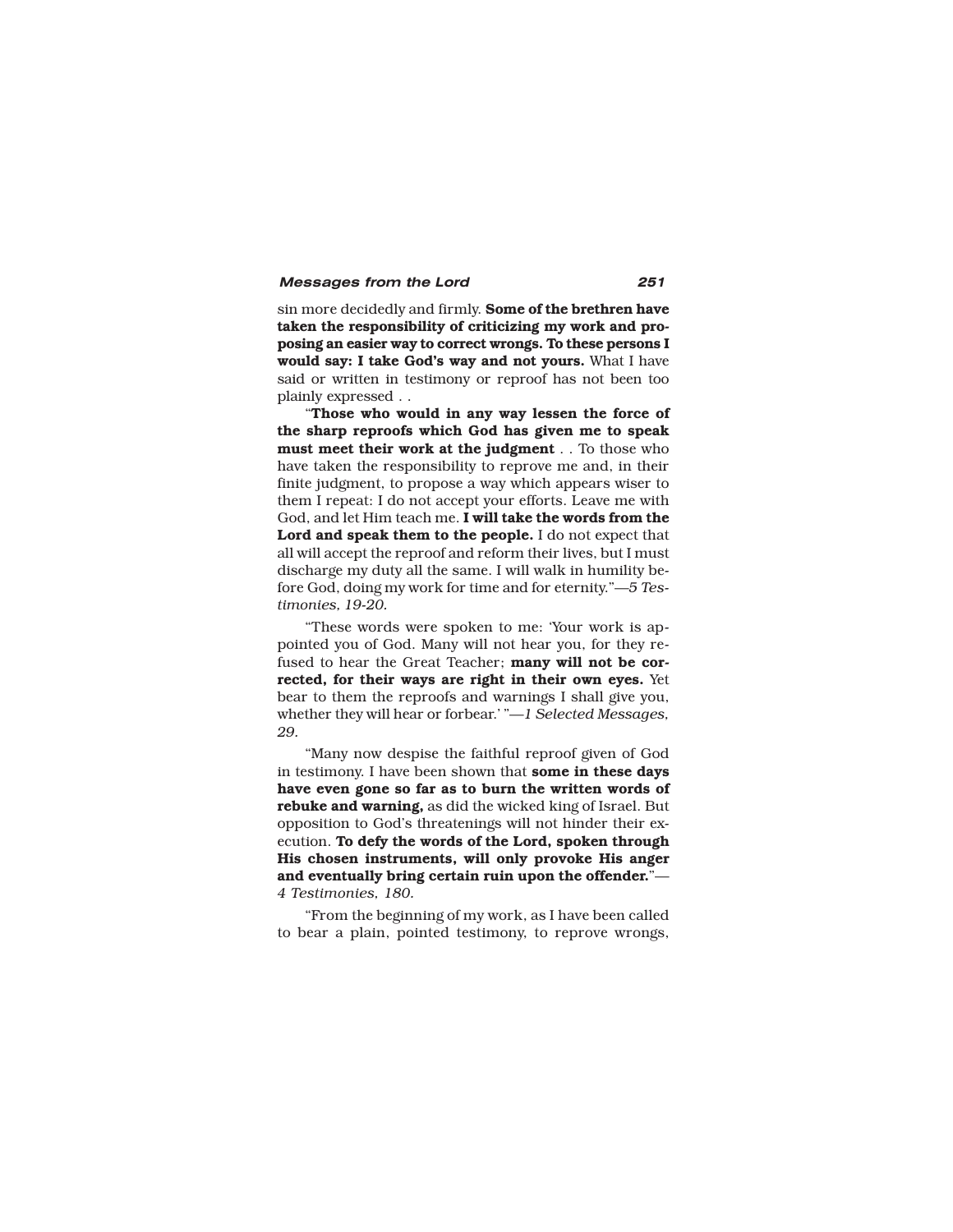and to spare not, there have been those who have stood in opposition to my testimony and have followed after to speak smooth things, to daub with untempered mortar, and to destroy the influence of my labors. The Lord would move upon me to bear reproof, and then individuals would step in between me and the people to make my testimony of no effect."—*5 Testimonies, 678-679.*

"There are some in these last days who will cry: 'Speak unto us smooth things, prophesy deceits.' But this is not my work. God has set me as a reprover of His people; and just so surely as He has laid upon me the heavy burden, He will make those to whom this message is given responsible for the manner in which they treat it. God will not be trifled with, and those who despise His work will receive according to their deeds."—*4 Testimonies, 231-232.*

"If God has given me a message to bear to His people, those who would hinder me in the work and lessen the faith of the people in its truth are not fighting against the instrument, but against God."—*5 Testimonies, 680.*

"It is not the instrument whom you slight and insult, but God, who has spoken to you in these warnings and reproofs. It is hardly possible for men to offer a greater insult to God than to despise and reject the instrumentalities that He has appointed to lead them."—*5 Testimonies, 680*.

"Some of you in words acknowledge reproof, but you do not in heart accept it. You go on the same as before, only being less susceptible to the influence of the Spirit of God, becoming more and more blinded, having less wisdom, less self-control, less moral power, and less zeal and relish for religious exercises; and, unless converted, you will finally yield your hold upon God entirely. You have not made decided changes in your life when reproof has come, because you have not seen and realized your defects of character and the great contrast between your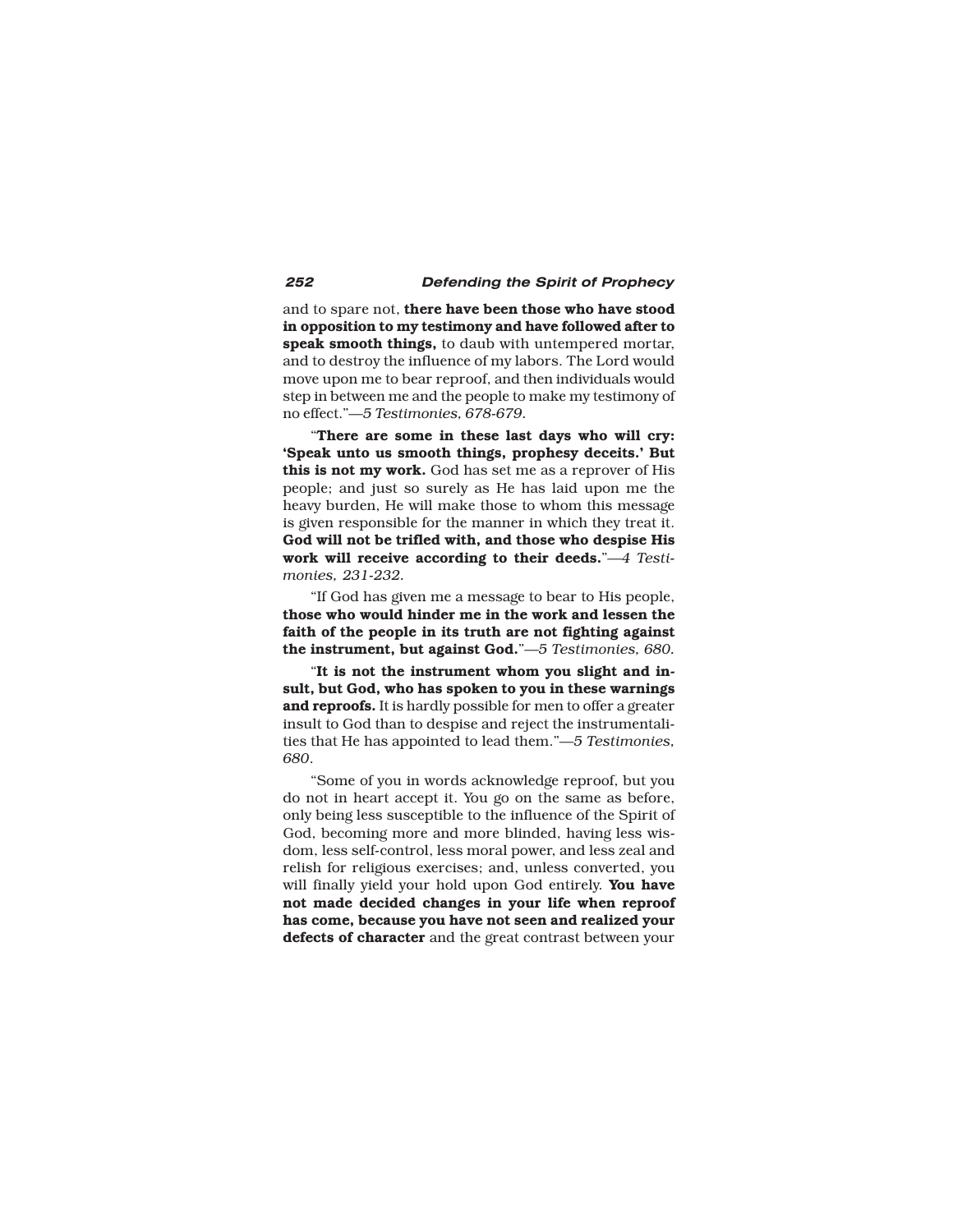life and the life of Christ. What do your prayers amount to while you regard iniquity in your hearts? Unless you make a thorough change, you will, not far hence, become weary of reproof, as did the children of Israel; and, like them, you will apostatize from God."—*5 Testimonies, 680*.

"Many are going directly contrary to the light which God has given to His people, because they do not read the books which contain the light and knowledge in cautions, reproofs, and warnings. The cares of the world, the love of fashion, and the lack of religion have turned the attention from the light God has so graciously given, while books and periodicals containing error are traveling all over the country. Skepticism and infidelity are increasing everywhere. Light so precious, coming from the throne of God, is hid under a bushel. God will make His people responsible for this neglect. An account must be rendered to Him for every ray of light He has let shine upon our pathway, whether it has been improved to our advancement in divine things, or rejected because it was more agreeable to follow inclination."—*4 Testimonies, 391.*

"Those who have most to say against the testimonies are generally those who have not read them, just as those who boast of their disbelief of the Bible are those who have little knowledge of its teachings. They know that it condemns them, and their rejection of it gives them a feeling of security in their sinful course."—*1 Selected Messages, 45-46.*

"Let ministers and people remember that gospel truth ruins if it does not save. 'The soul that refuses to listen to the invitations of mercy from day to day can soon listen to the most urgent appeals without an emotion stirring his soul. As laborers with God we need more fervent piety and less self-exaltation. The more self is exalted, the more will faith in the *Testimonies* of the Spirit of God be lessened . . Those who trust wholly in themselves will see less and less of God in the *Testimonies* of His Spirit.' "—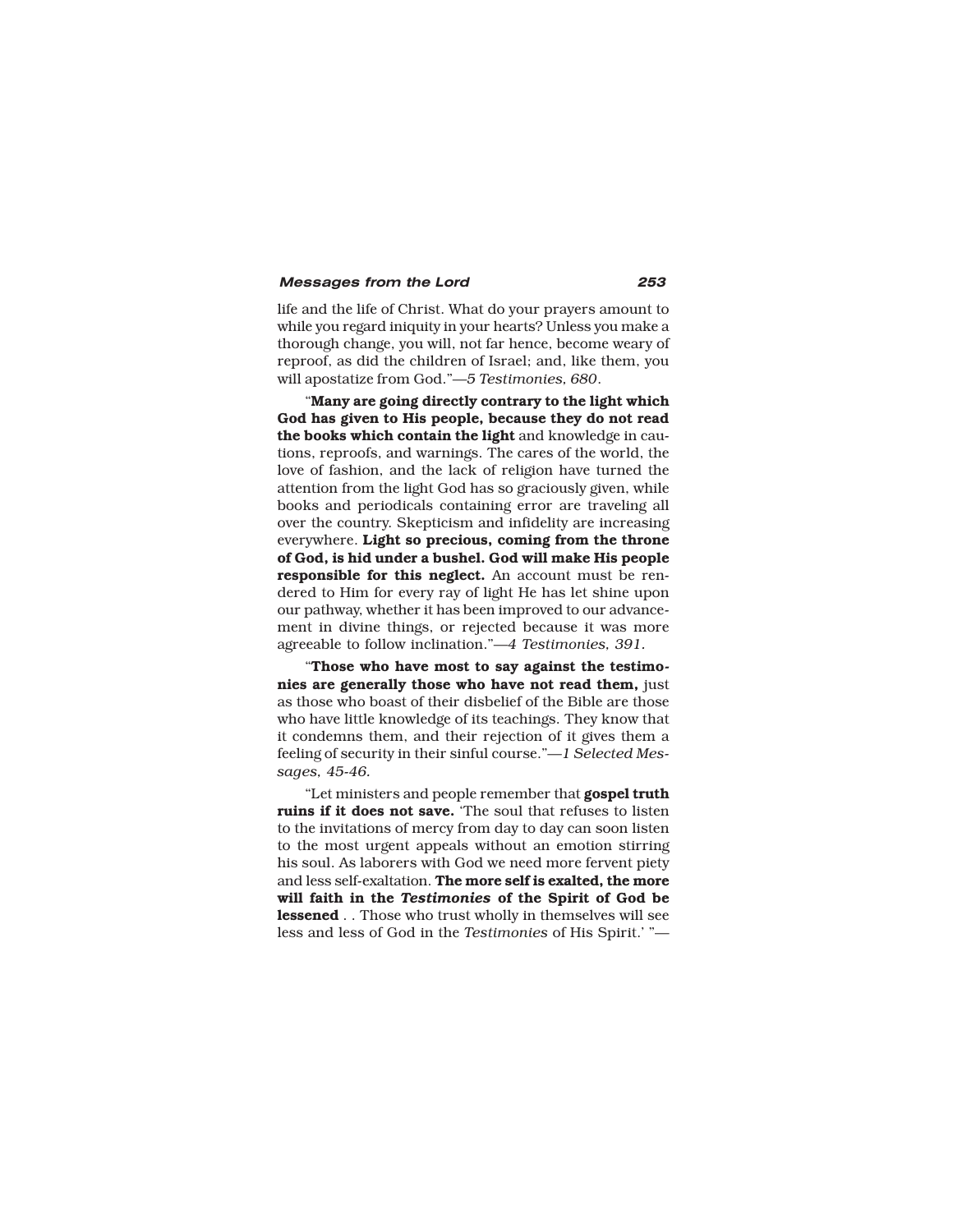*5 Testimonies, 134*.

## "Those who have treated the light that the Lord has given as a common thing will not be benefited by the instruction presented.

"There are those who will misinterpret the messages that God has given, in accordance with their spiritual blindness.

"Some will yield their faith, and will deny the truth of the messages, pointing to them as falsehoods.

# "Some will hold them up to ridicule, working against the light that God has been giving for years, and some who are weak in the faith will thus be led astray.

"But others will be greatly helped by the messages. Though not personally addressed, they will be corrected, and will be led to shun the evils specified . . The Spirit of the Lord will be in the instruction, and doubts existing in many minds will be swept away. The testimonies themselves will be the key that will explain the messages given, as Scripture is explained by Scripture. Many will read with eagerness the messages reproving wrong, that they may learn what they may do to be saved . . Light will dawn upon the understanding, and the Spirit will make an impression on minds, as Bible truth is clearly and simply presented in the messages that since 1846 God has been sending His people. These messages are to find their place in hearts, and transformations will take place."—*1 Selected Messages, 41- 42.*

"God has given sufficient evidence, so that all who desire to do so may satisfy themselves as to the character of the *Testimonies;* and, having acknowledged them to be from God, it is their duty to accept reproof, even though they do not themselves see the sinfulness of their course. If they fully realized their condition, what would be the need of reproof? Because they know it not, God mercifully sets it before them, so that they may repent and reform before it shall be too late. Those who despise the warning will be left in blindness to become self-de-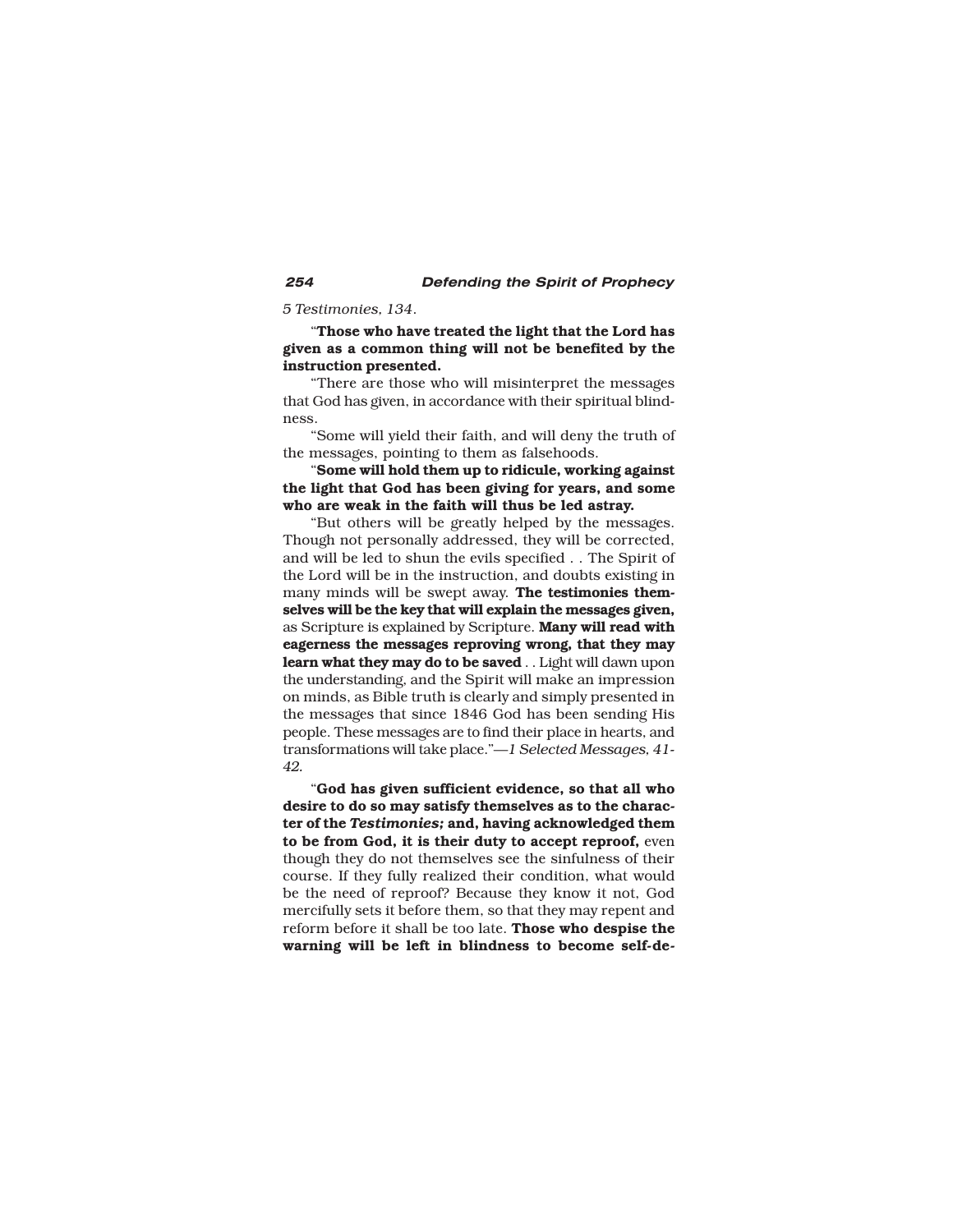ceived; but those who heed it and zealously go about the work of separating their sins from them in order to have the needed graces, will be opening the door of their hearts that the dear Saviour may come in and dwell with them. Those who are most closely connected with God are the ones who know His voice when He speaks to them. Those who are spiritual discern spiritual things. Such will feel grateful that the Lord has pointed out their errors."—*5 Testimonies, 682-583.*

"When the minds of persons reproved are under a strong deception, they naturally resist the testimony; and having taken an attitude of resistance, it is difficult for them afterward to acknowledge that they have been wrong."—*1 Selected Messages, 51*.

"I took the precious Bible and surrounded it with the several *Testimonies for the Church,* given for the people of God. Here, said I, the cases of nearly all are met. The sins they are to shun are pointed out. The counsel that they desire can be found here, given for other cases situated similarly to themselves. God has been pleased to give you line upon line and precept upon precept. But there are not many of you that really know what is contained in the *Testimonies*. You are not familiar with the Scriptures."—*2 Testimonies, 605.*

"One stood by my side and said: 'God has raised you up and has given you words to speak to the people and to reach hearts as He has given to no other one. He has shaped your testimonies to meet cases that are in need of help. You must be unmoved by scorn, derision, reproach, and censure. In order to be God's special instrument, you should lean to no one, but hang upon Him alone; and, like the clinging vine, let your tendrils entwine about Him. He will make you a means through which to communicate His light to the people. You must daily gather strength from God in order to be fortified, that your surroundings may not dim or eclipse the light that He has permitted to shine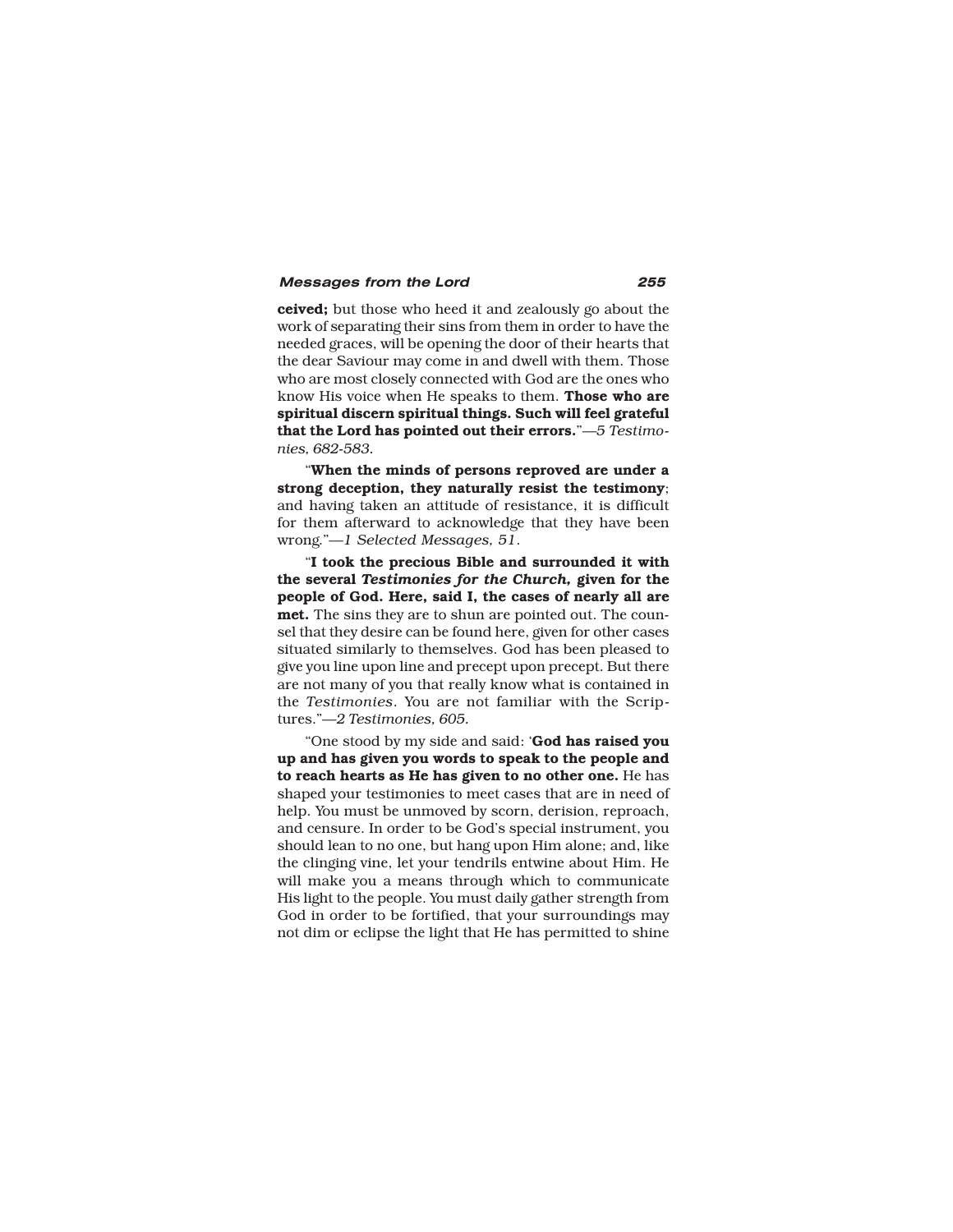upon His people through you. It is Satan's special object to prevent this light from coming to the people of God, who so greatly need it amid the perils of these last days."*—2 Testimonies, 607-608.*

"There are some who think they are able to measure the character and to estimate the importance of the work the Lord has given me to do. Their own mind and judgment is the standard by which they would weigh the testimonies.

"My Instructor said to me, Tell these men that God has not committed to them the work of measuring, classifying, and defining the character of the testimonies. Those who attempt this are sure to err in their conclusions. The Lord would have men adhere to their appointed work. If they will keep the way of the Lord, they will be able to discern clearly that the work which He has appointed me to do is not a work of human devising."—*1 Selected Messages, 49*.

" 'Your success is in your simplicity. As soon as you depart from this and fashion your testimony to meet the minds of any, your power is gone. Almost everything in this age is glossed and unreal. The world abounds in testimonies given to please and charm for the moment and to exalt self. Your testimony is of a different character . . God has given you your testimony, to set before the backslider and the sinner his true condition and the immense loss he is sustaining by continuing a life of sin. God has impressed this upon you by opening it before your vision as He has to no other now living.' "—*2 Testimonies, 608*.

"Those who carefully read the testimonies as they have appeared from the early days, need not be perplexed as to their origin. The many books, written by the help of the Spirit of God, bear a living witness to the character of the testimonies."—*1 Selected Messages, 49-50.*

"I was shown that in the wisdom of God the sins and errors of all would not be revealed . . All who are guilty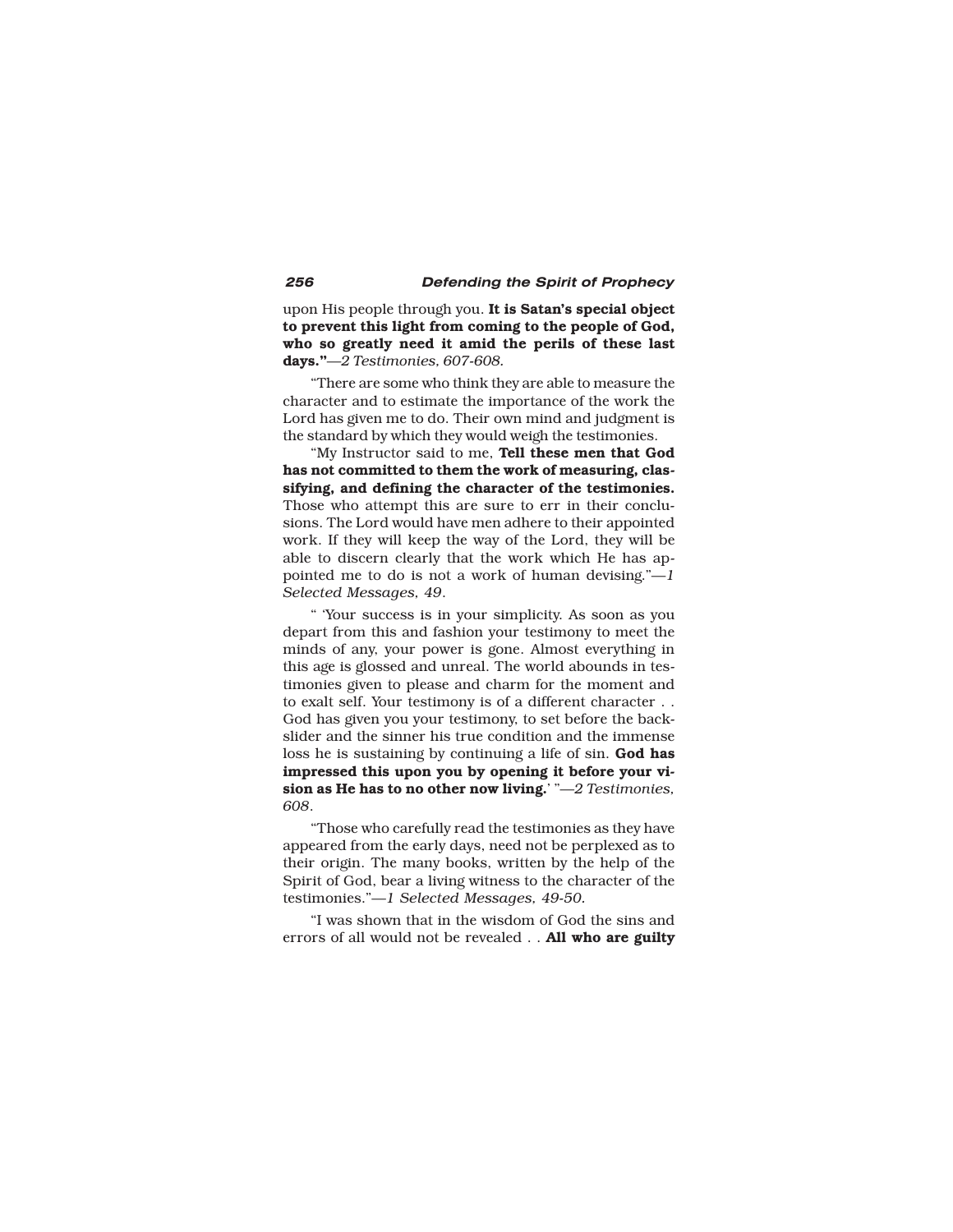are addressed in these individual testimonies, although their names may not be attached to the special testimony borne; and if individuals pass over and cover up their own sins because their names are not especially called, they will not be prospered of God. They cannot advance in the divine life, but will become darker and darker, until the light of heaven will be entirely withdrawn."—*2 Testimonies, 447.*

"Sometimes in ministers and physicians bearing responsibilities there has developed a disposition to discard the testimonies, and I have been instructed not to place testimonies in their hands; for, having yielded to the spirit that tempted and overcame Adam and Eve, they have opened mind and heart to the control of the enemy. Being on a false track, and laboring under deceptive imaginings, they will read into the testimonies things that are not there, but which are in agreement with the false statements that they have listened to. By reading the testimonies in the light of their own kindling, they are deceived, and will deceive others."—*1 Selected Messages, 51-52.*

"The Lord has seen fit to give me a view of the needs and errors of His people. Painful though it has been to me, I have faithfully set before the offenders their faults and the means of remedying them . . Thus has the Spirit of God pronounced warnings and judgments, withholding not, however, the sweet promise of mercy . .

"Repentant sinners have no cause to despair because they are reminded of their transgressions and warned of their danger. These very efforts in their behalf show how much God loves them and desires to save them. They have only to follow His counsel and do His will, to inherit eternal life. God sets the sins of His erring people before them, that they may behold them in all their enormity under the light of divine truth. It is then their duty to renounce them forever."—*4 Testimonies, 15*.

"Some who are not willing to receive the light, but who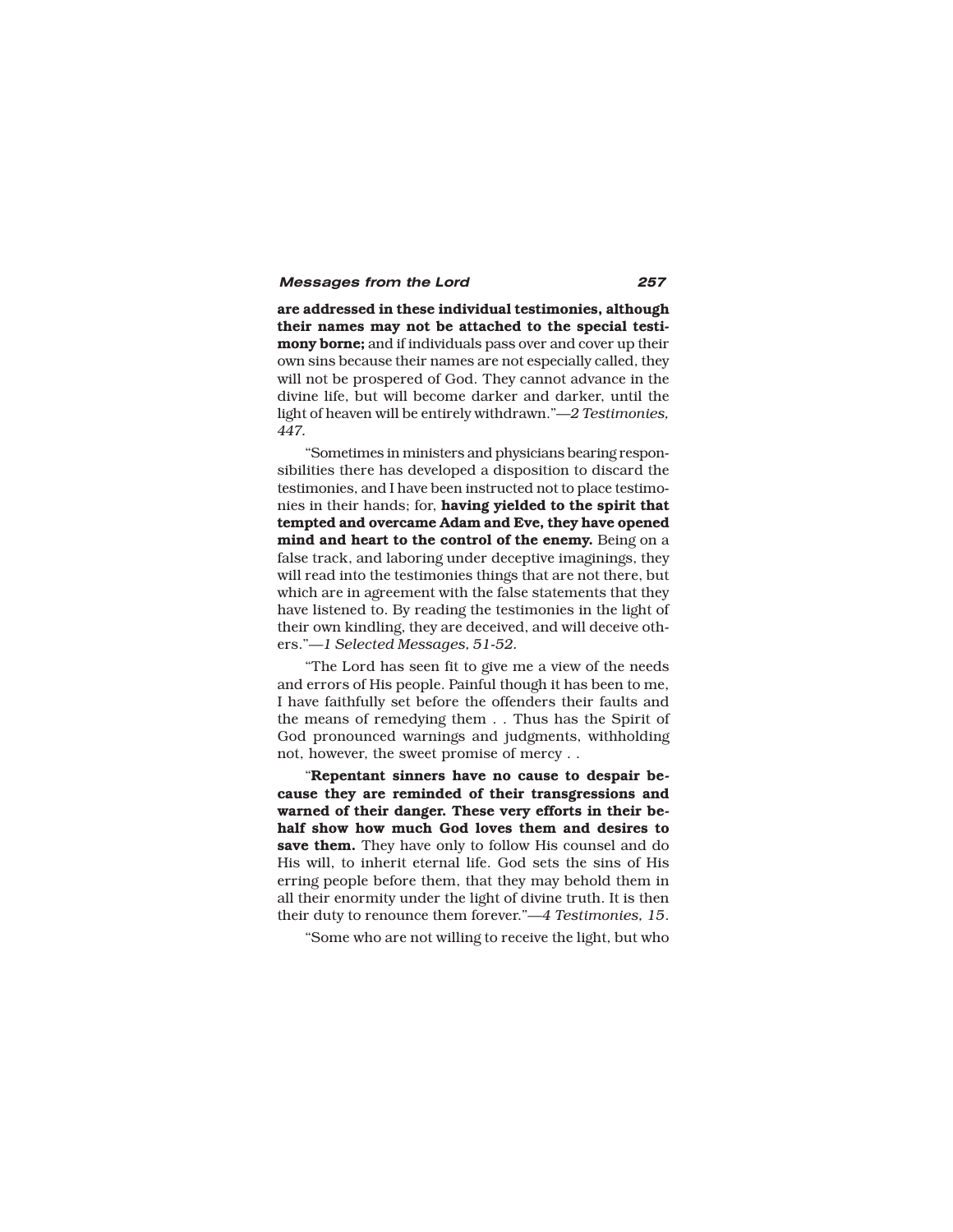prefer to walk in ways of their own choosing, will search the testimonies to find something in them to encourage the spirit of unbelief and disobedience. Thus a spirit of disunion will be brought in."—*1 Selected Messages, 48*.

"Warnings and reproofs are not given to the erring among Seventh-day Adventists because their lives are more blameworthy than are the lives of professed Christians of the nominal churches, nor because the example of their acts are worse than those of the Adventists who will not yield obedience to the claims of God's law, but because they have great light, and have by their profession taken their position as God's special, chosen people, having the law of God written in their hearts. They signify their loyalty to the God of heaven by yielding obedience to the laws of His government. They are God's representatives upon the earth. Any sin in them separates them from God and, in a special manner, dishonors His name by giving the enemies of His holy law occasion to reproach His cause and His people, whom He has called 'a chosen generation, a royal priesthood, an holy nation, a peculiar people,' that they should show forth the praises of Him that hath called them out of darkness into His marvelous light."—*2 Testimonies, 452.*

"If those whose errors are pointed out make confession of their wrongdoing, the spell of the enemy may be broken. If they will repent and forsake their sins, God is faithful and just to forgive their sins, and to cleanse them from all unrighteousness. Christ, the sin-pardoning Redeemer, will remove the filthy garments from them, give them change of raiment, and set a fair miter upon their head. But so long as they refuse to turn from iniquity they cannot develop a character that will stand in the great day of judgment."—*1 Selected Messages, 52*.

"The Lord reproves and corrects the people who profess to keep His law. He points out their sins and lays open their iniquity because He wishes to separate all sin and wickedness from them, that they may perfect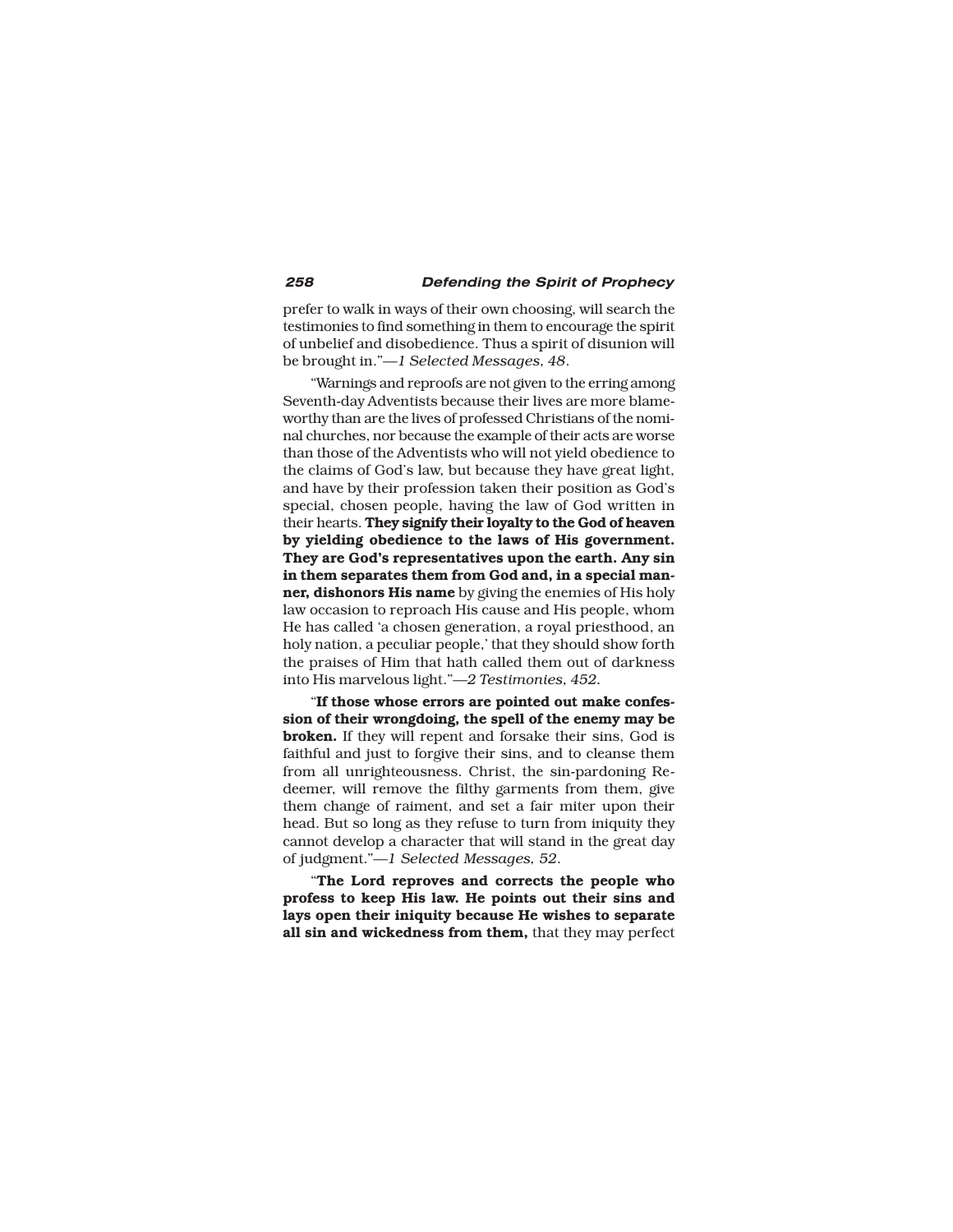holiness in His fear . . God rebukes, reproves, and corrects them, that they may be refined, sanctified, elevated, and finally exalted to His own throne."—*2 Testimonies, 453.*

"Testimonies of warning have been repeated. I inquire: Who have heeded them? Who have been zealous in repenting of their sins and idolatry, and have been earnestly pressing toward the mark for the prize of the high calling of God in Christ Jesus? . .

"I have waited anxiously, hoping that God would put His Spirit upon some and use them as instruments of righteousness to awaken and set in order His church. I have almost despaired as I have seen, year after year, a greater departure from that simplicity which God has shown me should characterize the life of His followers. There has been less and less interest in, and devotion to, the cause of God. I ask: Wherein have those who profess confidence in the *Testimonies* sought to live according to the light given in them? Wherein have they regarded the warnings given? Wherein have they heeded the instructions they have received?"—*2 Testimonies, 483-484.*

"The *Testimonies* are not to belittle the Word of God, but to exalt it and attract minds to it, that the beautiful simplicity of truth may impress all."—*5 Testimonies, 665.*

"As the Word of God is walled in with these books and pamphlets, so has God walled you in with reproofs, counsel, warnings, and encouragements. Here you are crying before God, in the anguish of your souls, for more light. I am authorized from God to tell you that **not another** ray of light through the *Testimonies* will shine upon your pathway until you make a practical use of the light already given. The Lord has walled you about with light; but you have not appreciated the light; you have trampled upon it. While some have despised the light, others have neglected it or followed it but indifferently. A few have set their hearts to obey the light which God has been pleased to give them."—*5 Testimonies, 666.*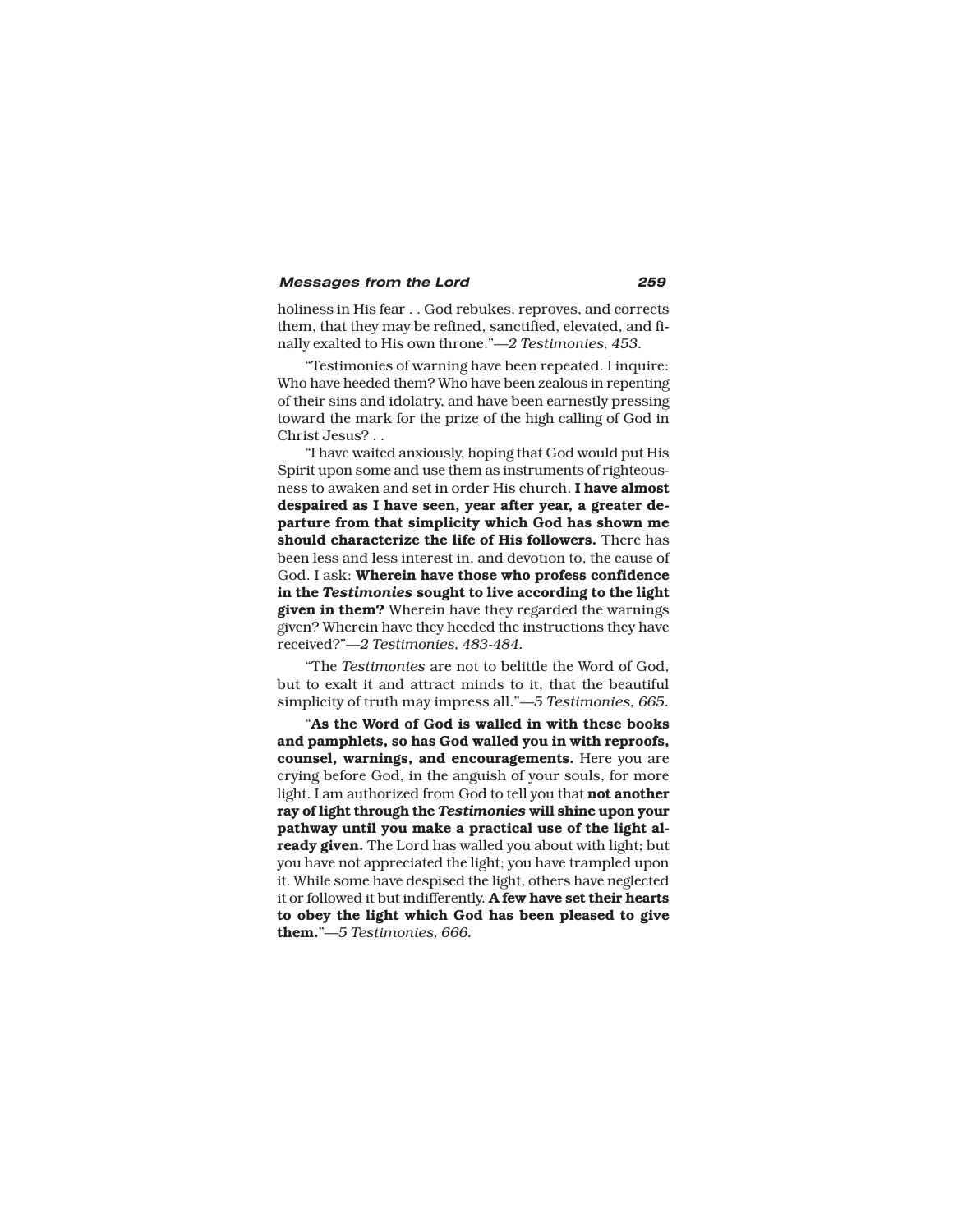"When you gather up the rays of light which God has given in the past, then will He give an increase of light."—*5 Testimonies, 666.*

"Perilous times are before us. Everyone who has a knowledge of the truth should awake and place himself, body, soul, and spirit, under the discipline of God. The enemy is on our track. We must be wide awake, on our guard against him. We must put on the whole armor of God. We must follow the directions given through the Spirit of Prophecy. We must love and obey the truth for this time. This will save us from accepting strong delusions. God has spoken to us through His Word. He has spoken to us through the testimonies to the church and through the books that have helped to make plain our present duty and the position that we should now occupy. The warnings that have been given, line upon line, precept upon precept, should be heeded. If we disregard them, what excuse can we offer?"—*8 Testimonies, 298.*

"Some sit in judgment on the Scriptures, declaring that this or that passage is not inspired, because it does not strike their minds favorably. They cannot harmonize it with their ideas of philosophy and science, 'falsely so called' (1 Tim. 6:20). Others for different reasons question portions of the Word of God. Thus many walk blindly where the enemy prepares the way. Now, it is not the province of any man to pronounce sentence upon the Scriptures, to judge or condemn any portion of God's Word. When one presumes to do this, Satan will create an atmosphere for him to breathe which will dwarf spiritual growth. When a man feels so very wise that he dares to dissect God's Word, his wisdom is, with God, counted foolishness. When he knows more, he will feel that he has everything to learn. And his very first lesson is to become teachable. 'Learn of Me,' says the Great Teacher; 'for I am meek and lowly in heart: and ye shall find rest unto your souls' (Matt. 11:29).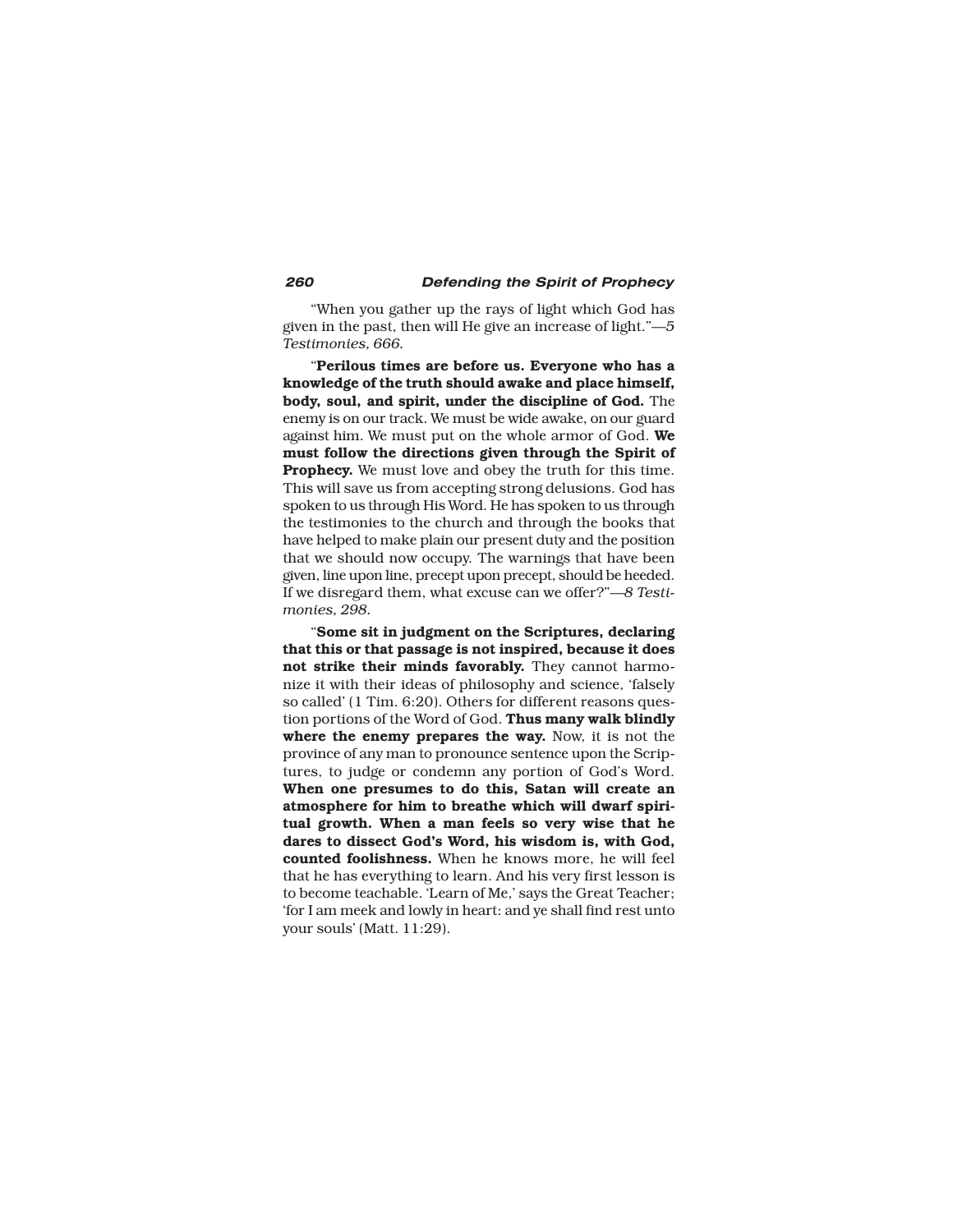"You who have been educating yourselves and others in a spirit of criticism and accusing, remember that you are imitating the example of Satan. When it suits your purpose, you treat the *Testimonies* as if you believed them, quoting from them to strengthen any statement you wish to have prevail. But how is it when light is given to correct your errors? Do you then accept the light? When the *Testimonies* speak contrary to your ideas, you treat them very lightly.

"It does not become anyone to drop a word of doubt here and there that shall work like poison in other minds, shaking their confidence in the messages which God has given, which have aided in laying the foundation of this work, and have attended it to the present day, in reproofs, warnings, corrections, and encouragements. To all who have stood in the way of the *Testimonies,* I would say, God has given a message to His people, and His voice will be heard, whether you hear or forbear. Your opposition has not injured me; but you must give an account to the God of heaven, who has sent these warnings and instructions to keep His people in the right way. You will have to answer to Him for your blindness, for being a stumbling block in the way of sinners.

" 'To the law and to the testimony: if they speak not according to this Word, it is because there is no light in them' (Isa. 8:20). Even the work of the Holy Spirit upon the heart is to be tested by the Word of God. The Spirit which inspired the Scriptures always leads to the Scriptures."—*1 Selected Messages, 42-43.*

"It is not alone those who openly reject the *Testimonies,* or who cherish doubt concerning them, that are on dangerous ground. To disregard light is to reject it."—*5 Testimonies, 680*.

"When you find men questioning the testimonies, finding fault with them, and seeking to draw away the people from their influence, be assured that God is not at work through them. It is another spirit. Doubt and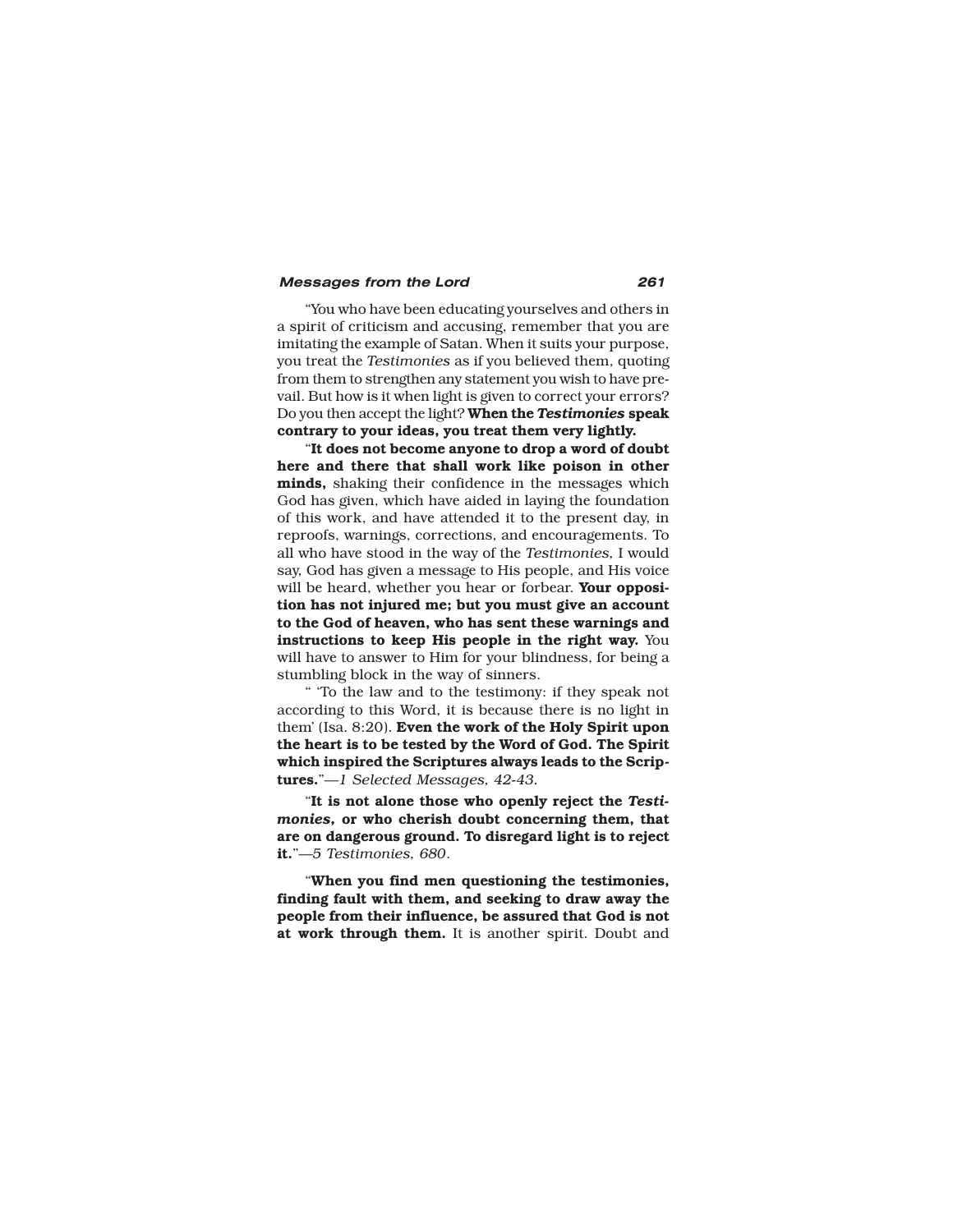unbelief are cherished by those who do not walk circumspectly. They have a painful consciousness that their life will not abide the test of the Spirit of God, whether speaking through His Word or through the testimonies of His Spirit that would bring them to His Word. Instead of beginning with their own hearts, and coming into harmony with the pure principles of the gospel, they find fault, and condemn the very means that God has chosen to fit up a people to stand in the day of the Lord."—*1 Selected Messages, 45.*

"In many cases the *Testimonies* are fully received, the sin and indulgence broken off, and reformation at once commences in harmony with the light God has given. In other instances sinful indulgences are cherished, the *Testimonies* are rejected, and many excuses which are untrue are offered to others as the reason for refusing to receive them. The *true* reason is not given. It is a lack of moral courage—a will, strengthened and controlled by the Spirit of God, to renounce hurtful habits."—*4 Testimonies, 32.*

"Let some skeptical one come along, who is not willing to square his life by the Bible rule, who is seeking to gain the favor of all, and how soon the class that are not in harmony with the work of God are called out. Those who are converted, and grounded in the truth, will find nothing pleasing or profitable in the influence or teaching of such a one. But those who are defective in character, whose hands are not pure, whose hearts are not holy, whose habits of life are loose, who are unkind at home, or untrustworthy in deal—all these will be sure to enjoy the new sentiments presented. All may see, if they will, the true measure of the man, the nature of his teaching, from the character of his followers . .

"There is in error and unbelief that which bewilders and bewitches the mind. To question and doubt and cherish unbelief in order to excuse ourselves in stepping aside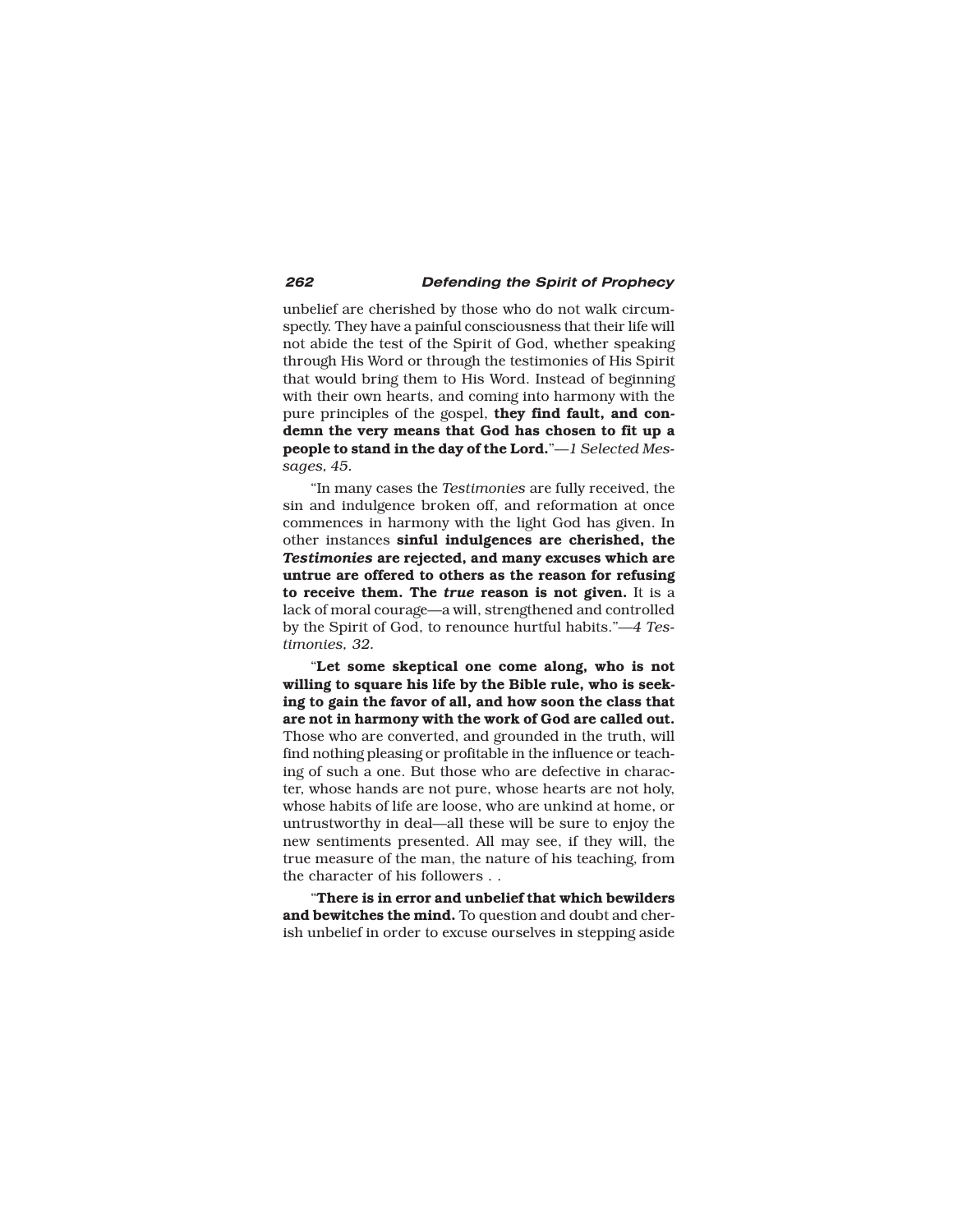from the straight path is a far easier matter than to purify the soul through a belief of the truth, and obedience thereto. But when better influences lead one to desire to return, he finds himself entangled in such a network of Satan, like a fly in a spider's web, that it seems a hopeless task to him, and he seldom recovers himself from the snare laid for him by the wily foe.

"When once men have admitted doubt and unbelief of the testimonies of the Spirit of God, they are strongly tempted to adhere to the opinions which they have avowed before others. Their theories and notions fix themselves like a gloomy cloud over the mind, shutting out every ray of evidence in favor of the truth. The doubts indulged through ignorance, pride, or love of sinful practices, rivet upon the soul fetters that are seldom broken. Christ, and He alone, can give the needed power to break them.

"The testimonies of the Spirit of God are given to direct men to His Word, which has been neglected. Now if their messages are not heeded, the Holy Spirit is shut away from the soul. What further means has God in reserve to reach the erring ones, and show them their true condition?

"The churches that have cherished influences which lessen faith in the testimonies, are weak and tottering. Some ministers are working to attract the people to themselves. When an effort is made to correct any wrong in these ministers, they stand back in independence and say, 'My church accepts my labors.'

"Jesus said, 'Every one that doeth evil, hateth the light, neither cometh to the light, lest his deeds should be reproved.' There are many today pursuing a similar course."—*1 Selected Messages, 45-46*.

"For years you have had many evidences that the Lord has given me a work to do. These evidences could scarcely have been greater than they are. Will you brush away all these evidences as a cobweb, at the suggestion of a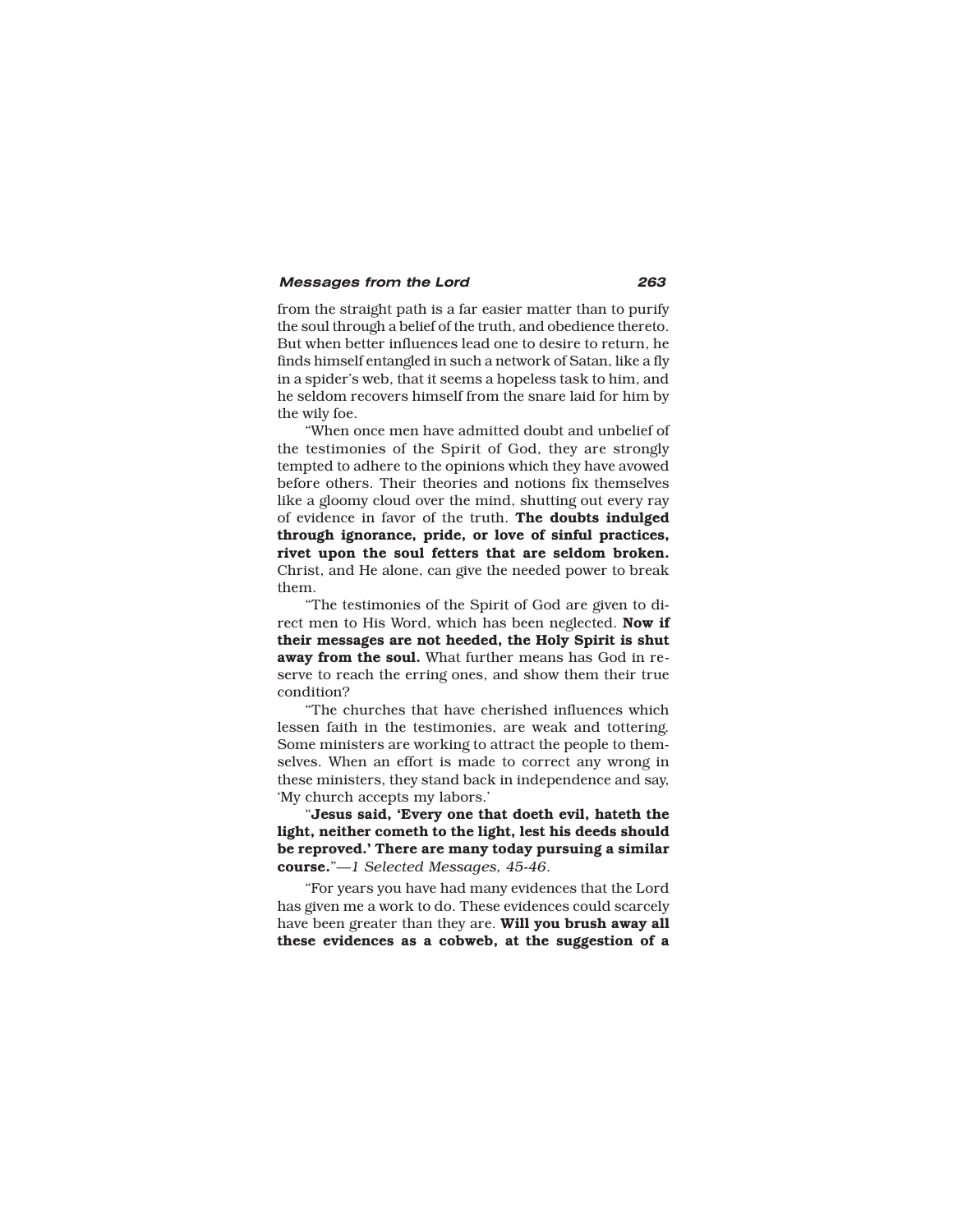man's unbelief? That which makes my heart ache is the fact that many who are now perplexed and tempted are those who have had abundance of evidence and opportunity to consider and pray and understand; and yet they do not discern the nature of the sophistries that are presented to influence them to reject the warnings God has given to save them from the delusions of these last days."—*1 Selected Messages, 31.*

"Abundant light has been given to our people in these last days. Whether or not my life is spared, my writings will constantly speak, and their work will go forward as long as time shall last. My writings are kept on file in the office, and even though I should not live, these words that have been given to me by the Lord will still have life and will speak to the people."—*1 Selected Messages, 55*.

"I thank God for the assurance of His love, and that I have daily His leading and guidance. I am very busy with my writing. Early and late, I am writing out the matters that the Lord opens before me. The burden of my work is to prepare a people to stand in the day of the Lord. The promise of Christ is sure. The time is not long. We must work and watch and wait for the Lord Jesus. We are called upon to be steadfast, unmovable, always abounding in the work of the Lord. All our hopes have their foundation in Christ."—*1 Selected Messages, 56.*

"It takes those who have trained their minds to war against the truth to manufacture quibbles."—*3 Testimonies, 37.*

"We are not to receive the words of those who come with a message that contradicts the special points of our faith."—*Counsels to Writers and Editors, 32.*

"The track of truth lies close beside the track of error, and both tracks may seem to be one to minds which are not worked by the Holy Spirit."—*1 Selected Messages, 202 (1903).*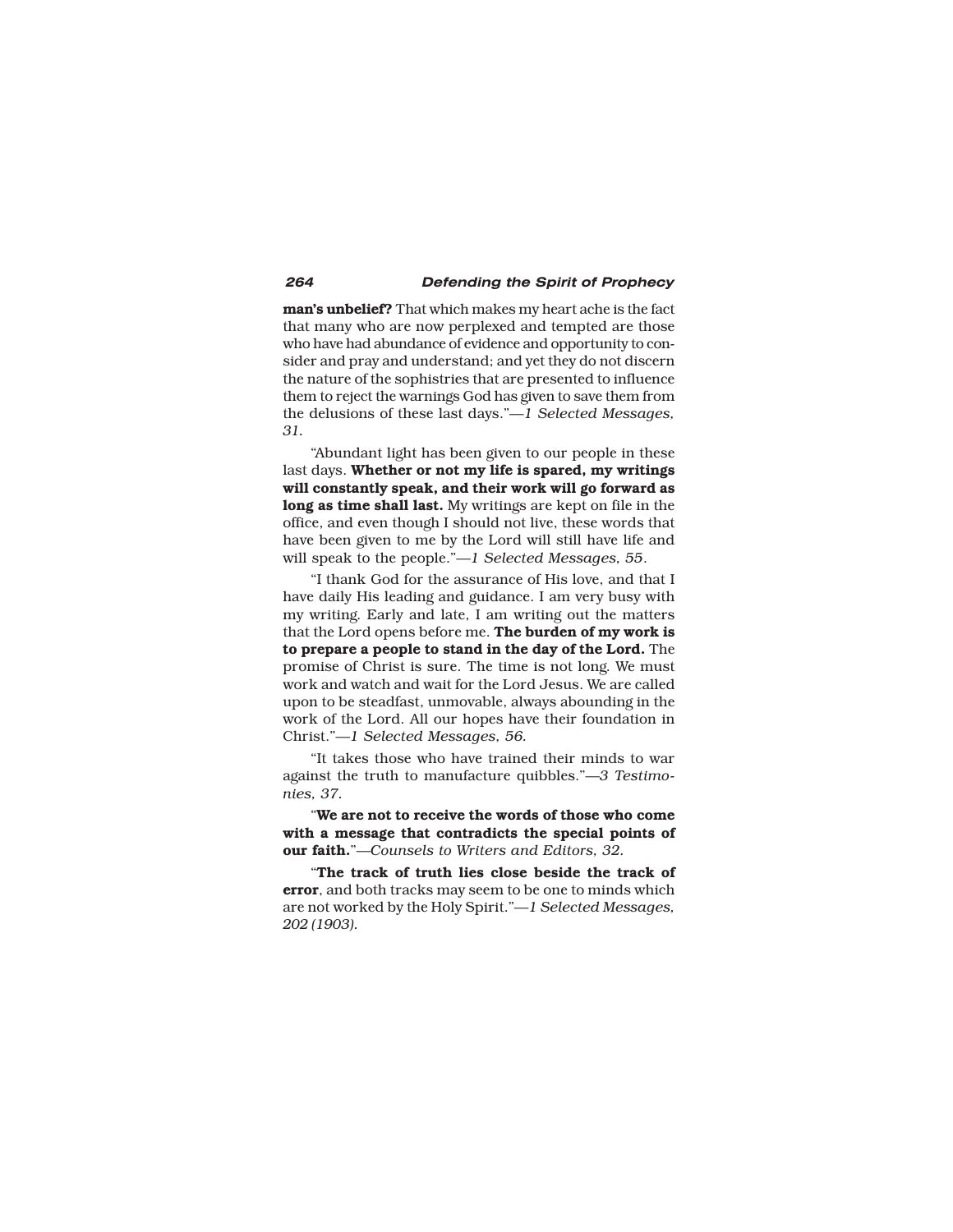"False theories will be mingled with every phase of experience, and advocated with satanic earnestness in order to captivate the mind of every soul who is not rooted and grounded in a full knowledge of the sacred principles of the Word."—*Review, January 7, 1904. (This comment, about the book of Jude, is under the heading: Our First-Page Message.)*

"Very adroitly some have been working to make of no effect the Testimonies of warning and reproof that have stood the test for half a century. At the same time, they deny doing any such thing."—*Special Testimonies, Series B, No. 7, 31.*

"Before the development of recent events, the course that would be pursued by Dr. Kellogg and his associates was plainly outlined before me. He, with others, planned how they might gain the sympathies of the people. They would seek to give the impression that they believed all points of our faith and had confidence in the *Testimonies.* Thus many would be deceived, and would take their stand with those who had departed from the faith."—*Ellen G. White, Letter 238 (1906).*

"Brilliant, sparkling ideas often flash from a mind that is influenced by the great deceiver. Those who listen and acquiesce will become charmed, as Eve was charmed by the serpent's words. They cannot listen to charming philosophical speculations, and at the same time keep the Word of the living God clearly in mind."—*1 Selected Messages, 197.*

"After looking upon the pleased, interested countenances of those who were listening, One by my side told me that the evil angels had taken captive the mind of the speaker . . I was astonished to see with what enthusiasm the sophistries and deceptive theories were received."— *Special Testimonies, Series B, No. 6, 41.*

"My soul is so greatly distressed as I see the working out of the plans of the tempter that I cannot express the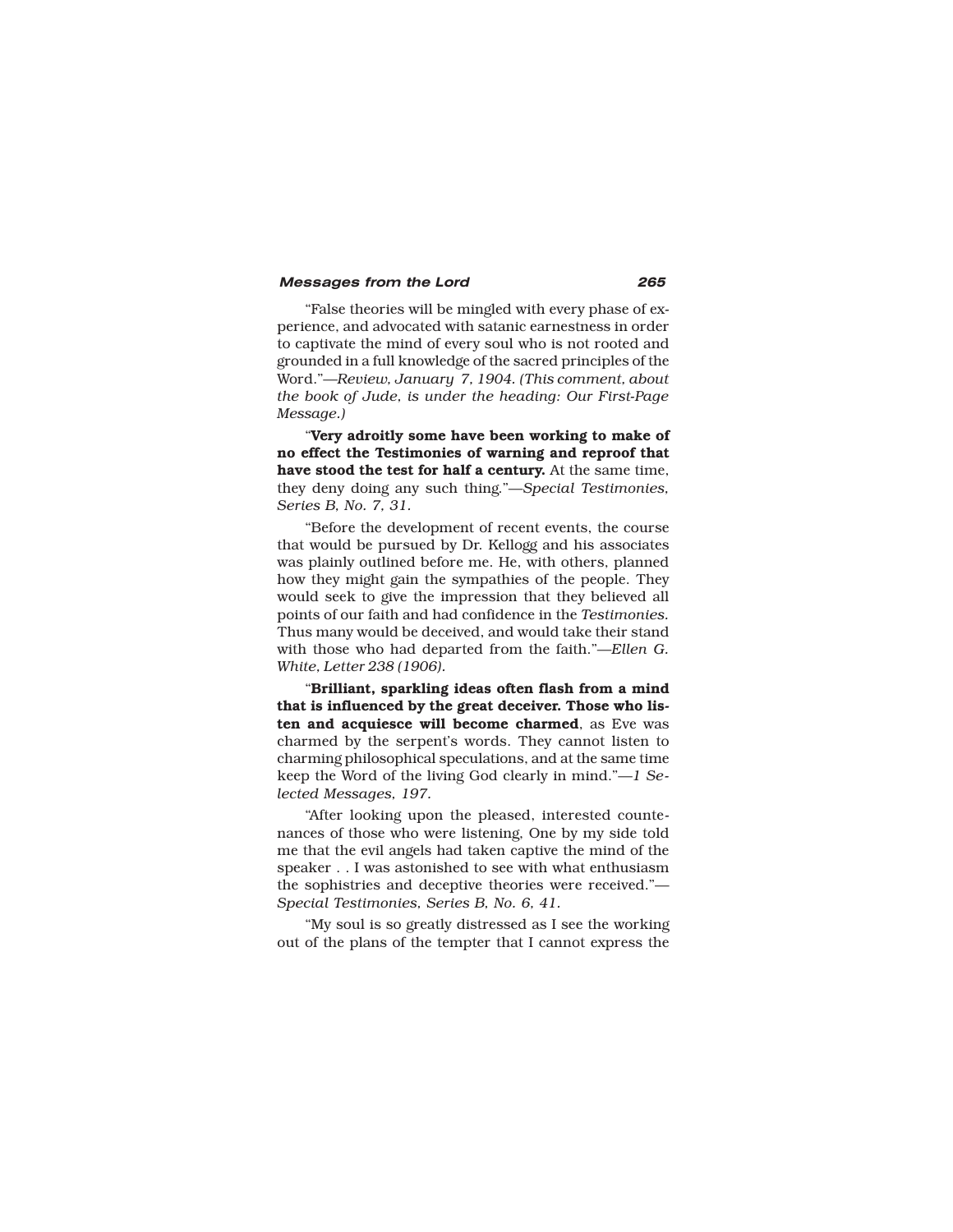agony of my mind. Is the church of God always to be confused by the devices of the accuser, when Christ's warnings are so definite, so plain?"—*Special Testimonies, Series B, No. 2, 23.*

"In the very midst of us will arise false teachers, giving heed to seducing spirits whose doctrines are of satanic origin. These teachers will draw away disciples after themselves. Creeping in unawares, they will use flattering words, and make skillful misrepresentations with seductive tact."—*Review, January 7, 1904. (This comment, about the book of Jude, is under the heading: Our First-Page Message.)*

"I am afraid of the men who have entered into the study of the science that Satan carried into the warfare in heaven . . When they once accept the bait, it seems impossible to break the spell that Satan casts over them."— *Manuscript Releases, Vol. 11, 212-213.*

"When engaged in discussion over these theories, their advocates will take words spoken to oppose them, and will make them appear to mean the very opposite of that which the speaker intended them to mean."—*Special Testimonies, Series B, No. 6, 42.*

"The enemy of souls has sought to bring in the supposition that a great reformation was to take place among Seventh-day Adventists, and that this reformation would consist in giving up the doctrines which stand as the pillars of our faith, and engaging in a process of reorganization."—*1 Selected Messages, 204.*

"The contest will wax more and more fierce . . Mind will be arrayed against mind, plans against plans, principles of heavenly origin against principles of Satan . . There are men who teach the truth, but who are not perfecting their ways before God, who are trying to conceal their defections, and encourage an estrangement from God."—*Special Testimonies, Series A, No. 11, 5-6.*

"I wish to sound a note of warning to our people nigh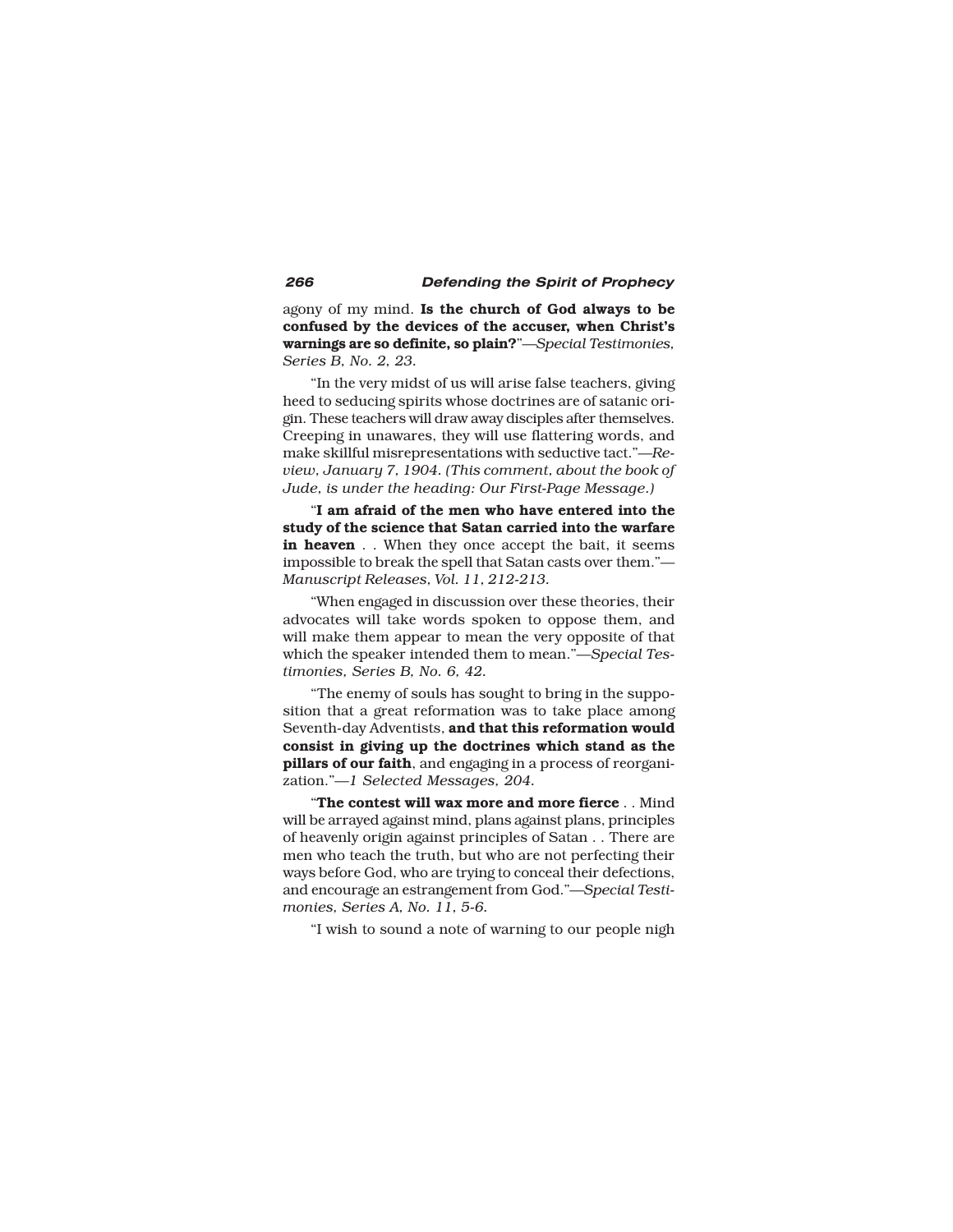## **Messages from the Lord Messages from the Lord**

and afar off. An effort is being made by those at the head of the medical work in Battle Creek to get control of the property over which, in the sight of the heavenly courts, they have no rightful control . . There is a deceptive working going on to obtain property in an underhand way. This is condemned by the law of God. I will mention no names. But there are doctors and ministers who have been influenced by the hypnotism exercised by the father of lies. Notwithstanding the warnings given, Satan's sophistries are being accepted now just as they were accepted in the heavenly courts."—*Special Testimonies, Series B, No. 7, 30.*

"The long night interviews which Dr. Kellogg holds are one of his most effective means of gaining his point. His constant stream of talk confuses the minds of those he is seeking to influence. He misstates and misquotes words, and places those who argue with him in so false a light that their powers and discernment are benumbed. He takes their words, and gives them an impress which makes them seem to mean exactly the opposite of what they said."— *Ellen G. White, Letter 259, 1904*.

"God is dishonored when we do not receive the communications that He sends us. Thus we refuse the golden oil which He would pour into our souls to be communicated to those in darkness."—*Review, February 3, 1903 (4 Bible Commentary, 1180).*

"Satan's skill is exercised in devising plans and methods without number to accomplish his purposes. He works to restrict religious liberty and to bring into the religious world a species of slavery. Organizations, institutions, unless kept by the power of God, will work under Satan's dictation to bring men under the control of men; and fraud and guile will bear the semblance of zeal for truth and for the advancement of the kingdom of God. Whatever in our practice is not as open as the day belongs to the methods of the prince of evil.

"Men fall into error by starting with false premises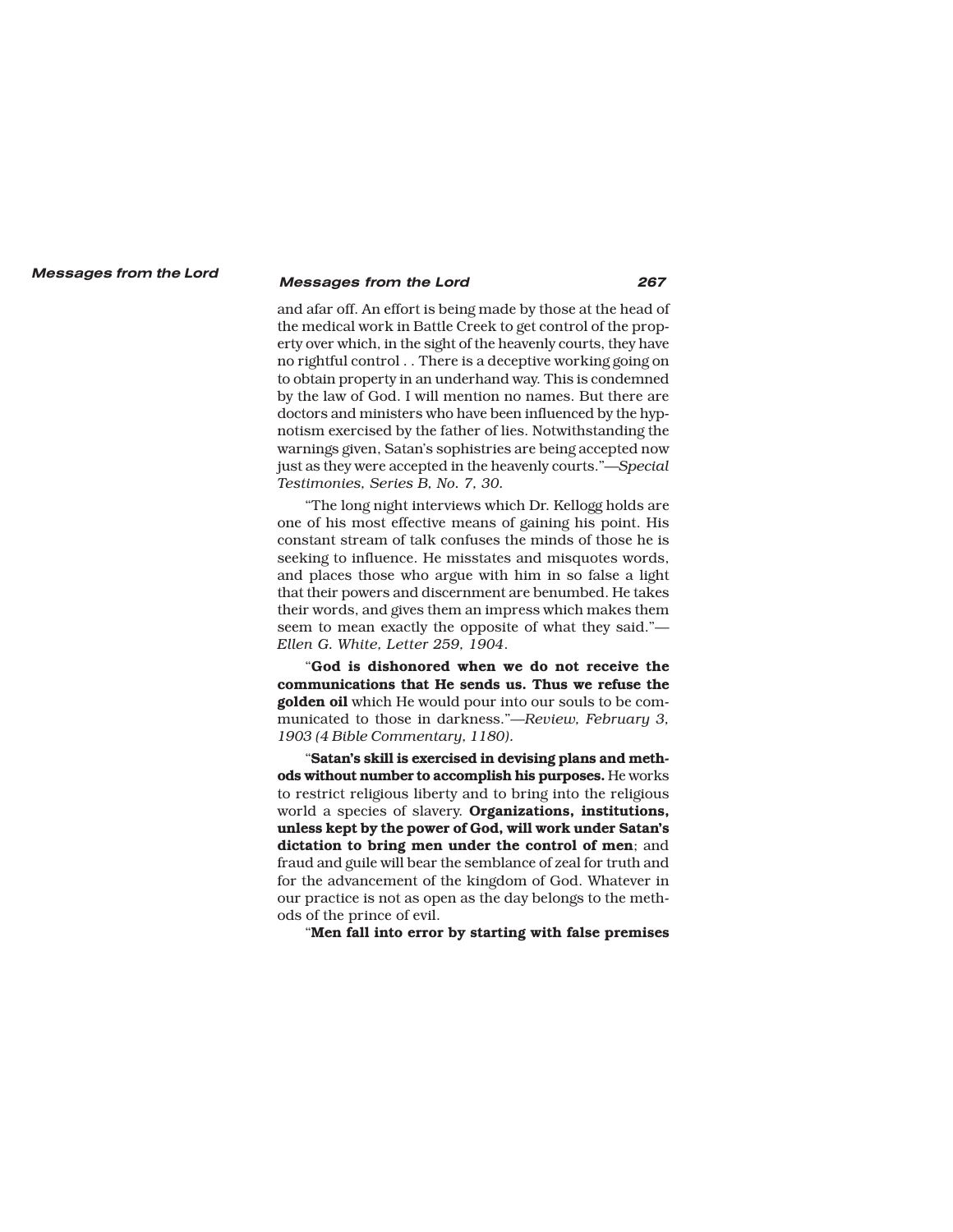and then bringing everything to bear to prove the error true. In some cases the first principles have a measure of truth interwoven with the error; but it leads to no just action; and this is why men are misled. They desire to reign and become a power, and, in the effort to justify their principles, they adopt the methods of Satan.

"If men resist the warnings the Lord sends them, they become even leaders in evil practices; such men assume to exercise the prerogatives of God—they presume to do that which God Himself will not do in seeking to control the minds of men. Thus they follow in the track of Romanism. They introduce their own methods and plans, and through their misconceptions of God they weaken the faith of others in the truth and bring in false principles that work like leaven to taint and corrupt institutions and churches.

"Anything that lowers man's conception of righteousness and equity and impartial judgment, any device or precept that brings God's human agents under the control of human minds, impairs their faith in God, and separates the soul from Him."—*7 Testimonies, 180-181.*

"The prevailing spirit of our time is that of infidelity and apostasy-a spirit of pretended illumination because of a knowledge of the truth, but in reality of the blindest presumption. There is a spirit of opposition to the plain Word of God and to the testimony of His Spirit. There is a spirit of idolatrous exaltation of mere human reason above the revealed wisdom of God.

"There are men among us in responsible positions who hold that the opinions of a few conceited philosophers, so called, are more to be trusted than the truth of the Bible, or the testimonies of the Holy Spirit. Such a faith as that of Paul, Peter, or John is considered oldfashioned and insufferable at the present day. It is pronounced absurd, mystical, and unworthy of an intelligent mind.

"God has shown me that these men are Hazaels to prove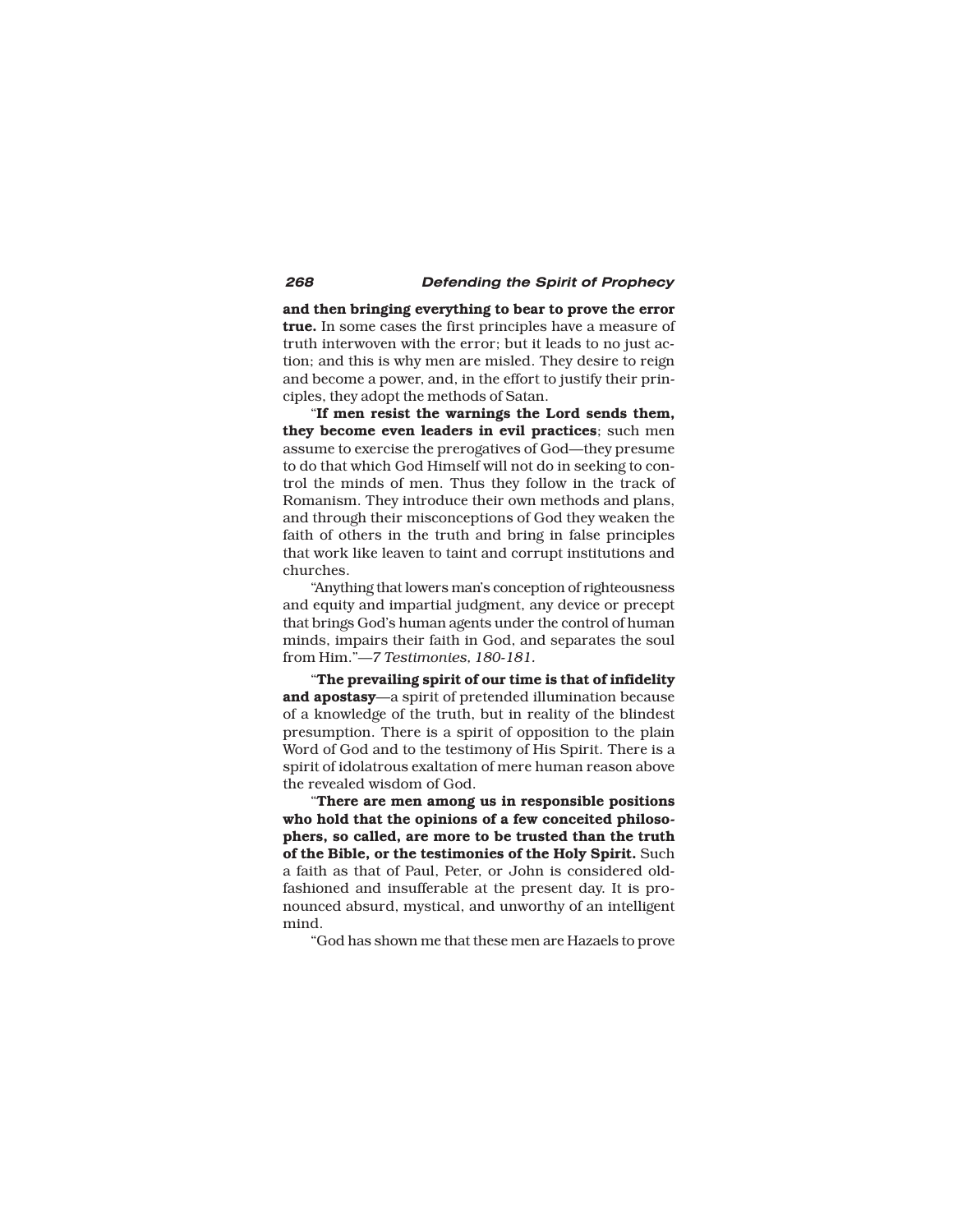#### **Messages from the Lord Messages from the Lord**

a scourge to our people. They are wise above what is written."—*5 Testimonies, 79.*

"There is danger that men will receive the counsel of men, when by so doing they will discard the counsel of God. Oh, what lessons all must learn before they will understand that God seeth not as man seeth. The Lord says: 'My thoughts are not your thoughts, neither are your ways My ways.' "—*8 Testimonies, 146.*

"We are living in the most solemn period of this world's history. The destiny of earth's teeming multitudes is about to be decided. Our own future well-being and also the salvation of other souls depend upon the course which we now pursue."—*Great Controversy, 601.*

"There is another and more important question that should engage the attention of the churches of today. The apostle Paul declares that 'all that will live godly in Christ Jesus shall suffer persecution.' 2 Timothy  $3:12$ . Why is it, then, that persecution seems in a great degree to slumber? The only reason is that the church has conformed to the world's standard and therefore awakens no opposition. The religion which is current in our day is not of the pure and holy character that marked the Christian faith in the days of Christ and His apostles. It is only because of the spirit of compromise with sin, because the great truths of the Word of God are so indifferently regarded, because there is so little vital godliness in the church, that Christianity is apparently so popular with the world. Let there be a revival of the faith and power of the early church, and the spirit of persecution will be revived, and the fires of persecution will be rekindled."—*Great Controversy, 48.*

"When the testing time shall come, those who have made God's Word their rule of life will be revealed. In summer there is no noticeable difference between evergreens and other trees; but when the blasts of winter come, the evergreens remain unchanged, while other trees are stripped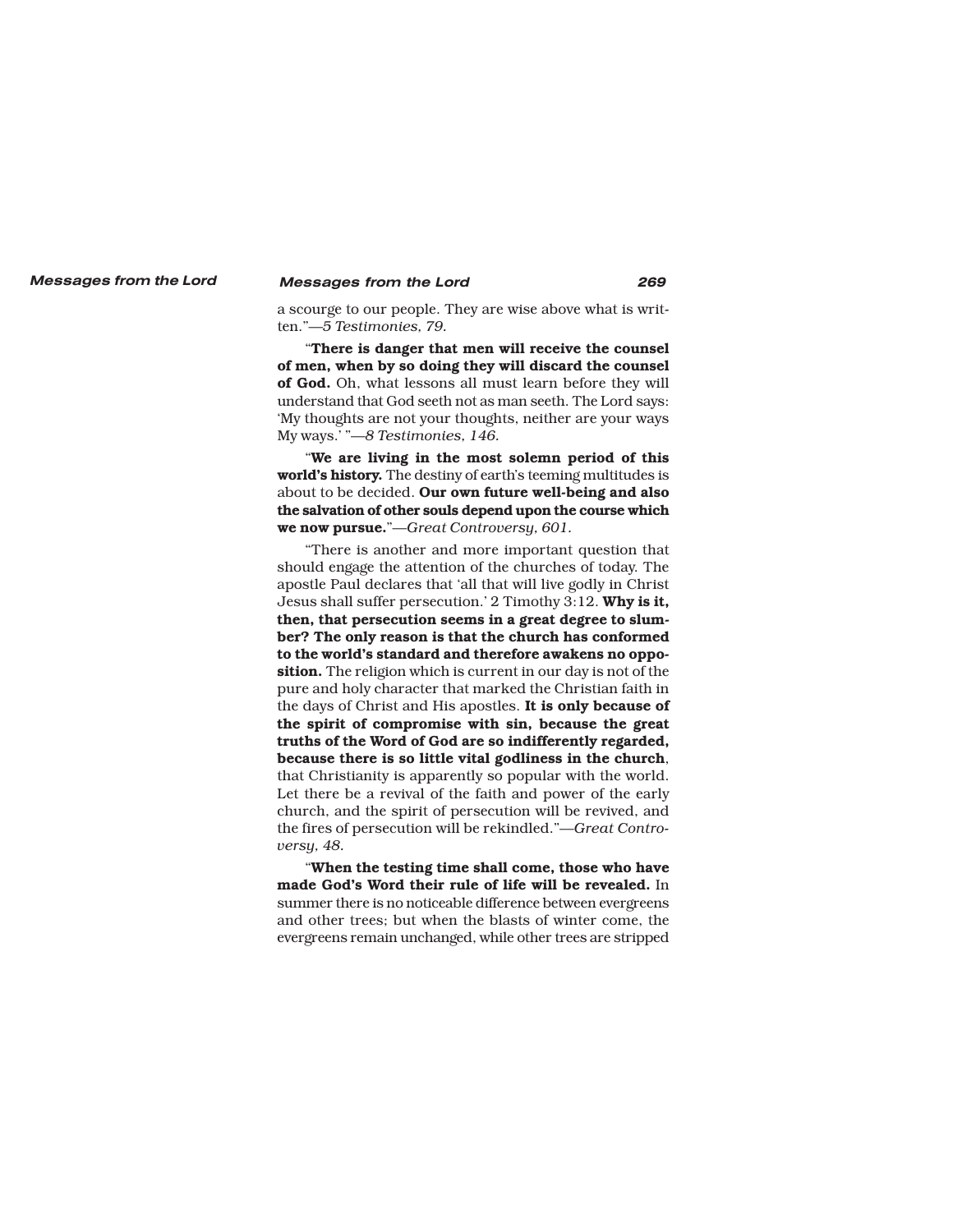of their foliage. So the falsehearted professor may not now be distinguished from the real Christian, but the time is just upon us when the difference will be apparent. Let opposition arise, let bigotry and intolerance again bear sway, let persecution be kindled, and the halfhearted and hypocritical will waver and yield the faith; but the true Christian will stand firm as a rock, his faith stronger, his hope brighter, than in days of prosperity."—*Great Controversy, 602.*

"From the very beginning of the great controversy in heaven it has been Satan's purpose to overthrow the law of God. It was to accomplish this that he entered upon his rebellion against the Creator, and though he was cast out of heaven he has continued the same warfare upon the earth. To deceive men, and thus lead them to transgress God's law, is the object which he has steadfastly pursued. Whether this be accomplished by casting aside the law altogether, or by rejecting one of its precepts, the result will be ultimately the same. He that offends 'in one point,' manifests contempt for the whole law; his influence and example are on the side of transgression; he becomes 'guilty of all.' James 2:10.

"In seeking to cast contempt upon the divine statutes, Satan has perverted the doctrines of the Bible, and errors have thus become incorporated into the faith of thousands who profess to believe the Scriptures. The last great conflict between truth and error is but the final struggle of the long-standing controversy concerning the law of God. Upon this battle we are now entering—a battle between the laws of men and the precepts of Jehovah, between the religion of the Bible and the religion of fable and tradition."—*Great Controversy, 582.*

"In the darkest days, when appearances seem so forbidding, fear not. Have faith in God . . The strength of those who love and serve Him will be renewed day by day."— 8 Testimonies, 10-11.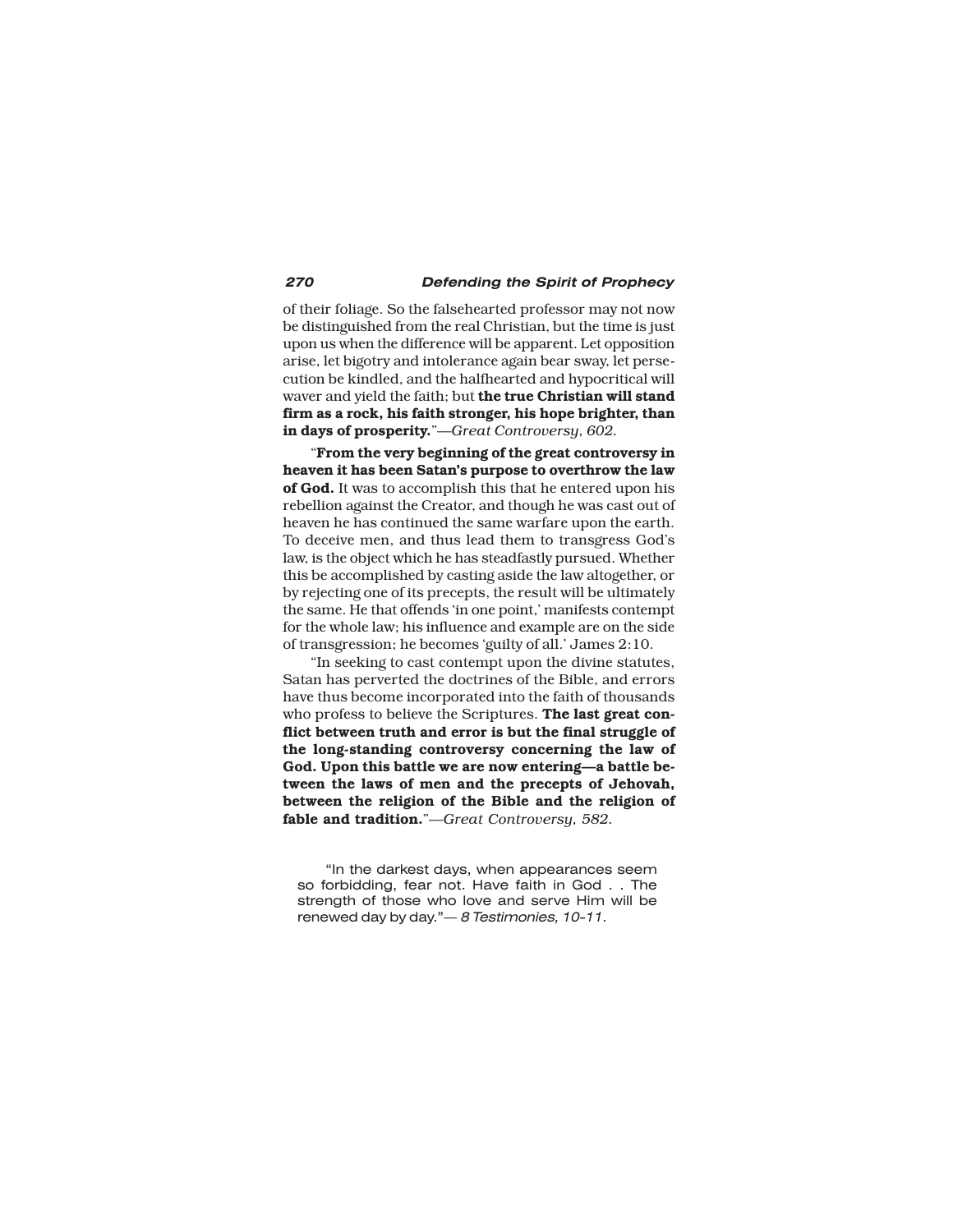# *——————————* **LOWEST-COST SPIRIT OF PROPHECY BOOKS**

**HARVESTIME BOOKS has the lowest-cost Spirit of Prophecy missionary paperbacks available anywhere.** All with full-color covers. Here are some sample prices at the time of this publication. Prices subject to change without notice.

**In boxful quantities plus shipping— 84 Great Controversy**, 448 pp. - **35¢ 88 Great Controversy**, 736 pp. - **55 ¢ Patriarchs and Prophets**. 800 pp. - **88¢ Prophets and Kings**, 576 pp. - **65¢ Desire of Ages**, 856 pp. - **80¢ Acts of the Apostles**, 488 pp. - **60¢ Ministry of Healing**, 360 pp. - **40¢ Christ's Object Lessons**, 376 pp. - **39¢ Steps to Christ**, 128 pp. - **17¢** Includes GC chapter 29 and a Sabbath Bible study **Bible Readings**, 648 pp. - **88¢ You Can Quit Tobacco**, 104 pp. - **22¢** Includes a Sabbath Bible study **Beyond Pitcairn**, 256 pp. - **30¢** A complete book about the Sabbath **National Sunday Law Crisis**, 112 pp. - **20¢ Prophet of the End**, 224 pp. - **28¢** Complete introduction to the Spirit of Prophecy

— Plus over a dozen more outstanding missionary books!

**HARVESTIME BOOKS - BOX 300 - ALTAMONT, TN 37301 CREDIT CARD ORDERS: 931-692-2777**